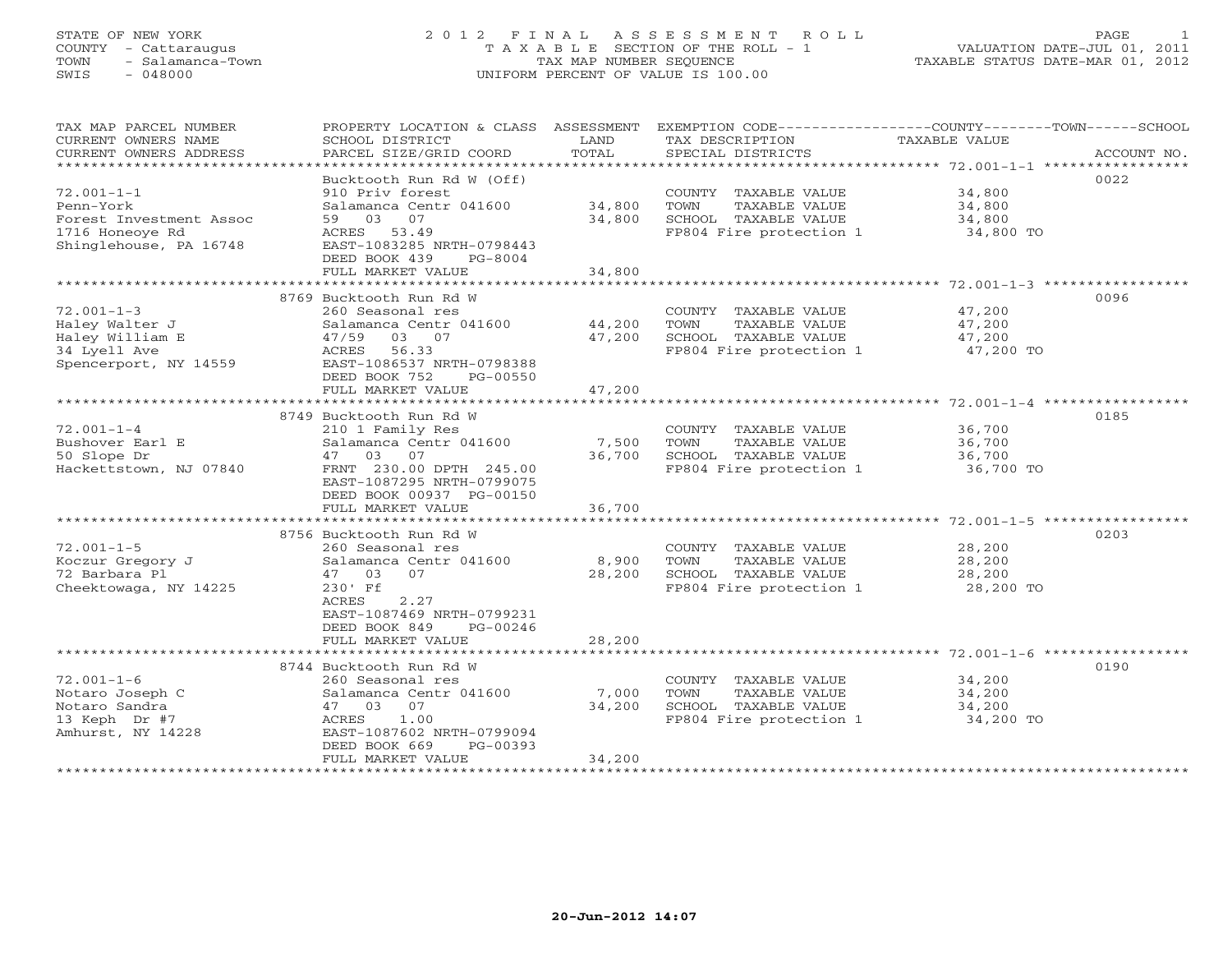# STATE OF NEW YORK 2 0 1 2 F I N A L A S S E S S M E N T R O L L PAGE 2 COUNTY - Cattaraugus T A X A B L E SECTION OF THE ROLL - 1 VALUATION DATE-JUL 01, 2011 TOWN - Salamanca-Town TAX MAP NUMBER SEQUENCE TAXABLE STATUS DATE-MAR 01, 2012 SWIS - 048000 UNIFORM PERCENT OF VALUE IS 100.00

| TAX MAP PARCEL NUMBER<br>CURRENT OWNERS NAME | PROPERTY LOCATION & CLASS<br>SCHOOL DISTRICT          | ASSESSMENT<br>LAND    | EXEMPTION CODE-----------------COUNTY-------TOWN------SCHOOL<br>TAX DESCRIPTION | TAXABLE VALUE |             |
|----------------------------------------------|-------------------------------------------------------|-----------------------|---------------------------------------------------------------------------------|---------------|-------------|
| CURRENT OWNERS ADDRESS                       | PARCEL SIZE/GRID COORD                                | TOTAL<br>************ | SPECIAL DISTRICTS                                                               |               | ACCOUNT NO. |
|                                              | Bucktooth Run Rd W                                    |                       |                                                                                 |               | 0141        |
| $72.001 - 1 - 7.1$                           | 910 Priv forest                                       |                       | COUNTY TAXABLE VALUE                                                            | 35,800        |             |
| Gerovac Andrew N                             | Salamanca Centr 041600                                | 31,800                | TOWN<br>TAXABLE VALUE                                                           | 35,800        |             |
| Gerovac John M                               | 07<br>03<br>47                                        | 35,800                | SCHOOL TAXABLE VALUE                                                            | 35,800        |             |
| 9910 Emerald Links Dr                        | Ff 120.00                                             |                       | FP804 Fire protection 1                                                         | 35,800 TO     |             |
| Tampa, FL 33626-2550                         | ACRES 45.60                                           |                       |                                                                                 |               |             |
|                                              | EAST-1087434 NRTH-0797110<br>PG-00381                 |                       |                                                                                 |               |             |
|                                              | DEED BOOK 832<br>FULL MARKET VALUE                    | 35,800                |                                                                                 |               |             |
|                                              |                                                       |                       |                                                                                 |               |             |
|                                              | Bucktooth Run Rd W (Off)                              |                       |                                                                                 |               | 0383        |
| $72.001 - 1 - 7.2$                           | 314 Rural vac<10                                      |                       | COUNTY TAXABLE VALUE                                                            | 1,500         |             |
| Bushover Earl E                              | Salamanca Centr 041600                                | 1,500                 | TOWN<br>TAXABLE VALUE                                                           | 1,500         |             |
| 50 Slope Dr                                  | 47 03<br>07                                           | 1,500                 | SCHOOL TAXABLE VALUE                                                            | 1,500         |             |
| Hackettstown, NJ 07840                       | 1.00<br>ACRES                                         |                       | FP804 Fire protection 1                                                         | 1,500 TO      |             |
|                                              | EAST-1087309 NRTH-0798942<br>DEED BOOK 00937 PG-00150 |                       |                                                                                 |               |             |
|                                              | FULL MARKET VALUE                                     | 1,500                 |                                                                                 |               |             |
|                                              | ****************************                          | ************          |                                                                                 |               |             |
|                                              | 8723 Bucktooth Run Rd W                               |                       |                                                                                 |               | 0390        |
| $72.001 - 1 - 7.3$                           | 240 Rural res                                         |                       | COUNTY TAXABLE VALUE                                                            | 37,000        |             |
| Mitchell Robert A                            | Salamanca Centr 041600                                | 8,100                 | TAXABLE VALUE<br>TOWN                                                           | 37,000        |             |
| 420 Washington St                            | 47<br>03<br>07                                        | 37,000                | SCHOOL TAXABLE VALUE                                                            | 37,000        |             |
| Salamanca, NY 14779                          | 1.75<br>ACRES                                         |                       | FP804 Fire protection 1                                                         | 37,000 TO     |             |
|                                              | EAST-1087716 NRTH-0798668<br>DEED BOOK 16476 PG-6001  |                       |                                                                                 |               |             |
|                                              | FULL MARKET VALUE                                     | 37,000                |                                                                                 |               |             |
|                                              |                                                       |                       |                                                                                 |               |             |
|                                              | Bucktooth Run Rd W                                    |                       |                                                                                 |               | 0275        |
| $72.001 - 1 - 8$                             | 322 Rural vac>10                                      |                       | COUNTY TAXABLE VALUE                                                            | 20,400        |             |
| Walsh Daniel P                               | Salamanca Centr 041600                                | 20,400                | TOWN<br>TAXABLE VALUE                                                           | 20,400        |             |
| 26 Erie Ave                                  | 47 03<br>07                                           | 20,400                | SCHOOL TAXABLE VALUE                                                            | 20,400        |             |
| Gowanda, NY 14070                            | Ff 1040.00                                            |                       | FP804 Fire protection 1                                                         | 20,400 TO     |             |
|                                              | 13.21<br>ACRES<br>EAST-1088223 NRTH-0798914           |                       |                                                                                 |               |             |
|                                              | DEED BOOK 1378<br>$PG-2001$                           |                       |                                                                                 |               |             |
|                                              | FULL MARKET VALUE                                     | 20,400                |                                                                                 |               |             |
|                                              |                                                       |                       |                                                                                 |               |             |
|                                              | Bucktooth Run Rd W                                    |                       |                                                                                 |               | 0198        |
| $72.001 - 1 - 9.1$                           | 314 Rural vac<10                                      |                       | COUNTY TAXABLE VALUE                                                            | 12,600        |             |
| Oliverio Vincent D                           | Salamanca Centr 041600                                | 12,600                | TOWN<br>TAXABLE VALUE                                                           | 12,600        |             |
| PO Box 513                                   | 07<br>47 03                                           | 12,600                | SCHOOL TAXABLE VALUE                                                            | 12,600        |             |
| Ellicottville, NY 14731                      | 418' Ff<br>ACRES<br>4.75                              |                       | FP804 Fire protection 1                                                         | 12,600 TO     |             |
|                                              | EAST-1087969 NRTH-0798442                             |                       |                                                                                 |               |             |
|                                              | DEED BOOK 00915 PG-00006                              |                       |                                                                                 |               |             |
|                                              | FULL MARKET VALUE                                     | 12,600                |                                                                                 |               |             |
|                                              |                                                       |                       |                                                                                 |               |             |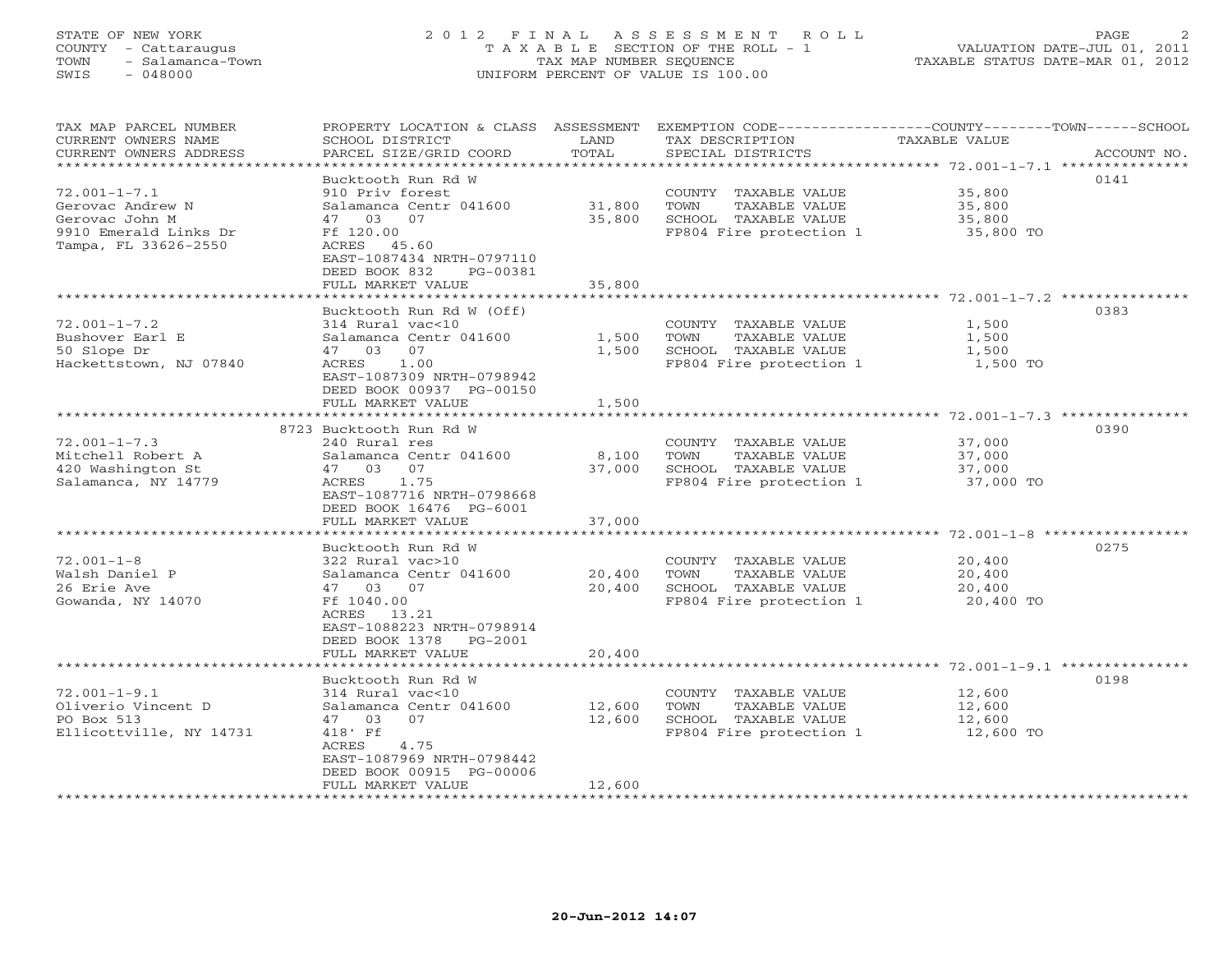# STATE OF NEW YORK 2 0 1 2 F I N A L A S S E S S M E N T R O L L PAGE 3 COUNTY - Cattaraugus T A X A B L E SECTION OF THE ROLL - 1 VALUATION DATE-JUL 01, 2011 TOWN - Salamanca-Town TAX MAP NUMBER SEQUENCE TAXABLE STATUS DATE-MAR 01, 2012 SWIS - 048000 UNIFORM PERCENT OF VALUE IS 100.00

| TAX MAP PARCEL NUMBER<br>CURRENT OWNERS NAME<br>CURRENT OWNERS ADDRESS                                                                  | PROPERTY LOCATION & CLASS ASSESSMENT<br>SCHOOL DISTRICT<br>PARCEL SIZE/GRID COORD                                                                                                             | LAND<br>TOTAL<br>************ | EXEMPTION CODE----------------COUNTY-------TOWN------SCHOOL<br>TAX DESCRIPTION<br>SPECIAL DISTRICTS                                               | TAXABLE VALUE                                                                                | ACCOUNT NO.                                     |
|-----------------------------------------------------------------------------------------------------------------------------------------|-----------------------------------------------------------------------------------------------------------------------------------------------------------------------------------------------|-------------------------------|---------------------------------------------------------------------------------------------------------------------------------------------------|----------------------------------------------------------------------------------------------|-------------------------------------------------|
| $72.001 - 1 - 9.2$<br>Gerovac Andrew N<br>Gerovac John M<br>9910 Emerald Dr<br>Tampa, FL 33626                                          | Bucktooth Run Rd W (Off)<br>910 Priv forest<br>Salamanca Centr 041600<br>47<br>03<br>07<br>ACRES 49.45<br>EAST-1088139 NRTH-0796652<br>DEED BOOK 832<br>PG-00381<br>FULL MARKET VALUE         | 32,200<br>32,200<br>32,200    | COUNTY TAXABLE VALUE<br>TOWN<br>TAXABLE VALUE<br>SCHOOL TAXABLE VALUE<br>FP804 Fire protection 1                                                  | 32,200<br>32,200<br>32,200<br>32,200 TO                                                      | 0361                                            |
|                                                                                                                                         |                                                                                                                                                                                               |                               |                                                                                                                                                   | ********************* 72.001-1-9.3 ********                                                  | 0363                                            |
| $72.001 - 1 - 9.3$<br>Stewart Larry M<br>Stewart Cheri<br>8673 W Bucktooth Run Rd<br>Little Valley, NY 14755                            | 8673 Bucktooth Run Rd W<br>210 1 Family Res<br>Salamanca Centr 041600<br>47 03<br>07<br>Ff 600.00<br>ACRES<br>8.78<br>EAST-1088338 NRTH-0798031<br>DEED BOOK 846<br>PG-00816                  | 91,400                        | WVET C/T<br>41121<br>41854<br>14,500 RES STAR<br>COUNTY TAXABLE VALUE<br>TOWN<br>TAXABLE VALUE<br>SCHOOL TAXABLE VALUE<br>FP804 Fire protection 1 | 12,000<br>$\overline{0}$<br>79,400<br>79,400<br>61,400<br>91,400 TO                          | 12,000<br>$\Omega$<br>30,000<br>$\Omega$        |
|                                                                                                                                         | FULL MARKET VALUE                                                                                                                                                                             | 91,400                        |                                                                                                                                                   | ************************ 72.001-1-10 ****************                                        |                                                 |
| $72.001 - 1 - 10$<br>Stewart Larry M<br>Attn: %Jeremy Stewart<br>Michelle Stewart<br>8673 W Bucktooth Run Rd<br>Little Valley, NY 14755 | 8671 Bucktooth Run Rd W<br>210 1 Family Res<br>Salamanca Centr 041600<br>47 03<br>07<br>390' Ff<br>ACRES 24.55<br>EAST-1088740 NRTH-0797320<br>DEED BOOK 833<br>PG-00826<br>FULL MARKET VALUE | 67,300<br>67,300              | RES STAR<br>41854<br>30,100 RES ST MH 41864<br>COUNTY TAXABLE VALUE<br>TAXABLE VALUE<br>TOWN<br>SCHOOL TAXABLE VALUE<br>FP804 Fire protection 1   | $\mathbf{0}$<br>$\circ$<br>67,300<br>67,300<br>22,300<br>67,300 TO<br>*** 72.001-1-11 ****** | 0252<br>30,000<br>$\circ$<br>$\Omega$<br>15,000 |
| $72.001 - 1 - 11$<br>Odwyer Jeanne<br>3883 Turtlecreek Bvd#1514<br>Dallas, TX 75219                                                     | Bucktooth Run Rd W<br>323 Vacant rural<br>Salamanca Centr 041600<br>47 03<br>07<br>665' Ff<br>ACRES 49.25<br>EAST-1089163 NRTH-0797308<br>DEED BOOK 536<br>PG-00176<br>FULL MARKET VALUE      | 41,100<br>41,100<br>41,100    | COUNTY TAXABLE VALUE<br>TOWN<br>TAXABLE VALUE<br>SCHOOL TAXABLE VALUE<br>FP804 Fire protection 1                                                  | 41,100<br>41,100<br>41,100<br>41,100 TO                                                      | 0197                                            |
| $72.001 - 1 - 12$<br>Brown George W<br>559 E State St<br>Salamanca, NY 14779                                                            | Bucktooth Run Rd W<br>210 1 Family Res<br>Salamanca Centr 041600<br>47 03<br>07<br>275' Ff<br>ACRES<br>4.25<br>EAST-1089622 NRTH-0797738<br>DEED BOOK 720<br>PG-00296<br>FULL MARKET VALUE    | 11,900<br>37,700<br>37,700    | COUNTY TAXABLE VALUE<br>TOWN<br>TAXABLE VALUE<br>SCHOOL TAXABLE VALUE<br>FP804 Fire protection 1                                                  | ************* 72.001-1-12 ********<br>37,700<br>37,700<br>37,700<br>37,700 TO                | 0030                                            |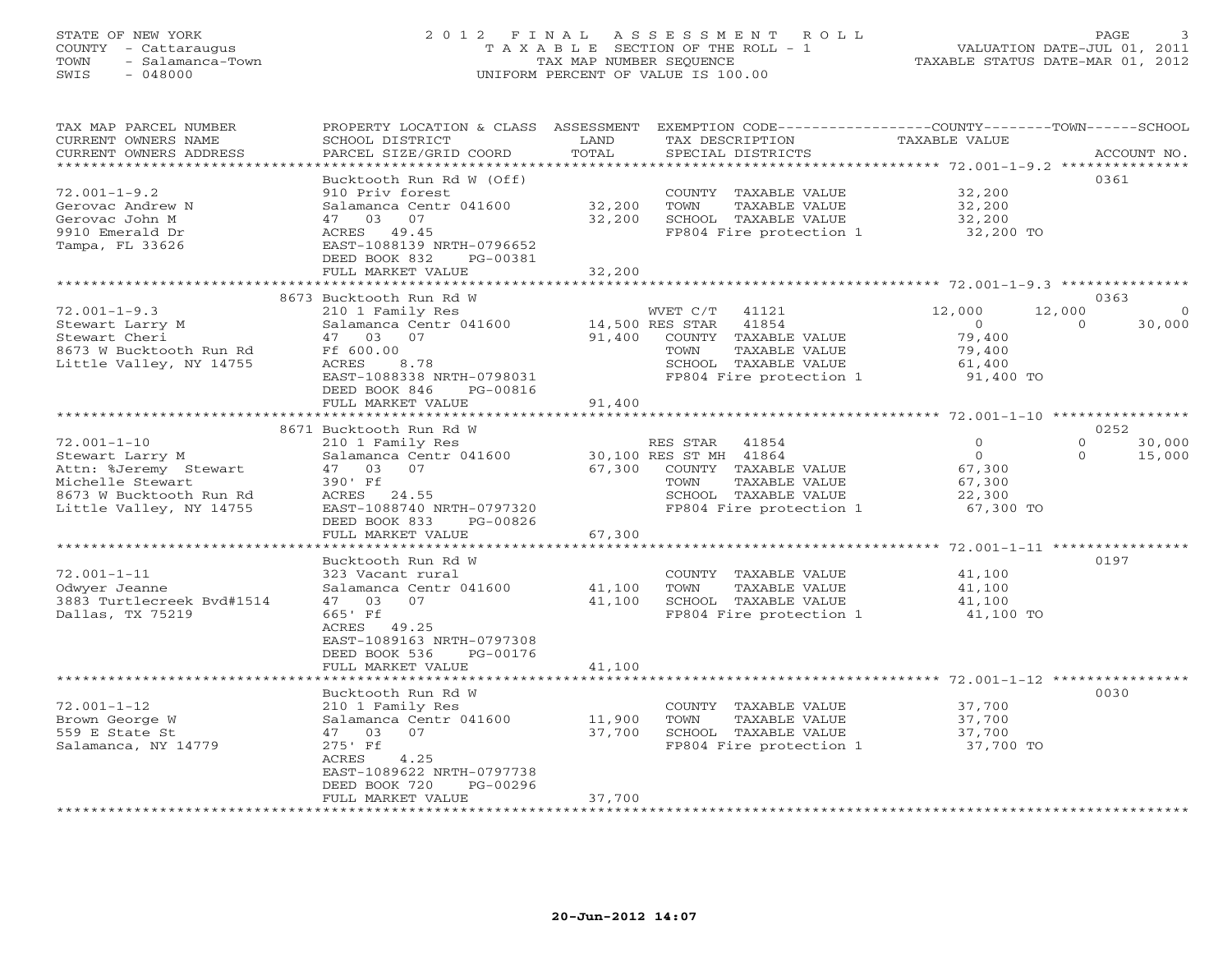# STATE OF NEW YORK 2 0 1 2 F I N A L A S S E S S M E N T R O L L PAGE 4 COUNTY - Cattaraugus T A X A B L E SECTION OF THE ROLL - 1 VALUATION DATE-JUL 01, 2011 TOWN - Salamanca-Town TAX MAP NUMBER SEQUENCE TAXABLE STATUS DATE-MAR 01, 2012 SWIS - 048000 UNIFORM PERCENT OF VALUE IS 100.00

| TAX MAP PARCEL NUMBER<br>CURRENT OWNERS NAME<br>CURRENT OWNERS ADDRESS<br>*************************           | PROPERTY LOCATION & CLASS ASSESSMENT<br>SCHOOL DISTRICT<br>PARCEL SIZE/GRID COORD                                                                                                             | LAND<br>TOTAL              | EXEMPTION CODE-----------------COUNTY-------TOWN------SCHOOL<br>TAX DESCRIPTION<br>SPECIAL DISTRICTS                                             | TAXABLE VALUE                                                                      | ACCOUNT NO.       |
|---------------------------------------------------------------------------------------------------------------|-----------------------------------------------------------------------------------------------------------------------------------------------------------------------------------------------|----------------------------|--------------------------------------------------------------------------------------------------------------------------------------------------|------------------------------------------------------------------------------------|-------------------|
|                                                                                                               |                                                                                                                                                                                               |                            |                                                                                                                                                  |                                                                                    |                   |
| $72.001 - 1 - 13$<br>Miller Larry A<br>Reitnauer Laurie<br>8621 W Bucktooth Run Rd<br>Little Valley, NY 14755 | 8621 Bucktooth Run Rd W<br>210 1 Family Res<br>Salamanca Centr 041600<br>47 03 07<br>Ff 225.00<br>ACRES<br>9.50<br>EAST-1089555 NRTH-0796400<br>DEED BOOK 00957 PG-00147<br>FULL MARKET VALUE | 17,500<br>82,500<br>82,500 | 41854<br>RES STAR<br>COUNTY TAXABLE VALUE<br>TOWN<br>TAXABLE VALUE<br>SCHOOL TAXABLE VALUE<br>FP804 Fire protection 1                            | $\circ$<br>$\Omega$<br>82,500<br>82,500<br>52,500<br>82,500 TO                     | 0277<br>30,000    |
|                                                                                                               |                                                                                                                                                                                               |                            |                                                                                                                                                  |                                                                                    |                   |
| $72.001 - 1 - 14$<br>Fish Robert Jr<br>8611 W Bucktooth Run Rd<br>Little Valley, NY 14755                     | 8611 Bucktooth Run Rd W<br>210 1 Family Res<br>Salamanca Centr 041600<br>47<br>03 07<br>FRNT 225.00 DPTH<br>ACRES<br>9.00<br>EAST-1089753 NRTH-0796351<br>DEED BOOK 910<br>PG-00677           | 17,000<br>148,900          | COUNTY TAXABLE VALUE<br>TOWN<br>TAXABLE VALUE<br>SCHOOL TAXABLE VALUE<br>FP804 Fire protection 1                                                 | 148,900<br>148,900<br>148,900<br>148,900 TO                                        | 0017              |
|                                                                                                               | FULL MARKET VALUE                                                                                                                                                                             | 148,900                    |                                                                                                                                                  |                                                                                    |                   |
|                                                                                                               | *******************                                                                                                                                                                           |                            |                                                                                                                                                  | ******************************* 72.001-1-15.1 ***                                  |                   |
|                                                                                                               | 8612 Bucktooth Run Rd W                                                                                                                                                                       |                            |                                                                                                                                                  |                                                                                    | 0005              |
| $72.001 - 1 - 15.1$<br>Andrews Howard E<br>8600 Bucktooth Run Rd W<br>Little Valley, NY 14755                 | 312 Vac w/imprv<br>Salamanca Centr 041600<br>03<br>07<br>47<br>Life Use<br>FRNT 135.00 DPTH 205.00<br>EAST-1089770 NRTH-0797506<br>DEED BOOK 1026<br>$PG-939$                                 | 6,800<br>7,100             | COUNTY TAXABLE VALUE<br>TAXABLE VALUE<br>TOWN<br>SCHOOL TAXABLE VALUE<br>FP804 Fire protection 1                                                 | 7,100<br>7,100<br>7,100<br>7,100 TO                                                |                   |
|                                                                                                               | FULL MARKET VALUE                                                                                                                                                                             | 7,100                      |                                                                                                                                                  |                                                                                    |                   |
|                                                                                                               |                                                                                                                                                                                               |                            |                                                                                                                                                  |                                                                                    |                   |
|                                                                                                               | 8600 Bucktooth Run Rd W                                                                                                                                                                       |                            |                                                                                                                                                  |                                                                                    | 0371              |
| $72.001 - 1 - 15.2$<br>Andrews Howard E<br>8600 W Bucktooth Run Rd<br>Little Valley, NY 14755                 | 210 1 Family Res<br>Salamanca Centr 041600<br>03 07<br>47<br>33.05<br>ACRES<br>EAST-1089876 NRTH-0798455<br>DEED BOOK 871<br>PG-00895<br>FULL MARKET VALUE                                    | 80,400<br>80,400           | CVET C/T<br>41131<br>33,100 SR STAR<br>41834<br>COUNTY TAXABLE VALUE<br>TOWN<br>TAXABLE VALUE<br>SCHOOL TAXABLE VALUE<br>FP804 Fire protection 1 | 20,000<br>20,000<br>$\circ$<br>$\Omega$<br>60,400<br>60,400<br>18,200<br>80,400 TO | $\circ$<br>62,200 |
|                                                                                                               |                                                                                                                                                                                               |                            |                                                                                                                                                  |                                                                                    |                   |
|                                                                                                               | Bucktooth Run Rd W                                                                                                                                                                            |                            |                                                                                                                                                  |                                                                                    | 0459              |
| $72.001 - 1 - 15.5$<br>Andrews Douglas<br>111 Thompson Ave<br>Little Valley, NY 14755                         | 312 Vac w/imprv<br>Salamanca Centr 041600<br>47 03<br>07<br>9.35<br>ACRES<br>EAST-1089963 NRTH-0796297<br>DEED BOOK 00948 PG-00988                                                            | 17,400<br>17,900           | COUNTY TAXABLE VALUE<br>TOWN<br>TAXABLE VALUE<br>SCHOOL TAXABLE VALUE<br>FP804 Fire protection 1                                                 | 17,900<br>17,900<br>17,900<br>17,900 TO                                            |                   |
|                                                                                                               | FULL MARKET VALUE                                                                                                                                                                             | 17,900                     |                                                                                                                                                  |                                                                                    |                   |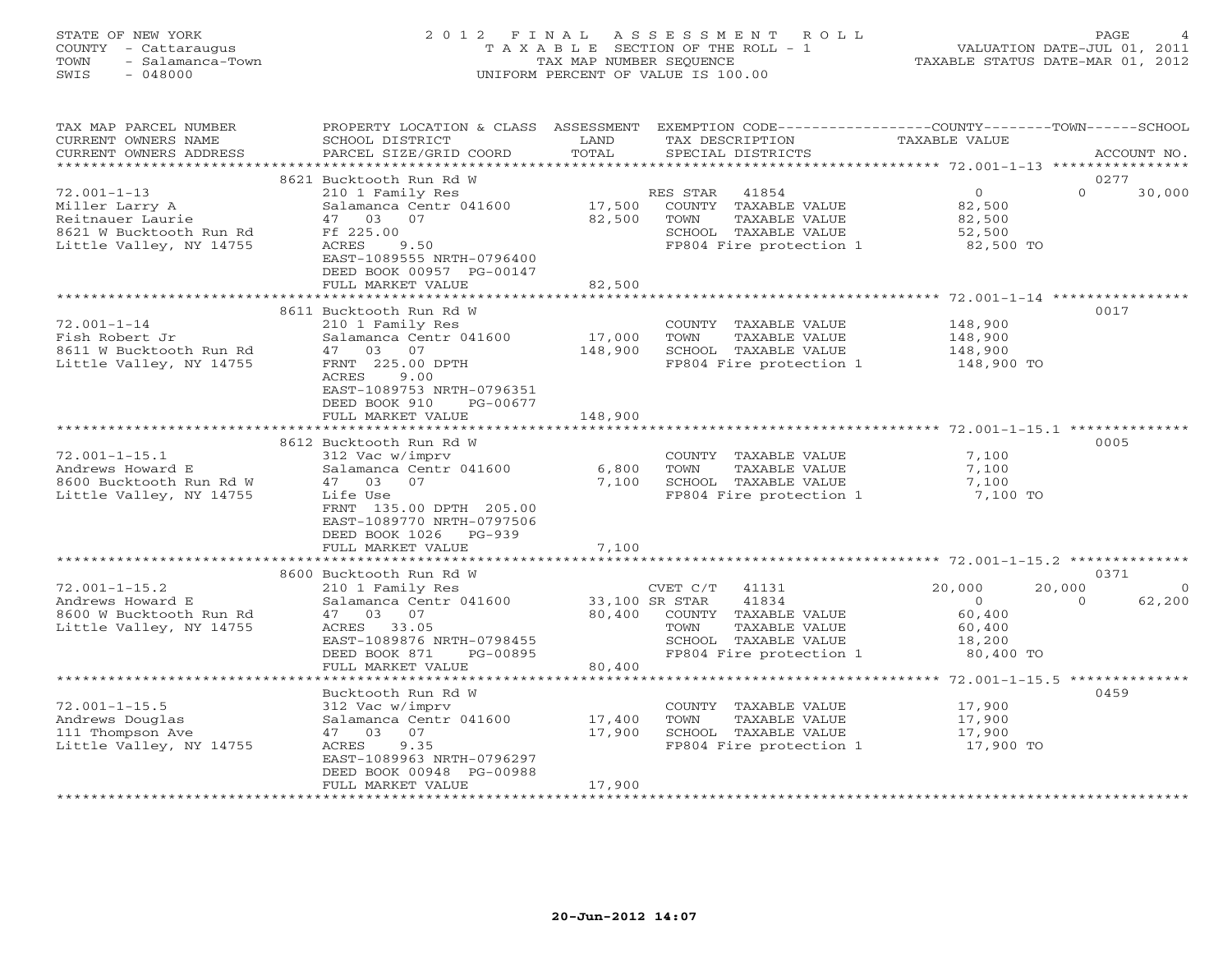# STATE OF NEW YORK 2 0 1 2 F I N A L A S S E S S M E N T R O L L PAGE 5 COUNTY - Cattaraugus T A X A B L E SECTION OF THE ROLL - 1 VALUATION DATE-JUL 01, 2011 TOWN - Salamanca-Town TAX MAP NUMBER SEQUENCE TAXABLE STATUS DATE-MAR 01, 2012 SWIS - 048000 UNIFORM PERCENT OF VALUE IS 100.00

| TAX MAP PARCEL NUMBER       |                               |        |                                                                         | PROPERTY LOCATION & CLASS ASSESSMENT EXEMPTION CODE----------------COUNTY-------TOWN------SCHOOL |
|-----------------------------|-------------------------------|--------|-------------------------------------------------------------------------|--------------------------------------------------------------------------------------------------|
| CURRENT OWNERS NAME         | SCHOOL DISTRICT               | LAND   | TAX DESCRIPTION                                                         | TAXABLE VALUE                                                                                    |
| CURRENT OWNERS ADDRESS      | PARCEL SIZE/GRID COORD        | TOTAL  | SPECIAL DISTRICTS                                                       | ACCOUNT NO.                                                                                      |
|                             |                               |        |                                                                         |                                                                                                  |
|                             | 8580 Bucktooth Run Rd W       |        |                                                                         | 0004                                                                                             |
| $72.001 - 1 - 16$           | 210 1 Family Res              |        | COUNTY TAXABLE VALUE                                                    | 13,000                                                                                           |
| Wilber Earl                 | Salamanca Centr 041600        | 9,300  | TAXABLE VALUE<br>TOWN                                                   | 13,000                                                                                           |
| 4480 S Cooper Hill Rd       | 47 03 07                      | 13,000 | SCHOOL TAXABLE VALUE                                                    | 13,000                                                                                           |
|                             |                               |        |                                                                         |                                                                                                  |
| Allegany, NY 14706          | Ff 190.00                     |        | FP804 Fire protection 1                                                 | 13,000 TO                                                                                        |
|                             | 2.50<br>ACRES                 |        |                                                                         |                                                                                                  |
|                             | EAST-1090228 NRTH-0797627     |        |                                                                         |                                                                                                  |
|                             | DEED BOOK 6855 PG-3003        |        |                                                                         |                                                                                                  |
|                             | FULL MARKET VALUE             | 13,000 |                                                                         |                                                                                                  |
|                             |                               |        |                                                                         |                                                                                                  |
|                             | 8587 Bucktooth Run Rd W       |        |                                                                         | 0187                                                                                             |
| $72.001 - 1 - 17$           | 210 1 Family Res              |        | SR STAR<br>41834                                                        | $\overline{0}$<br>$\cap$<br>62,200                                                               |
| Hall Franklin               | Salamanca Centr 041600        | 6,800  | COUNTY TAXABLE VALUE                                                    | 76,100                                                                                           |
| Hall Phyllis                | 47 03 07                      | 76,100 | TOWN<br>TAXABLE VALUE                                                   | 76,100                                                                                           |
|                             | Ff 250.00                     |        | SCHOOL TAXABLE VALUE                                                    | 13,900                                                                                           |
| 3350 South Hacienda Ln      |                               |        | FP804 Fire protection 1 76,100 TO                                       |                                                                                                  |
| Camp Verde, AR 86322        | ACRES<br>8.85                 |        |                                                                         |                                                                                                  |
|                             | EAST-1090185 NRTH-0796234     |        |                                                                         |                                                                                                  |
|                             | DEED BOOK 1015 PG-1166        |        |                                                                         |                                                                                                  |
|                             | FULL MARKET VALUE             | 76,100 |                                                                         |                                                                                                  |
|                             |                               |        |                                                                         |                                                                                                  |
|                             | 8558 Bucktooth Run Rd W       |        |                                                                         | 0086                                                                                             |
| $72.001 - 1 - 18.1$         | 240 Rural res                 |        | CVET $C/T$ 41131                                                        | 20,000<br>20,000<br>$\Omega$                                                                     |
| Goodman Willliam            | Salamanca Centr 041600        |        | 66,400 DVET C/T 41141                                                   | 6,023<br>6,023<br>$\Omega$                                                                       |
| Goodrich Eileen H           | 35 03 07                      |        | 80,300 RES STAR 41854                                                   | 30,000<br>$\overline{0}$<br>$\overline{0}$                                                       |
| 8558 W Bucktooth Run Rd     | ACRES 108.45                  |        | COUNTY TAXABLE VALUE                                                    | 54,277                                                                                           |
| Little Valley, NY 14755     | EAST-1091369 NRTH-0797493     |        | TAXABLE VALUE<br>TOWN                                                   | 54,277                                                                                           |
|                             | DEED BOOK 783<br>PG-00071     |        | SCHOOL TAXABLE VALUE                                                    |                                                                                                  |
|                             |                               |        | SCHOOL TAXABLE VALUE 50,300<br>80,300 FP804 Fire protection 1 80,300 TO |                                                                                                  |
|                             | FULL MARKET VALUE             |        |                                                                         |                                                                                                  |
|                             |                               |        |                                                                         |                                                                                                  |
|                             | Bucktooth Run Rd W            |        |                                                                         | 0386                                                                                             |
| $72.001 - 1 - 18.2$         | 322 Rural vac>10              |        | COUNTY TAXABLE VALUE                                                    | 21,000                                                                                           |
| Hall Family Revocable Trust | Salamanca Centr 041600        | 21,000 | TOWN<br>TAXABLE VALUE                                                   | 21,000                                                                                           |
| Hall Frank & Phyllis        | 35 03 07                      | 21,000 | SCHOOL TAXABLE VALUE                                                    | 21,000                                                                                           |
| 3350 S Hacinda Lane         | 270' Ff                       |        | FP804 Fire protection 1 21,000 TO                                       |                                                                                                  |
| Camp Verde, AZ 80322        | ACRES 15.35                   |        |                                                                         |                                                                                                  |
|                             | EAST-1090503 NRTH-0796189     |        |                                                                         |                                                                                                  |
|                             | DEED BOOK 14109 PG-7001       |        |                                                                         |                                                                                                  |
|                             | FULL MARKET VALUE             | 21,000 |                                                                         |                                                                                                  |
|                             |                               |        |                                                                         |                                                                                                  |
|                             | 8574 Bucktooth Run Rd W       |        |                                                                         | 0406                                                                                             |
| $72.001 - 1 - 18.3$         | 210 1 Family Res              |        | COUNTY TAXABLE VALUE                                                    | 43,400                                                                                           |
|                             |                               |        |                                                                         |                                                                                                  |
| Goodman William E           | Salamanca Centr 041600 27,400 |        | TOWN<br>TAXABLE VALUE                                                   | 43,400                                                                                           |
| Goodman Joanne              | 35 03 07                      | 43,400 | SCHOOL TAXABLE VALUE                                                    | 43,400                                                                                           |
| 8558 W Bucktooth Run Rd     | 316' Ff                       |        | FP804 Fire protection 1 43,400 TO                                       |                                                                                                  |
| Little Valley, NY 14755     | ACRES 24.50                   |        |                                                                         |                                                                                                  |
|                             | EAST-1090520 NRTH-0798226     |        |                                                                         |                                                                                                  |
|                             | DEED BOOK 845<br>PG-00356     |        |                                                                         |                                                                                                  |
|                             | FULL MARKET VALUE             | 43,400 |                                                                         |                                                                                                  |
|                             |                               |        |                                                                         |                                                                                                  |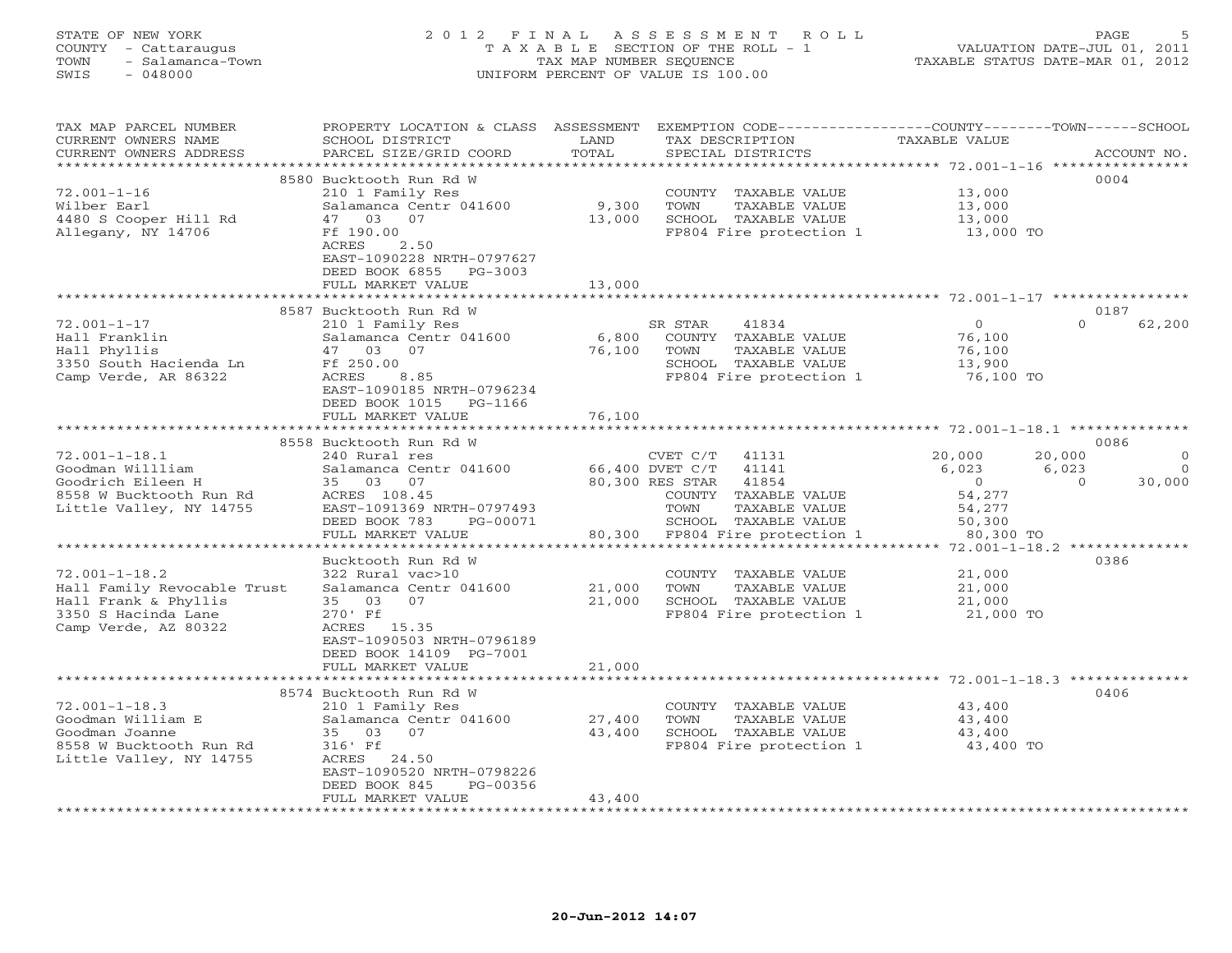# STATE OF NEW YORK 2 0 1 2 F I N A L A S S E S S M E N T R O L L PAGE 6 COUNTY - Cattaraugus T A X A B L E SECTION OF THE ROLL - 1 VALUATION DATE-JUL 01, 2011 TOWN - Salamanca-Town TAX MAP NUMBER SEQUENCE TAXABLE STATUS DATE-MAR 01, 2012 SWIS - 048000 UNIFORM PERCENT OF VALUE IS 100.00

| TAX MAP PARCEL NUMBER                | PROPERTY LOCATION & CLASS ASSESSMENT EXEMPTION CODE----------------COUNTY-------TOWN------SCHOOL |         |                         |                |                    |
|--------------------------------------|--------------------------------------------------------------------------------------------------|---------|-------------------------|----------------|--------------------|
| CURRENT OWNERS NAME                  | SCHOOL DISTRICT                                                                                  | LAND    | TAX DESCRIPTION         | TAXABLE VALUE  |                    |
| CURRENT OWNERS ADDRESS               | PARCEL SIZE/GRID COORD                                                                           | TOTAL   | SPECIAL DISTRICTS       |                | ACCOUNT NO.        |
|                                      |                                                                                                  |         |                         |                |                    |
|                                      | 8506 Bucktooth Run Rd W                                                                          |         |                         |                | 0164               |
| $72.001 - 1 - 19$                    | 210 1 Family Res                                                                                 |         | RES STAR<br>41854       | $\circ$        | $\Omega$<br>30,000 |
| Hyson Paul L                         | Salamanca Centr 041600                                                                           | 8,900   | COUNTY TAXABLE VALUE    | 144,700        |                    |
| 8506 W Bucktooth Run Rd              | 46 03<br>07                                                                                      | 144,700 | TOWN<br>TAXABLE VALUE   | 144,700        |                    |
| Little Valley, NY 14755              | 450' Ff                                                                                          |         | SCHOOL TAXABLE VALUE    | 114,700        |                    |
|                                      | ACRES<br>2.25                                                                                    |         | FP804 Fire protection 1 | 144,700 TO     |                    |
|                                      | EAST-1091782 NRTH-0796592                                                                        |         |                         |                |                    |
|                                      | DEED BOOK 808<br>PG-00213                                                                        |         |                         |                |                    |
|                                      | FULL MARKET VALUE                                                                                | 144,700 |                         |                |                    |
|                                      |                                                                                                  |         |                         |                |                    |
|                                      | 8470 Bucktooth Run Rd W                                                                          |         |                         |                | 0015               |
| $72.001 - 1 - 20.1$                  | 270 Mfg housing                                                                                  |         | 41834<br>SR STAR        | $\overline{0}$ | $\Omega$<br>62,200 |
| Dolph-Schapp Carolyn                 | Salamanca Centr 041600                                                                           | 17,800  | COUNTY TAXABLE VALUE    | 63,400         |                    |
| 8470 W Bucktooth Run Rd              | 35 03 07                                                                                         | 63,400  | TOWN<br>TAXABLE VALUE   | 63,400         |                    |
| Little Valley, NY 14755              | 680' Ff                                                                                          |         | SCHOOL TAXABLE VALUE    | 1,200          |                    |
|                                      | ACRES<br>9.80                                                                                    |         | FP804 Fire protection 1 | 63,400 TO      |                    |
|                                      | EAST-1092388 NRTH-0796973                                                                        |         |                         |                |                    |
|                                      | DEED BOOK 1024<br>PG-679                                                                         |         |                         |                |                    |
|                                      | FULL MARKET VALUE                                                                                | 63,400  |                         |                |                    |
|                                      |                                                                                                  |         |                         |                |                    |
|                                      | Buck Tooth Run                                                                                   |         |                         |                | 0408               |
| $72.001 - 1 - 20.2$                  | 322 Rural vac>10                                                                                 |         | COUNTY TAXABLE VALUE    | 29,500         |                    |
| Dolph Larry L                        | Salamanca Centr 041600                                                                           | 29,500  | TOWN<br>TAXABLE VALUE   | 29,500         |                    |
| Dolph Linda R                        | 07<br>35<br>03                                                                                   | 29,500  | SCHOOL TAXABLE VALUE    | 29,500         |                    |
| 4712 E Buck Tooth Run                | ACRES 19.45                                                                                      |         | FP804 Fire protection 1 | 29,500 TO      |                    |
| Little Valley, NY 14755              | EAST-1092387 NRTH-0797760                                                                        |         |                         |                |                    |
|                                      | DEED BOOK 3658 PG-2001                                                                           |         |                         |                |                    |
|                                      | FULL MARKET VALUE                                                                                | 29,500  |                         |                |                    |
|                                      |                                                                                                  |         |                         |                |                    |
|                                      | Bucktooth Run                                                                                    |         |                         |                | 0409               |
| $72.001 - 1 - 20.3$                  | 314 Rural vac<10                                                                                 |         | COUNTY TAXABLE VALUE    | 17,500         |                    |
| Cuozzo Richard                       | Salamanca Centr 041600                                                                           | 17,500  | TOWN<br>TAXABLE VALUE   | 17,500         |                    |
| Cuozzo Sally                         | 07<br>35 03                                                                                      | 17,500  | SCHOOL TAXABLE VALUE    | 17,500         |                    |
| 585 E State St                       | ACRES<br>9.50                                                                                    |         | FP804 Fire protection 1 | 17,500 TO      |                    |
| Salamanca, NY 14779                  | EAST-1092232 NRTH-0795755                                                                        |         |                         |                |                    |
|                                      | DEED BOOK 14942 PG-7003                                                                          |         |                         |                |                    |
|                                      | FULL MARKET VALUE                                                                                | 17,500  |                         |                |                    |
|                                      |                                                                                                  |         |                         |                |                    |
|                                      | off Bucktooth                                                                                    |         |                         |                | 0504               |
| $72.001 - 1 - 20.4$                  | 311 Res vac land                                                                                 |         | COUNTY TAXABLE VALUE    | 11,700         |                    |
| Dolph Larry                          | Salamanca Centr 041600                                                                           | 11,700  | TOWN<br>TAXABLE VALUE   | 11,700         |                    |
| Dolph Llinda<br>4712 E Bucktooth Run | ACRES<br>9.65<br>EAST-1092388 NRTH-0798533                                                       | 11,700  | SCHOOL TAXABLE VALUE    | 11,700         |                    |
| Little Valley, NY 14755              | DEED BOOK 7153 PG-8001                                                                           |         |                         |                |                    |
|                                      | FULL MARKET VALUE                                                                                | 11,700  |                         |                |                    |
|                                      |                                                                                                  |         |                         |                |                    |
|                                      |                                                                                                  |         |                         |                |                    |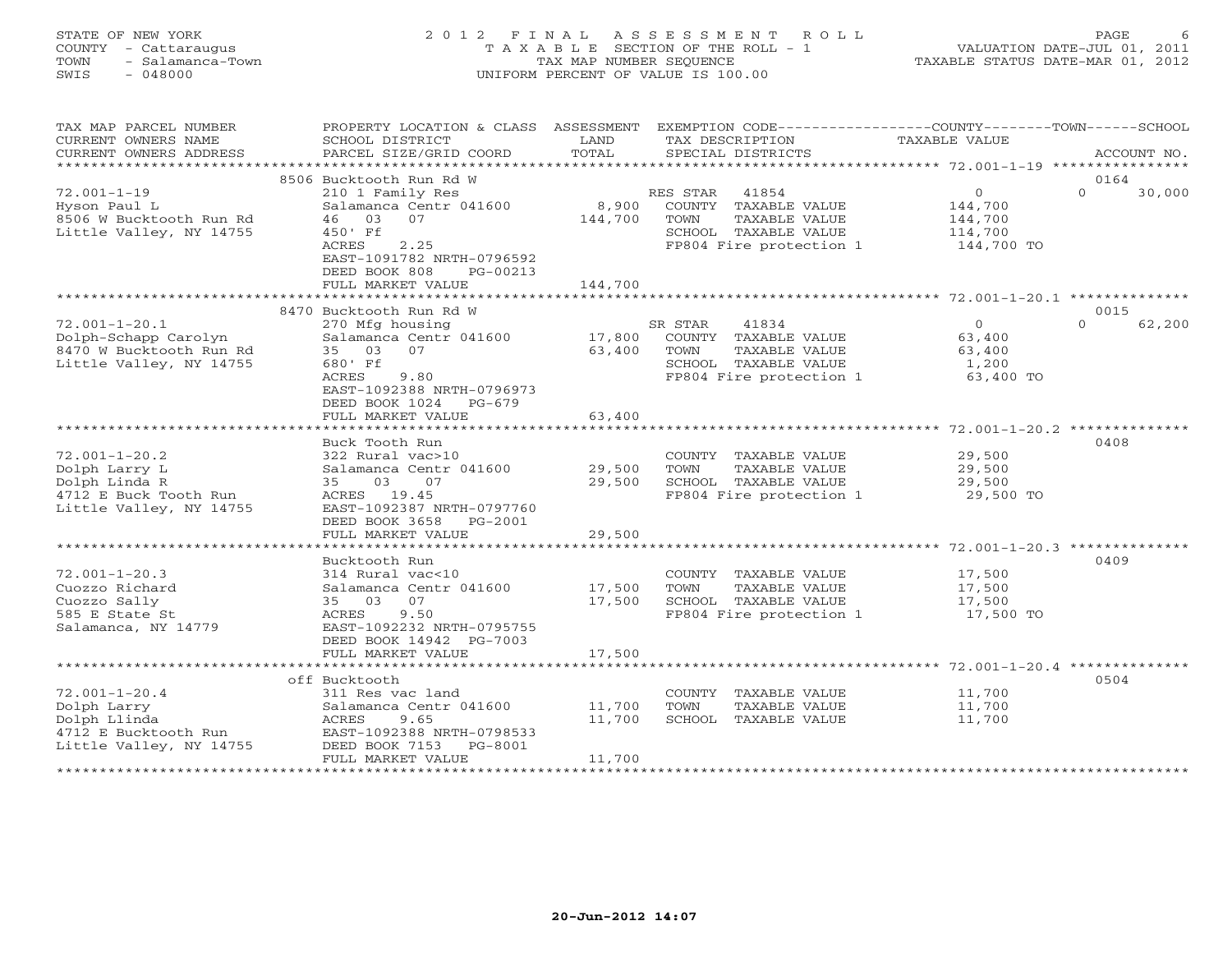# STATE OF NEW YORK 2 0 1 2 F I N A L A S S E S S M E N T R O L L PAGE 7 COUNTY - Cattaraugus T A X A B L E SECTION OF THE ROLL - 1 VALUATION DATE-JUL 01, 2011 TOWN - Salamanca-Town TAX MAP NUMBER SEQUENCE TAXABLE STATUS DATE-MAR 01, 2012 SWIS - 048000 UNIFORM PERCENT OF VALUE IS 100.00

| TAX MAP PARCEL NUMBER<br>CURRENT OWNERS NAME<br>CURRENT OWNERS ADDRESS<br>*******************                    | PROPERTY LOCATION & CLASS<br>SCHOOL DISTRICT<br>PARCEL SIZE/GRID COORD                                                                                                                                               | ASSESSMENT<br>LAND<br>TOTAL           | EXEMPTION CODE-----------------COUNTY-------TOWN------SCHOOL<br>TAX DESCRIPTION<br>SPECIAL DISTRICTS                                             | TAXABLE VALUE                                                                         | ACCOUNT NO.                              |
|------------------------------------------------------------------------------------------------------------------|----------------------------------------------------------------------------------------------------------------------------------------------------------------------------------------------------------------------|---------------------------------------|--------------------------------------------------------------------------------------------------------------------------------------------------|---------------------------------------------------------------------------------------|------------------------------------------|
| $72.001 - 1 - 21$<br>Hall Craig E<br>8558 Sawmill Run Rd<br>Little Valley, NY 14755                              | Bucktooth Run Rd W (Off)<br>314 Rural vac<10<br>Salamanca Centr 041600<br>35<br>03<br>07<br>ACRES<br>1.00<br>EAST-1092063 NRTH-0795400<br>DEED BOOK 339<br>PG-4001<br>FULL MARKET VALUE                              | **********<br>1,500<br>1,500<br>1,500 | COUNTY TAXABLE VALUE<br>TOWN<br>TAXABLE VALUE<br>SCHOOL TAXABLE VALUE<br>FP804 Fire protection 1                                                 | ***************** 72.001-1-21 ****************<br>1,500<br>1,500<br>1,500<br>1,500 TO | 0098                                     |
|                                                                                                                  | 8460 Bucktooth Run Rd W                                                                                                                                                                                              |                                       |                                                                                                                                                  |                                                                                       | 0228                                     |
| $72.001 - 1 - 22$<br>Riddle James<br>Riddle Sharon L<br>8460 W Bucktooth Run Rd<br>Little Valley, NY 14755       | 270 Mfg housing<br>Salamanca Centr 041600<br>35<br>03<br>07<br>690' Ff<br>ACRES 48.67<br>EAST-1092795 NRTH-0797243<br>DEED BOOK 748<br>PG-00373                                                                      | 66,200                                | CVET C/T<br>41131<br>40,800 SR STAR<br>41834<br>COUNTY TAXABLE VALUE<br>TAXABLE VALUE<br>TOWN<br>SCHOOL TAXABLE VALUE<br>FP804 Fire protection 1 | 16,550<br>$\circ$<br>49,650<br>49,650<br>4,000<br>66,200 TO                           | 16,550<br>62,200<br>$\circ$              |
|                                                                                                                  | FULL MARKET VALUE                                                                                                                                                                                                    | 66,200                                |                                                                                                                                                  |                                                                                       |                                          |
|                                                                                                                  | 4389 Bucktooth Run Rd E                                                                                                                                                                                              |                                       |                                                                                                                                                  |                                                                                       | 0063                                     |
| $72.001 - 1 - 23$<br>Dupont Ronald J<br>Dupont Elizabeth A<br>4389 Bucktooth Run Rd E<br>Little Valley, NY 14755 | 240 Rural res<br>Salamanca Centr 041600<br>26/35<br>03<br>07<br>2000' Ff<br>ACRES<br>63.52<br>EAST-1093730 NRTH-0798242<br>DEED BOOK 1026<br>PG-1121                                                                 | 47,300<br>107,400                     | 41834<br>SR STAR<br>COUNTY TAXABLE VALUE<br>TAXABLE VALUE<br>TOWN<br>SCHOOL TAXABLE VALUE<br>FP804 Fire protection 1                             | $\mathbf{O}$<br>107,400<br>107,400<br>45,200<br>107,400 TO                            | $\Omega$<br>62,200                       |
|                                                                                                                  | FULL MARKET VALUE                                                                                                                                                                                                    | 107,400                               |                                                                                                                                                  |                                                                                       |                                          |
|                                                                                                                  | 8408 Bucktooth Run Rd W                                                                                                                                                                                              |                                       | 75 PCT OF VALUE USED FOR EXEMPTION PURPOSES                                                                                                      |                                                                                       | 0229                                     |
| $72.001 - 1 - 24.1$<br>Riddle Ralph W<br>Riddle Katherine<br>8408 W Bucktooth Run Rd<br>Little Valley, NY 14755  | 240 Rural res<br>Salamanca Centr 041600<br>35 03 07<br>$L/p$ 787-448<br>Ff 200.00<br>ACRES<br>45.20<br>EAST-1093865 NRTH-0796304<br>DEED BOOK 00981 PG-00285                                                         | 61,300                                | CVET C/T<br>41131<br>38,900 SR STAR<br>41834<br>COUNTY TAXABLE VALUE<br>TAXABLE VALUE<br>TOWN<br>SCHOOL TAXABLE VALUE<br>FP804 Fire protection 1 | 11,494<br>$\Omega$<br>49,806<br>49,806<br>$\circ$<br>61,300 TO                        | 11,494<br>$\Omega$<br>61,300<br>$\Omega$ |
|                                                                                                                  | FULL MARKET VALUE                                                                                                                                                                                                    | 61,300                                |                                                                                                                                                  |                                                                                       | $72.001 - 1 - 24.2$ **************       |
| $72.001 - 1 - 24.2$<br>Riddle James<br>Riddle Sharon L<br>8460 W Bucktooth Run Rd<br>Little Valley, NY 14755     | 8450 Bucktooth Run Rd W<br>322 Rural vac>10<br>Salamanca Centr 041600<br>35 03 07<br>ACRES 12.43<br>EAST-1093244 NRTH-0796126<br>DEED BOOK 786<br>PG-00322<br>FULL MARKET VALUE<br>* * * * * * * * * * * * * * * * * | 19,900<br>19,900<br>19,900            | COUNTY TAXABLE VALUE<br>TOWN<br>TAXABLE VALUE<br>SCHOOL TAXABLE VALUE<br>FP804 Fire protection 1                                                 | 19,900<br>19,900<br>19,900<br>19,900 TO                                               | 0365                                     |
|                                                                                                                  |                                                                                                                                                                                                                      |                                       |                                                                                                                                                  |                                                                                       |                                          |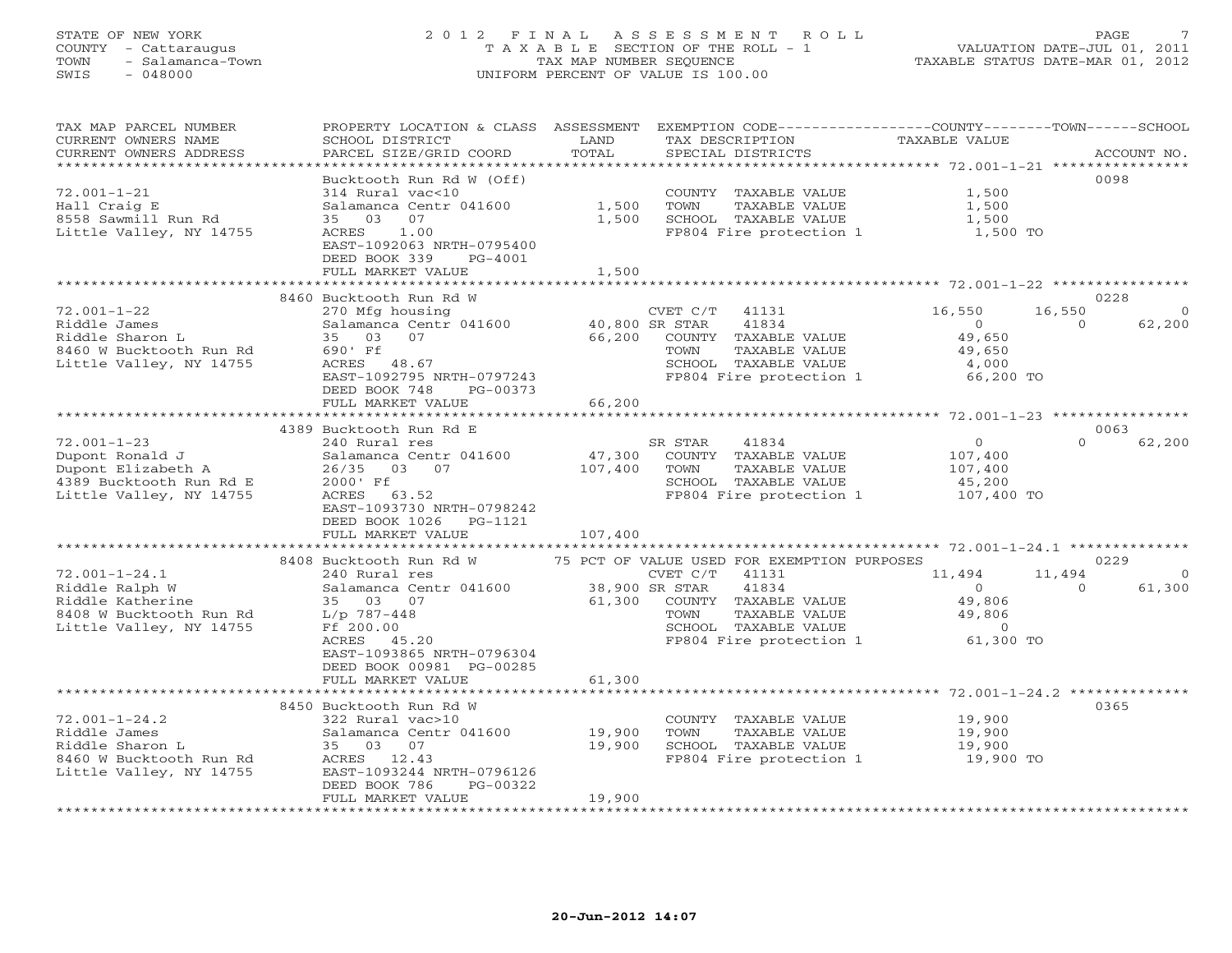# STATE OF NEW YORK 2 0 1 2 F I N A L A S S E S S M E N T R O L L PAGE 8 COUNTY - Cattaraugus T A X A B L E SECTION OF THE ROLL - 1 VALUATION DATE-JUL 01, 2011 TOWN - Salamanca-Town TAX MAP NUMBER SEQUENCE TAXABLE STATUS DATE-MAR 01, 2012 SWIS - 048000 UNIFORM PERCENT OF VALUE IS 100.00

| TAX MAP PARCEL NUMBER<br>CURRENT OWNERS NAME<br>CURRENT OWNERS ADDRESS                                             | PROPERTY LOCATION & CLASS ASSESSMENT<br>SCHOOL DISTRICT<br>PARCEL SIZE/GRID COORD                                                                                                                         | LAND<br>TOTAL               | TAX DESCRIPTION<br>SPECIAL DISTRICTS                                                                                         | EXEMPTION CODE-----------------COUNTY-------TOWN------SCHOOL<br><b>TAXABLE VALUE</b> | ACCOUNT NO.                |
|--------------------------------------------------------------------------------------------------------------------|-----------------------------------------------------------------------------------------------------------------------------------------------------------------------------------------------------------|-----------------------------|------------------------------------------------------------------------------------------------------------------------------|--------------------------------------------------------------------------------------|----------------------------|
|                                                                                                                    |                                                                                                                                                                                                           | *********                   |                                                                                                                              | ******************* 72.001-1-25.1 **************                                     |                            |
| $72.001 - 1 - 25.1$<br>Hutchison Irene F<br>RD 1 Box 21<br>Little Valley, NY 14755                                 | 4235 Bucktooth Run Rd E<br>210 1 Family Res<br>Salamanca Centr 041600<br>03 07<br>34<br>ACRES<br>1.45<br>EAST-1094195 NRTH-0794833<br>DEED BOOK 00775 PG-00609<br>FULL MARKET VALUE                       | 7,700<br>11,700<br>11,700   | COUNTY TAXABLE VALUE<br>TOWN<br>TAXABLE VALUE<br>SCHOOL TAXABLE VALUE<br>FP804 Fire protection 1                             | 11,700<br>11,700<br>11,700<br>11,700 TO                                              | 0133                       |
|                                                                                                                    | ***************************                                                                                                                                                                               |                             |                                                                                                                              |                                                                                      |                            |
| $72.001 - 1 - 25.2$<br>Light Corey M<br>4261 Bucktooth Run Rd E<br>Little Valley, NY 14755                         | 4261 Bucktooth Run Rd E<br>210 1 Family Res<br>Salamanca Centr 041600<br>34 03 07<br>Ff 150.00<br>ACRES<br>1.15<br>EAST-1094193 NRTH-0795185<br>DEED BOOK 13674 PG-9001                                   | 7,200<br>30,000<br>30,000   | RES STAR 41854<br>COUNTY TAXABLE VALUE<br>TOWN<br>TAXABLE VALUE<br>SCHOOL TAXABLE VALUE<br>FP804 Fire protection 1 30,000 TO | $\overline{0}$<br>30,000<br>30,000<br>$\overline{0}$                                 | 0417<br>$\circ$<br>30,000  |
|                                                                                                                    | FULL MARKET VALUE                                                                                                                                                                                         |                             |                                                                                                                              |                                                                                      |                            |
| $72.001 - 1 - 25.3$<br>Light Frederick<br>Light Rae<br>4249 E Bucktooth Run Rd<br>Little Valley, NY 14755          | 4249 Bucktooth Run Rd E<br>270 Mfg housing<br>Salamanca Centr 041600<br>34 03<br>07<br>230' Ff<br>ACRES<br>1.30<br>EAST-1094232 NRTH-0795007<br>DEED BOOK 858<br>PG-00109<br>FULL MARKET VALUE            | 7,500<br>46,200<br>46,200   | RES STAR<br>41854<br>COUNTY TAXABLE VALUE<br>TOWN<br>TAXABLE VALUE<br>SCHOOL TAXABLE VALUE<br>FP804 Fire protection 1        | $\overline{0}$<br>46,200<br>46,200<br>16,200<br>46,200 TO                            | 0422<br>$\Omega$<br>30,000 |
|                                                                                                                    |                                                                                                                                                                                                           |                             |                                                                                                                              |                                                                                      |                            |
| $72.001 - 1 - 25.4$<br>Colton Dale R<br>Colton Mary Beth<br>8042 W Bucktooth Run Rd<br>Little Valley, NY 14755     | 8042 Bucktooth Run Rd W<br>210 1 Family Res<br>Salamanca Centr 041600<br>34 03 07<br>Ff 300.00<br>ACRES<br>1.05 BANK<br>026<br>EAST-1093781 NRTH-0795197<br>DEED BOOK 00950 PG-00554<br>FULL MARKET VALUE | 7,100<br>110,100<br>110,100 | RES STAR<br>41854<br>COUNTY TAXABLE VALUE<br>TOWN<br>TAXABLE VALUE<br>SCHOOL TAXABLE VALUE<br>FP804 Fire protection 1        | $\circ$<br>110,100<br>110,100<br>80,100<br>110,100 TO                                | 0438<br>$\Omega$<br>30,000 |
|                                                                                                                    |                                                                                                                                                                                                           |                             |                                                                                                                              |                                                                                      |                            |
| $72.001 - 1 - 25.5$<br>Light Stephanie I<br>Gassman Daniel L<br>8406 W Bucktooth Run Rd<br>Little Valley, NY 14755 | 8406 Bucktooth Run Rd W<br>210 1 Family Res<br>Salamanca Centr 041600<br>34 03 07<br>250' Ff<br>ACRES<br>1.05<br>EAST-1093933 NRTH-0795037<br>DEED BOOK 11478 PG-9001<br>FULL MARKET VALUE                | 7,100<br>125,400<br>125,400 | RES STAR<br>41854<br>COUNTY TAXABLE VALUE<br>TOWN<br>TAXABLE VALUE<br>SCHOOL TAXABLE VALUE<br>FP804 Fire protection 1        | $\overline{O}$<br>125,400<br>125,400<br>95,400<br>125,400 TO                         | 0439<br>$\Omega$<br>30,000 |
|                                                                                                                    |                                                                                                                                                                                                           |                             |                                                                                                                              |                                                                                      |                            |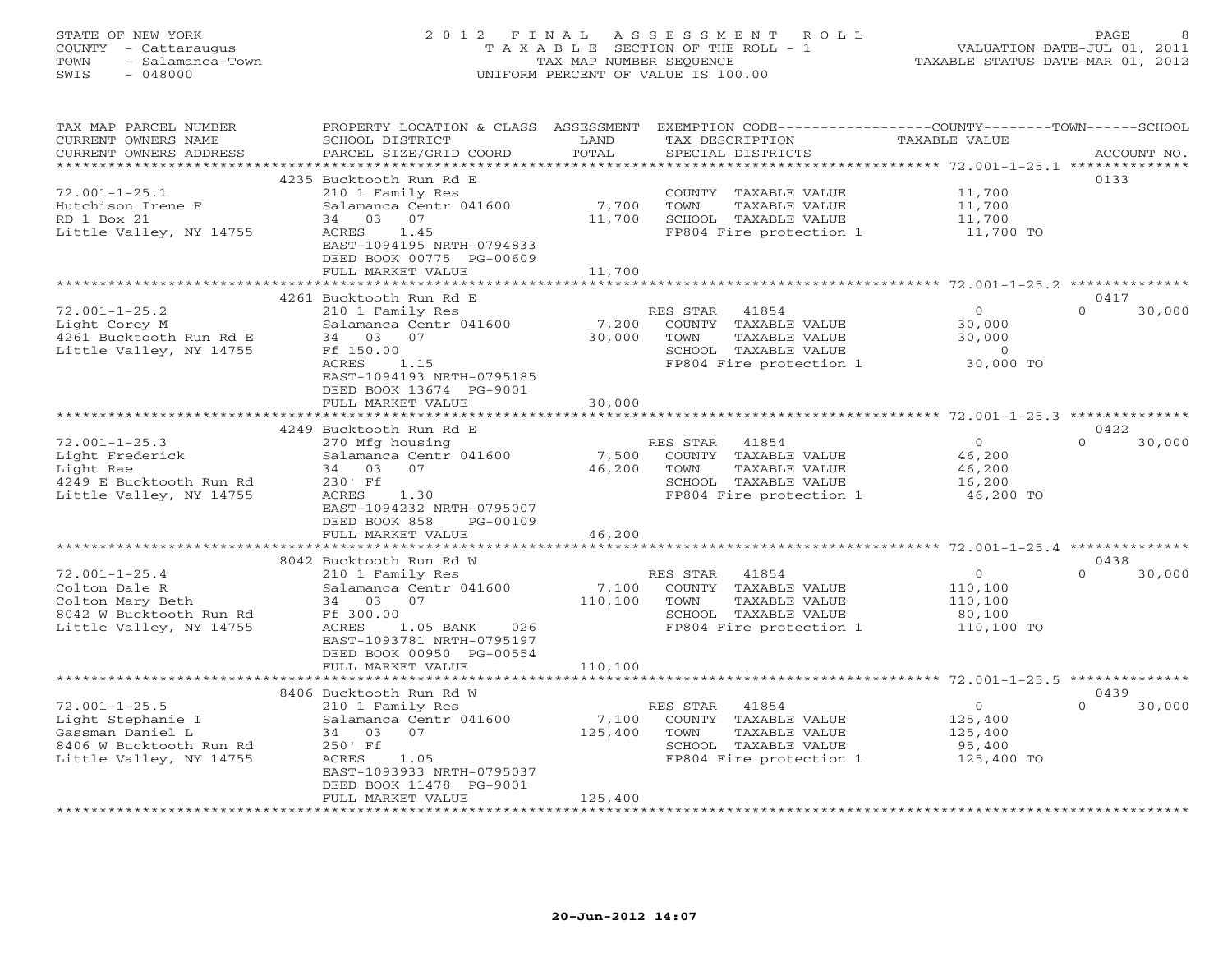# STATE OF NEW YORK 2 0 1 2 F I N A L A S S E S S M E N T R O L L PAGE 9 COUNTY - Cattaraugus T A X A B L E SECTION OF THE ROLL - 1 VALUATION DATE-JUL 01, 2011 TOWN - Salamanca-Town TAX MAP NUMBER SEQUENCE TAXABLE STATUS DATE-MAR 01, 2012 SWIS - 048000 UNIFORM PERCENT OF VALUE IS 100.00

| TAX MAP PARCEL NUMBER                                                                    | PROPERTY LOCATION & CLASS ASSESSMENT EXEMPTION CODE----------------COUNTY-------TOWN------SCHOOL                                                                                                                                       |        |                                                                                                        |                                                                                      |                                                                                                             |
|------------------------------------------------------------------------------------------|----------------------------------------------------------------------------------------------------------------------------------------------------------------------------------------------------------------------------------------|--------|--------------------------------------------------------------------------------------------------------|--------------------------------------------------------------------------------------|-------------------------------------------------------------------------------------------------------------|
| CURRENT OWNERS NAME                                                                      | SCHOOL DISTRICT                                                                                                                                                                                                                        | LAND   | TAX DESCRIPTION                                                                                        | TAXABLE VALUE                                                                        |                                                                                                             |
|                                                                                          |                                                                                                                                                                                                                                        |        |                                                                                                        |                                                                                      |                                                                                                             |
|                                                                                          |                                                                                                                                                                                                                                        |        |                                                                                                        |                                                                                      |                                                                                                             |
|                                                                                          | 8364 Bucktooth Run Rd W<br>72.001-1-25.6<br>Hutchison Rodney L<br>8364 W Bucktooth Run Rd 34 03 07<br>Little Valley, NY 14755 FRNT 180.00 DPTH 165.00 SCHOC<br>EAST-1094075 NRTH-0794830 FP804<br>TIMBIANG PG-00288                    |        |                                                                                                        |                                                                                      | 0440                                                                                                        |
|                                                                                          | 210 1 Family Res<br>210 1 Family Res<br>311 1 Family Res  (6,800 COUNTY TAXABLE VALUE 22,400                                                                                                                                           |        |                                                                                                        |                                                                                      | $\Omega$<br>22,400                                                                                          |
|                                                                                          |                                                                                                                                                                                                                                        |        |                                                                                                        |                                                                                      |                                                                                                             |
|                                                                                          |                                                                                                                                                                                                                                        |        | TOWN TAXABLE VALUE 22,400<br>SCHOOL TAXABLE VALUE 22,400<br>FP804 Fire protection 1 22,400 TO          |                                                                                      |                                                                                                             |
|                                                                                          |                                                                                                                                                                                                                                        |        |                                                                                                        |                                                                                      |                                                                                                             |
|                                                                                          |                                                                                                                                                                                                                                        |        |                                                                                                        |                                                                                      |                                                                                                             |
|                                                                                          |                                                                                                                                                                                                                                        |        |                                                                                                        |                                                                                      |                                                                                                             |
|                                                                                          | FULL MARKET VALUE                                                                                                                                                                                                                      | 22,400 |                                                                                                        |                                                                                      |                                                                                                             |
|                                                                                          |                                                                                                                                                                                                                                        |        |                                                                                                        |                                                                                      | 0068                                                                                                        |
| $72.001 - 1 - 26$                                                                        | 8355 Bucktooth Run Rd W                                                                                                                                                                                                                |        | AG BLDG 41700                                                                                          |                                                                                      |                                                                                                             |
| Emborsky Peter<br>Emborsky Christine<br>Entry Christine                                  | 113 Cattle farm<br>Salamanca Centr 041600 $100,200$ AG BLDG<br>$24$ 02                                                                                                                                                                 |        | 41700                                                                                                  | 14,000                                                                               |                                                                                                             |
|                                                                                          |                                                                                                                                                                                                                                        |        |                                                                                                        |                                                                                      |                                                                                                             |
|                                                                                          | 34 03 07 221, 200 AG DISTOUT 41730 22, 310 22<br>1920' Ff SR STAR 41834 0<br>ACRES 190.99 COUNTY TAXABLE VALUE 181, 890<br>EAST-1091990 NRTH-0794100 TOWN TAXABLE VALUE 181, 890<br>DEED BOOK 773 PG-00708 221, 200 FP804 Fire protect |        |                                                                                                        | $\begin{bmatrix} 3,000 & 3,000 \\ 22,310 & 22,310 \\ 0 & 0 \\ 181,890 \end{bmatrix}$ | $\begin{array}{cccc} 11,000 & & 11,000 \\ 3,000 & & 3,000 \\ 22,310 & & 22,310 \\ 0 & & 62,200 \end{array}$ |
| 2007 M Bucktooth Run Rd<br>2015 W Bucktooth Run Rd<br>2016 Little Valley, NY 14755 ACRES |                                                                                                                                                                                                                                        |        |                                                                                                        |                                                                                      |                                                                                                             |
|                                                                                          |                                                                                                                                                                                                                                        |        |                                                                                                        |                                                                                      |                                                                                                             |
|                                                                                          |                                                                                                                                                                                                                                        |        |                                                                                                        |                                                                                      |                                                                                                             |
| MAY BE SUBJECT TO PAYMENT                                                                |                                                                                                                                                                                                                                        |        |                                                                                                        |                                                                                      |                                                                                                             |
| UNDER AGDIST LAW TIL 2019                                                                |                                                                                                                                                                                                                                        |        |                                                                                                        |                                                                                      |                                                                                                             |
|                                                                                          |                                                                                                                                                                                                                                        |        | 60 PCT OF VALUE USED FOR EXEMPTION PURPOSES                                                            |                                                                                      | 0095                                                                                                        |
|                                                                                          | 4087 Bucktooth Run Rd                                                                                                                                                                                                                  |        | AGED C/T<br>41801                                                                                      | 36,540<br>36,540                                                                     | $\overline{0}$                                                                                              |
|                                                                                          | Salamanca Centr 041600<br>Salamanca Centr 041600<br>25/34 03 07 121,800 COUNTY TAXABLE VALUE<br>ACRES 76.78 TOWN TAXABLE VALUE                                                                                                         |        |                                                                                                        | $\overline{0}$                                                                       | $\Omega$<br>62,200                                                                                          |
|                                                                                          |                                                                                                                                                                                                                                        |        |                                                                                                        | 85,260                                                                               |                                                                                                             |
|                                                                                          |                                                                                                                                                                                                                                        |        |                                                                                                        |                                                                                      |                                                                                                             |
|                                                                                          |                                                                                                                                                                                                                                        |        |                                                                                                        |                                                                                      |                                                                                                             |
|                                                                                          |                                                                                                                                                                                                                                        |        | TOWN TAXABLE VALUE<br>TOWN TAXABLE VALUE<br>SCHOOL TAXABLE VALUE<br>FP804 Fire protection 1 121,800 TO |                                                                                      |                                                                                                             |
|                                                                                          |                                                                                                                                                                                                                                        |        |                                                                                                        |                                                                                      |                                                                                                             |
|                                                                                          |                                                                                                                                                                                                                                        |        |                                                                                                        |                                                                                      |                                                                                                             |
|                                                                                          | 4067 Bucktooth Run Rd (Off)                                                                                                                                                                                                            |        |                                                                                                        |                                                                                      | 0251                                                                                                        |
| $72.001 - 1 - 28$                                                                        |                                                                                                                                                                                                                                        |        |                                                                                                        |                                                                                      |                                                                                                             |
|                                                                                          |                                                                                                                                                                                                                                        |        |                                                                                                        |                                                                                      |                                                                                                             |
|                                                                                          |                                                                                                                                                                                                                                        |        |                                                                                                        |                                                                                      |                                                                                                             |
| Steckman William F<br>Steckman Anna<br>316 Broad St<br>316 Broad St                      |                                                                                                                                                                                                                                        |        |                                                                                                        |                                                                                      |                                                                                                             |
| Salamanca, NY 14779                                                                      | EAST-1094206 NRTH-0791760                                                                                                                                                                                                              |        |                                                                                                        |                                                                                      |                                                                                                             |
|                                                                                          | DEED BOOK 00948 PG-00410                                                                                                                                                                                                               |        |                                                                                                        |                                                                                      |                                                                                                             |
|                                                                                          | FULL MARKET VALUE                                                                                                                                                                                                                      | 75,000 |                                                                                                        |                                                                                      |                                                                                                             |
|                                                                                          |                                                                                                                                                                                                                                        |        |                                                                                                        |                                                                                      |                                                                                                             |
|                                                                                          | Bucktooth Run Rd (Off)                                                                                                                                                                                                                 |        |                                                                                                        |                                                                                      | 0243                                                                                                        |
|                                                                                          | 323 Vacant rural<br>Salamanca Centr 041600 22,800                                                                                                                                                                                      |        | COUNTY TAXABLE VALUE<br>TOWN TAXABLE VALUE 22,800                                                      |                                                                                      |                                                                                                             |
|                                                                                          |                                                                                                                                                                                                                                        |        |                                                                                                        |                                                                                      |                                                                                                             |
| 72.001-1-29<br>Siperek Joyce<br>Vesotski Joanne                                          | 34 03 07                                                                                                                                                                                                                               | 22,800 | SCHOOL TAXABLE VALUE 22,800<br>FP804 Fire protection 1 22,800 TO                                       |                                                                                      |                                                                                                             |
| 4063 Bucktooth Run Rd                                                                    | ACRES 48.49                                                                                                                                                                                                                            |        |                                                                                                        |                                                                                      |                                                                                                             |
| Little Valley, NY 14755                                                                  | EAST-1093410 NRTH-0791860                                                                                                                                                                                                              |        |                                                                                                        |                                                                                      |                                                                                                             |
|                                                                                          | DEED BOOK 10510 PG-4001                                                                                                                                                                                                                |        |                                                                                                        |                                                                                      |                                                                                                             |
|                                                                                          | FULL MARKET VALUE                                                                                                                                                                                                                      | 22,800 |                                                                                                        |                                                                                      |                                                                                                             |
|                                                                                          |                                                                                                                                                                                                                                        |        |                                                                                                        |                                                                                      |                                                                                                             |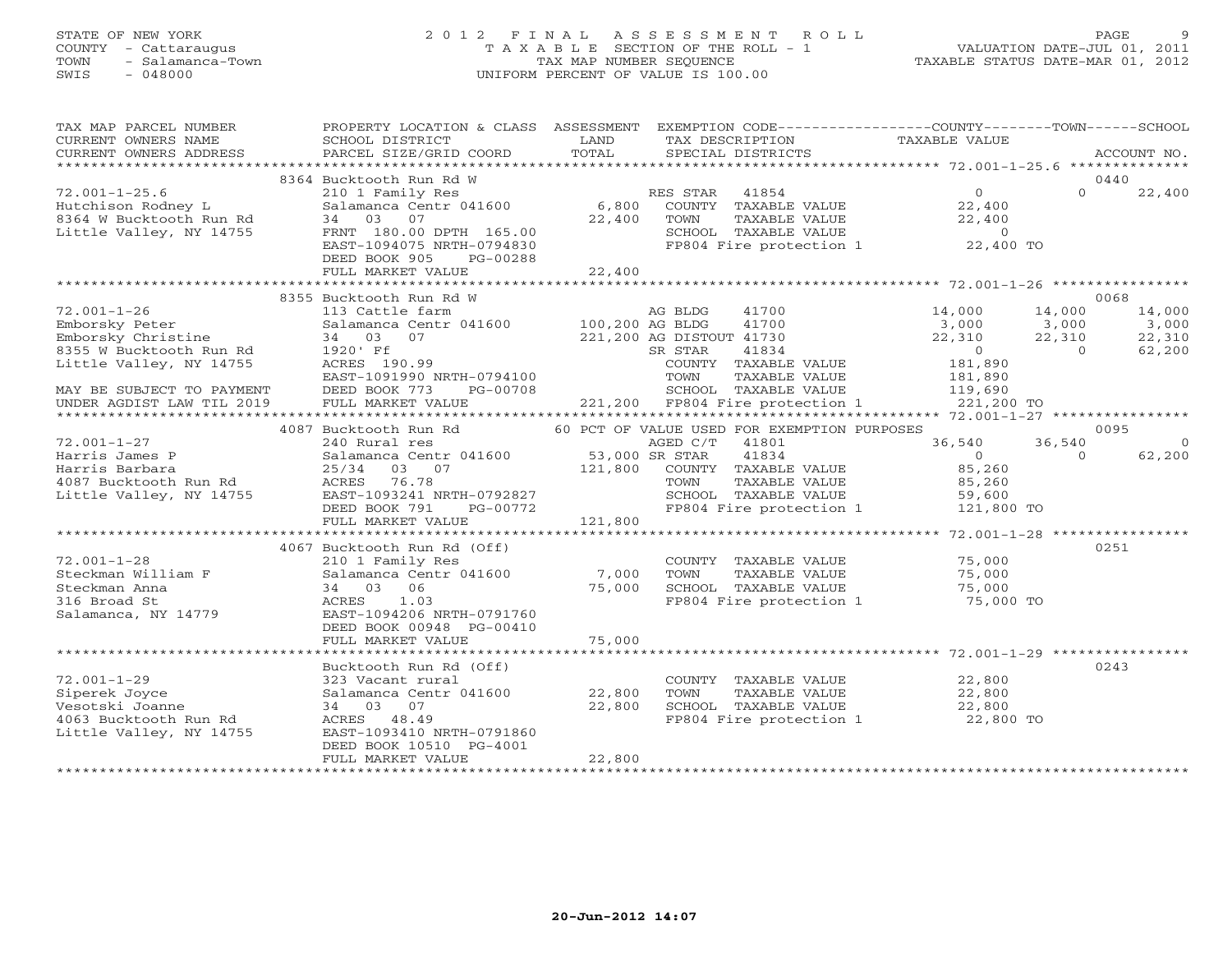# STATE OF NEW YORK 2 0 1 2 F I N A L A S S E S S M E N T R O L L PAGE 10 COUNTY - Cattaraugus T A X A B L E SECTION OF THE ROLL - 1 VALUATION DATE-JUL 01, 2011 TOWN - Salamanca-Town TAX MAP NUMBER SEQUENCE TAXABLE STATUS DATE-MAR 01, 2012 SWIS - 048000 UNIFORM PERCENT OF VALUE IS 100.00

| TAX MAP PARCEL NUMBER<br>CURRENT OWNERS NAME<br>CURRENT OWNERS ADDRESS<br>******************************                           | PROPERTY LOCATION & CLASS ASSESSMENT<br>SCHOOL DISTRICT<br>PARCEL SIZE/GRID COORD                                                                                          | LAND<br>TOTAL              | EXEMPTION CODE-----------------COUNTY-------TOWN------SCHOOL<br>TAX DESCRIPTION<br>SPECIAL DISTRICTS | TAXABLE VALUE                               | ACCOUNT NO. |
|------------------------------------------------------------------------------------------------------------------------------------|----------------------------------------------------------------------------------------------------------------------------------------------------------------------------|----------------------------|------------------------------------------------------------------------------------------------------|---------------------------------------------|-------------|
| $72.001 - 1 - 30$<br>Cherry Hill LP<br>C/o Hancock Forest Mgmt<br>13950 Ballantyne Corp Ph 150<br>Charlotte, NC 28277              | Bucktooth Run Rd (Off)<br>910 Priv forest<br>Salamanca Centr 041600<br>34 03 07<br>ACRES 49.65<br>EAST-1091386 NRTH-0791870<br>DEED BOOK 4366 PG-6003<br>FULL MARKET VALUE | 32,364<br>32,364<br>32,364 | COUNTY TAXABLE VALUE<br>TAXABLE VALUE<br>TOWN<br>SCHOOL TAXABLE VALUE<br>FP804 Fire protection 1     | 32,364<br>32,364<br>32,364<br>32,364 TO     | 0110        |
|                                                                                                                                    | Bucktooth Run Rd W (Off)                                                                                                                                                   |                            |                                                                                                      |                                             | 0087        |
| $72.001 - 1 - 31$<br>Danzer Forestland Inc<br>119 A.I.D. Drive<br>Darlington, PA 16115                                             | 323 Vacant rural<br>Salamanca Centr 041600<br>46 03 07<br>ACRES 49.97<br>EAST-1089873 NRTH-0793588<br>DEED BOOK 9327 PG-3001                                               | 23,500<br>23,500           | COUNTY TAXABLE VALUE<br>TOWN<br>TAXABLE VALUE<br>SCHOOL TAXABLE VALUE<br>FP804 Fire protection 1     | 23,500<br>23,500<br>23,500<br>23,500 TO     |             |
|                                                                                                                                    | FULL MARKET VALUE                                                                                                                                                          | 23,500                     |                                                                                                      |                                             |             |
| $72.001 - 1 - 32$<br>Cherry Springs LP<br>Hancock Forest Mgmt<br>13950 Ballantyne Corp Ste 150 ACRES 220.63<br>Charlotte, NC 28277 | Bucktooth Run Rd (Off)<br>910 Priv forest<br>Salamanca Centr 041600<br>46 03 07<br>EAST-1087969 NRTH-0793936<br>DEED BOOK 4366<br>PG-6003                                  | 143,600<br>143,600         | COUNTY TAXABLE VALUE<br>TOWN<br>TAXABLE VALUE<br>SCHOOL TAXABLE VALUE<br>FP804 Fire protection 1     | 143,600<br>143,600<br>143,600<br>143,600 TO | 0115        |
|                                                                                                                                    | FULL MARKET VALUE                                                                                                                                                          | 143,600                    |                                                                                                      |                                             |             |
| $72.001 - 1 - 33$<br>Penn-York Resources, Inc.<br>Forest Investment Assoc<br>1716 Honeoye Rd<br>Shinglehouse, PA 16748             | Bucktooth Run Rd W (Off)<br>910 Priv forest<br>Salamanca Centr 041600<br>58 03 07<br>ACRES 99.83<br>EAST-1084389 NRTH-0792087<br>DEED BOOK 439<br>PG-8004                  | 65,000<br>65,000           | COUNTY TAXABLE VALUE<br>TOWN<br>TAXABLE VALUE<br>SCHOOL TAXABLE VALUE<br>FP804 Fire protection 1     | 65,000<br>65,000<br>65,000<br>65,000 TO     | 0020        |
|                                                                                                                                    | FULL MARKET VALUE                                                                                                                                                          | 65,000                     |                                                                                                      |                                             |             |
| $72.001 - 1 - 35$<br>Oak Hill Timber Holdings<br>3556 Lakeshore Rd Ste 620<br>Buffalo, NY 14219                                    | Bucktooth Run Rd W (Off)<br>910 Priv forest<br>Salamanca Centr 041600<br>59 03 07<br>ACRES 91.36<br>EAST-1083581 NRTH-0796536<br>DEED BOOK 1018 PG-410                     | 59,500<br>59,500           | COUNTY TAXABLE VALUE<br>TOWN<br>TAXABLE VALUE<br>SCHOOL TAXABLE VALUE<br>FP804 Fire protection 1     | 59,500<br>59,500<br>59,500<br>59,500 TO     | 0090        |
|                                                                                                                                    | FULL MARKET VALUE                                                                                                                                                          | 59,500                     |                                                                                                      |                                             |             |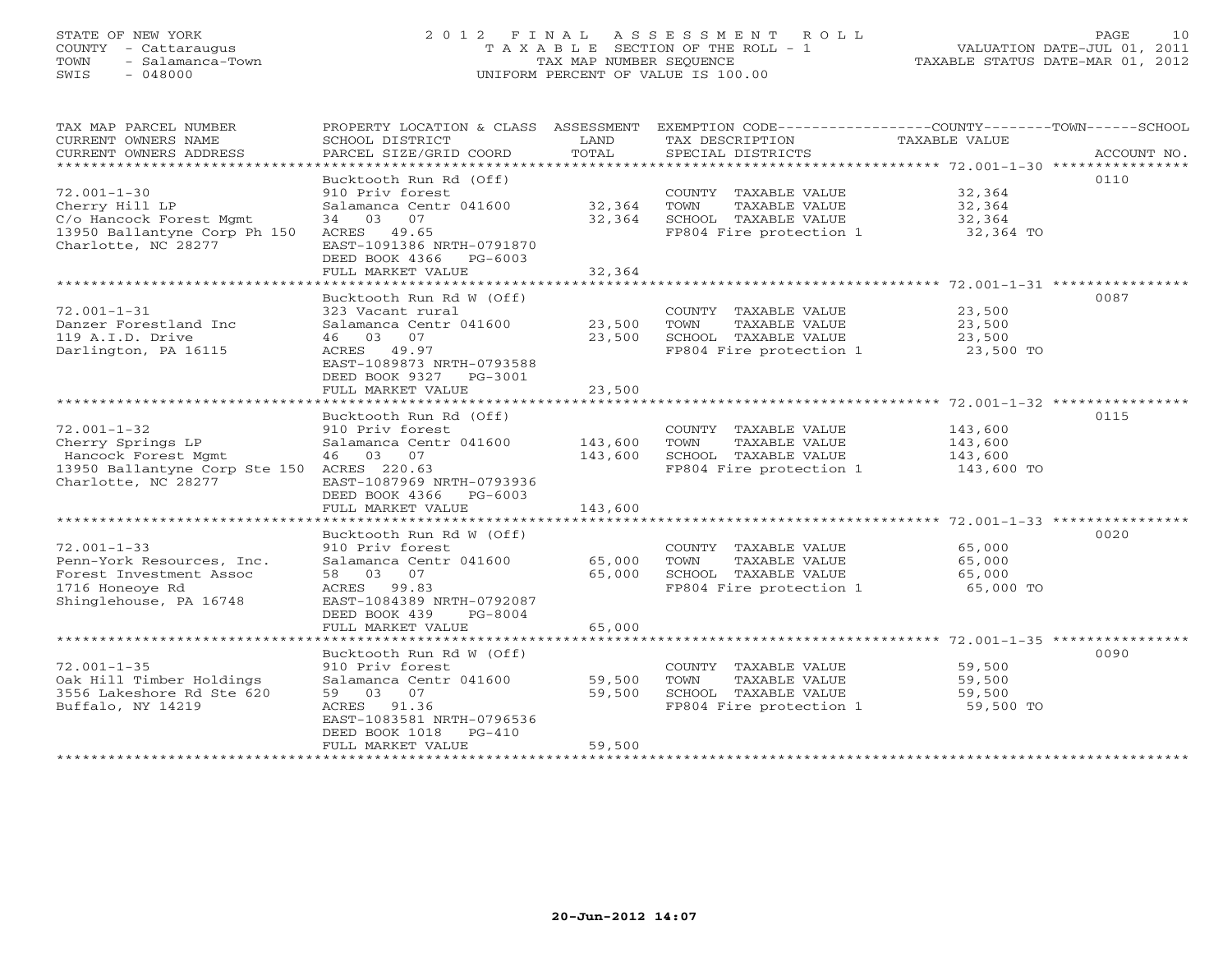# STATE OF NEW YORK 2 0 1 2 F I N A L A S S E S S M E N T R O L L PAGE 11 COUNTY - Cattaraugus T A X A B L E SECTION OF THE ROLL - 1 VALUATION DATE-JUL 01, 2011 TOWN - Salamanca-Town TAX MAP NUMBER SEQUENCE TAXABLE STATUS DATE-MAR 01, 2012 SWIS - 048000 UNIFORM PERCENT OF VALUE IS 100.00

| TAX MAP PARCEL NUMBER<br>CURRENT OWNERS NAME<br>CURRENT OWNERS ADDRESS<br>************************* | PROPERTY LOCATION & CLASS ASSESSMENT<br>SCHOOL DISTRICT<br>PARCEL SIZE/GRID COORD<br>************************ | LAND<br>TOTAL | TAX DESCRIPTION<br>SPECIAL DISTRICTS          | EXEMPTION CODE-----------------COUNTY-------TOWN------SCHOOL<br>TAXABLE VALUE | ACCOUNT NO. |
|-----------------------------------------------------------------------------------------------------|---------------------------------------------------------------------------------------------------------------|---------------|-----------------------------------------------|-------------------------------------------------------------------------------|-------------|
|                                                                                                     | 4478 Bucktooth Run Rd E                                                                                       |               |                                               |                                                                               | 0143        |
| $72.002 - 1 - 1$                                                                                    |                                                                                                               |               |                                               |                                                                               | $\Omega$    |
|                                                                                                     | 210 1 Family Res                                                                                              |               | AGED C/T<br>41801                             | 24,550<br>24,550                                                              |             |
| Kahm Beverly N<br>Kerswill Terry L                                                                  | Salamanca Centr 041600                                                                                        |               | 7,300 SR STAR<br>41834                        | $\Omega$<br>$\Omega$<br>24,550                                                | 49,100      |
|                                                                                                     | 26 03 07                                                                                                      | 49,100        | COUNTY TAXABLE VALUE                          |                                                                               |             |
| 4478 Bucktooth Run Rd E<br>Little Valley, NY 14755                                                  | Ff 300.00<br>ACRES<br>1.21                                                                                    |               | TAXABLE VALUE<br>TOWN<br>SCHOOL TAXABLE VALUE | 24,550<br>$\overline{0}$                                                      |             |
|                                                                                                     | EAST-1094494 NRTH-0798994                                                                                     |               | FP804 Fire protection 1                       |                                                                               |             |
|                                                                                                     | DEED BOOK 6790<br>PG-7002                                                                                     |               |                                               | 49,100 TO                                                                     |             |
|                                                                                                     | FULL MARKET VALUE                                                                                             | 49,100        |                                               |                                                                               |             |
|                                                                                                     |                                                                                                               |               |                                               |                                                                               |             |
|                                                                                                     | 4490 Bucktooth Run Rd E                                                                                       |               |                                               |                                                                               | 0066        |
| $72.002 - 1 - 2$                                                                                    | $314$ Rural vac<10                                                                                            |               | COUNTY TAXABLE VALUE                          | 16,400                                                                        |             |
| Schey John R                                                                                        | Salamanca Centr 041600                                                                                        | 16,400        | TOWN<br>TAXABLE VALUE                         | 16,400                                                                        |             |
| Schey Vickie A                                                                                      | 26 03 07                                                                                                      | 16,400        | SCHOOL TAXABLE VALUE                          | 16,400                                                                        |             |
| 482 Broad St                                                                                        | 8.35<br>ACRES                                                                                                 |               | FP804 Fire protection 1                       | 16,400 TO                                                                     |             |
| Salamanca, NY 14779                                                                                 | EAST-1095150 NRTH-0799123                                                                                     |               |                                               |                                                                               |             |
|                                                                                                     | DEED BOOK 832<br>PG-00062                                                                                     |               |                                               |                                                                               |             |
|                                                                                                     | FULL MARKET VALUE                                                                                             | 16,400        |                                               |                                                                               |             |
|                                                                                                     | ***********************                                                                                       |               |                                               |                                                                               |             |
|                                                                                                     | Bucktooth Run Rd (Off)                                                                                        |               |                                               |                                                                               | 0074        |
| $72.002 - 1 - 3$                                                                                    | 910 Priv forest                                                                                               |               | COUNTY TAXABLE VALUE                          | 82,700                                                                        |             |
| Clear Lake Lumber Inc                                                                               | Salamanca Centr 041600                                                                                        | 82,700        | TOWN<br>TAXABLE VALUE                         | 82,700                                                                        |             |
| Attn: Attn: Sharon Stockton                                                                         | 26 03 07                                                                                                      | 82,700        | SCHOOL TAXABLE VALUE                          | 82,700                                                                        |             |
| PO Box 129                                                                                          | ACRES 127.00                                                                                                  |               | FP805 Fire protection 2                       | 82,700 TO                                                                     |             |
| Spartansburg, PA 16434-0129                                                                         | EAST-1097186 NRTH-0797960                                                                                     |               |                                               |                                                                               |             |
|                                                                                                     | DEED BOOK 00988 PG-00498                                                                                      |               |                                               |                                                                               |             |
|                                                                                                     | FULL MARKET VALUE                                                                                             | 82,700        |                                               |                                                                               |             |
|                                                                                                     | ******************                                                                                            |               |                                               | ************************ 72.002-1-4 **********                                |             |
|                                                                                                     | Bucktooth Run Rd E (Off)                                                                                      |               |                                               |                                                                               | 0125        |
| $72.002 - 1 - 4$                                                                                    | 323 Vacant rural                                                                                              |               | COUNTY TAXABLE VALUE                          | 71,700                                                                        |             |
| King Timberland LLC                                                                                 | Salamanca Centr 041600                                                                                        | 71,700        | TAXABLE VALUE<br>TOWN                         | 71,700                                                                        |             |
| 1885 Lyndon Boulevard                                                                               | 18  03  07                                                                                                    | 71,700        | SCHOOL TAXABLE VALUE                          | 71,700                                                                        |             |
| Falconer, NY 14733                                                                                  | ACRES 136.31                                                                                                  |               | FP805 Fire protection 2                       | 71,700 TO                                                                     |             |
|                                                                                                     | EAST-1099326 NRTH-0796661                                                                                     |               |                                               |                                                                               |             |
|                                                                                                     | DEED BOOK 9387 PG-3001                                                                                        |               |                                               |                                                                               |             |
|                                                                                                     | FULL MARKET VALUE                                                                                             | 71,700        |                                               |                                                                               |             |
|                                                                                                     |                                                                                                               |               |                                               |                                                                               |             |
|                                                                                                     | 4110 Bucktooth Run Rd                                                                                         |               |                                               |                                                                               | 0138        |
| $72.002 - 1 - 7$                                                                                    | 210 1 Family Res                                                                                              |               | SR STAR<br>41834                              | $\Omega$<br>$\Omega$                                                          | 62,200      |
| Johnson Carolyn E                                                                                   | Salamanca Centr 041600                                                                                        | 25,300        | COUNTY TAXABLE VALUE                          | 70,800                                                                        |             |
| 4110 Bucktooth Run Rd                                                                               | 25 03 07                                                                                                      | 70,800        | TOWN<br>TAXABLE VALUE                         | 70,800                                                                        |             |
| Little Valley, NY 14755                                                                             | 258.3' Ff                                                                                                     |               | SCHOOL TAXABLE VALUE                          | 8,600                                                                         |             |
|                                                                                                     | ACRES 21.10                                                                                                   |               | FP804 Fire protection 1                       | 70,800 TO                                                                     |             |
|                                                                                                     | EAST-1096609 NRTH-0792626                                                                                     |               |                                               |                                                                               |             |
|                                                                                                     | DEED BOOK 736<br>PG-00293                                                                                     |               |                                               |                                                                               |             |
|                                                                                                     | FULL MARKET VALUE                                                                                             | 70,800        |                                               |                                                                               |             |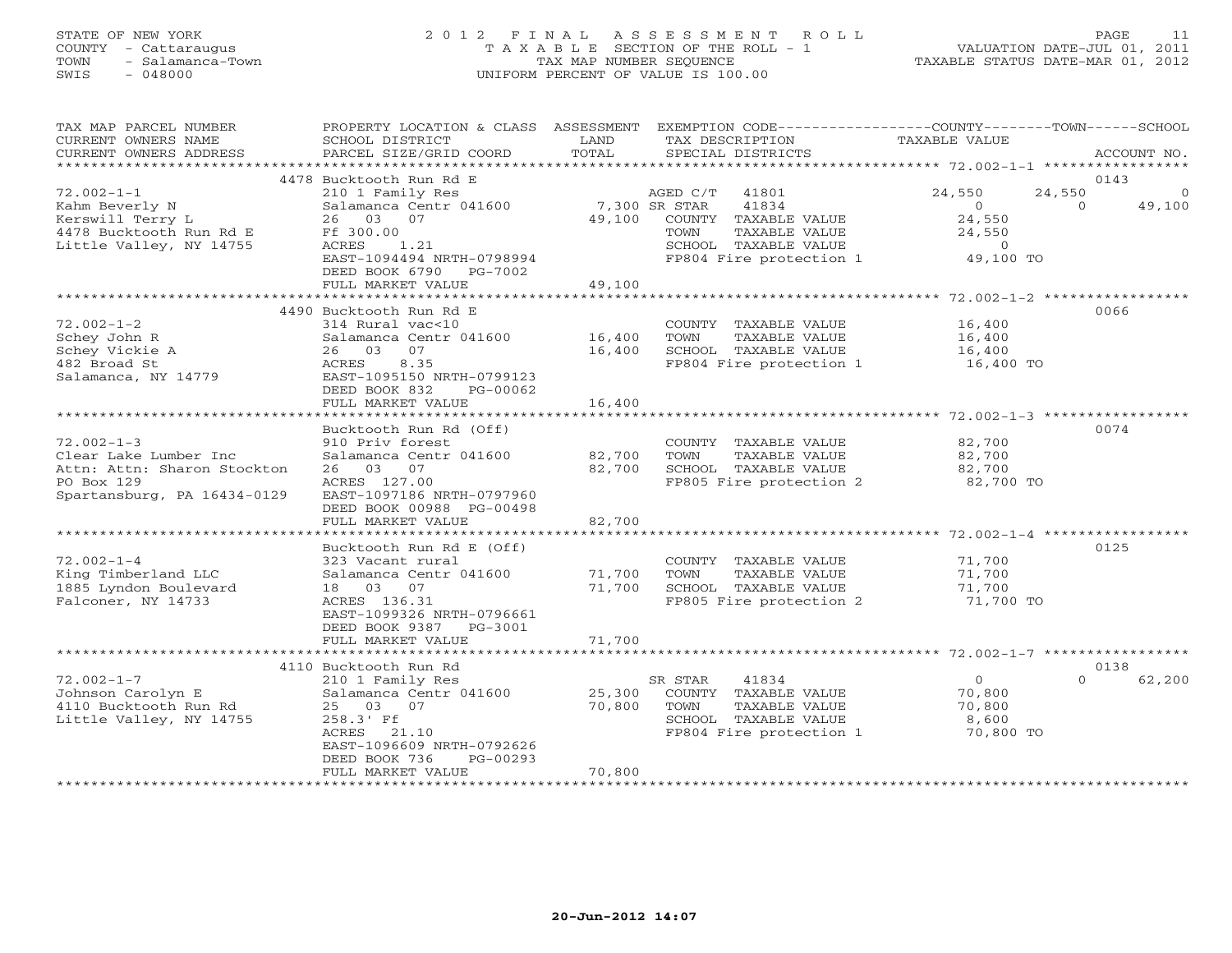# STATE OF NEW YORK 2 0 1 2 F I N A L A S S E S S M E N T R O L L PAGE 12 COUNTY - Cattaraugus T A X A B L E SECTION OF THE ROLL - 1 VALUATION DATE-JUL 01, 2011 TOWN - Salamanca-Town TAX MAP NUMBER SEQUENCE TAXABLE STATUS DATE-MAR 01, 2012 SWIS - 048000 UNIFORM PERCENT OF VALUE IS 100.00

| TAX MAP PARCEL NUMBER<br>CURRENT OWNERS NAME<br>CURRENT OWNERS ADDRESS                                  | PROPERTY LOCATION & CLASS ASSESSMENT<br>SCHOOL DISTRICT<br>PARCEL SIZE/GRID COORD                                                                                                                         | LAND<br>TOTAL               | EXEMPTION CODE-----------------COUNTY-------TOWN------SCHOOL<br>TAX DESCRIPTION<br>SPECIAL DISTRICTS                  | TAXABLE VALUE                                                | ACCOUNT NO.                |
|---------------------------------------------------------------------------------------------------------|-----------------------------------------------------------------------------------------------------------------------------------------------------------------------------------------------------------|-----------------------------|-----------------------------------------------------------------------------------------------------------------------|--------------------------------------------------------------|----------------------------|
| *************************                                                                               |                                                                                                                                                                                                           |                             |                                                                                                                       |                                                              |                            |
| $72.002 - 1 - 8$<br>Bierfeldt Leo E<br>4104 Bucktooth Run Rd<br>Little Valley, NY 14755                 | 4104 Bucktooth Run Rd<br>210 1 Family Res<br>Salamanca Centr 041600<br>25<br>03<br>07<br>FRNT<br>75.00 DPTH 220.00<br>EAST-1095006 NRTH-0792456<br>DEED BOOK 638<br>PG-00334<br>FULL MARKET VALUE         | 6,300<br>50,200<br>50,200   | RES STAR<br>41854<br>COUNTY TAXABLE VALUE<br>TAXABLE VALUE<br>TOWN<br>SCHOOL TAXABLE VALUE<br>FP804 Fire protection 1 | $\overline{0}$<br>50,200<br>50,200<br>20,200<br>50,200 TO    | 0018<br>$\Omega$<br>30,000 |
|                                                                                                         |                                                                                                                                                                                                           |                             |                                                                                                                       | ************************ 72.002-1-9 **********               |                            |
| $72.002 - 1 - 9$<br>Wrona Leo P<br>Wrona Peter E<br>72 Central Ave<br>Salamanca, NY 14779               | 4127 Bucktooth Run Rd<br>311 Res vac land<br>Salamanca Centr 041600<br>25 03<br>07<br>Life Use<br>FRNT 99.00 DPTH 375.00<br>EAST-1094612 NRTH-0792544<br>DEED BOOK 909<br>PG-00366<br>FULL MARKET VALUE   | 1,300<br>1,300<br>1,300     | COUNTY TAXABLE VALUE<br>TOWN<br>TAXABLE VALUE<br>SCHOOL TAXABLE VALUE<br>FP804 Fire protection 1                      | 1,300<br>1,300<br>1,300<br>1,300 TO                          | 0085                       |
|                                                                                                         |                                                                                                                                                                                                           |                             |                                                                                                                       |                                                              |                            |
| $72.002 - 1 - 10.1$<br>Wrona Leo P<br>Wrona Peter E<br>72 Central Ave<br>Salamanca, NY 14779            | Bucktooth Run Rd<br>312 Vac w/imprv<br>Salamanca Centr 041600<br>25 03 07<br>Life Use<br>FRNT 530.00 DPTH<br>ACRES<br>2.25<br>EAST-1094569 NRTH-0792792<br>DEED BOOK 909<br>PG-00366<br>FULL MARKET VALUE | 8,900<br>21,900<br>21,900   | COUNTY TAXABLE VALUE<br>TOWN<br>TAXABLE VALUE<br>SCHOOL TAXABLE VALUE<br>FP804 Fire protection 1                      | 21,900<br>21,900<br>21,900<br>21,900 TO                      | 0292                       |
|                                                                                                         |                                                                                                                                                                                                           |                             |                                                                                                                       |                                                              |                            |
| $72.002 - 1 - 10.2$<br>Tupper Thomas<br>Tupper Lori<br>4157 Bucktooth Run Rd<br>Little Valley, NY 14755 | 4157 Bucktooth Run Rd<br>210 1 Family Res<br>Salamanca Centr 041600<br>07<br>25 03<br>560' Ff<br>ACRES<br>1.35 BANK 017<br>EAST-1094483 NRTH-0793227<br>DEED BOOK 1018<br>$PG-211$<br>FULL MARKET VALUE   | 7,500<br>116,100<br>116,100 | RES STAR<br>41854<br>COUNTY TAXABLE VALUE<br>TAXABLE VALUE<br>TOWN<br>SCHOOL TAXABLE VALUE<br>FP804 Fire protection 1 | $\overline{0}$<br>116,100<br>116,100<br>86,100<br>116,100 TO | 0391<br>$\Omega$<br>30,000 |
|                                                                                                         |                                                                                                                                                                                                           |                             |                                                                                                                       |                                                              |                            |
| $72.002 - 1 - 11$<br>Bennett Shari L<br>4150 Bucktooth Run Rd<br>Little Valley, NY 14755                | 4150 Bucktooth Run Rd<br>210 1 Family Res<br>Salamanca Centr 041600<br>25 03 07<br>FRNT 109.00 DPTH 235.00<br>EAST-1094701 NRTH-0793313<br>DEED BOOK 00921 PG-00486<br>FULL MARKET VALUE                  | 6,700<br>32,600<br>32,600   | 41854<br>RES STAR<br>COUNTY TAXABLE VALUE<br>TAXABLE VALUE<br>TOWN<br>SCHOOL TAXABLE VALUE<br>FP804 Fire protection 1 | $\overline{0}$<br>32,600<br>32,600<br>2,600<br>32,600 TO     | 0232<br>$\Omega$<br>30,000 |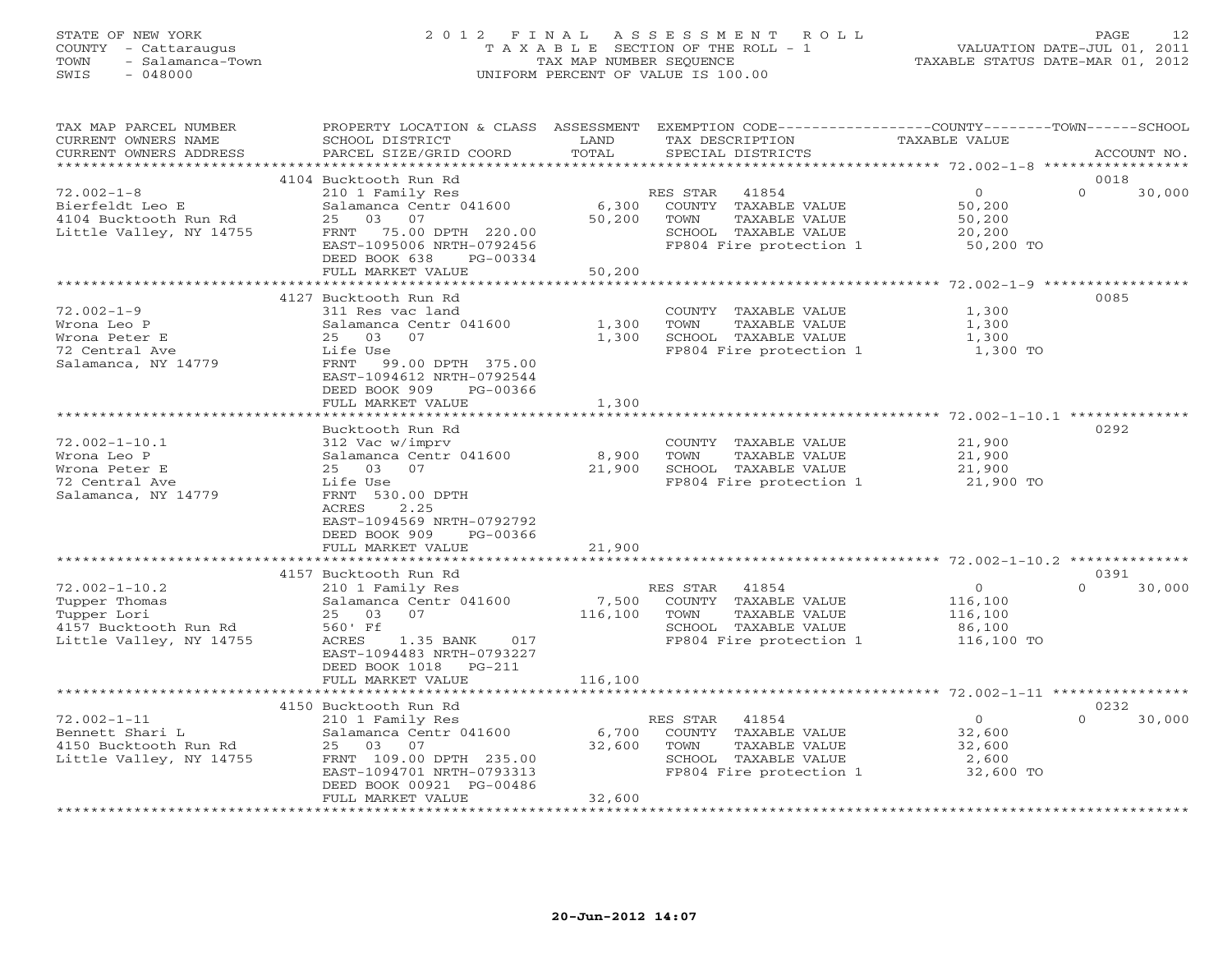# STATE OF NEW YORK 2 0 1 2 F I N A L A S S E S S M E N T R O L L PAGE 13 COUNTY - Cattaraugus T A X A B L E SECTION OF THE ROLL - 1 VALUATION DATE-JUL 01, 2011 TOWN - Salamanca-Town TAX MAP NUMBER SEQUENCE TAXABLE STATUS DATE-MAR 01, 2012 SWIS - 048000 UNIFORM PERCENT OF VALUE IS 100.00

| TAX MAP PARCEL NUMBER<br>CURRENT OWNERS NAME<br>CURRENT OWNERS ADDRESS                                        | PROPERTY LOCATION & CLASS ASSESSMENT<br>SCHOOL DISTRICT<br>PARCEL SIZE/GRID COORD                                                                                                  | LAND<br>TOTAL     | TAX DESCRIPTION<br>SPECIAL DISTRICTS                                                                                  | EXEMPTION CODE-----------------COUNTY-------TOWN------SCHOOL<br>TAXABLE VALUE<br>ACCOUNT NO. |
|---------------------------------------------------------------------------------------------------------------|------------------------------------------------------------------------------------------------------------------------------------------------------------------------------------|-------------------|-----------------------------------------------------------------------------------------------------------------------|----------------------------------------------------------------------------------------------|
| *************************                                                                                     |                                                                                                                                                                                    |                   |                                                                                                                       |                                                                                              |
| $72.002 - 1 - 12.1$<br>Bordini John R<br>Bordini Jeannine<br>4122 Bucktooth Run Rd<br>Little Valley, NY 14755 | Bucktooth Run Rd (Off)<br>323 Vacant rural<br>Salamanca Centr 041600<br>25<br>03<br>07<br>ACRES 32.37<br>EAST-1096990 NRTH-0793049<br>DEED BOOK 00952 PG-00480                     | 25,700<br>25,700  | COUNTY TAXABLE VALUE<br>TOWN<br>TAXABLE VALUE<br>SCHOOL TAXABLE VALUE<br>FP804 Fire protection 1                      | 0169<br>25,700<br>25,700<br>25,700<br>25,700 TO                                              |
|                                                                                                               | FULL MARKET VALUE                                                                                                                                                                  | 25,700            |                                                                                                                       |                                                                                              |
|                                                                                                               |                                                                                                                                                                                    |                   |                                                                                                                       |                                                                                              |
| $72.002 - 1 - 12.2$<br>DeWindt Jeannine K<br>4122 Bucktooth Run Rd<br>Little Valley, NY 14755                 | 4122 Bucktooth Run Rd<br>210 1 Family Res<br>Salamanca Centr 041600<br>25 03 07<br>Ff 532.00<br>ACRES 11.65<br>EAST-1095213 NRTH-0793050<br>DEED BOOK 13903 PG-4013                | 19,400<br>153,200 | RES STAR<br>41854<br>COUNTY TAXABLE VALUE<br>TOWN<br>TAXABLE VALUE<br>SCHOOL TAXABLE VALUE<br>FP804 Fire protection 1 | 0407<br>$\circ$<br>$\Omega$<br>30,000<br>153,200<br>153,200<br>123,200<br>153,200 TO         |
|                                                                                                               | FULL MARKET VALUE                                                                                                                                                                  | 153,200           |                                                                                                                       |                                                                                              |
| $72.002 - 1 - 13$<br>Bordini John R<br>Bordini Jeannine<br>4122 Bucktooth Run Rd<br>Little Valley, NY 14755   | Bucktooth Run Rd<br>314 Rural vac<10<br>Salamanca Centr 041600<br>25 03 07<br>FRNT 95.00 DPTH 199.00<br>EAST-1094902 NRTH-0793291<br>DEED BOOK 00952 PG-00480<br>FULL MARKET VALUE | 700<br>700<br>700 | COUNTY TAXABLE VALUE<br>TAXABLE VALUE<br>TOWN<br>SCHOOL TAXABLE VALUE<br>FP804 Fire protection 1                      | 0075<br>700<br>700<br>700<br>700 TO                                                          |
|                                                                                                               | 4170 Bucktooth Run Rd                                                                                                                                                              |                   |                                                                                                                       | 0140                                                                                         |
| $72.002 - 1 - 14.1$<br>Mccaul Jeffrey<br>4170 Bucktooth Run Rd<br>Little Valley, NY 14779                     | 210 1 Family Res<br>Salamanca Centr 041600<br>25 03 07<br>Ff 490.00<br>ACRES<br>4.25 BANK<br>026<br>EAST-1094692 NRTH-0793590<br>DEED BOOK 00986 PG-00209                          | 11,900<br>44,600  | RES STAR 41854<br>COUNTY TAXABLE VALUE<br>TOWN<br>TAXABLE VALUE<br>SCHOOL TAXABLE VALUE<br>FP804 Fire protection 1    | $\Omega$<br>$\overline{0}$<br>30,000<br>44,600<br>44,600<br>14,600<br>44,600 TO              |
|                                                                                                               | FULL MARKET VALUE                                                                                                                                                                  | 44,600            |                                                                                                                       |                                                                                              |
|                                                                                                               |                                                                                                                                                                                    |                   |                                                                                                                       |                                                                                              |
| $72.002 - 1 - 14.2$<br>Gunning William A<br>Gunning Lisa A<br>308 Broad St<br>Salamanca, NY 14779             | Bucktooth Run Rd<br>314 Rural vac<10<br>Salamanca Centr 041600<br>$25/34$ 03<br>07<br>Ff 100.00<br>22.91<br>ACRES<br>EAST-1096608 NRTH-0793990<br>DEED BOOK 00987 PG-00933         | 26,400<br>26,400  | COUNTY TAXABLE VALUE<br>TOWN<br>TAXABLE VALUE<br>SCHOOL TAXABLE VALUE<br>FP804 Fire protection 1                      | 0353<br>26,400<br>26,400<br>26,400<br>26,400 TO                                              |
|                                                                                                               | FULL MARKET VALUE                                                                                                                                                                  | 26,400            | ************************                                                                                              |                                                                                              |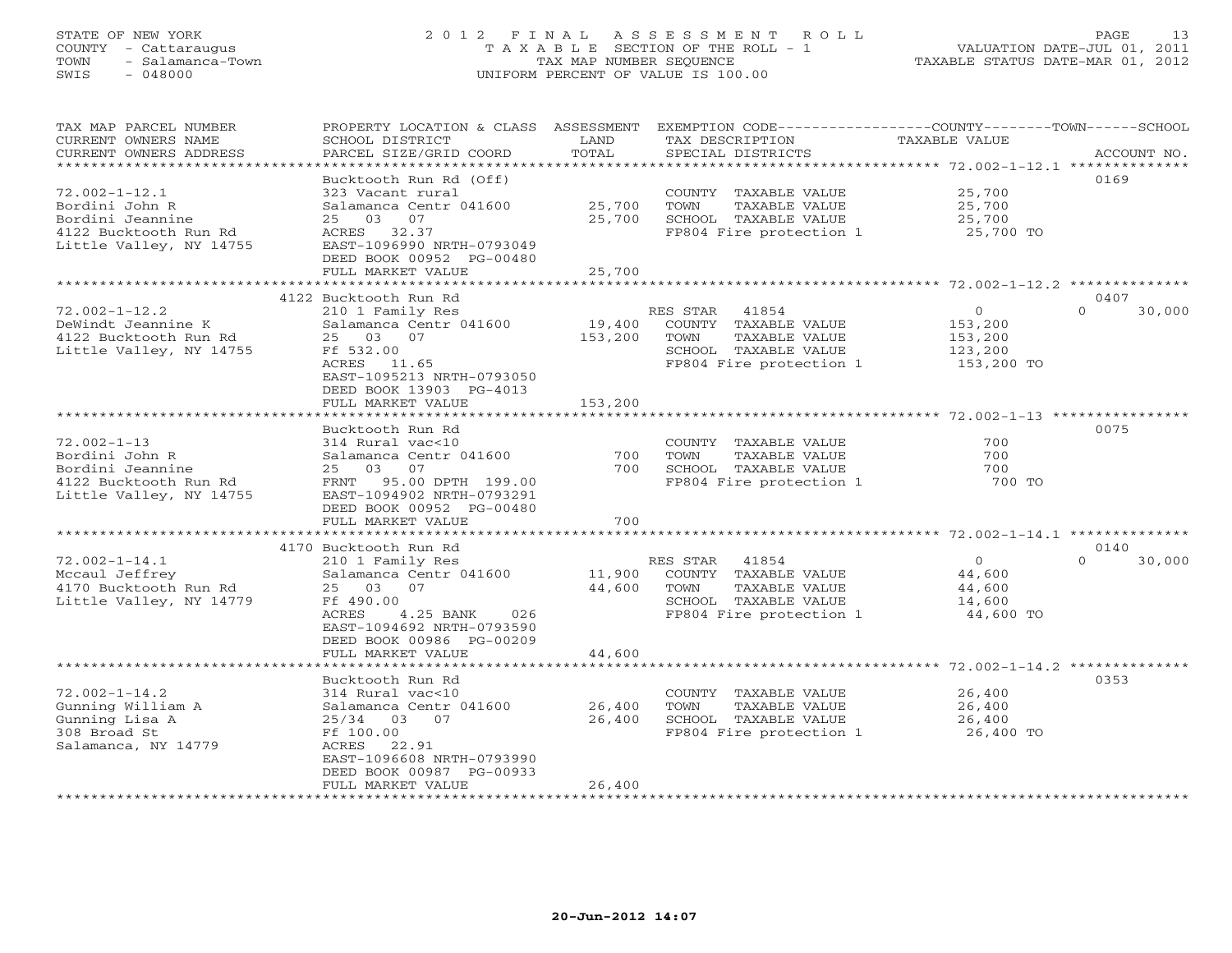# STATE OF NEW YORK 2 0 1 2 F I N A L A S S E S S M E N T R O L L PAGE 14 COUNTY - Cattaraugus T A X A B L E SECTION OF THE ROLL - 1 VALUATION DATE-JUL 01, 2011 TOWN - Salamanca-Town TAX MAP NUMBER SEQUENCE TAXABLE STATUS DATE-MAR 01, 2012 SWIS - 048000 UNIFORM PERCENT OF VALUE IS 100.00

| TAX MAP PARCEL NUMBER   | PROPERTY LOCATION & CLASS ASSESSMENT |                | EXEMPTION CODE-----------------COUNTY-------TOWN------SCHOOL |                   |          |                |
|-------------------------|--------------------------------------|----------------|--------------------------------------------------------------|-------------------|----------|----------------|
| CURRENT OWNERS NAME     | SCHOOL DISTRICT                      | LAND           | TAX DESCRIPTION                                              | TAXABLE VALUE     |          |                |
| CURRENT OWNERS ADDRESS  | PARCEL SIZE/GRID COORD               | TOTAL          | SPECIAL DISTRICTS                                            |                   |          | ACCOUNT NO.    |
|                         |                                      |                |                                                              |                   |          |                |
|                         | 4190 Bucktooth Run Rd                |                |                                                              |                   | 0167     |                |
| $72.002 - 1 - 15$       | 210 1 Family Res                     |                | RES STAR 41854                                               | $0 \qquad \qquad$ | $\Omega$ | 30,000         |
| Emborsky William J      | Salamanca Centr 041600               | 11,900         | COUNTY TAXABLE VALUE                                         | 90,200            |          |                |
| 4190 Bucktooth Run Rd   | 25/34 03 07                          | 90,200         | TOWN<br>TAXABLE VALUE                                        | 90,200            |          |                |
| Little Valley, NY 14755 | Ff 170.00                            |                | SCHOOL TAXABLE VALUE                                         | 60,200            |          |                |
|                         | 4.26<br>ACRES                        |                | FP804 Fire protection 1                                      | 90,200 TO         |          |                |
|                         | EAST-1094939 NRTH-0794094            |                |                                                              |                   |          |                |
|                         | DEED BOOK 00956 PG-00214             |                |                                                              |                   |          |                |
|                         | FULL MARKET VALUE                    | 90,200         |                                                              |                   |          |                |
|                         | ***************************          |                |                                                              |                   |          |                |
|                         | 4211 Bucktooth Run Rd E              |                | 30 PCT OF VALUE USED FOR EXEMPTION PURPOSES                  |                   |          | 0137           |
| $72.002 - 1 - 16$       | 210 1 Family Res                     |                | AGED C/T/S 41800                                             | 8,910             | 8,910    | 8,910          |
| Jageacks Patricia       | Salamanca Centr 041600               | 41,500 SR STAR | 41834                                                        | $\overline{0}$    | $\Omega$ | 50,490         |
| Emborsky Christine      | 25/34 03 07                          | 59,400         | COUNTY TAXABLE VALUE                                         | 50,490            |          |                |
| %Christine Emborsky     | Ff 315.00                            |                | TAXABLE VALUE<br>TOWN                                        | 50,490            |          |                |
| 8355 W Bucktooth Run Rd | ACRES 49.98                          |                | SCHOOL TAXABLE VALUE                                         | $\sim$ 0          |          |                |
| Little Valley, NY 14755 | EAST-1096389 NRTH-0794420            |                | FP804 Fire protection 1 59,400 TO                            |                   |          |                |
|                         | DEED BOOK 507<br>PG-6002             |                |                                                              |                   |          |                |
|                         | FULL MARKET VALUE                    | 59,400         |                                                              |                   |          |                |
|                         |                                      |                |                                                              |                   |          |                |
|                         | 4228 Bucktooth Run Rd E              |                |                                                              |                   |          | 0264           |
| $72.002 - 1 - 17$       | 270 Mfg housing                      |                | AGED C/T<br>41801                                            | 12,450            | 12,450   | $\bigcap$      |
| Terhune Mary A          | Salamanca Centr 041600               | 9,600 SR STAR  | 41834                                                        | $\Omega$          | $\Omega$ | 24,900         |
| 4228 E Bucktooth Run Rd | 25 03<br>07                          | 24,900         | COUNTY TAXABLE VALUE                                         | 12,450            |          |                |
| Little Valley, NY 14755 | ACRES<br>2.70                        |                | TOWN<br>TAXABLE VALUE                                        | 12,450            |          |                |
|                         | EAST-1094514 NRTH-0794625            |                | SCHOOL TAXABLE VALUE                                         | $\Omega$          |          |                |
|                         | DEED BOOK 699<br>PG-00161            |                | FP804 Fire protection 1 24,900 TO                            |                   |          |                |
|                         |                                      | 24,900         |                                                              |                   |          |                |
|                         | FULL MARKET VALUE                    |                |                                                              |                   |          |                |
|                         |                                      |                |                                                              |                   |          |                |
|                         | 4244 Bucktooth Run Rd E              |                |                                                              | $\overline{0}$    | $\cap$   | 0130<br>30,000 |
| $72.002 - 1 - 20.1$     | 240 Rural res                        | 40,900         | RES STAR 41854                                               |                   |          |                |
| Hill Mary L             | Salamanca Centr 041600               |                | COUNTY TAXABLE VALUE                                         | 79,500            |          |                |
| 4244 E Bucktooth Run Rd | 25/26 03 07                          | 79,500         | TAXABLE VALUE<br>TOWN                                        | 79,500            |          |                |
| Little Valley, NY 14755 | 600' Ff                              |                | SCHOOL TAXABLE VALUE<br>FP804 Fire protection 1              | 49,500            |          |                |
|                         | ACRES 48.83                          |                |                                                              | 79,500 TO         |          |                |
|                         | EAST-1096432 NRTH-0794993            |                |                                                              |                   |          |                |
|                         | DEED BOOK 838<br>PG-00915            |                |                                                              |                   |          |                |
|                         | FULL MARKET VALUE                    | 79,500         |                                                              |                   |          |                |
|                         |                                      |                |                                                              |                   |          |                |
|                         | East Bucktooth Run Rd                |                |                                                              |                   |          | 0486           |
| $72.002 - 1 - 20.2$     | 210 1 Family Res                     |                | RES STAR<br>41854                                            | $\overline{0}$    | $\Omega$ | 30,000         |
| Hill Donald L           | Salamanca Centr 041600               | 9,900          | COUNTY TAXABLE VALUE                                         | 144,900           |          |                |
| Hill Michelle L         | ACRES<br>2.90 BANK<br>017            | 144,900        | TOWN<br>TAXABLE VALUE                                        | 144,900           |          |                |
| Bucktooth Run Rd        | EAST-1094943 NRTH-0794775            |                | SCHOOL TAXABLE VALUE                                         | 114,900           |          |                |
| Little Valley, NY 14755 | DEED BOOK 1015<br>PG-718             |                | FP804 Fire protection 1                                      | 144,900 TO        |          |                |
|                         | FULL MARKET VALUE                    | 144,900        |                                                              |                   |          |                |
|                         |                                      |                |                                                              |                   |          |                |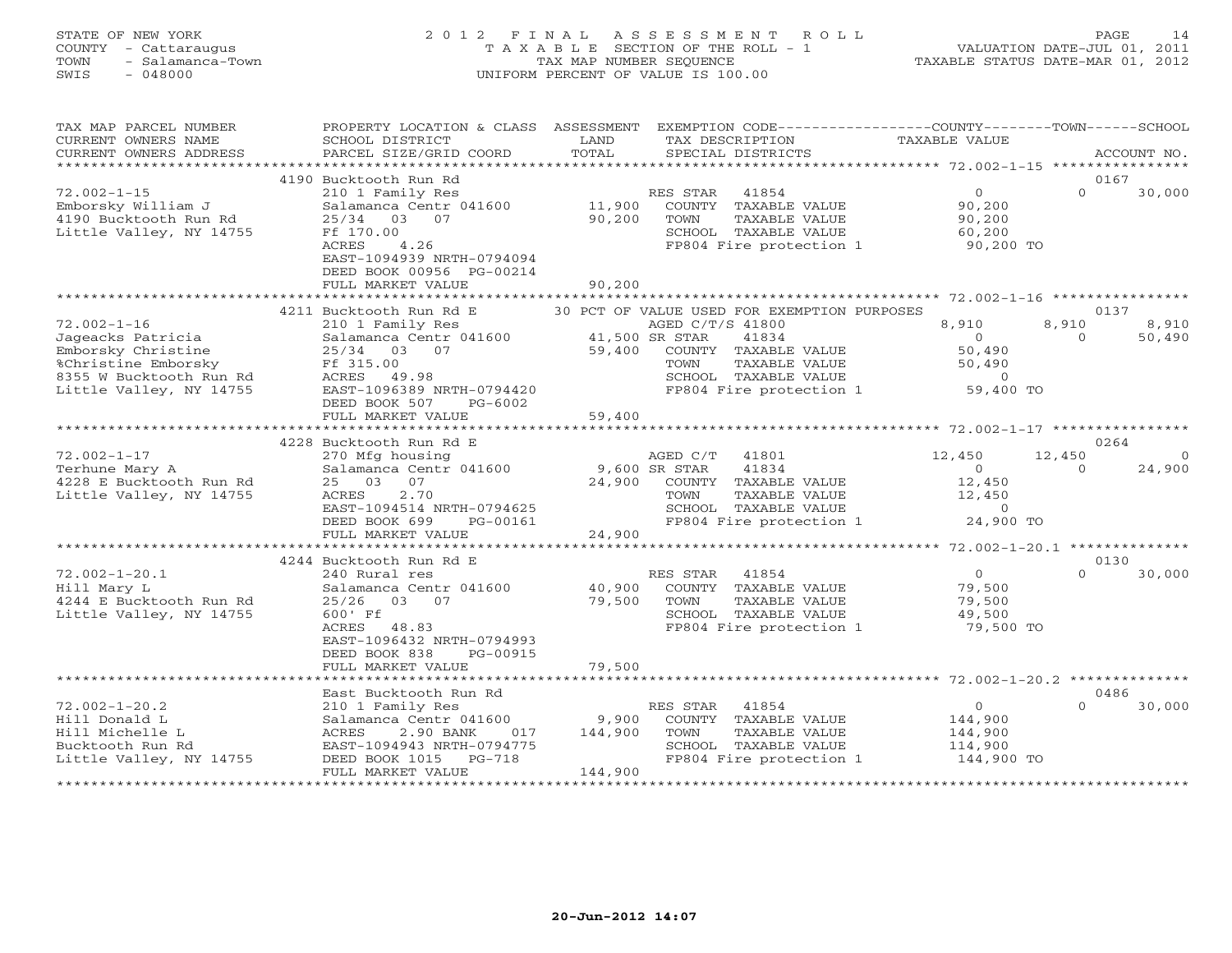# STATE OF NEW YORK 2 0 1 2 F I N A L A S S E S S M E N T R O L L PAGE 15 COUNTY - Cattaraugus T A X A B L E SECTION OF THE ROLL - 1 VALUATION DATE-JUL 01, 2011 TOWN - Salamanca-Town TAX MAP NUMBER SEQUENCE TAXABLE STATUS DATE-MAR 01, 2012 SWIS - 048000 UNIFORM PERCENT OF VALUE IS 100.00

| TAX MAP PARCEL NUMBER<br>CURRENT OWNERS NAME<br>CURRENT OWNERS ADDRESS | PROPERTY LOCATION & CLASS<br>SCHOOL DISTRICT<br>PARCEL SIZE/GRID COORD         | ASSESSMENT<br>LAND<br>TOTAL | EXEMPTION CODE-----------------COUNTY-------TOWN------SCHOOL<br>TAX DESCRIPTION<br>SPECIAL DISTRICTS | TAXABLE VALUE                                               | ACCOUNT NO. |
|------------------------------------------------------------------------|--------------------------------------------------------------------------------|-----------------------------|------------------------------------------------------------------------------------------------------|-------------------------------------------------------------|-------------|
| *************************                                              |                                                                                |                             |                                                                                                      |                                                             |             |
| $72.002 - 1 - 21$<br>Reese Todd E                                      | Bucktooth Run Rd E (Off)<br>910 Priv forest<br>Salamanca Centr 041600          | 48,800                      | COUNTY TAXABLE VALUE<br>TOWN<br>TAXABLE VALUE                                                        | 48,800<br>48,800                                            | 0182        |
| Phillips Marc<br>4308 E Bucktooth Rd<br>Little Valley, NY 14755        | 03<br>07<br>26<br>ACRES 75.00<br>EAST-1097185 NRTH-0795960                     | 48,800                      | SCHOOL TAXABLE VALUE<br>FP804 Fire protection 1                                                      | 48,800<br>48,800 TO                                         |             |
|                                                                        | DEED BOOK 17569 PG-5002<br>FULL MARKET VALUE                                   | 48,800                      |                                                                                                      |                                                             |             |
|                                                                        | ***********************                                                        |                             |                                                                                                      | ********* 72.002-1-22.1 ********                            |             |
| $72.002 - 1 - 22.1$                                                    | Bucktooth Run Rd E (Off)<br>322 Rural vac>10                                   |                             | COUNTY TAXABLE VALUE                                                                                 | 19,600                                                      | 0181        |
| Reese Todd E                                                           | Salamanca Centr 041600                                                         | 19,600                      | TOWN<br>TAXABLE VALUE                                                                                | 19,600                                                      |             |
| Phillips Marc                                                          | 26 03<br>07                                                                    | 19,600                      | SCHOOL TAXABLE VALUE                                                                                 | 19,600                                                      |             |
| 4308 E Bucktooth Rd<br>Little Valley, NY 14755                         | Ff 100.00<br>ACRES 11.90<br>EAST-1095409 NRTH-0795523                          |                             | FP804 Fire protection 1                                                                              | 19,600 TO                                                   |             |
|                                                                        | DEED BOOK 17569 PG-5002                                                        |                             |                                                                                                      |                                                             |             |
|                                                                        | FULL MARKET VALUE<br>*******************                                       | 19,600                      |                                                                                                      | ****************************** 72.002-1-22.2 ************** |             |
|                                                                        |                                                                                |                             |                                                                                                      |                                                             | 0399        |
|                                                                        | Bucktooth Run Rd E                                                             |                             |                                                                                                      |                                                             |             |
| $72.002 - 1 - 22.2$                                                    | 314 Rural vac<10<br>Salamanca Centr 041600                                     |                             | COUNTY TAXABLE VALUE<br>TOWN                                                                         | 6,800<br>6,800                                              |             |
| Montanino Mary Etta<br>5900 Salt Rd                                    | 26<br>03<br>07                                                                 | 6,800<br>6,800              | TAXABLE VALUE<br>SCHOOL TAXABLE VALUE                                                                | 6,800                                                       |             |
| Clarence, NY 14031                                                     | 60.00 DPTH 480.00<br>FRNT<br>EAST-1094659 NRTH-0795589                         |                             | FP804 Fire protection 1                                                                              | 6,800 TO                                                    |             |
|                                                                        | DEED BOOK 827<br>PG-00389                                                      |                             |                                                                                                      |                                                             |             |
|                                                                        | FULL MARKET VALUE                                                              | 6,800                       |                                                                                                      |                                                             |             |
|                                                                        | 4276 Bucktooth Run Rd E                                                        |                             |                                                                                                      |                                                             | 0180        |
| $72.002 - 1 - 23$                                                      | $314$ Rural vac<10                                                             |                             | COUNTY TAXABLE VALUE                                                                                 | 5,400                                                       |             |
| Machnica Melisse                                                       | Salamanca Centr 041600                                                         | 5,400                       | TOWN<br>TAXABLE VALUE                                                                                | 5,400                                                       |             |
| 56 Park                                                                | 26<br>03<br>07                                                                 | 5,400                       | SCHOOL TAXABLE VALUE                                                                                 | 5,400                                                       |             |
| Lancaster, NY 14086                                                    | FRNT 60.00 DPTH 480.00<br>EAST-1094666 NRTH-0795345<br>DEED BOOK 13459 PG-8001 |                             | FP804 Fire protection 1                                                                              | 5,400 TO                                                    |             |
|                                                                        | FULL MARKET VALUE                                                              | 5,400                       |                                                                                                      |                                                             |             |
|                                                                        | *******************                                                            |                             | ****************************                                                                         | ************ 72.002-1-24 ***************                    |             |
|                                                                        | 4266 Bucktooth Run Rd E                                                        |                             |                                                                                                      |                                                             | 0183        |
| $72.002 - 1 - 24$                                                      | 270 Mfg housing                                                                |                             | CW 15 VET/ 41162                                                                                     | 7,830<br>$\Omega$                                           | - 0         |
| Montanino Ronald F                                                     | Salamanca Centr 041600                                                         | 8,500 RES STAR              | 41854                                                                                                | $\circ$<br>$\circ$                                          | 30,000      |
| 4276 Bucktooth Run Rd                                                  | 26 03<br>07                                                                    | 52,200                      | COUNTY TAXABLE VALUE                                                                                 | 44,370                                                      |             |
| Little Valley, NY 14755                                                | FRNT 180.00 DPTH 480.00                                                        |                             | TAXABLE VALUE<br>TOWN                                                                                | 52,200                                                      |             |
|                                                                        | ACRES<br>2.00                                                                  |                             | SCHOOL TAXABLE VALUE                                                                                 | 22,200                                                      |             |
|                                                                        | EAST-1094668 NRTH-0795477                                                      |                             | FP804 Fire protection 1                                                                              | 52,200 TO                                                   |             |
|                                                                        | DEED BOOK 00919 PG-00578<br>FULL MARKET VALUE                                  |                             |                                                                                                      |                                                             |             |
|                                                                        |                                                                                | 52,200                      |                                                                                                      |                                                             |             |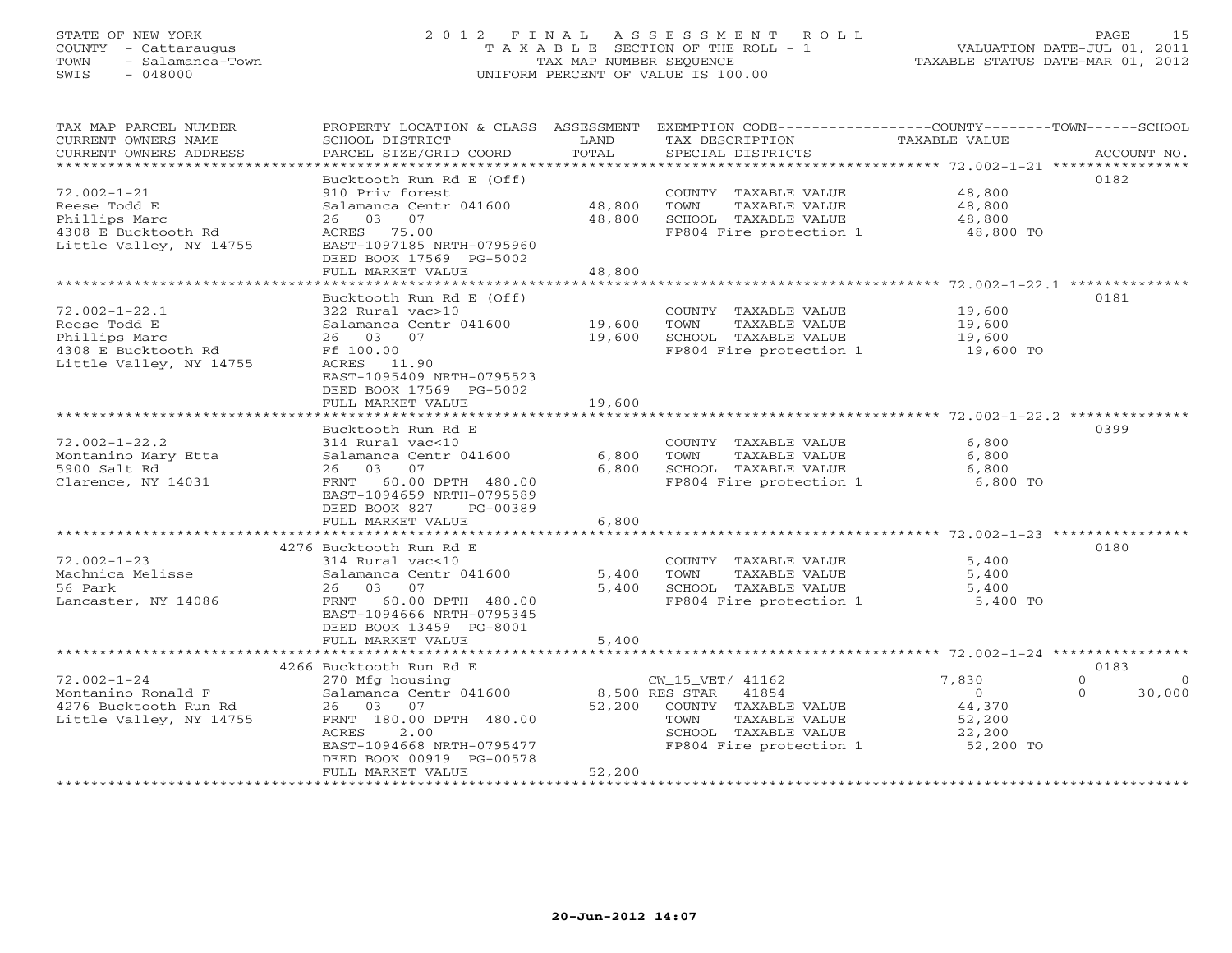# STATE OF NEW YORK 2 0 1 2 F I N A L A S S E S S M E N T R O L L PAGE 16 COUNTY - Cattaraugus T A X A B L E SECTION OF THE ROLL - 1 VALUATION DATE-JUL 01, 2011 TOWN - Salamanca-Town TAX MAP NUMBER SEQUENCE TAXABLE STATUS DATE-MAR 01, 2012 SWIS - 048000 UNIFORM PERCENT OF VALUE IS 100.00

| TAX MAP PARCEL NUMBER<br>CURRENT OWNERS NAME<br>CURRENT OWNERS ADDRESS                                 | PROPERTY LOCATION & CLASS ASSESSMENT<br>SCHOOL DISTRICT<br>PARCEL SIZE/GRID COORD                                                   | LAND<br>TOTAL       | EXEMPTION CODE-----------------COUNTY-------TOWN------SCHOOL<br>TAX DESCRIPTION<br>SPECIAL DISTRICTS                                                                  | TAXABLE VALUE                                       |                         | ACCOUNT NO.                     |
|--------------------------------------------------------------------------------------------------------|-------------------------------------------------------------------------------------------------------------------------------------|---------------------|-----------------------------------------------------------------------------------------------------------------------------------------------------------------------|-----------------------------------------------------|-------------------------|---------------------------------|
| *************************                                                                              |                                                                                                                                     |                     |                                                                                                                                                                       |                                                     |                         |                                 |
| $72.002 - 1 - 27.1$                                                                                    | 4294 Bucktooth Run Rd E<br>270 Mfg housing                                                                                          |                     | CVET C/T<br>41131                                                                                                                                                     | 9,675                                               | 9,675                   | 0001<br>$\Omega$                |
| Ellis Eva M<br>PO Box 435                                                                              | Salamanca Centr 041600<br>03<br>07<br>26                                                                                            | $10,700$ AGED $C/T$ | 41801<br>38,700 SR STAR<br>41834                                                                                                                                      | 14,513<br>$\overline{O}$                            | 14,513<br>$\Omega$      | $\overline{0}$<br>38,700        |
| Salamanca, NY 14779                                                                                    | Ff 200.00<br>ACRES<br>3.45<br>EAST-1094744 NRTH-0795826                                                                             |                     | COUNTY TAXABLE VALUE<br>TOWN<br>TAXABLE VALUE<br>SCHOOL TAXABLE VALUE                                                                                                 | 14,512<br>14,512<br>$\Omega$                        |                         |                                 |
|                                                                                                        | DEED BOOK 896<br>PG-00433<br>FULL MARKET VALUE                                                                                      | 38,700              | FP804 Fire protection 1                                                                                                                                               | 38,700 TO                                           |                         |                                 |
|                                                                                                        |                                                                                                                                     |                     |                                                                                                                                                                       |                                                     |                         |                                 |
| $72.002 - 1 - 27.2$<br>Reese Todd E<br>Phillips Marc<br>4308 E Bucktooth Rd<br>Little Valley, NY 14755 | Bucktooth Run Rd E (Off)<br>314 Rural vac<10<br>Salamanca Centr 041600<br>26 03<br>07<br>4.60<br>ACRES<br>EAST-1095570 NRTH-0795815 | 6,600<br>6,600      | COUNTY TAXABLE VALUE<br>TOWN<br>TAXABLE VALUE<br>SCHOOL TAXABLE VALUE<br>FP804 Fire protection 1                                                                      | 6,600<br>6,600<br>6,600<br>6,600 TO                 |                         | 0393                            |
|                                                                                                        | DEED BOOK 17569 PG-5002<br>FULL MARKET VALUE                                                                                        | 6,600               |                                                                                                                                                                       |                                                     |                         |                                 |
|                                                                                                        |                                                                                                                                     |                     |                                                                                                                                                                       |                                                     |                         |                                 |
| $72.002 - 1 - 28$                                                                                      | 4308 Bucktooth Run Rd E<br>210 1 Family Res                                                                                         |                     | RES STAR<br>41854                                                                                                                                                     | $\circ$                                             | $\Omega$                | 0273<br>30,000                  |
| Reese Todd<br>5883 Nys Rte 353<br>Little Valley, NY 14755                                              | Salamanca Centr 041600<br>26 03 07<br>FRNT 665.00 DPTH<br>ACRES 24.97<br>EAST-1095247 NRTH-0796257<br>DEED BOOK 00974 PG-01171      | 27,700<br>113,000   | COUNTY TAXABLE VALUE<br>TOWN<br>TAXABLE VALUE<br>SCHOOL TAXABLE VALUE<br>FP804 Fire protection 1                                                                      | 113,000<br>113,000<br>83,000<br>113,000 TO          |                         |                                 |
|                                                                                                        | FULL MARKET VALUE                                                                                                                   | 113,000             |                                                                                                                                                                       |                                                     |                         |                                 |
|                                                                                                        | ***************************<br>4370 Bucktooth Run Rd E                                                                              |                     |                                                                                                                                                                       |                                                     |                         | 0237                            |
| $72.002 - 1 - 29$<br>Schreckengost Joseph                                                              | 210 1 Family Res<br>Salamanca Centr 041600                                                                                          |                     | CVET C/T<br>41131<br>7,400 DVET C/T<br>41141                                                                                                                          | 17,100<br>6,840                                     | 17,100<br>6,840         | $\mathbf 0$<br>$\Omega$         |
| Schreckengost Mary<br>4370 E Bucktooth Run Rd<br>Little Valley, NY 14755                               | 26 03<br>07<br>$20'$ Ff<br>ACRES<br>1.29<br>EAST-1094736 NRTH-0797042<br>DEED BOOK 735<br>PG-00719<br>FULL MARKET VALUE             | 68,400              | 41854<br>68,400 RES STAR<br>COUNTY TAXABLE VALUE<br>TOWN<br>TAXABLE VALUE<br>SCHOOL TAXABLE VALUE<br>FP804 Fire protection 1                                          | $\Omega$<br>44,460<br>44,460<br>38,400<br>68,400 TO | $\Omega$                | 30,000                          |
|                                                                                                        | ***************************                                                                                                         |                     |                                                                                                                                                                       |                                                     |                         |                                 |
| $72.002 - 1 - 30.1$<br>Schreckengost Joseph D<br>4348 E Bucktooth Run Rd<br>Little Valley, NY 14755    | 4348 Bucktooth Run Rd E<br>240 Rural res<br>Salamanca Centr 041600<br>26 03 07<br>ACRES 36.40<br>EAST-1094729 NRTH-0797783          | 100,200             | 90 PCT OF VALUE USED FOR EXEMPTION PURPOSES<br>CVET C/T<br>41131<br>34,300 DVET C/T<br>41141<br>COUNTY TAXABLE VALUE<br>TAXABLE VALUE<br>TOWN<br>SCHOOL TAXABLE VALUE | 20,000<br>9,018<br>71,182<br>71,182<br>100,200      | 20,000<br>9,018         | 0238<br>$\circ$<br>$\mathbf{O}$ |
| ************************                                                                               | DEED BOOK 00957 PG-00462<br>FULL MARKET VALUE<br>**************************                                                         | 100,200             | FP804 Fire protection 1<br>***********************************                                                                                                        | 100,200 TO                                          | *********************** |                                 |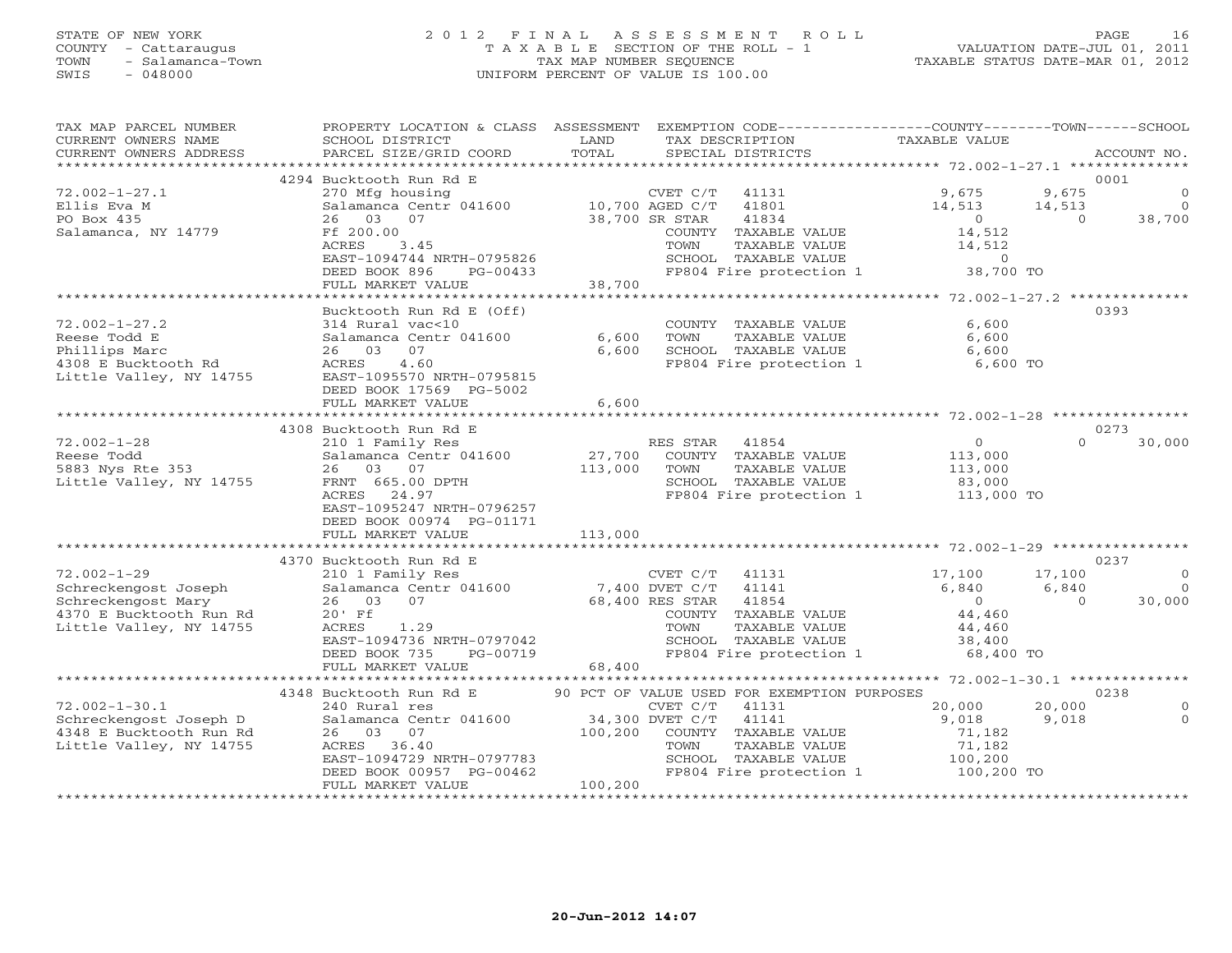# STATE OF NEW YORK 2 0 1 2 F I N A L A S S E S S M E N T R O L L PAGE 17 COUNTY - Cattaraugus T A X A B L E SECTION OF THE ROLL - 1 VALUATION DATE-JUL 01, 2011 TOWN - Salamanca-Town TAX MAP NUMBER SEQUENCE TAXABLE STATUS DATE-MAR 01, 2012 SWIS - 048000 UNIFORM PERCENT OF VALUE IS 100.00

| TAX MAP PARCEL NUMBER<br>CURRENT OWNERS NAME<br>CURRENT OWNERS ADDRESS                                                                | PROPERTY LOCATION & CLASS ASSESSMENT<br>SCHOOL DISTRICT<br>PARCEL SIZE/GRID COORD                                                                                                              | LAND<br>TOTAL              | EXEMPTION CODE-----------------COUNTY-------TOWN------SCHOOL<br>TAX DESCRIPTION<br>SPECIAL DISTRICTS                                         | TAXABLE VALUE                                                                       | ACCOUNT NO.                |
|---------------------------------------------------------------------------------------------------------------------------------------|------------------------------------------------------------------------------------------------------------------------------------------------------------------------------------------------|----------------------------|----------------------------------------------------------------------------------------------------------------------------------------------|-------------------------------------------------------------------------------------|----------------------------|
| *******************                                                                                                                   |                                                                                                                                                                                                |                            |                                                                                                                                              |                                                                                     |                            |
| $72.002 - 1 - 30.2$<br>Phearsdorf Adrian<br>Phearsdorf Sarah                                                                          | 4372 E Bucktooth Run<br>210 1 Family Res<br>Salamanca Centr 041600<br>3.65<br>ACRES                                                                                                            | 11,000<br>80,200           | RES STAR<br>41854<br>COUNTY TAXABLE VALUE<br>TOWN<br>TAXABLE VALUE                                                                           | $\circ$<br>80,200<br>80,200                                                         | 0410<br>$\Omega$<br>30,000 |
| 4372 Bucktooth Run<br>Little Valley, NY 14755                                                                                         | EAST-1095304 NRTH-0797208<br>DEED BOOK 15426 PG-2001<br>FULL MARKET VALUE                                                                                                                      | 80,200                     | SCHOOL TAXABLE VALUE<br>FP804 Fire protection 1                                                                                              | 50,200<br>80,200 TO                                                                 |                            |
| **********************                                                                                                                |                                                                                                                                                                                                |                            |                                                                                                                                              |                                                                                     |                            |
| $72.002 - 1 - 31$<br>Clear Lake Lumber Inc<br>Attn: Attn: Sharon Stockton<br>409 Main St<br>PO Box 129<br>Spartansburg, PA 16434-0129 | 4456 Bucktooth Run Rd E<br>322 Rural vac>10<br>Salamanca Centr 041600<br>26 03 07<br>Ff 885.00<br>ACRES<br>38.72<br>EAST-1095310 NRTH-0798475<br>DEED BOOK 00991 PG-00021<br>FULL MARKET VALUE | 35,000<br>35,000<br>35,000 | COUNTY TAXABLE VALUE<br>TOWN<br>TAXABLE VALUE<br>SCHOOL TAXABLE VALUE<br>FP804 Fire protection 1                                             | 35,000<br>35,000<br>35,000<br>35,000 TO                                             | 0168                       |
|                                                                                                                                       |                                                                                                                                                                                                |                            |                                                                                                                                              |                                                                                     |                            |
| $72.002 - 2 - 1$<br>Pachan John N<br>4801 Rte 353<br>Salamanca, NY 14779-9709                                                         | Town Line Rd<br>105 Vac farmland<br>Salamanca Centr 041600<br>10/18 03 07<br>ACRES 130.76<br>EAST-1100864 NRTH-0798605<br>DEED BOOK 696<br>PG-00087                                            | 76,700<br>76,700           | COUNTY TAXABLE VALUE<br>TAXABLE VALUE<br>TOWN<br>SCHOOL TAXABLE VALUE<br>FP805 Fire protection 2                                             | 76,700<br>76,700<br>76,700<br>76,700 TO                                             | 0199                       |
|                                                                                                                                       | FULL MARKET VALUE<br>**********************                                                                                                                                                    | 76,700<br>*********        |                                                                                                                                              | ******************** 72.002-2-2.1 **********                                        |                            |
|                                                                                                                                       | 4473 Nys Rte 353                                                                                                                                                                               |                            |                                                                                                                                              |                                                                                     | 0170                       |
| $72.002 - 2 - 2.1$<br>Haley James P<br>Haley Ginger C<br>4473 Nys Rte 353<br>Salamanca, NY 14779                                      | 210 1 Family Res<br>Salamanca Centr 041600<br>03<br>07<br>10<br>FRNT 850.00 DPTH<br>ACRES<br>6.80<br>EAST-1103455 NRTH-0798261<br>DEED BOOK 136<br>PG-4007                                     | 14,800<br>94,400           | RES STAR<br>41854<br>COUNTY TAXABLE VALUE<br>TOWN<br>TAXABLE VALUE<br>SCHOOL TAXABLE VALUE<br>FP805 Fire protection 2                        | $\overline{0}$<br>94,400<br>94,400<br>64,400<br>94,400 TO                           | $\Omega$<br>30,000         |
|                                                                                                                                       | FULL MARKET VALUE                                                                                                                                                                              | 94,400                     |                                                                                                                                              |                                                                                     |                            |
|                                                                                                                                       |                                                                                                                                                                                                |                            |                                                                                                                                              |                                                                                     |                            |
|                                                                                                                                       | Nys Rte 353 & Town Line                                                                                                                                                                        |                            |                                                                                                                                              |                                                                                     | 0471                       |
| $72.002 - 2 - 2.2$<br>Haley James P<br>Haley Ginger C<br>4473 Nys Rte 353<br>Salamanca, NY 14779                                      | 433 Auto body<br>Salamanca Centr 041600<br>07<br>10<br>03<br>FRNT 400.00 DPTH<br>ACRES<br>2.15<br>EAST-1103436 NRTH-0798938<br>DEED BOOK 136<br>PG-4007<br>FULL MARKET VALUE                   | 151,900<br>151,900         | BUS C/T/S 47610<br>8,700 BUS C/T/S 47610<br>COUNTY TAXABLE VALUE<br>TAXABLE VALUE<br>TOWN<br>SCHOOL TAXABLE VALUE<br>FP805 Fire protection 2 | 17,778<br>17,778<br>14,800<br>14,800<br>119,322<br>119,322<br>119,322<br>151,900 TO | 17,778<br>14,800           |
|                                                                                                                                       |                                                                                                                                                                                                |                            |                                                                                                                                              |                                                                                     |                            |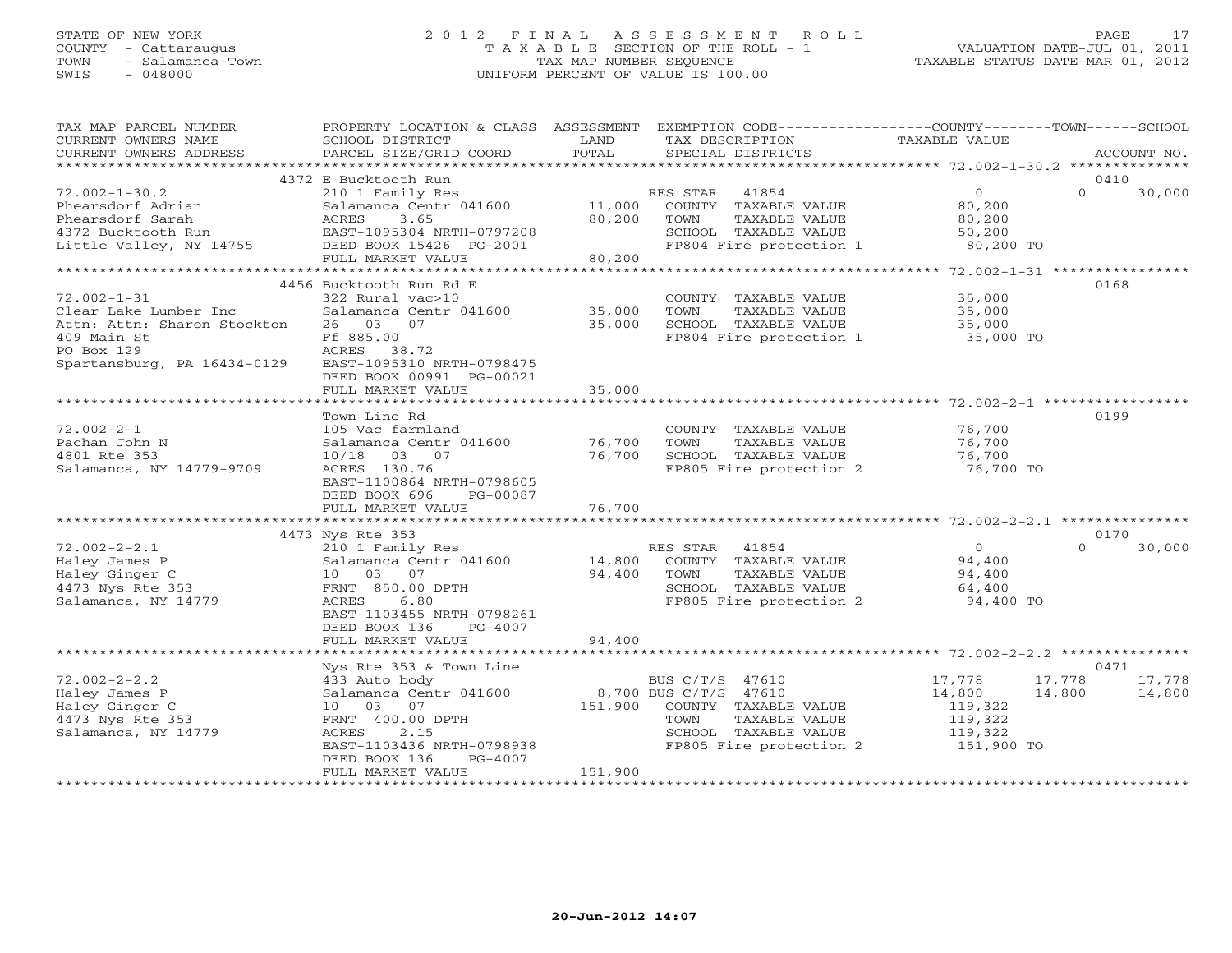#### STATE OF NEW YORK 2 0 1 2 F I N A L A S S E S S M E N T R O L L PAGE 18COUNTY - Cattaraugus T A X A B L E SECTION OF THE ROLL - 1 VALUATION DATE-JUL 01, 2011 TOWN - Salamanca-Town TAX MAP NUMBER SEQUENCE TAXABLE STATUS DATE-MAR 01, 2012<br>SWIS - 048000 - TAXABLE STATUS DATE-MAR 01, 2012 SWIS - 048000 UNIFORM PERCENT OF VALUE IS 100.00

| TAX MAP PARCEL NUMBER<br>CURRENT OWNERS NAME       | PROPERTY LOCATION & CLASS ASSESSMENT<br>SCHOOL DISTRICT | LAND            | TAX DESCRIPTION           | EXEMPTION CODE-----------------COUNTY-------TOWN------SCHOOL<br><b>TAXABLE VALUE</b> |                |
|----------------------------------------------------|---------------------------------------------------------|-----------------|---------------------------|--------------------------------------------------------------------------------------|----------------|
| CURRENT OWNERS ADDRESS<br>************************ | PARCEL SIZE/GRID COORD                                  | TOTAL           | SPECIAL DISTRICTS         |                                                                                      | ACCOUNT NO.    |
|                                                    | 4496 Nys Rte 353                                        |                 |                           |                                                                                      | 0065           |
| $72.002 - 2 - 3.1$                                 | 464 Office bldg.                                        |                 | COUNTY TAXABLE VALUE      | 30,000                                                                               |                |
| Vosburg John III                                   | Salamanca Centr 041600                                  | 9,000           | TOWN<br>TAXABLE VALUE     | 30,000                                                                               |                |
| PO Box 27                                          | 10 03 07                                                | 30,000          | SCHOOL TAXABLE VALUE      | 30,000                                                                               |                |
| Salamanca, NY 14779                                | FRNT 132.00 DPTH 84.00                                  |                 | FP805 Fire protection 2   | 30,000 TO                                                                            |                |
|                                                    | EAST-1103610 NRTH-0799124                               |                 |                           |                                                                                      |                |
|                                                    | DEED BOOK 136<br>PG-4010<br>FULL MARKET VALUE           | 30,000          |                           |                                                                                      |                |
|                                                    |                                                         |                 |                           | ******************* 72.002-2-4 ******                                                |                |
|                                                    | Nys Rte 353                                             |                 |                           |                                                                                      | 0234           |
| $72.002 - 2 - 4$                                   | 710 Manufacture                                         |                 | COUNTY TAXABLE VALUE      | 229,000                                                                              |                |
| Vosburg John F III                                 | Salamanca Centr 041600                                  | 14,900          | TOWN<br>TAXABLE VALUE     | 229,000                                                                              |                |
| PO Box 27                                          | 07<br>10 03                                             | 229,000         | SCHOOL TAXABLE VALUE      | 229,000                                                                              |                |
| Salamanca, NY 14779                                | FRNT 130.00 DPTH                                        |                 | FP805 Fire protection 2   | 229,000 TO                                                                           |                |
|                                                    | ACRES<br>6.90                                           |                 |                           |                                                                                      |                |
|                                                    | EAST-1104220 NRTH-0799071                               |                 |                           |                                                                                      |                |
|                                                    | DEED BOOK 1017 PG-440                                   |                 |                           |                                                                                      |                |
|                                                    | FULL MARKET VALUE<br>*******************                | 229,000         |                           |                                                                                      |                |
|                                                    | Nys Rte 353                                             |                 |                           |                                                                                      | 0241           |
| $72.002 - 2 - 5.1$                                 | 210 1 Family Res                                        |                 | RES STAR<br>41854         | $\overline{O}$<br>$\Omega$                                                           | 30,000         |
| Simons Curtis L Jr                                 | Salamanca Centr 041600                                  | 61,800          | COUNTY TAXABLE VALUE      | 109,980                                                                              |                |
| PO Box 44                                          | 10 03 07                                                | 109,980         | TAXABLE VALUE<br>TOWN     | 109,980                                                                              |                |
| Salamanca, NY 14779                                | 370' Ff                                                 |                 | SCHOOL TAXABLE VALUE      | 79,980                                                                               |                |
|                                                    | FRNT<br>75.00 DPTH                                      |                 | FP805 Fire protection 2   | 109,980 TO                                                                           |                |
|                                                    | ACRES 97.50                                             |                 |                           |                                                                                      |                |
|                                                    | EAST-1105139 NRTH-0798076                               |                 |                           |                                                                                      |                |
|                                                    | DEED BOOK 136<br>$PG-4003$                              |                 |                           |                                                                                      |                |
|                                                    | FULL MARKET VALUE                                       | 109,980         |                           |                                                                                      |                |
|                                                    | 4440 Nys Rte 353                                        |                 |                           |                                                                                      | 0384           |
| $72.002 - 2 - 5.3$                                 | 210 1 Family Res                                        |                 | COUNTY TAXABLE VALUE      | 85,400                                                                               |                |
| Wylie Robert A                                     | Salamanca Centr 041600                                  | 8,200           | TOWN<br>TAXABLE VALUE     | 85,400                                                                               |                |
| Wylie Betty R                                      | 10 03<br>07                                             | 85,400          | SCHOOL TAXABLE VALUE      | 85,400                                                                               |                |
| Route 353                                          | 220' Ff                                                 |                 | FP805 Fire protection 2   | 85,400 TO                                                                            |                |
| Salamanca, NY 14779                                | ACRES<br>1.80                                           |                 |                           |                                                                                      |                |
|                                                    | EAST-1103876 NRTH-0798053                               |                 |                           |                                                                                      |                |
|                                                    | DEED BOOK 136<br>PG-4004                                |                 |                           |                                                                                      |                |
|                                                    | FULL MARKET VALUE<br>*************************          | 85,400          |                           |                                                                                      |                |
|                                                    | 4421 Nys Rte 353                                        |                 |                           |                                                                                      | 0042           |
| $72.002 - 2 - 6$                                   | 210 1 Family Res                                        |                 | CVET C/T<br>41131         | 20,000<br>20,000                                                                     | $\Omega$       |
| Crist John E                                       | Salamanca Centr 041600                                  | 13,200 DVET C/T | 41141                     | 34,160<br>34,160                                                                     | $\overline{0}$ |
| Crist Debra A                                      | 10 03 07                                                |                 | 170,800 RES STAR<br>41854 | $\overline{0}$<br>$\Omega$                                                           | 30,000         |
| 4412 NYS 353 Rte                                   | 435' Ff                                                 |                 | COUNTY TAXABLE VALUE      | 116,640                                                                              |                |
| PO Box 374                                         | ACRES<br>5.29                                           |                 | TOWN<br>TAXABLE VALUE     | 116,640                                                                              |                |
| Salamanca, NY 14779                                | EAST-1103385 NRTH-0797623                               |                 | SCHOOL TAXABLE VALUE      | 140,800                                                                              |                |
|                                                    | DEED BOOK 16447 PG-2001<br>FULL MARKET VALUE            | 170,800         | FP805 Fire protection 2   | 170,800 TO                                                                           |                |
|                                                    |                                                         |                 |                           |                                                                                      |                |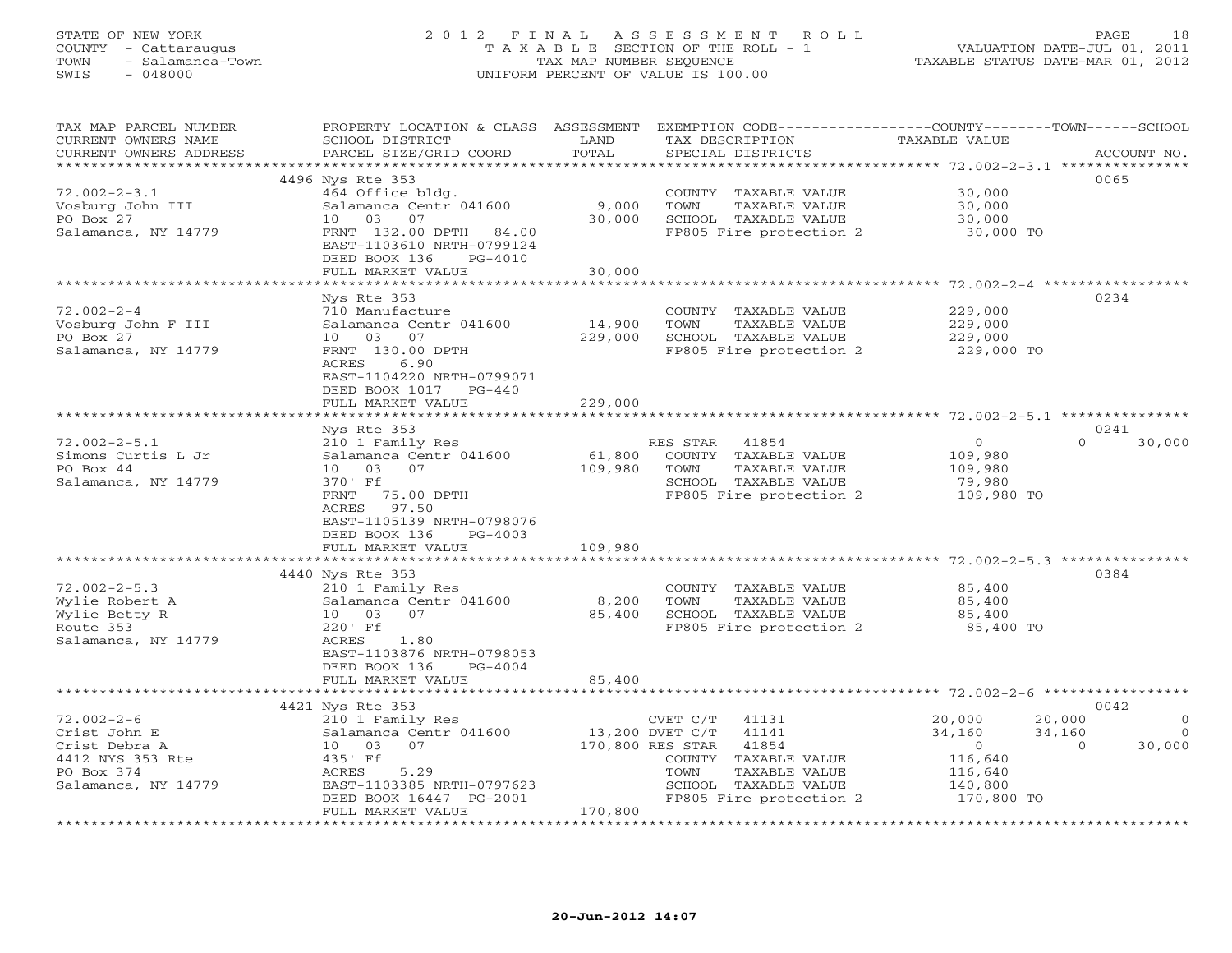#### STATE OF NEW YORK 2 0 1 2 F I N A L A S S E S S M E N T R O L L PAGE 19 COUNTY - Cattaraugus T A X A B L E SECTION OF THE ROLL - 1 VALUATION DATE-JUL 01, 2011 TOWN - Salamanca-Town TAX MAP NUMBER SEQUENCE TAXABLE STATUS DATE-MAR 01, 2012 SWIS - 048000 UNIFORM PERCENT OF VALUE IS 100.00UNIFORM PERCENT OF VALUE IS 100.00

TAX MAP PARCEL NUMBER PROPERTY LOCATION & CLASS ASSESSMENT EXEMPTION CODE----------------COUNTY-------TOWN------SCHOOL

| CURRENT OWNERS NAME      | SCHOOL DISTRICT                  | LAND           | TAX DESCRIPTION         | TAXABLE VALUE                                      |             |
|--------------------------|----------------------------------|----------------|-------------------------|----------------------------------------------------|-------------|
| CURRENT OWNERS ADDRESS   | PARCEL SIZE/GRID COORD           | TOTAL          | SPECIAL DISTRICTS       |                                                    | ACCOUNT NO. |
|                          |                                  |                |                         |                                                    |             |
|                          | Nys Rte 353                      |                |                         |                                                    | 0041        |
| $72.002 - 2 - 7$         | 311 Res vac land                 |                | COUNTY TAXABLE VALUE    | 6,700                                              |             |
| Griffin Kenneth J        | Salamanca Centr 041600           | 6,700          | TOWN<br>TAXABLE VALUE   | 6,700                                              |             |
| Griffin Alberta          | 07<br>10 03                      | 6,700          | SCHOOL TAXABLE VALUE    | 6,700                                              |             |
| 4410 Nys Rte 353         | FRNT 100.00 DPTH 270.00          |                | FP805 Fire protection 2 | 6,700 TO                                           |             |
| Salamanca, NY 14779      | EAST-1103887 NRTH-0797513        |                |                         |                                                    |             |
|                          | DEED BOOK 1005<br>PG-875         |                |                         |                                                    |             |
|                          | FULL MARKET VALUE                | 6,700          |                         |                                                    |             |
|                          | **********************           |                |                         |                                                    |             |
|                          | 4410 Nys Rte 353                 |                |                         |                                                    | 0092        |
| $72.002 - 2 - 8$         | 210 1 Family Res                 |                | RES STAR<br>41854       | $\Omega$<br>$\circ$                                | 30,000      |
| Griffin Kenneth J        | Salamanca Centr 041600           | 7,000          | COUNTY TAXABLE VALUE    | 111,100                                            |             |
| Griffin Alberta          | 07<br>03<br>10                   | 111,100        | TOWN<br>TAXABLE VALUE   | 111,100                                            |             |
| 4410 Nys Rte 353         | FRNT 150.00 DPTH 270.00          |                | SCHOOL TAXABLE VALUE    | 81,100                                             |             |
| Salamanca, NY 14779      | EAST-1103902 NRTH-0797386        |                | FP805 Fire protection 2 | 111,100 TO                                         |             |
|                          | DEED BOOK 00712 PG-01124         |                |                         |                                                    |             |
|                          | FULL MARKET VALUE                | 111,100        |                         |                                                    |             |
|                          |                                  |                |                         |                                                    |             |
|                          | Nys Rte 353                      |                |                         |                                                    | 0093        |
| $72.002 - 2 - 9$         | 311 Res vac land                 |                | COUNTY TAXABLE VALUE    | 3,300                                              |             |
| Griffin Kenneth J        | Salamanca Centr 041600           | 3,300          | TOWN<br>TAXABLE VALUE   | 3,300                                              |             |
| Griffin Alberta          | 03 07<br>10                      | 3,300          | SCHOOL TAXABLE VALUE    | 3,300                                              |             |
| 4410 Nys Rte 353         | <b>FRNT</b><br>60.00 DPTH 270.00 |                | FP805 Fire protection 2 | 3,300 TO                                           |             |
| Salamanca, NY 14779-9705 | EAST-1103916 NRTH-0797285        |                |                         |                                                    |             |
|                          | DEED BOOK 00699 PG-00236         |                |                         |                                                    |             |
|                          | FULL MARKET VALUE                | 3,300          |                         |                                                    |             |
|                          | ************************         |                |                         |                                                    |             |
|                          | 4400 Nys Rte 353                 |                |                         |                                                    | 0225        |
| $72.002 - 2 - 10$        | 210 1 Family Res                 |                | RES STAR<br>41854       | $\circ$<br>$\Omega$                                | 30,000      |
| Hart Thomas J            | Salamanca Centr 041600           | 6,900          | COUNTY TAXABLE VALUE    | 98,500                                             |             |
| Hart Jill D              | 03 07<br>10                      | 98,500         | TOWN<br>TAXABLE VALUE   | 98,500                                             |             |
| 4400 Nys Rte 353         | FRNT 125.00 DPTH 270.00          |                | SCHOOL TAXABLE VALUE    | 68,500                                             |             |
| Salamanca, NY 14779      | EAST-1103930 NRTH-0797170        |                | FP805 Fire protection 2 | 98,500 TO                                          |             |
|                          | DEED BOOK 1019<br>$PG-215$       |                |                         |                                                    |             |
|                          | FULL MARKET VALUE                | 98,500         |                         |                                                    |             |
|                          | *********************            | ************** |                         | ********************* 72.002-2-12.1 ************** |             |
|                          | 4333 Nys Rte 353                 |                |                         |                                                    | 0024        |
| $72.002 - 2 - 12.1$      | 210 1 Family Res                 |                | RES STAR<br>41854       | $\circ$<br>$\cap$                                  | 30,000      |
| Kaye Daniel T            | Salamanca Centr 041600           | 7,500          | COUNTY TAXABLE VALUE    | 171,200                                            |             |
| Kaye Karen A             | 07<br>10 03                      | 171,200        | TOWN<br>TAXABLE VALUE   | 171,200                                            |             |
| 4333 Rte 353             | 1.30<br>ACRES                    |                | SCHOOL TAXABLE VALUE    | 141,200                                            |             |
| Salamanca, NY 14779      | EAST-1103780 NRTH-0795819        |                | FP805 Fire protection 2 | 171,200 TO                                         |             |
|                          | DEED BOOK 00932 PG-00252         |                |                         |                                                    |             |
|                          | FULL MARKET VALUE                | 171,200        |                         |                                                    |             |
|                          | ********************             | *************  |                         |                                                    |             |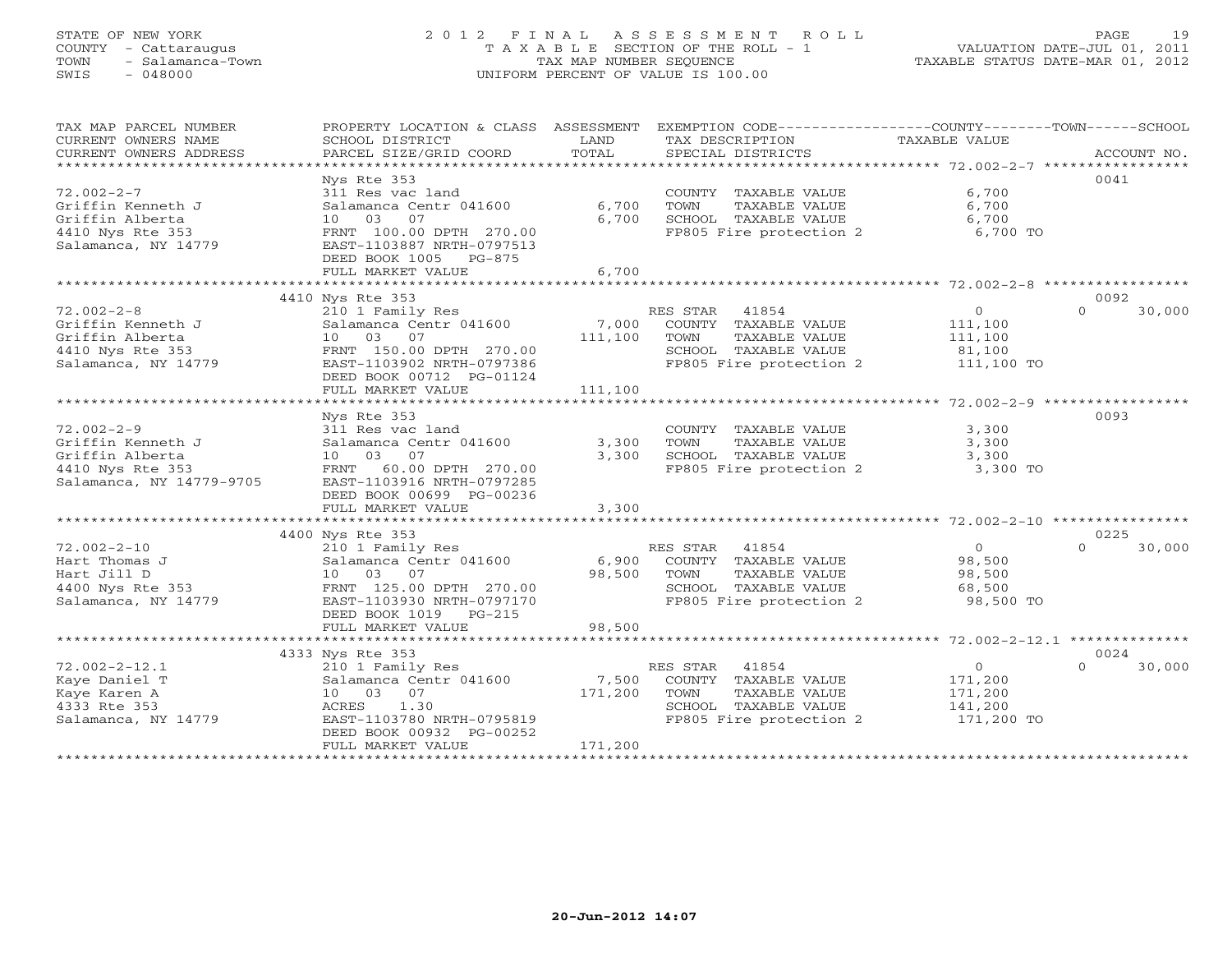# STATE OF NEW YORK 2 0 1 2 F I N A L A S S E S S M E N T R O L L PAGE 20 COUNTY - Cattaraugus T A X A B L E SECTION OF THE ROLL - 1 VALUATION DATE-JUL 01, 2011 TOWN - Salamanca-Town TAX MAP NUMBER SEQUENCE TAXABLE STATUS DATE-MAR 01, 2012 SWIS - 048000 UNIFORM PERCENT OF VALUE IS 100.00

| TAX MAP PARCEL NUMBER<br>CURRENT OWNERS NAME | PROPERTY LOCATION & CLASS ASSESSMENT<br>SCHOOL DISTRICT | LAND                        | TAX DESCRIPTION                               | EXEMPTION CODE-----------------COUNTY-------TOWN------SCHOOL<br>TAXABLE VALUE |                    |
|----------------------------------------------|---------------------------------------------------------|-----------------------------|-----------------------------------------------|-------------------------------------------------------------------------------|--------------------|
| CURRENT OWNERS ADDRESS                       | PARCEL SIZE/GRID COORD                                  | TOTAL                       | SPECIAL DISTRICTS                             |                                                                               | ACCOUNT NO.        |
| *********************                        |                                                         |                             |                                               |                                                                               |                    |
|                                              | Nys Rte $353$ (Off)                                     |                             |                                               |                                                                               | 0372               |
| $72.002 - 2 - 12.3$                          | 322 Rural vac>10                                        |                             | COUNTY TAXABLE VALUE                          | 41,000                                                                        |                    |
| King Timberland LLC                          | Salamanca Centr 041600                                  | 41,000                      | TOWN<br>TAXABLE VALUE                         | 41,000                                                                        |                    |
| 1885 Lyndon Boulevard                        | 03 07<br>10                                             | 41,000                      | SCHOOL TAXABLE VALUE                          | 41,000                                                                        |                    |
| Falconer, NY 14733                           | ACRES 49.00                                             |                             | FP805 Fire protection 2                       | 41,000 TO                                                                     |                    |
|                                              | EAST-1102735 NRTH-0796317                               |                             |                                               |                                                                               |                    |
|                                              | DEED BOOK 9387 PG-3001                                  |                             |                                               |                                                                               |                    |
|                                              | FULL MARKET VALUE                                       | 41,000                      |                                               |                                                                               |                    |
|                                              | ***********************                                 | * * * * * * * * * * * * * * |                                               | ****************************** 72.002-2-12.5 **************                   |                    |
|                                              | 4315 Nys Rte 353                                        |                             |                                               |                                                                               | 0358               |
| $72.002 - 2 - 12.5$                          | 210 1 Family Res                                        |                             | RES STAR<br>41854                             | $\Omega$                                                                      | $\Omega$<br>30,000 |
| Raahauge Ronald E                            | Salamanca Centr 041600                                  | 14,800                      | COUNTY TAXABLE VALUE                          | 98,400                                                                        |                    |
| Raahauge Donna K                             | 10 03 07                                                | 98,400                      | TOWN<br>TAXABLE VALUE                         | 98,400                                                                        |                    |
| 4315 Nys Rte 353                             | Ff 433.24                                               |                             | SCHOOL TAXABLE VALUE                          | 68,400                                                                        |                    |
| Salamanca, NY 14779                          | ACRES<br>6.79 BANK<br>017                               |                             | FP805 Fire protection 2                       | 98,400 TO                                                                     |                    |
|                                              | EAST-1103605 NRTH-0795593                               |                             |                                               |                                                                               |                    |
|                                              | DEED BOOK 00987 PG-00408                                |                             |                                               |                                                                               |                    |
|                                              | FULL MARKET VALUE<br>*************************          | 98,400                      |                                               |                                                                               |                    |
|                                              | Nys Rte 353                                             |                             |                                               |                                                                               | 0375               |
| $72.002 - 2 - 12.6$                          | 314 Rural vac<10                                        |                             | COUNTY TAXABLE VALUE                          | 15,400                                                                        |                    |
| Crist John E                                 | Salamanca Centr 041600                                  | 15,400                      | TOWN<br>TAXABLE VALUE                         | 15,400                                                                        |                    |
| Crist Debra A                                | 07<br>10 03                                             | 15,400                      | SCHOOL TAXABLE VALUE                          | 15,400                                                                        |                    |
| 4412 NYS 353 Rte                             | 7.40<br>ACRES                                           |                             | FP805 Fire protection 2                       | 15,400 TO                                                                     |                    |
| PO Box 374                                   | EAST-1103403 NRTH-0797185                               |                             |                                               |                                                                               |                    |
| Salamanca, NY 14779                          | DEED BOOK 16447 PG-2001                                 |                             |                                               |                                                                               |                    |
|                                              | FULL MARKET VALUE                                       | 15,400                      |                                               |                                                                               |                    |
|                                              |                                                         |                             |                                               |                                                                               |                    |
|                                              | 4345 Nys Rte 353                                        |                             |                                               |                                                                               | 0394               |
| $72.002 - 2 - 12.7$                          | 210 1 Family Res                                        |                             | RES STAR 41854                                | $\circ$                                                                       | $\Omega$<br>30,000 |
| Robinson Theodore J                          | Salamanca Centr 041600                                  | 8,300                       | COUNTY TAXABLE VALUE                          | 89,000                                                                        |                    |
| 4345 Nys Rte 353                             | 10 03<br>07                                             | 89,000                      | TOWN<br>TAXABLE VALUE                         | 89,000                                                                        |                    |
| Salamanca, NY 14779                          | 150' Ff                                                 |                             | SCHOOL TAXABLE VALUE                          | 59,000                                                                        |                    |
|                                              | ACRES<br>1.85                                           |                             | FP805 Fire protection 2                       | 89,000 TO                                                                     |                    |
|                                              | EAST-1103585 NRTH-0796052                               |                             |                                               |                                                                               |                    |
|                                              | DEED BOOK 829<br>PG-00961                               |                             |                                               |                                                                               |                    |
|                                              | FULL MARKET VALUE                                       | 89,000                      |                                               |                                                                               |                    |
|                                              | *********************                                   |                             |                                               | ************************* 72.002-2-12.8 **************                        |                    |
|                                              | Nys Rte 353                                             |                             |                                               |                                                                               | 0434               |
| $72.002 - 2 - 12.8$                          | 314 Rural vac<10                                        |                             | COUNTY TAXABLE VALUE                          | 5,800                                                                         |                    |
| Robinson Theodore J                          | Salamanca Centr 041600<br>10 03<br>07                   | 5,800<br>5,800              | TOWN<br>TAXABLE VALUE<br>SCHOOL TAXABLE VALUE | 5,800                                                                         |                    |
| 4345 Nys Rte 353<br>Salamanca, NY 14779      | ACRES<br>3.85                                           |                             | FP805 Fire protection 2                       | 5,800<br>5,800 TO                                                             |                    |
|                                              | EAST-1103538 NRTH-0796265                               |                             |                                               |                                                                               |                    |
|                                              | DEED BOOK 881<br>PG-00065                               |                             |                                               |                                                                               |                    |
|                                              | FULL MARKET VALUE                                       | 5,800                       |                                               |                                                                               |                    |
|                                              | ****************************                            |                             |                                               |                                                                               |                    |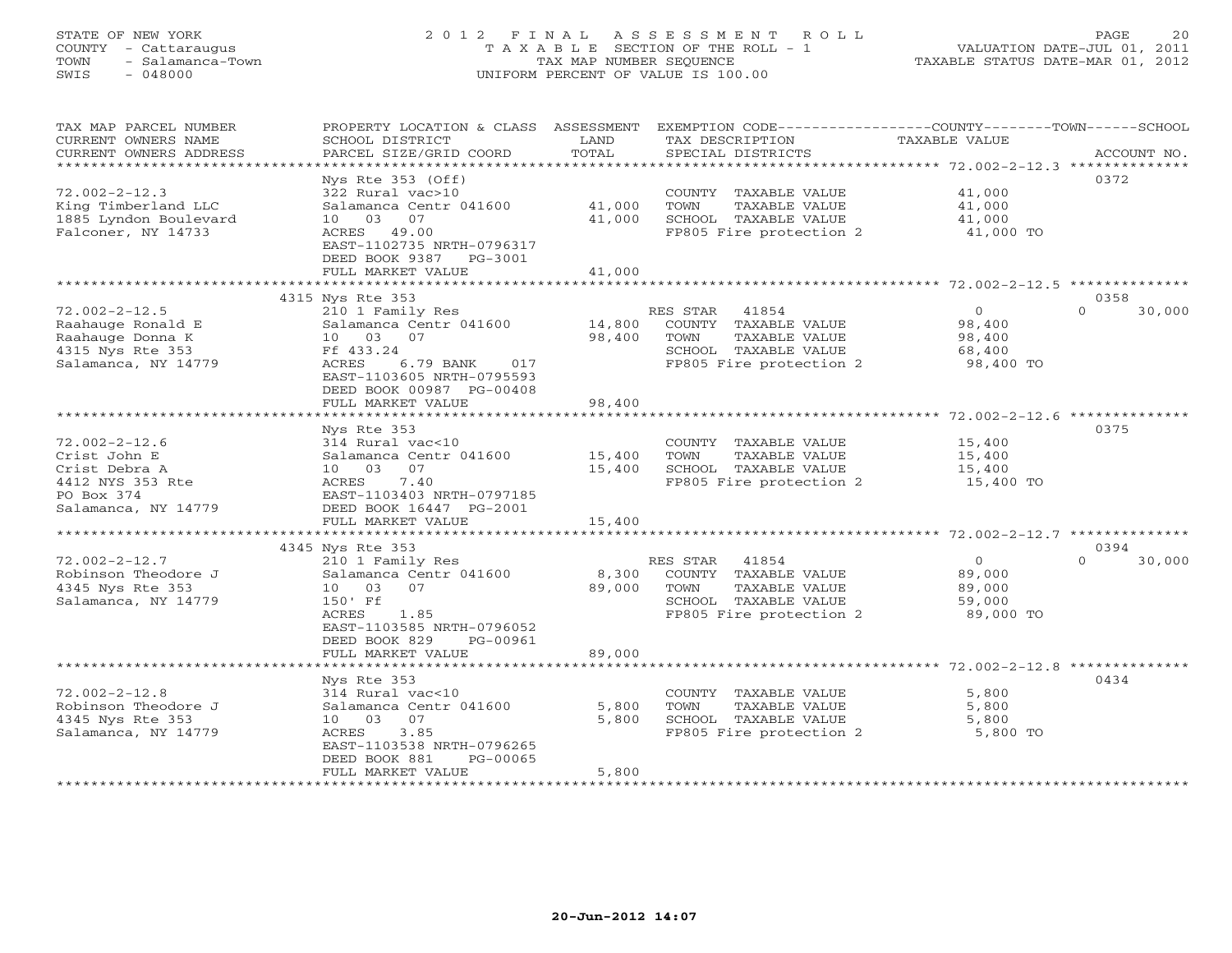#### STATE OF NEW YORK 2 0 1 2 F I N A L A S S E S S M E N T R O L L PAGE 21 COUNTY - Cattaraugus T A X A B L E SECTION OF THE ROLL - 1 VALUATION DATE-JUL 01, 2011 TOWN - Salamanca-Town TAX MAP NUMBER SEQUENCE TAXABLE STATUS DATE-MAR 01, 2012 SWIS - 048000 UNIFORM PERCENT OF VALUE IS 100.00UNIFORM PERCENT OF VALUE IS 100.00

| TAX MAP PARCEL NUMBER<br>CURRENT OWNERS NAME<br>CURRENT OWNERS ADDRESS                                    | SCHOOL DISTRICT<br>PARCEL SIZE/GRID COORD                                                                                                                                             | LAND<br>TOTAL           | PROPERTY LOCATION & CLASS ASSESSMENT EXEMPTION CODE----------------COUNTY-------TOWN------SCHOOL<br>TAX DESCRIPTION<br>SPECIAL DISTRICTS                                                  | TAXABLE VALUE                                                                     |                                      | ACCOUNT NO.                            |
|-----------------------------------------------------------------------------------------------------------|---------------------------------------------------------------------------------------------------------------------------------------------------------------------------------------|-------------------------|-------------------------------------------------------------------------------------------------------------------------------------------------------------------------------------------|-----------------------------------------------------------------------------------|--------------------------------------|----------------------------------------|
| *****************************                                                                             |                                                                                                                                                                                       |                         |                                                                                                                                                                                           |                                                                                   |                                      |                                        |
| $72.002 - 2 - 12.9$<br>Attica Self Storage Inc<br>PO Box 99<br>Swain, NY 14884                            | Nys Rte 353<br>449 Other Storag<br>Salamanca Centr 041600<br>10 03<br>07<br>2.00 BANK 034<br>ACRES<br>EAST-1103622 NRTH-0796756<br>DEED BOOK 00955 PG-01051                           | 328,700                 | BUS C/T/S 47610<br>10,800 COUNTY TAXABLE VALUE<br>TOWN<br>TAXABLE VALUE<br>SCHOOL TAXABLE VALUE<br>FP805 Fire protection 2                                                                | 7,715<br>320,985<br>320,985<br>320,985<br>328,700 TO                              | 0466<br>7,715                        | 7,715                                  |
|                                                                                                           | FULL MARKET VALUE                                                                                                                                                                     | 328,700                 |                                                                                                                                                                                           |                                                                                   |                                      |                                        |
| $72.002 - 2 - 12.10$<br>Attica Self Storage, Inc<br>7 Fireside Dr<br>PO Box 99<br>Swain, NY 14884         | NYS Rte 353<br>314 Rural vac<10<br>Salamanca Centr 041600<br>07<br>03<br>10<br>45.00 DPTH 250.00<br>FRNT<br>EAST-1103418 NRTH-0796711<br>DEED BOOK 15459 PG-4001<br>FULL MARKET VALUE | 1,000<br>1,000<br>1,000 | COUNTY TAXABLE VALUE<br>TOWN<br>TAXABLE VALUE<br>SCHOOL TAXABLE VALUE<br>SCHOOL TAXABLE VALUE<br>FP805 Fire protection 2                                                                  | 1,000<br>1,000<br>1,000<br>$1,000$ TO                                             | 0487                                 |                                        |
|                                                                                                           |                                                                                                                                                                                       |                         |                                                                                                                                                                                           |                                                                                   |                                      |                                        |
| $72.002 - 2 - 12.11$<br>Den's Auto Center LLC<br>496 Broad St<br>Salamanca, NY 14779                      | NYS Rte 353<br>314 Rural vac<10<br>Salamanca Centr 041600<br>10 03 07<br>4.00<br>ACRES<br>EAST-1103437 NRTH-0796518<br>DEED BOOK 15523 PG-9002                                        | 11,500<br>11,500        | COUNTY TAXABLE VALUE<br>TAXABLE VALUE<br>TOWN<br>SCHOOL TAXABLE VALUE<br>FP805 Fire protection 2 11,500 TO                                                                                | 11,500<br>11,500<br>11,500                                                        | 0527                                 |                                        |
|                                                                                                           | 4372 Nys Rte 353                                                                                                                                                                      |                         |                                                                                                                                                                                           |                                                                                   | 0032                                 |                                        |
| $72.002 - 2 - 13.1$<br>Revetti Anthony L<br>Rebetti Margaret L<br>4372 NYS Rte 353<br>Salamanca, NY 14779 | 210 1 Family Res<br>Salamanca Centr 041600<br>10 03 07<br>FRNT 400.00 DPTH<br>ACRES<br>6.40<br>EAST-1104354 NRTH-7996900<br>DEED BOOK 14870 PG-7001<br>FULL MARKET VALUE              | 230,000                 | CVET C/T<br>41131<br>11,000 DVET C/T<br>41141<br>230,000 RES STAR<br>41854<br>COUNTY TAXABLE VALUE<br>TOWN<br>TAXABLE VALUE<br>SCHOOL TAXABLE VALUE<br>FP805 Fire protection 2 230,000 TO | 20,000<br>28,750<br>$\overline{0}$<br>181,250<br>181,250<br>200,000               | 20,000<br>28,750<br>$\cap$           | $\Omega$<br>$\overline{0}$<br>30,000   |
|                                                                                                           | *****************************                                                                                                                                                         |                         |                                                                                                                                                                                           |                                                                                   |                                      |                                        |
| $72.002 - 2 - 13.2$<br>Parry Thomas L Jr<br>Parry Hollis D<br>4386 NYS Rte 353<br>Salamanca, NY 14779     | 4386 NYS Rte 353<br>210 1 Family Res<br>Salamanca Centr 041600<br>ACRES<br>2.15<br>EAST-1103991 NRTH-0796953<br>DEED BOOK 2242 PG-5001<br>FULL MARKET VALUE                           |                         | WVET C/T 41121<br>8,700 DVET C/T 41141<br>232,500 RES STAR<br>41854<br>COUNTY TAXABLE VALUE<br>TOWN<br>TAXABLE VALUE<br>232,500 SCHOOL TAXABLE VALUE<br>FP805 Fire protection 2           | 12,000<br>40,000<br>$\overline{0}$<br>180,500<br>180,500<br>202,500<br>232,500 TO | 0482<br>12,000<br>40,000<br>$\Omega$ | $\overline{0}$<br>$\bigcirc$<br>30,000 |
|                                                                                                           |                                                                                                                                                                                       |                         |                                                                                                                                                                                           |                                                                                   |                                      |                                        |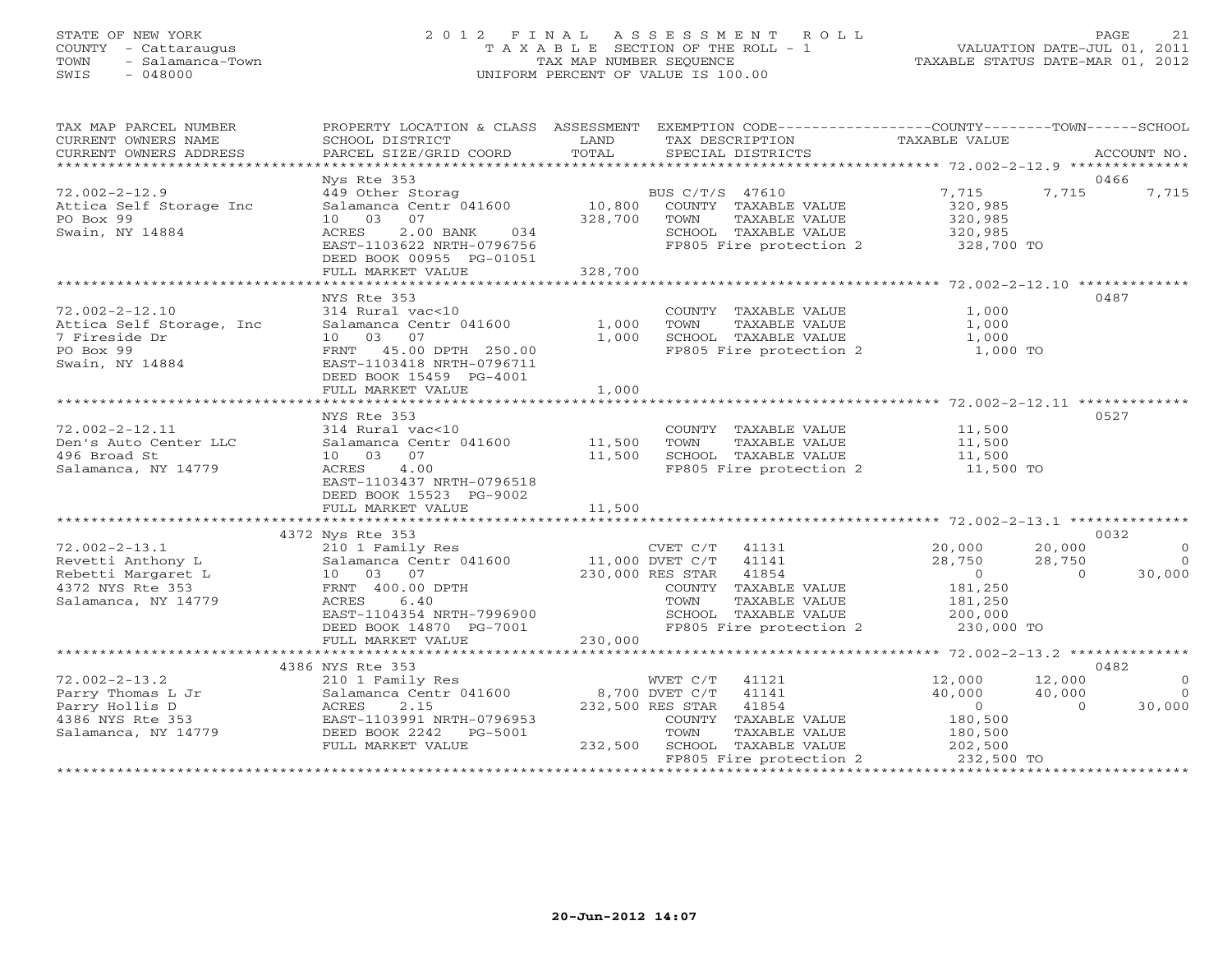# STATE OF NEW YORK 2 0 1 2 F I N A L A S S E S S M E N T R O L L PAGE 22 COUNTY - Cattaraugus T A X A B L E SECTION OF THE ROLL - 1 VALUATION DATE-JUL 01, 2011 TOWN - Salamanca-Town TAX MAP NUMBER SEQUENCE TAXABLE STATUS DATE-MAR 01, 2012 SWIS - 048000 UNIFORM PERCENT OF VALUE IS 100.00

| TOTAL<br>CURRENT OWNERS ADDRESS<br>PARCEL SIZE/GRID COORD<br>SPECIAL DISTRICTS<br>ACCOUNT NO.<br>**************<br>********************<br>**********************<br>0525<br>off Nys Rte 353<br>$72.002 - 2 - 13.5$<br>312 Vac w/imprv<br>25,100<br>COUNTY TAXABLE VALUE<br>Crater Edward A<br>Salamanca Centr 041600<br>18,100<br>TOWN<br>TAXABLE VALUE<br>25,100<br>Crater Diane D<br>10 03 07<br>25,100<br>SCHOOL TAXABLE VALUE<br>25,100<br>4370 Nys Rte 353<br>ACRES 19.78<br>FP805 Fire protection 2<br>25,100 TO<br>Salamanca, NY 14772<br>EAST-1105204 NRTH-0796812<br>DEED BOOK 10835 PG-2001<br>FULL MARKET VALUE<br>25,100<br>$72.002 - 2 - 14$ *<br>4370 Nys Rte 353<br>0118<br>$\Omega$<br>$72.002 - 2 - 14$<br>210 1 Family Res<br>41854<br>$\circ$<br>30,000<br>RES STAR<br>7,400<br>COUNTY TAXABLE VALUE<br>99,400<br>Crater Edward A<br>Salamanca Centr 041600<br>Crater Diane D<br>03<br>07<br>99,400<br>TOWN<br>TAXABLE VALUE<br>99,400<br>10<br>SCHOOL TAXABLE VALUE<br>4370 Nys Rte 353<br>Ff 184.00<br>69,400<br>Salamanca, NY 14779<br>ACRES<br>FP805 Fire protection 2<br>99,400 TO<br>1.25<br>EAST-1104018 NRTH-0796615<br>DEED BOOK 872<br>PG-00374<br>99,400<br>FULL MARKET VALUE<br>$72.002 - 2 - 15$ **********<br>0245<br>4354 Nys Rte 353<br>$72.002 - 2 - 15$<br>30,000<br>210 1 Family Res<br>RES STAR<br>41854<br>$\circ$<br>$\Omega$<br>45,600<br>Pascarella Frank J<br>Salamanca Centr 041600<br>COUNTY TAXABLE VALUE<br>221,000<br>Pascarella Jean M<br>TAXABLE VALUE<br>10 03 07<br>221,000<br>TOWN<br>221,000<br>4354 Nys Rte 353<br>SCHOOL TAXABLE VALUE<br>191,000<br>418.5' Ff<br>FP805 Fire protection 2<br>221,000 TO<br>Salamanca, NY 14779<br>ACRES<br>59.57<br>EAST-1104227 NRTH-0796328<br>DEED BOOK 00780 PG-00887<br>FULL MARKET VALUE<br>221,000<br>$72.002 - 2 - 16$ *********<br>0002<br>4344 Nys Rte 353<br>$72.002 - 2 - 16$<br>20,000<br>20,000<br>210 1 Family Res<br>CVET C/T<br>41131<br>$\Omega$<br>Ambuske Robert J<br>8,200 RES STAR<br>41854<br>Salamanca Centr 041600<br>$\Omega$<br>30,000<br>$\Omega$<br>Ambuske Diane M<br>10 03 07<br>96,400<br>76,400<br>COUNTY TAXABLE VALUE<br>4344 Nys Rte 353<br>L786p932 15'X310'<br>TAXABLE VALUE<br>TOWN<br>76,400<br>Ff 120.00<br>SCHOOL TAXABLE VALUE<br>Salamanca, NY 14779<br>66,400<br>FP805 Fire protection 2<br>ACRES<br>1.80<br>96,400 TO<br>EAST-1104236 NRTH-0796062<br>DEED BOOK 696<br>PG-00077<br>FULL MARKET VALUE<br>96,400<br>0007<br>4332 Nys Rte 353<br>$72.002 - 2 - 17$<br>312 Vac w/imprv<br>COUNTY TAXABLE VALUE<br>8,800<br>Kaye Daniel T<br>Salamanca Centr 041600<br>8,200<br>TOWN<br>TAXABLE VALUE<br>8,800<br>8,800<br>SCHOOL TAXABLE VALUE<br>Kaye Karen A<br>10 03 07<br>8,800<br>4333 Nys Rte 353<br>Ff 130.00<br>FP805 Fire protection 2<br>8,800 TO<br>Salamanca, NY 14779<br>ACRES<br>1.80<br>EAST-1104256 NRTH-0795933<br>DEED BOOK 00948 PG-00772<br>FULL MARKET VALUE<br>8,800<br>* * * * * * * * * * * * * * * * * | TAX MAP PARCEL NUMBER<br>CURRENT OWNERS NAME | PROPERTY LOCATION & CLASS ASSESSMENT<br>SCHOOL DISTRICT | LAND | EXEMPTION CODE-----------------COUNTY-------TOWN------SCHOOL<br>TAX DESCRIPTION | <b>TAXABLE VALUE</b> |  |
|---------------------------------------------------------------------------------------------------------------------------------------------------------------------------------------------------------------------------------------------------------------------------------------------------------------------------------------------------------------------------------------------------------------------------------------------------------------------------------------------------------------------------------------------------------------------------------------------------------------------------------------------------------------------------------------------------------------------------------------------------------------------------------------------------------------------------------------------------------------------------------------------------------------------------------------------------------------------------------------------------------------------------------------------------------------------------------------------------------------------------------------------------------------------------------------------------------------------------------------------------------------------------------------------------------------------------------------------------------------------------------------------------------------------------------------------------------------------------------------------------------------------------------------------------------------------------------------------------------------------------------------------------------------------------------------------------------------------------------------------------------------------------------------------------------------------------------------------------------------------------------------------------------------------------------------------------------------------------------------------------------------------------------------------------------------------------------------------------------------------------------------------------------------------------------------------------------------------------------------------------------------------------------------------------------------------------------------------------------------------------------------------------------------------------------------------------------------------------------------------------------------------------------------------------------------------------------------------------------------------------------------------------------------------------------------------------------------------------------------------------------------------------------------------------------------------------------------------------------------------------------------------------------------------------------------------------------------------|----------------------------------------------|---------------------------------------------------------|------|---------------------------------------------------------------------------------|----------------------|--|
|                                                                                                                                                                                                                                                                                                                                                                                                                                                                                                                                                                                                                                                                                                                                                                                                                                                                                                                                                                                                                                                                                                                                                                                                                                                                                                                                                                                                                                                                                                                                                                                                                                                                                                                                                                                                                                                                                                                                                                                                                                                                                                                                                                                                                                                                                                                                                                                                                                                                                                                                                                                                                                                                                                                                                                                                                                                                                                                                                                     |                                              |                                                         |      |                                                                                 |                      |  |
|                                                                                                                                                                                                                                                                                                                                                                                                                                                                                                                                                                                                                                                                                                                                                                                                                                                                                                                                                                                                                                                                                                                                                                                                                                                                                                                                                                                                                                                                                                                                                                                                                                                                                                                                                                                                                                                                                                                                                                                                                                                                                                                                                                                                                                                                                                                                                                                                                                                                                                                                                                                                                                                                                                                                                                                                                                                                                                                                                                     |                                              |                                                         |      |                                                                                 |                      |  |
|                                                                                                                                                                                                                                                                                                                                                                                                                                                                                                                                                                                                                                                                                                                                                                                                                                                                                                                                                                                                                                                                                                                                                                                                                                                                                                                                                                                                                                                                                                                                                                                                                                                                                                                                                                                                                                                                                                                                                                                                                                                                                                                                                                                                                                                                                                                                                                                                                                                                                                                                                                                                                                                                                                                                                                                                                                                                                                                                                                     |                                              |                                                         |      |                                                                                 |                      |  |
|                                                                                                                                                                                                                                                                                                                                                                                                                                                                                                                                                                                                                                                                                                                                                                                                                                                                                                                                                                                                                                                                                                                                                                                                                                                                                                                                                                                                                                                                                                                                                                                                                                                                                                                                                                                                                                                                                                                                                                                                                                                                                                                                                                                                                                                                                                                                                                                                                                                                                                                                                                                                                                                                                                                                                                                                                                                                                                                                                                     |                                              |                                                         |      |                                                                                 |                      |  |
|                                                                                                                                                                                                                                                                                                                                                                                                                                                                                                                                                                                                                                                                                                                                                                                                                                                                                                                                                                                                                                                                                                                                                                                                                                                                                                                                                                                                                                                                                                                                                                                                                                                                                                                                                                                                                                                                                                                                                                                                                                                                                                                                                                                                                                                                                                                                                                                                                                                                                                                                                                                                                                                                                                                                                                                                                                                                                                                                                                     |                                              |                                                         |      |                                                                                 |                      |  |
|                                                                                                                                                                                                                                                                                                                                                                                                                                                                                                                                                                                                                                                                                                                                                                                                                                                                                                                                                                                                                                                                                                                                                                                                                                                                                                                                                                                                                                                                                                                                                                                                                                                                                                                                                                                                                                                                                                                                                                                                                                                                                                                                                                                                                                                                                                                                                                                                                                                                                                                                                                                                                                                                                                                                                                                                                                                                                                                                                                     |                                              |                                                         |      |                                                                                 |                      |  |
|                                                                                                                                                                                                                                                                                                                                                                                                                                                                                                                                                                                                                                                                                                                                                                                                                                                                                                                                                                                                                                                                                                                                                                                                                                                                                                                                                                                                                                                                                                                                                                                                                                                                                                                                                                                                                                                                                                                                                                                                                                                                                                                                                                                                                                                                                                                                                                                                                                                                                                                                                                                                                                                                                                                                                                                                                                                                                                                                                                     |                                              |                                                         |      |                                                                                 |                      |  |
|                                                                                                                                                                                                                                                                                                                                                                                                                                                                                                                                                                                                                                                                                                                                                                                                                                                                                                                                                                                                                                                                                                                                                                                                                                                                                                                                                                                                                                                                                                                                                                                                                                                                                                                                                                                                                                                                                                                                                                                                                                                                                                                                                                                                                                                                                                                                                                                                                                                                                                                                                                                                                                                                                                                                                                                                                                                                                                                                                                     |                                              |                                                         |      |                                                                                 |                      |  |
|                                                                                                                                                                                                                                                                                                                                                                                                                                                                                                                                                                                                                                                                                                                                                                                                                                                                                                                                                                                                                                                                                                                                                                                                                                                                                                                                                                                                                                                                                                                                                                                                                                                                                                                                                                                                                                                                                                                                                                                                                                                                                                                                                                                                                                                                                                                                                                                                                                                                                                                                                                                                                                                                                                                                                                                                                                                                                                                                                                     |                                              |                                                         |      |                                                                                 |                      |  |
|                                                                                                                                                                                                                                                                                                                                                                                                                                                                                                                                                                                                                                                                                                                                                                                                                                                                                                                                                                                                                                                                                                                                                                                                                                                                                                                                                                                                                                                                                                                                                                                                                                                                                                                                                                                                                                                                                                                                                                                                                                                                                                                                                                                                                                                                                                                                                                                                                                                                                                                                                                                                                                                                                                                                                                                                                                                                                                                                                                     |                                              |                                                         |      |                                                                                 |                      |  |
|                                                                                                                                                                                                                                                                                                                                                                                                                                                                                                                                                                                                                                                                                                                                                                                                                                                                                                                                                                                                                                                                                                                                                                                                                                                                                                                                                                                                                                                                                                                                                                                                                                                                                                                                                                                                                                                                                                                                                                                                                                                                                                                                                                                                                                                                                                                                                                                                                                                                                                                                                                                                                                                                                                                                                                                                                                                                                                                                                                     |                                              |                                                         |      |                                                                                 |                      |  |
|                                                                                                                                                                                                                                                                                                                                                                                                                                                                                                                                                                                                                                                                                                                                                                                                                                                                                                                                                                                                                                                                                                                                                                                                                                                                                                                                                                                                                                                                                                                                                                                                                                                                                                                                                                                                                                                                                                                                                                                                                                                                                                                                                                                                                                                                                                                                                                                                                                                                                                                                                                                                                                                                                                                                                                                                                                                                                                                                                                     |                                              |                                                         |      |                                                                                 |                      |  |
|                                                                                                                                                                                                                                                                                                                                                                                                                                                                                                                                                                                                                                                                                                                                                                                                                                                                                                                                                                                                                                                                                                                                                                                                                                                                                                                                                                                                                                                                                                                                                                                                                                                                                                                                                                                                                                                                                                                                                                                                                                                                                                                                                                                                                                                                                                                                                                                                                                                                                                                                                                                                                                                                                                                                                                                                                                                                                                                                                                     |                                              |                                                         |      |                                                                                 |                      |  |
|                                                                                                                                                                                                                                                                                                                                                                                                                                                                                                                                                                                                                                                                                                                                                                                                                                                                                                                                                                                                                                                                                                                                                                                                                                                                                                                                                                                                                                                                                                                                                                                                                                                                                                                                                                                                                                                                                                                                                                                                                                                                                                                                                                                                                                                                                                                                                                                                                                                                                                                                                                                                                                                                                                                                                                                                                                                                                                                                                                     |                                              |                                                         |      |                                                                                 |                      |  |
|                                                                                                                                                                                                                                                                                                                                                                                                                                                                                                                                                                                                                                                                                                                                                                                                                                                                                                                                                                                                                                                                                                                                                                                                                                                                                                                                                                                                                                                                                                                                                                                                                                                                                                                                                                                                                                                                                                                                                                                                                                                                                                                                                                                                                                                                                                                                                                                                                                                                                                                                                                                                                                                                                                                                                                                                                                                                                                                                                                     |                                              |                                                         |      |                                                                                 |                      |  |
|                                                                                                                                                                                                                                                                                                                                                                                                                                                                                                                                                                                                                                                                                                                                                                                                                                                                                                                                                                                                                                                                                                                                                                                                                                                                                                                                                                                                                                                                                                                                                                                                                                                                                                                                                                                                                                                                                                                                                                                                                                                                                                                                                                                                                                                                                                                                                                                                                                                                                                                                                                                                                                                                                                                                                                                                                                                                                                                                                                     |                                              |                                                         |      |                                                                                 |                      |  |
|                                                                                                                                                                                                                                                                                                                                                                                                                                                                                                                                                                                                                                                                                                                                                                                                                                                                                                                                                                                                                                                                                                                                                                                                                                                                                                                                                                                                                                                                                                                                                                                                                                                                                                                                                                                                                                                                                                                                                                                                                                                                                                                                                                                                                                                                                                                                                                                                                                                                                                                                                                                                                                                                                                                                                                                                                                                                                                                                                                     |                                              |                                                         |      |                                                                                 |                      |  |
|                                                                                                                                                                                                                                                                                                                                                                                                                                                                                                                                                                                                                                                                                                                                                                                                                                                                                                                                                                                                                                                                                                                                                                                                                                                                                                                                                                                                                                                                                                                                                                                                                                                                                                                                                                                                                                                                                                                                                                                                                                                                                                                                                                                                                                                                                                                                                                                                                                                                                                                                                                                                                                                                                                                                                                                                                                                                                                                                                                     |                                              |                                                         |      |                                                                                 |                      |  |
|                                                                                                                                                                                                                                                                                                                                                                                                                                                                                                                                                                                                                                                                                                                                                                                                                                                                                                                                                                                                                                                                                                                                                                                                                                                                                                                                                                                                                                                                                                                                                                                                                                                                                                                                                                                                                                                                                                                                                                                                                                                                                                                                                                                                                                                                                                                                                                                                                                                                                                                                                                                                                                                                                                                                                                                                                                                                                                                                                                     |                                              |                                                         |      |                                                                                 |                      |  |
|                                                                                                                                                                                                                                                                                                                                                                                                                                                                                                                                                                                                                                                                                                                                                                                                                                                                                                                                                                                                                                                                                                                                                                                                                                                                                                                                                                                                                                                                                                                                                                                                                                                                                                                                                                                                                                                                                                                                                                                                                                                                                                                                                                                                                                                                                                                                                                                                                                                                                                                                                                                                                                                                                                                                                                                                                                                                                                                                                                     |                                              |                                                         |      |                                                                                 |                      |  |
|                                                                                                                                                                                                                                                                                                                                                                                                                                                                                                                                                                                                                                                                                                                                                                                                                                                                                                                                                                                                                                                                                                                                                                                                                                                                                                                                                                                                                                                                                                                                                                                                                                                                                                                                                                                                                                                                                                                                                                                                                                                                                                                                                                                                                                                                                                                                                                                                                                                                                                                                                                                                                                                                                                                                                                                                                                                                                                                                                                     |                                              |                                                         |      |                                                                                 |                      |  |
|                                                                                                                                                                                                                                                                                                                                                                                                                                                                                                                                                                                                                                                                                                                                                                                                                                                                                                                                                                                                                                                                                                                                                                                                                                                                                                                                                                                                                                                                                                                                                                                                                                                                                                                                                                                                                                                                                                                                                                                                                                                                                                                                                                                                                                                                                                                                                                                                                                                                                                                                                                                                                                                                                                                                                                                                                                                                                                                                                                     |                                              |                                                         |      |                                                                                 |                      |  |
|                                                                                                                                                                                                                                                                                                                                                                                                                                                                                                                                                                                                                                                                                                                                                                                                                                                                                                                                                                                                                                                                                                                                                                                                                                                                                                                                                                                                                                                                                                                                                                                                                                                                                                                                                                                                                                                                                                                                                                                                                                                                                                                                                                                                                                                                                                                                                                                                                                                                                                                                                                                                                                                                                                                                                                                                                                                                                                                                                                     |                                              |                                                         |      |                                                                                 |                      |  |
|                                                                                                                                                                                                                                                                                                                                                                                                                                                                                                                                                                                                                                                                                                                                                                                                                                                                                                                                                                                                                                                                                                                                                                                                                                                                                                                                                                                                                                                                                                                                                                                                                                                                                                                                                                                                                                                                                                                                                                                                                                                                                                                                                                                                                                                                                                                                                                                                                                                                                                                                                                                                                                                                                                                                                                                                                                                                                                                                                                     |                                              |                                                         |      |                                                                                 |                      |  |
|                                                                                                                                                                                                                                                                                                                                                                                                                                                                                                                                                                                                                                                                                                                                                                                                                                                                                                                                                                                                                                                                                                                                                                                                                                                                                                                                                                                                                                                                                                                                                                                                                                                                                                                                                                                                                                                                                                                                                                                                                                                                                                                                                                                                                                                                                                                                                                                                                                                                                                                                                                                                                                                                                                                                                                                                                                                                                                                                                                     |                                              |                                                         |      |                                                                                 |                      |  |
|                                                                                                                                                                                                                                                                                                                                                                                                                                                                                                                                                                                                                                                                                                                                                                                                                                                                                                                                                                                                                                                                                                                                                                                                                                                                                                                                                                                                                                                                                                                                                                                                                                                                                                                                                                                                                                                                                                                                                                                                                                                                                                                                                                                                                                                                                                                                                                                                                                                                                                                                                                                                                                                                                                                                                                                                                                                                                                                                                                     |                                              |                                                         |      |                                                                                 |                      |  |
|                                                                                                                                                                                                                                                                                                                                                                                                                                                                                                                                                                                                                                                                                                                                                                                                                                                                                                                                                                                                                                                                                                                                                                                                                                                                                                                                                                                                                                                                                                                                                                                                                                                                                                                                                                                                                                                                                                                                                                                                                                                                                                                                                                                                                                                                                                                                                                                                                                                                                                                                                                                                                                                                                                                                                                                                                                                                                                                                                                     |                                              |                                                         |      |                                                                                 |                      |  |
|                                                                                                                                                                                                                                                                                                                                                                                                                                                                                                                                                                                                                                                                                                                                                                                                                                                                                                                                                                                                                                                                                                                                                                                                                                                                                                                                                                                                                                                                                                                                                                                                                                                                                                                                                                                                                                                                                                                                                                                                                                                                                                                                                                                                                                                                                                                                                                                                                                                                                                                                                                                                                                                                                                                                                                                                                                                                                                                                                                     |                                              |                                                         |      |                                                                                 |                      |  |
|                                                                                                                                                                                                                                                                                                                                                                                                                                                                                                                                                                                                                                                                                                                                                                                                                                                                                                                                                                                                                                                                                                                                                                                                                                                                                                                                                                                                                                                                                                                                                                                                                                                                                                                                                                                                                                                                                                                                                                                                                                                                                                                                                                                                                                                                                                                                                                                                                                                                                                                                                                                                                                                                                                                                                                                                                                                                                                                                                                     |                                              |                                                         |      |                                                                                 |                      |  |
|                                                                                                                                                                                                                                                                                                                                                                                                                                                                                                                                                                                                                                                                                                                                                                                                                                                                                                                                                                                                                                                                                                                                                                                                                                                                                                                                                                                                                                                                                                                                                                                                                                                                                                                                                                                                                                                                                                                                                                                                                                                                                                                                                                                                                                                                                                                                                                                                                                                                                                                                                                                                                                                                                                                                                                                                                                                                                                                                                                     |                                              |                                                         |      |                                                                                 |                      |  |
|                                                                                                                                                                                                                                                                                                                                                                                                                                                                                                                                                                                                                                                                                                                                                                                                                                                                                                                                                                                                                                                                                                                                                                                                                                                                                                                                                                                                                                                                                                                                                                                                                                                                                                                                                                                                                                                                                                                                                                                                                                                                                                                                                                                                                                                                                                                                                                                                                                                                                                                                                                                                                                                                                                                                                                                                                                                                                                                                                                     |                                              |                                                         |      |                                                                                 |                      |  |
|                                                                                                                                                                                                                                                                                                                                                                                                                                                                                                                                                                                                                                                                                                                                                                                                                                                                                                                                                                                                                                                                                                                                                                                                                                                                                                                                                                                                                                                                                                                                                                                                                                                                                                                                                                                                                                                                                                                                                                                                                                                                                                                                                                                                                                                                                                                                                                                                                                                                                                                                                                                                                                                                                                                                                                                                                                                                                                                                                                     |                                              |                                                         |      |                                                                                 |                      |  |
|                                                                                                                                                                                                                                                                                                                                                                                                                                                                                                                                                                                                                                                                                                                                                                                                                                                                                                                                                                                                                                                                                                                                                                                                                                                                                                                                                                                                                                                                                                                                                                                                                                                                                                                                                                                                                                                                                                                                                                                                                                                                                                                                                                                                                                                                                                                                                                                                                                                                                                                                                                                                                                                                                                                                                                                                                                                                                                                                                                     |                                              |                                                         |      |                                                                                 |                      |  |
|                                                                                                                                                                                                                                                                                                                                                                                                                                                                                                                                                                                                                                                                                                                                                                                                                                                                                                                                                                                                                                                                                                                                                                                                                                                                                                                                                                                                                                                                                                                                                                                                                                                                                                                                                                                                                                                                                                                                                                                                                                                                                                                                                                                                                                                                                                                                                                                                                                                                                                                                                                                                                                                                                                                                                                                                                                                                                                                                                                     |                                              |                                                         |      |                                                                                 |                      |  |
|                                                                                                                                                                                                                                                                                                                                                                                                                                                                                                                                                                                                                                                                                                                                                                                                                                                                                                                                                                                                                                                                                                                                                                                                                                                                                                                                                                                                                                                                                                                                                                                                                                                                                                                                                                                                                                                                                                                                                                                                                                                                                                                                                                                                                                                                                                                                                                                                                                                                                                                                                                                                                                                                                                                                                                                                                                                                                                                                                                     |                                              |                                                         |      |                                                                                 |                      |  |
|                                                                                                                                                                                                                                                                                                                                                                                                                                                                                                                                                                                                                                                                                                                                                                                                                                                                                                                                                                                                                                                                                                                                                                                                                                                                                                                                                                                                                                                                                                                                                                                                                                                                                                                                                                                                                                                                                                                                                                                                                                                                                                                                                                                                                                                                                                                                                                                                                                                                                                                                                                                                                                                                                                                                                                                                                                                                                                                                                                     |                                              |                                                         |      |                                                                                 |                      |  |
|                                                                                                                                                                                                                                                                                                                                                                                                                                                                                                                                                                                                                                                                                                                                                                                                                                                                                                                                                                                                                                                                                                                                                                                                                                                                                                                                                                                                                                                                                                                                                                                                                                                                                                                                                                                                                                                                                                                                                                                                                                                                                                                                                                                                                                                                                                                                                                                                                                                                                                                                                                                                                                                                                                                                                                                                                                                                                                                                                                     |                                              |                                                         |      |                                                                                 |                      |  |
|                                                                                                                                                                                                                                                                                                                                                                                                                                                                                                                                                                                                                                                                                                                                                                                                                                                                                                                                                                                                                                                                                                                                                                                                                                                                                                                                                                                                                                                                                                                                                                                                                                                                                                                                                                                                                                                                                                                                                                                                                                                                                                                                                                                                                                                                                                                                                                                                                                                                                                                                                                                                                                                                                                                                                                                                                                                                                                                                                                     |                                              |                                                         |      |                                                                                 |                      |  |
|                                                                                                                                                                                                                                                                                                                                                                                                                                                                                                                                                                                                                                                                                                                                                                                                                                                                                                                                                                                                                                                                                                                                                                                                                                                                                                                                                                                                                                                                                                                                                                                                                                                                                                                                                                                                                                                                                                                                                                                                                                                                                                                                                                                                                                                                                                                                                                                                                                                                                                                                                                                                                                                                                                                                                                                                                                                                                                                                                                     |                                              |                                                         |      |                                                                                 |                      |  |
|                                                                                                                                                                                                                                                                                                                                                                                                                                                                                                                                                                                                                                                                                                                                                                                                                                                                                                                                                                                                                                                                                                                                                                                                                                                                                                                                                                                                                                                                                                                                                                                                                                                                                                                                                                                                                                                                                                                                                                                                                                                                                                                                                                                                                                                                                                                                                                                                                                                                                                                                                                                                                                                                                                                                                                                                                                                                                                                                                                     |                                              |                                                         |      |                                                                                 |                      |  |
|                                                                                                                                                                                                                                                                                                                                                                                                                                                                                                                                                                                                                                                                                                                                                                                                                                                                                                                                                                                                                                                                                                                                                                                                                                                                                                                                                                                                                                                                                                                                                                                                                                                                                                                                                                                                                                                                                                                                                                                                                                                                                                                                                                                                                                                                                                                                                                                                                                                                                                                                                                                                                                                                                                                                                                                                                                                                                                                                                                     |                                              |                                                         |      |                                                                                 |                      |  |
|                                                                                                                                                                                                                                                                                                                                                                                                                                                                                                                                                                                                                                                                                                                                                                                                                                                                                                                                                                                                                                                                                                                                                                                                                                                                                                                                                                                                                                                                                                                                                                                                                                                                                                                                                                                                                                                                                                                                                                                                                                                                                                                                                                                                                                                                                                                                                                                                                                                                                                                                                                                                                                                                                                                                                                                                                                                                                                                                                                     |                                              |                                                         |      |                                                                                 |                      |  |
|                                                                                                                                                                                                                                                                                                                                                                                                                                                                                                                                                                                                                                                                                                                                                                                                                                                                                                                                                                                                                                                                                                                                                                                                                                                                                                                                                                                                                                                                                                                                                                                                                                                                                                                                                                                                                                                                                                                                                                                                                                                                                                                                                                                                                                                                                                                                                                                                                                                                                                                                                                                                                                                                                                                                                                                                                                                                                                                                                                     |                                              |                                                         |      |                                                                                 |                      |  |
|                                                                                                                                                                                                                                                                                                                                                                                                                                                                                                                                                                                                                                                                                                                                                                                                                                                                                                                                                                                                                                                                                                                                                                                                                                                                                                                                                                                                                                                                                                                                                                                                                                                                                                                                                                                                                                                                                                                                                                                                                                                                                                                                                                                                                                                                                                                                                                                                                                                                                                                                                                                                                                                                                                                                                                                                                                                                                                                                                                     |                                              |                                                         |      |                                                                                 |                      |  |
|                                                                                                                                                                                                                                                                                                                                                                                                                                                                                                                                                                                                                                                                                                                                                                                                                                                                                                                                                                                                                                                                                                                                                                                                                                                                                                                                                                                                                                                                                                                                                                                                                                                                                                                                                                                                                                                                                                                                                                                                                                                                                                                                                                                                                                                                                                                                                                                                                                                                                                                                                                                                                                                                                                                                                                                                                                                                                                                                                                     |                                              |                                                         |      |                                                                                 |                      |  |
|                                                                                                                                                                                                                                                                                                                                                                                                                                                                                                                                                                                                                                                                                                                                                                                                                                                                                                                                                                                                                                                                                                                                                                                                                                                                                                                                                                                                                                                                                                                                                                                                                                                                                                                                                                                                                                                                                                                                                                                                                                                                                                                                                                                                                                                                                                                                                                                                                                                                                                                                                                                                                                                                                                                                                                                                                                                                                                                                                                     |                                              |                                                         |      |                                                                                 |                      |  |
|                                                                                                                                                                                                                                                                                                                                                                                                                                                                                                                                                                                                                                                                                                                                                                                                                                                                                                                                                                                                                                                                                                                                                                                                                                                                                                                                                                                                                                                                                                                                                                                                                                                                                                                                                                                                                                                                                                                                                                                                                                                                                                                                                                                                                                                                                                                                                                                                                                                                                                                                                                                                                                                                                                                                                                                                                                                                                                                                                                     |                                              |                                                         |      |                                                                                 |                      |  |
|                                                                                                                                                                                                                                                                                                                                                                                                                                                                                                                                                                                                                                                                                                                                                                                                                                                                                                                                                                                                                                                                                                                                                                                                                                                                                                                                                                                                                                                                                                                                                                                                                                                                                                                                                                                                                                                                                                                                                                                                                                                                                                                                                                                                                                                                                                                                                                                                                                                                                                                                                                                                                                                                                                                                                                                                                                                                                                                                                                     |                                              |                                                         |      |                                                                                 |                      |  |
|                                                                                                                                                                                                                                                                                                                                                                                                                                                                                                                                                                                                                                                                                                                                                                                                                                                                                                                                                                                                                                                                                                                                                                                                                                                                                                                                                                                                                                                                                                                                                                                                                                                                                                                                                                                                                                                                                                                                                                                                                                                                                                                                                                                                                                                                                                                                                                                                                                                                                                                                                                                                                                                                                                                                                                                                                                                                                                                                                                     |                                              |                                                         |      |                                                                                 |                      |  |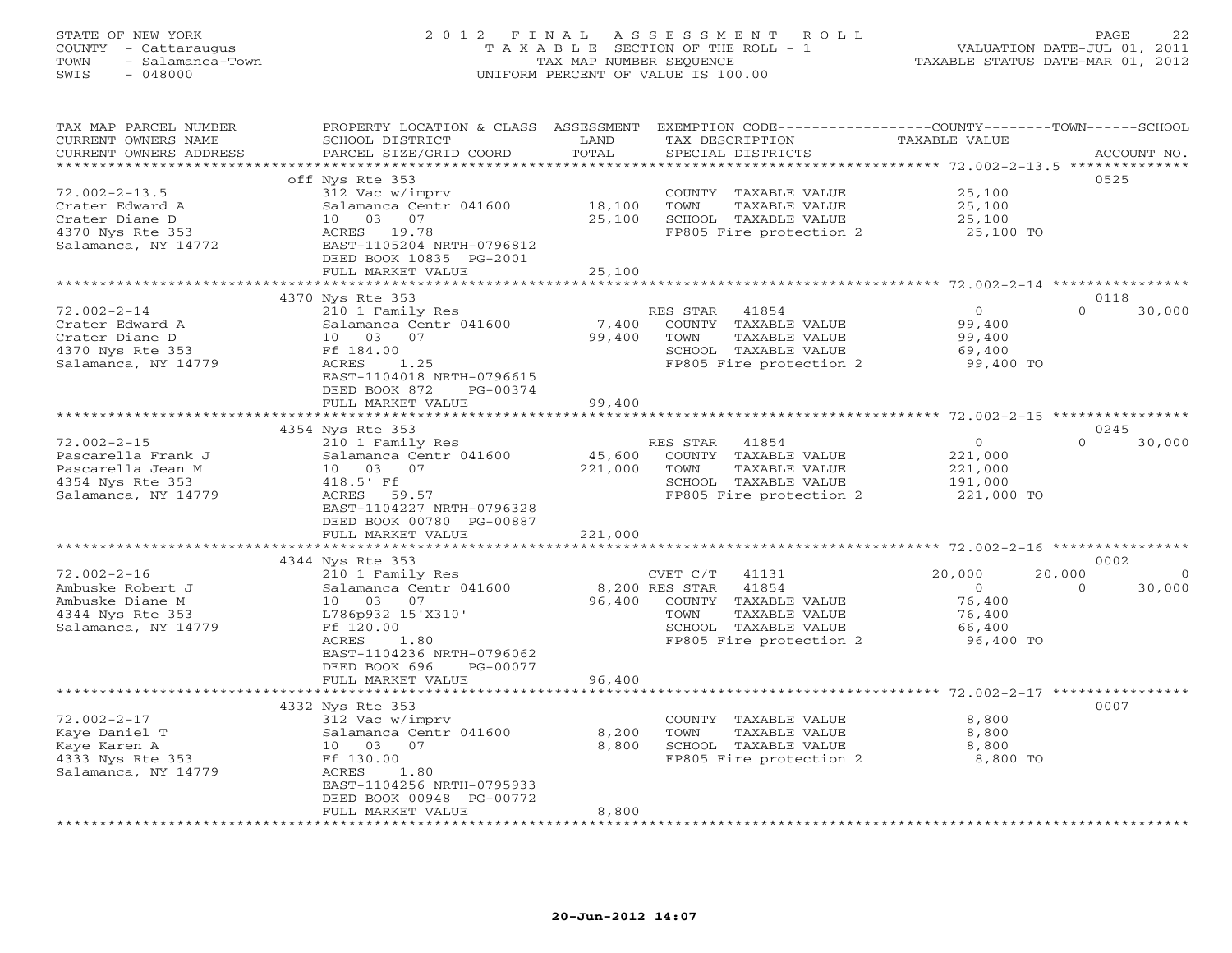# STATE OF NEW YORK 2 0 1 2 F I N A L A S S E S S M E N T R O L L PAGE 23 COUNTY - Cattaraugus T A X A B L E SECTION OF THE ROLL - 1 VALUATION DATE-JUL 01, 2011 TOWN - Salamanca-Town TAX MAP NUMBER SEQUENCE TAXABLE STATUS DATE-MAR 01, 2012 SWIS - 048000 UNIFORM PERCENT OF VALUE IS 100.00

| TAX MAP PARCEL NUMBER<br>CURRENT OWNERS NAME<br>CURRENT OWNERS ADDRESS                               | PROPERTY LOCATION & CLASS ASSESSMENT<br>SCHOOL DISTRICT<br>PARCEL SIZE/GRID COORD                                                                                                            | LAND<br>TOTAL                   | EXEMPTION CODE-----------------COUNTY-------TOWN------SCHOOL<br>TAX DESCRIPTION<br>SPECIAL DISTRICTS                                                                       | TAXABLE VALUE                                                            | ACCOUNT NO.                                                         |
|------------------------------------------------------------------------------------------------------|----------------------------------------------------------------------------------------------------------------------------------------------------------------------------------------------|---------------------------------|----------------------------------------------------------------------------------------------------------------------------------------------------------------------------|--------------------------------------------------------------------------|---------------------------------------------------------------------|
| **********************                                                                               |                                                                                                                                                                                              |                                 |                                                                                                                                                                            |                                                                          |                                                                     |
| $72.002 - 2 - 18$<br>Zink Ruth Ann<br>4320 NYS Route 353<br>Salamanca, NY 14779                      | 4320 Nys Rte 353<br>210 1 Family Res<br>Salamanca Centr 041600<br>0 <sub>3</sub><br>07<br>10<br>135' Ff<br>ACRES<br>1.50 BANK<br>017<br>EAST-1104226 NRTH-0795644<br>DEED BOOK 14758 PG-4001 | 7,800<br>77,700                 | RES STAR<br>41854<br>COUNTY TAXABLE VALUE<br>TAXABLE VALUE<br>TOWN<br>SCHOOL TAXABLE VALUE<br>FP805 Fire protection 2                                                      | $\overline{O}$<br>77,700<br>77,700<br>47,700<br>77,700 TO                | 0006<br>$\Omega$<br>30,000                                          |
|                                                                                                      | FULL MARKET VALUE                                                                                                                                                                            | 77,700<br>* * * * * * * * * * * |                                                                                                                                                                            |                                                                          |                                                                     |
|                                                                                                      |                                                                                                                                                                                              |                                 |                                                                                                                                                                            | *********************** 72.002-2-19 *****************                    |                                                                     |
| $72.002 - 2 - 19$<br>Vail Marie A<br>Vail Regis A<br>4316 Nys Rte 353<br>Salamanca, NY 14779         | 4316 Nys Rte 353<br>210 1 Family Res<br>Salamanca Centr 041600<br>10 03 07<br>L/u - Marie Vail<br>Ff 100.00<br>ACRES<br>1.10<br>EAST-1104238 NRTH-0795527<br>DEED BOOK 00995 PG-00060        |                                 | CVET C/T<br>41131<br>7,200 AGED C/T/S 41800<br>64,700 SR STAR<br>41834<br>COUNTY TAXABLE VALUE<br>TOWN<br>TAXABLE VALUE<br>SCHOOL TAXABLE VALUE<br>FP805 Fire protection 2 | 16,175<br>24,263<br>$\circ$<br>24,262<br>24,262<br>$\Omega$<br>64,700 TO | 0265<br>16,175<br>$\circ$<br>32,350<br>24,263<br>32,350<br>$\Omega$ |
|                                                                                                      | FULL MARKET VALUE                                                                                                                                                                            | 64,700                          |                                                                                                                                                                            |                                                                          |                                                                     |
|                                                                                                      |                                                                                                                                                                                              |                                 |                                                                                                                                                                            |                                                                          |                                                                     |
| $72.002 - 2 - 20$<br>Pizon Stanley J<br>4312 Nys Rte 353<br>Salamanca, NY 14779                      | 4310 Nys Rte 353<br>210 1 Family Res<br>Salamanca Centr 041600<br>03 07<br>10<br>86.00 DPTH 170.00<br>FRNT<br>EAST-1104094 NRTH-0795418<br>DEED BOOK 872<br>PG-00886                         | 6,200<br>54,600                 | COUNTY TAXABLE VALUE<br>TOWN<br>TAXABLE VALUE<br>SCHOOL TAXABLE VALUE<br>FP805 Fire protection 2                                                                           | 54,600<br>54,600<br>54,600<br>54,600 TO                                  | 0210                                                                |
|                                                                                                      | FULL MARKET VALUE                                                                                                                                                                            | 54,600                          |                                                                                                                                                                            |                                                                          |                                                                     |
|                                                                                                      | ***************************                                                                                                                                                                  |                                 |                                                                                                                                                                            |                                                                          |                                                                     |
| $72.002 - 2 - 21$<br>Pizon Stanley J<br>4312 Nys Rte 353<br>Salamanca, NY 14779                      | 4312 Nys Rte 353<br>210 1 Family Res<br>Salamanca Centr 041600<br>10 03 07<br>With 14X170 Rt<br>FRNT<br>14.00 DPTH 490.00<br>EAST-1104315 NRTH-0795428<br>DEED BOOK 774<br>PG-00452          | 3,800<br>60,400                 | RES STAR<br>41854<br>COUNTY TAXABLE VALUE<br>TOWN<br>TAXABLE VALUE<br>SCHOOL TAXABLE VALUE<br>FP805 Fire protection 2                                                      | $\circ$<br>60,400<br>60,400<br>30,400<br>60,400 TO                       | 0211<br>$\Omega$<br>30,000                                          |
|                                                                                                      | FULL MARKET VALUE                                                                                                                                                                            | 60,400                          |                                                                                                                                                                            |                                                                          |                                                                     |
|                                                                                                      | ************************************                                                                                                                                                         |                                 |                                                                                                                                                                            |                                                                          |                                                                     |
| $72.002 - 2 - 22$<br>Phillips Michael A<br>Phillips Donna<br>4306 Nys Rte 353<br>Salamanca, NY 14779 | 4306 Nys Rte 353<br>210 1 Family Res<br>Salamanca Centr 041600<br>10 03<br>07<br>$115'$ Ff<br>ACRES<br>1.30<br>EAST-1104269 NRTH-0795318                                                     | 7,500<br>127,200                | RES STAR<br>41854<br>COUNTY TAXABLE VALUE<br>TOWN<br>TAXABLE VALUE<br>SCHOOL TAXABLE VALUE<br>FP805 Fire protection 2                                                      | $\overline{0}$<br>127,200<br>127,200<br>97,200<br>127,200 TO             | 0019<br>$\Omega$<br>30,000                                          |
|                                                                                                      | DEED BOOK 00928 PG-01075<br>FULL MARKET VALUE<br>**************************                                                                                                                  | 127,200<br>*****************    |                                                                                                                                                                            |                                                                          |                                                                     |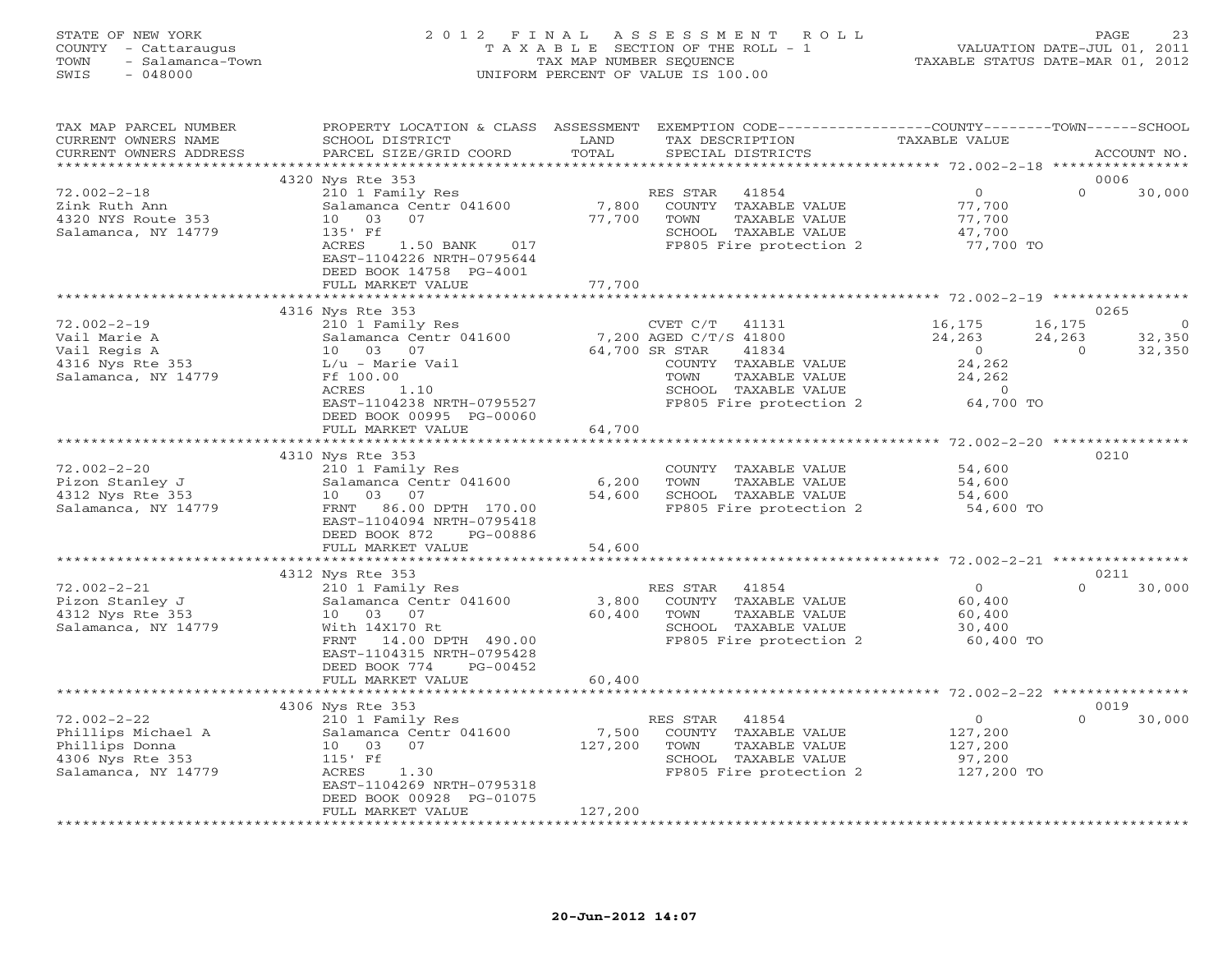# STATE OF NEW YORK 2 0 1 2 F I N A L A S S E S S M E N T R O L L PAGE 24 COUNTY - Cattaraugus T A X A B L E SECTION OF THE ROLL - 1 VALUATION DATE-JUL 01, 2011 TOWN - Salamanca-Town TAX MAP NUMBER SEQUENCE TAXABLE STATUS DATE-MAR 01, 2012 SWIS - 048000 UNIFORM PERCENT OF VALUE IS 100.00

| TAX MAP PARCEL NUMBER<br>CURRENT OWNERS NAME<br>CURRENT OWNERS ADDRESS                                  | PROPERTY LOCATION & CLASS ASSESSMENT<br>SCHOOL DISTRICT<br>PARCEL SIZE/GRID COORD                                                                                                                         | LAND<br>TOTAL              | EXEMPTION CODE-----------------COUNTY-------TOWN------SCHOOL<br>TAX DESCRIPTION<br>SPECIAL DISTRICTS                  | TAXABLE VALUE                                                     | ACCOUNT NO.                |
|---------------------------------------------------------------------------------------------------------|-----------------------------------------------------------------------------------------------------------------------------------------------------------------------------------------------------------|----------------------------|-----------------------------------------------------------------------------------------------------------------------|-------------------------------------------------------------------|----------------------------|
| ********************                                                                                    |                                                                                                                                                                                                           |                            |                                                                                                                       |                                                                   |                            |
| $72.002 - 2 - 23$<br>Taylor Renee<br>4300 Nys Rte 353<br>Salamanca, NY 14779                            | 4300 Nys Rte 353<br>210 1 Family Res<br>Salamanca Centr 041600<br>10<br>03<br>07<br>Ff 110.00<br>ACRES<br>$1.20$ BANK<br>032<br>EAST-1104275 NRTH-0795208<br>DEED BOOK 13381 PG-9001<br>FULL MARKET VALUE | 7,300<br>95,300<br>95,300  | RES STAR<br>41854<br>COUNTY TAXABLE VALUE<br>TOWN<br>TAXABLE VALUE<br>SCHOOL TAXABLE VALUE<br>FP805 Fire protection 2 | $\circ$<br>95,300<br>95,300<br>65,300<br>95,300 TO                | 0123<br>$\Omega$<br>30,000 |
|                                                                                                         |                                                                                                                                                                                                           |                            |                                                                                                                       |                                                                   |                            |
| $72.002 - 2 - 24$<br>Shadden Rosemary<br>4292 N State St Ext<br>Salamanca, NY 14779                     | 4292 N State St<br>210 1 Family Res<br>Salamanca Centr 041600<br>07<br>09 03<br>120' Ff<br>ACRES<br>1.13<br>EAST-1104250 NRTH-0795096<br>DEED BOOK 00771 PG-01112<br>FULL MARKET VALUE                    | 7,200<br>53,100<br>53,100  | SR STAR<br>41834<br>COUNTY TAXABLE VALUE<br>TAXABLE VALUE<br>TOWN<br>SCHOOL TAXABLE VALUE<br>FP805 Fire protection 2  | $\overline{O}$<br>53,100<br>53,100<br>$\overline{0}$<br>53,100 TO | 0268<br>$\Omega$<br>53,100 |
|                                                                                                         |                                                                                                                                                                                                           | ********************       |                                                                                                                       | ********************** 72.002-2-25.1 **                           |                            |
| $72.002 - 2 - 25.1$<br>Adamic Jeffrey D<br>13321 W Sierra Vista Dr<br>Glendale, AZ 85307                | 4284 N State St<br>210 1 Family Res<br>Salamanca Centr 041600<br>09 03<br>07<br>Life Use<br>ACRES<br>2.95<br>EAST-1104319 NRTH-0794900<br>DEED BOOK 2223<br>PG-4001<br>FULL MARKET VALUE                  | 9,900<br>66,800<br>66,800  | COUNTY TAXABLE VALUE<br>TOWN<br>TAXABLE VALUE<br>SCHOOL TAXABLE VALUE<br>FP805 Fire protection 2                      | 66,800<br>66,800<br>66,800<br>66,800 TO                           | 0267                       |
|                                                                                                         |                                                                                                                                                                                                           |                            |                                                                                                                       |                                                                   |                            |
| $72.002 - 2 - 25.2$<br>Jackson Timothy L Sr<br>4250 Center Ext St<br>Salamanca, NY 14779                | N State St<br>314 Rural vac<10<br>Salamanca Centr 041600<br>03<br>07<br>09<br>FRNT<br>50.00 DPTH<br>ACRES<br>14.45<br>EAST-1105318 NRTH-0794916<br>DEED BOOK 16989 PG-3001<br>FULL MARKET VALUE           | 21,200<br>21,200<br>21,200 | COUNTY TAXABLE VALUE<br>TAXABLE VALUE<br>TOWN<br>SCHOOL TAXABLE VALUE<br>FP805 Fire protection 2                      | 21,200<br>21,200<br>21,200<br>21,200 TO                           | 0469                       |
|                                                                                                         | *******************                                                                                                                                                                                       |                            |                                                                                                                       |                                                                   |                            |
| $72.002 - 2 - 25.3$<br>Shadden Ronald<br>Shadden Rosemary<br>4292 N State St Ext<br>Salamanca, NY 14779 | N State St<br>314 Rural vac<10<br>Salamanca Centr 041600<br>07<br>09 03<br>FRNT 112.00 DPTH<br>90.00<br>EAST-1104482 NRTH-0795091<br>DEED BOOK 00972 PG-00888                                             | 200<br>200                 | COUNTY TAXABLE VALUE<br>TOWN<br>TAXABLE VALUE<br>SCHOOL TAXABLE VALUE<br>FP805 Fire protection 2                      | 200<br>200<br>200<br>200 TO                                       | 0472                       |
| ********************                                                                                    | FULL MARKET VALUE                                                                                                                                                                                         | 200                        |                                                                                                                       |                                                                   |                            |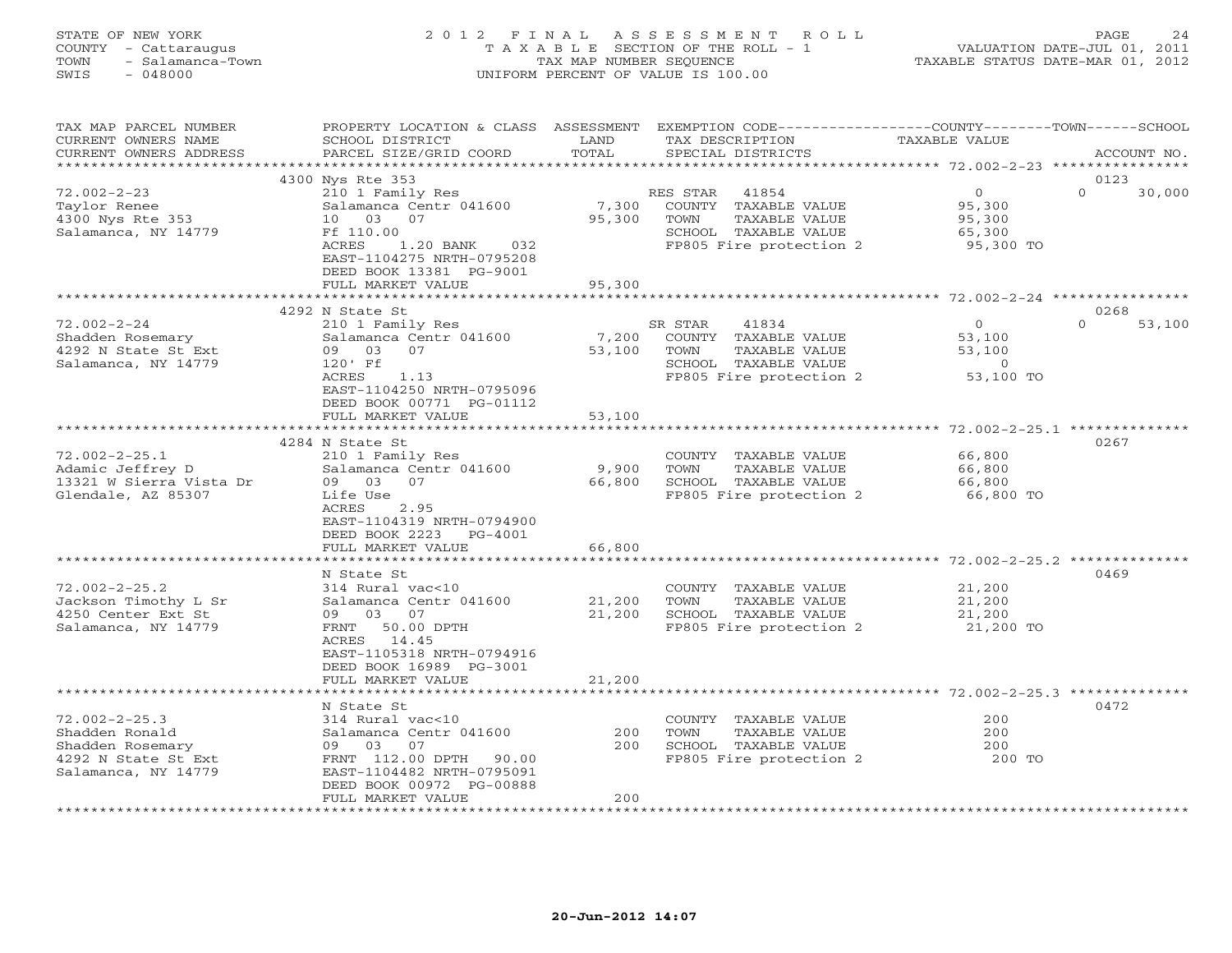# STATE OF NEW YORK 2 0 1 2 F I N A L A S S E S S M E N T R O L L PAGE 25 COUNTY - Cattaraugus T A X A B L E SECTION OF THE ROLL - 1 VALUATION DATE-JUL 01, 2011 TOWN - Salamanca-Town TAX MAP NUMBER SEQUENCE TAXABLE STATUS DATE-MAR 01, 2012 SWIS - 048000 UNIFORM PERCENT OF VALUE IS 100.00

| TAX MAP PARCEL NUMBER<br>CURRENT OWNERS NAME<br>CURRENT OWNERS ADDRESS                   | PROPERTY LOCATION & CLASS<br>SCHOOL DISTRICT<br>PARCEL SIZE/GRID COORD                                                                                                                                   | ASSESSMENT<br>LAND<br>TOTAL  | EXEMPTION CODE-----------------COUNTY-------TOWN------SCHOOL<br>TAX DESCRIPTION<br>SPECIAL DISTRICTS                                                       | <b>TAXABLE VALUE</b>                                                                       | ACCOUNT NO.                |
|------------------------------------------------------------------------------------------|----------------------------------------------------------------------------------------------------------------------------------------------------------------------------------------------------------|------------------------------|------------------------------------------------------------------------------------------------------------------------------------------------------------|--------------------------------------------------------------------------------------------|----------------------------|
|                                                                                          |                                                                                                                                                                                                          | ******                       |                                                                                                                                                            | ******* 72.002-2-26.1 *********                                                            |                            |
| $72.002 - 2 - 26.1$<br>Jackson Timothy L Sr<br>4250 Center Ext St<br>Salamanca, NY 14779 | 4250 Center St Ext<br>210 1 Family Res<br>Salamanca Centr 041600<br>03<br>09<br>07<br>Ff 310.00 Nys Rte 353<br>FRNT 320.00 DPTH<br>ACRES<br>2.60<br>EAST-1103959 NRTH-0794403<br>DEED BOOK 16989 PG-3001 | 100,000                      | WVET C/T<br>41121<br>9,400 RES STAR<br>41854<br>COUNTY<br>TAXABLE VALUE<br>TOWN<br><b>TAXABLE VALUE</b><br>SCHOOL TAXABLE VALUE<br>FP805 Fire protection 2 | 12,000<br>12,000<br>$\circ$<br>88,000<br>88,000<br>70,000<br>100,000 TO                    | 0178<br>30,000<br>$\Omega$ |
|                                                                                          | FULL MARKET VALUE                                                                                                                                                                                        | 100,000                      |                                                                                                                                                            |                                                                                            |                            |
| $72.002 - 2 - 26.2$<br>Jackson Timothy L Sr<br>4250 Center Ext St<br>Salamanca, NY 14779 | N State St (Off)<br>322 Rural vac>10<br>Salamanca Centr 041600<br>03<br>07<br>09<br>16.65<br>ACRES<br>EAST-1105388 NRTH-0794470<br>DEED BOOK 16989 PG-3001                                               | 16,200<br>16,200             | COUNTY TAXABLE VALUE<br>TOWN<br>TAXABLE VALUE<br>SCHOOL TAXABLE VALUE<br>FP805 Fire protection 2                                                           | ************************ 72.002-2-26.2 ********<br>16,200<br>16,200<br>16,200<br>16,200 TO | 0387                       |
|                                                                                          | FULL MARKET VALUE                                                                                                                                                                                        | 16,200                       |                                                                                                                                                            |                                                                                            |                            |
|                                                                                          | 4250 N State St                                                                                                                                                                                          |                              |                                                                                                                                                            | ******************** 72.002-2-26.3 **************                                          | 0436                       |
| $72.002 - 2 - 26.3$                                                                      | 424 Night club                                                                                                                                                                                           |                              | BUS C/T/S 47610                                                                                                                                            | 37,500<br>37,500                                                                           | 37,500                     |
| Tsirtsakis Demetrios<br>2386 Lake Rd<br>Silver Creek, NY 14136                           | Salamanca Centr 041600<br>03<br>09<br>07<br>484' Ff<br>ACRES<br>4.60<br>EAST-1104393 NRTH-0794479<br>DEED BOOK 3084<br>PG-8001<br>FULL MARKET VALUE                                                      | 16,800<br>314,900<br>314,900 | COUNTY TAXABLE VALUE<br>TOWN<br>TAXABLE VALUE<br>SCHOOL TAXABLE VALUE<br>FP805 Fire protection 2                                                           | 277,400<br>277,400<br>277,400<br>314,900 TO                                                |                            |
|                                                                                          |                                                                                                                                                                                                          | *************                |                                                                                                                                                            | ********************** 72.002-2-26.4 ***************                                       |                            |
| $72.002 - 2 - 26.4$<br>Jackson Timothy L Sr<br>4250 Center Ext St<br>Salamanca, NY 14779 | 4266 Center St<br>210 1 Family Res<br>Salamanca Centr 041600<br>09<br>03<br>07<br>FRNT 152.00 DPTH 285.00<br>EAST-1103950 NRTH-0794638<br>DEED BOOK 17002 PG-6001                                        | 7,000<br>56,900              | COUNTY TAXABLE VALUE<br>TOWN<br>TAXABLE VALUE<br>SCHOOL TAXABLE VALUE<br>FP805 Fire protection 2                                                           | 56,900<br>56,900<br>56,900<br>56,900 TO                                                    | 0470                       |
|                                                                                          | FULL MARKET VALUE                                                                                                                                                                                        | 56,900                       |                                                                                                                                                            |                                                                                            |                            |
|                                                                                          | 4218 Center St Ext                                                                                                                                                                                       |                              |                                                                                                                                                            |                                                                                            | 0108                       |
| $72.002 - 2 - 27.1$<br>Halterman James R Sr<br>4218 Center St Ext<br>Salamanca, NY 14779 | 120 Field crops<br>Salamanca Centr 041600<br>01/09<br>03<br>07<br>300' Ff<br>ACRES<br>56.45<br>EAST-1105656 NRTH-0794048<br>DEED BOOK 813<br>PG-00607<br>FULL MARKET VALUE                               | 34,300<br>86,400<br>86,400   | SR STAR<br>41834<br>COUNTY TAXABLE VALUE<br>TOWN<br>TAXABLE VALUE<br>SCHOOL TAXABLE VALUE<br>FP805 Fire protection 2                                       | $\circ$<br>86,400<br>86,400<br>24,200<br>86,400 TO                                         | $\Omega$<br>62,200         |
|                                                                                          |                                                                                                                                                                                                          |                              |                                                                                                                                                            |                                                                                            |                            |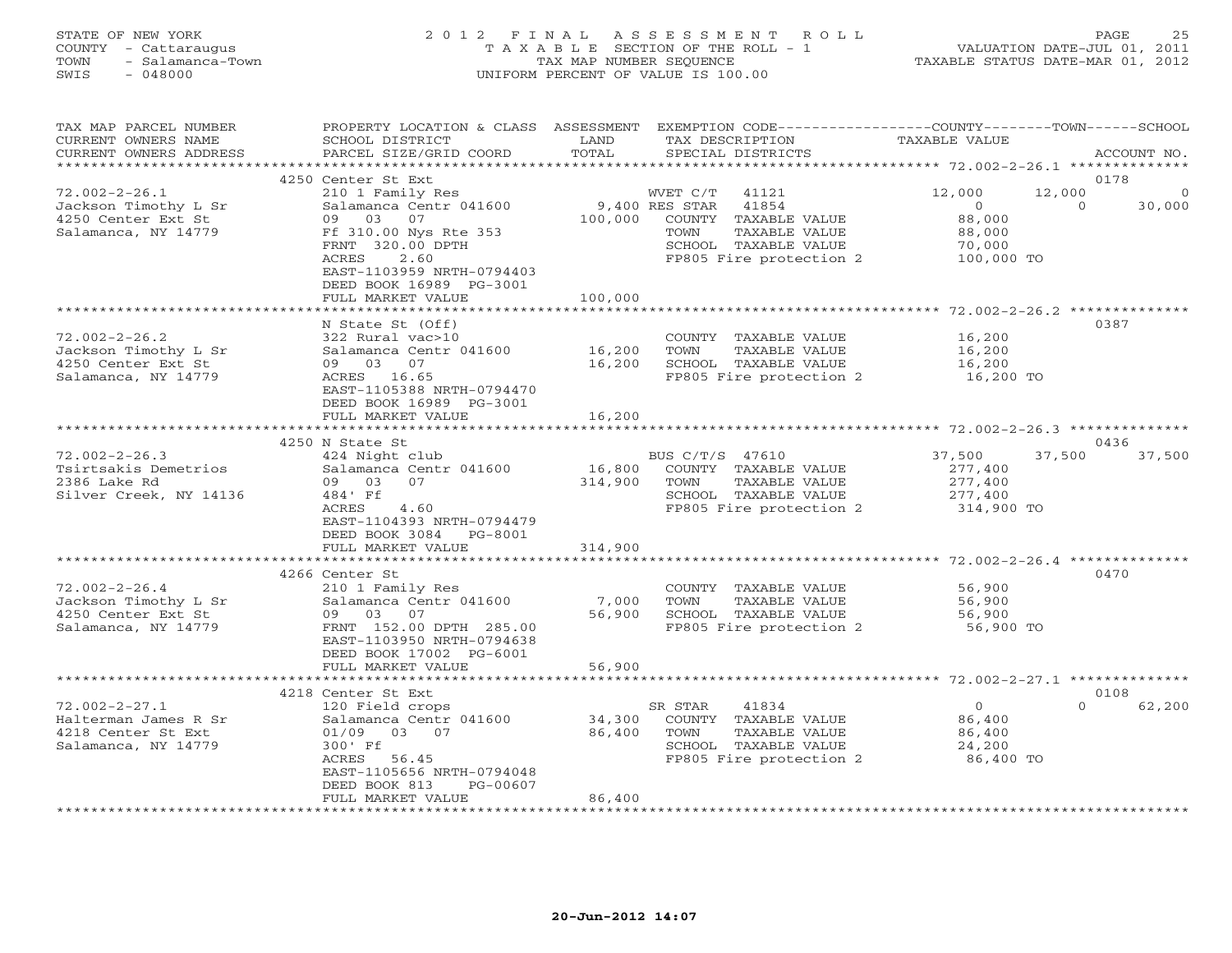#### STATE OF NEW YORK 2 0 1 2 F I N A L A S S E S S M E N T R O L L PAGE 26 COUNTY - Cattaraugus T A X A B L E SECTION OF THE ROLL - 1 VALUATION DATE-JUL 01, 2011 TOWN - Salamanca-Town TAX MAP NUMBER SEQUENCE TAXABLE STATUS DATE-MAR 01, 2012 SWIS - 048000 UNIFORM PERCENT OF VALUE IS 100.00

| ********************<br>* * * * * * * * * * * * * *<br>4208 N State St<br>0395<br>$72.002 - 2 - 27.2$<br>270 Mfg housing<br>12,000<br>COUNTY TAXABLE VALUE<br>Salamanca Centr 041600<br>7,000<br>TOWN<br>TAXABLE VALUE<br>12,000<br>Halterman James R Sr<br>09 03<br>12,000<br>07<br>SCHOOL TAXABLE VALUE<br>12,000<br>Halterman James W<br>4208 N State St<br>FP805 Fire protection 2<br>12,000 TO<br>Life Use<br>Salamanca, NY 14779<br>200' Ff<br>1.00<br>ACRES<br>EAST-1104516 NRTH-0793776<br>DEED BOOK 00938 PG-00258<br>FULL MARKET VALUE<br>12,000<br>4178 N State St<br>0135<br>$72.002 - 2 - 28.2$<br>RES STAR 41854<br>$\overline{0}$<br>$\Omega$<br>30,000<br>240 Rural res<br>Salamanca Centr 041600<br>25,300<br>Irwin Robert W<br>COUNTY TAXABLE VALUE<br>136,300<br>09 03<br>07<br>136,300<br>TOWN<br>TAXABLE VALUE<br>4178 N State St<br>136,300<br>$22'$ Ff<br>SCHOOL TAXABLE VALUE<br>106,300<br>Salamanca, NY 14779<br>ACRES 21.07<br>FP805 Fire protection 2<br>136,300 TO<br>EAST-1105299 NRTH-0793384<br>DEED BOOK 836<br>PG-00276<br>136,300<br>FULL MARKET VALUE<br>************************ 72.002-2-29 ********<br>0272<br>4189 N State St<br>$72.002 - 2 - 29$<br>9,495<br>210 1 Family Res<br>WVET C/T<br>41121<br>9,495<br>$\circ$<br>Wogick William<br>Salamanca Centr 041600<br>7,900 AGED C<br>41802<br>18,832<br>$\overline{0}$<br>$\circ$<br>63,300 SR STAR<br>41834<br>$\Omega$<br>62,200<br>Wogick Carolyn<br>09 03<br>07<br>$\overline{0}$<br>34,973<br>4189 N State St<br>COUNTY TAXABLE VALUE<br>435' Ff<br>Salamanca, NY 14779<br>ACRES<br>1.60<br>TOWN<br>TAXABLE VALUE<br>53,805<br>EAST-1104424 NRTH-0793294<br>SCHOOL TAXABLE VALUE<br>1,100<br>FP805 Fire protection 2<br>63,300 TO<br>DEED BOOK 00759 PG-00389<br>63,300<br>FULL MARKET VALUE<br>***********<br>***************<br>0344<br>N State St<br>$72.002 - 2 - 30.1$<br>310 Res Vac<br>COUNTY TAXABLE VALUE<br>7,000<br>Smith Tyler<br>Salamanca Centr 041600<br>7,000<br>TOWN<br>TAXABLE VALUE<br>7,000<br>4100 Killbuck Rd Apt A<br>7,000<br>SCHOOL TAXABLE VALUE<br>09 03<br>07<br>7,000<br>Salamanca, NY 14779<br>FP805 Fire protection 2<br>7,000 TO<br>150' Ff<br>ACRES<br>1.03 | TAX MAP PARCEL NUMBER<br>CURRENT OWNERS NAME | PROPERTY LOCATION & CLASS ASSESSMENT<br>SCHOOL DISTRICT | LAND  | EXEMPTION CODE-----------------COUNTY-------TOWN------SCHOOL<br>TAX DESCRIPTION | TAXABLE VALUE |             |
|----------------------------------------------------------------------------------------------------------------------------------------------------------------------------------------------------------------------------------------------------------------------------------------------------------------------------------------------------------------------------------------------------------------------------------------------------------------------------------------------------------------------------------------------------------------------------------------------------------------------------------------------------------------------------------------------------------------------------------------------------------------------------------------------------------------------------------------------------------------------------------------------------------------------------------------------------------------------------------------------------------------------------------------------------------------------------------------------------------------------------------------------------------------------------------------------------------------------------------------------------------------------------------------------------------------------------------------------------------------------------------------------------------------------------------------------------------------------------------------------------------------------------------------------------------------------------------------------------------------------------------------------------------------------------------------------------------------------------------------------------------------------------------------------------------------------------------------------------------------------------------------------------------------------------------------------------------------------------------------------------------------------------------------------------------------------------------------------------------------------------------------------------------------------------------------------|----------------------------------------------|---------------------------------------------------------|-------|---------------------------------------------------------------------------------|---------------|-------------|
|                                                                                                                                                                                                                                                                                                                                                                                                                                                                                                                                                                                                                                                                                                                                                                                                                                                                                                                                                                                                                                                                                                                                                                                                                                                                                                                                                                                                                                                                                                                                                                                                                                                                                                                                                                                                                                                                                                                                                                                                                                                                                                                                                                                              | CURRENT OWNERS ADDRESS                       | PARCEL SIZE/GRID COORD                                  | TOTAL | SPECIAL DISTRICTS                                                               |               | ACCOUNT NO. |
|                                                                                                                                                                                                                                                                                                                                                                                                                                                                                                                                                                                                                                                                                                                                                                                                                                                                                                                                                                                                                                                                                                                                                                                                                                                                                                                                                                                                                                                                                                                                                                                                                                                                                                                                                                                                                                                                                                                                                                                                                                                                                                                                                                                              |                                              |                                                         |       |                                                                                 |               |             |
|                                                                                                                                                                                                                                                                                                                                                                                                                                                                                                                                                                                                                                                                                                                                                                                                                                                                                                                                                                                                                                                                                                                                                                                                                                                                                                                                                                                                                                                                                                                                                                                                                                                                                                                                                                                                                                                                                                                                                                                                                                                                                                                                                                                              |                                              |                                                         |       |                                                                                 |               |             |
|                                                                                                                                                                                                                                                                                                                                                                                                                                                                                                                                                                                                                                                                                                                                                                                                                                                                                                                                                                                                                                                                                                                                                                                                                                                                                                                                                                                                                                                                                                                                                                                                                                                                                                                                                                                                                                                                                                                                                                                                                                                                                                                                                                                              |                                              |                                                         |       |                                                                                 |               |             |
|                                                                                                                                                                                                                                                                                                                                                                                                                                                                                                                                                                                                                                                                                                                                                                                                                                                                                                                                                                                                                                                                                                                                                                                                                                                                                                                                                                                                                                                                                                                                                                                                                                                                                                                                                                                                                                                                                                                                                                                                                                                                                                                                                                                              |                                              |                                                         |       |                                                                                 |               |             |
|                                                                                                                                                                                                                                                                                                                                                                                                                                                                                                                                                                                                                                                                                                                                                                                                                                                                                                                                                                                                                                                                                                                                                                                                                                                                                                                                                                                                                                                                                                                                                                                                                                                                                                                                                                                                                                                                                                                                                                                                                                                                                                                                                                                              |                                              |                                                         |       |                                                                                 |               |             |
|                                                                                                                                                                                                                                                                                                                                                                                                                                                                                                                                                                                                                                                                                                                                                                                                                                                                                                                                                                                                                                                                                                                                                                                                                                                                                                                                                                                                                                                                                                                                                                                                                                                                                                                                                                                                                                                                                                                                                                                                                                                                                                                                                                                              |                                              |                                                         |       |                                                                                 |               |             |
|                                                                                                                                                                                                                                                                                                                                                                                                                                                                                                                                                                                                                                                                                                                                                                                                                                                                                                                                                                                                                                                                                                                                                                                                                                                                                                                                                                                                                                                                                                                                                                                                                                                                                                                                                                                                                                                                                                                                                                                                                                                                                                                                                                                              |                                              |                                                         |       |                                                                                 |               |             |
|                                                                                                                                                                                                                                                                                                                                                                                                                                                                                                                                                                                                                                                                                                                                                                                                                                                                                                                                                                                                                                                                                                                                                                                                                                                                                                                                                                                                                                                                                                                                                                                                                                                                                                                                                                                                                                                                                                                                                                                                                                                                                                                                                                                              |                                              |                                                         |       |                                                                                 |               |             |
|                                                                                                                                                                                                                                                                                                                                                                                                                                                                                                                                                                                                                                                                                                                                                                                                                                                                                                                                                                                                                                                                                                                                                                                                                                                                                                                                                                                                                                                                                                                                                                                                                                                                                                                                                                                                                                                                                                                                                                                                                                                                                                                                                                                              |                                              |                                                         |       |                                                                                 |               |             |
|                                                                                                                                                                                                                                                                                                                                                                                                                                                                                                                                                                                                                                                                                                                                                                                                                                                                                                                                                                                                                                                                                                                                                                                                                                                                                                                                                                                                                                                                                                                                                                                                                                                                                                                                                                                                                                                                                                                                                                                                                                                                                                                                                                                              |                                              |                                                         |       |                                                                                 |               |             |
|                                                                                                                                                                                                                                                                                                                                                                                                                                                                                                                                                                                                                                                                                                                                                                                                                                                                                                                                                                                                                                                                                                                                                                                                                                                                                                                                                                                                                                                                                                                                                                                                                                                                                                                                                                                                                                                                                                                                                                                                                                                                                                                                                                                              |                                              |                                                         |       |                                                                                 |               |             |
|                                                                                                                                                                                                                                                                                                                                                                                                                                                                                                                                                                                                                                                                                                                                                                                                                                                                                                                                                                                                                                                                                                                                                                                                                                                                                                                                                                                                                                                                                                                                                                                                                                                                                                                                                                                                                                                                                                                                                                                                                                                                                                                                                                                              |                                              |                                                         |       |                                                                                 |               |             |
|                                                                                                                                                                                                                                                                                                                                                                                                                                                                                                                                                                                                                                                                                                                                                                                                                                                                                                                                                                                                                                                                                                                                                                                                                                                                                                                                                                                                                                                                                                                                                                                                                                                                                                                                                                                                                                                                                                                                                                                                                                                                                                                                                                                              |                                              |                                                         |       |                                                                                 |               |             |
|                                                                                                                                                                                                                                                                                                                                                                                                                                                                                                                                                                                                                                                                                                                                                                                                                                                                                                                                                                                                                                                                                                                                                                                                                                                                                                                                                                                                                                                                                                                                                                                                                                                                                                                                                                                                                                                                                                                                                                                                                                                                                                                                                                                              |                                              |                                                         |       |                                                                                 |               |             |
|                                                                                                                                                                                                                                                                                                                                                                                                                                                                                                                                                                                                                                                                                                                                                                                                                                                                                                                                                                                                                                                                                                                                                                                                                                                                                                                                                                                                                                                                                                                                                                                                                                                                                                                                                                                                                                                                                                                                                                                                                                                                                                                                                                                              |                                              |                                                         |       |                                                                                 |               |             |
|                                                                                                                                                                                                                                                                                                                                                                                                                                                                                                                                                                                                                                                                                                                                                                                                                                                                                                                                                                                                                                                                                                                                                                                                                                                                                                                                                                                                                                                                                                                                                                                                                                                                                                                                                                                                                                                                                                                                                                                                                                                                                                                                                                                              |                                              |                                                         |       |                                                                                 |               |             |
|                                                                                                                                                                                                                                                                                                                                                                                                                                                                                                                                                                                                                                                                                                                                                                                                                                                                                                                                                                                                                                                                                                                                                                                                                                                                                                                                                                                                                                                                                                                                                                                                                                                                                                                                                                                                                                                                                                                                                                                                                                                                                                                                                                                              |                                              |                                                         |       |                                                                                 |               |             |
|                                                                                                                                                                                                                                                                                                                                                                                                                                                                                                                                                                                                                                                                                                                                                                                                                                                                                                                                                                                                                                                                                                                                                                                                                                                                                                                                                                                                                                                                                                                                                                                                                                                                                                                                                                                                                                                                                                                                                                                                                                                                                                                                                                                              |                                              |                                                         |       |                                                                                 |               |             |
|                                                                                                                                                                                                                                                                                                                                                                                                                                                                                                                                                                                                                                                                                                                                                                                                                                                                                                                                                                                                                                                                                                                                                                                                                                                                                                                                                                                                                                                                                                                                                                                                                                                                                                                                                                                                                                                                                                                                                                                                                                                                                                                                                                                              |                                              |                                                         |       |                                                                                 |               |             |
|                                                                                                                                                                                                                                                                                                                                                                                                                                                                                                                                                                                                                                                                                                                                                                                                                                                                                                                                                                                                                                                                                                                                                                                                                                                                                                                                                                                                                                                                                                                                                                                                                                                                                                                                                                                                                                                                                                                                                                                                                                                                                                                                                                                              |                                              |                                                         |       |                                                                                 |               |             |
|                                                                                                                                                                                                                                                                                                                                                                                                                                                                                                                                                                                                                                                                                                                                                                                                                                                                                                                                                                                                                                                                                                                                                                                                                                                                                                                                                                                                                                                                                                                                                                                                                                                                                                                                                                                                                                                                                                                                                                                                                                                                                                                                                                                              |                                              |                                                         |       |                                                                                 |               |             |
|                                                                                                                                                                                                                                                                                                                                                                                                                                                                                                                                                                                                                                                                                                                                                                                                                                                                                                                                                                                                                                                                                                                                                                                                                                                                                                                                                                                                                                                                                                                                                                                                                                                                                                                                                                                                                                                                                                                                                                                                                                                                                                                                                                                              |                                              |                                                         |       |                                                                                 |               |             |
|                                                                                                                                                                                                                                                                                                                                                                                                                                                                                                                                                                                                                                                                                                                                                                                                                                                                                                                                                                                                                                                                                                                                                                                                                                                                                                                                                                                                                                                                                                                                                                                                                                                                                                                                                                                                                                                                                                                                                                                                                                                                                                                                                                                              |                                              |                                                         |       |                                                                                 |               |             |
|                                                                                                                                                                                                                                                                                                                                                                                                                                                                                                                                                                                                                                                                                                                                                                                                                                                                                                                                                                                                                                                                                                                                                                                                                                                                                                                                                                                                                                                                                                                                                                                                                                                                                                                                                                                                                                                                                                                                                                                                                                                                                                                                                                                              |                                              |                                                         |       |                                                                                 |               |             |
|                                                                                                                                                                                                                                                                                                                                                                                                                                                                                                                                                                                                                                                                                                                                                                                                                                                                                                                                                                                                                                                                                                                                                                                                                                                                                                                                                                                                                                                                                                                                                                                                                                                                                                                                                                                                                                                                                                                                                                                                                                                                                                                                                                                              |                                              |                                                         |       |                                                                                 |               |             |
|                                                                                                                                                                                                                                                                                                                                                                                                                                                                                                                                                                                                                                                                                                                                                                                                                                                                                                                                                                                                                                                                                                                                                                                                                                                                                                                                                                                                                                                                                                                                                                                                                                                                                                                                                                                                                                                                                                                                                                                                                                                                                                                                                                                              |                                              |                                                         |       |                                                                                 |               |             |
|                                                                                                                                                                                                                                                                                                                                                                                                                                                                                                                                                                                                                                                                                                                                                                                                                                                                                                                                                                                                                                                                                                                                                                                                                                                                                                                                                                                                                                                                                                                                                                                                                                                                                                                                                                                                                                                                                                                                                                                                                                                                                                                                                                                              |                                              |                                                         |       |                                                                                 |               |             |
|                                                                                                                                                                                                                                                                                                                                                                                                                                                                                                                                                                                                                                                                                                                                                                                                                                                                                                                                                                                                                                                                                                                                                                                                                                                                                                                                                                                                                                                                                                                                                                                                                                                                                                                                                                                                                                                                                                                                                                                                                                                                                                                                                                                              |                                              |                                                         |       |                                                                                 |               |             |
|                                                                                                                                                                                                                                                                                                                                                                                                                                                                                                                                                                                                                                                                                                                                                                                                                                                                                                                                                                                                                                                                                                                                                                                                                                                                                                                                                                                                                                                                                                                                                                                                                                                                                                                                                                                                                                                                                                                                                                                                                                                                                                                                                                                              |                                              |                                                         |       |                                                                                 |               |             |
|                                                                                                                                                                                                                                                                                                                                                                                                                                                                                                                                                                                                                                                                                                                                                                                                                                                                                                                                                                                                                                                                                                                                                                                                                                                                                                                                                                                                                                                                                                                                                                                                                                                                                                                                                                                                                                                                                                                                                                                                                                                                                                                                                                                              |                                              |                                                         |       |                                                                                 |               |             |
|                                                                                                                                                                                                                                                                                                                                                                                                                                                                                                                                                                                                                                                                                                                                                                                                                                                                                                                                                                                                                                                                                                                                                                                                                                                                                                                                                                                                                                                                                                                                                                                                                                                                                                                                                                                                                                                                                                                                                                                                                                                                                                                                                                                              |                                              |                                                         |       |                                                                                 |               |             |
|                                                                                                                                                                                                                                                                                                                                                                                                                                                                                                                                                                                                                                                                                                                                                                                                                                                                                                                                                                                                                                                                                                                                                                                                                                                                                                                                                                                                                                                                                                                                                                                                                                                                                                                                                                                                                                                                                                                                                                                                                                                                                                                                                                                              |                                              |                                                         |       |                                                                                 |               |             |
|                                                                                                                                                                                                                                                                                                                                                                                                                                                                                                                                                                                                                                                                                                                                                                                                                                                                                                                                                                                                                                                                                                                                                                                                                                                                                                                                                                                                                                                                                                                                                                                                                                                                                                                                                                                                                                                                                                                                                                                                                                                                                                                                                                                              |                                              |                                                         |       |                                                                                 |               |             |
|                                                                                                                                                                                                                                                                                                                                                                                                                                                                                                                                                                                                                                                                                                                                                                                                                                                                                                                                                                                                                                                                                                                                                                                                                                                                                                                                                                                                                                                                                                                                                                                                                                                                                                                                                                                                                                                                                                                                                                                                                                                                                                                                                                                              |                                              |                                                         |       |                                                                                 |               |             |
|                                                                                                                                                                                                                                                                                                                                                                                                                                                                                                                                                                                                                                                                                                                                                                                                                                                                                                                                                                                                                                                                                                                                                                                                                                                                                                                                                                                                                                                                                                                                                                                                                                                                                                                                                                                                                                                                                                                                                                                                                                                                                                                                                                                              |                                              |                                                         |       |                                                                                 |               |             |
|                                                                                                                                                                                                                                                                                                                                                                                                                                                                                                                                                                                                                                                                                                                                                                                                                                                                                                                                                                                                                                                                                                                                                                                                                                                                                                                                                                                                                                                                                                                                                                                                                                                                                                                                                                                                                                                                                                                                                                                                                                                                                                                                                                                              |                                              |                                                         |       |                                                                                 |               |             |
|                                                                                                                                                                                                                                                                                                                                                                                                                                                                                                                                                                                                                                                                                                                                                                                                                                                                                                                                                                                                                                                                                                                                                                                                                                                                                                                                                                                                                                                                                                                                                                                                                                                                                                                                                                                                                                                                                                                                                                                                                                                                                                                                                                                              |                                              | EAST-1104250 NRTH-0793243                               |       |                                                                                 |               |             |
| DEED BOOK 16977 PG-6001                                                                                                                                                                                                                                                                                                                                                                                                                                                                                                                                                                                                                                                                                                                                                                                                                                                                                                                                                                                                                                                                                                                                                                                                                                                                                                                                                                                                                                                                                                                                                                                                                                                                                                                                                                                                                                                                                                                                                                                                                                                                                                                                                                      |                                              |                                                         |       |                                                                                 |               |             |
| 7,000<br>FULL MARKET VALUE                                                                                                                                                                                                                                                                                                                                                                                                                                                                                                                                                                                                                                                                                                                                                                                                                                                                                                                                                                                                                                                                                                                                                                                                                                                                                                                                                                                                                                                                                                                                                                                                                                                                                                                                                                                                                                                                                                                                                                                                                                                                                                                                                                   |                                              |                                                         |       |                                                                                 |               |             |
|                                                                                                                                                                                                                                                                                                                                                                                                                                                                                                                                                                                                                                                                                                                                                                                                                                                                                                                                                                                                                                                                                                                                                                                                                                                                                                                                                                                                                                                                                                                                                                                                                                                                                                                                                                                                                                                                                                                                                                                                                                                                                                                                                                                              |                                              |                                                         |       |                                                                                 |               |             |
| 0485<br>Co Rd 94<br>N State St                                                                                                                                                                                                                                                                                                                                                                                                                                                                                                                                                                                                                                                                                                                                                                                                                                                                                                                                                                                                                                                                                                                                                                                                                                                                                                                                                                                                                                                                                                                                                                                                                                                                                                                                                                                                                                                                                                                                                                                                                                                                                                                                                               |                                              |                                                         |       |                                                                                 |               |             |
| $72.002 - 2 - 30.2$<br>COUNTY TAXABLE VALUE<br>14,600<br>312 Vac w/imprv                                                                                                                                                                                                                                                                                                                                                                                                                                                                                                                                                                                                                                                                                                                                                                                                                                                                                                                                                                                                                                                                                                                                                                                                                                                                                                                                                                                                                                                                                                                                                                                                                                                                                                                                                                                                                                                                                                                                                                                                                                                                                                                     |                                              |                                                         |       |                                                                                 |               |             |
| 13,100<br>Smith Kenneth B<br>Salamanca Centr 041600<br>TOWN<br>TAXABLE VALUE<br>14,600                                                                                                                                                                                                                                                                                                                                                                                                                                                                                                                                                                                                                                                                                                                                                                                                                                                                                                                                                                                                                                                                                                                                                                                                                                                                                                                                                                                                                                                                                                                                                                                                                                                                                                                                                                                                                                                                                                                                                                                                                                                                                                       |                                              |                                                         |       |                                                                                 |               |             |
| Smith Deborah S<br>09 03 07<br>14,600<br>SCHOOL TAXABLE VALUE<br>14,600                                                                                                                                                                                                                                                                                                                                                                                                                                                                                                                                                                                                                                                                                                                                                                                                                                                                                                                                                                                                                                                                                                                                                                                                                                                                                                                                                                                                                                                                                                                                                                                                                                                                                                                                                                                                                                                                                                                                                                                                                                                                                                                      |                                              |                                                         |       |                                                                                 |               |             |
| FP805 Fire protection 2<br>9470 Route 242<br>ACRES<br>5.05<br>14,600 TO<br>Little Valley, NY 14755<br>EAST-1104063 NRTH-0793448                                                                                                                                                                                                                                                                                                                                                                                                                                                                                                                                                                                                                                                                                                                                                                                                                                                                                                                                                                                                                                                                                                                                                                                                                                                                                                                                                                                                                                                                                                                                                                                                                                                                                                                                                                                                                                                                                                                                                                                                                                                              |                                              |                                                         |       |                                                                                 |               |             |
| DEED BOOK 1006<br>$PG-826$                                                                                                                                                                                                                                                                                                                                                                                                                                                                                                                                                                                                                                                                                                                                                                                                                                                                                                                                                                                                                                                                                                                                                                                                                                                                                                                                                                                                                                                                                                                                                                                                                                                                                                                                                                                                                                                                                                                                                                                                                                                                                                                                                                   |                                              |                                                         |       |                                                                                 |               |             |
| FULL MARKET VALUE<br>14,600                                                                                                                                                                                                                                                                                                                                                                                                                                                                                                                                                                                                                                                                                                                                                                                                                                                                                                                                                                                                                                                                                                                                                                                                                                                                                                                                                                                                                                                                                                                                                                                                                                                                                                                                                                                                                                                                                                                                                                                                                                                                                                                                                                  |                                              |                                                         |       |                                                                                 |               |             |
|                                                                                                                                                                                                                                                                                                                                                                                                                                                                                                                                                                                                                                                                                                                                                                                                                                                                                                                                                                                                                                                                                                                                                                                                                                                                                                                                                                                                                                                                                                                                                                                                                                                                                                                                                                                                                                                                                                                                                                                                                                                                                                                                                                                              |                                              |                                                         |       |                                                                                 |               |             |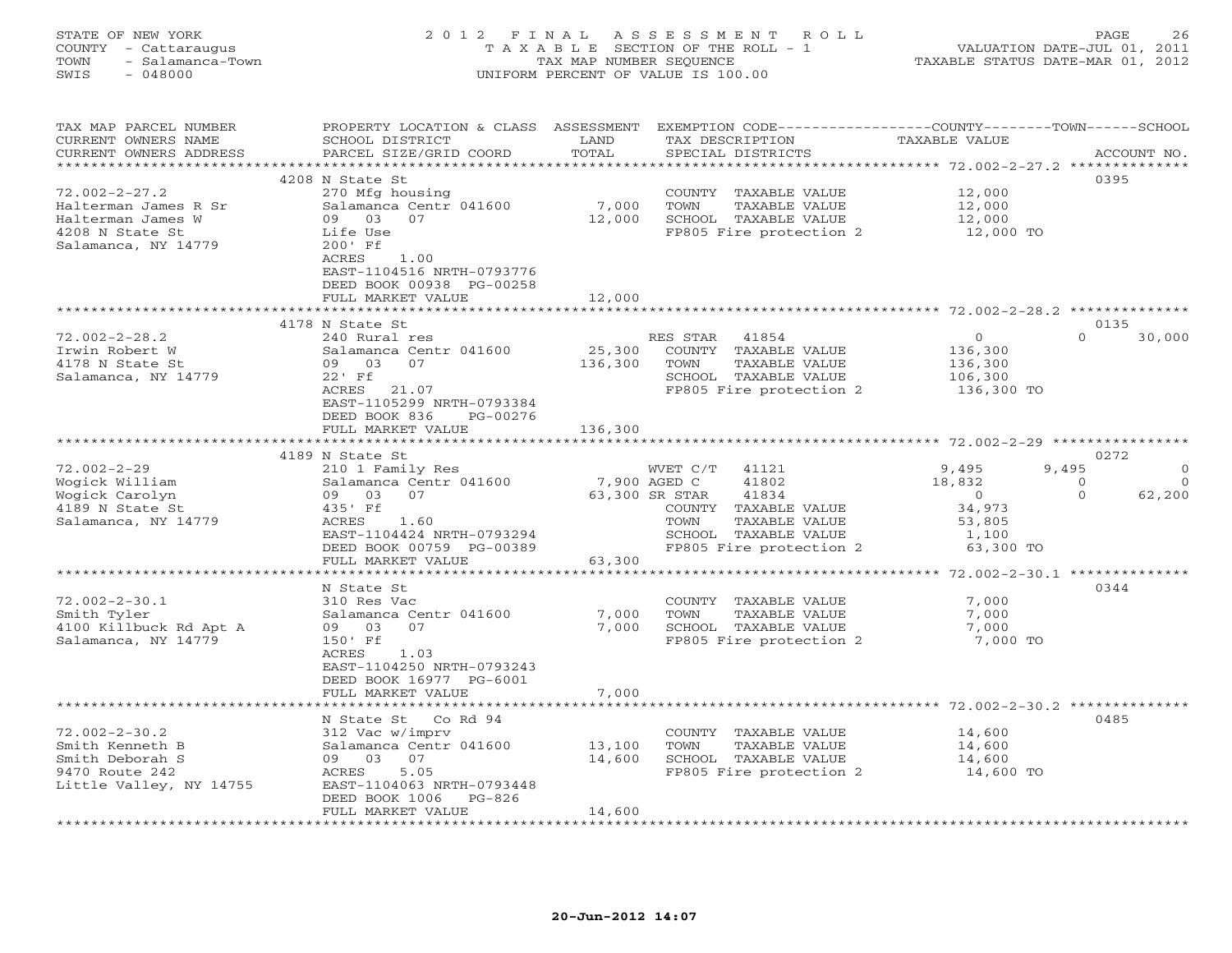#### STATE OF NEW YORK 2 0 1 2 F I N A L A S S E S S M E N T R O L L PAGE 27 COUNTY - Cattaraugus T A X A B L E SECTION OF THE ROLL - 1 VALUATION DATE-JUL 01, 2011 TOWN - Salamanca-Town TAX MAP NUMBER SEQUENCE TAXABLE STATUS DATE-MAR 01, 2012 SWIS - 048000 UNIFORM PERCENT OF VALUE IS 100.00

| TAX MAP PARCEL NUMBER<br>CURRENT OWNERS NAME<br>CURRENT OWNERS ADDRESS                                                                    | PROPERTY LOCATION & CLASS ASSESSMENT<br>SCHOOL DISTRICT<br>PARCEL SIZE/GRID COORD                                                                                                                                             | LAND<br>TOTAL                     | EXEMPTION CODE-----------------COUNTY-------TOWN------SCHOOL<br>TAX DESCRIPTION<br>SPECIAL DISTRICTS                           | <b>TAXABLE VALUE</b>                                              | ACCOUNT NO.                                      |
|-------------------------------------------------------------------------------------------------------------------------------------------|-------------------------------------------------------------------------------------------------------------------------------------------------------------------------------------------------------------------------------|-----------------------------------|--------------------------------------------------------------------------------------------------------------------------------|-------------------------------------------------------------------|--------------------------------------------------|
| *********************                                                                                                                     |                                                                                                                                                                                                                               |                                   |                                                                                                                                |                                                                   |                                                  |
| $72.002 - 2 - 32.1$<br>Dye Sharon L<br>Rider Virginia<br>4265 Center St Ext<br>Salamanca, NY 14779                                        | 4265 Center St Ext<br>210 1 Family Res<br>Salamanca Centr 041600<br>09<br>03<br>07<br>L/u - Virginia Rider<br>Ff 340.00<br><b>ACRES</b><br>2.45<br>EAST-1103654 NRTH-0794792<br>DEED BOOK 00980 PG-00670<br>FULL MARKET VALUE | 9,200 SR STAR<br>86,400<br>86,400 | WVET C/T<br>41121<br>41834<br>COUNTY TAXABLE VALUE<br>TAXABLE VALUE<br>TOWN<br>SCHOOL TAXABLE VALUE<br>FP805 Fire protection 2 | 12,000<br>$\Omega$<br>74,400<br>74,400<br>24,200<br>86,400 TO     | 0230<br>12,000<br>$\Omega$<br>62,200<br>$\Omega$ |
|                                                                                                                                           | *************************                                                                                                                                                                                                     |                                   |                                                                                                                                |                                                                   |                                                  |
|                                                                                                                                           | 4289 Center St Ext                                                                                                                                                                                                            |                                   |                                                                                                                                |                                                                   | 0157                                             |
| $72.002 - 2 - 33$<br>Baker John A<br>Baker Wilma L<br>4289 Center St Ext<br>Salamanca, NY 14779                                           | 210 1 Family Res<br>Salamanca Centr 041600<br>09 03<br>07<br>140' Ff<br>1.12<br>ACRES<br>EAST-1103661 NRTH-0795092<br>DEED BOOK 771<br>PG-01020                                                                               | 7,200 RES STAR<br>39,800          | WVET C/T 41121<br>41854<br>COUNTY TAXABLE VALUE<br>TOWN<br>TAXABLE VALUE<br>SCHOOL TAXABLE VALUE<br>FP805 Fire protection 2    | 5,970<br>$\overline{0}$<br>33,830<br>33,830<br>9,800<br>39,800 TO | 5,970<br>$\circ$<br>30,000<br>$\Omega$           |
|                                                                                                                                           | FULL MARKET VALUE                                                                                                                                                                                                             | 39,800                            |                                                                                                                                |                                                                   |                                                  |
|                                                                                                                                           |                                                                                                                                                                                                                               |                                   |                                                                                                                                |                                                                   |                                                  |
|                                                                                                                                           | 4205 Center St Ext                                                                                                                                                                                                            |                                   |                                                                                                                                |                                                                   | 0235                                             |
| $72.002 - 2 - 34.1$<br>Taylor Stephen L<br>920 E Honeove St<br>Shinglehouse, PA 16748                                                     | 210 1 Family Res<br>Salamanca Centr 041600<br>09/17<br>03 07<br>4.85<br>ACRES<br>EAST-1103192 NRTH-0793697<br>DEED BOOK 7125 PG-9002                                                                                          | 12,800<br>119,500                 | COUNTY TAXABLE VALUE<br>TOWN<br>TAXABLE VALUE<br>SCHOOL TAXABLE VALUE<br>FP805 Fire protection 2                               | 119,500<br>119,500<br>119,500<br>119,500 TO                       |                                                  |
|                                                                                                                                           | FULL MARKET VALUE                                                                                                                                                                                                             | 119,500                           |                                                                                                                                |                                                                   |                                                  |
|                                                                                                                                           | *************************                                                                                                                                                                                                     |                                   |                                                                                                                                |                                                                   |                                                  |
| $72.002 - 2 - 34.2$<br>Valent Farms LLC<br>1 Fancher Ave<br>Salamanca, NY 14779<br>MAY BE SUBJECT TO PAYMENT<br>UNDER AGDIST LAW TIL 2019 | Center St Ext<br>120 Field crops<br>Salamanca Centr 041600<br>09/17 03 07<br>Ff 450.00<br>ACRES 124.82<br>EAST-1101782 NRTH-0794419<br>DEED BOOK 10326 PG-5001<br>FULL MARKET VALUE                                           | 70,600<br>70,600<br>70,600        | AG DISTOUT 41730<br>COUNTY TAXABLE VALUE<br>TAXABLE VALUE<br>TOWN<br>SCHOOL TAXABLE VALUE<br>FP805 Fire protection 2           | 18,414<br>52,186<br>52,186<br>52,186<br>70,600 TO                 | 0511<br>18,414<br>18,414                         |
|                                                                                                                                           |                                                                                                                                                                                                                               |                                   |                                                                                                                                |                                                                   |                                                  |
| $72.002 - 2 - 35$<br>King Timberland LLC<br>1885 Lyndon Boulevard<br>Falconer, NY 14733                                                   | Nys Rte $353$ (Off)<br>323 Vacant rural<br>Salamanca Centr 041600<br>18  03  07<br>ACRES 130.41<br>EAST-1101312 NRTH-0796653<br>DEED BOOK 9387<br>PG-3001                                                                     | 69,200<br>69,200                  | COUNTY TAXABLE VALUE<br>TOWN<br>TAXABLE VALUE<br>SCHOOL TAXABLE VALUE<br>FP805 Fire protection 2                               | 69,200<br>69,200<br>69,200<br>69,200 TO                           | 0025                                             |
|                                                                                                                                           | FULL MARKET VALUE                                                                                                                                                                                                             | 69,200                            |                                                                                                                                |                                                                   |                                                  |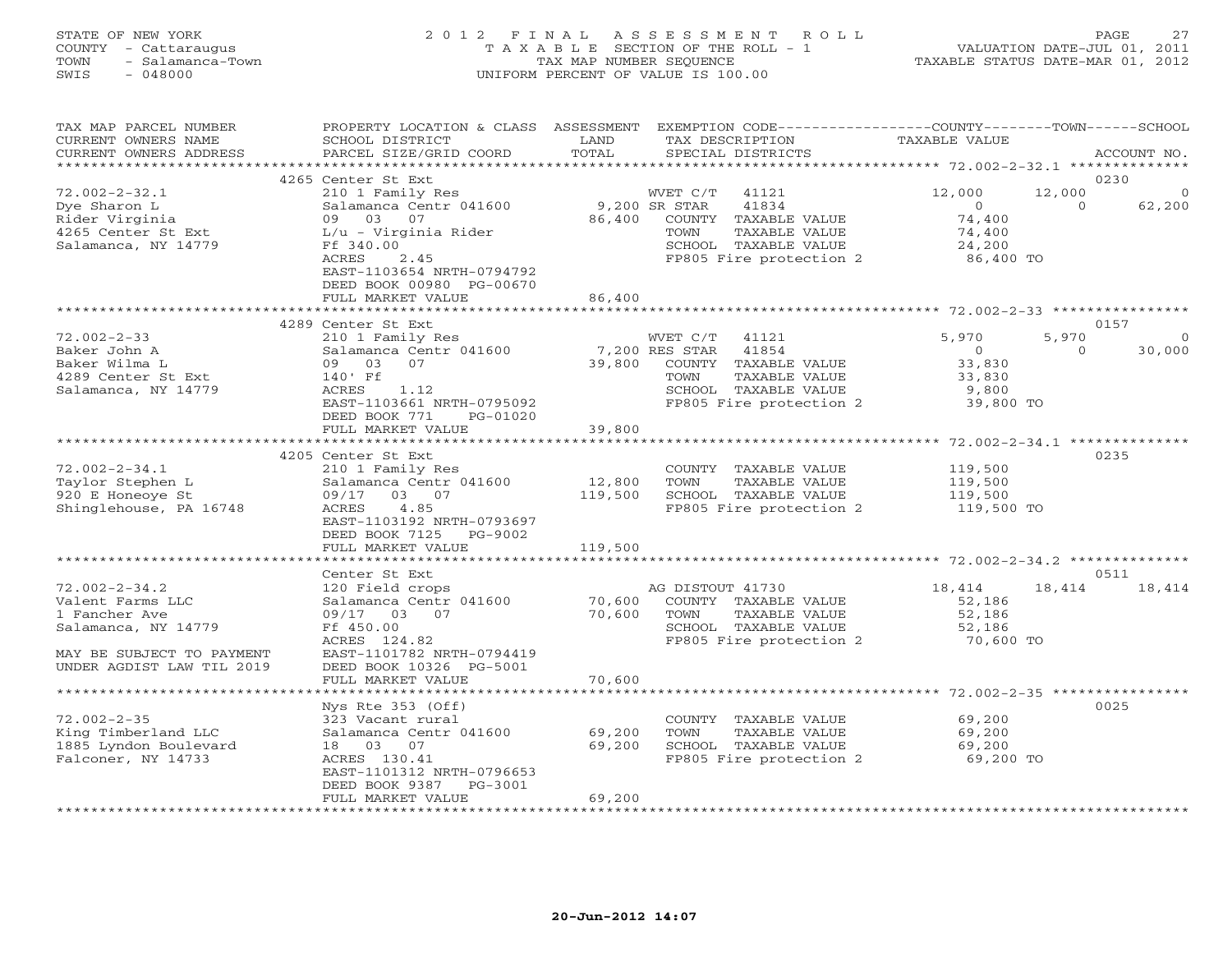# STATE OF NEW YORK 2 0 1 2 F I N A L A S S E S S M E N T R O L L PAGE 28 COUNTY - Cattaraugus T A X A B L E SECTION OF THE ROLL - 1 VALUATION DATE-JUL 01, 2011 TOWN - Salamanca-Town TAX MAP NUMBER SEQUENCE TAXABLE STATUS DATE-MAR 01, 2012 SWIS - 048000 UNIFORM PERCENT OF VALUE IS 100.00

| TAX MAP PARCEL NUMBER<br>CURRENT OWNERS NAME                | PROPERTY LOCATION & CLASS ASSESSMENT<br>SCHOOL DISTRICT                                   | LAND             | EXEMPTION CODE----------------COUNTY-------TOWN------SCHOOL<br>TAX DESCRIPTION | TAXABLE VALUE                                 |                  |             |
|-------------------------------------------------------------|-------------------------------------------------------------------------------------------|------------------|--------------------------------------------------------------------------------|-----------------------------------------------|------------------|-------------|
| CURRENT OWNERS ADDRESS<br>*********************             | PARCEL SIZE/GRID COORD<br>* * * * * * * * * * * * * * * * * * *                           | TOTAL            | SPECIAL DISTRICTS                                                              |                                               |                  | ACCOUNT NO. |
|                                                             | Sawmill Run Rd (Off)                                                                      |                  |                                                                                |                                               | 0014             |             |
| $72.003 - 1 - 2$<br>Bauer Family Limited Ptns<br>PO Box 515 | 322 Rural vac>10<br>Salamanca Centr 041600<br>57 03 07                                    | 31,100<br>31,100 | COUNTY TAXABLE VALUE<br>TOWN<br>TAXABLE VALUE<br>SCHOOL TAXABLE VALUE          | 31,100<br>31,100<br>31,100                    |                  |             |
| Fredonia, NY 14063                                          | ACRES 42.62<br>EAST-1083899 NRTH-0790687<br>DEED BOOK 00959 PG-01062<br>FULL MARKET VALUE | 31,100           | FP804 Fire protection 1                                                        | 31,100 TO                                     |                  |             |
|                                                             |                                                                                           |                  |                                                                                | ******************** 72.003-1-3 ************* |                  |             |
|                                                             | 8852 Sawmill Run Rd                                                                       |                  |                                                                                |                                               | 0142             |             |
| $72.003 - 1 - 3$                                            | 240 Rural res                                                                             |                  | SR STAR<br>41834                                                               | $\overline{0}$                                | $\Omega$         | 62,200      |
| Johnson Terrance                                            | Salamanca Centr 041600                                                                    | 63,400           | COUNTY TAXABLE VALUE                                                           | 98,400                                        |                  |             |
| Johnson Gloria                                              | 56/57 03<br>07                                                                            | 98,400           | TAXABLE VALUE<br>TOWN                                                          | 98,400                                        |                  |             |
| 8852 Sawmill Run Rd                                         | Ff 240.00                                                                                 |                  | SCHOOL TAXABLE VALUE                                                           | 36,200                                        |                  |             |
| Little Valley, NY 14755                                     | ACRES 101.40                                                                              |                  | FP804 Fire protection 1                                                        | 98,400 TO                                     |                  |             |
|                                                             | EAST-1085135 NRTH-0789596<br>DEED BOOK 725<br>PG-00275                                    |                  |                                                                                |                                               |                  |             |
|                                                             | FULL MARKET VALUE                                                                         | 98,400           |                                                                                |                                               |                  |             |
|                                                             |                                                                                           |                  |                                                                                |                                               |                  |             |
| $72.003 - 1 - 4.1$                                          | 8826 Sawmill Run Rd                                                                       |                  |                                                                                | 10,095                                        | 0413<br>$\circ$  | $\circ$     |
| Hook Paul E                                                 | 210 1 Family Res<br>Salamanca Centr 041600                                                |                  | CW_15_VET/ 41162<br>27,500 AGED C<br>41802                                     | 17,162                                        | $\Omega$         | $\Omega$    |
| Hook Janet M                                                | 56/57 03 07                                                                               |                  | 41834<br>67,300 SR STAR                                                        | $\circ$                                       | $\Omega$         | 62,200      |
| 8826 Sawmill Run Rd                                         | $L/u$ - Paul & Janet Hook                                                                 |                  | COUNTY TAXABLE VALUE                                                           | 40,043                                        |                  |             |
| Little Valley, NY 14755                                     | Ff 50.00                                                                                  |                  | TOWN<br>TAXABLE VALUE                                                          | 67,300                                        |                  |             |
|                                                             | ACRES 24.60                                                                               |                  | SCHOOL TAXABLE VALUE                                                           | 5,100                                         |                  |             |
|                                                             | EAST-1085820 NRTH-0789389                                                                 |                  | FP804 Fire protection 1                                                        | 67,300 TO                                     |                  |             |
|                                                             | DEED BOOK 00993 PG-00478                                                                  |                  |                                                                                |                                               |                  |             |
|                                                             | FULL MARKET VALUE                                                                         | 67,300           |                                                                                |                                               |                  |             |
|                                                             | *******************                                                                       | **************** |                                                                                |                                               |                  |             |
|                                                             | 8842 Sawmill Run Rd                                                                       |                  |                                                                                |                                               | 0122<br>$\Omega$ |             |
| $72.003 - 1 - 4.2$<br>Dineen Timothy M                      | 210 1 Family Res<br>Salamanca Centr 041600                                                | 16,300           | RES STAR<br>41854<br>COUNTY TAXABLE VALUE                                      | $\overline{0}$<br>157,700                     |                  | 30,000      |
| Dineen Paula J                                              | 56/57 03 07                                                                               | 157,700          | TOWN<br>TAXABLE VALUE                                                          | 157,700                                       |                  |             |
| PO Box 255                                                  | Ff 248.00                                                                                 |                  | SCHOOL TAXABLE VALUE                                                           | 127,700                                       |                  |             |
| Little Valley, NY 14755                                     | ACRES<br>8.30                                                                             |                  | FP804 Fire protection 1                                                        | 157,700 TO                                    |                  |             |
|                                                             | EAST-1085407 NRTH-0787127                                                                 |                  |                                                                                |                                               |                  |             |
|                                                             | DEED BOOK 00952 PG-00231                                                                  |                  |                                                                                |                                               |                  |             |
|                                                             | FULL MARKET VALUE                                                                         | 157,700          |                                                                                |                                               |                  |             |
|                                                             |                                                                                           |                  |                                                                                |                                               |                  |             |
|                                                             | 8828 Sawmill Run Rd                                                                       |                  |                                                                                |                                               | 0454             |             |
| $72.003 - 1 - 4.3$                                          | 210 1 Family Res                                                                          |                  | RES STAR<br>41854                                                              | $\Omega$                                      | $\Omega$         | 30,000      |
| Bryant George Jr<br>Bryant Shelley                          | Salamanca Centr 041600<br>56 03 07                                                        | 7,500<br>103,400 | COUNTY TAXABLE VALUE<br>TOWN<br>TAXABLE VALUE                                  | 103,400                                       |                  |             |
| 8828 Sawmill Run Rd                                         | FRNT 200.00 DPTH                                                                          |                  | SCHOOL TAXABLE VALUE                                                           | 103,400<br>73,400                             |                  |             |
| Little Valley, NY 14755                                     | ACRES<br>1.30                                                                             |                  | FP804 Fire protection 1                                                        | 103,400 TO                                    |                  |             |
|                                                             | EAST-1085794 NRTH-0787266                                                                 |                  |                                                                                |                                               |                  |             |
|                                                             | DEED BOOK 00928 PG-00533                                                                  |                  |                                                                                |                                               |                  |             |
|                                                             | FULL MARKET VALUE                                                                         | 103,400          |                                                                                |                                               |                  |             |
|                                                             | * * * * * * * * * * * * * * * * *                                                         |                  |                                                                                |                                               |                  |             |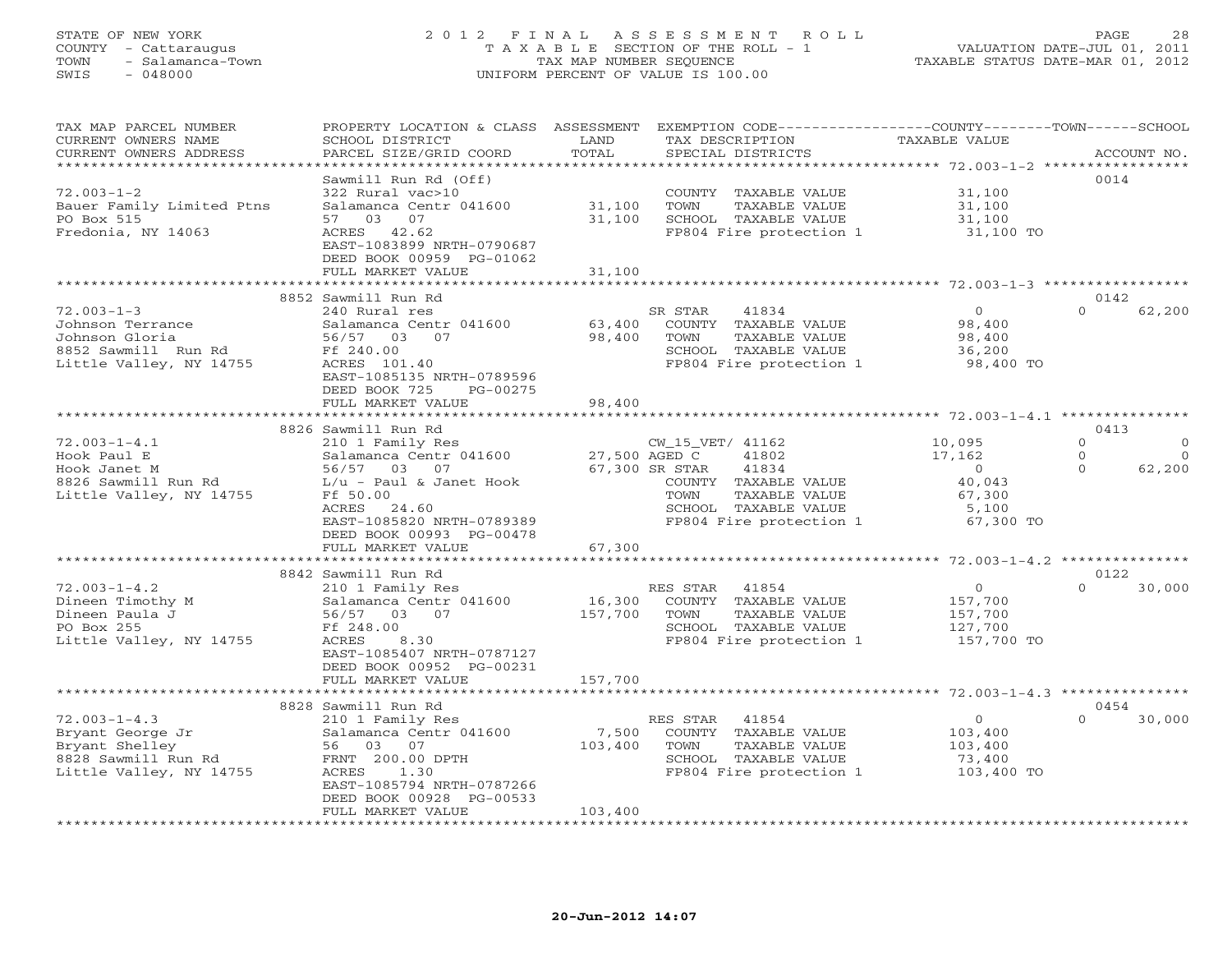# STATE OF NEW YORK 2 0 1 2 F I N A L A S S E S S M E N T R O L L PAGE 29 COUNTY - Cattaraugus T A X A B L E SECTION OF THE ROLL - 1 VALUATION DATE-JUL 01, 2011 TOWN - Salamanca-Town TAX MAP NUMBER SEQUENCE TAXABLE STATUS DATE-MAR 01, 2012 SWIS - 048000 UNIFORM PERCENT OF VALUE IS 100.00

| TAX MAP PARCEL NUMBER<br>CURRENT OWNERS NAME<br>CURRENT OWNERS ADDRESS                                                                | PROPERTY LOCATION & CLASS ASSESSMENT<br>SCHOOL DISTRICT<br>PARCEL SIZE/GRID COORD                                                                       | LAND<br>TOTAL            | EXEMPTION CODE-----------------COUNTY-------TOWN------SCHOOL<br>TAX DESCRIPTION<br>SPECIAL DISTRICTS                          | <b>TAXABLE VALUE</b>                                                      | ACCOUNT NO.                          |
|---------------------------------------------------------------------------------------------------------------------------------------|---------------------------------------------------------------------------------------------------------------------------------------------------------|--------------------------|-------------------------------------------------------------------------------------------------------------------------------|---------------------------------------------------------------------------|--------------------------------------|
| **********************                                                                                                                |                                                                                                                                                         |                          |                                                                                                                               |                                                                           |                                      |
| $72.003 - 1 - 5$<br>Potter Lumber Co Inc<br>PO Box 10<br>Allegany, NY 14706                                                           | Sawmill Run Rd<br>910 Priv forest<br>Salamanca Centr 041600<br>56/57<br>03 07<br>$40'$ Ff<br>98.65<br>ACRES<br>EAST-1086683 NRTH-0789243                | 45,900<br>45,900         | COUNTY TAXABLE VALUE<br>TOWN<br>TAXABLE VALUE<br>SCHOOL TAXABLE VALUE<br>FP804 Fire protection 1                              | 45,900<br>45,900<br>45,900<br>45,900 TO                                   | 0037                                 |
|                                                                                                                                       | DEED BOOK 909<br>PG-00964                                                                                                                               |                          |                                                                                                                               |                                                                           |                                      |
|                                                                                                                                       | FULL MARKET VALUE                                                                                                                                       | 45,900                   |                                                                                                                               |                                                                           |                                      |
|                                                                                                                                       | 3951 Drake Run Rd                                                                                                                                       |                          |                                                                                                                               |                                                                           | 0113                                 |
| $72.003 - 1 - 6$<br>Cherry Springs LP<br>Hancock Forest Mgmt<br>13950 Ballantyne Corp Ste 150 FRNT 550.00 DPTH<br>Charlotte, NC 28277 | 910 Priv forest<br>Salamanca Centr 041600<br>45/46 03 07<br>ACRES 316.11<br>EAST-1088627 NRTH-0790477<br>DEED BOOK 4366<br>PG-6003                      | 205,800<br>205,800       | COUNTY TAXABLE VALUE<br>TOWN<br>TAXABLE VALUE<br>SCHOOL TAXABLE VALUE<br>FP804 Fire protection 1                              | 205,800<br>205,800<br>205,800<br>205,800 TO                               |                                      |
|                                                                                                                                       | FULL MARKET VALUE                                                                                                                                       | 205,800                  |                                                                                                                               |                                                                           |                                      |
|                                                                                                                                       |                                                                                                                                                         |                          | ************************************72.003-1-7 ***********                                                                    |                                                                           |                                      |
| $72.003 - 1 - 7$<br>Cherry Springs LP<br>Hancock Forest Mgmt<br>13950 Ballantyne Corp Ste 150 ACRES<br>Charlotte, NC 28277            | Drake Run Rd (Off)<br>322 Rural vac>10<br>Salamanca Centr 041600<br>33 03 07<br>26.75<br>EAST-1091733 NRTH-0791141<br>DEED BOOK 4366<br>$PG-6003$       | 22,500<br>22,500         | COUNTY TAXABLE VALUE<br>TOWN<br>TAXABLE VALUE<br>SCHOOL TAXABLE VALUE<br>FP804 Fire protection 1                              | 22,500<br>22,500<br>22,500<br>22,500 TO                                   | 0111                                 |
|                                                                                                                                       | FULL MARKET VALUE                                                                                                                                       | 22,500                   |                                                                                                                               |                                                                           |                                      |
|                                                                                                                                       |                                                                                                                                                         | ***********              |                                                                                                                               |                                                                           |                                      |
| $72.003 - 1 - 8.1$<br>Bowles Jean<br>Bowles Christie<br>3942 Drake Run Rd<br>Little Valley, NY 14755                                  | 3942 Drake Run Rd<br>210 1 Family Res<br>Salamanca Centr 041600<br>33/45 03 07<br>ACRES 10.00<br>EAST-1090191 NRTH-0790752<br>DEED BOOK 7662<br>PG-6001 | 18,000 SR STAR<br>50,000 | AGED C/T/S 41800<br>41834<br>COUNTY TAXABLE VALUE<br>TOWN<br>TAXABLE VALUE<br>SCHOOL TAXABLE VALUE<br>FP804 Fire protection 1 | 25,000<br>25,000<br>$\circ$<br>25,000<br>25,000<br>$\circ$<br>$50,000$ TO | 0026<br>25,000<br>$\Omega$<br>25,000 |
|                                                                                                                                       | FULL MARKET VALUE                                                                                                                                       | 50,000                   |                                                                                                                               |                                                                           |                                      |
|                                                                                                                                       | **************************                                                                                                                              |                          |                                                                                                                               |                                                                           |                                      |
|                                                                                                                                       | 3910 Drake Run Rd                                                                                                                                       |                          |                                                                                                                               |                                                                           | 0147                                 |
| $72.003 - 1 - 10$<br>Bowles Christie<br>3910 Drake Run Rd<br>Little Valley, NY 14755                                                  | 210 1 Family Res<br>Salamanca Centr 041600<br>33 03 07<br>270' Ff<br>ACRES 57.75<br>EAST-1091111 NRTH-0780853<br>$PG-205$<br>DEED BOOK 1012             | 44,400<br>98,000         | RES STAR<br>41854<br>COUNTY TAXABLE VALUE<br>TOWN<br>TAXABLE VALUE<br>SCHOOL TAXABLE VALUE<br>FP804 Fire protection 1         | $\overline{O}$<br>98,000<br>98,000<br>68,000<br>98,000 TO                 | $\Omega$<br>30,000                   |
|                                                                                                                                       | FULL MARKET VALUE                                                                                                                                       | 98,000                   |                                                                                                                               |                                                                           |                                      |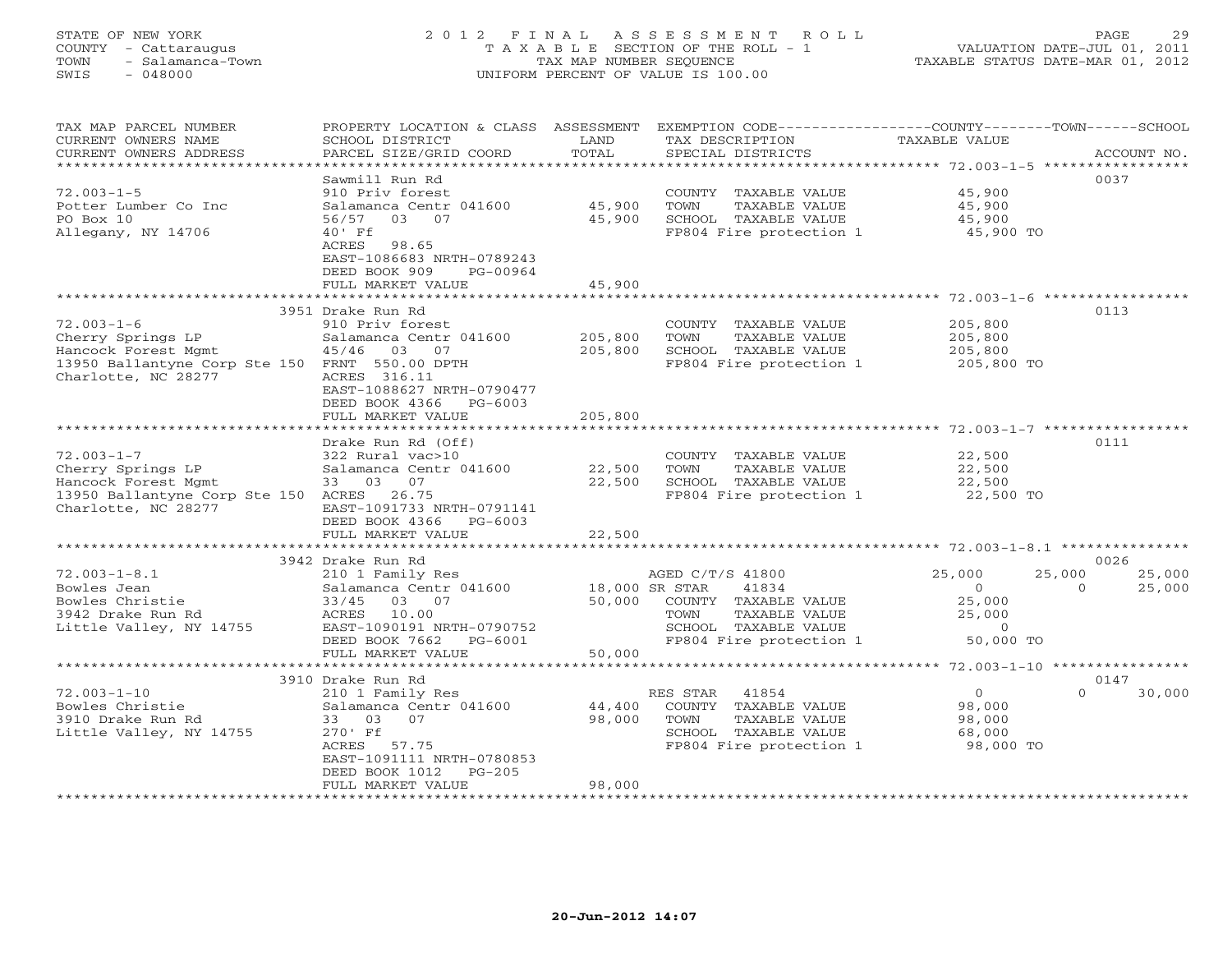# STATE OF NEW YORK 2 0 1 2 F I N A L A S S E S S M E N T R O L L PAGE 30 COUNTY - Cattaraugus T A X A B L E SECTION OF THE ROLL - 1 VALUATION DATE-JUL 01, 2011 TOWN - Salamanca-Town TAX MAP NUMBER SEQUENCE TAXABLE STATUS DATE-MAR 01, 2012 SWIS - 048000 UNIFORM PERCENT OF VALUE IS 100.00

| TAX MAP PARCEL NUMBER<br>CURRENT OWNERS NAME<br>CURRENT OWNERS ADDRESS                                      | PROPERTY LOCATION & CLASS ASSESSMENT EXEMPTION CODE---------------COUNTY-------TOWN-----SCHOOL<br>SCHOOL DISTRICT<br>PARCEL SIZE/GRID COORD | LAND<br>TOTAL     | TAX DESCRIPTION<br>SPECIAL DISTRICTS                                                                                                                      | TAXABLE VALUE                                                                       | ACCOUNT NO.                                    |
|-------------------------------------------------------------------------------------------------------------|---------------------------------------------------------------------------------------------------------------------------------------------|-------------------|-----------------------------------------------------------------------------------------------------------------------------------------------------------|-------------------------------------------------------------------------------------|------------------------------------------------|
|                                                                                                             |                                                                                                                                             |                   |                                                                                                                                                           |                                                                                     |                                                |
| $72.003 - 1 - 12$<br>Hall Craig E<br>8558 Sawmill Run Rd<br>Little Valley, NY 14755                         | Drake Run Rd (Off)<br>323 Vacant rural<br>Salamanca Centr 041600<br>33 03 07<br>ACRES 50.61                                                 | 35,300<br>35,300  | COUNTY TAXABLE VALUE<br>TOWN<br>TAXABLE VALUE<br>SCHOOL TAXABLE VALUE<br>FP804 Fire protection 1                                                          | 35,300<br>35,300<br>35,300<br>35,300 TO                                             | 0101                                           |
|                                                                                                             | EAST-1092411 NRTH-0790133<br>DEED BOOK 914<br>PG-00122<br>FULL MARKET VALUE                                                                 | 35,300            |                                                                                                                                                           |                                                                                     |                                                |
|                                                                                                             |                                                                                                                                             |                   |                                                                                                                                                           |                                                                                     |                                                |
|                                                                                                             | 4033 Bucktooth Run Rd                                                                                                                       |                   |                                                                                                                                                           |                                                                                     | 0145                                           |
| $72.003 - 1 - 13$<br>Oyler Charles E Jr<br>Oyler Mary K<br>4033 Bucktooth Run Rd<br>Little Valley, NY 14755 | 240 Rural res<br>Salamanca Centr 041600<br>25/33 03 07<br>ACRES 84.35<br>EAST-1094086 NRTH-0790460<br>DEED BOOK 00967 PG-00193              | 57,300<br>143,800 | RES STAR 41854<br>COUNTY TAXABLE VALUE<br>TOWN<br>TAXABLE VALUE<br>SCHOOL TAXABLE VALUE<br>FP804 Fire protection 1                                        | $\overline{O}$<br>143,800<br>143,800<br>113,800<br>143,800 TO                       | $\Omega$<br>30,000                             |
|                                                                                                             | FULL MARKET VALUE                                                                                                                           | 143,800           |                                                                                                                                                           |                                                                                     |                                                |
|                                                                                                             | 3821 Drake Run Rd                                                                                                                           |                   |                                                                                                                                                           |                                                                                     | 0102                                           |
| $72.003 - 1 - 14$<br>Hall Craig E<br>8558 Sawmill Run Rd                                                    | 240 Rural res<br>Salamanca Centr 041600<br>33 03 07                                                                                         | 90,500<br>120,700 | COUNTY TAXABLE VALUE<br>TOWN<br>TAXABLE VALUE<br>SCHOOL TAXABLE VALUE                                                                                     | 120,700<br>120,700<br>120,700                                                       |                                                |
| Little Valley, NY 14755                                                                                     | 1900' Ff & 1770' Ff<br>ACRES 165.11<br>EAST-1092137 NRTH-0788261<br>DEED BOOK 914<br>PG-00122<br>FULL MARKET VALUE                          | 120,700           | FP804 Fire protection 1                                                                                                                                   | $120,700$ TO                                                                        |                                                |
|                                                                                                             |                                                                                                                                             |                   |                                                                                                                                                           |                                                                                     |                                                |
|                                                                                                             | 8698 Sawmill Run Rd                                                                                                                         |                   | 90 PCT OF VALUE USED FOR EXEMPTION PURPOSES                                                                                                               |                                                                                     | 0295                                           |
| $72.003 - 1 - 18.1$<br>Zink Patricia Y<br>8698 Sawmill Run Rd<br>Little Valley, NY 14755                    | 240 Rural res<br>Salamanca Centr 041600<br>44/45 03 07<br>Ff 1100.00<br>ACRES<br>66.70<br>EAST-1088296 NRTH-0788031<br>PG-00326             | 126,600 SR STAR   | CVET C/T<br>41131<br>48,700 AGED C/T/S 41800<br>41834<br>COUNTY TAXABLE VALUE<br>TAXABLE VALUE<br>TOWN<br>SCHOOL TAXABLE VALUE<br>FP804 Fire protection 1 | 20,000<br>20,000<br>46,970<br>46,970<br>$\overline{0}$<br>59,630<br>59,630<br>7,430 | $\overline{0}$<br>56,970<br>$\Omega$<br>62,200 |
|                                                                                                             | DEED BOOK 604<br>FULL MARKET VALUE                                                                                                          | 126,600           |                                                                                                                                                           | 126,600 TO                                                                          |                                                |
|                                                                                                             |                                                                                                                                             |                   |                                                                                                                                                           |                                                                                     |                                                |
|                                                                                                             | Sawmill Run Rd                                                                                                                              |                   |                                                                                                                                                           |                                                                                     | 0418                                           |
| $72.003 - 1 - 18.2$                                                                                         | 314 Rural vac<10                                                                                                                            |                   | COUNTY TAXABLE VALUE                                                                                                                                      | 8,700                                                                               |                                                |
| Williams Thomas C                                                                                           | Salamanca Centr 041600                                                                                                                      | 8,700             | TOWN<br>TAXABLE VALUE                                                                                                                                     | 8,700                                                                               |                                                |
| Williams Felicia                                                                                            | 44 03 07                                                                                                                                    | 8,700             | SCHOOL TAXABLE VALUE                                                                                                                                      | 8,700                                                                               |                                                |
| 8746 Sawmill Run Rd<br>Little Valley, NY 14755                                                              | 98' Ff<br>2.10<br>ACRES<br>EAST-1087586 NRTH-0787286<br>DEED BOOK 851<br>PG-00384<br>FULL MARKET VALUE                                      | 8,700             | FP804 Fire protection 1 8,700 TO                                                                                                                          |                                                                                     |                                                |
| *******************                                                                                         |                                                                                                                                             |                   |                                                                                                                                                           |                                                                                     |                                                |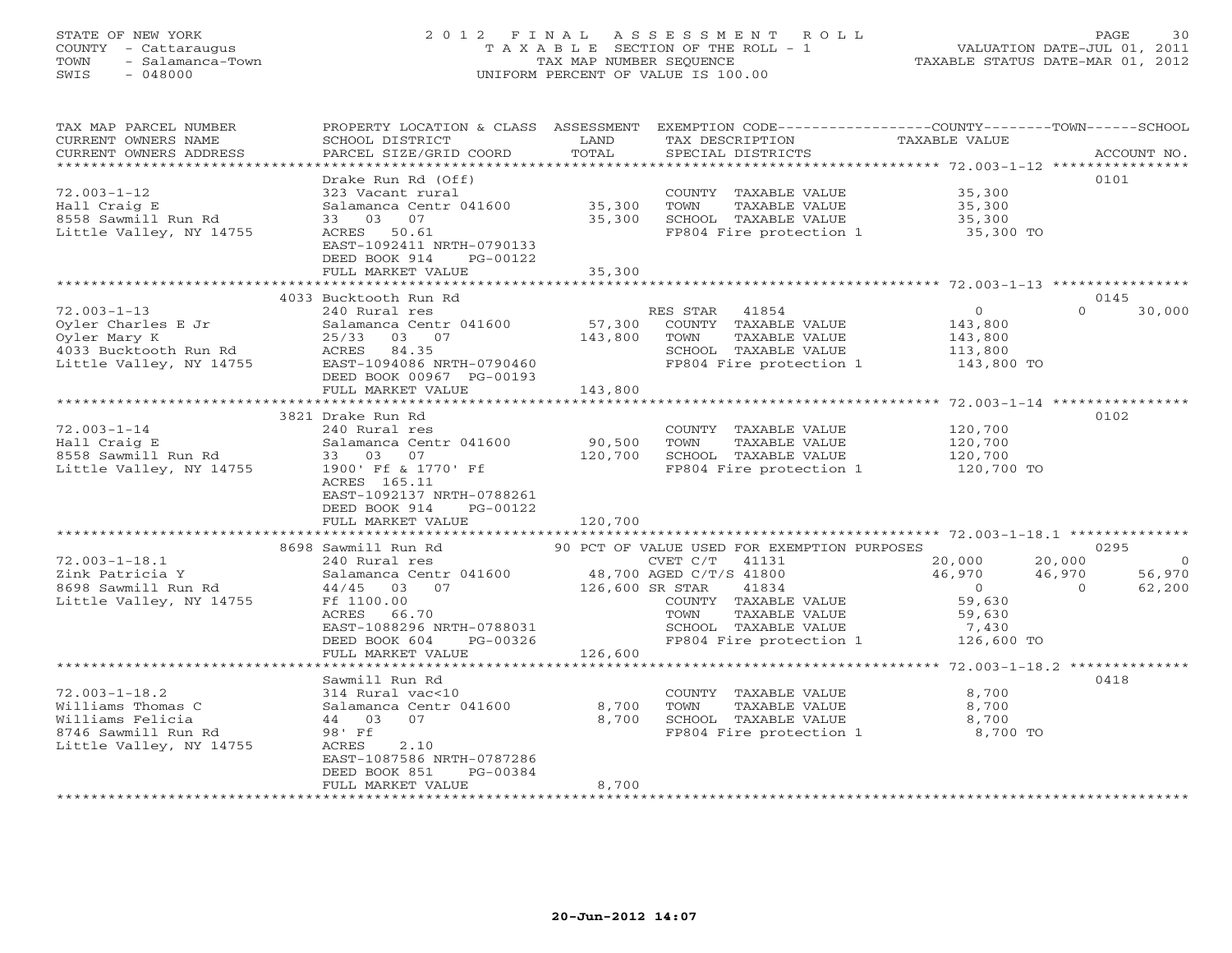#### STATE OF NEW YORK 2 0 1 2 F I N A L A S S E S S M E N T R O L L PAGE 31 COUNTY - Cattaraugus T A X A B L E SECTION OF THE ROLL - 1 VALUATION DATE-JUL 01, 2011 TOWN - Salamanca-Town TAX MAP NUMBER SEQUENCE TAXABLE STATUS DATE-MAR 01, 2012 SWIS - 048000 UNIFORM PERCENT OF VALUE IS 100.00

| TAX MAP PARCEL NUMBER<br>CURRENT OWNERS NAME<br>CURRENT OWNERS ADDRESS                                       | PROPERTY LOCATION & CLASS ASSESSMENT<br>SCHOOL DISTRICT<br>PARCEL SIZE/GRID COORD                                                                                                                                 | LAND<br>TOTAL              | EXEMPTION CODE-----------------COUNTY-------TOWN------SCHOOL<br>TAX DESCRIPTION<br>SPECIAL DISTRICTS                                               | TAXABLE VALUE                                                             | ACCOUNT NO.                           |
|--------------------------------------------------------------------------------------------------------------|-------------------------------------------------------------------------------------------------------------------------------------------------------------------------------------------------------------------|----------------------------|----------------------------------------------------------------------------------------------------------------------------------------------------|---------------------------------------------------------------------------|---------------------------------------|
| *******************                                                                                          |                                                                                                                                                                                                                   |                            |                                                                                                                                                    |                                                                           |                                       |
| $72.003 - 1 - 19$<br>Williams Thomas C<br>Williams Felicia<br>8746 Sawmill Run Rd<br>Little Valley, NY 14755 | 8746 Sawmill Run Rd<br>210 1 Family Res<br>Salamanca Centr 041600<br>44<br>03<br>07<br>FRNT 100.00 DPTH 125.00<br>EAST-1087518 NRTH-0787065<br>DEED BOOK 738<br>PG-00216<br>FULL MARKET VALUE                     | 87,000<br>87,000           | CVET C/T<br>41131<br>41854<br>$6,100$ RES STAR<br>COUNTY TAXABLE VALUE<br>TOWN<br>TAXABLE VALUE<br>SCHOOL TAXABLE VALUE<br>FP804 Fire protection 1 | 20,000<br>20,000<br>$\circ$<br>67,000<br>67,000<br>57,000<br>87,000 TO    | 0282<br>30,000<br>$\Omega$            |
|                                                                                                              | ****************************                                                                                                                                                                                      |                            |                                                                                                                                                    |                                                                           |                                       |
| $72.003 - 1 - 20$<br>Perkins Fredick A<br>Perkins Alice J<br>148 Washington St<br>Salamanca, NY 14779        | Sawmill Run Rd<br>323 Vacant rural<br>Salamanca Centr 041600<br>$44/45$ 03<br>07<br>1170' Ff<br>ACRES 30.81<br>EAST-1086950 NRTH-0787620<br>DEED BOOK 16867 PG-2001<br>FULL MARKET VALUE                          | 31,400<br>31,400<br>31,400 | COUNTY TAXABLE VALUE<br>TOWN<br>TAXABLE VALUE<br>SCHOOL TAXABLE VALUE<br>FP804 Fire protection 1                                                   | 31,400<br>31,400<br>31,400<br>31,400 TO                                   | 0064                                  |
|                                                                                                              | **************************                                                                                                                                                                                        |                            |                                                                                                                                                    | ********************************** 72.003-1-21.1 ***                      |                                       |
| $72.003 - 1 - 21.1$<br>Hook Paul E<br>Hook Janet M<br>8826 Sawmill Run Rd<br>Little Valley, NY 14755         | Sawmill Run Rd<br>314 Rural vac<10<br>Salamanca Centr 041600<br>56 03 07<br>$L/u$ - Paul & Janet Hook<br>Ff 183.00<br>ACRES<br>1.30<br>EAST-1086077 NRTH-0787270<br>DEED BOOK 00993 PG-00478<br>FULL MARKET VALUE | 2,000<br>2,000<br>2,000    | COUNTY TAXABLE VALUE<br>TOWN<br>TAXABLE VALUE<br>SCHOOL TAXABLE VALUE<br>FP804 Fire protection 1                                                   | 2,000<br>2,000<br>2,000<br>2,000 TO                                       | 0144                                  |
|                                                                                                              |                                                                                                                                                                                                                   |                            |                                                                                                                                                    |                                                                           |                                       |
| $72.003 - 1 - 21.2$<br>Spry David M<br>75 Clinton St<br>Salamanca, NY 14779                                  | 8808 Sawmill Run Rd<br>210 1 Family Res<br>Salamanca Centr 041600<br>56 03 07<br>FRNT 130.00 DPTH 316.26<br>EAST-1086237 NRTH-0787266<br>DEED BOOK 888<br>PG-00122<br>FULL MARKET VALUE                           | 7,000<br>57,800<br>57,800  | COUNTY TAXABLE VALUE<br>TOWN<br>TAXABLE VALUE<br>SCHOOL TAXABLE VALUE<br>FP804 Fire protection 1                                                   | 57,800<br>57,800<br>57,800<br>57,800 TO                                   | 0435                                  |
|                                                                                                              |                                                                                                                                                                                                                   |                            |                                                                                                                                                    |                                                                           |                                       |
| $72.003 - 1 - 22$<br>Patchen Arthur D<br>Patchen Sally E<br>8866 Sawmill Run Rd<br>Little Valley, NY 14755   | 8866 Sawmill Run Rd<br>210 1 Family Res<br>Salamanca Centr 041600<br>56 03<br>07<br>Ff 360.00<br>ACRES<br>1.70<br>EAST-1085046 NRTH-0787265<br>DEED BOOK 832<br>PG-00834                                          | 51,500                     | CVET C/T<br>41131<br>8,100 SR STAR<br>41834<br>COUNTY TAXABLE VALUE<br>TOWN<br>TAXABLE VALUE<br>SCHOOL TAXABLE VALUE<br>FP804 Fire protection 1    | 12,875<br>12,875<br>$\Omega$<br>38,625<br>38,625<br>$\Omega$<br>51,500 TO | 0131<br>$\circ$<br>51,500<br>$\Omega$ |
| **********************                                                                                       | FULL MARKET VALUE                                                                                                                                                                                                 | 51,500<br>*************    |                                                                                                                                                    |                                                                           |                                       |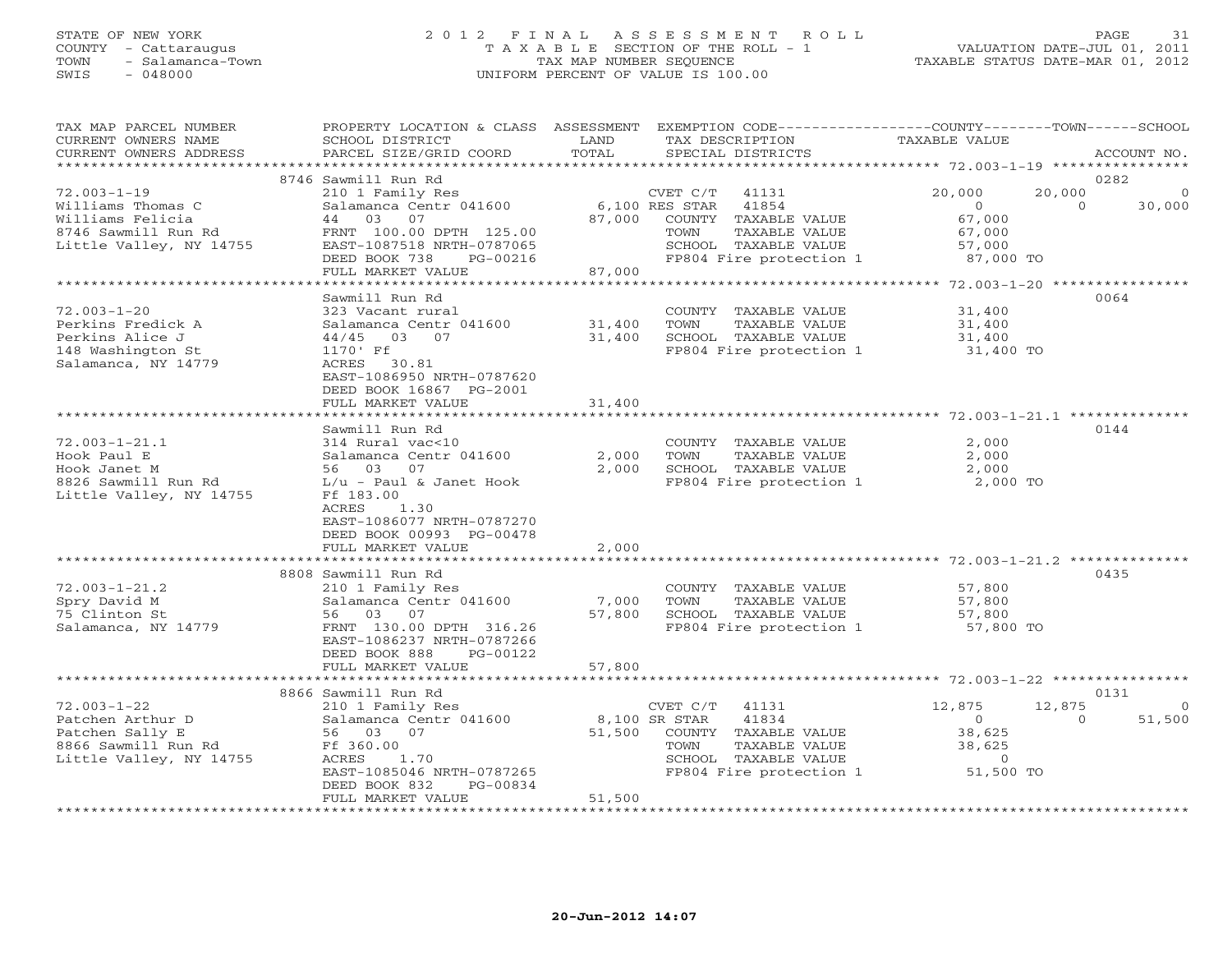# STATE OF NEW YORK 2 0 1 2 F I N A L A S S E S S M E N T R O L L PAGE 32 COUNTY - Cattaraugus T A X A B L E SECTION OF THE ROLL - 1 VALUATION DATE-JUL 01, 2011 TOWN - Salamanca-Town TAX MAP NUMBER SEQUENCE TAXABLE STATUS DATE-MAR 01, 2012 SWIS - 048000 UNIFORM PERCENT OF VALUE IS 100.00

| TAX MAP PARCEL NUMBER<br>CURRENT OWNERS NAME<br>CURRENT OWNERS ADDRESS                                              | PROPERTY LOCATION & CLASS ASSESSMENT<br>SCHOOL DISTRICT<br>PARCEL SIZE/GRID COORD                                                                                                                                      | LAND<br>TOTAL              | EXEMPTION CODE-----------------COUNTY-------TOWN------SCHOOL<br>TAX DESCRIPTION<br>SPECIAL DISTRICTS                                              | TAXABLE VALUE                                                 | ACCOUNT NO.                              |
|---------------------------------------------------------------------------------------------------------------------|------------------------------------------------------------------------------------------------------------------------------------------------------------------------------------------------------------------------|----------------------------|---------------------------------------------------------------------------------------------------------------------------------------------------|---------------------------------------------------------------|------------------------------------------|
| *********************<br>$72.003 - 1 - 23$<br>Caggiano Michael B<br>452 Teakwood Terrace<br>Williamsville, NY 14211 | 8880 Sawmill Run Rd<br>210 1 Family Res<br>Salamanca Centr 041600<br>03<br>07<br>56<br>FRNT 150.00 DPTH 195.00<br>EAST-1084764 NRTH-0787277<br>DEED BOOK 10249 PG-6001<br>FULL MARKET VALUE                            | 6,800<br>37,000<br>37,000  | COUNTY TAXABLE VALUE<br>TOWN<br>TAXABLE VALUE<br>SCHOOL TAXABLE VALUE<br>FP804 Fire protection 1                                                  | 37,000<br>37,000<br>37,000<br>37,000 TO                       | 0261                                     |
|                                                                                                                     |                                                                                                                                                                                                                        |                            |                                                                                                                                                   |                                                               |                                          |
| $72.003 - 1 - 24$<br>Terhune Molly A<br>Terhune Jeffery A<br>8878 Sawmill Run<br>Little Valley, NY 14755            | 8900 Sawmill Run Rd<br>210 1 Family Res<br>Salamanca Centr 041600<br>56<br>03<br>07<br>360' Ff<br>ACRES<br>1.45<br>EAST-1084511 NRTH-0787276<br>DEED BOOK 15845 PG-4002                                                | 7,700<br>47,000            | SR STAR<br>41834<br>COUNTY TAXABLE VALUE<br>TOWN<br>TAXABLE VALUE<br>SCHOOL TAXABLE VALUE<br>FP804 Fire protection 1                              | $\circ$<br>47,000<br>47,000<br>$\circ$<br>47,000 TO           | 0139<br>$\Omega$<br>47,000               |
|                                                                                                                     | FULL MARKET VALUE                                                                                                                                                                                                      | 47,000                     |                                                                                                                                                   |                                                               |                                          |
| $72.003 - 1 - 25$<br>Johnson Eric W<br>365 Central Ave<br>Salamanca, NY 14779                                       | Sawmill Run Rd<br>322 Rural vac>10<br>Salamanca Centr 041600<br>56/57<br>03<br>07<br>493' Ff<br>ACRES<br>50.59<br>EAST-1084313 NRTH-0788443<br>DEED BOOK 4421<br>PG-9001<br>FULL MARKET VALUE<br>********************* | 41,800<br>41,800<br>41,800 | COUNTY TAXABLE VALUE<br>TAXABLE VALUE<br>TOWN<br>SCHOOL TAXABLE VALUE<br>FP804 Fire protection 1                                                  | 41,800<br>41,800<br>41,800<br>41,800 TO                       | 0043                                     |
|                                                                                                                     | 8940 Sawmill Run Rd                                                                                                                                                                                                    |                            | 90 PCT OF VALUE USED FOR EXEMPTION PURPOSES                                                                                                       |                                                               | 0012                                     |
| $72.003 - 1 - 26$<br>England Robert L<br>England Cynthia L<br>8940 Sawmill Run Rd<br>Little Valley, NY 14755        | 240 Rural res<br>Salamanca Centr 041600<br>56/57<br>03 07<br>412' Ff<br>ACRES 26.90<br>EAST-1083692 NRTH-0788481<br>DEED BOOK 4516<br>PG-9001                                                                          | 93,500                     | CVET C/T<br>41131<br>28,900 RES STAR<br>41854<br>COUNTY TAXABLE VALUE<br>TOWN<br>TAXABLE VALUE<br>SCHOOL TAXABLE VALUE<br>FP804 Fire protection 1 | 20,000<br>$\Omega$<br>73,500<br>73,500<br>63,500<br>93,500 TO | 20,000<br>$\Omega$<br>30,000<br>$\Omega$ |
|                                                                                                                     | FULL MARKET VALUE                                                                                                                                                                                                      | 93,500                     |                                                                                                                                                   | ************************************72.003-1-27 **********    |                                          |
| $72.003 - 1 - 27$<br>Deppen Steven A<br>Deppen Margaret<br>8956 Sawmill Run Rd<br>Little Valley, NY 14755           | 8956 Sawmill Run Rd<br>210 1 Family Res<br>Salamanca Centr 041600<br>03 07<br>56/57<br>340' Ff<br>ACRES 27.45<br>EAST-1083100 NRTH-0787601<br>DEED BOOK 865<br>PG-00629<br>FULL MARKET VALUE                           | 29,300<br>74,500<br>74,500 | RES STAR<br>41854<br>COUNTY TAXABLE VALUE<br>TOWN<br>TAXABLE VALUE<br>SCHOOL TAXABLE VALUE<br>FP804 Fire protection 1                             | $\Omega$<br>74,500<br>74,500<br>44,500<br>74,500 TO           | 0246<br>$\Omega$<br>30,000               |
|                                                                                                                     |                                                                                                                                                                                                                        |                            |                                                                                                                                                   |                                                               |                                          |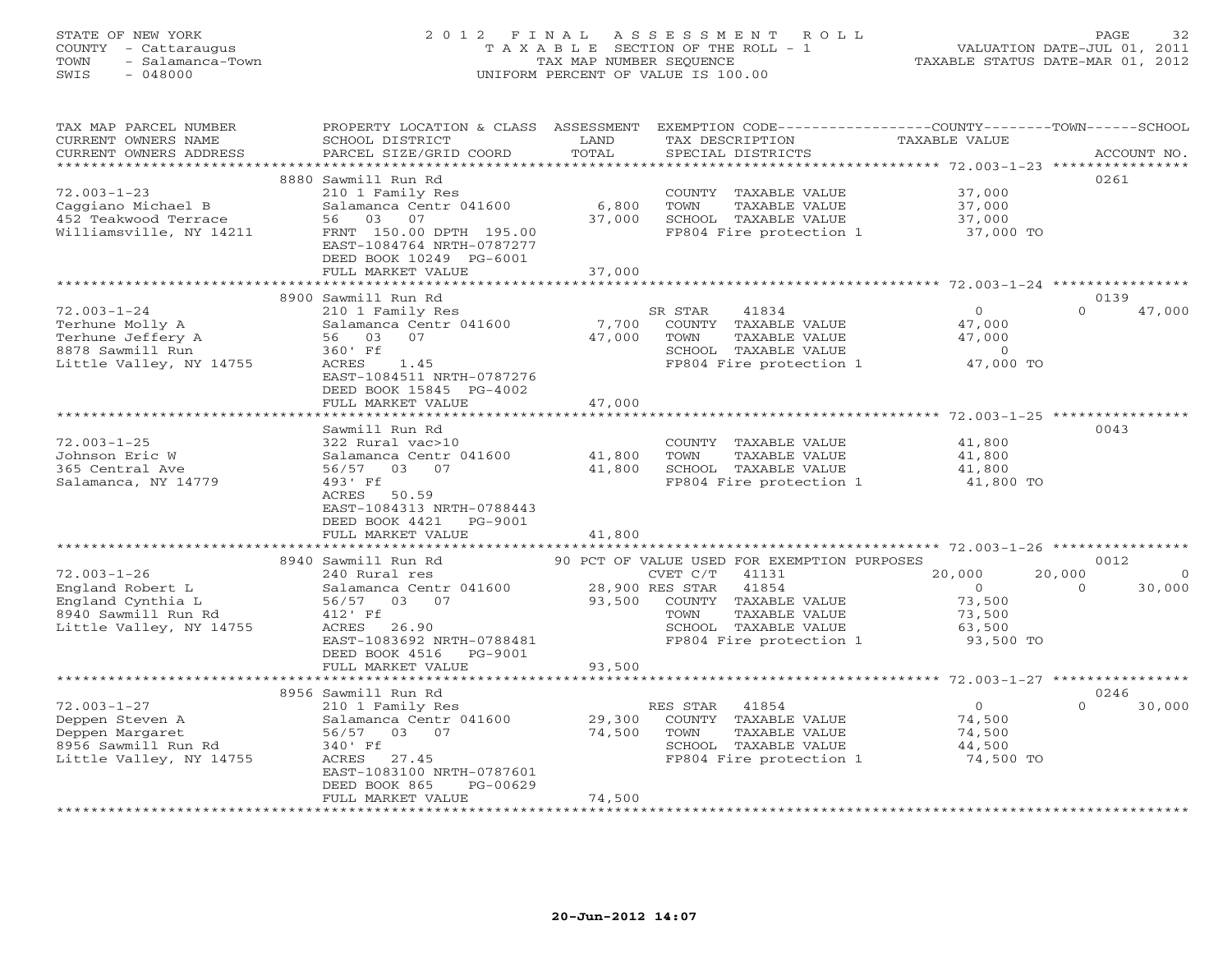# STATE OF NEW YORK 2 0 1 2 F I N A L A S S E S S M E N T R O L L PAGE 33 COUNTY - Cattaraugus T A X A B L E SECTION OF THE ROLL - 1 VALUATION DATE-JUL 01, 2011 TOWN - Salamanca-Town TAX MAP NUMBER SEQUENCE TAXABLE STATUS DATE-MAR 01, 2012 SWIS - 048000 UNIFORM PERCENT OF VALUE IS 100.00

| TAX MAP PARCEL NUMBER<br>CURRENT OWNERS NAME<br>CURRENT OWNERS ADDRESS | PROPERTY LOCATION & CLASS<br>SCHOOL DISTRICT<br>PARCEL SIZE/GRID COORD | ASSESSMENT<br>LAND<br>TOTAL | TAX DESCRIPTION<br>SPECIAL DISTRICTS            | EXEMPTION CODE----------------COUNTY-------TOWN-----SCHOOL<br>TAXABLE VALUE<br>ACCOUNT NO. |  |
|------------------------------------------------------------------------|------------------------------------------------------------------------|-----------------------------|-------------------------------------------------|--------------------------------------------------------------------------------------------|--|
| ***********************                                                | ******************                                                     |                             |                                                 |                                                                                            |  |
| $72.003 - 1 - 30$<br>Reed Thomas H                                     | Saw Mill Run<br>(OFF)<br>260 Seasonal res<br>Salamanca Centr 041600    | 28,300                      | COUNTY TAXABLE VALUE<br>TOWN<br>TAXABLE VALUE   | 0013<br>48,300<br>48,300                                                                   |  |
| Reed Bonnie P                                                          | 03 07<br>56/57                                                         | 48,300                      | SCHOOL TAXABLE VALUE                            | 48,300                                                                                     |  |
| 129 Bruce Rd                                                           | 25.88<br>ACRES                                                         |                             | FP804 Fire protection 1                         | 48,300 TO                                                                                  |  |
| Red Bank, NJ 07701                                                     | EAST-1082826 NRTH-0788493                                              |                             |                                                 |                                                                                            |  |
|                                                                        | DEED BOOK 770<br>PG-00613                                              |                             |                                                 |                                                                                            |  |
|                                                                        | FULL MARKET VALUE                                                      | 48,300                      |                                                 |                                                                                            |  |
|                                                                        | ********************                                                   | ************                |                                                 |                                                                                            |  |
|                                                                        | Sawmill Run Rd (Off)                                                   |                             |                                                 | 0021                                                                                       |  |
| $72.003 - 1 - 31$                                                      | 323 Vacant rural                                                       |                             | COUNTY TAXABLE VALUE                            | 25,000                                                                                     |  |
| Penn-York Resources, Inc.                                              | Salamanca Centr 041600                                                 | 25,000                      | TOWN<br>TAXABLE VALUE                           | 25,000                                                                                     |  |
| Forest Investment Assoc<br>1716 Honeoye Rd                             | 57 02<br>07<br>ACRES 20.58                                             | 25,000                      | SCHOOL TAXABLE VALUE<br>FP804 Fire protection 1 | 25,000<br>25,000 TO                                                                        |  |
| Shinglehouse, PA 16748                                                 | EAST-1082959 NRTH-0789472                                              |                             |                                                 |                                                                                            |  |
|                                                                        | DEED BOOK 439<br>$PG-8004$                                             |                             |                                                 |                                                                                            |  |
|                                                                        | FULL MARKET VALUE                                                      | 25,000                      |                                                 |                                                                                            |  |
|                                                                        |                                                                        |                             |                                                 |                                                                                            |  |
|                                                                        | 8993 Sawmill Run Rd                                                    |                             |                                                 | 0204                                                                                       |  |
| $72.003 - 2 - 1$                                                       | 240 Rural res                                                          |                             | COUNTY TAXABLE VALUE                            | 60,000                                                                                     |  |
| Terhune Jolan                                                          | Salamanca Centr 041600                                                 | 25,000                      | TOWN<br>TAXABLE VALUE                           | 60,000                                                                                     |  |
| 8987 Sawmill Run Rd                                                    | 03<br>07<br>56                                                         | 60,000                      | SCHOOL TAXABLE VALUE                            | 60,000                                                                                     |  |
| Little Valley, NY 14755                                                | $250'$ Ff                                                              |                             | FP804 Fire protection 1                         | 60,000 TO                                                                                  |  |
|                                                                        | ACRES 20.59                                                            |                             |                                                 |                                                                                            |  |
|                                                                        | EAST-1082410 NRTH-0785162                                              |                             |                                                 |                                                                                            |  |
|                                                                        | DEED BOOK 4554<br>PG-9001<br>FULL MARKET VALUE                         | 60,000                      |                                                 |                                                                                            |  |
|                                                                        |                                                                        |                             |                                                 |                                                                                            |  |
|                                                                        | Sawmill Run Rd                                                         |                             |                                                 | 0260                                                                                       |  |
| $72.003 - 2 - 2.1$                                                     | 312 Vac w/imprv                                                        |                             | COUNTY TAXABLE VALUE                            | 31,700                                                                                     |  |
| Perkins Fredrick                                                       | Salamanca Centr 041600                                                 | 26,200                      | TAXABLE VALUE<br>TOWN                           | 31,700                                                                                     |  |
| Perkins Alice                                                          | 56 03<br>07                                                            | 31,700                      | SCHOOL TAXABLE VALUE                            | 31,700                                                                                     |  |
| 148 Washington St                                                      | 150' Ff & 165.46' Ff                                                   |                             | FP804 Fire protection 1                         | 31,700 TO                                                                                  |  |
| Salamanca, NY 14779                                                    | ACRES<br>48.05                                                         |                             |                                                 |                                                                                            |  |
|                                                                        | EAST-1082870 NRTH-0785023                                              |                             |                                                 |                                                                                            |  |
|                                                                        | DEED BOOK 7287<br>PG-4001                                              |                             |                                                 |                                                                                            |  |
|                                                                        | FULL MARKET VALUE                                                      | 31,700                      |                                                 |                                                                                            |  |
|                                                                        |                                                                        |                             |                                                 | 0357                                                                                       |  |
| $72.003 - 2 - 2.2$                                                     | 8945 Sawmill Run Rd<br>312 Vac w/imprv                                 |                             | COUNTY TAXABLE VALUE                            | 7,300                                                                                      |  |
| Perkins Fredrick                                                       | Salamanca Centr 041600                                                 | 7,000                       | TOWN<br>TAXABLE VALUE                           | 7,300                                                                                      |  |
| Perkins Alice                                                          | 03<br>56<br>07                                                         | 7,300                       | SCHOOL TAXABLE VALUE                            | 7,300                                                                                      |  |
| 148 Washington St                                                      | FRNT 300.00 DPTH 135.00                                                |                             | FP804 Fire protection 1                         | 7,300 TO                                                                                   |  |
| Salalmanca, NY 14779                                                   | EAST-1083089 NRTH-0786908                                              |                             |                                                 |                                                                                            |  |
|                                                                        | DEED BOOK 7287<br>$PG-4001$                                            |                             |                                                 |                                                                                            |  |
|                                                                        | FULL MARKET VALUE                                                      | 7,300                       |                                                 |                                                                                            |  |
|                                                                        |                                                                        |                             |                                                 |                                                                                            |  |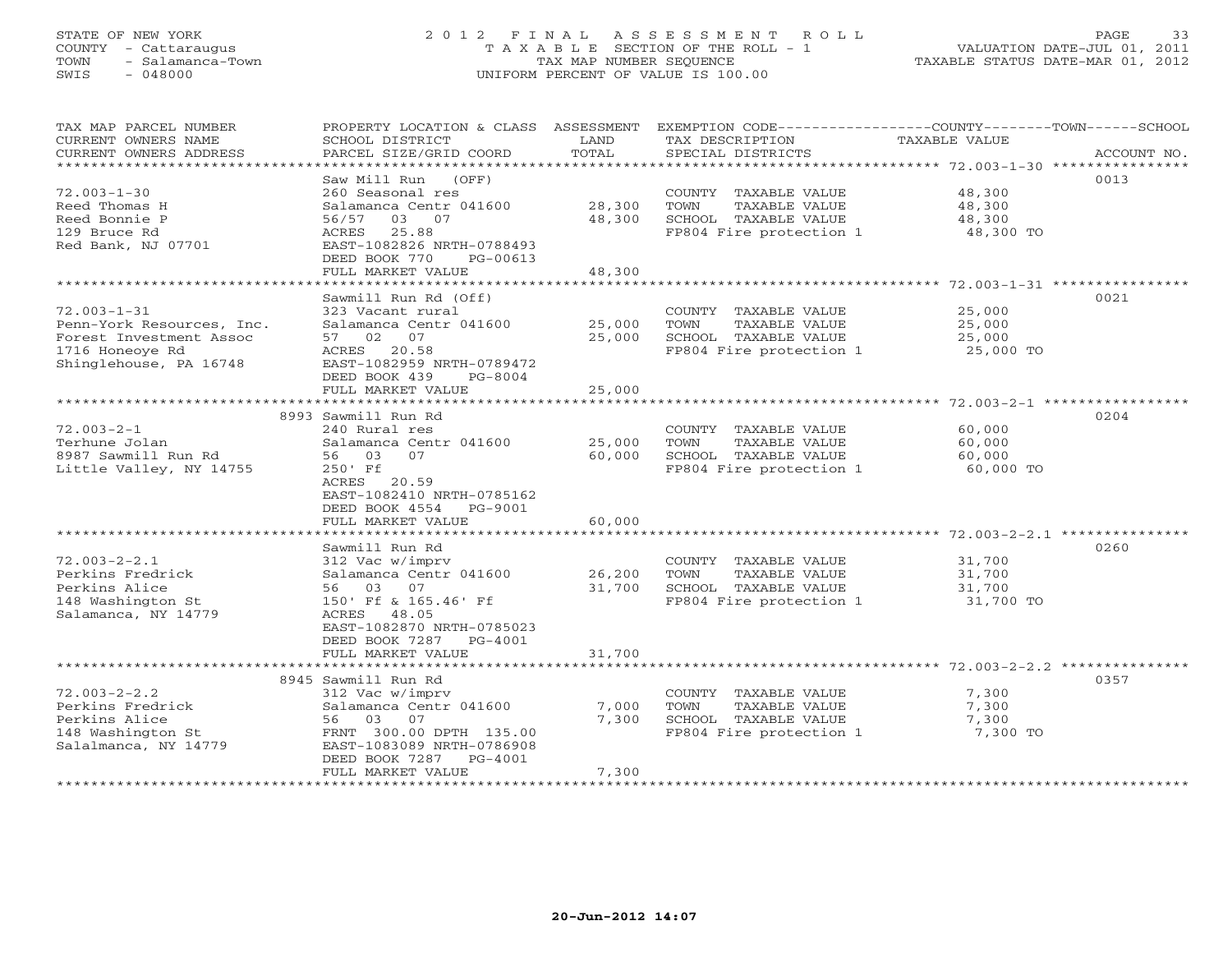#### STATE OF NEW YORK 2 0 1 2 F I N A L A S S E S S M E N T R O L L PAGE 34 COUNTY - Cattaraugus T A X A B L E SECTION OF THE ROLL - 1 VALUATION DATE-JUL 01, 2011 TOWN - Salamanca-Town TAX MAP NUMBER SEQUENCE TAXABLE STATUS DATE-MAR 01, 2012 SWIS - 048000 UNIFORM PERCENT OF VALUE IS 100.00UNIFORM PERCENT OF VALUE IS 100.00

| TAX MAP PARCEL NUMBER<br>CURRENT OWNERS NAME<br>CURRENT OWNERS ADDRESS | PROPERTY LOCATION & CLASS ASSESSMENT<br>SCHOOL DISTRICT<br>PARCEL SIZE/GRID COORD | LAND<br>TOTAL    | EXEMPTION CODE-----------------COUNTY-------TOWN------SCHOOL<br>TAX DESCRIPTION<br>SPECIAL DISTRICTS | <b>TAXABLE VALUE</b>          | ACCOUNT NO.      |
|------------------------------------------------------------------------|-----------------------------------------------------------------------------------|------------------|------------------------------------------------------------------------------------------------------|-------------------------------|------------------|
|                                                                        | + + + + + + + + + + + + + + + + + + +                                             | ***********      |                                                                                                      | ************ 72.003-2-2.3 *** | ************     |
|                                                                        | 8987 Sawmill Run Rd                                                               |                  |                                                                                                      |                               | 0362             |
| $72.003 - 2 - 2.3$                                                     | 210 1 Family Res                                                                  |                  | COUNTY TAXABLE VALUE                                                                                 | 14,500                        |                  |
| Perkins Fredrick                                                       | Salamanca Centr 041600                                                            | 9,500            | TOWN<br>TAXABLE VALUE                                                                                | 14,500                        |                  |
| Perkins Alice                                                          | 56 03<br>07                                                                       | 14,500           | SCHOOL TAXABLE VALUE                                                                                 | 14,500                        |                  |
| 148 Washington St                                                      | Ff 200.00                                                                         |                  | FP804 Fire protection 1                                                                              | 14,500 TO                     |                  |
| Salamanca, NY 14779                                                    | ACRES<br>2.64                                                                     |                  |                                                                                                      |                               |                  |
|                                                                        | EAST-1082680 NRTH-0786621<br>DEED BOOK 12358 PG-5001                              |                  |                                                                                                      |                               |                  |
|                                                                        | FULL MARKET VALUE                                                                 | 14,500           |                                                                                                      |                               |                  |
|                                                                        | ***************************                                                       | ********         |                                                                                                      |                               |                  |
|                                                                        | Sawmill Run                                                                       |                  |                                                                                                      |                               | 0489             |
| $72.003 - 2 - 2.4$                                                     | 322 Rural vac>10                                                                  |                  | COUNTY TAXABLE VALUE                                                                                 | 41,500                        |                  |
| White Michael                                                          | Salamanca Centr 041600                                                            | 41,500           | TOWN<br>TAXABLE VALUE                                                                                | 41,500                        |                  |
| White Erin                                                             | 56 3<br>$\overline{7}$                                                            | 41,500           | SCHOOL TAXABLE VALUE                                                                                 | 41,500                        |                  |
| 8945 Sawmill Run                                                       | ACRES<br>50.00                                                                    |                  | FP804 Fire protection 1                                                                              | 41,500 TO                     |                  |
| Little Valley, NY 14755                                                | EAST-1083527 NRTH-0785255                                                         |                  |                                                                                                      |                               |                  |
|                                                                        | DEED BOOK 2470<br>PG-9002                                                         |                  |                                                                                                      |                               |                  |
|                                                                        | FULL MARKET VALUE                                                                 | 41,500           |                                                                                                      |                               |                  |
|                                                                        |                                                                                   |                  |                                                                                                      |                               |                  |
|                                                                        | 8925 Sawmill Run Rd                                                               |                  | 41854                                                                                                | $\overline{0}$                | 0262<br>$\Omega$ |
| $72.003 - 2 - 3$<br>White Michael                                      | 210 1 Family Res<br>Salamanca Centr 041600                                        | 8,800            | RES STAR<br>COUNTY TAXABLE VALUE                                                                     | 47,800                        | 30,000           |
| 8925 Sawmill Run Rd                                                    | 07<br>56 03                                                                       | 47,800           | TOWN<br>TAXABLE VALUE                                                                                | 47,800                        |                  |
| Little Valley, NY 14755                                                | 460' Ff                                                                           |                  | SCHOOL TAXABLE VALUE                                                                                 | 17,800                        |                  |
|                                                                        | 2.17<br>ACRES                                                                     |                  | FP804 Fire protection 1                                                                              | 47,800 TO                     |                  |
|                                                                        | EAST-1083640 NRTH-0786938                                                         |                  |                                                                                                      |                               |                  |
|                                                                        | DEED BOOK 2234<br>PG-4001                                                         |                  |                                                                                                      |                               |                  |
|                                                                        | FULL MARKET VALUE                                                                 | 47,800           |                                                                                                      |                               |                  |
|                                                                        |                                                                                   |                  |                                                                                                      |                               |                  |
|                                                                        | Sawmill Run Rd                                                                    |                  |                                                                                                      |                               | 0263             |
| $72.003 - 2 - 4.1$                                                     | 323 Vacant rural                                                                  |                  | COUNTY TAXABLE VALUE                                                                                 | 17,600                        |                  |
| White Michael M<br>White Erin L                                        | Salamanca Centr 041600<br>56 03 07                                                | 17,600<br>17,600 | TAXABLE VALUE<br>TOWN<br>SCHOOL TAXABLE VALUE                                                        | 17,600<br>17,600              |                  |
| 8945 Sawmill Run Rd                                                    | FRNT 490.00 DPTH                                                                  |                  | FP804 Fire protection 1                                                                              | 17,600 TO                     |                  |
| Salamanca, NY 14779                                                    | ACRES 18.88                                                                       |                  |                                                                                                      |                               |                  |
|                                                                        | EAST-1084197 NRTH-0786421                                                         |                  |                                                                                                      |                               |                  |
|                                                                        | DEED BOOK 13472 PG-5002                                                           |                  |                                                                                                      |                               |                  |
|                                                                        | FULL MARKET VALUE                                                                 | 17,600           |                                                                                                      |                               |                  |
|                                                                        |                                                                                   |                  |                                                                                                      |                               |                  |
|                                                                        | 8923 Sawmill Run Rd                                                               |                  |                                                                                                      |                               | 0367             |
| $72.003 - 2 - 4.2$                                                     | 260 Seasonal res                                                                  |                  | COUNTY TAXABLE VALUE                                                                                 | 11,300                        |                  |
| Gloss Franklin                                                         | Salamanca Centr 041600                                                            | 7,300            | TOWN<br>TAXABLE VALUE                                                                                | 11,300                        |                  |
| Attn: Agatha Coder                                                     | 56 03 07                                                                          | 11,300           | SCHOOL TAXABLE VALUE                                                                                 | 11,300                        |                  |
| 2288 Four Rod Rd<br>East Aurora, NY 14052                              | 175 'Ff<br>ACRES<br>1.19                                                          |                  | FP804 Fire protection 1                                                                              | 11,300 TO                     |                  |
|                                                                        | EAST-1083947 NRTH-0786947                                                         |                  |                                                                                                      |                               |                  |
|                                                                        | DEED BOOK 900<br>PG-00190                                                         |                  |                                                                                                      |                               |                  |
|                                                                        | FULL MARKET VALUE                                                                 | 11,300           |                                                                                                      |                               |                  |
|                                                                        |                                                                                   |                  |                                                                                                      |                               |                  |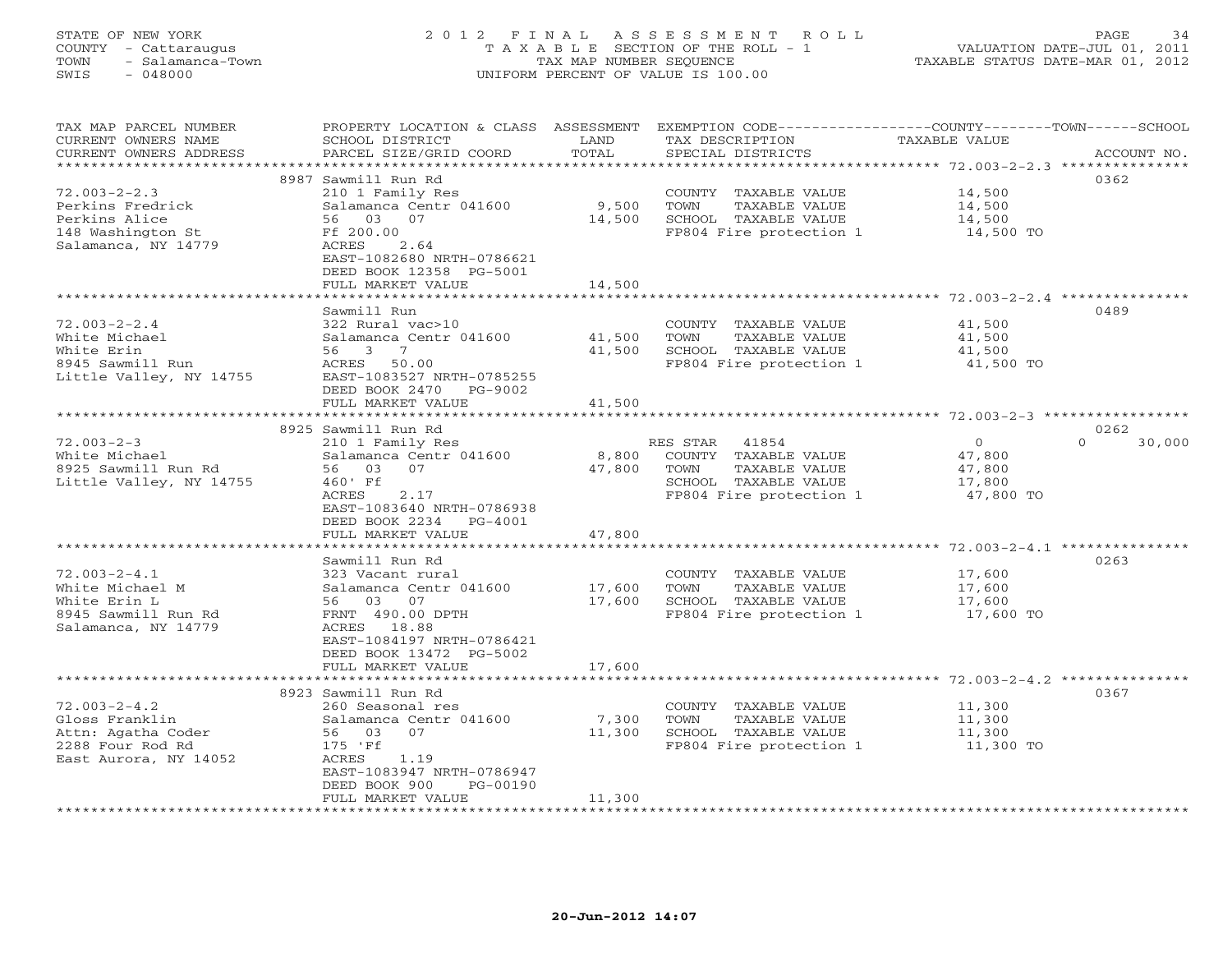# STATE OF NEW YORK 2 0 1 2 F I N A L A S S E S S M E N T R O L L PAGE 35 COUNTY - Cattaraugus T A X A B L E SECTION OF THE ROLL - 1 VALUATION DATE-JUL 01, 2011 TOWN - Salamanca-Town TAX MAP NUMBER SEQUENCE TAXABLE STATUS DATE-MAR 01, 2012 SWIS - 048000 UNIFORM PERCENT OF VALUE IS 100.00

| TAX MAP PARCEL NUMBER<br>CURRENT OWNERS NAME<br>CURRENT OWNERS ADDRESS | PROPERTY LOCATION & CLASS ASSESSMENT<br>SCHOOL DISTRICT<br>PARCEL SIZE/GRID COORD    | LAND<br>TOTAL   | EXEMPTION CODE-----------------COUNTY-------TOWN------SCHOOL<br>TAX DESCRIPTION<br>SPECIAL DISTRICTS | TAXABLE VALUE       | ACCOUNT NO.        |
|------------------------------------------------------------------------|--------------------------------------------------------------------------------------|-----------------|------------------------------------------------------------------------------------------------------|---------------------|--------------------|
|                                                                        |                                                                                      |                 |                                                                                                      |                     |                    |
|                                                                        | 8889 Sawmill Run Rd                                                                  |                 |                                                                                                      |                     | 0038               |
| $72.003 - 2 - 5$                                                       | 240 Rural res                                                                        |                 | WVET C/T 41121                                                                                       | 12,000<br>12,000    | $\overline{0}$     |
| Biscup Jeffrey R                                                       | Salamanca Centr 041600                                                               | 48,100 RES STAR | 41854                                                                                                | $\overline{0}$      | $\Omega$<br>30,000 |
| Biscup Ann M                                                           | 56 03<br>07                                                                          | 133,600         | COUNTY TAXABLE VALUE                                                                                 | 121,600             |                    |
| 8889 Sawmill Run Rd                                                    | 515' Ff                                                                              |                 | TAXABLE VALUE<br>TOWN                                                                                | 121,600<br>103,600  |                    |
| Little Valley, NY 14755                                                | ACRES 65.34                                                                          |                 | SCHOOL TAXABLE VALUE                                                                                 |                     |                    |
|                                                                        | EAST-1084369 NRTH-0784974<br>DEED BOOK 784<br>PG-00769                               |                 | FP804 Fire protection 1 133,600 TO                                                                   |                     |                    |
|                                                                        | FULL MARKET VALUE                                                                    | 133,600         |                                                                                                      |                     |                    |
|                                                                        | 8831 Sawmill Run Rd                                                                  |                 | 60 PCT OF VALUE USED FOR EXEMPTION PURPOSES                                                          |                     | 0124               |
| $72.003 - 2 - 6$                                                       | 210 1 Family Res                                                                     |                 | AGED C/T<br>41801                                                                                    | 31,980<br>31,980    | $\overline{0}$     |
| Hook Thomas                                                            | 210 1 Family Res<br>Salamanca Centr 041600 50,200 SR STAR<br>56 03 07 106,600 COUNT! |                 | 41834                                                                                                | $\overline{0}$      | 62,200<br>$\Omega$ |
| 8831 Sawmill Run Rd                                                    |                                                                                      |                 | COUNTY TAXABLE VALUE                                                                                 | 74,620              |                    |
| Little Valley, NY 14755                                                | 400' Ff                                                                              |                 |                                                                                                      | 74,620              |                    |
|                                                                        | ACRES 70.40                                                                          |                 | TOWN      TAXABLE VALUE<br>SCHOOL   TAXABLE VALUE                                                    | 44,400              |                    |
|                                                                        | EAST-1085242 NRTH-0785216                                                            |                 | FP804 Fire protection 1 106,600 TO                                                                   |                     |                    |
|                                                                        | DEED BOOK 827<br>PG-00351                                                            |                 |                                                                                                      |                     |                    |
|                                                                        | FULL MARKET VALUE                                                                    | 106,600         |                                                                                                      |                     |                    |
|                                                                        |                                                                                      |                 |                                                                                                      |                     |                    |
|                                                                        | 8797 Sawmill Run Rd                                                                  |                 |                                                                                                      |                     | 0348               |
|                                                                        |                                                                                      |                 |                                                                                                      |                     |                    |
| $72.003 - 2 - 7.1$                                                     | 210 1 Family Res                                                                     |                 | CVET C/T 41131                                                                                       | 11,825<br>11,825    | $\Omega$           |
|                                                                        | Salamanca Centr 041600                                                               | 9,000 RES STAR  | 41854                                                                                                | $\overline{0}$      | 30,000<br>$\Omega$ |
| Bantin Dana<br>8797 Sawmill Run Rd                                     | 44 03 07                                                                             |                 | 47,300 COUNTY TAXABLE VALUE                                                                          | 35,475              |                    |
| Little Valley, NY 14755                                                | Ff 299.65                                                                            |                 | TOWN<br>TAXABLE VALUE                                                                                | 35,475              |                    |
|                                                                        | 2.30<br>ACRES                                                                        |                 | SCHOOL TAXABLE VALUE                                                                                 | 17,300              |                    |
|                                                                        | EAST-1086562 NRTH-0786982                                                            |                 | FP804 Fire protection 1 47,300 TO                                                                    |                     |                    |
|                                                                        | DEED BOOK 839<br>PG-00934                                                            |                 |                                                                                                      |                     |                    |
|                                                                        | FULL MARKET VALUE                                                                    | 47,300          |                                                                                                      |                     |                    |
|                                                                        |                                                                                      |                 |                                                                                                      |                     | 0580               |
| $72.003 - 2 - 7.2$                                                     | Sawmill Run Rd<br>322 Rural vac>10                                                   |                 |                                                                                                      | 20,100              |                    |
| Bantin Est. Robert                                                     | Salamanca Centr 041600                                                               | 20,100          | COUNTY TAXABLE VALUE                                                                                 | 20,100              |                    |
| Sawmill Run Rd                                                         | ACRES 23.00                                                                          | 20,100          |                                                                                                      |                     |                    |
| Salamanca-Town, NY                                                     | EAST-0084541 NRTH-0785325                                                            |                 | TOWN      TAXABLE VALUE<br>SCHOOL   TAXABLE VALUE<br>FP804 Fire protection 1 20,100 TO               | 20,100              |                    |
|                                                                        | FULL MARKET VALUE                                                                    | 20,100          |                                                                                                      |                     |                    |
|                                                                        |                                                                                      |                 |                                                                                                      |                     |                    |
|                                                                        | 8777 Sawmill Run Rd                                                                  |                 |                                                                                                      |                     | 0233               |
| $72.003 - 2 - 11.1$                                                    | 270 Mfg housing                                                                      |                 | COUNTY TAXABLE VALUE                                                                                 | 23,800              |                    |
| Rozler Heather                                                         | Salamanca Centr 041600 6,800                                                         |                 | TOWN<br>TAXABLE VALUE                                                                                |                     |                    |
| Rozler Andrew                                                          | 44 03 07                                                                             | 23,800          |                                                                                                      | $\frac{2}{3}$ , 800 |                    |
| PO Box 22                                                              | FRNT 150.00 DPTH 192.00                                                              |                 | SCHOOL TAXABLE VALUE 23,800<br>FP804 Fire protection 1 23,800 TO                                     |                     |                    |
| Salamanca, NY 14779                                                    | EAST-1086925 NRTH-0786938                                                            |                 |                                                                                                      |                     |                    |
|                                                                        | DEED BOOK 12692 PG-4002<br>FULL MARKET VALUE                                         | 23,800          |                                                                                                      |                     |                    |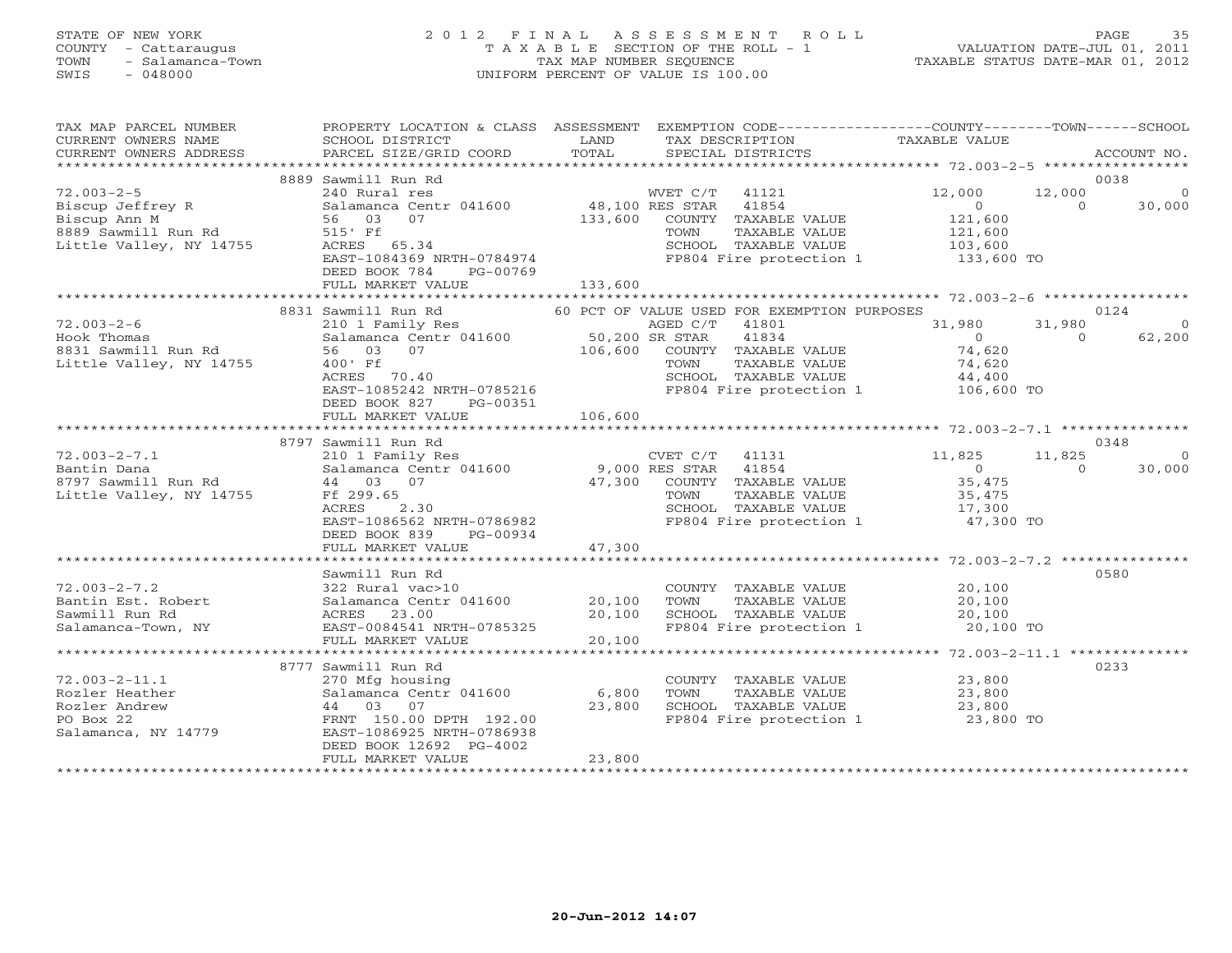### STATE OF NEW YORK 2 0 1 2 F I N A L A S S E S S M E N T R O L L PAGE 36 COUNTY - Cattaraugus T A X A B L E SECTION OF THE ROLL - 1 VALUATION DATE-JUL 01, 2011 TOWN - Salamanca-Town TAX MAP NUMBER SEQUENCE TAXABLE STATUS DATE-MAR 01, 2012 SWIS - 048000 UNIFORM PERCENT OF VALUE IS 100.00

| EXEMPTION CODE-----------------COUNTY-------TOWN------SCHOOL<br>ACCOUNT NO. |
|-----------------------------------------------------------------------------|
|                                                                             |
| 30,000                                                                      |
|                                                                             |
|                                                                             |
|                                                                             |
|                                                                             |
|                                                                             |
|                                                                             |
|                                                                             |
| ******************** 72.003-2-14.1 ************                             |
|                                                                             |
|                                                                             |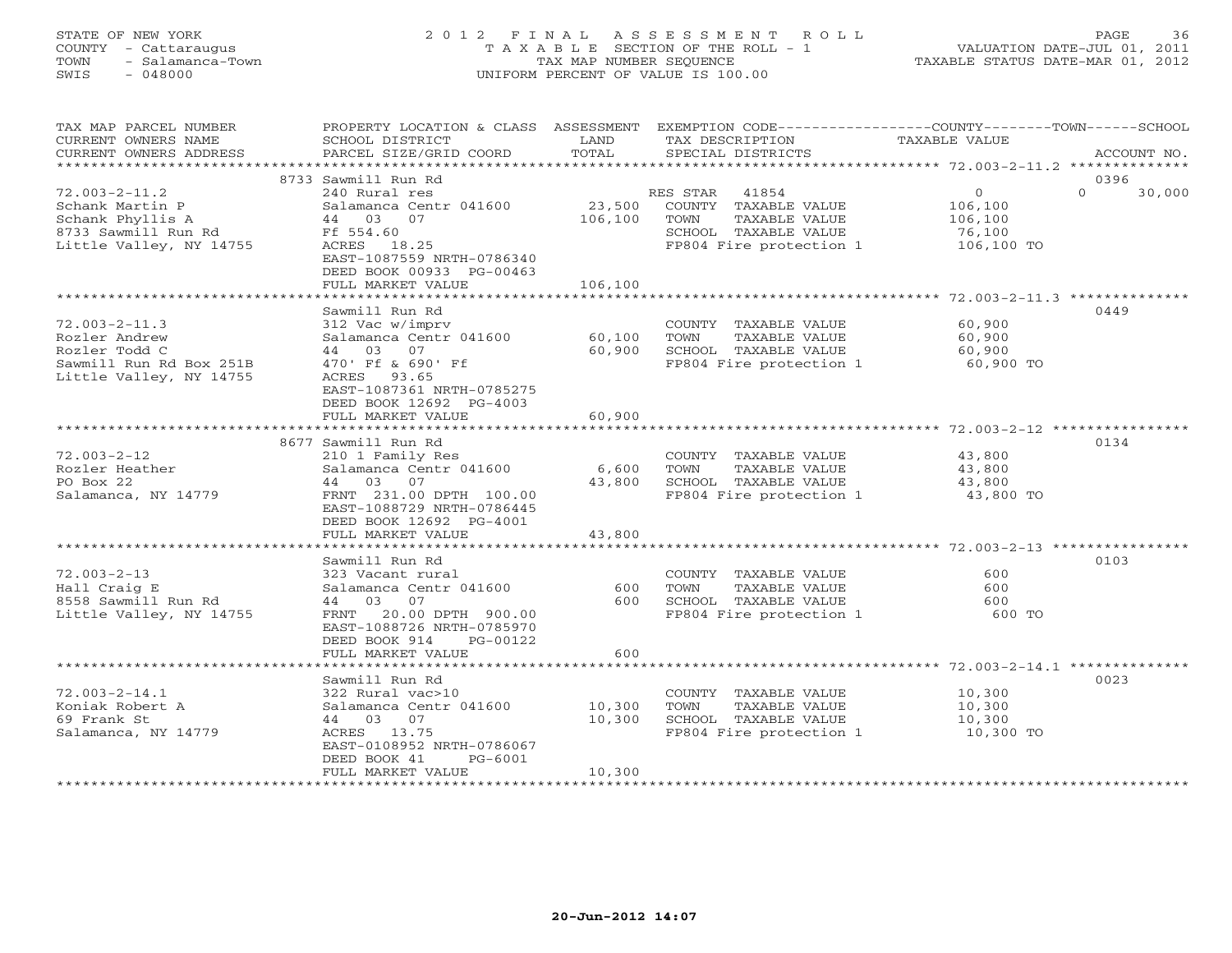#### STATE OF NEW YORK 2 0 1 2 F I N A L A S S E S S M E N T R O L L PAGE 37 COUNTY - Cattaraugus T A X A B L E SECTION OF THE ROLL - 1 VALUATION DATE-JUL 01, 2011 TOWN - Salamanca-Town TAX MAP NUMBER SEQUENCE TAXABLE STATUS DATE-MAR 01, 2012 SWIS - 048000 UNIFORM PERCENT OF VALUE IS 100.00

| TAX MAP PARCEL NUMBER<br>CURRENT OWNERS NAME | PROPERTY LOCATION & CLASS ASSESSMENT<br>SCHOOL DISTRICT         | LAND           | TAX DESCRIPTION                                          | EXEMPTION CODE-----------------COUNTY-------TOWN------SCHOOL<br>TAXABLE VALUE |                                      |
|----------------------------------------------|-----------------------------------------------------------------|----------------|----------------------------------------------------------|-------------------------------------------------------------------------------|--------------------------------------|
| CURRENT OWNERS ADDRESS                       | PARCEL SIZE/GRID COORD<br>* * * * * * * * * * * * * * * * * * * | TOTAL          | SPECIAL DISTRICTS                                        |                                                                               | ACCOUNT NO.                          |
|                                              | Sawmill Run Rd                                                  |                |                                                          |                                                                               | 0419                                 |
| $72.003 - 2 - 14.2$                          | 314 Rural vac<10                                                |                | COUNTY TAXABLE VALUE                                     | 9,400                                                                         |                                      |
| Hall Craig E                                 | Salamanca Centr 041600                                          | 9,400          | TOWN<br>TAXABLE VALUE                                    | 9,400                                                                         |                                      |
| 8558 Sawmill Run Rd                          | 44 03 07                                                        | 9,400          | SCHOOL TAXABLE VALUE                                     | 9,400                                                                         |                                      |
| Little Valley, NY 14755                      | 310' Ff & 265' Ff                                               |                | FP804 Fire protection 1                                  | 9,400 TO                                                                      |                                      |
|                                              | 7.35<br>ACRES                                                   |                |                                                          |                                                                               |                                      |
|                                              | EAST-1088912 NRTH-0786043                                       |                |                                                          |                                                                               |                                      |
|                                              | DEED BOOK 914<br>PG-00642                                       |                |                                                          |                                                                               |                                      |
|                                              | FULL MARKET VALUE                                               | 9,400          |                                                          |                                                                               |                                      |
|                                              | ***********************                                         |                |                                                          |                                                                               |                                      |
|                                              | 8636 Sawmill Run Rd                                             |                |                                                          |                                                                               | 0424                                 |
| $72.003 - 2 - 14.3$<br>Riggs Ralph A         | 210 1 Family Res<br>Salamanca Centr 041600                      |                | CVET C/T 41131<br>11,500 RES STAR 41854                  | 20,000<br>20,000<br>$\overline{0}$                                            | $\overline{0}$<br>$\Omega$<br>30,000 |
| Riggs Linda J                                | 44 03 07                                                        | 110,100        | COUNTY TAXABLE VALUE                                     | 90,100                                                                        |                                      |
| 8636 Sawmill Run                             | Ff 595.13                                                       |                | TOWN<br>TAXABLE VALUE                                    | 90,100                                                                        |                                      |
| Little Valley, NY 14755                      | 4.00<br>ACRES                                                   |                | SCHOOL TAXABLE VALUE                                     | 80,100                                                                        |                                      |
|                                              | EAST-1089815 NRTH-0786566                                       |                | FP804 Fire protection 1                                  | 110,100 TO                                                                    |                                      |
|                                              | DEED BOOK 00967 PG-00234                                        |                |                                                          |                                                                               |                                      |
|                                              | FULL MARKET VALUE                                               | 110,100        |                                                          |                                                                               |                                      |
|                                              |                                                                 |                |                                                          |                                                                               |                                      |
|                                              | Sawmill Run Rd                                                  |                |                                                          |                                                                               | 0468                                 |
| $72.003 - 2 - 14.4$                          | 210 1 Family Res                                                |                | CVET $C/T$ 41131                                         | 20,000<br>20,000                                                              | $\overline{0}$                       |
| Koniak Robert                                | Salamanca Centr 041600                                          |                | 29,800 RES STAR 41854                                    | $\overline{0}$<br>$\overline{0}$<br>138,600                                   | 30,000                               |
| 69 Frank St<br>Salamanca, NY 14779           | 44 03 07<br>FRNT 825.66 DPTH                                    | 158,600        | COUNTY TAXABLE VALUE<br>TOWN<br>TAXABLE VALUE            | 138,600                                                                       |                                      |
|                                              | ACRES 28.30                                                     |                | SCHOOL TAXABLE VALUE                                     |                                                                               |                                      |
|                                              | EAST-1089346 NRTH-0787017                                       |                | FP804 Fire protection 1                                  | 128,600<br>158,600 TO                                                         |                                      |
|                                              | DEED BOOK 00964 PG-00357                                        |                |                                                          |                                                                               |                                      |
|                                              | FULL MARKET VALUE                                               | 158,600        |                                                          |                                                                               |                                      |
|                                              |                                                                 |                |                                                          |                                                                               |                                      |
|                                              | 8612 Sawmill Run Rd                                             |                | 60 PCT OF VALUE USED FOR EXEMPTION PURPOSES              |                                                                               | 0089                                 |
| $72.003 - 2 - 15.1$                          | 280 Res Multiple                                                |                | AGED C<br>41802                                          | 13,440                                                                        | $\circ$<br>$\overline{0}$            |
| Grandmaison Charlene R                       | Salamanca Centr 041600                                          | 18,100 SR STAR | 41834                                                    | $\overline{O}$                                                                | 62,200<br>$\Omega$                   |
| 8612 Sawmill Run Rd                          | 33/44 03 07                                                     |                | 64,000 COUNTY TAXABLE VALUE                              | 50,560                                                                        |                                      |
| Little Valley, NY 14755                      | 230' Ff<br>ACRES 10.07                                          |                | TOWN<br>TAXABLE VALUE<br>SCHOOL TAXABLE VALUE            | 64,000<br>1,800                                                               |                                      |
|                                              | EAST-1090253 NRTH-0786710                                       |                | FP804 Fire protection 1 64,000 TO                        |                                                                               |                                      |
|                                              | DEED BOOK 889<br>PG-00655                                       |                |                                                          |                                                                               |                                      |
|                                              | FULL MARKET VALUE                                               | 64,000         |                                                          |                                                                               |                                      |
|                                              |                                                                 | *************  |                                                          |                                                                               |                                      |
|                                              | Sawmill Run Rd                                                  |                |                                                          |                                                                               | 0376                                 |
| $72.003 - 2 - 15.2$                          | 311 Res vac land                                                |                | COUNTY TAXABLE VALUE                                     | 2,700                                                                         |                                      |
| Hall Craig E                                 | Salamanca Centr 041600                                          | 2,700          | TOWN<br>TAXABLE VALUE                                    | 2,700                                                                         |                                      |
| 8558 Sawmill Run Rd                          | 44 03 07                                                        | 2,700          | SCHOOL TAXABLE VALUE<br>FP804 Fire protection 1 2,700 TO | 2,700                                                                         |                                      |
| Little Valley, NY 14755                      | $20'$ Ff                                                        |                |                                                          |                                                                               |                                      |
|                                              | 1.77<br>ACRES<br>EAST-1090207 NRTH-0785862                      |                |                                                          |                                                                               |                                      |
|                                              | DEED BOOK 914<br>PG-00642                                       |                |                                                          |                                                                               |                                      |
|                                              | FULL MARKET VALUE                                               | 2,700          |                                                          |                                                                               |                                      |
|                                              |                                                                 |                |                                                          |                                                                               |                                      |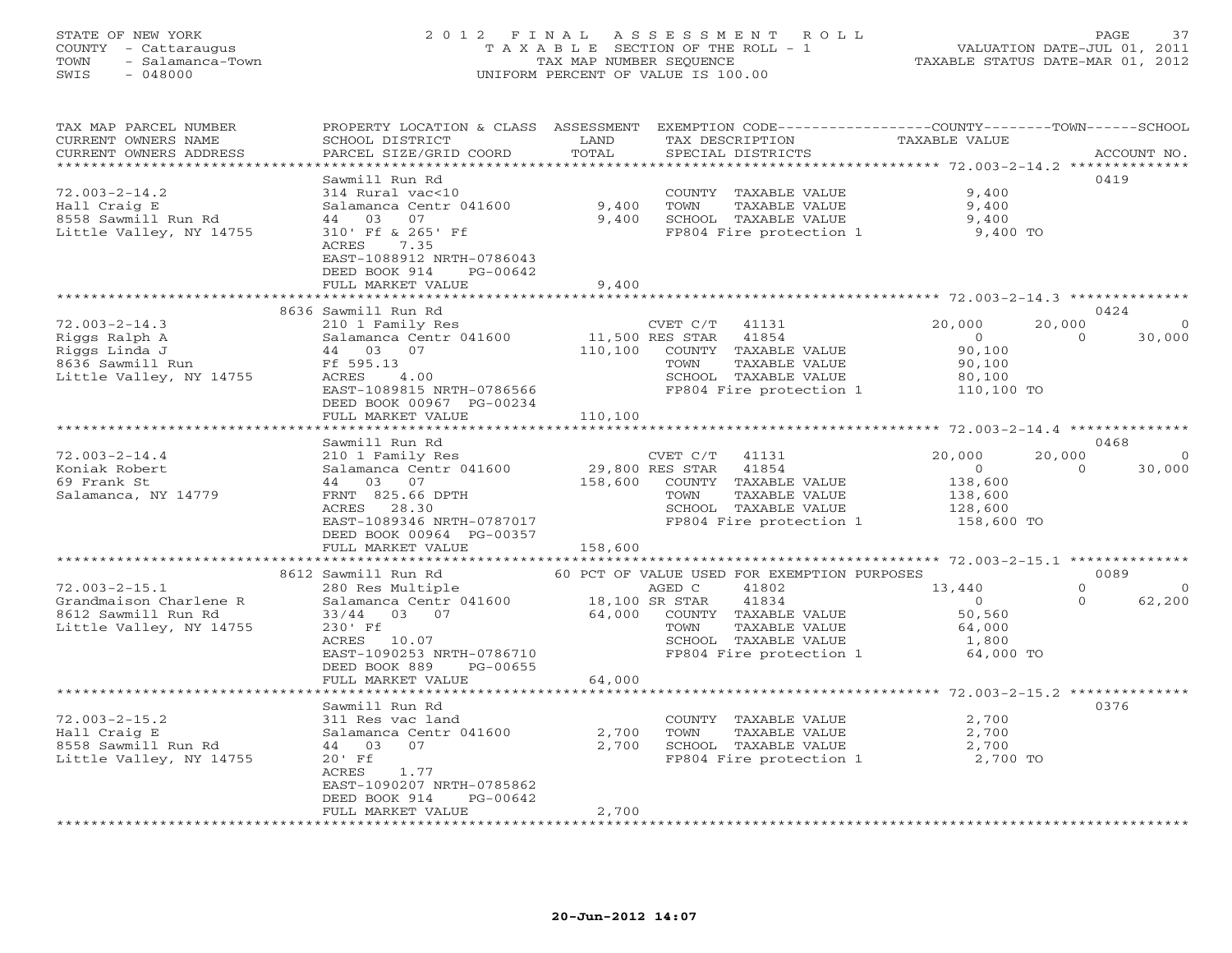# STATE OF NEW YORK 2 0 1 2 F I N A L A S S E S S M E N T R O L L PAGE 38 COUNTY - Cattaraugus T A X A B L E SECTION OF THE ROLL - 1 VALUATION DATE-JUL 01, 2011 TOWN - Salamanca-Town TAX MAP NUMBER SEQUENCE TAXABLE STATUS DATE-MAR 01, 2012 SWIS - 048000 UNIFORM PERCENT OF VALUE IS 100.00

| TAX MAP PARCEL NUMBER<br>CURRENT OWNERS NAME<br>CURRENT OWNERS ADDRESS                                    | PROPERTY LOCATION & CLASS ASSESSMENT<br>SCHOOL DISTRICT<br>PARCEL SIZE/GRID COORD                                                                                                              | LAND<br>TOTAL              | EXEMPTION CODE-----------------COUNTY-------TOWN------SCHOOL<br>TAX DESCRIPTION<br>SPECIAL DISTRICTS                                                                        | <b>TAXABLE VALUE</b>                                                    | ACCOUNT NO.                                                          |
|-----------------------------------------------------------------------------------------------------------|------------------------------------------------------------------------------------------------------------------------------------------------------------------------------------------------|----------------------------|-----------------------------------------------------------------------------------------------------------------------------------------------------------------------------|-------------------------------------------------------------------------|----------------------------------------------------------------------|
| **********************                                                                                    |                                                                                                                                                                                                |                            |                                                                                                                                                                             |                                                                         |                                                                      |
| $72.003 - 2 - 16$<br>Healy Francis<br>Healy Lucinda J<br>8602 Sawmill Run Rd<br>Little Valley, NY 14755   | 8602 Sawmill Run Rd<br>210 1 Family Res<br>Salamanca Centr 041600<br>33/44<br>03 07<br>135' Ff<br>1.00<br>ACRES<br>EAST-1090400 NRTH-0786554<br>DEED BOOK 881<br>PG-00660<br>FULL MARKET VALUE | 7,000<br>55,600<br>55,600  | RES STAR<br>41854<br>COUNTY TAXABLE VALUE<br>TOWN<br>TAXABLE VALUE<br>SCHOOL TAXABLE VALUE<br>FP804 Fire protection 1                                                       | $\circ$<br>55,600<br>55,600<br>25,600<br>55,600 TO                      | 0040<br>$\Omega$<br>30,000                                           |
|                                                                                                           |                                                                                                                                                                                                |                            |                                                                                                                                                                             |                                                                         |                                                                      |
| $72.003 - 2 - 17.1$<br>Hall Craig E<br>8558 Sawmill Run Rd<br>Little Valley, NY 14755                     | Sawmill Run Rd<br>323 Vacant rural<br>Salamanca Centr 041600<br>07<br>33 03<br>775' Ff<br>ACRES 23.07<br>EAST-1091040 NRTH-0786631<br>DEED BOOK 914<br>PG-00122<br>FULL MARKET VALUE           | 26,500<br>26,500<br>26,500 | COUNTY TAXABLE VALUE<br>TOWN<br>TAXABLE VALUE<br>SCHOOL TAXABLE VALUE<br>FP804 Fire protection 1                                                                            | 26,500<br>26,500<br>26,500<br>26,500 TO                                 | 0104                                                                 |
|                                                                                                           |                                                                                                                                                                                                |                            |                                                                                                                                                                             | ********************* 72.003-2-17.2 **************                      |                                                                      |
| $72.003 - 2 - 17.2$<br>Bowles Christie<br>3910 Drake Run Rd<br>Little Valley, NY 14755                    | Drake Run Rd<br>323 Vacant rural<br>Salamanca Centr 041600<br>07<br>33 03<br>630' Ff<br>ACRES 11.90<br>EAST-1091953 NRTH-0786701<br>DEED BOOK 1012<br>$PG-205$<br>FULL MARKET VALUE            | 19,600<br>19,600<br>19,600 | COUNTY TAXABLE VALUE<br>TOWN<br>TAXABLE VALUE<br>SCHOOL TAXABLE VALUE<br>FP804 Fire protection 1                                                                            | 19,600<br>19,600<br>19,600<br>19,600 TO                                 | 0105                                                                 |
|                                                                                                           |                                                                                                                                                                                                |                            |                                                                                                                                                                             |                                                                         |                                                                      |
| $72.003 - 2 - 17.3$<br>Blakesslee Rhonda L<br>3745 Drake Run Rd<br>Little Valley, NY 14755                | Drake Run Rd<br>311 Res vac land<br>Salamanca Centr 041600<br>33 03 07<br>FRNT 168.00 DPTH 175.00<br>EAST-1092138 NRTH-0786312<br>DEED BOOK 891<br>PG-00136<br>FULL MARKET VALUE               | 6,800<br>6,800<br>6,800    | COUNTY TAXABLE VALUE<br>TOWN<br>TAXABLE VALUE<br>SCHOOL TAXABLE VALUE<br>FP804 Fire protection 1                                                                            | 6,800<br>6,800<br>6,800<br>6,800 TO                                     | 0432                                                                 |
|                                                                                                           |                                                                                                                                                                                                |                            |                                                                                                                                                                             |                                                                         |                                                                      |
| $72.003 - 2 - 17.4$<br>Rychcik Frances<br>Grzesik Linda<br>8538 Sawmill Run Rd<br>Little Valley, NY 14755 | 8538 Sawmill Run Rd<br>210 1 Family Res<br>Salamanca Centr 041600<br>33 03<br>07<br>$L/u$ - Frances-Stanley<br>5.04<br>ACRES<br>EAST-1091681 NRTH-0786015<br>DEED BOOK 13038 PG-5001           |                            | WVET C/T<br>41121<br>13,000 AGED C/T/S 41800<br>73,800 SR STAR<br>41834<br>COUNTY TAXABLE VALUE<br>TAXABLE VALUE<br>TOWN<br>SCHOOL TAXABLE VALUE<br>FP804 Fire protection 1 | 11,070<br>31,365<br>$\circ$<br>31,365<br>31,365<br>$\circ$<br>73,800 TO | 0425<br>11,070<br>$\Omega$<br>31,365<br>36,900<br>36,900<br>$\Omega$ |
| ***********************                                                                                   | FULL MARKET VALUE                                                                                                                                                                              | 73,800                     |                                                                                                                                                                             | ********************************                                        |                                                                      |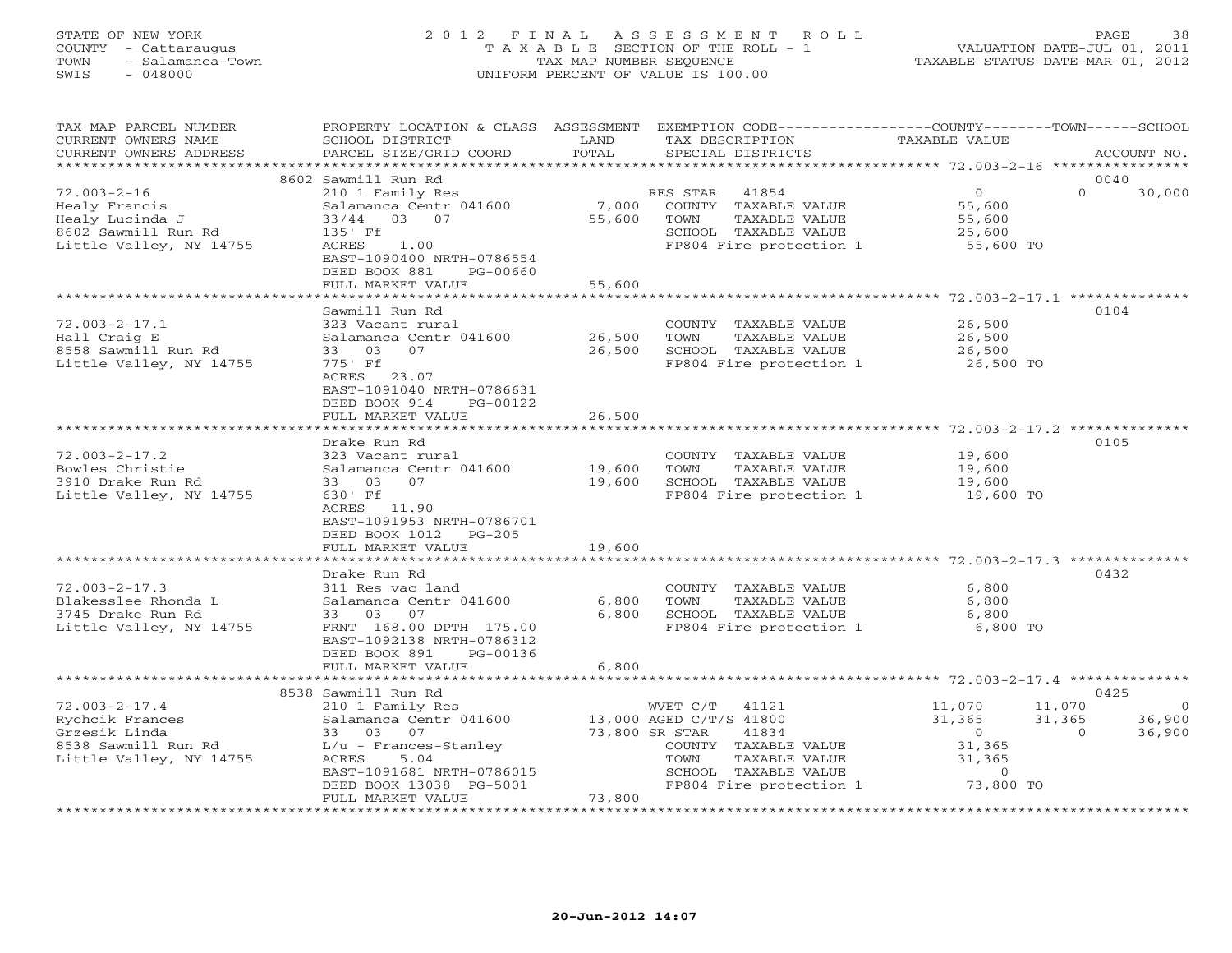#### STATE OF NEW YORK 2 0 1 2 F I N A L A S S E S S M E N T R O L L PAGE 39 COUNTY - Cattaraugus T A X A B L E SECTION OF THE ROLL - 1 VALUATION DATE-JUL 01, 2011 TOWN - Salamanca-Town - The TAX MAP NUMBER SEQUENCE TAXABLE STATUS DATE-MAR 01, 2012<br>
SWIS - 048000 - TAXABLE STATUS DATE-MAR 01, 2012 SWIS - 048000 UNIFORM PERCENT OF VALUE IS 100.00

| <b>TAXABLE VALUE</b><br>SCHOOL DISTRICT<br>LAND<br>TAX DESCRIPTION<br>TOTAL<br>CURRENT OWNERS ADDRESS<br>PARCEL SIZE/GRID COORD<br>SPECIAL DISTRICTS<br>ACCOUNT NO.<br>**************<br>************* 72.003-2-17.5 ***************<br>* * * * * * * * * * * * * * * * * * *<br>Sawmilll Run<br>5005<br>2,300<br>311 Res vac land<br>COUNTY TAXABLE VALUE<br>2,300<br>2,300<br>Salamanca Centr 041600<br>TOWN<br>TAXABLE VALUE<br>2,300<br>2,300<br>ACRES<br>1.50<br>SCHOOL TAXABLE VALUE<br>EAST-1091843 NRTH-0786276<br>DEED BOOK 12007 PG-6001<br>2,300<br>FULL MARKET VALUE<br>*******************<br>*************<br>8558 Sawmill Run Rd<br>0100<br>30,000<br>RES STAR<br>$\circ$<br>$\Omega$<br>210 1 Family Res<br>41854<br>11,500<br>COUNTY TAXABLE VALUE<br>Salamanca Centr 041600<br>73,000<br>33 03<br>07<br>73,000<br>TOWN<br>TAXABLE VALUE<br>73,000<br>345' Ff<br>SCHOOL TAXABLE VALUE<br>43,000<br>FP804 Fire protection 1<br>ACRES<br>3.97<br>73,000 TO<br>EAST-1091387 NRTH-0786137<br>DEED BOOK 914<br>PG-00122<br>73,000<br>FULL MARKET VALUE<br>**************************<br>0343<br>3748 Drake Run Rd<br>210 1 Family Res<br>SR STAR<br>41834<br>$\circ$<br>$\Omega$<br>62,200<br>16,700<br>TAXABLE VALUE<br>84,700<br>Klausman Robert<br>Salamanca Centr 041600<br>COUNTY<br>84,700<br>Klausman Candice<br>33<br>03<br>07<br>TOWN<br>TAXABLE VALUE<br>84,700<br>3748 Drake Run Rd<br>Ff 507.00<br>SCHOOL TAXABLE VALUE<br>22,500<br>8.70<br>FP804 Fire protection 1<br>84,700 TO<br>Little Valley, NY 14755<br>ACRES<br>EAST-1092621 NRTH-0786938<br>DEED BOOK 2283<br>PG-9001<br>84,700<br>FULL MARKET VALUE<br>*************<br>************************************* 72.003-2-19.2 **************<br>3786 Drake Run Rd<br>0460<br>$72.003 - 2 - 19.2$<br>210 1 Family Res<br>WVET C/T<br>41121<br>12,000<br>12,000<br>$\Omega$<br>9,400 RES STAR<br>41854<br>30,000<br>Wagner Walter W<br>Salamanca Centr 041600<br>$\circ$<br>$\Omega$<br>Wagner Jean M<br>33 03<br>07<br>93,100<br>COUNTY TAXABLE VALUE<br>81,100<br>FRNT 208.80 DPTH<br>3786 Drake Run Rd<br>TOWN<br>TAXABLE VALUE<br>81,100<br>Little Valley, NY 14755<br>ACRES<br>2.60 BANK<br>SCHOOL TAXABLE VALUE<br>017<br>63,100<br>FP804 Fire protection 1<br>93,100 TO<br>EAST-1092570 NRTH-0787182<br>DEED BOOK 132<br>$PG-494$<br>93,100<br>FULL MARKET VALUE<br>************************ 72.003-2-20 ****************<br>*********************<br>3744 Drake Run Rd<br>0248<br>$72.003 - 2 - 20$<br>41854<br>$\Omega$<br>30,000<br>RES STAR<br>$\circ$<br>210 1 Family Res<br>Dowdy Janet (Rockwell)<br>Salamanca Centr 041600<br>7,700<br>COUNTY TAXABLE VALUE<br>49,200<br>3754 Drake Run Rd<br>03<br>07<br>49,200<br>TOWN<br>TAXABLE VALUE<br>49,200<br>33<br>Little Valley, NY 14755-9755 FRNT 350.00 DPTH 175.00<br>SCHOOL TAXABLE VALUE<br>19,200<br>FP804 Fire protection 1<br>49,200 TO<br>BANK<br>017<br>EAST-1092310 NRTH-0786355<br>DEED BOOK 1009<br>PG-1022<br>49,200<br>FULL MARKET VALUE | TAX MAP PARCEL NUMBER   | PROPERTY LOCATION & CLASS ASSESSMENT | EXEMPTION CODE-----------------COUNTY-------TOWN------SCHOOL |  |
|---------------------------------------------------------------------------------------------------------------------------------------------------------------------------------------------------------------------------------------------------------------------------------------------------------------------------------------------------------------------------------------------------------------------------------------------------------------------------------------------------------------------------------------------------------------------------------------------------------------------------------------------------------------------------------------------------------------------------------------------------------------------------------------------------------------------------------------------------------------------------------------------------------------------------------------------------------------------------------------------------------------------------------------------------------------------------------------------------------------------------------------------------------------------------------------------------------------------------------------------------------------------------------------------------------------------------------------------------------------------------------------------------------------------------------------------------------------------------------------------------------------------------------------------------------------------------------------------------------------------------------------------------------------------------------------------------------------------------------------------------------------------------------------------------------------------------------------------------------------------------------------------------------------------------------------------------------------------------------------------------------------------------------------------------------------------------------------------------------------------------------------------------------------------------------------------------------------------------------------------------------------------------------------------------------------------------------------------------------------------------------------------------------------------------------------------------------------------------------------------------------------------------------------------------------------------------------------------------------------------------------------------------------------------------------------------------------------------------------------------------------------------------------------------------------------------------------------------------------------------------------------------------------------------------------------------------------------------------------------------------|-------------------------|--------------------------------------|--------------------------------------------------------------|--|
|                                                                                                                                                                                                                                                                                                                                                                                                                                                                                                                                                                                                                                                                                                                                                                                                                                                                                                                                                                                                                                                                                                                                                                                                                                                                                                                                                                                                                                                                                                                                                                                                                                                                                                                                                                                                                                                                                                                                                                                                                                                                                                                                                                                                                                                                                                                                                                                                                                                                                                                                                                                                                                                                                                                                                                                                                                                                                                                                                                                                   | CURRENT OWNERS NAME     |                                      |                                                              |  |
|                                                                                                                                                                                                                                                                                                                                                                                                                                                                                                                                                                                                                                                                                                                                                                                                                                                                                                                                                                                                                                                                                                                                                                                                                                                                                                                                                                                                                                                                                                                                                                                                                                                                                                                                                                                                                                                                                                                                                                                                                                                                                                                                                                                                                                                                                                                                                                                                                                                                                                                                                                                                                                                                                                                                                                                                                                                                                                                                                                                                   |                         |                                      |                                                              |  |
|                                                                                                                                                                                                                                                                                                                                                                                                                                                                                                                                                                                                                                                                                                                                                                                                                                                                                                                                                                                                                                                                                                                                                                                                                                                                                                                                                                                                                                                                                                                                                                                                                                                                                                                                                                                                                                                                                                                                                                                                                                                                                                                                                                                                                                                                                                                                                                                                                                                                                                                                                                                                                                                                                                                                                                                                                                                                                                                                                                                                   |                         |                                      |                                                              |  |
|                                                                                                                                                                                                                                                                                                                                                                                                                                                                                                                                                                                                                                                                                                                                                                                                                                                                                                                                                                                                                                                                                                                                                                                                                                                                                                                                                                                                                                                                                                                                                                                                                                                                                                                                                                                                                                                                                                                                                                                                                                                                                                                                                                                                                                                                                                                                                                                                                                                                                                                                                                                                                                                                                                                                                                                                                                                                                                                                                                                                   |                         |                                      |                                                              |  |
|                                                                                                                                                                                                                                                                                                                                                                                                                                                                                                                                                                                                                                                                                                                                                                                                                                                                                                                                                                                                                                                                                                                                                                                                                                                                                                                                                                                                                                                                                                                                                                                                                                                                                                                                                                                                                                                                                                                                                                                                                                                                                                                                                                                                                                                                                                                                                                                                                                                                                                                                                                                                                                                                                                                                                                                                                                                                                                                                                                                                   | $72.003 - 2 - 17.5$     |                                      |                                                              |  |
|                                                                                                                                                                                                                                                                                                                                                                                                                                                                                                                                                                                                                                                                                                                                                                                                                                                                                                                                                                                                                                                                                                                                                                                                                                                                                                                                                                                                                                                                                                                                                                                                                                                                                                                                                                                                                                                                                                                                                                                                                                                                                                                                                                                                                                                                                                                                                                                                                                                                                                                                                                                                                                                                                                                                                                                                                                                                                                                                                                                                   | Hall Craig              |                                      |                                                              |  |
|                                                                                                                                                                                                                                                                                                                                                                                                                                                                                                                                                                                                                                                                                                                                                                                                                                                                                                                                                                                                                                                                                                                                                                                                                                                                                                                                                                                                                                                                                                                                                                                                                                                                                                                                                                                                                                                                                                                                                                                                                                                                                                                                                                                                                                                                                                                                                                                                                                                                                                                                                                                                                                                                                                                                                                                                                                                                                                                                                                                                   | 8558 Sawmilll Run       |                                      |                                                              |  |
|                                                                                                                                                                                                                                                                                                                                                                                                                                                                                                                                                                                                                                                                                                                                                                                                                                                                                                                                                                                                                                                                                                                                                                                                                                                                                                                                                                                                                                                                                                                                                                                                                                                                                                                                                                                                                                                                                                                                                                                                                                                                                                                                                                                                                                                                                                                                                                                                                                                                                                                                                                                                                                                                                                                                                                                                                                                                                                                                                                                                   | Little Valley, NY 14755 |                                      |                                                              |  |
|                                                                                                                                                                                                                                                                                                                                                                                                                                                                                                                                                                                                                                                                                                                                                                                                                                                                                                                                                                                                                                                                                                                                                                                                                                                                                                                                                                                                                                                                                                                                                                                                                                                                                                                                                                                                                                                                                                                                                                                                                                                                                                                                                                                                                                                                                                                                                                                                                                                                                                                                                                                                                                                                                                                                                                                                                                                                                                                                                                                                   |                         |                                      |                                                              |  |
|                                                                                                                                                                                                                                                                                                                                                                                                                                                                                                                                                                                                                                                                                                                                                                                                                                                                                                                                                                                                                                                                                                                                                                                                                                                                                                                                                                                                                                                                                                                                                                                                                                                                                                                                                                                                                                                                                                                                                                                                                                                                                                                                                                                                                                                                                                                                                                                                                                                                                                                                                                                                                                                                                                                                                                                                                                                                                                                                                                                                   |                         |                                      |                                                              |  |
|                                                                                                                                                                                                                                                                                                                                                                                                                                                                                                                                                                                                                                                                                                                                                                                                                                                                                                                                                                                                                                                                                                                                                                                                                                                                                                                                                                                                                                                                                                                                                                                                                                                                                                                                                                                                                                                                                                                                                                                                                                                                                                                                                                                                                                                                                                                                                                                                                                                                                                                                                                                                                                                                                                                                                                                                                                                                                                                                                                                                   |                         |                                      |                                                              |  |
|                                                                                                                                                                                                                                                                                                                                                                                                                                                                                                                                                                                                                                                                                                                                                                                                                                                                                                                                                                                                                                                                                                                                                                                                                                                                                                                                                                                                                                                                                                                                                                                                                                                                                                                                                                                                                                                                                                                                                                                                                                                                                                                                                                                                                                                                                                                                                                                                                                                                                                                                                                                                                                                                                                                                                                                                                                                                                                                                                                                                   |                         |                                      |                                                              |  |
|                                                                                                                                                                                                                                                                                                                                                                                                                                                                                                                                                                                                                                                                                                                                                                                                                                                                                                                                                                                                                                                                                                                                                                                                                                                                                                                                                                                                                                                                                                                                                                                                                                                                                                                                                                                                                                                                                                                                                                                                                                                                                                                                                                                                                                                                                                                                                                                                                                                                                                                                                                                                                                                                                                                                                                                                                                                                                                                                                                                                   | $72.003 - 2 - 18$       |                                      |                                                              |  |
|                                                                                                                                                                                                                                                                                                                                                                                                                                                                                                                                                                                                                                                                                                                                                                                                                                                                                                                                                                                                                                                                                                                                                                                                                                                                                                                                                                                                                                                                                                                                                                                                                                                                                                                                                                                                                                                                                                                                                                                                                                                                                                                                                                                                                                                                                                                                                                                                                                                                                                                                                                                                                                                                                                                                                                                                                                                                                                                                                                                                   | Hall Craig E            |                                      |                                                              |  |
|                                                                                                                                                                                                                                                                                                                                                                                                                                                                                                                                                                                                                                                                                                                                                                                                                                                                                                                                                                                                                                                                                                                                                                                                                                                                                                                                                                                                                                                                                                                                                                                                                                                                                                                                                                                                                                                                                                                                                                                                                                                                                                                                                                                                                                                                                                                                                                                                                                                                                                                                                                                                                                                                                                                                                                                                                                                                                                                                                                                                   | 8558 Sawmill Run Rd     |                                      |                                                              |  |
|                                                                                                                                                                                                                                                                                                                                                                                                                                                                                                                                                                                                                                                                                                                                                                                                                                                                                                                                                                                                                                                                                                                                                                                                                                                                                                                                                                                                                                                                                                                                                                                                                                                                                                                                                                                                                                                                                                                                                                                                                                                                                                                                                                                                                                                                                                                                                                                                                                                                                                                                                                                                                                                                                                                                                                                                                                                                                                                                                                                                   | Little Valley, NY 14755 |                                      |                                                              |  |
|                                                                                                                                                                                                                                                                                                                                                                                                                                                                                                                                                                                                                                                                                                                                                                                                                                                                                                                                                                                                                                                                                                                                                                                                                                                                                                                                                                                                                                                                                                                                                                                                                                                                                                                                                                                                                                                                                                                                                                                                                                                                                                                                                                                                                                                                                                                                                                                                                                                                                                                                                                                                                                                                                                                                                                                                                                                                                                                                                                                                   |                         |                                      |                                                              |  |
|                                                                                                                                                                                                                                                                                                                                                                                                                                                                                                                                                                                                                                                                                                                                                                                                                                                                                                                                                                                                                                                                                                                                                                                                                                                                                                                                                                                                                                                                                                                                                                                                                                                                                                                                                                                                                                                                                                                                                                                                                                                                                                                                                                                                                                                                                                                                                                                                                                                                                                                                                                                                                                                                                                                                                                                                                                                                                                                                                                                                   |                         |                                      |                                                              |  |
|                                                                                                                                                                                                                                                                                                                                                                                                                                                                                                                                                                                                                                                                                                                                                                                                                                                                                                                                                                                                                                                                                                                                                                                                                                                                                                                                                                                                                                                                                                                                                                                                                                                                                                                                                                                                                                                                                                                                                                                                                                                                                                                                                                                                                                                                                                                                                                                                                                                                                                                                                                                                                                                                                                                                                                                                                                                                                                                                                                                                   |                         |                                      |                                                              |  |
|                                                                                                                                                                                                                                                                                                                                                                                                                                                                                                                                                                                                                                                                                                                                                                                                                                                                                                                                                                                                                                                                                                                                                                                                                                                                                                                                                                                                                                                                                                                                                                                                                                                                                                                                                                                                                                                                                                                                                                                                                                                                                                                                                                                                                                                                                                                                                                                                                                                                                                                                                                                                                                                                                                                                                                                                                                                                                                                                                                                                   |                         |                                      |                                                              |  |
|                                                                                                                                                                                                                                                                                                                                                                                                                                                                                                                                                                                                                                                                                                                                                                                                                                                                                                                                                                                                                                                                                                                                                                                                                                                                                                                                                                                                                                                                                                                                                                                                                                                                                                                                                                                                                                                                                                                                                                                                                                                                                                                                                                                                                                                                                                                                                                                                                                                                                                                                                                                                                                                                                                                                                                                                                                                                                                                                                                                                   |                         |                                      |                                                              |  |
|                                                                                                                                                                                                                                                                                                                                                                                                                                                                                                                                                                                                                                                                                                                                                                                                                                                                                                                                                                                                                                                                                                                                                                                                                                                                                                                                                                                                                                                                                                                                                                                                                                                                                                                                                                                                                                                                                                                                                                                                                                                                                                                                                                                                                                                                                                                                                                                                                                                                                                                                                                                                                                                                                                                                                                                                                                                                                                                                                                                                   |                         |                                      |                                                              |  |
|                                                                                                                                                                                                                                                                                                                                                                                                                                                                                                                                                                                                                                                                                                                                                                                                                                                                                                                                                                                                                                                                                                                                                                                                                                                                                                                                                                                                                                                                                                                                                                                                                                                                                                                                                                                                                                                                                                                                                                                                                                                                                                                                                                                                                                                                                                                                                                                                                                                                                                                                                                                                                                                                                                                                                                                                                                                                                                                                                                                                   | $72.003 - 2 - 19.1$     |                                      |                                                              |  |
|                                                                                                                                                                                                                                                                                                                                                                                                                                                                                                                                                                                                                                                                                                                                                                                                                                                                                                                                                                                                                                                                                                                                                                                                                                                                                                                                                                                                                                                                                                                                                                                                                                                                                                                                                                                                                                                                                                                                                                                                                                                                                                                                                                                                                                                                                                                                                                                                                                                                                                                                                                                                                                                                                                                                                                                                                                                                                                                                                                                                   |                         |                                      |                                                              |  |
|                                                                                                                                                                                                                                                                                                                                                                                                                                                                                                                                                                                                                                                                                                                                                                                                                                                                                                                                                                                                                                                                                                                                                                                                                                                                                                                                                                                                                                                                                                                                                                                                                                                                                                                                                                                                                                                                                                                                                                                                                                                                                                                                                                                                                                                                                                                                                                                                                                                                                                                                                                                                                                                                                                                                                                                                                                                                                                                                                                                                   |                         |                                      |                                                              |  |
|                                                                                                                                                                                                                                                                                                                                                                                                                                                                                                                                                                                                                                                                                                                                                                                                                                                                                                                                                                                                                                                                                                                                                                                                                                                                                                                                                                                                                                                                                                                                                                                                                                                                                                                                                                                                                                                                                                                                                                                                                                                                                                                                                                                                                                                                                                                                                                                                                                                                                                                                                                                                                                                                                                                                                                                                                                                                                                                                                                                                   |                         |                                      |                                                              |  |
|                                                                                                                                                                                                                                                                                                                                                                                                                                                                                                                                                                                                                                                                                                                                                                                                                                                                                                                                                                                                                                                                                                                                                                                                                                                                                                                                                                                                                                                                                                                                                                                                                                                                                                                                                                                                                                                                                                                                                                                                                                                                                                                                                                                                                                                                                                                                                                                                                                                                                                                                                                                                                                                                                                                                                                                                                                                                                                                                                                                                   |                         |                                      |                                                              |  |
|                                                                                                                                                                                                                                                                                                                                                                                                                                                                                                                                                                                                                                                                                                                                                                                                                                                                                                                                                                                                                                                                                                                                                                                                                                                                                                                                                                                                                                                                                                                                                                                                                                                                                                                                                                                                                                                                                                                                                                                                                                                                                                                                                                                                                                                                                                                                                                                                                                                                                                                                                                                                                                                                                                                                                                                                                                                                                                                                                                                                   |                         |                                      |                                                              |  |
|                                                                                                                                                                                                                                                                                                                                                                                                                                                                                                                                                                                                                                                                                                                                                                                                                                                                                                                                                                                                                                                                                                                                                                                                                                                                                                                                                                                                                                                                                                                                                                                                                                                                                                                                                                                                                                                                                                                                                                                                                                                                                                                                                                                                                                                                                                                                                                                                                                                                                                                                                                                                                                                                                                                                                                                                                                                                                                                                                                                                   |                         |                                      |                                                              |  |
|                                                                                                                                                                                                                                                                                                                                                                                                                                                                                                                                                                                                                                                                                                                                                                                                                                                                                                                                                                                                                                                                                                                                                                                                                                                                                                                                                                                                                                                                                                                                                                                                                                                                                                                                                                                                                                                                                                                                                                                                                                                                                                                                                                                                                                                                                                                                                                                                                                                                                                                                                                                                                                                                                                                                                                                                                                                                                                                                                                                                   |                         |                                      |                                                              |  |
|                                                                                                                                                                                                                                                                                                                                                                                                                                                                                                                                                                                                                                                                                                                                                                                                                                                                                                                                                                                                                                                                                                                                                                                                                                                                                                                                                                                                                                                                                                                                                                                                                                                                                                                                                                                                                                                                                                                                                                                                                                                                                                                                                                                                                                                                                                                                                                                                                                                                                                                                                                                                                                                                                                                                                                                                                                                                                                                                                                                                   |                         |                                      |                                                              |  |
|                                                                                                                                                                                                                                                                                                                                                                                                                                                                                                                                                                                                                                                                                                                                                                                                                                                                                                                                                                                                                                                                                                                                                                                                                                                                                                                                                                                                                                                                                                                                                                                                                                                                                                                                                                                                                                                                                                                                                                                                                                                                                                                                                                                                                                                                                                                                                                                                                                                                                                                                                                                                                                                                                                                                                                                                                                                                                                                                                                                                   |                         |                                      |                                                              |  |
|                                                                                                                                                                                                                                                                                                                                                                                                                                                                                                                                                                                                                                                                                                                                                                                                                                                                                                                                                                                                                                                                                                                                                                                                                                                                                                                                                                                                                                                                                                                                                                                                                                                                                                                                                                                                                                                                                                                                                                                                                                                                                                                                                                                                                                                                                                                                                                                                                                                                                                                                                                                                                                                                                                                                                                                                                                                                                                                                                                                                   |                         |                                      |                                                              |  |
|                                                                                                                                                                                                                                                                                                                                                                                                                                                                                                                                                                                                                                                                                                                                                                                                                                                                                                                                                                                                                                                                                                                                                                                                                                                                                                                                                                                                                                                                                                                                                                                                                                                                                                                                                                                                                                                                                                                                                                                                                                                                                                                                                                                                                                                                                                                                                                                                                                                                                                                                                                                                                                                                                                                                                                                                                                                                                                                                                                                                   |                         |                                      |                                                              |  |
|                                                                                                                                                                                                                                                                                                                                                                                                                                                                                                                                                                                                                                                                                                                                                                                                                                                                                                                                                                                                                                                                                                                                                                                                                                                                                                                                                                                                                                                                                                                                                                                                                                                                                                                                                                                                                                                                                                                                                                                                                                                                                                                                                                                                                                                                                                                                                                                                                                                                                                                                                                                                                                                                                                                                                                                                                                                                                                                                                                                                   |                         |                                      |                                                              |  |
|                                                                                                                                                                                                                                                                                                                                                                                                                                                                                                                                                                                                                                                                                                                                                                                                                                                                                                                                                                                                                                                                                                                                                                                                                                                                                                                                                                                                                                                                                                                                                                                                                                                                                                                                                                                                                                                                                                                                                                                                                                                                                                                                                                                                                                                                                                                                                                                                                                                                                                                                                                                                                                                                                                                                                                                                                                                                                                                                                                                                   |                         |                                      |                                                              |  |
|                                                                                                                                                                                                                                                                                                                                                                                                                                                                                                                                                                                                                                                                                                                                                                                                                                                                                                                                                                                                                                                                                                                                                                                                                                                                                                                                                                                                                                                                                                                                                                                                                                                                                                                                                                                                                                                                                                                                                                                                                                                                                                                                                                                                                                                                                                                                                                                                                                                                                                                                                                                                                                                                                                                                                                                                                                                                                                                                                                                                   |                         |                                      |                                                              |  |
|                                                                                                                                                                                                                                                                                                                                                                                                                                                                                                                                                                                                                                                                                                                                                                                                                                                                                                                                                                                                                                                                                                                                                                                                                                                                                                                                                                                                                                                                                                                                                                                                                                                                                                                                                                                                                                                                                                                                                                                                                                                                                                                                                                                                                                                                                                                                                                                                                                                                                                                                                                                                                                                                                                                                                                                                                                                                                                                                                                                                   |                         |                                      |                                                              |  |
|                                                                                                                                                                                                                                                                                                                                                                                                                                                                                                                                                                                                                                                                                                                                                                                                                                                                                                                                                                                                                                                                                                                                                                                                                                                                                                                                                                                                                                                                                                                                                                                                                                                                                                                                                                                                                                                                                                                                                                                                                                                                                                                                                                                                                                                                                                                                                                                                                                                                                                                                                                                                                                                                                                                                                                                                                                                                                                                                                                                                   |                         |                                      |                                                              |  |
|                                                                                                                                                                                                                                                                                                                                                                                                                                                                                                                                                                                                                                                                                                                                                                                                                                                                                                                                                                                                                                                                                                                                                                                                                                                                                                                                                                                                                                                                                                                                                                                                                                                                                                                                                                                                                                                                                                                                                                                                                                                                                                                                                                                                                                                                                                                                                                                                                                                                                                                                                                                                                                                                                                                                                                                                                                                                                                                                                                                                   |                         |                                      |                                                              |  |
|                                                                                                                                                                                                                                                                                                                                                                                                                                                                                                                                                                                                                                                                                                                                                                                                                                                                                                                                                                                                                                                                                                                                                                                                                                                                                                                                                                                                                                                                                                                                                                                                                                                                                                                                                                                                                                                                                                                                                                                                                                                                                                                                                                                                                                                                                                                                                                                                                                                                                                                                                                                                                                                                                                                                                                                                                                                                                                                                                                                                   |                         |                                      |                                                              |  |
|                                                                                                                                                                                                                                                                                                                                                                                                                                                                                                                                                                                                                                                                                                                                                                                                                                                                                                                                                                                                                                                                                                                                                                                                                                                                                                                                                                                                                                                                                                                                                                                                                                                                                                                                                                                                                                                                                                                                                                                                                                                                                                                                                                                                                                                                                                                                                                                                                                                                                                                                                                                                                                                                                                                                                                                                                                                                                                                                                                                                   |                         |                                      |                                                              |  |
|                                                                                                                                                                                                                                                                                                                                                                                                                                                                                                                                                                                                                                                                                                                                                                                                                                                                                                                                                                                                                                                                                                                                                                                                                                                                                                                                                                                                                                                                                                                                                                                                                                                                                                                                                                                                                                                                                                                                                                                                                                                                                                                                                                                                                                                                                                                                                                                                                                                                                                                                                                                                                                                                                                                                                                                                                                                                                                                                                                                                   |                         |                                      |                                                              |  |
|                                                                                                                                                                                                                                                                                                                                                                                                                                                                                                                                                                                                                                                                                                                                                                                                                                                                                                                                                                                                                                                                                                                                                                                                                                                                                                                                                                                                                                                                                                                                                                                                                                                                                                                                                                                                                                                                                                                                                                                                                                                                                                                                                                                                                                                                                                                                                                                                                                                                                                                                                                                                                                                                                                                                                                                                                                                                                                                                                                                                   |                         |                                      |                                                              |  |
|                                                                                                                                                                                                                                                                                                                                                                                                                                                                                                                                                                                                                                                                                                                                                                                                                                                                                                                                                                                                                                                                                                                                                                                                                                                                                                                                                                                                                                                                                                                                                                                                                                                                                                                                                                                                                                                                                                                                                                                                                                                                                                                                                                                                                                                                                                                                                                                                                                                                                                                                                                                                                                                                                                                                                                                                                                                                                                                                                                                                   |                         |                                      |                                                              |  |
|                                                                                                                                                                                                                                                                                                                                                                                                                                                                                                                                                                                                                                                                                                                                                                                                                                                                                                                                                                                                                                                                                                                                                                                                                                                                                                                                                                                                                                                                                                                                                                                                                                                                                                                                                                                                                                                                                                                                                                                                                                                                                                                                                                                                                                                                                                                                                                                                                                                                                                                                                                                                                                                                                                                                                                                                                                                                                                                                                                                                   |                         |                                      |                                                              |  |
|                                                                                                                                                                                                                                                                                                                                                                                                                                                                                                                                                                                                                                                                                                                                                                                                                                                                                                                                                                                                                                                                                                                                                                                                                                                                                                                                                                                                                                                                                                                                                                                                                                                                                                                                                                                                                                                                                                                                                                                                                                                                                                                                                                                                                                                                                                                                                                                                                                                                                                                                                                                                                                                                                                                                                                                                                                                                                                                                                                                                   |                         |                                      |                                                              |  |
|                                                                                                                                                                                                                                                                                                                                                                                                                                                                                                                                                                                                                                                                                                                                                                                                                                                                                                                                                                                                                                                                                                                                                                                                                                                                                                                                                                                                                                                                                                                                                                                                                                                                                                                                                                                                                                                                                                                                                                                                                                                                                                                                                                                                                                                                                                                                                                                                                                                                                                                                                                                                                                                                                                                                                                                                                                                                                                                                                                                                   |                         |                                      |                                                              |  |
|                                                                                                                                                                                                                                                                                                                                                                                                                                                                                                                                                                                                                                                                                                                                                                                                                                                                                                                                                                                                                                                                                                                                                                                                                                                                                                                                                                                                                                                                                                                                                                                                                                                                                                                                                                                                                                                                                                                                                                                                                                                                                                                                                                                                                                                                                                                                                                                                                                                                                                                                                                                                                                                                                                                                                                                                                                                                                                                                                                                                   |                         |                                      |                                                              |  |
|                                                                                                                                                                                                                                                                                                                                                                                                                                                                                                                                                                                                                                                                                                                                                                                                                                                                                                                                                                                                                                                                                                                                                                                                                                                                                                                                                                                                                                                                                                                                                                                                                                                                                                                                                                                                                                                                                                                                                                                                                                                                                                                                                                                                                                                                                                                                                                                                                                                                                                                                                                                                                                                                                                                                                                                                                                                                                                                                                                                                   |                         |                                      |                                                              |  |
|                                                                                                                                                                                                                                                                                                                                                                                                                                                                                                                                                                                                                                                                                                                                                                                                                                                                                                                                                                                                                                                                                                                                                                                                                                                                                                                                                                                                                                                                                                                                                                                                                                                                                                                                                                                                                                                                                                                                                                                                                                                                                                                                                                                                                                                                                                                                                                                                                                                                                                                                                                                                                                                                                                                                                                                                                                                                                                                                                                                                   |                         |                                      |                                                              |  |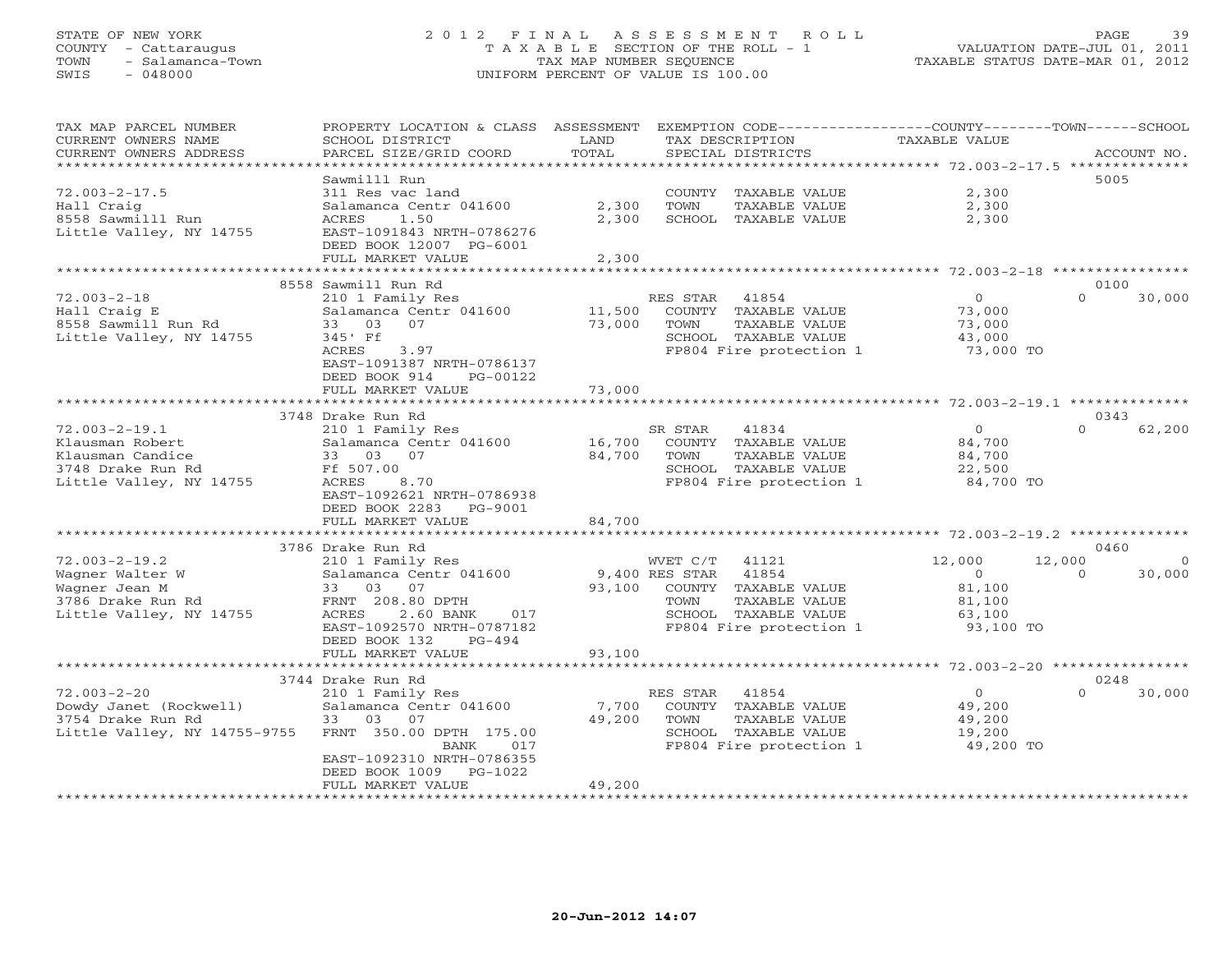#### STATE OF NEW YORK 2 0 1 2 F I N A L A S S E S S M E N T R O L L PAGE 40 COUNTY - Cattaraugus T A X A B L E SECTION OF THE ROLL - 1 VALUATION DATE-JUL 01, 2011 TOWN - Salamanca-Town TAX MAP NUMBER SEQUENCE TAXABLE STATUS DATE-MAR 01, 2012 SWIS - 048000 UNIFORM PERCENT OF VALUE IS 100.00UNIFORM PERCENT OF VALUE IS 100.00

TAX MAP PARCEL NUMBER PROPERTY LOCATION & CLASS ASSESSMENT EXEMPTION CODE----------------COUNTY-------TOWN------SCHOOL

| CURRENT OWNERS NAME<br>CURRENT OWNERS ADDRESS | SCHOOL DISTRICT<br>PARCEL SIZE/GRID COORD  | LAND<br>TOTAL     | TAX DESCRIPTION<br>SPECIAL DISTRICTS            | TAXABLE VALUE                             | ACCOUNT NO.        |
|-----------------------------------------------|--------------------------------------------|-------------------|-------------------------------------------------|-------------------------------------------|--------------------|
|                                               |                                            | *********         |                                                 | ****************** 72.003-2-21 ********** |                    |
|                                               | 3745 Drake Run Rd                          |                   |                                                 |                                           | 0194               |
| $72.003 - 2 - 21$                             | 210 1 Family Res                           |                   | 41854<br>RES STAR                               | $\Omega$                                  | $\Omega$<br>30,000 |
| Blakesslee Rhonda L                           | Salamanca Centr 041600                     | 6,400             | COUNTY TAXABLE VALUE                            | 63,700                                    |                    |
| 3745 Drake Run Rd                             | 33<br>03<br>07                             | 63,700            | TOWN<br>TAXABLE VALUE                           | 63,700                                    |                    |
| Little Valley, NY 14755                       | FRNT 125.00 DPTH 110.00                    |                   | SCHOOL TAXABLE VALUE                            | 33,700                                    |                    |
|                                               | EAST-1092192 NRTH-0786177                  |                   | FP804 Fire protection 1                         | 63,700 TO                                 |                    |
|                                               | DEED BOOK 891<br>PG-00136                  |                   |                                                 |                                           |                    |
|                                               | FULL MARKET VALUE                          | 63,700            |                                                 |                                           |                    |
|                                               |                                            |                   |                                                 |                                           |                    |
|                                               | 8446 Sawmill Run Rd                        |                   |                                                 |                                           | 0350               |
| $72.003 - 2 - 22$                             | 210 1 Family Res                           |                   | COUNTY TAXABLE VALUE                            | 11,300                                    |                    |
| Hall Craig E                                  | Salamanca Centr 041600                     | 10,300            | TOWN<br>TAXABLE VALUE                           | 11,300                                    |                    |
| 8558 Sawmill Run Rd                           | 03<br>07<br>33                             | 11,300            | SCHOOL TAXABLE VALUE                            | 11,300                                    |                    |
| Little Valley, NY 14755                       | 182' Ff                                    |                   | FP804 Fire protection 1                         | 11,300 TO                                 |                    |
|                                               | ACRES<br>3.20<br>EAST-1091924 NRTH-0785831 |                   |                                                 |                                           |                    |
|                                               | DEED BOOK 00927 PG-00607                   |                   |                                                 |                                           |                    |
|                                               | FULL MARKET VALUE                          | 11,300            |                                                 |                                           |                    |
|                                               |                                            |                   |                                                 |                                           |                    |
|                                               | 8533 Sawmill Run Rd                        |                   |                                                 |                                           | 0279               |
| $72.003 - 2 - 23$                             | 260 Seasonal res                           |                   | COUNTY TAXABLE VALUE                            | 8,000                                     |                    |
| Hall Craig E                                  | Salamanca Centr 041600                     | 7,000             | TOWN<br>TAXABLE VALUE                           | 8,000                                     |                    |
| 8558 Sawmill Run Rd                           | 33 03<br>07                                | 8,000             | SCHOOL TAXABLE VALUE                            | 8,000                                     |                    |
| Little Valley, NY 14755                       | 120' Ff                                    |                   | FP804 Fire protection 1                         | 8,000 TO                                  |                    |
|                                               | ACRES<br>1.01                              |                   |                                                 |                                           |                    |
|                                               | EAST-1090869 NRTH-0785933                  |                   |                                                 |                                           |                    |
|                                               | DEED BOOK 00927 PG-00607                   |                   |                                                 |                                           |                    |
|                                               | FULL MARKET VALUE                          | 8,000             |                                                 |                                           |                    |
|                                               |                                            |                   |                                                 |                                           |                    |
|                                               | 8527 Sawmill Run Rd                        |                   |                                                 |                                           | 0028               |
| $72.003 - 2 - 24$                             | 210 1 Family Res                           |                   | 41834<br>SR STAR                                | $\overline{0}$                            | $\Omega$<br>62,200 |
| Bridges William H                             | Salamanca Centr 041600                     | 37,700            | COUNTY TAXABLE VALUE                            | 86,300                                    |                    |
| Bridges Judith<br>8527 Sawmill Run Rd         | 07<br>33 03                                | 86,300            | TAXABLE VALUE<br>TOWN                           | 86,300                                    |                    |
| Little Valley, NY 14755                       | 520' Ff & 930' Ff<br>ACRES<br>42.76        |                   | SCHOOL TAXABLE VALUE<br>FP804 Fire protection 1 | 24,100<br>86,300 TO                       |                    |
|                                               | EAST-1090829 NRTH-0785138                  |                   |                                                 |                                           |                    |
|                                               | DEED BOOK 00923 PG-00555                   |                   |                                                 |                                           |                    |
|                                               | FULL MARKET VALUE                          | 86,300            |                                                 |                                           |                    |
|                                               | **************************                 |                   |                                                 |                                           |                    |
|                                               | Sawmill Run Rd (Off)                       |                   |                                                 |                                           | 0099               |
| $72.003 - 2 - 25$                             | 323 Vacant rural                           |                   | COUNTY TAXABLE VALUE                            | 72,300                                    |                    |
| Hall Craig E                                  | Salamanca Centr 041600                     | 72,300            | TOWN<br>TAXABLE VALUE                           | 72,300                                    |                    |
| 8558 Sawmill Run Rd                           | 44 03 07                                   | 72,300            | SCHOOL TAXABLE VALUE                            | 72,300                                    |                    |
| Little Valley, NY 14755                       | ACRES 137.88                               |                   | FP804 Fire protection 1                         | 72,300 TO                                 |                    |
|                                               | EAST-1089009 NRTH-0784557                  |                   |                                                 |                                           |                    |
|                                               | DEED BOOK 914<br>PG-00122                  |                   |                                                 |                                           |                    |
|                                               | FULL MARKET VALUE                          | 72,300<br>******* |                                                 |                                           |                    |
|                                               |                                            |                   |                                                 |                                           |                    |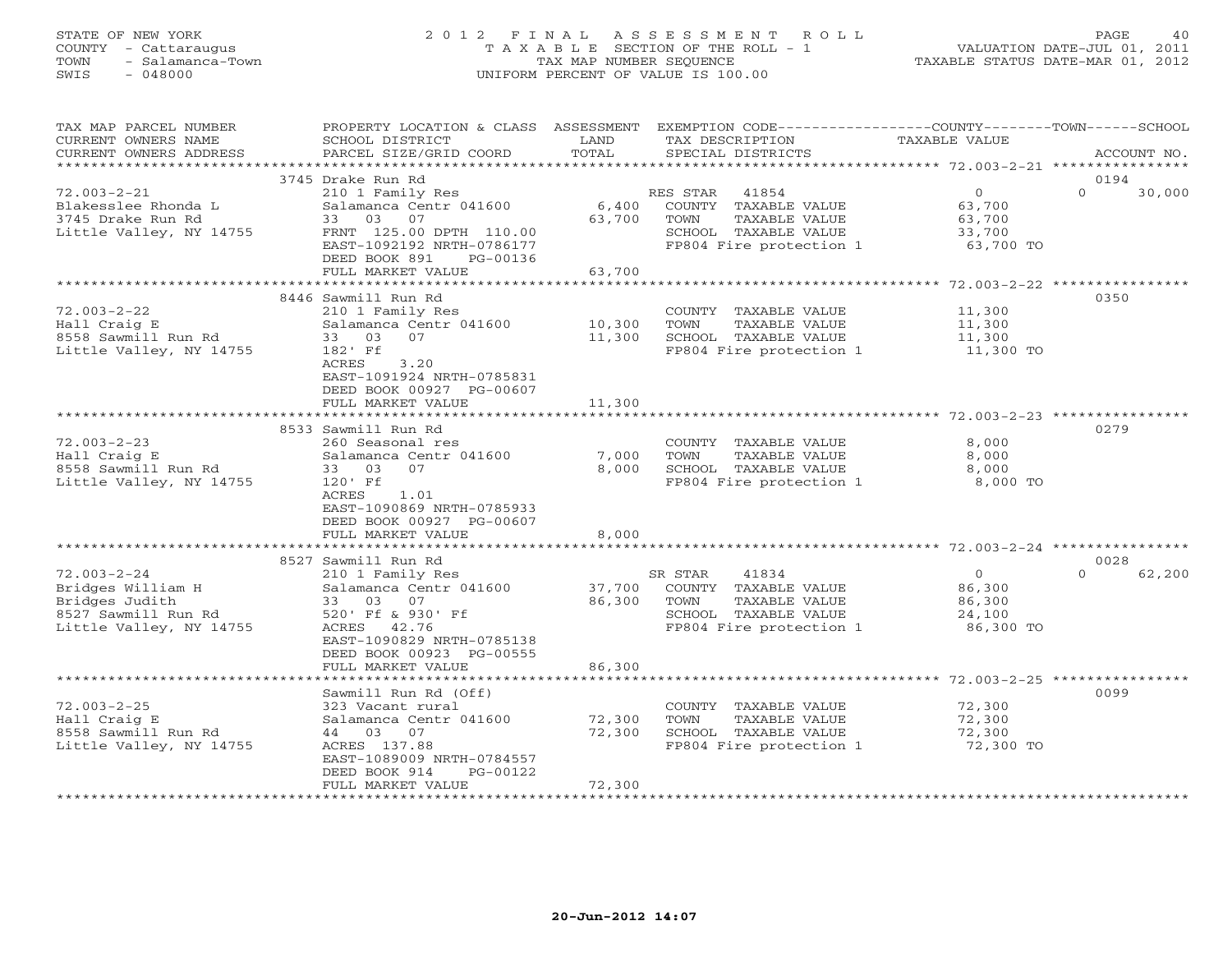# STATE OF NEW YORK 2 0 1 2 F I N A L A S S E S S M E N T R O L L PAGE 41 COUNTY - Cattaraugus T A X A B L E SECTION OF THE ROLL - 1 VALUATION DATE-JUL 01, 2011 TOWN - Salamanca-Town TAX MAP NUMBER SEQUENCE TAXABLE STATUS DATE-MAR 01, 2012 SWIS - 048000 UNIFORM PERCENT OF VALUE IS 100.00

| TAX MAP PARCEL NUMBER<br>CURRENT OWNERS NAME    | PROPERTY LOCATION & CLASS<br>SCHOOL DISTRICT      | ASSESSMENT<br>LAND<br>TOTAL | TAX DESCRIPTION                                 | EXEMPTION CODE-----------------COUNTY-------TOWN------SCHOOL<br><b>TAXABLE VALUE</b><br>ACCOUNT NO. |
|-------------------------------------------------|---------------------------------------------------|-----------------------------|-------------------------------------------------|-----------------------------------------------------------------------------------------------------|
| CURRENT OWNERS ADDRESS<br>********************* | PARCEL SIZE/GRID COORD<br>*********************** |                             | SPECIAL DISTRICTS                               |                                                                                                     |
|                                                 | Sawmill Run Rd                                    |                             |                                                 | 0415                                                                                                |
| $72.003 - 2 - 26.1$                             | 323 Vacant rural                                  |                             | COUNTY TAXABLE VALUE                            | 32,400                                                                                              |
| Hook Paul E                                     | Salamanca Centr 041600                            | 32,400                      | TOWN<br>TAXABLE VALUE                           | 32,400                                                                                              |
| Hook Janet M                                    | 03<br>56<br>07                                    | 32,400                      | SCHOOL TAXABLE VALUE                            | 32,400                                                                                              |
| 8826 Sawmill Run Rd                             | $L/u$ - Paul & Janet Hook                         |                             | FP804 Fire protection 1                         | 32,400 TO                                                                                           |
| Little Valley, NY 14755                         | Ff 40.00                                          |                             |                                                 |                                                                                                     |
|                                                 | ACRES 45.00                                       |                             |                                                 |                                                                                                     |
|                                                 | EAST-1085996 NRTH-0785040                         |                             |                                                 |                                                                                                     |
|                                                 | DEED BOOK 00993 PG-00478                          |                             |                                                 |                                                                                                     |
|                                                 | FULL MARKET VALUE<br>*****************            | 32,400<br>* * * * * * * * * |                                                 | ******************** 72.004-1-1 ******************                                                  |
|                                                 | Bucktooth Run Rd                                  |                             |                                                 | 0240                                                                                                |
| $72.004 - 1 - 1$                                | 312 Vac w/imprv                                   |                             | COUNTY TAXABLE VALUE                            | 37,300                                                                                              |
| Bierfeldt Leo                                   | Salamanca Centr 041600                            | 6,300                       | TOWN<br>TAXABLE VALUE                           | 37,300                                                                                              |
| Bierfeldt Peggy                                 | 03<br>07<br>25                                    | 37,300                      | SCHOOL TAXABLE VALUE                            | 37,300                                                                                              |
| 4104 Bucktooth Run Rd                           | FRNT 75.00 DPTH 220.00                            |                             | FP804 Fire protection 1                         | 37,300 TO                                                                                           |
| Little Valley, NY 14755                         | EAST-1095044 NRTH-0792377                         |                             |                                                 |                                                                                                     |
|                                                 | DEED BOOK 910<br>PG-00050                         |                             |                                                 |                                                                                                     |
|                                                 | FULL MARKET VALUE                                 | 37,300                      |                                                 |                                                                                                     |
|                                                 |                                                   |                             |                                                 | ************************ 72.004-1-2 **********                                                      |
|                                                 | Bucktooth Run Rd (Off)                            |                             |                                                 | 0280                                                                                                |
| $72.004 - 1 - 2$                                | 910 Priv forest                                   |                             | COUNTY TAXABLE VALUE                            | 182,000                                                                                             |
| Farm East LLC                                   | Salamanca Centr 041600<br>17 03 07                | 182,000<br>182,000          | TOWN<br>TAXABLE VALUE                           | 182,000                                                                                             |
| 150 McLean Rd<br>PO Box 5478                    | ACRES 382.78                                      |                             | SCHOOL TAXABLE VALUE<br>FP804 Fire protection 1 | 182,000<br>182,000 TO                                                                               |
| Cortland, NY 13045                              | EAST-1099149 NRTH-0792453                         |                             |                                                 |                                                                                                     |
|                                                 | DEED BOOK 14891 PG-6001                           |                             |                                                 |                                                                                                     |
|                                                 | FULL MARKET VALUE                                 | 182,000                     |                                                 |                                                                                                     |
|                                                 |                                                   |                             |                                                 | ******************** 72.004-1-4.1 **********                                                        |
|                                                 | Nys Rte 353                                       |                             |                                                 | 0047                                                                                                |
| $72.004 - 1 - 4.1$                              | 322 Rural vac>10                                  |                             | COUNTY TAXABLE VALUE                            | 24,300                                                                                              |
| Crosby Lonnie                                   | Salamanca Centr 041600                            | 24,300                      | TOWN<br>TAXABLE VALUE                           | 24,300                                                                                              |
| Attn: Jim Crosby                                | 9/17 03 07                                        | 24,300                      | SCHOOL TAXABLE VALUE                            | 24,300                                                                                              |
| 6 Forest Ave                                    | ACRES 19.50                                       |                             | FP805 Fire protection 2                         | 24,300 TO                                                                                           |
| Salamanca, NY 14779                             | EAST-1102801 NRTH-0793239                         |                             |                                                 |                                                                                                     |
|                                                 | DEED BOOK 00978 PG-00346                          |                             |                                                 |                                                                                                     |
|                                                 | FULL MARKET VALUE<br>***************              | 24,300                      |                                                 | **************************************6004-1-6******************                                    |
|                                                 | 4185 Center St Ext                                |                             |                                                 | 0171                                                                                                |
| $72.004 - 1 - 6$                                | 210 1 Family Res                                  |                             | RES STAR<br>41854                               | $\circ$<br>$\Omega$<br>30,000                                                                       |
| Slevinski Robert R                              | Salamanca Centr 041600                            | 7,100                       | COUNTY TAXABLE VALUE                            | 104,600                                                                                             |
| Slevinski Vicki                                 | 07<br>09 03                                       | 104,600                     | TOWN<br>TAXABLE VALUE                           | 104,600                                                                                             |
| 4185 Center St Ext                              | 197' Ff                                           |                             | SCHOOL TAXABLE VALUE                            | 74,600                                                                                              |
| Salamanca, NY 14779                             | ACRES<br>1.07                                     |                             | FP805 Fire protection 2                         | 104,600 TO                                                                                          |
|                                                 | EAST-1103471 NRTH-0793208                         |                             |                                                 |                                                                                                     |
|                                                 | DEED BOOK 892<br>PG-00274                         |                             |                                                 |                                                                                                     |
|                                                 | FULL MARKET VALUE                                 | 104,600                     |                                                 |                                                                                                     |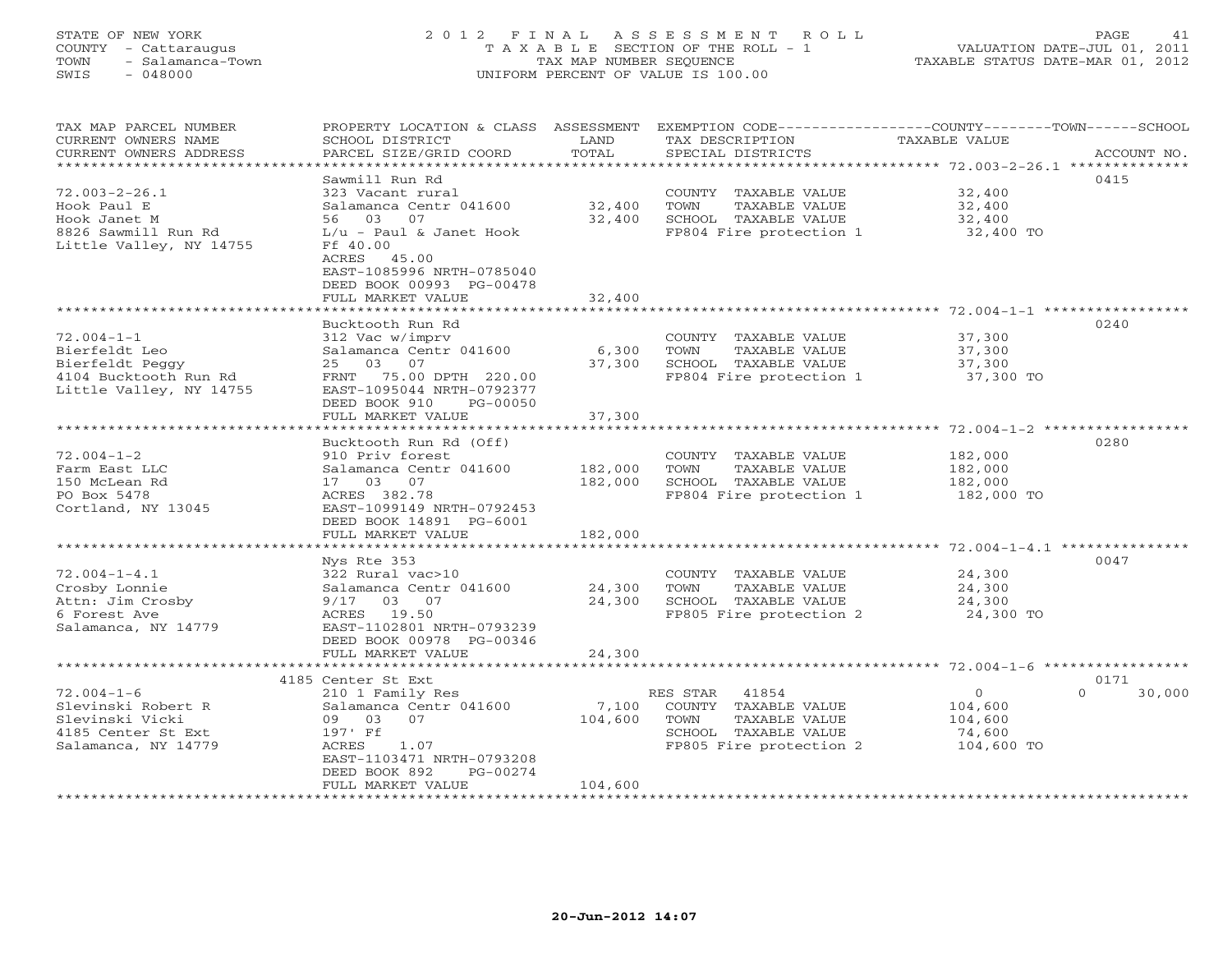#### STATE OF NEW YORK 2 0 1 2 F I N A L A S S E S S M E N T R O L L PAGE 42COUNTY - Cattaraugus T A X A B L E SECTION OF THE ROLL - 1<br>
TOWN - Salamanca-Town TAX MAP NUMBER SEQUENCE<br>
SWIS - 048000 SWIS - 048000 UNIFORM PERCENT OF VALUE IS 100.00

TAXABLE STATUS DATE-MAR 01, 2012

| TAX MAP PARCEL NUMBER<br>CURRENT OWNERS NAME<br>CURRENT OWNERS ADDRESS                                 | PROPERTY LOCATION & CLASS ASSESSMENT<br>SCHOOL DISTRICT<br>PARCEL SIZE/GRID COORD                                                                                                                                                  | LAND<br>TOTAL                               | EXEMPTION CODE-----------------COUNTY-------TOWN------SCHOOL<br>TAX DESCRIPTION<br>SPECIAL DISTRICTS                                                                                                                       | <b>TAXABLE VALUE</b>                                                                         |                                        | ACCOUNT NO.                                                  |
|--------------------------------------------------------------------------------------------------------|------------------------------------------------------------------------------------------------------------------------------------------------------------------------------------------------------------------------------------|---------------------------------------------|----------------------------------------------------------------------------------------------------------------------------------------------------------------------------------------------------------------------------|----------------------------------------------------------------------------------------------|----------------------------------------|--------------------------------------------------------------|
|                                                                                                        | <b>++++++++++++++++++++++++++</b>                                                                                                                                                                                                  | *********************                       |                                                                                                                                                                                                                            | ********************* 72.004-1-7 ******************                                          |                                        |                                                              |
| $72.004 - 1 - 7$<br>Leasure Jack<br>Leasure Lenora<br>4169 Center St Ext<br>Salamanca, NY 14779        | 4169 Center St Ext<br>210 1 Family Res<br>Salamanca Centr 041600<br>09 03<br>07<br>Ff 131.00<br>ACRES<br>1.71<br>EAST-1103335 NRTH-0793043<br>DEED BOOK 00955 PG-00095                                                             | 8,100<br>50,200                             | 41854<br>RES STAR<br>COUNTY TAXABLE VALUE<br>TAXABLE VALUE<br>TOWN<br>SCHOOL TAXABLE VALUE<br>FP805 Fire protection 2                                                                                                      | $\mathbf{O}$<br>50,200<br>50,200<br>20,200<br>50,200 TO                                      | $\Omega$                               | 0039<br>30,000                                               |
|                                                                                                        | FULL MARKET VALUE                                                                                                                                                                                                                  | 50,200                                      |                                                                                                                                                                                                                            |                                                                                              |                                        |                                                              |
| $72.004 - 1 - 8$<br>Oakes June P<br>4147 Center St Ext<br>Salamanca, NY 14779<br>$72.004 - 1 - 10.1$   | 4147 Center St Ext<br>210 1 Family Res<br>Salamanca Centr 041600<br>03 07<br>09<br>Ff 250.00<br>ACRES 12.39<br>EAST-1102882 NRTH-0792667<br>DEED BOOK 11662 PG-8003<br>FULL MARKET VALUE<br>4111 Center St Ext<br>210 1 Family Res | 155,700 SR STAR<br>155,700                  | 50 PCT OF VALUE USED FOR EXEMPTION PURPOSES<br>CVET C/T 41131<br>19,900 AGED C/T/S 41800<br>41834<br>COUNTY TAXABLE VALUE<br>TOWN<br>TAXABLE VALUE<br>SCHOOL TAXABLE VALUE<br>FP805 Fire protection 2<br>41854<br>RES STAR | 19,463<br>29,194<br>$\Omega$<br>107,043<br>107,043<br>54,575<br>155,700 TO<br>$\overline{O}$ | 19,463<br>29,194<br>$\cap$<br>$\Omega$ | 0193<br>$\overline{0}$<br>38,925<br>62,200<br>0172<br>30,000 |
| MacMillan Willis<br>Haley Judith A<br>4111 Center Ext. St<br>Salamanca, NY 14779                       | Salamanca Centr 041600<br>09 03 07<br>Ff 265.00<br>ACRES 12.35<br>EAST-1102934 NRTH-0792166<br>DEED BOOK 14889 PG-2001<br>FULL MARKET VALUE                                                                                        | 19,800<br>54,300<br>54,300                  | COUNTY TAXABLE VALUE<br>TOWN<br>TAXABLE VALUE<br>SCHOOL TAXABLE VALUE<br>FP805 Fire protection 2                                                                                                                           | 54,300<br>54,300<br>24,300<br>54,300 TO                                                      |                                        |                                                              |
|                                                                                                        | 4198 Center St Ext                                                                                                                                                                                                                 |                                             |                                                                                                                                                                                                                            |                                                                                              |                                        | 0222                                                         |
| $72.004 - 1 - 11$<br>Perkins Fredrick A<br>Perkins Alice J<br>148 Washington St<br>Salamanca, NY 14779 | 311 Res vac land<br>Salamanca Centr 041600<br>09 03 07<br>ACRES<br>1.70<br>EAST-1103694 NRTH-0793220<br>DEED BOOK 13618 PG-9001<br>FULL MARKET VALUE                                                                               | 8,100<br>8,100<br>8,100                     | COUNTY TAXABLE VALUE<br>TOWN<br>TAXABLE VALUE<br>SCHOOL TAXABLE VALUE<br>FP805 Fire protection 2                                                                                                                           | 8,100<br>8,100<br>8,100<br>8,100 TO                                                          |                                        |                                                              |
|                                                                                                        | 4134 Center St Ext                                                                                                                                                                                                                 |                                             |                                                                                                                                                                                                                            |                                                                                              |                                        | 0009                                                         |
| $72.004 - 1 - 13.1$<br>Bantin Richard<br>Bantin Helen<br>4134 Center St Ext<br>Salamanca, NY 14779     | 210 1 Family Res<br>Salamanca Centr 041600<br>09 03<br>07<br>Ff 210.00<br>ACRES<br>1.75<br>EAST-1103819 NRTH-0792635<br>DEED BOOK 00571 PG-00432<br>FULL MARKET VALUE                                                              | 8,100 AGED C<br>63,400<br>***************** | WVET C/T<br>41121<br>41802<br>63,400 SR STAR<br>41834<br>COUNTY TAXABLE VALUE<br>TOWN<br>TAXABLE VALUE<br>SCHOOL TAXABLE VALUE<br>FP805 Fire protection 2                                                                  | 9,510<br>13,473<br>$\overline{O}$<br>40,417<br>53,890<br>1,200<br>63,400 TO                  | 9,510<br>$\circ$<br>$\Omega$           | $\Omega$<br>$\Omega$<br>62,200                               |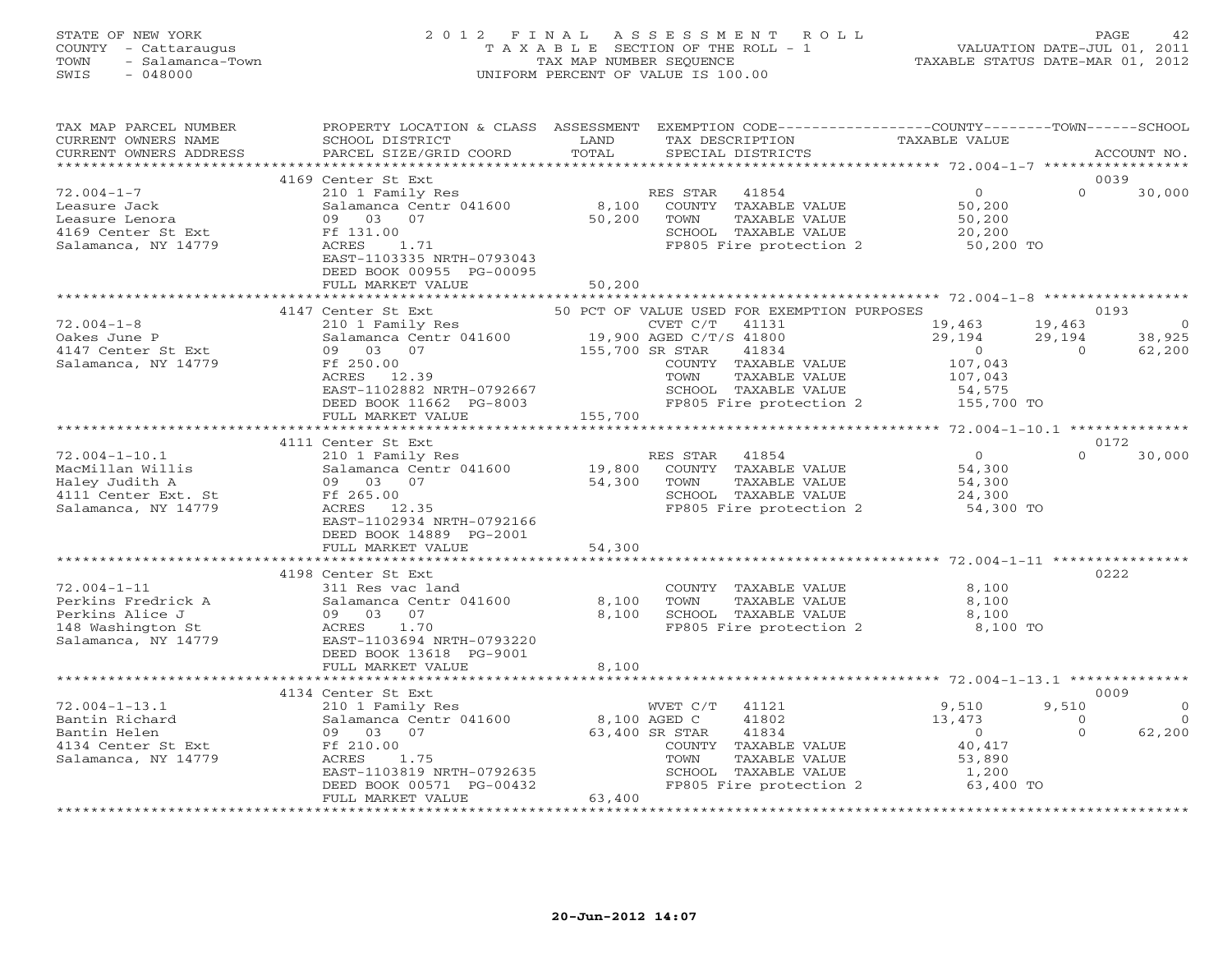# STATE OF NEW YORK 2 0 1 2 F I N A L A S S E S S M E N T R O L L PAGE 43 COUNTY - Cattaraugus T A X A B L E SECTION OF THE ROLL - 1 VALUATION DATE-JUL 01, 2011 TOWN - Salamanca-Town TAX MAP NUMBER SEQUENCE TAXABLE STATUS DATE-MAR 01, 2012 SWIS - 048000 UNIFORM PERCENT OF VALUE IS 100.00

| TAX MAP PARCEL NUMBER      |                                                |         |                         | PROPERTY LOCATION & CLASS ASSESSMENT EXEMPTION CODE----------------COUNTY-------TOWN------SCHOOL |
|----------------------------|------------------------------------------------|---------|-------------------------|--------------------------------------------------------------------------------------------------|
| CURRENT OWNERS NAME        | SCHOOL DISTRICT                                | LAND    | TAX DESCRIPTION         | TAXABLE VALUE                                                                                    |
| CURRENT OWNERS ADDRESS     | PARCEL SIZE/GRID COORD                         | TOTAL   | SPECIAL DISTRICTS       | ACCOUNT NO.                                                                                      |
| ***********************    |                                                |         |                         |                                                                                                  |
|                            | 4124 Center St Ext                             |         |                         | 0010                                                                                             |
| $72.004 - 1 - 14$          | 312 Vac w/imprv                                |         | COUNTY TAXABLE VALUE    | 9,500                                                                                            |
| Bantin Richard             | Salamanca Centr 041600                         | 5,500   | TAXABLE VALUE<br>TOWN   | 9,500                                                                                            |
| Bantin Helen               | 09 03 07                                       | 9,500   | SCHOOL TAXABLE VALUE    | 9,500                                                                                            |
| 4134 Center St Ext         | FRNT 80.00 DPTH 120.00                         |         | FP805 Fire protection 2 | 9,500 TO                                                                                         |
| Salamanca, NY 14779        | EAST-1103882 NRTH-0792283                      |         |                         |                                                                                                  |
|                            | DEED BOOK 778<br>PG-00383<br>FULL MARKET VALUE | 9,500   |                         |                                                                                                  |
|                            |                                                |         |                         |                                                                                                  |
|                            | 4116 Center St Ext                             |         |                         | 0294                                                                                             |
| $72.004 - 1 - 15$          | 210 1 Family Res                               |         | COUNTY TAXABLE VALUE    | 114,300                                                                                          |
| Yonker John                | Salamanca Centr 041600                         | 6,500   | TOWN<br>TAXABLE VALUE   | 114,300                                                                                          |
| Yonker Diane C             | 09 03 07                                       | 114,300 | SCHOOL TAXABLE VALUE    | 114,300                                                                                          |
| 2400 S Ocean Drive 3118 BT | FRNT 260.00 DPTH 75.00                         |         | FP805 Fire protection 2 | 114,300 TO                                                                                       |
| Ft. Pierce, FL 34949       | EAST-1103932 NRTH-0792123                      |         |                         |                                                                                                  |
|                            | DEED BOOK 00725 PG-00180                       |         |                         |                                                                                                  |
|                            | FULL MARKET VALUE                              | 114,300 |                         |                                                                                                  |
|                            |                                                |         |                         |                                                                                                  |
|                            | N State St                                     |         |                         | 0253                                                                                             |
| $72.004 - 1 - 16.1$        | 323 Vacant rural                               |         | COUNTY TAXABLE VALUE    | 38,900                                                                                           |
| Howard Anna M Sutton       | Salamanca Centr 041600                         | 38,900  | TOWN<br>TAXABLE VALUE   | 38,900                                                                                           |
| 305 Great Lakes Drive      | 09 03 07                                       | 38,900  | SCHOOL TAXABLE VALUE    | 38,900                                                                                           |
| Virginia Beach, VA 23462   | Ff 570.00                                      |         | FP805 Fire protection 2 | 38,900 TO                                                                                        |
|                            | ACRES 45.15                                    |         |                         |                                                                                                  |
|                            | EAST-1106229 NRTH-0792067                      |         |                         |                                                                                                  |
|                            | DEED BOOK 840<br>PG-00296                      |         |                         |                                                                                                  |
|                            | FULL MARKET VALUE                              | 38,900  |                         |                                                                                                  |
|                            |                                                |         |                         |                                                                                                  |
| $72.004 - 1 - 16.3$        | 4131 N State St                                |         | SR STAR<br>41834        | 0258<br>$\overline{O}$<br>$\Omega$                                                               |
| Sutton William K           | 210 1 Family Res<br>Salamanca Centr 041600     | 7,400   | COUNTY TAXABLE VALUE    | 59,000<br>59,000                                                                                 |
| 4131 N State St            | 09 03 07                                       | 59,000  | TOWN<br>TAXABLE VALUE   | 59,000                                                                                           |
| Salamanca, NY 14779        | Ff 200.00                                      |         | SCHOOL TAXABLE VALUE    | $\Omega$                                                                                         |
|                            | ACRES<br>1.15                                  |         | FP805 Fire protection 2 | 59,000 TO                                                                                        |
|                            | EAST-1104616 NRTH-0792475                      |         |                         |                                                                                                  |
|                            | DEED BOOK 00546 PG-00592                       |         |                         |                                                                                                  |
|                            | FULL MARKET VALUE                              | 59,000  |                         |                                                                                                  |
|                            |                                                |         |                         |                                                                                                  |
|                            | N State St (Off)                               |         |                         | 0401                                                                                             |
| $72.004 - 1 - 16.4$        | 314 Rural vac<10                               |         | COUNTY TAXABLE VALUE    | 1,700                                                                                            |
| Vecchio Robert D           | Salamanca Centr 041600                         | 1,700   | TAXABLE VALUE<br>TOWN   | 1,700                                                                                            |
| Mann John III              | 09 03 07                                       | 1,700   | SCHOOL TAXABLE VALUE    | 1,700                                                                                            |
| 28 Vista Ave               | ACRES<br>1.16                                  |         | FP805 Fire protection 2 | 1,700 TO                                                                                         |
| Bradford, PA 16701         | EAST-1104124 NRTH-0793061                      |         |                         |                                                                                                  |
|                            | DEED BOOK 10386 PG-7002                        |         |                         |                                                                                                  |
|                            | FULL MARKET VALUE                              | 1,700   |                         |                                                                                                  |
|                            |                                                |         |                         |                                                                                                  |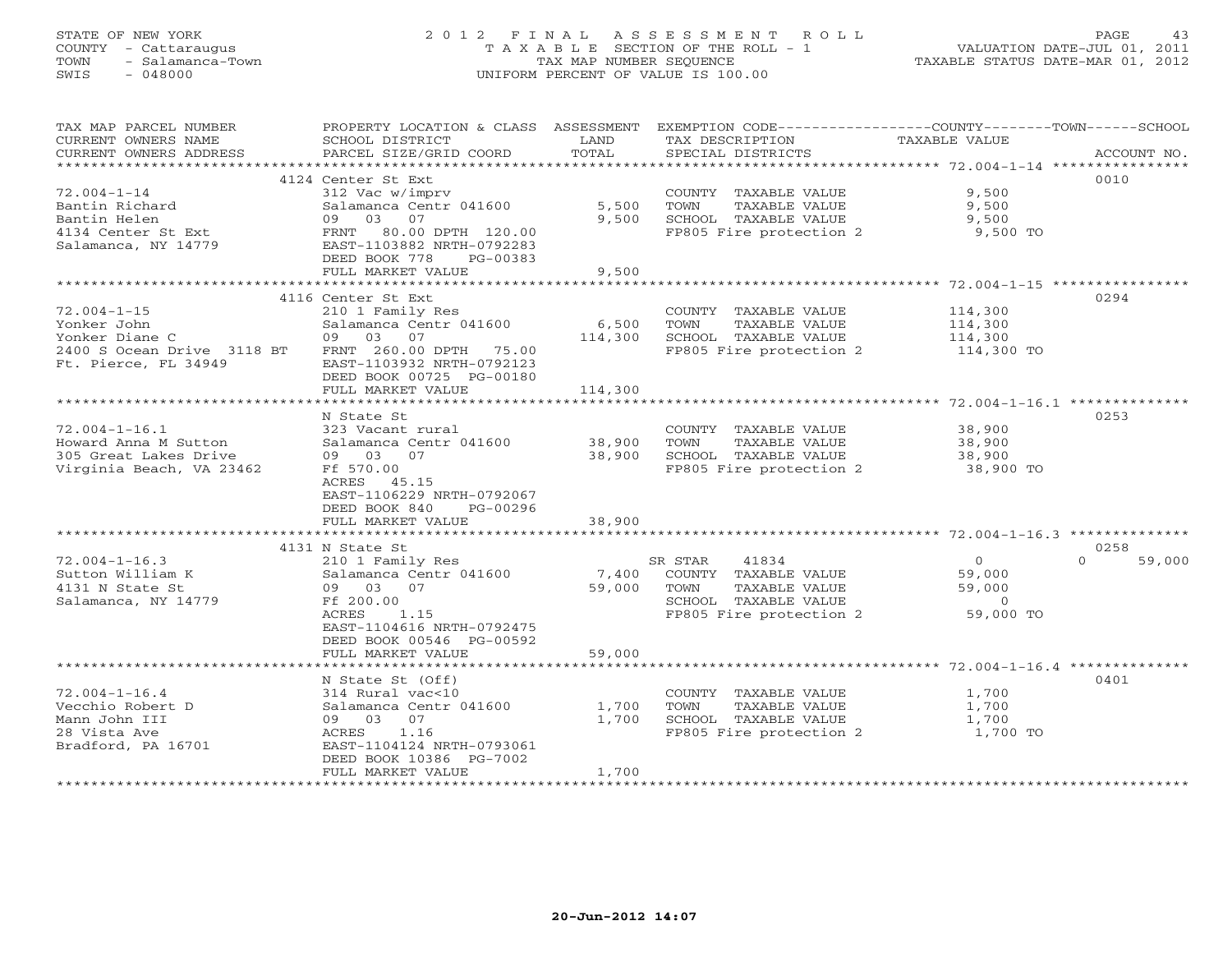#### STATE OF NEW YORK 2 0 1 2 F I N A L A S S E S S M E N T R O L L PAGE 44 COUNTY - Cattaraugus T A X A B L E SECTION OF THE ROLL - 1 VALUATION DATE-JUL 01, 2011 TOWN - Salamanca-Town TAX MAP NUMBER SEQUENCE TAXABLE STATUS DATE-MAR 01, 2012 SWIS - 048000 UNIFORM PERCENT OF VALUE IS 100.00

| TAX MAP PARCEL NUMBER<br>CURRENT OWNERS NAME<br>CURRENT OWNERS ADDRESS                               | PROPERTY LOCATION & CLASS ASSESSMENT<br>SCHOOL DISTRICT<br>PARCEL SIZE/GRID COORD                                                                                                        | LAND<br>TOTAL              | EXEMPTION CODE-----------------COUNTY-------TOWN-----SCHOOL<br>TAX DESCRIPTION<br>SPECIAL DISTRICTS                          | TAXABLE VALUE                                             | ACCOUNT NO.                |
|------------------------------------------------------------------------------------------------------|------------------------------------------------------------------------------------------------------------------------------------------------------------------------------------------|----------------------------|------------------------------------------------------------------------------------------------------------------------------|-----------------------------------------------------------|----------------------------|
| *********************                                                                                |                                                                                                                                                                                          |                            |                                                                                                                              |                                                           |                            |
| $72.004 - 1 - 16.5$<br>Mann John I III<br>Vecchio Joseph R<br>4109 N State St<br>Salamanca, NY 14779 | 4109 N State St<br>210 1 Family Res<br>Salamanca Centr 041600<br>03<br>07<br>09<br>445' Ff<br>ACRES<br>3.30<br>EAST-1104624 NRTH-0792162<br>DEED BOOK 10360 PG-5001<br>FULL MARKET VALUE | 10,500<br>63,200<br>63,200 | SR STAR<br>41834<br>COUNTY TAXABLE VALUE<br>TOWN<br>TAXABLE VALUE<br>SCHOOL TAXABLE VALUE<br>FP805 Fire protection 2         | $\circ$<br>63,200<br>63,200<br>1,000<br>63,200 TO         | 0402<br>$\Omega$<br>62,200 |
|                                                                                                      |                                                                                                                                                                                          |                            |                                                                                                                              | ****************** 72.004-1-16.6 **************           |                            |
| $72.004 - 1 - 16.6$<br>Sutton Albert E<br>213 Natalie Ln<br>King, NC 27021                           | N State St<br>322 Rural vac>10<br>Salamanca Centr 041600<br>03<br>07<br>09<br>570' Ff<br>ACRES 58.70<br>EAST-1106443 NRTH-0793382<br>DEED BOOK 840<br>PG-00299                           | 45,300<br>45,300           | COUNTY TAXABLE VALUE<br>TOWN<br>TAXABLE VALUE<br>SCHOOL TAXABLE VALUE<br>FP805 Fire protection 2                             | 45,300<br>45,300<br>45,300<br>45,300 TO                   | 0403                       |
|                                                                                                      | FULL MARKET VALUE                                                                                                                                                                        | 45,300                     |                                                                                                                              |                                                           |                            |
|                                                                                                      | 4096 Center St Ext                                                                                                                                                                       |                            |                                                                                                                              | $72.004 - 1 - 16.7$ *************                         | 0404                       |
| $72.004 - 1 - 16.7$<br>Vecchio Robert D<br>Mann John III<br>28 Vista Ave<br>Bradford, PA 16701       | 210 1 Family Res<br>Salamanca Centr 041600<br>03<br>07<br>09<br>Ff 30.00<br>ACRES<br>8.84<br>EAST-1104219 NRTH-0792378<br>DEED BOOK 10386 PG-7002<br>FULL MARKET VALUE                   | 16,800<br>24,400<br>24,400 | COUNTY TAXABLE VALUE<br>TOWN<br>TAXABLE VALUE<br>SCHOOL TAXABLE VALUE<br>FP805 Fire protection 2                             | 24,400<br>24,400<br>24,400<br>24,400 TO                   |                            |
|                                                                                                      |                                                                                                                                                                                          |                            |                                                                                                                              |                                                           |                            |
| $72.004 - 1 - 17$<br>Petitt Frances M<br>Petitt Raymond C<br>4098 N State St<br>Salamanca, NY 14779  | 4098 N State St<br>210 1 Family Res<br>Salamanca Centr 041600<br>03<br>07<br>09<br>FRNT 100.00 DPTH 400.00<br>EAST-1105089 NRTH-0791911<br>DEED BOOK 12649 PG-4001<br>FULL MARKET VALUE  | 7,000<br>30,200<br>30,200  | 41854<br>RES STAR<br>COUNTY TAXABLE VALUE<br><b>TOWN</b><br>TAXABLE VALUE<br>SCHOOL TAXABLE VALUE<br>FP805 Fire protection 2 | $\Omega$<br>30,200<br>30,200<br>200<br>30,200 TO          | 0035<br>$\Omega$<br>30,000 |
|                                                                                                      | ******************                                                                                                                                                                       |                            |                                                                                                                              | ****************************** 72.004-1-18 ********       |                            |
|                                                                                                      | 4092 N State St                                                                                                                                                                          |                            |                                                                                                                              |                                                           | 0291                       |
| $72.004 - 1 - 18$<br>Ercolani Todd M<br>4092 N State St<br>Salamanca, NY 14779                       | 270 Mfg housing<br>Salamanca Centr 041600<br>09 03<br>07<br>200' Ff<br>ACRES<br>1.62<br>EAST-1105093 NRTH-0791762<br>DEED BOOK 11987 PG-4001<br>FULL MARKET VALUE                        | 7,900<br>16,100<br>16,100  | 41854<br>RES STAR<br>COUNTY TAXABLE VALUE<br>TOWN<br>TAXABLE VALUE<br>SCHOOL TAXABLE VALUE<br>FP805 Fire protection 2        | $\Omega$<br>16,100<br>16,100<br>$\mathbf{0}$<br>16,100 TO | $\Omega$<br>16,100         |
|                                                                                                      |                                                                                                                                                                                          |                            |                                                                                                                              |                                                           |                            |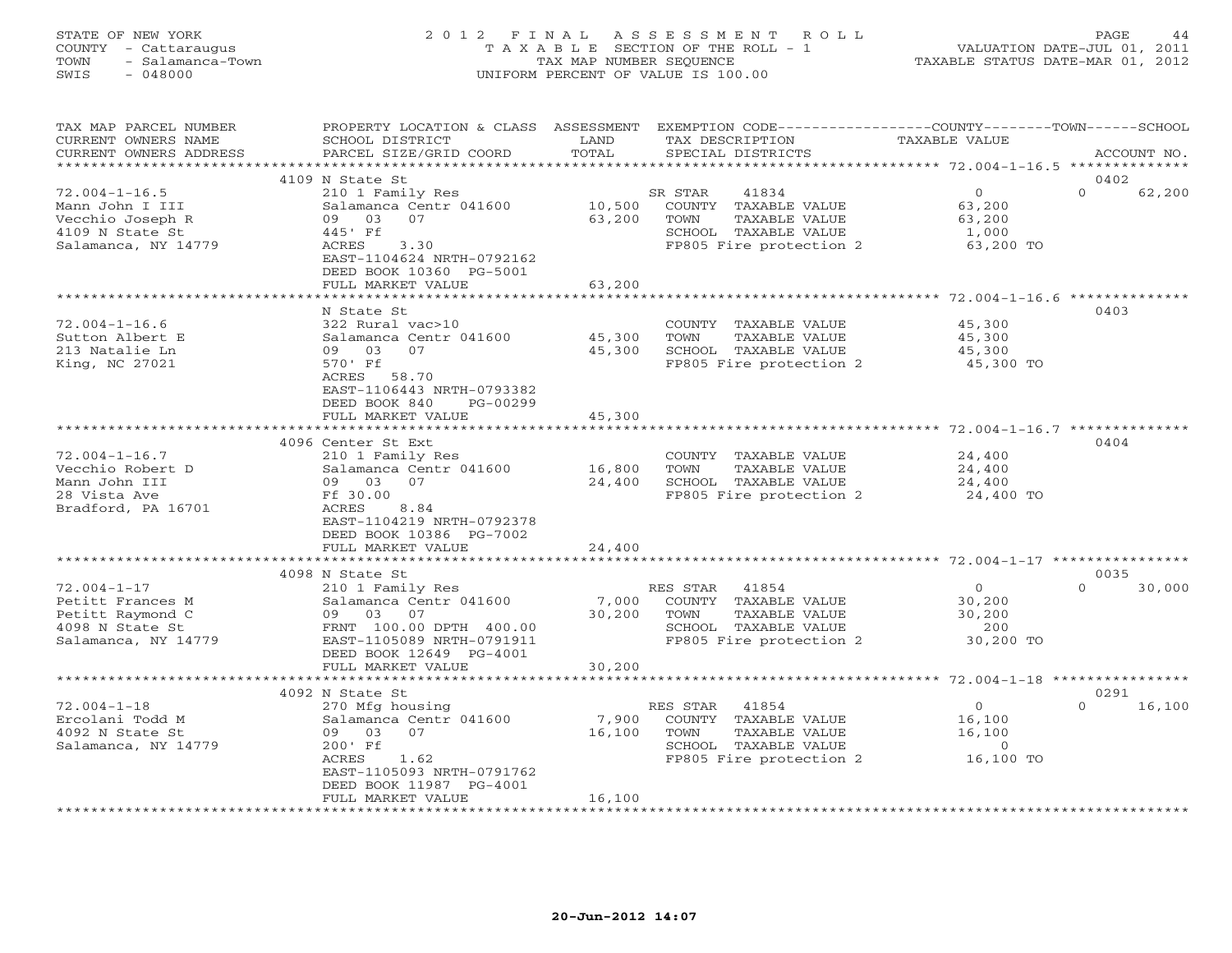# STATE OF NEW YORK 2 0 1 2 F I N A L A S S E S S M E N T R O L L PAGE 45 COUNTY - Cattaraugus T A X A B L E SECTION OF THE ROLL - 1 VALUATION DATE-JUL 01, 2011 TOWN - Salamanca-Town TAX MAP NUMBER SEQUENCE TAXABLE STATUS DATE-MAR 01, 2012 SWIS - 048000 UNIFORM PERCENT OF VALUE IS 100.00

| TAX MAP PARCEL NUMBER                                 | PROPERTY LOCATION & CLASS ASSESSMENT |            | EXEMPTION CODE----------------COUNTY-------TOWN------SCHOOL |                                                            |                    |
|-------------------------------------------------------|--------------------------------------|------------|-------------------------------------------------------------|------------------------------------------------------------|--------------------|
| CURRENT OWNERS NAME                                   | SCHOOL DISTRICT                      | LAND       | TAX DESCRIPTION                                             | <b>TAXABLE VALUE</b>                                       |                    |
| CURRENT OWNERS ADDRESS                                | PARCEL SIZE/GRID COORD               | TOTAL      | SPECIAL DISTRICTS                                           |                                                            | ACCOUNT NO.        |
|                                                       |                                      |            |                                                             |                                                            |                    |
|                                                       | 4068 N State St                      |            |                                                             |                                                            | 0244               |
| $72.004 - 1 - 19$                                     | 240 Rural res                        |            | RES STAR<br>41854                                           | $\circ$                                                    | $\Omega$<br>30,000 |
| Harris Kimberly                                       | Salamanca Centr 041600               | 26,100     | COUNTY TAXABLE VALUE                                        | 151,500                                                    |                    |
| 4068 N State St                                       | 09 03<br>07                          | 151,500    | TOWN<br>TAXABLE VALUE                                       | 151,500                                                    |                    |
| Salamanca, NY 14779                                   | FRNT 700.00 DPTH                     |            | SCHOOL TAXABLE VALUE                                        | 121,500                                                    |                    |
|                                                       | 22.32 BANK<br>032<br>ACRES           |            | FP805 Fire protection 2                                     | 151,500 TO                                                 |                    |
|                                                       | EAST-1105596 NRTH-0791503            |            |                                                             |                                                            |                    |
|                                                       | DEED BOOK 1006<br>$PG-92$            |            |                                                             |                                                            |                    |
|                                                       | FULL MARKET VALUE                    | 151,500    |                                                             |                                                            |                    |
|                                                       |                                      |            |                                                             |                                                            |                    |
|                                                       | N State St                           |            |                                                             |                                                            |                    |
| $72.004 - 1 - 19.71$                                  | 831 Tele Comm                        |            | COUNTY TAXABLE VALUE                                        | 190,000                                                    |                    |
| NY RSA #3 d/b/a Cellular Part. Salamanca Centr 041600 |                                      | $\circ$    | TOWN<br>TAXABLE VALUE                                       | 190,000                                                    |                    |
| 175 Calkins Rd                                        | ACRES<br>0.01                        | 190,000    | SCHOOL TAXABLE VALUE                                        | 190,000                                                    |                    |
| Rochester, NY 14623                                   | FULL MARKET VALUE                    | 190,000    |                                                             |                                                            |                    |
|                                                       | 4103 Center St Ext                   |            |                                                             |                                                            | 0209               |
| $72.004 - 1 - 20$                                     | 210 1 Family Res                     |            | RES STAR 41854                                              | $\overline{0}$                                             | $\Omega$<br>30,000 |
| Brodie Robert M                                       | Salamanca Centr 041600               | 7,000      | COUNTY TAXABLE VALUE                                        | 71,800                                                     |                    |
| Brodie Diana L                                        | 09 03 07                             | 71,800     | TOWN<br>TAXABLE VALUE                                       | 71,800                                                     |                    |
| 4103 Center St Ext                                    | Life Use                             |            | SCHOOL TAXABLE VALUE                                        | 41,800                                                     |                    |
| Salamanca, NY 14779                                   | FRNT 150.00 DPTH 260.00              |            | FP805 Fire protection 2                                     | 71,800 TO                                                  |                    |
|                                                       | BANK<br>012.                         |            |                                                             |                                                            |                    |
|                                                       | EAST-1103732 NRTH-0792001            |            |                                                             |                                                            |                    |
|                                                       | DEED BOOK 1004 PG-3                  |            |                                                             |                                                            |                    |
|                                                       | FULL MARKET VALUE                    | 71,800     |                                                             |                                                            |                    |
|                                                       |                                      |            |                                                             |                                                            |                    |
|                                                       | 4097 Center St Ext                   |            |                                                             |                                                            | 0220               |
| $72.004 - 1 - 21$                                     | 210 1 Family Res                     |            | RES STAR 41854                                              | $\overline{0}$                                             | 30,000<br>$\cap$   |
| Anderson Kelly L                                      | Salamanca Centr 041600               | 6,600      | COUNTY TAXABLE VALUE                                        | 82,500                                                     |                    |
| 4097 Center St Ext                                    | 09 03 07                             | 82,500     | TOWN<br>TAXABLE VALUE                                       | 82,500                                                     |                    |
| Salamanca, NY 14779                                   | Life Use                             |            | SCHOOL TAXABLE VALUE                                        | 52,500                                                     |                    |
|                                                       | FRNT 100.00 DPTH 220.00              |            | FP805 Fire protection 2                                     | 82,500 TO                                                  |                    |
|                                                       | BANK<br>017                          |            |                                                             |                                                            |                    |
|                                                       | EAST-1103810 NRTH-0791881            |            |                                                             |                                                            |                    |
|                                                       | DEED BOOK 12597 PG-6001              |            |                                                             |                                                            |                    |
|                                                       | FULL MARKET VALUE                    | 82,500     |                                                             |                                                            |                    |
|                                                       | ************************             | ********** |                                                             | ***************************** 72.004-1-22 **************** |                    |
|                                                       | 4089 Center St Ext                   |            |                                                             |                                                            | 0186               |
| $72.004 - 1 - 22$                                     | 210 1 Family Res                     |            | WVET C/T<br>41121                                           | 12,000                                                     | 12,000<br>$\Omega$ |
| Slevinski James M                                     | Salamanca Centr 041600               |            | 5,400 RES STAR<br>41854                                     | $\overline{0}$                                             | 30,000<br>$\Omega$ |
| Slevinski Marlene                                     | 09 03 07                             | 84,900     | COUNTY TAXABLE VALUE                                        | 72,900                                                     |                    |
| 4089 Center St Ext                                    | FRNT 125.00 DPTH 220.00              |            | TOWN<br>TAXABLE VALUE                                       | 72,900                                                     |                    |
| Salamanca, NY 14779                                   | EAST-1103847 NRTH-0791769            |            | SCHOOL TAXABLE VALUE                                        | 54,900                                                     |                    |
|                                                       | DEED BOOK 823<br>PG-00433            |            | FP805 Fire protection 2                                     | 84,900 TO                                                  |                    |
|                                                       | FULL MARKET VALUE                    | 84,900     |                                                             |                                                            |                    |
|                                                       |                                      |            |                                                             |                                                            |                    |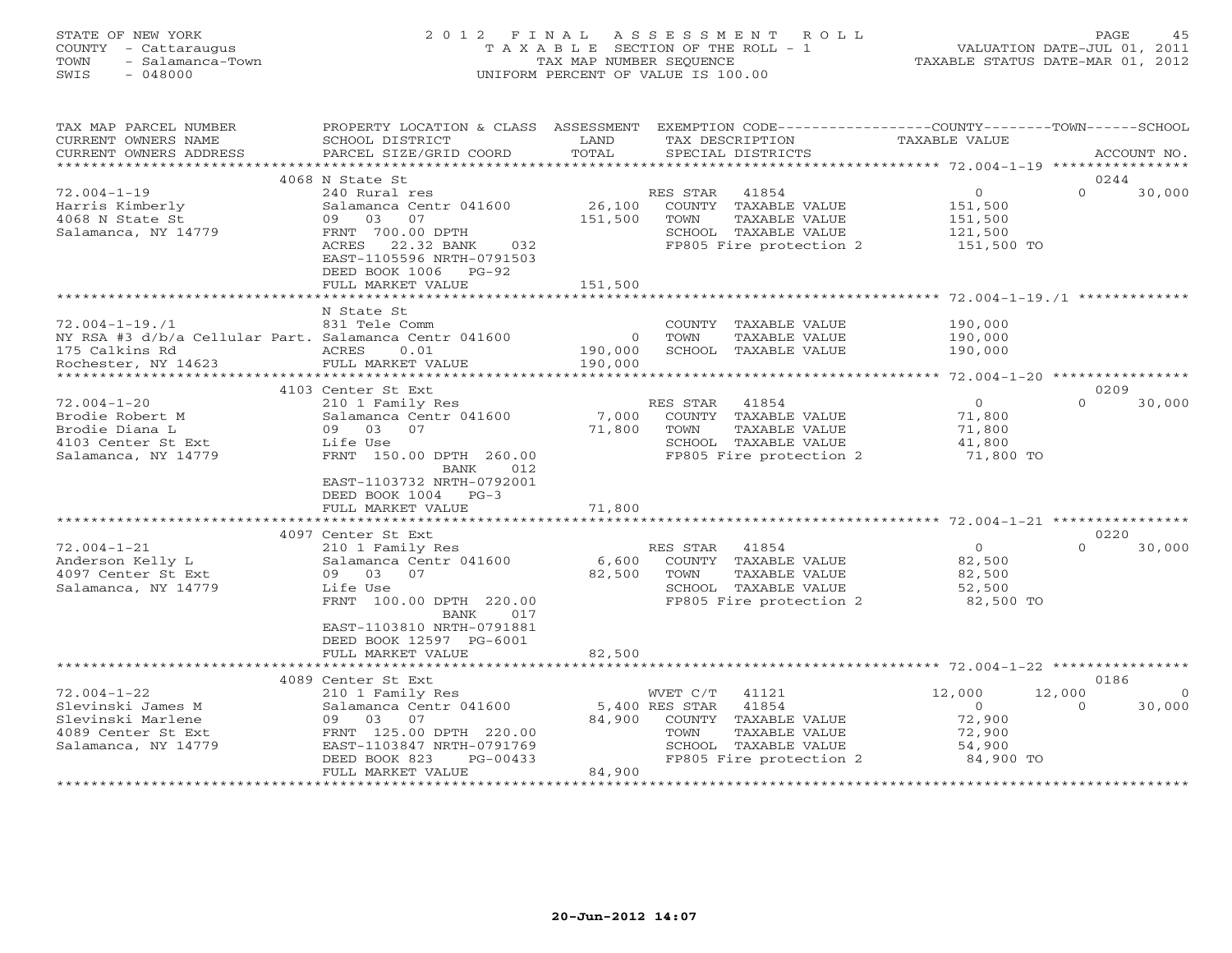# STATE OF NEW YORK 2 0 1 2 F I N A L A S S E S S M E N T R O L L PAGE 46 COUNTY - Cattaraugus T A X A B L E SECTION OF THE ROLL - 1 VALUATION DATE-JUL 01, 2011 TOWN - Salamanca-Town TAX MAP NUMBER SEQUENCE TAXABLE STATUS DATE-MAR 01, 2012 SWIS - 048000 UNIFORM PERCENT OF VALUE IS 100.00

| TAX MAP PARCEL NUMBER      | PROPERTY LOCATION & CLASS       | ASSESSMENT    | EXEMPTION CODE-----------------COUNTY-------TOWN------SCHOOL |                |                      |
|----------------------------|---------------------------------|---------------|--------------------------------------------------------------|----------------|----------------------|
| CURRENT OWNERS NAME        | SCHOOL DISTRICT                 | LAND          | TAX DESCRIPTION                                              | TAXABLE VALUE  |                      |
| CURRENT OWNERS ADDRESS     | PARCEL SIZE/GRID COORD          | TOTAL         | SPECIAL DISTRICTS                                            |                | ACCOUNT NO.          |
| ******************         |                                 | ************* |                                                              |                |                      |
|                            | 4037 Center St Ext              |               |                                                              |                | 0078                 |
| $72.004 - 1 - 23$          | 433 Auto body                   |               | COUNTY TAXABLE VALUE                                         | 92,100         |                      |
| Crosby Lonnie              | Salamanca Centr 041600          | 20,700        | TOWN<br>TAXABLE VALUE                                        | 92,100         |                      |
| 4037 Center St Ext         | 09<br>03<br>07                  | 92,100        | SCHOOL TAXABLE VALUE                                         | 92,100         |                      |
| Salamanca, NY 14779        | Fire No. 4035<br>ACRES<br>10.40 |               | FP805 Fire protection 2                                      | 92,100 TO      |                      |
|                            | EAST-1104196 NRTH-0791256       |               |                                                              |                |                      |
|                            | DEED BOOK 136<br>PG-4005        |               |                                                              |                |                      |
|                            | FULL MARKET VALUE               | 92,100        |                                                              |                |                      |
|                            |                                 |               |                                                              |                |                      |
|                            | 6 Forest Ave                    |               |                                                              |                | 0045                 |
| $72.004 - 1 - 24$          | 210 1 Family Res                |               | RES STAR<br>41854                                            | $\circ$        | $\Omega$<br>30,000   |
| Crosby James L             | Salamanca Centr 041600          | 6,700         | COUNTY TAXABLE VALUE                                         | 107,000        |                      |
| 6 Forest Ave               | 09 03<br>07                     | 107,000       | TOWN<br>TAXABLE VALUE                                        | 107,000        |                      |
| Salamanca, NY 14779        | FRNT 130.00 DPTH 200.00         |               | SCHOOL TAXABLE VALUE                                         | 77,000         |                      |
|                            | EAST-1103933 NRTH-0790969       |               | FP805 Fire protection 2                                      | 107,000 TO     |                      |
|                            | DEED BOOK 864<br>PG-00583       |               |                                                              |                |                      |
|                            | FULL MARKET VALUE               | 107,000       |                                                              |                |                      |
|                            |                                 |               |                                                              |                |                      |
|                            | 12 Forest Ave                   |               |                                                              |                | 0079                 |
| $72.004 - 1 - 25.1$        | 210 1 Family Res                |               | COUNTY TAXABLE VALUE                                         | 71,700         |                      |
| Conner J Michael           | Salamanca Centr 041600          | 6,300         | TOWN<br>TAXABLE VALUE                                        | 71,700         |                      |
| 3101 NE 27th Ave           | 09 03 07                        | 71,700        | SCHOOL TAXABLE VALUE                                         | 71,700         |                      |
| Lighthouse Point, FL 33064 | FRNT 117.00 DPTH 135.00         |               | FP805 Fire protection 2                                      | 71,700 TO      |                      |
|                            | EAST-1103732 NRTH-0790912       |               |                                                              |                |                      |
|                            | DEED BOOK 7864 PG-5003          |               |                                                              |                |                      |
|                            | FULL MARKET VALUE               | 71,700        |                                                              |                |                      |
|                            | *********************           | ************* | ****************************** 72.004-1-25.2 **************  |                |                      |
|                            | 10 Forest Ave                   |               |                                                              |                | 0455                 |
| $72.004 - 1 - 25.2$        | 210 1 Family Res                |               | CVET C/T<br>41131                                            | 20,000         | 20,000<br>$\circ$    |
| Zaprowski Thelma H         | Salamanca Centr 041600          |               | 5,000 AGED C/T<br>41801                                      | 33,750         | 33,750<br>$\bigcirc$ |
| Zaprowski Michael          | 03<br>09<br>07                  |               | 41834<br>87,500 SR STAR                                      | $\overline{0}$ | 62,200<br>$\Omega$   |
| 10 Forest Ave              | 90.00 DPTH 135.00<br>FRNT       |               | COUNTY TAXABLE VALUE                                         | 33,750         |                      |
| Salamanca, NY 14779        | EAST-1103828 NRTH-0790925       |               | TOWN<br>TAXABLE VALUE                                        | 33,750         |                      |
|                            | DEED BOOK 254<br>PG-5002        |               | SCHOOL TAXABLE VALUE                                         | 25,300         |                      |
|                            | FULL MARKET VALUE               |               | 87,500 FP805 Fire protection 2                               | 87,500 TO      |                      |
|                            | **********************          |               |                                                              |                |                      |
|                            | 50 Forest Ave                   |               |                                                              |                | 0080                 |
| $72.004 - 1 - 27.1$        | 210 1 Family Res                |               | 41854<br>RES STAR                                            | $\overline{0}$ | $\Omega$<br>30,000   |
| Painter William L          | Salamanca Centr 041600          | 6,700         | COUNTY TAXABLE VALUE                                         | 97,900         |                      |
| Painter Nanette            | 09 03 07                        | 97,900        | TOWN<br>TAXABLE VALUE                                        | 97,900         |                      |
| 50 Forest Ave              | FRNT 148.20 DPTH 180.00         |               | SCHOOL TAXABLE VALUE                                         | 67,900         |                      |
| Salamanca, NY 14779        | EAST-1103328 NRTH-0790876       |               | FP805 Fire protection 2                                      | 97,900 TO      |                      |
|                            | DEED BOOK 00917 PG-00781        |               |                                                              |                |                      |
|                            | FULL MARKET VALUE               | 97,900        |                                                              |                |                      |
|                            |                                 |               |                                                              |                |                      |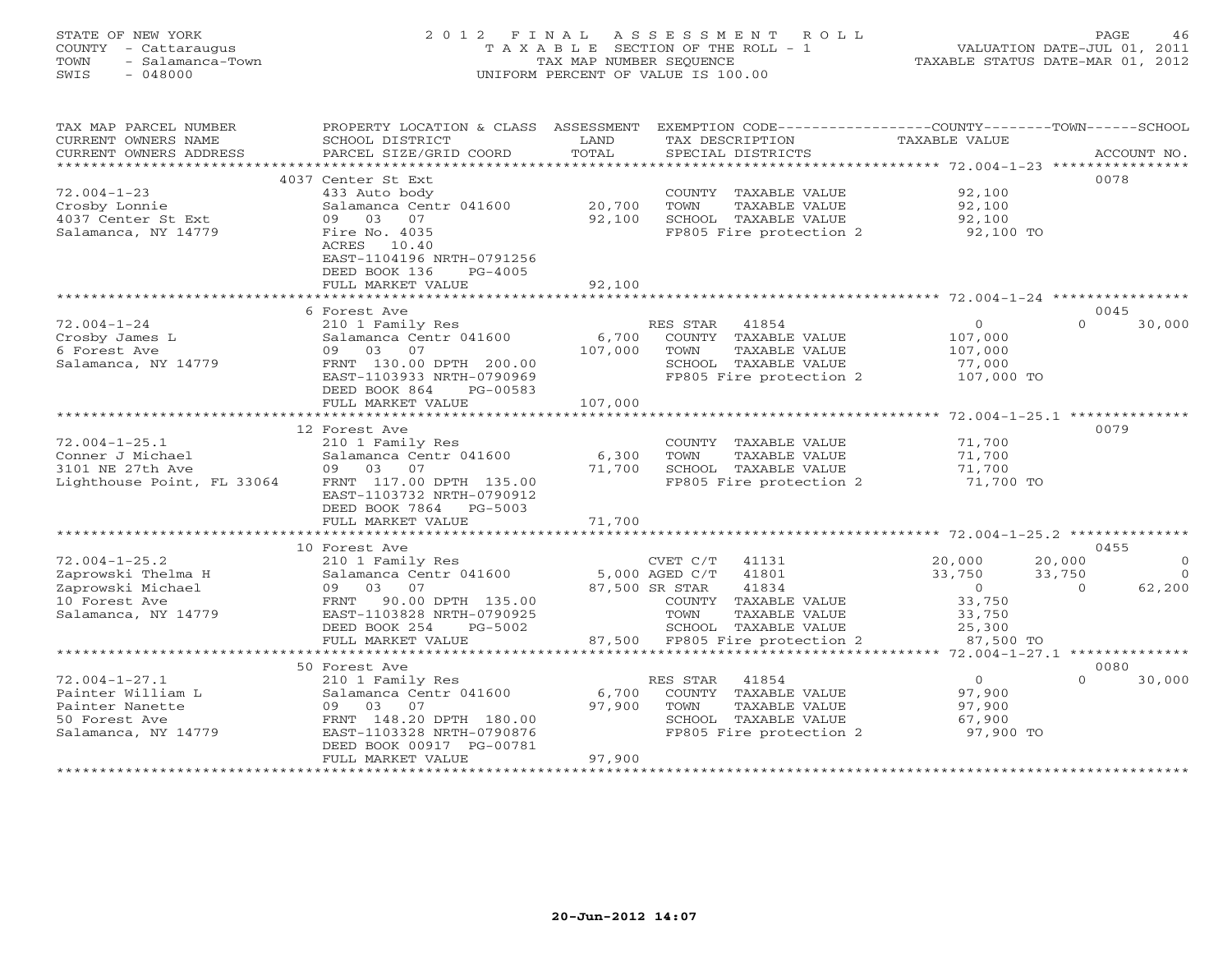# STATE OF NEW YORK 2 0 1 2 F I N A L A S S E S S M E N T R O L L PAGE 47 COUNTY - Cattaraugus T A X A B L E SECTION OF THE ROLL - 1 VALUATION DATE-JUL 01, 2011 TOWN - Salamanca-Town TAX MAP NUMBER SEQUENCE TAXABLE STATUS DATE-MAR 01, 2012 SWIS - 048000 UNIFORM PERCENT OF VALUE IS 100.00

| TAX MAP PARCEL NUMBER<br>CURRENT OWNERS NAME | PROPERTY LOCATION & CLASS ASSESSMENT<br>SCHOOL DISTRICT                                              | LAND                    | EXEMPTION CODE-----------------COUNTY-------TOWN-----SCHOOL<br>TAX DESCRIPTION | <b>TAXABLE VALUE</b>                               |                      |
|----------------------------------------------|------------------------------------------------------------------------------------------------------|-------------------------|--------------------------------------------------------------------------------|----------------------------------------------------|----------------------|
| CURRENT OWNERS ADDRESS                       | PARCEL SIZE/GRID COORD                                                                               | TOTAL                   | SPECIAL DISTRICTS                                                              |                                                    | ACCOUNT NO.          |
| ***********************                      |                                                                                                      |                         |                                                                                |                                                    |                      |
|                                              | 26 Forest Ave                                                                                        |                         |                                                                                |                                                    | 0426                 |
| $72.004 - 1 - 27.2$                          | 210 1 Family Res                                                                                     |                         | COUNTY TAXABLE VALUE                                                           | 40,000                                             |                      |
| Oliverio Daniel                              | Salamanca Centr 041600                                                                               | 6,500                   | TOWN<br>TAXABLE VALUE                                                          | 40,000                                             |                      |
| 45 Conrath Ave                               | 03<br>07<br>09                                                                                       | 40,000                  | SCHOOL TAXABLE VALUE                                                           | 40,000                                             |                      |
| Salamanca, NY 14779                          | $L/u$ - Hugh Muir<br>FRNT 113.00 DPTH 180.00<br>EAST-1103457 NRTH-0790894<br>DEED BOOK 16821 PG-3001 |                         | FP805 Fire protection 2                                                        | 40,000 TO                                          |                      |
|                                              | FULL MARKET VALUE                                                                                    | 40,000                  |                                                                                |                                                    |                      |
|                                              |                                                                                                      |                         |                                                                                |                                                    |                      |
|                                              | 86 Forest Ave                                                                                        |                         |                                                                                |                                                    | 0116                 |
| $72.004 - 1 - 28$                            | 210 1 Family Res                                                                                     |                         | CW_15_VET/ 41162                                                               | 12,000                                             | $\Omega$<br>$\Omega$ |
| Smith Mark R                                 | Salamanca Centr 041600                                                                               |                         | 7,000 RES STAR<br>41854                                                        | $\Omega$                                           | $\Omega$<br>30,000   |
| Smith Kathleen L                             | 09 03<br>07                                                                                          | 85,500                  | COUNTY TAXABLE VALUE                                                           | 73,500                                             |                      |
| 86 Forest Ave                                | FRNT 250.00 DPTH 167.00                                                                              |                         | TOWN<br>TAXABLE VALUE                                                          | 85,500                                             |                      |
| Salamanca, NY 14779                          | EAST-1103129 NRTH-0790843                                                                            |                         | SCHOOL TAXABLE VALUE                                                           | 55,500                                             |                      |
|                                              | DEED BOOK 00947 PG-00106                                                                             |                         | FP805 Fire protection 2                                                        | 85,500 TO                                          |                      |
|                                              | FULL MARKET VALUE                                                                                    | 85,500                  |                                                                                |                                                    |                      |
|                                              |                                                                                                      |                         |                                                                                |                                                    |                      |
|                                              | 4049 Center St Ext                                                                                   |                         |                                                                                |                                                    | 0049                 |
| $72.004 - 1 - 29.1$                          | 105 Vac farmland                                                                                     |                         | COUNTY TAXABLE VALUE                                                           | 39,100                                             |                      |
| Crosby Lonnie                                | Salamanca Centr 041600                                                                               | 39,100                  | TOWN<br>TAXABLE VALUE                                                          | 39,100                                             |                      |
| 4049 Center St Ext                           | 07<br>09 03                                                                                          | 39,100                  | SCHOOL TAXABLE VALUE                                                           | 39,100                                             |                      |
| Salamanca, NY 14779                          | 39.10<br>ACRES                                                                                       |                         | FP805 Fire protection 2                                                        | 39,100 TO                                          |                      |
|                                              | EAST-1103023 NRTH-0791421                                                                            |                         |                                                                                |                                                    |                      |
|                                              | DEED BOOK 00978 PG-00346                                                                             |                         |                                                                                |                                                    |                      |
|                                              | FULL MARKET VALUE                                                                                    | 39,100<br>************* |                                                                                |                                                    |                      |
|                                              |                                                                                                      |                         |                                                                                | ********************* 72.004-1-29.3 ************** |                      |
|                                              | Center St Ext                                                                                        |                         |                                                                                |                                                    | 5002                 |
| $72.004 - 1 - 29.3$                          | 312 Vac w/imprv                                                                                      |                         | COUNTY TAXABLE VALUE                                                           | 11,800                                             |                      |
| Slevinski James M                            | Salamanca Centr 041600                                                                               | 1,200                   | TOWN<br>TAXABLE VALUE                                                          | 11,800                                             |                      |
| 4089 Center St Ext                           | 09 03<br>07                                                                                          | 11,800                  | SCHOOL TAXABLE VALUE<br>FP804 Fire protection 1                                | 11,800                                             |                      |
| Salamanca, NY 14779                          | FRNT 700.00 DPTH<br>50.00<br>EAST-1104040 NRTH-0791717                                               |                         |                                                                                | 11,800 TO                                          |                      |
|                                              | DEED BOOK 855<br>PG-00242                                                                            |                         |                                                                                |                                                    |                      |
|                                              | FULL MARKET VALUE                                                                                    | 11,800                  |                                                                                |                                                    |                      |
|                                              | ************************                                                                             |                         |                                                                                |                                                    |                      |
|                                              | 4081 N State St                                                                                      |                         |                                                                                |                                                    | 0397                 |
| $72.004 - 1 - 29.4$                          | 210 1 Family Res                                                                                     |                         | RES STAR<br>41854                                                              | $\circ$                                            | 30,000<br>$\cap$     |
| Skudlarek Joel P                             | Salamanca Centr 041600                                                                               | 10,100                  | COUNTY TAXABLE VALUE                                                           | 94,300                                             |                      |
| 4081 N State St                              | 09 03<br>07                                                                                          | 94,300                  | TOWN<br><b>TAXABLE VALUE</b>                                                   | 94,300                                             |                      |
| Salamanca, NY 14779                          | ACRES<br>3.05                                                                                        |                         | SCHOOL TAXABLE VALUE                                                           | 64,300                                             |                      |
|                                              | EAST-1104685 NRTH-0791771                                                                            |                         | FP805 Fire protection 2                                                        | 94,300 TO                                          |                      |
|                                              | DEED BOOK 883<br>PG-00377                                                                            |                         |                                                                                |                                                    |                      |
|                                              | FULL MARKET VALUE                                                                                    | 94,300                  |                                                                                |                                                    |                      |
|                                              |                                                                                                      |                         |                                                                                |                                                    |                      |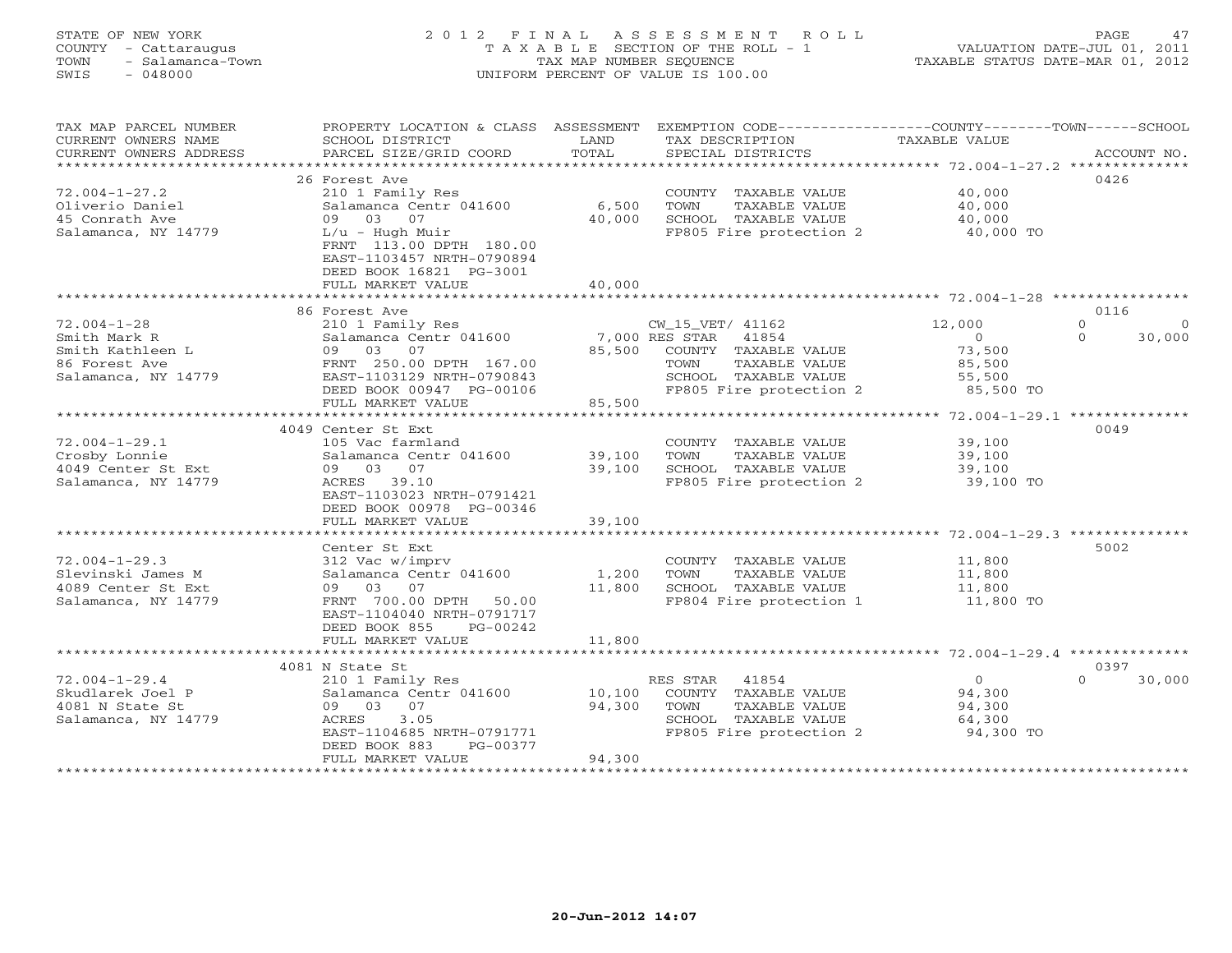# STATE OF NEW YORK 2 0 1 2 F I N A L A S S E S S M E N T R O L L PAGE 48 COUNTY - Cattaraugus T A X A B L E SECTION OF THE ROLL - 1 VALUATION DATE-JUL 01, 2011 TOWN - Salamanca-Town TAX MAP NUMBER SEQUENCE TAXABLE STATUS DATE-MAR 01, 2012 SWIS - 048000 UNIFORM PERCENT OF VALUE IS 100.00

| TAX MAP PARCEL NUMBER<br>CURRENT OWNERS NAME<br>CURRENT OWNERS ADDRESS | PROPERTY LOCATION & CLASS ASSESSMENT<br>SCHOOL DISTRICT<br>PARCEL SIZE/GRID COORD | LAND<br>TOTAL | EXEMPTION CODE-----------------COUNTY-------TOWN------SCHOOL<br>TAX DESCRIPTION<br>SPECIAL DISTRICTS | <b>TAXABLE VALUE</b> | ACCOUNT NO.        |
|------------------------------------------------------------------------|-----------------------------------------------------------------------------------|---------------|------------------------------------------------------------------------------------------------------|----------------------|--------------------|
| ***********************                                                |                                                                                   |               |                                                                                                      |                      |                    |
|                                                                        | 4067 N State St                                                                   |               |                                                                                                      |                      | 0437               |
| $72.004 - 1 - 29.5$                                                    | 210 1 Family Res                                                                  |               | WVET C/T<br>41121                                                                                    | 12,000               | 12,000<br>$\Omega$ |
| Skudlarek Barbara                                                      | Salamanca Centr 041600 12,400 SR STAR                                             |               | 41834                                                                                                | $\Omega$             | 62,200<br>$\Omega$ |
| DeBoy Cheryl A                                                         | 09 03 07                                                                          | 92,200        | COUNTY TAXABLE VALUE                                                                                 | 80,200               |                    |
| 4067 N State St                                                        | 4.60<br>ACRES                                                                     |               | TOWN<br>TAXABLE VALUE                                                                                | 80,200               |                    |
| Salamanca, NY 14779                                                    | EAST-1104777 NRTH-0791305                                                         |               | SCHOOL TAXABLE VALUE                                                                                 | 30,000               |                    |
|                                                                        | DEED BOOK 10156 PG-8001                                                           |               | FP805 Fire protection 2                                                                              | 92,200 TO            |                    |
|                                                                        | FULL MARKET VALUE                                                                 | 92,200        |                                                                                                      |                      |                    |
|                                                                        |                                                                                   |               |                                                                                                      |                      |                    |
|                                                                        | $Nys$ Rte 353 (Off)                                                               |               |                                                                                                      |                      | 0464               |
| $72.004 - 1 - 29.8$                                                    | 314 Rural vac<10                                                                  |               | COUNTY TAXABLE VALUE                                                                                 | 10,100               |                    |
| Henschen Hardwood Inc                                                  | Salamanca Centr 041600                                                            | 10,100        | TOWN<br>TAXABLE VALUE                                                                                | 10,100               |                    |
| 6144 State Rte 29E                                                     | 07<br>09 03                                                                       | 10,100        | SCHOOL TAXABLE VALUE                                                                                 | 10,100               |                    |
| Sidney, OH 45365                                                       | 3.04<br>ACRES                                                                     |               | FP805 Fire protection 2                                                                              | 10,100 TO            |                    |
|                                                                        | EAST-1104298 NRTH-0791792                                                         |               |                                                                                                      |                      |                    |
|                                                                        | DEED BOOK 00953 PG-00989                                                          |               |                                                                                                      |                      |                    |
|                                                                        | FULL MARKET VALUE                                                                 | 10,100        |                                                                                                      |                      |                    |
|                                                                        |                                                                                   |               |                                                                                                      |                      |                    |
|                                                                        | 4039 Crosby Dr                                                                    |               |                                                                                                      |                      | 0475<br>$\cap$     |
| $72.004 - 1 - 29.9$                                                    | 210 1 Family Res                                                                  |               | RES STAR<br>41854                                                                                    | 0                    | 30,000             |
| Feldbauer Dennis                                                       | Salamanca Centr 041600                                                            | 7,800         | COUNTY TAXABLE VALUE                                                                                 | 121,300              |                    |
| 4039 Crosby Dr                                                         | ACRES<br>1.50 BANK<br>017                                                         | 121,300       | TAXABLE VALUE<br>TOWN                                                                                | 121,300              |                    |
| Salamanca, NY 14779                                                    | EAST-1102447 NRTH-0791168                                                         |               | SCHOOL TAXABLE VALUE<br>FP805 Fire protection 2                                                      | 91,300               |                    |
|                                                                        | DEED BOOK 1000 PG-1022<br>FULL MARKET VALUE                                       | 121,300       |                                                                                                      | 121,300 TO           |                    |
|                                                                        |                                                                                   |               |                                                                                                      |                      |                    |
|                                                                        | off Forest Ave                                                                    |               |                                                                                                      |                      | 0046               |
|                                                                        |                                                                                   |               |                                                                                                      |                      |                    |
| $72.004 - 1 - 30$<br>Crosby Lonnie                                     | 311 Res vac land                                                                  | 3,400         | COUNTY TAXABLE VALUE<br>TOWN<br>TAXABLE VALUE                                                        | 3,400<br>3,400       |                    |
|                                                                        | Salamanca Centr 041600                                                            |               | SCHOOL TAXABLE VALUE                                                                                 |                      |                    |
| Attn: Jim Crosby                                                       | 09 03<br>07                                                                       | 3,400         |                                                                                                      | 3,400                |                    |
| 6 Forest Ave                                                           | FRNT 120.00 DPTH 249.75<br>EAST-1102857 NRTH-0790929                              |               | FP805 Fire protection 2                                                                              | 3,400 TO             |                    |
| Salamanca, NY 14779                                                    |                                                                                   |               |                                                                                                      |                      |                    |
|                                                                        | DEED BOOK 00978 PG-00346<br>FULL MARKET VALUE                                     | 3,400         |                                                                                                      |                      |                    |
|                                                                        |                                                                                   |               |                                                                                                      |                      |                    |
|                                                                        | 4035 Crosby Dr                                                                    |               |                                                                                                      |                      | 0269               |
| $72.004 - 1 - 31$                                                      | 210 1 Family Res                                                                  |               | CVET C/T<br>41131                                                                                    | 20,000               | 20,000<br>$\Omega$ |
| Felbrauer Harry                                                        | Salamanca Centr 041600                                                            |               | 8,000 SR STAR<br>41834                                                                               | $\Omega$             | 62,200<br>$\Omega$ |
| PO Box 139                                                             | 09 03 07                                                                          | 97,700        | COUNTY TAXABLE VALUE                                                                                 | 77,700               |                    |
| Belfast, NY 14711                                                      | 329.95' Ff                                                                        |               | TOWN<br>TAXABLE VALUE                                                                                | 77,700               |                    |
|                                                                        | ACRES<br>1.65                                                                     |               | SCHOOL TAXABLE VALUE                                                                                 | 35,500               |                    |
|                                                                        | EAST-1102505 NRTH-0790778                                                         |               | FP805 Fire protection 2                                                                              | 97,700 TO            |                    |
|                                                                        | DEED BOOK 15034 PG-3001                                                           |               |                                                                                                      |                      |                    |
|                                                                        | FULL MARKET VALUE                                                                 | 97,700        |                                                                                                      |                      |                    |
|                                                                        |                                                                                   |               |                                                                                                      |                      |                    |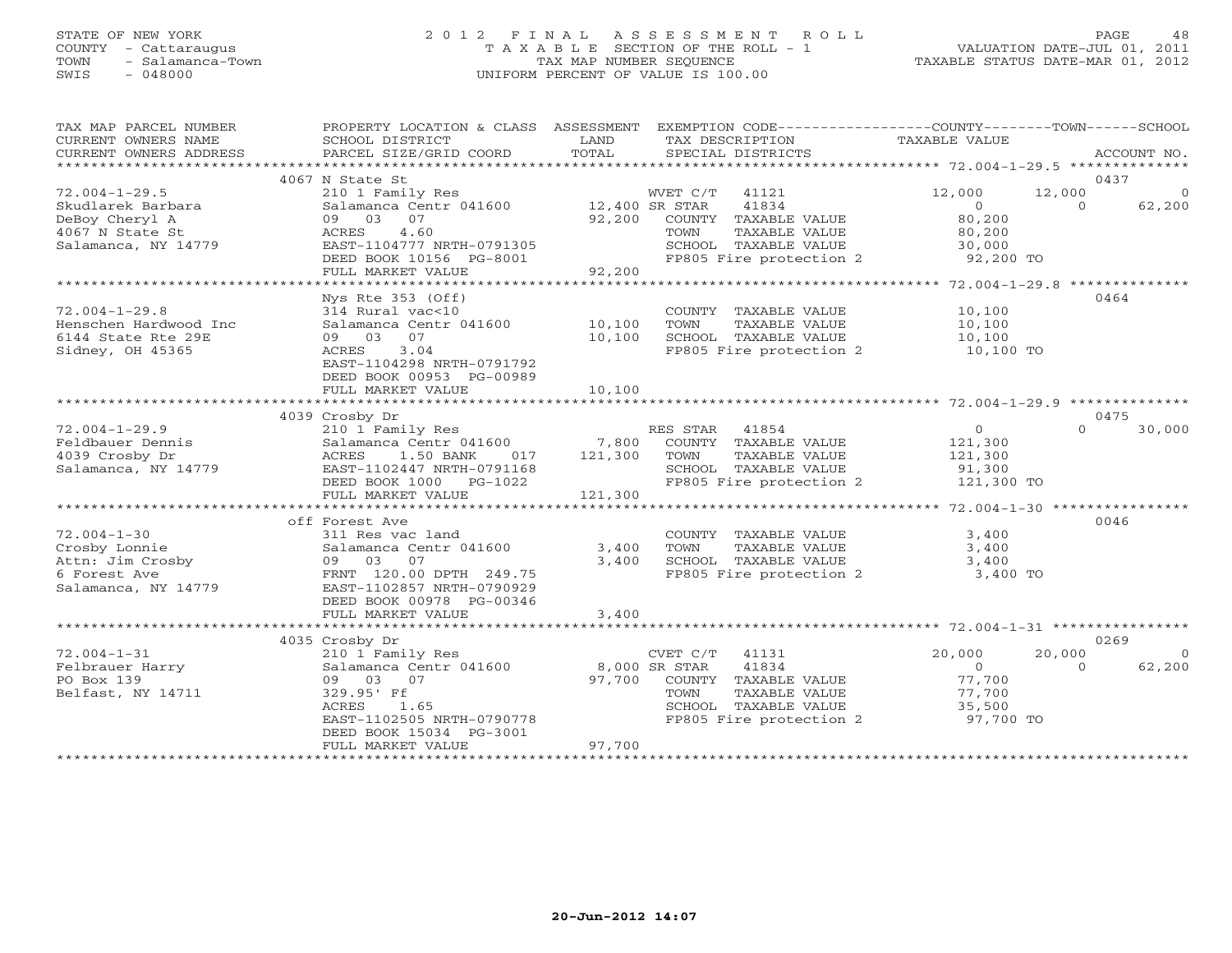# STATE OF NEW YORK 2 0 1 2 F I N A L A S S E S S M E N T R O L L PAGE 49 COUNTY - Cattaraugus T A X A B L E SECTION OF THE ROLL - 1 VALUATION DATE-JUL 01, 2011 TOWN - Salamanca-Town TAX MAP NUMBER SEQUENCE TAXABLE STATUS DATE-MAR 01, 2012 SWIS - 048000 UNIFORM PERCENT OF VALUE IS 100.00

| TAX MAP PARCEL NUMBER<br>CURRENT OWNERS NAME     | PROPERTY LOCATION & CLASS ASSESSMENT<br>SCHOOL DISTRICT                                               | LAND   | EXEMPTION CODE-----------------COUNTY-------TOWN------SCHOOL<br>TAX DESCRIPTION | TAXABLE VALUE                                           |                          |
|--------------------------------------------------|-------------------------------------------------------------------------------------------------------|--------|---------------------------------------------------------------------------------|---------------------------------------------------------|--------------------------|
| CURRENT OWNERS ADDRESS                           | PARCEL SIZE/GRID COORD                                                                                | TOTAL  | SPECIAL DISTRICTS                                                               |                                                         | ACCOUNT NO.              |
| ***********************                          |                                                                                                       |        |                                                                                 |                                                         |                          |
| $72.004 - 1 - 33.1$<br>Helwig Larry              | 3966 Bucktooth Run Rd (Off)<br>311 Res vac land<br>Salamanca Centr 041600                             | 1,800  | COUNTY TAXABLE VALUE<br>TOWN<br>TAXABLE VALUE                                   | 1,800<br>1,800                                          | 0033                     |
| Helwig Kevin                                     | 07<br>25 03                                                                                           | 1,800  | SCHOOL TAXABLE VALUE                                                            | 1,800                                                   |                          |
| 51 Sunset Dr<br>Niagara Falls, NY 14307          | 1.20<br>ACRES<br>EAST-1096454 NRTH-0790168<br>DEED BOOK 1014 PG-476                                   |        | FP804 Fire protection 1                                                         | 1,800 TO                                                |                          |
|                                                  | FULL MARKET VALUE                                                                                     | 1,800  |                                                                                 |                                                         |                          |
|                                                  | 3960 Bucktooth Run Rd (Off)                                                                           |        |                                                                                 |                                                         | 0420                     |
| $72.004 - 1 - 33.2$                              | 210 1 Family Res                                                                                      |        | CVET C/T 41131                                                                  | 20,000                                                  | 20,000<br>$\overline{0}$ |
| Magara David J                                   | Salamanca Centr 041600                                                                                |        | 7,600 RES STAR 41854                                                            | $\circ$                                                 | $\Omega$<br>30,000       |
| Magara Patricia A                                | 25 03 07                                                                                              | 93,000 | COUNTY TAXABLE VALUE                                                            | 73,000                                                  |                          |
| 3960 Bucktooth Run Rd (Off)                      | 1.43 BANK<br>ACRES<br>017                                                                             |        | TAXABLE VALUE<br>TOWN                                                           | 73,000                                                  |                          |
| PO Box 230<br>Salamanca, NY 14779                | EAST-1096901 NRTH-0790115<br>DEED BOOK 8785 PG-9001                                                   |        | SCHOOL TAXABLE VALUE<br>FP804 Fire protection 1                                 | 63,000<br>93,000 TO                                     |                          |
|                                                  | FULL MARKET VALUE                                                                                     | 93,000 |                                                                                 |                                                         |                          |
|                                                  |                                                                                                       |        |                                                                                 | ************************** 72.004-1-33.3 ************** |                          |
|                                                  | Bucktooth Run Rd (Off)                                                                                |        |                                                                                 |                                                         | 0447                     |
| $72.004 - 1 - 33.3$                              | 311 Res vac land                                                                                      |        | COUNTY TAXABLE VALUE                                                            | 9,400                                                   |                          |
| Visneski Joseph                                  | Salamanca Centr 041600                                                                                | 9,400  | TOWN<br>TAXABLE VALUE                                                           | 9,400                                                   |                          |
| Visneski Christi                                 | 07<br>25 03                                                                                           | 9,400  | SCHOOL TAXABLE VALUE                                                            | 9,400                                                   |                          |
| 3966 Bucktooth Run Rd<br>Little Valley, NY 14755 | 2.60 BANK<br>ACRES<br>017<br>EAST-1096658 NRTH-0790098<br>DEED BOOK 4040 PG-8001<br>FULL MARKET VALUE | 9,400  | FP804 Fire protection 1                                                         | 9,400 TO                                                |                          |
|                                                  |                                                                                                       |        |                                                                                 |                                                         |                          |
|                                                  | Bucktooth Run Rd (Off)                                                                                |        |                                                                                 |                                                         | 0451                     |
| $72.004 - 1 - 33.4$                              | 311 Res vac land                                                                                      |        | COUNTY TAXABLE VALUE                                                            | 10,000                                                  |                          |
| County of Cattaraugus                            | Salamanca Centr 041600                                                                                | 10,000 | TOWN<br>TAXABLE VALUE                                                           | 10,000                                                  |                          |
| 303 Court St                                     | 07<br>25 03                                                                                           | 10,000 | SCHOOL TAXABLE VALUE                                                            | 10,000                                                  |                          |
| Little Valley, NY 14755                          | 3.00<br>ACRES<br>EAST-1097147 NRTH-0790131<br>DEED BOOK 17561 PG-5001<br>FULL MARKET VALUE            | 10,000 | FP804 Fire protection 1                                                         | 10,000 TO                                               |                          |
|                                                  |                                                                                                       |        |                                                                                 |                                                         |                          |
|                                                  | Bucktooth Run Rd                                                                                      |        |                                                                                 |                                                         | 0452                     |
| $72.004 - 1 - 33.5$                              | 321 Abandoned ag                                                                                      |        | COUNTY TAXABLE VALUE                                                            | 32,300                                                  |                          |
| Bierfeldt Peqqy K                                | Salamanca Centr 041600                                                                                | 32,300 | TOWN<br>TAXABLE VALUE                                                           | 32,300                                                  |                          |
| 4104 Bucktooth Run Rd                            | 03 07<br>17/25                                                                                        | 32,300 | SCHOOL TAXABLE VALUE                                                            | 32,300                                                  |                          |
| Little Valley, NY 14755                          | $30'$ Ff<br>ACRES<br>32.52<br>EAST-1098432 NRTH-0790624<br>DEED BOOK 00945 PG-00671                   |        | FP804 Fire protection 1                                                         | 32,300 TO                                               |                          |
|                                                  | FULL MARKET VALUE<br>*************************                                                        | 32,300 |                                                                                 |                                                         |                          |
|                                                  |                                                                                                       |        |                                                                                 |                                                         |                          |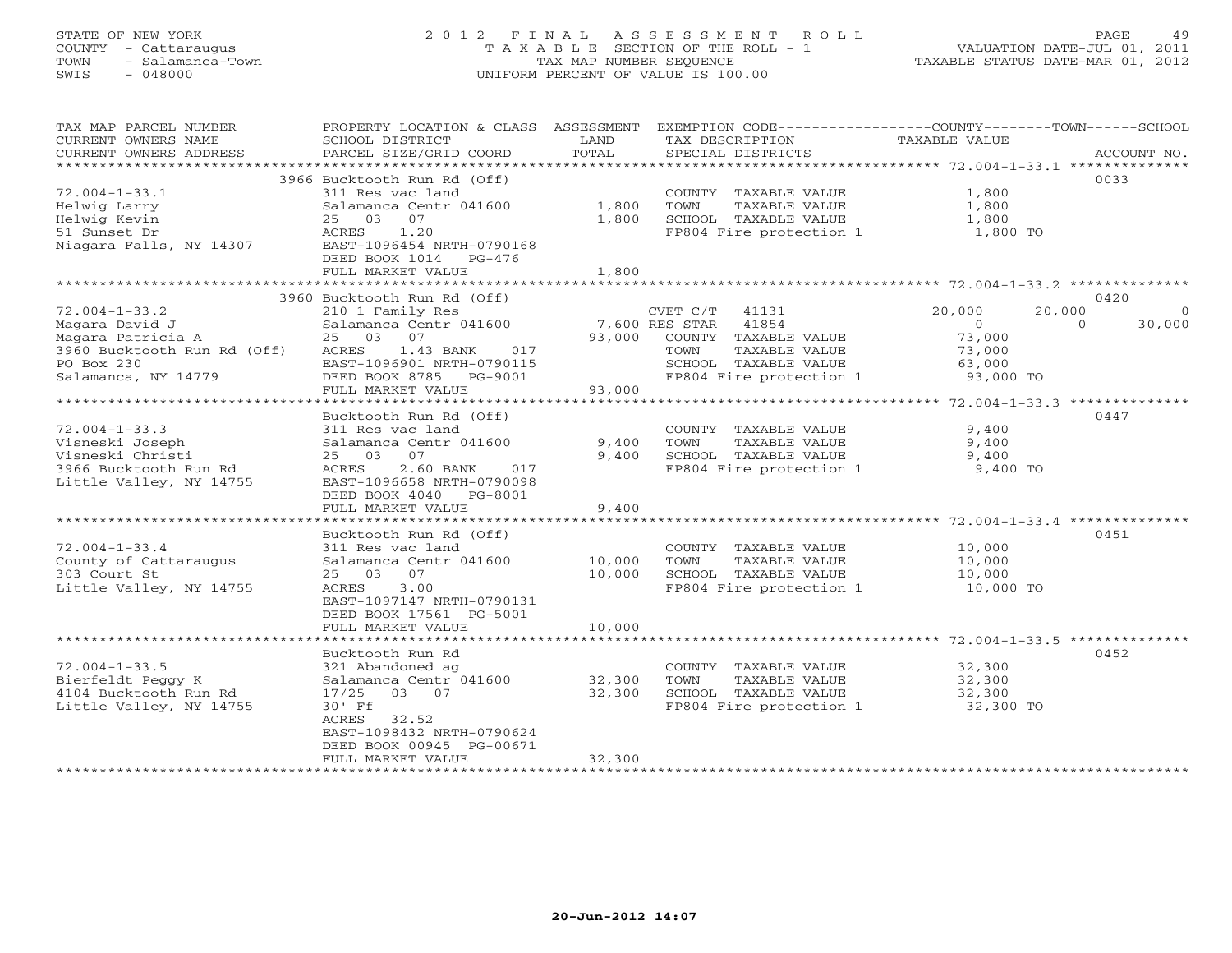# STATE OF NEW YORK 2 0 1 2 F I N A L A S S E S S M E N T R O L L PAGE 50 COUNTY - Cattaraugus T A X A B L E SECTION OF THE ROLL - 1 VALUATION DATE-JUL 01, 2011 TOWN - Salamanca-Town TAX MAP NUMBER SEQUENCE TAXABLE STATUS DATE-MAR 01, 2012 SWIS - 048000 UNIFORM PERCENT OF VALUE IS 100.00

| TAX MAP PARCEL NUMBER<br>CURRENT OWNERS NAME<br>CURRENT OWNERS ADDRESS                                             | PROPERTY LOCATION & CLASS ASSESSMENT<br>SCHOOL DISTRICT<br>PARCEL SIZE/GRID COORD                                                                                                              | LAND<br>TOTAL                | EXEMPTION CODE-----------------COUNTY-------TOWN------SCHOOL<br>TAX DESCRIPTION<br>SPECIAL DISTRICTS                         | <b>TAXABLE VALUE</b>                                         | ACCOUNT NO.                |
|--------------------------------------------------------------------------------------------------------------------|------------------------------------------------------------------------------------------------------------------------------------------------------------------------------------------------|------------------------------|------------------------------------------------------------------------------------------------------------------------------|--------------------------------------------------------------|----------------------------|
| ************************                                                                                           |                                                                                                                                                                                                |                              |                                                                                                                              |                                                              |                            |
| $72.004 - 1 - 33.6$<br>Visneski Joseph M<br>Visneski Christi L<br>3966 Bucktooth Run Rd<br>Little Valley, NY 14755 | 3966 Bucktooth Run Rd<br>210 1 Family Res<br>Salamanca Centr 041600<br>25<br>03 07<br>FRNT 274.90 DPTH<br>ACRES<br>2.40 BANK<br>017<br>EAST-1096263 NRTH-0790086<br>DEED BOOK 3679 PG-9002     | 9,100<br>104,500             | RES STAR<br>41854<br>COUNTY TAXABLE VALUE<br>TOWN<br>TAXABLE VALUE<br>SCHOOL TAXABLE VALUE<br>FP804 Fire protection 1        | $\overline{0}$<br>104,500<br>104,500<br>74,500<br>104,500 TO | 0453<br>$\Omega$<br>30,000 |
|                                                                                                                    | FULL MARKET VALUE                                                                                                                                                                              | 104,500                      |                                                                                                                              |                                                              |                            |
| $72.004 - 1 - 34$<br>Arena Vicki B<br>AKA Moore Vicki B<br>3956 Bucktooth Run Rd<br>Little Valley, NY 14755        | 3956 Bucktooth Run Rd<br>210 1 Family Res<br>Salamanca Centr 041600<br>25 03 07<br>FRNT 125.00 DPTH 325.00<br>EAST-1096356 NRTH-0789865<br>DEED BOOK 1465<br>PG-3002                           | 7,000<br>70,800              | RES STAR<br>41854<br>COUNTY TAXABLE VALUE<br>TAXABLE VALUE<br>TOWN<br>SCHOOL TAXABLE VALUE<br>FP804 Fire protection 1        | $\circ$<br>70,800<br>70,800<br>40,800<br>70,800 TO           | 0266<br>$\Omega$<br>30,000 |
|                                                                                                                    | FULL MARKET VALUE<br>******************************                                                                                                                                            | 70,800                       |                                                                                                                              |                                                              |                            |
|                                                                                                                    | 3981 Bucktooth Run Rd                                                                                                                                                                          |                              |                                                                                                                              |                                                              | 0128                       |
| $72.004 - 1 - 35.1$<br>Hostuttler Seth<br>3981 Bucktooth Run Rd<br>Little Valley, NY 14755                         | 240 Rural res<br>Salamanca Centr 041600<br>25 03<br>07<br>14.00 BANK<br>023<br>ACRES<br>EAST-1094862 NRTH-0789742<br>DEED BOOK 12022 PG-4001<br>FULL MARKET VALUE                              | 20,900<br>108,700<br>108,700 | RES STAR<br>41854<br>COUNTY TAXABLE VALUE<br>TOWN<br><b>TAXABLE VALUE</b><br>SCHOOL TAXABLE VALUE<br>FP804 Fire protection 1 | $\overline{0}$<br>108,700<br>108,700<br>78,700<br>108,700 TO | $\cap$<br>30,000           |
|                                                                                                                    |                                                                                                                                                                                                |                              |                                                                                                                              |                                                              |                            |
| $72.004 - 1 - 35.2$<br>Bradley Debra Susan<br>4512 Bear Hollow Rd<br>Great Valley, NY 14741                        | Bucktooth Run Rd (Off)<br>311 Res vac land<br>Salamanca Centr 041600<br>07<br>25 03<br>ACRES<br>6.55<br>EAST-1094972 NRTH-0790206<br>DEED BOOK 905<br>PG-00824                                 | 8,600<br>8,600               | COUNTY TAXABLE VALUE<br>TOWN<br>TAXABLE VALUE<br>SCHOOL TAXABLE VALUE<br>FP804 Fire protection 1                             | 8,600<br>8,600<br>8,600<br>8,600 TO                          | 0441                       |
|                                                                                                                    | FULL MARKET VALUE                                                                                                                                                                              | 8,600                        |                                                                                                                              |                                                              |                            |
|                                                                                                                    |                                                                                                                                                                                                |                              |                                                                                                                              |                                                              | 0442                       |
| $72.004 - 1 - 35.3$<br>Hostuttler George Edward<br>3959 Bucktooth Run Rd<br>Little Valley, NY 14755                | 3959 Bucktooth Run Rd<br>270 Mfg housing<br>Salamanca Centr 041600<br>25 03<br>07<br>Ff 360.00<br>2.65<br>ACRES<br>EAST-1095967 NRTH-0789892<br>DEED BOOK 905<br>PG-00828<br>FULL MARKET VALUE | 9,500<br>83,100<br>83,100    | RES STAR<br>41854<br>COUNTY TAXABLE VALUE<br>TOWN<br>TAXABLE VALUE<br>SCHOOL TAXABLE VALUE<br>FP804 Fire protection 1        | $\overline{0}$<br>83,100<br>83,100<br>53,100<br>83,100 TO    | $\Omega$<br>30,000         |
|                                                                                                                    |                                                                                                                                                                                                |                              |                                                                                                                              |                                                              |                            |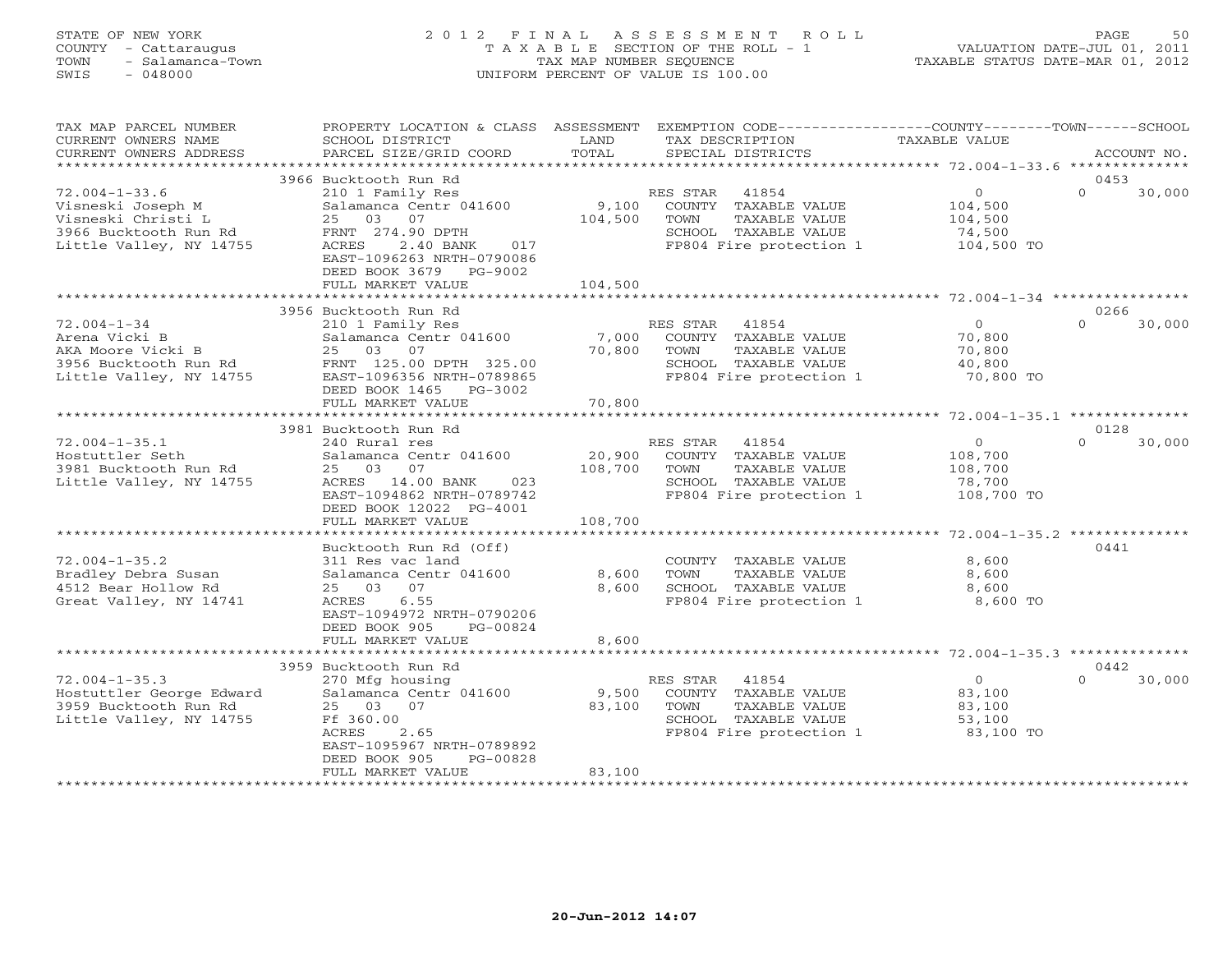# STATE OF NEW YORK 2 0 1 2 F I N A L A S S E S S M E N T R O L L PAGE 51 COUNTY - Cattaraugus T A X A B L E SECTION OF THE ROLL - 1 VALUATION DATE-JUL 01, 2011 TOWN - Salamanca-Town TAX MAP NUMBER SEQUENCE TAXABLE STATUS DATE-MAR 01, 2012 SWIS - 048000 UNIFORM PERCENT OF VALUE IS 100.00

| TAX MAP PARCEL NUMBER<br>CURRENT OWNERS NAME<br>CURRENT OWNERS ADDRESS                                             | PROPERTY LOCATION & CLASS ASSESSMENT<br>SCHOOL DISTRICT<br>PARCEL SIZE/GRID COORD                                                                                                               | LAND<br>TOTAL               | EXEMPTION CODE-----------------COUNTY-------TOWN------SCHOOL<br>TAX DESCRIPTION<br>SPECIAL DISTRICTS                  | <b>TAXABLE VALUE</b>                                  | ACCOUNT NO.        |
|--------------------------------------------------------------------------------------------------------------------|-------------------------------------------------------------------------------------------------------------------------------------------------------------------------------------------------|-----------------------------|-----------------------------------------------------------------------------------------------------------------------|-------------------------------------------------------|--------------------|
| *********************                                                                                              | 3973 Bucktooth Run Rd                                                                                                                                                                           |                             |                                                                                                                       |                                                       |                    |
| $72.004 - 1 - 35.4$<br>Hostuttler Jeffrey A<br>3973 Bucktooth Run Rd<br>Little Valley, NY 14755                    | 210 1 Family Res<br>Salamanca Centr 041600<br>25<br>03 07<br>Ff 360.00<br>ACRES<br>3.00<br>EAST-1095628 NRTH-0789868<br>DEED BOOK 16372 PG-8001<br>FULL MARKET VALUE                            | 6,300<br>125,300<br>125,300 | RES STAR<br>41854<br>COUNTY TAXABLE VALUE<br>TOWN<br>TAXABLE VALUE<br>SCHOOL TAXABLE VALUE<br>FP804 Fire protection 1 | $\circ$<br>125,300<br>125,300<br>95,300<br>125,300 TO | $\Omega$<br>30,000 |
|                                                                                                                    |                                                                                                                                                                                                 | ********************        |                                                                                                                       |                                                       |                    |
| $72.004 - 1 - 36$<br>Swift Cynthia E<br>3979 Bucktooth Run Rd<br>Little Valley, NY 14755                           | 3979 Bucktooth Run Rd<br>210 1 Family Res<br>Salamanca Centr 041600<br>25 03<br>07<br>Ff 310.00<br>ACRES<br>2.93<br>EAST-1095733 NRTH-0790202<br>DEED BOOK 00981 PG-00316                       | 9,900<br>62,700             | COUNTY TAXABLE VALUE<br>TOWN<br>TAXABLE VALUE<br>SCHOOL TAXABLE VALUE<br>FP804 Fire protection 1                      | 62,700<br>62,700<br>62,700<br>62,700 TO               | 0259               |
|                                                                                                                    | FULL MARKET VALUE                                                                                                                                                                               | 62,700                      |                                                                                                                       |                                                       |                    |
|                                                                                                                    | 3978 Bucktooth Run Rd                                                                                                                                                                           |                             |                                                                                                                       |                                                       | 0008               |
| $72.004 - 1 - 37$<br>Matuskiewicz David<br>Matuskiewicz Brenda<br>3978 Bucktooth Run Rd<br>Little Valley, NY 14755 | 210 1 Family Res<br>Salamanca Centr 041600<br>25 03 07<br>FRNT 208.70 DPTH 173.70<br>EAST-1096087 NRTH-0790230<br>DEED BOOK 00947 PG-01034                                                      | 6,900<br>57,200             | 41854<br>RES STAR<br>COUNTY TAXABLE VALUE<br>TOWN<br>TAXABLE VALUE<br>SCHOOL TAXABLE VALUE<br>FP804 Fire protection 1 | $\Omega$<br>57,200<br>57,200<br>27,200<br>57,200 TO   | $\Omega$<br>30,000 |
|                                                                                                                    | FULL MARKET VALUE<br>                                                                                                                                                                           | 57,200<br>************      |                                                                                                                       |                                                       |                    |
| $72.004 - 1 - 38$<br>Helwig Lawrence L<br>Helwig Kevin L<br>51 Sunset Dr<br>Niagara Falls, NY 14304                | 3986 Bucktooth Run Rd<br>260 Seasonal res<br>Salamanca Centr 041600<br>25 03<br>07<br>Ff 90.00<br>ACRES<br>1.60<br>EAST-1096326 NRTH-0790361<br>DEED BOOK 890<br>PG-01002<br>FULL MARKET VALUE  | 7,900<br>41,500<br>41,500   | COUNTY TAXABLE VALUE<br>TAXABLE VALUE<br>TOWN<br>SCHOOL TAXABLE VALUE<br>FP804 Fire protection 1                      | 41,500<br>41,500<br>41,500<br>41,500 TO               | 0191               |
|                                                                                                                    |                                                                                                                                                                                                 |                             |                                                                                                                       |                                                       |                    |
| $72.004 - 1 - 39$<br>Waite Daniel L<br>Waite Bobbie<br>3990 Bucktooth Run Rd<br>Little Valley, NY 14755            | 3990 Bucktooth Run Rd<br>210 1 Family Res<br>Salamanca Centr 041600<br>33<br>03<br>07<br>80.00 DPTH 120.00<br>FRNT<br>EAST-1095968 NRTH-0790449<br>DEED BOOK 15547 PG-4002<br>FULL MARKET VALUE | 5,300<br>44,400<br>44,400   | COUNTY TAXABLE VALUE<br>TOWN<br>TAXABLE VALUE<br>SCHOOL TAXABLE VALUE<br>FP804 Fire protection 1                      | 44,400<br>44,400<br>44,400<br>44,400 TO               | 0274               |
|                                                                                                                    |                                                                                                                                                                                                 |                             |                                                                                                                       |                                                       |                    |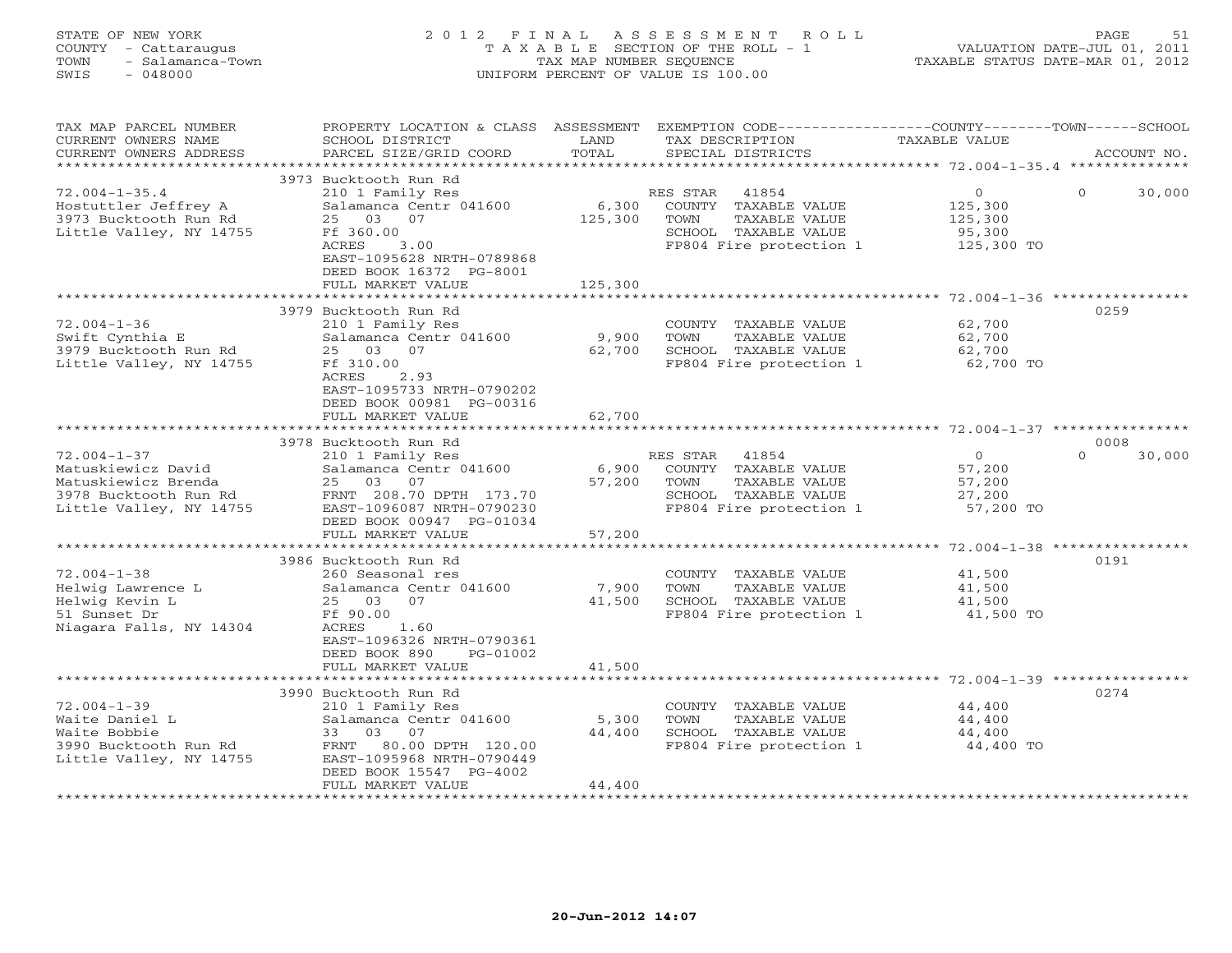# STATE OF NEW YORK 2 0 1 2 F I N A L A S S E S S M E N T R O L L PAGE 52 COUNTY - Cattaraugus T A X A B L E SECTION OF THE ROLL - 1 VALUATION DATE-JUL 01, 2011 TOWN - Salamanca-Town TAX MAP NUMBER SEQUENCE TAXABLE STATUS DATE-MAR 01, 2012 SWIS - 048000 UNIFORM PERCENT OF VALUE IS 100.00

| TAX MAP PARCEL NUMBER                                                                                                                                                                                                                                      | PROPERTY LOCATION & CLASS ASSESSMENT EXEMPTION CODE---------------COUNTY-------TOWN------SCHOOL                                                                                                                                                            |         |                                                                                                                              |                                                                                                                                                                                                    |                          |
|------------------------------------------------------------------------------------------------------------------------------------------------------------------------------------------------------------------------------------------------------------|------------------------------------------------------------------------------------------------------------------------------------------------------------------------------------------------------------------------------------------------------------|---------|------------------------------------------------------------------------------------------------------------------------------|----------------------------------------------------------------------------------------------------------------------------------------------------------------------------------------------------|--------------------------|
| CURRENT OWNERS NAME                                                                                                                                                                                                                                        | SCHOOL DISTRICT                                                                                                                                                                                                                                            | LAND    | TAX DESCRIPTION                                                                                                              | TAXABLE VALUE                                                                                                                                                                                      |                          |
| CURRENT OWNERS ADDRESS                                                                                                                                                                                                                                     | PARCEL SIZE/GRID COORD                                                                                                                                                                                                                                     | TOTAL   | SPECIAL DISTRICTS                                                                                                            |                                                                                                                                                                                                    | ACCOUNT NO.              |
|                                                                                                                                                                                                                                                            |                                                                                                                                                                                                                                                            |         |                                                                                                                              |                                                                                                                                                                                                    |                          |
|                                                                                                                                                                                                                                                            | 3998 Bucktooth Run Rd                                                                                                                                                                                                                                      |         |                                                                                                                              |                                                                                                                                                                                                    | 0231                     |
| $72.004 - 1 - 40$                                                                                                                                                                                                                                          |                                                                                                                                                                                                                                                            |         |                                                                                                                              |                                                                                                                                                                                                    |                          |
|                                                                                                                                                                                                                                                            |                                                                                                                                                                                                                                                            |         |                                                                                                                              |                                                                                                                                                                                                    |                          |
|                                                                                                                                                                                                                                                            |                                                                                                                                                                                                                                                            |         |                                                                                                                              |                                                                                                                                                                                                    |                          |
| 72.004-1-40<br>Rowles Aaron R<br>Rowles Edith M<br>745 E Robinson St<br>745 E Robinson St<br>745 E Robinson St<br>745 E Robinson St<br>745 E Robinson St<br>745 E Robinson St<br>745 E Robinson St<br>790.00 DPTH<br>790599<br>790.00 DPTH<br>790599<br>79 | Exercise<br>210 1 Family Res<br>210 1 Family Res<br>Salamanca Centr 041600 7,000<br>25 03 07 38,100<br>20 20 11 195.00                                                                                                                                     |         | COUNTY TAXABLE VALUE 38,100<br>TOWN TAXABLE VALUE 38,100<br>SCHOOL TAXABLE VALUE 38,100<br>FP804 Fire protection 1 38,100 TO |                                                                                                                                                                                                    |                          |
|                                                                                                                                                                                                                                                            |                                                                                                                                                                                                                                                            |         |                                                                                                                              |                                                                                                                                                                                                    |                          |
|                                                                                                                                                                                                                                                            | DEED BOOK 819<br>PG-01031                                                                                                                                                                                                                                  |         |                                                                                                                              |                                                                                                                                                                                                    |                          |
|                                                                                                                                                                                                                                                            |                                                                                                                                                                                                                                                            |         |                                                                                                                              |                                                                                                                                                                                                    |                          |
|                                                                                                                                                                                                                                                            |                                                                                                                                                                                                                                                            |         |                                                                                                                              |                                                                                                                                                                                                    |                          |
|                                                                                                                                                                                                                                                            | 4006 Bucktooth Run Rd                                                                                                                                                                                                                                      |         |                                                                                                                              |                                                                                                                                                                                                    | 0218                     |
| The correction of the correction of the correction of the correction of the correction of the correction of the correction of the correction of the correction of the correction of the correction of the correction of the co                             |                                                                                                                                                                                                                                                            |         |                                                                                                                              | $\begin{array}{c} 0 \ 95,900 \end{array}$                                                                                                                                                          | $\Omega$<br>30,000       |
|                                                                                                                                                                                                                                                            |                                                                                                                                                                                                                                                            |         |                                                                                                                              |                                                                                                                                                                                                    |                          |
|                                                                                                                                                                                                                                                            |                                                                                                                                                                                                                                                            |         | FOWN TAXABLE VALUE<br>TOWN TAXABLE VALUE<br>SCHOOL TAXABLE VALUE<br>FP804 Fire protection 1 95,900 TO                        |                                                                                                                                                                                                    |                          |
|                                                                                                                                                                                                                                                            |                                                                                                                                                                                                                                                            |         |                                                                                                                              |                                                                                                                                                                                                    |                          |
|                                                                                                                                                                                                                                                            |                                                                                                                                                                                                                                                            |         |                                                                                                                              |                                                                                                                                                                                                    |                          |
|                                                                                                                                                                                                                                                            | EAST-1097130 NRTH-0790694                                                                                                                                                                                                                                  |         |                                                                                                                              |                                                                                                                                                                                                    |                          |
|                                                                                                                                                                                                                                                            | PG-00626<br>DEED BOOK 892                                                                                                                                                                                                                                  |         |                                                                                                                              |                                                                                                                                                                                                    |                          |
|                                                                                                                                                                                                                                                            | FULL MARKET VALUE                                                                                                                                                                                                                                          | 95,900  |                                                                                                                              |                                                                                                                                                                                                    |                          |
|                                                                                                                                                                                                                                                            |                                                                                                                                                                                                                                                            |         |                                                                                                                              |                                                                                                                                                                                                    |                          |
|                                                                                                                                                                                                                                                            | 4030 Bucktooth Run Rd 92 PCT OF VALUE USED FOR EXEMPTION PURPOSES                                                                                                                                                                                          |         |                                                                                                                              |                                                                                                                                                                                                    | 0165                     |
|                                                                                                                                                                                                                                                            |                                                                                                                                                                                                                                                            |         | CVET $C/T$ 41131                                                                                                             | $\begin{bmatrix} 16, 767 & 16, 767 \\ 0 & 0 \end{bmatrix}$                                                                                                                                         | $\overline{0}$           |
|                                                                                                                                                                                                                                                            |                                                                                                                                                                                                                                                            |         |                                                                                                                              |                                                                                                                                                                                                    | 30,000                   |
|                                                                                                                                                                                                                                                            | 25 03 07<br>Ff 210.00<br>RES 35.05 BANK 017<br>EAST-1097181 NRTH-0791333<br>EAST-1097181 NRTH-0791333<br>EAST-1097181 NRTH-0791333<br>FF 210.00<br>FF 210.00<br>FF 210.00<br>FF 210.00<br>FF 210.00<br>FF 210.00<br>FF 210.00<br>CONTY TAXABLE VALUE<br>22 |         |                                                                                                                              |                                                                                                                                                                                                    |                          |
|                                                                                                                                                                                                                                                            |                                                                                                                                                                                                                                                            |         |                                                                                                                              |                                                                                                                                                                                                    |                          |
|                                                                                                                                                                                                                                                            |                                                                                                                                                                                                                                                            |         |                                                                                                                              |                                                                                                                                                                                                    |                          |
|                                                                                                                                                                                                                                                            |                                                                                                                                                                                                                                                            |         | SCHOOL TAXABLE VALUE $42,900$<br>FP804 Fire protection 1 72,900 TO                                                           |                                                                                                                                                                                                    |                          |
|                                                                                                                                                                                                                                                            | DEED BOOK 777 PG-00585                                                                                                                                                                                                                                     |         |                                                                                                                              |                                                                                                                                                                                                    |                          |
|                                                                                                                                                                                                                                                            |                                                                                                                                                                                                                                                            |         |                                                                                                                              |                                                                                                                                                                                                    |                          |
|                                                                                                                                                                                                                                                            |                                                                                                                                                                                                                                                            |         |                                                                                                                              |                                                                                                                                                                                                    |                          |
|                                                                                                                                                                                                                                                            | 4038 Bucktooth Run Rd                                                                                                                                                                                                                                      |         |                                                                                                                              |                                                                                                                                                                                                    | 0058                     |
| 72.004-1-43.1<br>Poole James<br>4038 Bucktooth Run Rd<br>Little Valley, NY 14755                                                                                                                                                                           | 210 1 Family Res                                                                                                                                                                                                                                           |         | WVET $C/T$ 41121                                                                                                             | 12,000                                                                                                                                                                                             | 12,000<br>$\overline{0}$ |
|                                                                                                                                                                                                                                                            |                                                                                                                                                                                                                                                            |         |                                                                                                                              | $\begin{tabular}{c} \bf 41854 \\ \bf 41854 \\ \bf TAXABLE \,\, VALUE \\ \bf TAXABLE \,\, VALUE \\ \bf TAXABLE \,\, VALUE \\ \bf 125,900 \\ \bf TAXABLE \,\, VALUE \\ \bf 107,900 \\ \end{tabular}$ | $\Omega$<br>30,000       |
|                                                                                                                                                                                                                                                            |                                                                                                                                                                                                                                                            |         |                                                                                                                              |                                                                                                                                                                                                    |                          |
|                                                                                                                                                                                                                                                            | 25 03 07<br>Ff 313.00<br>ACRES 9.35                                                                                                                                                                                                                        |         | TOWN                                                                                                                         |                                                                                                                                                                                                    |                          |
|                                                                                                                                                                                                                                                            |                                                                                                                                                                                                                                                            |         | SCHOOL TAXABLE VALUE                                                                                                         |                                                                                                                                                                                                    |                          |
|                                                                                                                                                                                                                                                            | EAST-1095869 NRTH-0791495                                                                                                                                                                                                                                  |         | FP804 Fire protection 1 137,900 TO                                                                                           |                                                                                                                                                                                                    |                          |
|                                                                                                                                                                                                                                                            | DEED BOOK 1027 PG-847                                                                                                                                                                                                                                      |         |                                                                                                                              |                                                                                                                                                                                                    |                          |
|                                                                                                                                                                                                                                                            | FULL MARKET VALUE                                                                                                                                                                                                                                          | 137,900 |                                                                                                                              |                                                                                                                                                                                                    |                          |
|                                                                                                                                                                                                                                                            |                                                                                                                                                                                                                                                            |         |                                                                                                                              |                                                                                                                                                                                                    |                          |
|                                                                                                                                                                                                                                                            | Bucktooth Run                                                                                                                                                                                                                                              |         |                                                                                                                              |                                                                                                                                                                                                    | 0503                     |
| $72.004 - 1 - 43.2$                                                                                                                                                                                                                                        |                                                                                                                                                                                                                                                            |         | COUNTY TAXABLE VALUE 300                                                                                                     |                                                                                                                                                                                                    |                          |
|                                                                                                                                                                                                                                                            |                                                                                                                                                                                                                                                            |         |                                                                                                                              |                                                                                                                                                                                                    |                          |
| Siperek Timothy P<br>4060 Bucktooth Bun<br>4060 Bucktooth Run                                                                                                                                                                                              |                                                                                                                                                                                                                                                            |         |                                                                                                                              |                                                                                                                                                                                                    |                          |
| Little Valley, NY 14755                                                                                                                                                                                                                                    |                                                                                                                                                                                                                                                            |         | FP804 Fire protection 1 300 TO                                                                                               |                                                                                                                                                                                                    |                          |
|                                                                                                                                                                                                                                                            | DEED BOOK 5524 PG-9001                                                                                                                                                                                                                                     |         |                                                                                                                              |                                                                                                                                                                                                    |                          |
|                                                                                                                                                                                                                                                            | FULL MARKET VALUE                                                                                                                                                                                                                                          | 300     |                                                                                                                              |                                                                                                                                                                                                    |                          |
|                                                                                                                                                                                                                                                            |                                                                                                                                                                                                                                                            |         |                                                                                                                              |                                                                                                                                                                                                    |                          |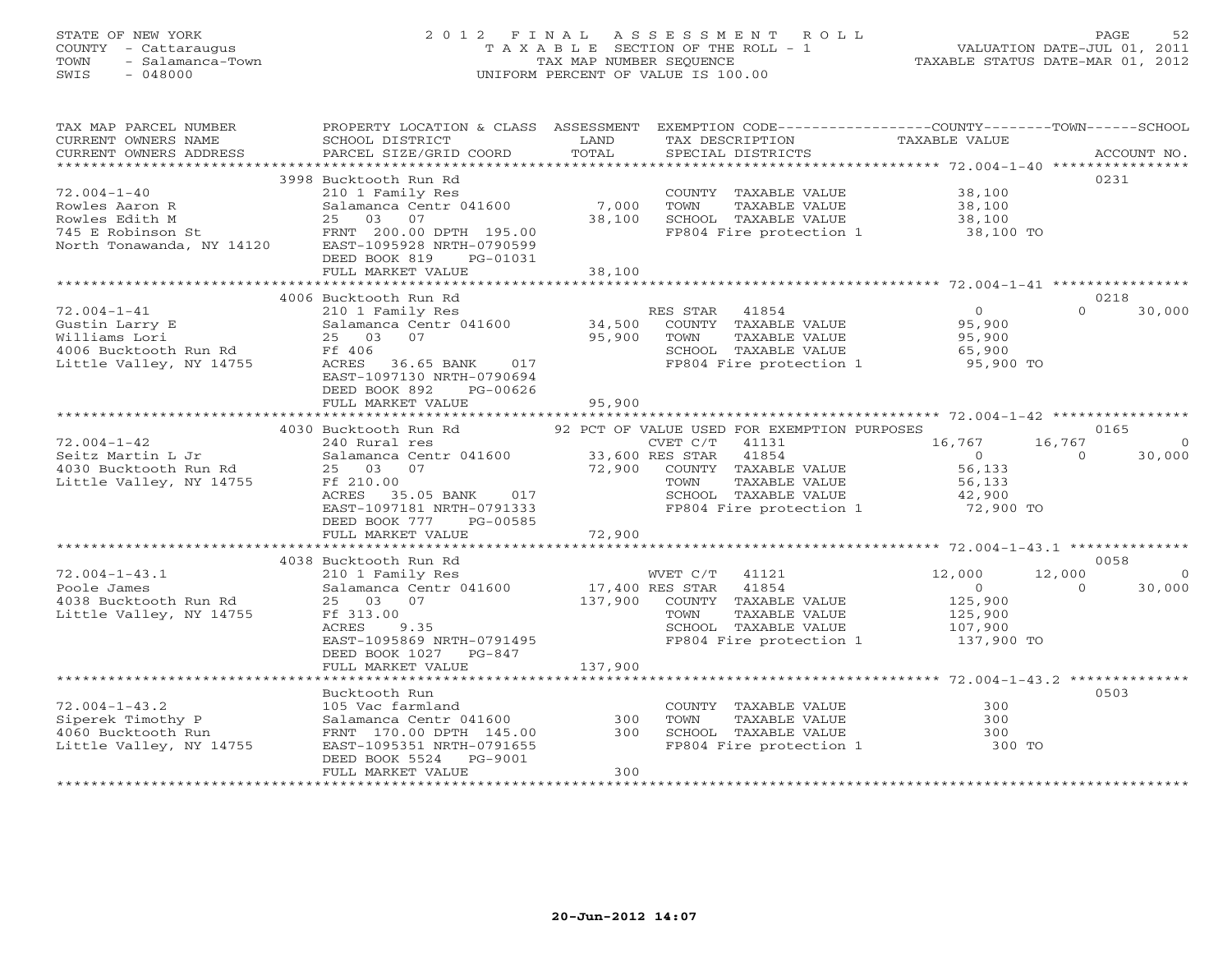#### STATE OF NEW YORK 2 0 1 2 F I N A L A S S E S S M E N T R O L L PAGE 53 COUNTY - Cattaraugus T A X A B L E SECTION OF THE ROLL - 1 VALUATION DATE-JUL 01, 2011 TOWN - Salamanca-Town TAX MAP NUMBER SEQUENCE TAXABLE STATUS DATE-MAR 01, 2012 SWIS - 048000 UNIFORM PERCENT OF VALUE IS 100.00

| TAX MAP PARCEL NUMBER<br>CURRENT OWNERS NAME<br>CURRENT OWNERS ADDRESS                                                        | PROPERTY LOCATION & CLASS ASSESSMENT<br>SCHOOL DISTRICT<br>PARCEL SIZE/GRID COORD                                                                                                                      | LAND<br>TOTAL                | EXEMPTION CODE-----------------COUNTY-------TOWN------SCHOOL<br>TAX DESCRIPTION<br>SPECIAL DISTRICTS                  | TAXABLE VALUE                                           | ACCOUNT NO.                |
|-------------------------------------------------------------------------------------------------------------------------------|--------------------------------------------------------------------------------------------------------------------------------------------------------------------------------------------------------|------------------------------|-----------------------------------------------------------------------------------------------------------------------|---------------------------------------------------------|----------------------------|
| **********************                                                                                                        |                                                                                                                                                                                                        |                              |                                                                                                                       |                                                         |                            |
| $72.004 - 1 - 45$<br>Siperek Joyce<br>Vesotski Joanne<br>4063 Bucktooth Run Rd<br>Little Valley, NY 14755                     | 4063 Bucktooth Run Rd<br>210 1 Family Res<br>Salamanca Centr 041600<br>25<br>03<br>07<br>Ff 440.00<br>ACRES<br>7.94<br>EAST-1094871 NRTH-0791504<br>DEED BOOK 10510 PG-4001<br>FULL MARKET VALUE       | 15,900<br>89,400<br>89,400   | 41834<br>SR STAR<br>COUNTY TAXABLE VALUE<br>TOWN<br>TAXABLE VALUE<br>SCHOOL TAXABLE VALUE<br>FP804 Fire protection 1  | $\circ$<br>89,400<br>89,400<br>27,200<br>89,400 TO      | 0242<br>$\Omega$<br>62,200 |
|                                                                                                                               |                                                                                                                                                                                                        |                              |                                                                                                                       |                                                         |                            |
| $72.004 - 1 - 45.71$<br>Siperek Joyce<br>Vesotski Joanne<br>Peter Siperek<br>4057 Bucktooth Run Rd<br>Little Valley, NY 14755 | 4057 Bucktooth Run Rd<br>210 1 Family Res<br>Salamanca Centr 041600<br>25 03<br>07<br>0.01<br>ACRES<br>EAST-1094889 NRTH-0791495<br>DEED BOOK 10510 PG-4001<br>FULL MARKET VALUE                       | $\circ$<br>41,100<br>41,100  | RES STAR<br>41854<br>COUNTY TAXABLE VALUE<br>TAXABLE VALUE<br>TOWN<br>SCHOOL TAXABLE VALUE<br>FP804 Fire protection 1 | $\circ$<br>41,100<br>41,100<br>11,100<br>41,100 TO      | 0433<br>$\Omega$<br>30,000 |
|                                                                                                                               |                                                                                                                                                                                                        |                              |                                                                                                                       |                                                         |                            |
| $72.004 - 1 - 46$<br>John Kevin A<br>John Paula<br>3995 Bucktooth Run Rd<br>Little Valley, NY 14755                           | 3995 Bucktooth Run Rd<br>210 1 Family Res<br>Salamanca Centr 041600<br>25 03<br>07<br>Ff 260.00<br>ACRES<br>1.57<br>EAST-1095676 NRTH-0790438<br>DEED BOOK 12908 PG-9001<br>FULL MARKET VALUE          | 7,900<br>115,300<br>115,300  | COUNTY TAXABLE VALUE<br>TOWN<br>TAXABLE VALUE<br>SCHOOL TAXABLE VALUE<br>FP804 Fire protection 1                      | 115,300<br>115,300<br>115,300<br>115,300 TO             | 0352                       |
|                                                                                                                               |                                                                                                                                                                                                        | *********                    |                                                                                                                       | ************************** 72.004-1-47 **************** |                            |
| $72.004 - 1 - 47$<br>Siperek Timothy P<br>Siperek Sheila<br>4060 Bucktooth Run Rd<br>Little Valley, NY 14755                  | 4060 Bucktooth Run Rd<br>210 1 Family Res<br>Salamanca Centr 041600<br>25<br>03<br>07<br>FRNT 690.00 DPTH<br>ACRES 59.67<br>EAST-1096732 NRTH-0792097<br>DEED BOOK 00928 PG-00226<br>FULL MARKET VALUE | 45,700<br>107,900<br>107,900 | RES STAR<br>41854<br>COUNTY TAXABLE VALUE<br>TOWN<br>TAXABLE VALUE<br>SCHOOL TAXABLE VALUE<br>FP804 Fire protection 1 | $\circ$<br>107,900<br>107,900<br>77,900<br>107,900 TO   | 0369<br>$\Omega$<br>30,000 |
|                                                                                                                               |                                                                                                                                                                                                        |                              |                                                                                                                       |                                                         |                            |
|                                                                                                                               | 4093 Bucktooth Run Rd                                                                                                                                                                                  |                              |                                                                                                                       |                                                         | 0444<br>$\Omega$           |
| $72.004 - 1 - 49$<br>Magiera Joey L<br>Magiera Lynnette K<br>4093 Bucktooth Run Rd<br>Little Valley, NY 14755                 | 210 1 Family Res<br>Salamanca Centr 041600<br>03<br>07<br>25<br>FRNT 105.00 DPTH 275.00<br>EAST-1094809 NRTH-0792194<br>DEED BOOK 00969 PG-00857<br>FULL MARKET VALUE                                  | 6,800<br>123,000<br>123,000  | RES STAR<br>41854<br>COUNTY TAXABLE VALUE<br>TAXABLE VALUE<br>TOWN<br>SCHOOL TAXABLE VALUE<br>FP804 Fire protection 1 | $\circ$<br>123,000<br>123,000<br>93,000<br>123,000 TO   | 30,000                     |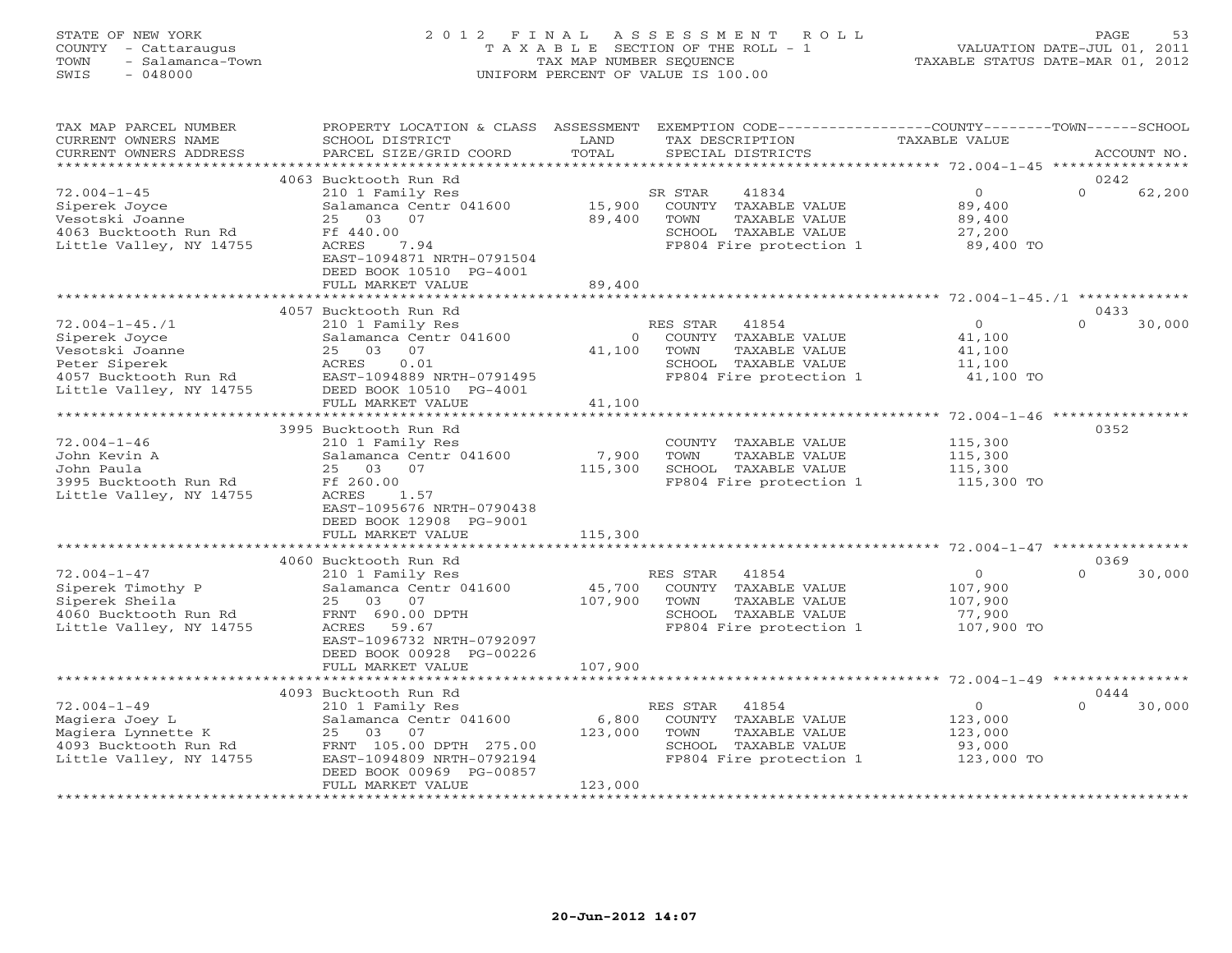# STATE OF NEW YORK 2 0 1 2 F I N A L A S S E S S M E N T R O L L PAGE 54 COUNTY - Cattaraugus T A X A B L E SECTION OF THE ROLL - 1 VALUATION DATE-JUL 01, 2011 TOWN - Salamanca-Town TAX MAP NUMBER SEQUENCE TAXABLE STATUS DATE-MAR 01, 2012 SWIS - 048000 UNIFORM PERCENT OF VALUE IS 100.00

| TAX MAP PARCEL NUMBER<br>CURRENT OWNERS NAME                             | PROPERTY LOCATION & CLASS ASSESSMENT<br>SCHOOL DISTRICT | LAND               | EXEMPTION CODE-----------------COUNTY-------TOWN------SCHOOL<br>TAX DESCRIPTION | TAXABLE VALUE                                         |                    |
|--------------------------------------------------------------------------|---------------------------------------------------------|--------------------|---------------------------------------------------------------------------------|-------------------------------------------------------|--------------------|
| CURRENT OWNERS ADDRESS                                                   | PARCEL SIZE/GRID COORD                                  | TOTAL              | SPECIAL DISTRICTS                                                               |                                                       | ACCOUNT NO.        |
| *********************                                                    |                                                         |                    |                                                                                 |                                                       |                    |
|                                                                          | 4078 Bucktooth Run Rd                                   |                    |                                                                                 |                                                       | 0445               |
| $72.004 - 1 - 50$                                                        | 210 1 Family Res                                        |                    | SR STAR<br>41834                                                                | $\circ$                                               | $\Omega$<br>62,200 |
| Giblin Joseph                                                            | Salamanca Centr 041600                                  | 6,700              | COUNTY TAXABLE VALUE                                                            | 101,700                                               |                    |
| Giblin Mary Ellen                                                        | 25<br>03<br>07                                          | 101,700            | TOWN<br>TAXABLE VALUE                                                           | 101,700                                               |                    |
| 4078 Bucktooth Run Rd                                                    | FRNT<br>90.00 DPTH 275.00                               |                    | SCHOOL TAXABLE VALUE                                                            | 39,500                                                |                    |
| Little Valley, NY 14755                                                  | EAST-1094853 NRTH-0792102                               |                    | FP804 Fire protection 1                                                         | 101,700 TO                                            |                    |
|                                                                          | DEED BOOK 15458 PG-4001                                 |                    |                                                                                 |                                                       |                    |
|                                                                          | FULL MARKET VALUE                                       | 101,700            |                                                                                 |                                                       |                    |
|                                                                          |                                                         |                    |                                                                                 |                                                       |                    |
|                                                                          | 3997 Bucktooth Run Rd                                   |                    |                                                                                 |                                                       | 0467               |
| $72.004 - 1 - 51$                                                        | 210 1 Family Res                                        |                    | RES STAR<br>41854                                                               | $\overline{0}$                                        | $\Omega$<br>30,000 |
| Oyler Timothy J                                                          | Salamanca Centr 041600                                  | 9,600              | COUNTY TAXABLE VALUE                                                            | 79,500                                                |                    |
| Oyler Lora L                                                             | 25 03<br>07                                             | 79,500             | TOWN<br>TAXABLE VALUE                                                           | 79,500                                                |                    |
| 3997 Bucktooth Run Rd                                                    | Ff 230.00                                               |                    | SCHOOL TAXABLE VALUE                                                            | 49,500                                                |                    |
| Little Valley, NY 14755                                                  | 2.70<br>ACRES                                           |                    | FP804 Fire protection 1                                                         | 79,500 TO                                             |                    |
|                                                                          | EAST-1095469 NRTH-0790694                               |                    |                                                                                 |                                                       |                    |
|                                                                          | DEED BOOK 00977 PG-00918                                |                    |                                                                                 |                                                       |                    |
|                                                                          | FULL MARKET VALUE<br>*******************                | 79,500<br>******** |                                                                                 | ************************ 73.001-1-1 ***************** |                    |
|                                                                          |                                                         |                    |                                                                                 |                                                       |                    |
|                                                                          | Nys Rte 353                                             |                    |                                                                                 |                                                       | 0112               |
| $73.001 - 1 - 1$                                                         | 910 Priv forest                                         | 370,100            | COUNTY TAXABLE VALUE<br>TOWN                                                    | 370,100                                               |                    |
| 730 Texas Timberlands II, LTD Salamanca Centr 041600                     | 01/02<br>03 07                                          | 370,100            | TAXABLE VALUE<br>SCHOOL TAXABLE VALUE                                           | 370,100<br>370,100                                    |                    |
| %Hancock Forest Management<br>13950 Ballantyne Corp Pl. Ste ACRES 568.50 |                                                         |                    | FP804 Fire protection 1                                                         | 370,100 TO                                            |                    |
| Charlotte, NC 28277                                                      | EAST-1108278 NRTH-0795921                               |                    |                                                                                 |                                                       |                    |
|                                                                          | DEED BOOK 4366<br>PG-6006                               |                    |                                                                                 |                                                       |                    |
|                                                                          | FULL MARKET VALUE                                       | 370,100            |                                                                                 |                                                       |                    |
|                                                                          |                                                         |                    |                                                                                 |                                                       |                    |
|                                                                          | Highland Ave                                            |                    |                                                                                 |                                                       | 0029               |
| $73.001 - 1 - 4$                                                         | 910 Priv forest                                         |                    | COUNTY TAXABLE VALUE                                                            | 23,400                                                |                    |
| Dunne Steven H                                                           | Salamanca Centr 041600                                  | 23,400             | TOWN<br>TAXABLE VALUE                                                           | 23,400                                                |                    |
| 4147 Scott Hollow Rd                                                     | 75 03<br>07                                             | 23,400             | SCHOOL TAXABLE VALUE                                                            | 23,400                                                |                    |
| Salamanca, NY 14779                                                      | ACRES 28.31                                             |                    | FP805 Fire protection 2                                                         | 23,400 TO                                             |                    |
|                                                                          | EAST-1117057 NRTH-0796882                               |                    |                                                                                 |                                                       |                    |
|                                                                          | DEED BOOK 2499<br>PG-8001                               |                    |                                                                                 |                                                       |                    |
|                                                                          | FULL MARKET VALUE                                       | 23,400             |                                                                                 |                                                       |                    |
|                                                                          |                                                         |                    |                                                                                 |                                                       |                    |
|                                                                          | Erie St (Off)                                           |                    |                                                                                 |                                                       | 0061               |
| $73.001 - 1 - 5.1$                                                       | 323 Vacant rural                                        |                    | COUNTY TAXABLE VALUE                                                            | 137,900                                               |                    |
| Huma Holding Llc                                                         | Salamanca Centr 041600                                  | 137,900            | TOWN<br>TAXABLE VALUE                                                           | 137,900                                               |                    |
| 4138 Scott Hollow Rd                                                     | 74/75 03<br>07                                          | 137,900            | SCHOOL TAXABLE VALUE                                                            | 137,900                                               |                    |
| Salamanca, NY 14779                                                      | Revocable Living Trust                                  |                    | FP805 Fire protection 2                                                         | 137,900 TO                                            |                    |
|                                                                          | ACRES 292.21                                            |                    |                                                                                 |                                                       |                    |
|                                                                          | EAST-1116157 NRTH-0795232                               |                    |                                                                                 |                                                       |                    |
|                                                                          | DEED BOOK 1009<br>$PG-840$                              |                    |                                                                                 |                                                       |                    |
|                                                                          | FULL MARKET VALUE                                       | 137,900            |                                                                                 |                                                       |                    |
|                                                                          |                                                         |                    | *******************************                                                 |                                                       |                    |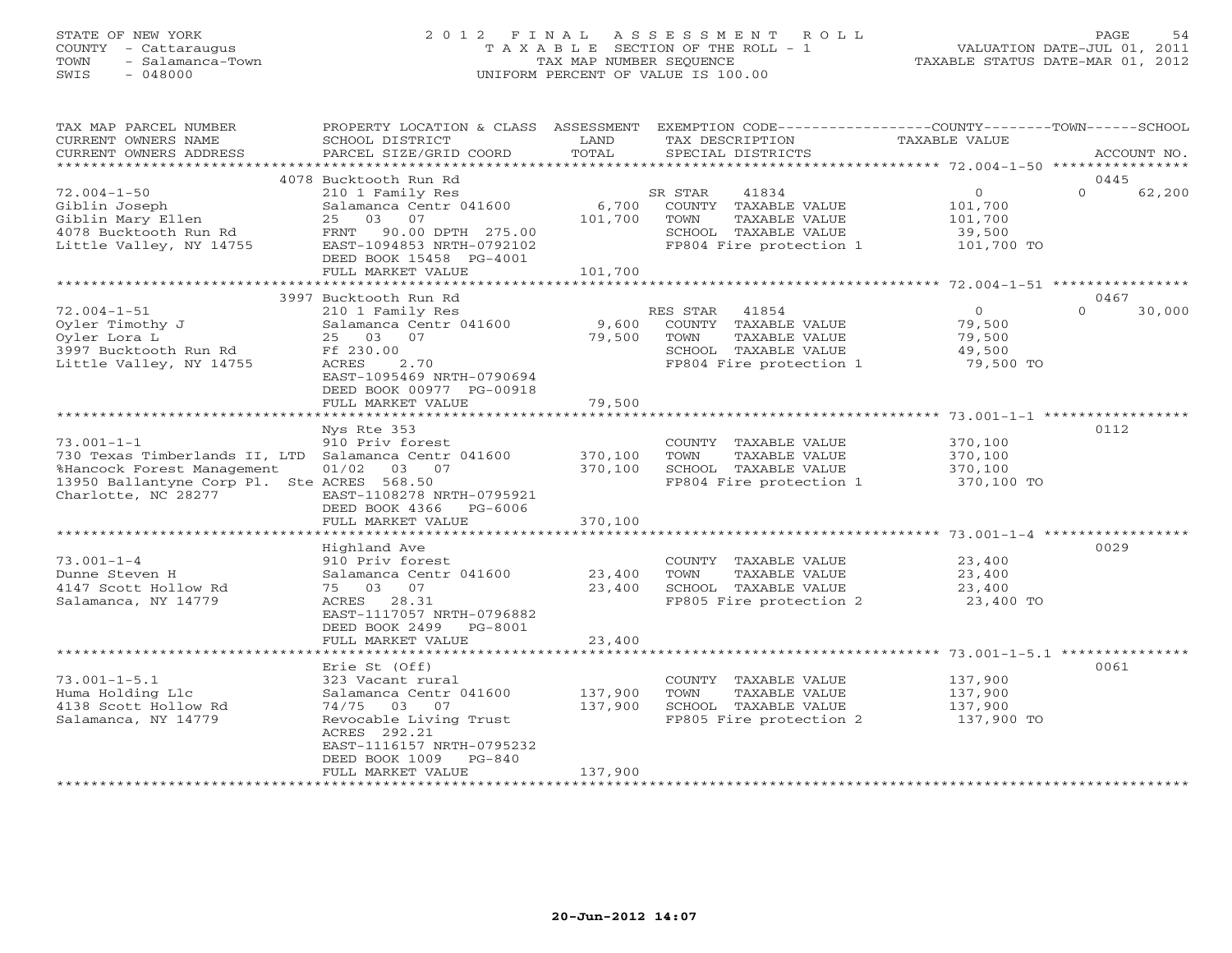#### STATE OF NEW YORK 2 0 1 2 F I N A L A S S E S S M E N T R O L L PAGE 55 COUNTY - Cattaraugus T A X A B L E SECTION OF THE ROLL - 1 VALUATION DATE-JUL 01, 2011 TOWN - Salamanca-Town TAX MAP NUMBER SEQUENCE TAXABLE STATUS DATE-MAR 01, 2012 SWIS - 048000 UNIFORM PERCENT OF VALUE IS 100.00

| TAX MAP PARCEL NUMBER<br>CURRENT OWNERS NAME                                    | SCHOOL DISTRICT                                                                                                                                       | LAND                      | PROPERTY LOCATION & CLASS ASSESSMENT EXEMPTION CODE---------------COUNTY-------TOWN------SCHOOL<br>TAX DESCRIPTION                                                           | TAXABLE VALUE                                                                    |                                         |
|---------------------------------------------------------------------------------|-------------------------------------------------------------------------------------------------------------------------------------------------------|---------------------------|------------------------------------------------------------------------------------------------------------------------------------------------------------------------------|----------------------------------------------------------------------------------|-----------------------------------------|
| CURRENT OWNERS ADDRESS                                                          | PARCEL SIZE/GRID COORD                                                                                                                                | TOTAL                     | SPECIAL DISTRICTS                                                                                                                                                            |                                                                                  | ACCOUNT NO.                             |
|                                                                                 | 5100 Scott Hollow Rd (Off)                                                                                                                            |                           |                                                                                                                                                                              |                                                                                  | 0431                                    |
| $73.001 - 1 - 5.3$<br>Dunne Steven H<br>Dunne Lori Anne<br>5100 Scott Hollow Rd | 210 1 Family Res<br>Salamanca Centr 041600<br>74 03 07                                                                                                | 20,100<br>230,200         | RES STAR 41854<br>COUNTY TAXABLE VALUE<br>TOWN<br>TAXABLE VALUE                                                                                                              | $\overline{O}$<br>230,200<br>230,200                                             | $\Omega$<br>30,000                      |
| Salamanca, NY 14779                                                             | ACRES 12.80<br>EAST-1117201 NRTH-0794894<br>DEED BOOK 870<br>PG-00656<br>FULL MARKET VALUE                                                            | 230,200                   | SCHOOL TAXABLE VALUE<br>FP805 Fire protection 2                                                                                                                              | 200,200<br>230,200 TO                                                            |                                         |
|                                                                                 |                                                                                                                                                       |                           |                                                                                                                                                                              |                                                                                  |                                         |
| $73.003 - 1 - 4$                                                                | Newton St (Off)<br>323 Vacant rural                                                                                                                   |                           | COUNTY TAXABLE VALUE                                                                                                                                                         | 18,100                                                                           | 0378                                    |
| Livak James A<br>Livak Jay S<br>Livak Jon P                                     | Salamanca Centr 041600 18,100<br>01 03 07<br>ACRES 52.87                                                                                              | 18,100                    | TAXABLE VALUE<br>TOWN<br>SCHOOL TAXABLE VALUE<br>FP805 Fire protection 2                                                                                                     | 18,100<br>18,100<br>18,100 TO                                                    |                                         |
| PO Box 86<br>Dewittville, NY 14728                                              | EAST-1109562 NRTH-0792037<br>DEED BOOK 00985 PG-00342<br>FULL MARKET VALUE                                                                            | 18,100                    |                                                                                                                                                                              |                                                                                  |                                         |
|                                                                                 |                                                                                                                                                       |                           |                                                                                                                                                                              |                                                                                  |                                         |
|                                                                                 | 4019 Newton St                                                                                                                                        |                           |                                                                                                                                                                              |                                                                                  | 0217                                    |
| $73.003 - 1 - 8$<br>Ouattrone Mazie                                             | 210 1 Family Res<br>Salamanca Centr 041600                                                                                                            | 9,700 RES STAR            | CVET C/T<br>41131<br>41854                                                                                                                                                   | 14,450<br>$\Omega$                                                               | 14,450<br>$\circ$<br>30,000<br>$\Omega$ |
| Quattrone Sylvia M<br>Sylvia Quattrone<br>48 Osage St                           | 66 03 07<br>448' Ff<br>2.80<br>ACRES                                                                                                                  | 57,800                    | COUNTY TAXABLE VALUE<br>TOWN<br>TAXABLE VALUE<br>SCHOOL TAXABLE VALUE                                                                                                        | 43,350<br>43,350<br>27,800                                                       |                                         |
| Rochester, NY 14622                                                             | EAST-1111243 NRTH-0790663<br>DEED BOOK 10862 PG-9001<br>FULL MARKET VALUE                                                                             | 57,800                    | FP805 Fire protection 2                                                                                                                                                      | 57,800 TO                                                                        |                                         |
|                                                                                 |                                                                                                                                                       |                           |                                                                                                                                                                              |                                                                                  |                                         |
|                                                                                 | 4033 Newton St                                                                                                                                        |                           |                                                                                                                                                                              |                                                                                  | 0057                                    |
| $73.003 - 1 - 9$<br>Reed Deborah A<br>4033 Newton St<br>Salamanca, NY 14779     | 210 1 Family Res<br>Salamanca Centr 041600<br>66 03 07<br>1.06<br>ACRES<br>EAST-1111390 NRTH-0790936<br>DEED BOOK 00960 PG-00426<br>FULL MARKET VALUE | 7,100<br>49,800<br>49,800 | RES STAR 41854<br>COUNTY TAXABLE VALUE<br>TOWN<br>TAXABLE VALUE<br>SCHOOL TAXABLE VALUE<br>FF802 Sewer fr ftg-newton<br>FP805 Fire protection 2<br>SD801 Sewer dist - newton | $\overline{O}$<br>49,800<br>49,800<br>19,800<br>110 TO<br>49,800 TO<br>49,800 TO | 30,000<br>$\Omega$                      |
|                                                                                 |                                                                                                                                                       |                           |                                                                                                                                                                              |                                                                                  |                                         |
|                                                                                 | 4043 Newton St                                                                                                                                        |                           |                                                                                                                                                                              |                                                                                  | 0226                                    |
| $73.003 - 1 - 10$<br>Rettig Douglas Sr<br>17 Green St<br>Cuba, NY 14727         | 210 1 Family Res<br>Salamanca Centr 041600<br>66 03 07<br>1.23<br>ACRES<br>EAST-1111580 NRTH-0791072<br>DEED BOOK 17108 PG-6002                       | 7,300<br>34,000           | COUNTY TAXABLE VALUE<br>TOWN<br>TAXABLE VALUE<br>SCHOOL TAXABLE VALUE<br>FF802 Sewer fr ftg-newton<br>FP805 Fire protection 2<br>SD801 Sewer dist - newton                   | 34,000<br>34,000<br>34,000<br>171 TO<br>34,000 TO<br>34,000 TO                   |                                         |
|                                                                                 | FULL MARKET VALUE                                                                                                                                     | 34,000                    |                                                                                                                                                                              |                                                                                  |                                         |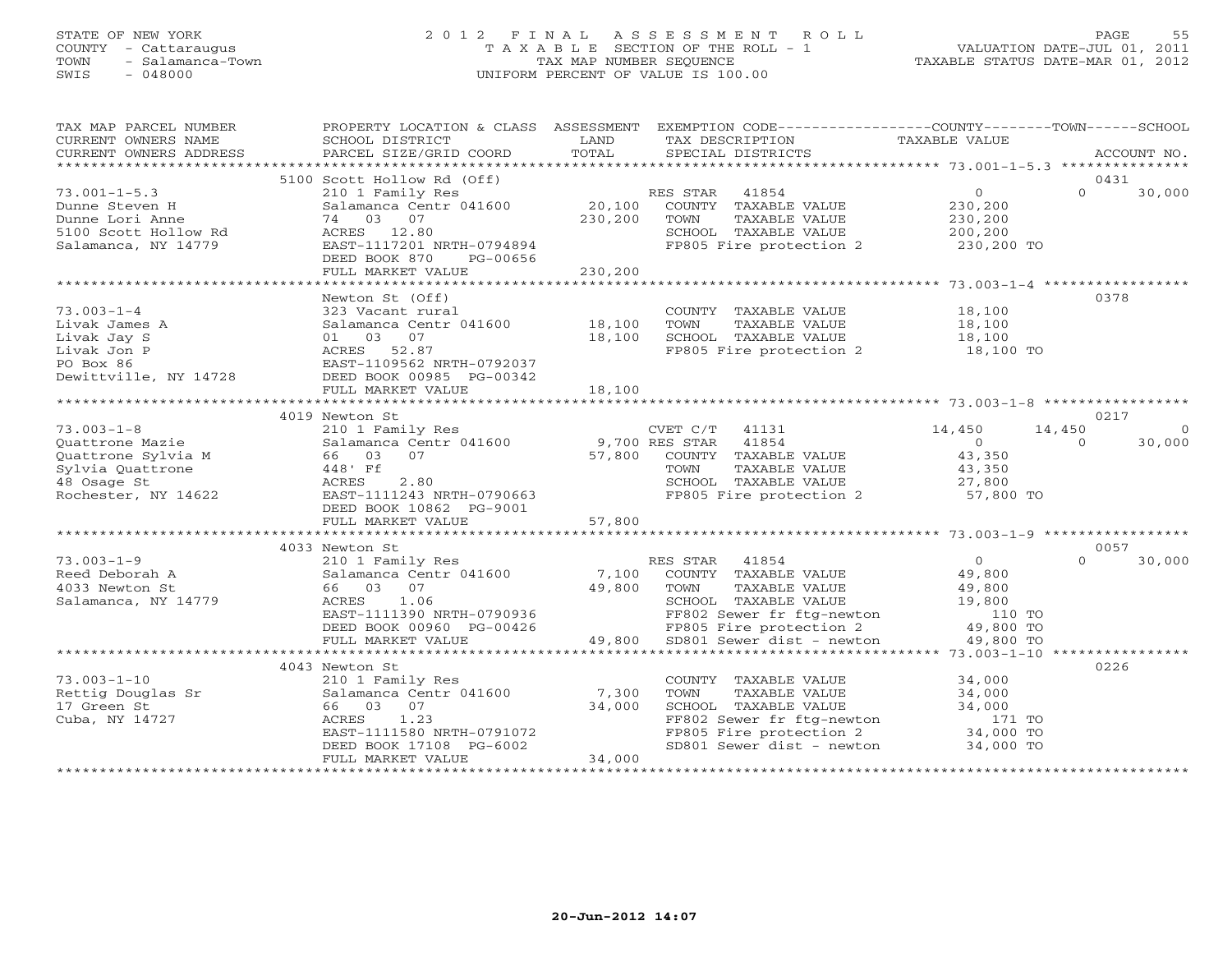#### STATE OF NEW YORK 2 0 1 2 F I N A L A S S E S S M E N T R O L L PAGE 56 COUNTY - Cattaraugus T A X A B L E SECTION OF THE ROLL - 1 VALUATION DATE-JUL 01, 2011 TOWN - Salamanca-Town TAX MAP NUMBER SEQUENCE TAXABLE STATUS DATE-MAR 01, 2012 SWIS - 048000 UNIFORM PERCENT OF VALUE IS 100.00

| TAXABLE VALUE<br>CURRENT OWNERS NAME<br>SCHOOL DISTRICT<br>LAND<br>TAX DESCRIPTION<br>TOTAL<br>PARCEL SIZE/GRID COORD<br>SPECIAL DISTRICTS<br>CURRENT OWNERS ADDRESS<br>ACCOUNT NO.<br>0044<br>4067 Newton St<br>21,600<br>270 Mfg housing<br>COUNTY TAXABLE VALUE<br>6,400<br>Salamanca Centr 041600<br>TOWN<br>TAXABLE VALUE<br>21,600<br>Cricks Anna B<br>66 03<br>21,600<br>SCHOOL TAXABLE VALUE<br>07<br>21,600<br>20 Park Ave<br>FF802 Sewer fr ftg-newton<br>Life Use - Anna<br>110 TO<br>FP805 Fire protection 2 21,600 TO<br>Salamanca, NY 14779<br>FRNT 140.00 DPTH 107.00<br>SD801 Sewer dist - newton<br>EAST-1111879 NRTH-0791529<br>21,600 TO<br>DEED BOOK 00970 PG-00833<br>21,600<br>FULL MARKET VALUE<br>4071 Erie St & Newton St<br>0354<br>$\Omega$<br>210 1 Family Res<br>RES STAR<br>41854<br>$\Omega$<br>30,000<br>Salamanca Centr 041600<br>6,800<br>80,900<br>Previglian Thomas R<br>COUNTY TAXABLE VALUE<br>80,900<br>4071 Erie St<br>66 03<br>07<br>TOWN<br>TAXABLE VALUE<br>80,900<br>FRNT 162.00 DPTH 165.00<br>SCHOOL TAXABLE VALUE<br>Salamanca, NY 14779<br>50,900<br>80,900 TO<br>FP805 Fire protection 2<br>EAST-1112104 NRTH-0791469<br>DEED BOOK 00990 PG-00050<br>FULL MARKET VALUE<br>80,900<br>4087 Erie St & Newton St<br>0289<br>$73.003 - 1 - 13.2$<br>RES STAR<br>41854<br>$\overline{0}$<br>$\Omega$<br>30,000<br>210 1 Family Res<br>Salamanca Centr 041600 7,700<br>69,100<br>Ellis Anthony J<br>COUNTY TAXABLE VALUE<br>4087 Erie St<br>66 03 07<br>69,100<br>TOWN<br>TAXABLE VALUE<br>69,100<br>Salamanca, NY 14779<br>FRNT 326.00 DPTH 175.00<br>SCHOOL TAXABLE VALUE<br>39,100<br>BANK<br>017<br>FF802 Sewer fr ftg-newton 180 TO<br>FP805 Fire protection 2 69,100 TO<br>EAST-0112129 NRTH-0791707<br>SD801 Sewer dist - newton<br>DEED BOOK 15292 PG-3001<br>69,100 TO<br>69,100<br>FULL MARKET VALUE<br>500<br>Erie St<br>500<br>$73.003 - 1 - 13.3$<br>312 Vac w/imprv<br>COUNTY TAXABLE VALUE<br>Salamanca Centr 041600<br>FRNT 24.00 DPTH 24.00<br>$300$<br>Previglian Thomas R<br>500<br>TOWN<br>TAXABLE VALUE<br>4071 Erie St<br>SCHOOL TAXABLE VALUE<br>500<br>500<br>Salamanca, NY 14779<br>DEED BOOK 11118 PG-8001<br>500<br>FULL MARKET VALUE<br>0281<br>4066 Newton St<br>$73.003 - 1 - 14$<br>RES STAR<br>41854<br>$\overline{0}$<br>30,000<br>210 1 Family Res<br>$\Omega$<br>33,100<br>Salamanca Centr 041600<br>6,200<br>COUNTY TAXABLE VALUE<br>Franham Blanch M<br>33,100<br>White William P<br>66 03<br>07<br>TOWN<br>TAXABLE VALUE<br>33,100<br>SCHOOL TAXABLE VALUE<br>3,100<br>4066 Newton St<br>Life Use<br>FF802 Sewer fr ftg-newton<br>Salamanca, NY 14779<br>FRNT 100.00 DPTH 143.00<br>100 TO<br>33,100 TO<br>EAST-1112017 NRTH-0791449<br>FP805 Fire protection 2<br>$SD801$ Sewer dist - newton $33,100$ TO<br>DEED BOOK 3665<br>PG-8002<br>33,100<br>FULL MARKET VALUE | TAX MAP PARCEL NUMBER | PROPERTY LOCATION & CLASS ASSESSMENT | EXEMPTION CODE-----------------COUNTY-------TOWN------SCHOOL |  |
|--------------------------------------------------------------------------------------------------------------------------------------------------------------------------------------------------------------------------------------------------------------------------------------------------------------------------------------------------------------------------------------------------------------------------------------------------------------------------------------------------------------------------------------------------------------------------------------------------------------------------------------------------------------------------------------------------------------------------------------------------------------------------------------------------------------------------------------------------------------------------------------------------------------------------------------------------------------------------------------------------------------------------------------------------------------------------------------------------------------------------------------------------------------------------------------------------------------------------------------------------------------------------------------------------------------------------------------------------------------------------------------------------------------------------------------------------------------------------------------------------------------------------------------------------------------------------------------------------------------------------------------------------------------------------------------------------------------------------------------------------------------------------------------------------------------------------------------------------------------------------------------------------------------------------------------------------------------------------------------------------------------------------------------------------------------------------------------------------------------------------------------------------------------------------------------------------------------------------------------------------------------------------------------------------------------------------------------------------------------------------------------------------------------------------------------------------------------------------------------------------------------------------------------------------------------------------------------------------------------------------------------------------------------------------------------------------------------------------------------------------------------------------------------------------------------------------------------------------------|-----------------------|--------------------------------------|--------------------------------------------------------------|--|
|                                                                                                                                                                                                                                                                                                                                                                                                                                                                                                                                                                                                                                                                                                                                                                                                                                                                                                                                                                                                                                                                                                                                                                                                                                                                                                                                                                                                                                                                                                                                                                                                                                                                                                                                                                                                                                                                                                                                                                                                                                                                                                                                                                                                                                                                                                                                                                                                                                                                                                                                                                                                                                                                                                                                                                                                                                                        |                       |                                      |                                                              |  |
|                                                                                                                                                                                                                                                                                                                                                                                                                                                                                                                                                                                                                                                                                                                                                                                                                                                                                                                                                                                                                                                                                                                                                                                                                                                                                                                                                                                                                                                                                                                                                                                                                                                                                                                                                                                                                                                                                                                                                                                                                                                                                                                                                                                                                                                                                                                                                                                                                                                                                                                                                                                                                                                                                                                                                                                                                                                        |                       |                                      |                                                              |  |
|                                                                                                                                                                                                                                                                                                                                                                                                                                                                                                                                                                                                                                                                                                                                                                                                                                                                                                                                                                                                                                                                                                                                                                                                                                                                                                                                                                                                                                                                                                                                                                                                                                                                                                                                                                                                                                                                                                                                                                                                                                                                                                                                                                                                                                                                                                                                                                                                                                                                                                                                                                                                                                                                                                                                                                                                                                                        |                       |                                      |                                                              |  |
|                                                                                                                                                                                                                                                                                                                                                                                                                                                                                                                                                                                                                                                                                                                                                                                                                                                                                                                                                                                                                                                                                                                                                                                                                                                                                                                                                                                                                                                                                                                                                                                                                                                                                                                                                                                                                                                                                                                                                                                                                                                                                                                                                                                                                                                                                                                                                                                                                                                                                                                                                                                                                                                                                                                                                                                                                                                        |                       |                                      |                                                              |  |
|                                                                                                                                                                                                                                                                                                                                                                                                                                                                                                                                                                                                                                                                                                                                                                                                                                                                                                                                                                                                                                                                                                                                                                                                                                                                                                                                                                                                                                                                                                                                                                                                                                                                                                                                                                                                                                                                                                                                                                                                                                                                                                                                                                                                                                                                                                                                                                                                                                                                                                                                                                                                                                                                                                                                                                                                                                                        | $73.003 - 1 - 12$     |                                      |                                                              |  |
|                                                                                                                                                                                                                                                                                                                                                                                                                                                                                                                                                                                                                                                                                                                                                                                                                                                                                                                                                                                                                                                                                                                                                                                                                                                                                                                                                                                                                                                                                                                                                                                                                                                                                                                                                                                                                                                                                                                                                                                                                                                                                                                                                                                                                                                                                                                                                                                                                                                                                                                                                                                                                                                                                                                                                                                                                                                        |                       |                                      |                                                              |  |
|                                                                                                                                                                                                                                                                                                                                                                                                                                                                                                                                                                                                                                                                                                                                                                                                                                                                                                                                                                                                                                                                                                                                                                                                                                                                                                                                                                                                                                                                                                                                                                                                                                                                                                                                                                                                                                                                                                                                                                                                                                                                                                                                                                                                                                                                                                                                                                                                                                                                                                                                                                                                                                                                                                                                                                                                                                                        | Cricks Michael J      |                                      |                                                              |  |
|                                                                                                                                                                                                                                                                                                                                                                                                                                                                                                                                                                                                                                                                                                                                                                                                                                                                                                                                                                                                                                                                                                                                                                                                                                                                                                                                                                                                                                                                                                                                                                                                                                                                                                                                                                                                                                                                                                                                                                                                                                                                                                                                                                                                                                                                                                                                                                                                                                                                                                                                                                                                                                                                                                                                                                                                                                                        |                       |                                      |                                                              |  |
|                                                                                                                                                                                                                                                                                                                                                                                                                                                                                                                                                                                                                                                                                                                                                                                                                                                                                                                                                                                                                                                                                                                                                                                                                                                                                                                                                                                                                                                                                                                                                                                                                                                                                                                                                                                                                                                                                                                                                                                                                                                                                                                                                                                                                                                                                                                                                                                                                                                                                                                                                                                                                                                                                                                                                                                                                                                        |                       |                                      |                                                              |  |
|                                                                                                                                                                                                                                                                                                                                                                                                                                                                                                                                                                                                                                                                                                                                                                                                                                                                                                                                                                                                                                                                                                                                                                                                                                                                                                                                                                                                                                                                                                                                                                                                                                                                                                                                                                                                                                                                                                                                                                                                                                                                                                                                                                                                                                                                                                                                                                                                                                                                                                                                                                                                                                                                                                                                                                                                                                                        |                       |                                      |                                                              |  |
|                                                                                                                                                                                                                                                                                                                                                                                                                                                                                                                                                                                                                                                                                                                                                                                                                                                                                                                                                                                                                                                                                                                                                                                                                                                                                                                                                                                                                                                                                                                                                                                                                                                                                                                                                                                                                                                                                                                                                                                                                                                                                                                                                                                                                                                                                                                                                                                                                                                                                                                                                                                                                                                                                                                                                                                                                                                        |                       |                                      |                                                              |  |
|                                                                                                                                                                                                                                                                                                                                                                                                                                                                                                                                                                                                                                                                                                                                                                                                                                                                                                                                                                                                                                                                                                                                                                                                                                                                                                                                                                                                                                                                                                                                                                                                                                                                                                                                                                                                                                                                                                                                                                                                                                                                                                                                                                                                                                                                                                                                                                                                                                                                                                                                                                                                                                                                                                                                                                                                                                                        |                       |                                      |                                                              |  |
|                                                                                                                                                                                                                                                                                                                                                                                                                                                                                                                                                                                                                                                                                                                                                                                                                                                                                                                                                                                                                                                                                                                                                                                                                                                                                                                                                                                                                                                                                                                                                                                                                                                                                                                                                                                                                                                                                                                                                                                                                                                                                                                                                                                                                                                                                                                                                                                                                                                                                                                                                                                                                                                                                                                                                                                                                                                        |                       |                                      |                                                              |  |
|                                                                                                                                                                                                                                                                                                                                                                                                                                                                                                                                                                                                                                                                                                                                                                                                                                                                                                                                                                                                                                                                                                                                                                                                                                                                                                                                                                                                                                                                                                                                                                                                                                                                                                                                                                                                                                                                                                                                                                                                                                                                                                                                                                                                                                                                                                                                                                                                                                                                                                                                                                                                                                                                                                                                                                                                                                                        |                       |                                      |                                                              |  |
|                                                                                                                                                                                                                                                                                                                                                                                                                                                                                                                                                                                                                                                                                                                                                                                                                                                                                                                                                                                                                                                                                                                                                                                                                                                                                                                                                                                                                                                                                                                                                                                                                                                                                                                                                                                                                                                                                                                                                                                                                                                                                                                                                                                                                                                                                                                                                                                                                                                                                                                                                                                                                                                                                                                                                                                                                                                        | $73.003 - 1 - 13.1$   |                                      |                                                              |  |
|                                                                                                                                                                                                                                                                                                                                                                                                                                                                                                                                                                                                                                                                                                                                                                                                                                                                                                                                                                                                                                                                                                                                                                                                                                                                                                                                                                                                                                                                                                                                                                                                                                                                                                                                                                                                                                                                                                                                                                                                                                                                                                                                                                                                                                                                                                                                                                                                                                                                                                                                                                                                                                                                                                                                                                                                                                                        |                       |                                      |                                                              |  |
|                                                                                                                                                                                                                                                                                                                                                                                                                                                                                                                                                                                                                                                                                                                                                                                                                                                                                                                                                                                                                                                                                                                                                                                                                                                                                                                                                                                                                                                                                                                                                                                                                                                                                                                                                                                                                                                                                                                                                                                                                                                                                                                                                                                                                                                                                                                                                                                                                                                                                                                                                                                                                                                                                                                                                                                                                                                        |                       |                                      |                                                              |  |
|                                                                                                                                                                                                                                                                                                                                                                                                                                                                                                                                                                                                                                                                                                                                                                                                                                                                                                                                                                                                                                                                                                                                                                                                                                                                                                                                                                                                                                                                                                                                                                                                                                                                                                                                                                                                                                                                                                                                                                                                                                                                                                                                                                                                                                                                                                                                                                                                                                                                                                                                                                                                                                                                                                                                                                                                                                                        |                       |                                      |                                                              |  |
|                                                                                                                                                                                                                                                                                                                                                                                                                                                                                                                                                                                                                                                                                                                                                                                                                                                                                                                                                                                                                                                                                                                                                                                                                                                                                                                                                                                                                                                                                                                                                                                                                                                                                                                                                                                                                                                                                                                                                                                                                                                                                                                                                                                                                                                                                                                                                                                                                                                                                                                                                                                                                                                                                                                                                                                                                                                        |                       |                                      |                                                              |  |
|                                                                                                                                                                                                                                                                                                                                                                                                                                                                                                                                                                                                                                                                                                                                                                                                                                                                                                                                                                                                                                                                                                                                                                                                                                                                                                                                                                                                                                                                                                                                                                                                                                                                                                                                                                                                                                                                                                                                                                                                                                                                                                                                                                                                                                                                                                                                                                                                                                                                                                                                                                                                                                                                                                                                                                                                                                                        |                       |                                      |                                                              |  |
|                                                                                                                                                                                                                                                                                                                                                                                                                                                                                                                                                                                                                                                                                                                                                                                                                                                                                                                                                                                                                                                                                                                                                                                                                                                                                                                                                                                                                                                                                                                                                                                                                                                                                                                                                                                                                                                                                                                                                                                                                                                                                                                                                                                                                                                                                                                                                                                                                                                                                                                                                                                                                                                                                                                                                                                                                                                        |                       |                                      |                                                              |  |
|                                                                                                                                                                                                                                                                                                                                                                                                                                                                                                                                                                                                                                                                                                                                                                                                                                                                                                                                                                                                                                                                                                                                                                                                                                                                                                                                                                                                                                                                                                                                                                                                                                                                                                                                                                                                                                                                                                                                                                                                                                                                                                                                                                                                                                                                                                                                                                                                                                                                                                                                                                                                                                                                                                                                                                                                                                                        |                       |                                      |                                                              |  |
|                                                                                                                                                                                                                                                                                                                                                                                                                                                                                                                                                                                                                                                                                                                                                                                                                                                                                                                                                                                                                                                                                                                                                                                                                                                                                                                                                                                                                                                                                                                                                                                                                                                                                                                                                                                                                                                                                                                                                                                                                                                                                                                                                                                                                                                                                                                                                                                                                                                                                                                                                                                                                                                                                                                                                                                                                                                        |                       |                                      |                                                              |  |
|                                                                                                                                                                                                                                                                                                                                                                                                                                                                                                                                                                                                                                                                                                                                                                                                                                                                                                                                                                                                                                                                                                                                                                                                                                                                                                                                                                                                                                                                                                                                                                                                                                                                                                                                                                                                                                                                                                                                                                                                                                                                                                                                                                                                                                                                                                                                                                                                                                                                                                                                                                                                                                                                                                                                                                                                                                                        |                       |                                      |                                                              |  |
|                                                                                                                                                                                                                                                                                                                                                                                                                                                                                                                                                                                                                                                                                                                                                                                                                                                                                                                                                                                                                                                                                                                                                                                                                                                                                                                                                                                                                                                                                                                                                                                                                                                                                                                                                                                                                                                                                                                                                                                                                                                                                                                                                                                                                                                                                                                                                                                                                                                                                                                                                                                                                                                                                                                                                                                                                                                        |                       |                                      |                                                              |  |
|                                                                                                                                                                                                                                                                                                                                                                                                                                                                                                                                                                                                                                                                                                                                                                                                                                                                                                                                                                                                                                                                                                                                                                                                                                                                                                                                                                                                                                                                                                                                                                                                                                                                                                                                                                                                                                                                                                                                                                                                                                                                                                                                                                                                                                                                                                                                                                                                                                                                                                                                                                                                                                                                                                                                                                                                                                                        |                       |                                      |                                                              |  |
|                                                                                                                                                                                                                                                                                                                                                                                                                                                                                                                                                                                                                                                                                                                                                                                                                                                                                                                                                                                                                                                                                                                                                                                                                                                                                                                                                                                                                                                                                                                                                                                                                                                                                                                                                                                                                                                                                                                                                                                                                                                                                                                                                                                                                                                                                                                                                                                                                                                                                                                                                                                                                                                                                                                                                                                                                                                        |                       |                                      |                                                              |  |
|                                                                                                                                                                                                                                                                                                                                                                                                                                                                                                                                                                                                                                                                                                                                                                                                                                                                                                                                                                                                                                                                                                                                                                                                                                                                                                                                                                                                                                                                                                                                                                                                                                                                                                                                                                                                                                                                                                                                                                                                                                                                                                                                                                                                                                                                                                                                                                                                                                                                                                                                                                                                                                                                                                                                                                                                                                                        |                       |                                      |                                                              |  |
|                                                                                                                                                                                                                                                                                                                                                                                                                                                                                                                                                                                                                                                                                                                                                                                                                                                                                                                                                                                                                                                                                                                                                                                                                                                                                                                                                                                                                                                                                                                                                                                                                                                                                                                                                                                                                                                                                                                                                                                                                                                                                                                                                                                                                                                                                                                                                                                                                                                                                                                                                                                                                                                                                                                                                                                                                                                        |                       |                                      |                                                              |  |
|                                                                                                                                                                                                                                                                                                                                                                                                                                                                                                                                                                                                                                                                                                                                                                                                                                                                                                                                                                                                                                                                                                                                                                                                                                                                                                                                                                                                                                                                                                                                                                                                                                                                                                                                                                                                                                                                                                                                                                                                                                                                                                                                                                                                                                                                                                                                                                                                                                                                                                                                                                                                                                                                                                                                                                                                                                                        |                       |                                      |                                                              |  |
|                                                                                                                                                                                                                                                                                                                                                                                                                                                                                                                                                                                                                                                                                                                                                                                                                                                                                                                                                                                                                                                                                                                                                                                                                                                                                                                                                                                                                                                                                                                                                                                                                                                                                                                                                                                                                                                                                                                                                                                                                                                                                                                                                                                                                                                                                                                                                                                                                                                                                                                                                                                                                                                                                                                                                                                                                                                        |                       |                                      |                                                              |  |
|                                                                                                                                                                                                                                                                                                                                                                                                                                                                                                                                                                                                                                                                                                                                                                                                                                                                                                                                                                                                                                                                                                                                                                                                                                                                                                                                                                                                                                                                                                                                                                                                                                                                                                                                                                                                                                                                                                                                                                                                                                                                                                                                                                                                                                                                                                                                                                                                                                                                                                                                                                                                                                                                                                                                                                                                                                                        |                       |                                      |                                                              |  |
|                                                                                                                                                                                                                                                                                                                                                                                                                                                                                                                                                                                                                                                                                                                                                                                                                                                                                                                                                                                                                                                                                                                                                                                                                                                                                                                                                                                                                                                                                                                                                                                                                                                                                                                                                                                                                                                                                                                                                                                                                                                                                                                                                                                                                                                                                                                                                                                                                                                                                                                                                                                                                                                                                                                                                                                                                                                        |                       |                                      |                                                              |  |
|                                                                                                                                                                                                                                                                                                                                                                                                                                                                                                                                                                                                                                                                                                                                                                                                                                                                                                                                                                                                                                                                                                                                                                                                                                                                                                                                                                                                                                                                                                                                                                                                                                                                                                                                                                                                                                                                                                                                                                                                                                                                                                                                                                                                                                                                                                                                                                                                                                                                                                                                                                                                                                                                                                                                                                                                                                                        |                       |                                      |                                                              |  |
|                                                                                                                                                                                                                                                                                                                                                                                                                                                                                                                                                                                                                                                                                                                                                                                                                                                                                                                                                                                                                                                                                                                                                                                                                                                                                                                                                                                                                                                                                                                                                                                                                                                                                                                                                                                                                                                                                                                                                                                                                                                                                                                                                                                                                                                                                                                                                                                                                                                                                                                                                                                                                                                                                                                                                                                                                                                        |                       |                                      |                                                              |  |
|                                                                                                                                                                                                                                                                                                                                                                                                                                                                                                                                                                                                                                                                                                                                                                                                                                                                                                                                                                                                                                                                                                                                                                                                                                                                                                                                                                                                                                                                                                                                                                                                                                                                                                                                                                                                                                                                                                                                                                                                                                                                                                                                                                                                                                                                                                                                                                                                                                                                                                                                                                                                                                                                                                                                                                                                                                                        |                       |                                      |                                                              |  |
|                                                                                                                                                                                                                                                                                                                                                                                                                                                                                                                                                                                                                                                                                                                                                                                                                                                                                                                                                                                                                                                                                                                                                                                                                                                                                                                                                                                                                                                                                                                                                                                                                                                                                                                                                                                                                                                                                                                                                                                                                                                                                                                                                                                                                                                                                                                                                                                                                                                                                                                                                                                                                                                                                                                                                                                                                                                        |                       |                                      |                                                              |  |
|                                                                                                                                                                                                                                                                                                                                                                                                                                                                                                                                                                                                                                                                                                                                                                                                                                                                                                                                                                                                                                                                                                                                                                                                                                                                                                                                                                                                                                                                                                                                                                                                                                                                                                                                                                                                                                                                                                                                                                                                                                                                                                                                                                                                                                                                                                                                                                                                                                                                                                                                                                                                                                                                                                                                                                                                                                                        |                       |                                      |                                                              |  |
|                                                                                                                                                                                                                                                                                                                                                                                                                                                                                                                                                                                                                                                                                                                                                                                                                                                                                                                                                                                                                                                                                                                                                                                                                                                                                                                                                                                                                                                                                                                                                                                                                                                                                                                                                                                                                                                                                                                                                                                                                                                                                                                                                                                                                                                                                                                                                                                                                                                                                                                                                                                                                                                                                                                                                                                                                                                        |                       |                                      |                                                              |  |
|                                                                                                                                                                                                                                                                                                                                                                                                                                                                                                                                                                                                                                                                                                                                                                                                                                                                                                                                                                                                                                                                                                                                                                                                                                                                                                                                                                                                                                                                                                                                                                                                                                                                                                                                                                                                                                                                                                                                                                                                                                                                                                                                                                                                                                                                                                                                                                                                                                                                                                                                                                                                                                                                                                                                                                                                                                                        |                       |                                      |                                                              |  |
|                                                                                                                                                                                                                                                                                                                                                                                                                                                                                                                                                                                                                                                                                                                                                                                                                                                                                                                                                                                                                                                                                                                                                                                                                                                                                                                                                                                                                                                                                                                                                                                                                                                                                                                                                                                                                                                                                                                                                                                                                                                                                                                                                                                                                                                                                                                                                                                                                                                                                                                                                                                                                                                                                                                                                                                                                                                        |                       |                                      |                                                              |  |
|                                                                                                                                                                                                                                                                                                                                                                                                                                                                                                                                                                                                                                                                                                                                                                                                                                                                                                                                                                                                                                                                                                                                                                                                                                                                                                                                                                                                                                                                                                                                                                                                                                                                                                                                                                                                                                                                                                                                                                                                                                                                                                                                                                                                                                                                                                                                                                                                                                                                                                                                                                                                                                                                                                                                                                                                                                                        |                       |                                      |                                                              |  |
|                                                                                                                                                                                                                                                                                                                                                                                                                                                                                                                                                                                                                                                                                                                                                                                                                                                                                                                                                                                                                                                                                                                                                                                                                                                                                                                                                                                                                                                                                                                                                                                                                                                                                                                                                                                                                                                                                                                                                                                                                                                                                                                                                                                                                                                                                                                                                                                                                                                                                                                                                                                                                                                                                                                                                                                                                                                        |                       |                                      |                                                              |  |
|                                                                                                                                                                                                                                                                                                                                                                                                                                                                                                                                                                                                                                                                                                                                                                                                                                                                                                                                                                                                                                                                                                                                                                                                                                                                                                                                                                                                                                                                                                                                                                                                                                                                                                                                                                                                                                                                                                                                                                                                                                                                                                                                                                                                                                                                                                                                                                                                                                                                                                                                                                                                                                                                                                                                                                                                                                                        |                       |                                      |                                                              |  |
|                                                                                                                                                                                                                                                                                                                                                                                                                                                                                                                                                                                                                                                                                                                                                                                                                                                                                                                                                                                                                                                                                                                                                                                                                                                                                                                                                                                                                                                                                                                                                                                                                                                                                                                                                                                                                                                                                                                                                                                                                                                                                                                                                                                                                                                                                                                                                                                                                                                                                                                                                                                                                                                                                                                                                                                                                                                        |                       |                                      |                                                              |  |
|                                                                                                                                                                                                                                                                                                                                                                                                                                                                                                                                                                                                                                                                                                                                                                                                                                                                                                                                                                                                                                                                                                                                                                                                                                                                                                                                                                                                                                                                                                                                                                                                                                                                                                                                                                                                                                                                                                                                                                                                                                                                                                                                                                                                                                                                                                                                                                                                                                                                                                                                                                                                                                                                                                                                                                                                                                                        |                       |                                      |                                                              |  |
|                                                                                                                                                                                                                                                                                                                                                                                                                                                                                                                                                                                                                                                                                                                                                                                                                                                                                                                                                                                                                                                                                                                                                                                                                                                                                                                                                                                                                                                                                                                                                                                                                                                                                                                                                                                                                                                                                                                                                                                                                                                                                                                                                                                                                                                                                                                                                                                                                                                                                                                                                                                                                                                                                                                                                                                                                                                        |                       |                                      |                                                              |  |
|                                                                                                                                                                                                                                                                                                                                                                                                                                                                                                                                                                                                                                                                                                                                                                                                                                                                                                                                                                                                                                                                                                                                                                                                                                                                                                                                                                                                                                                                                                                                                                                                                                                                                                                                                                                                                                                                                                                                                                                                                                                                                                                                                                                                                                                                                                                                                                                                                                                                                                                                                                                                                                                                                                                                                                                                                                                        |                       |                                      |                                                              |  |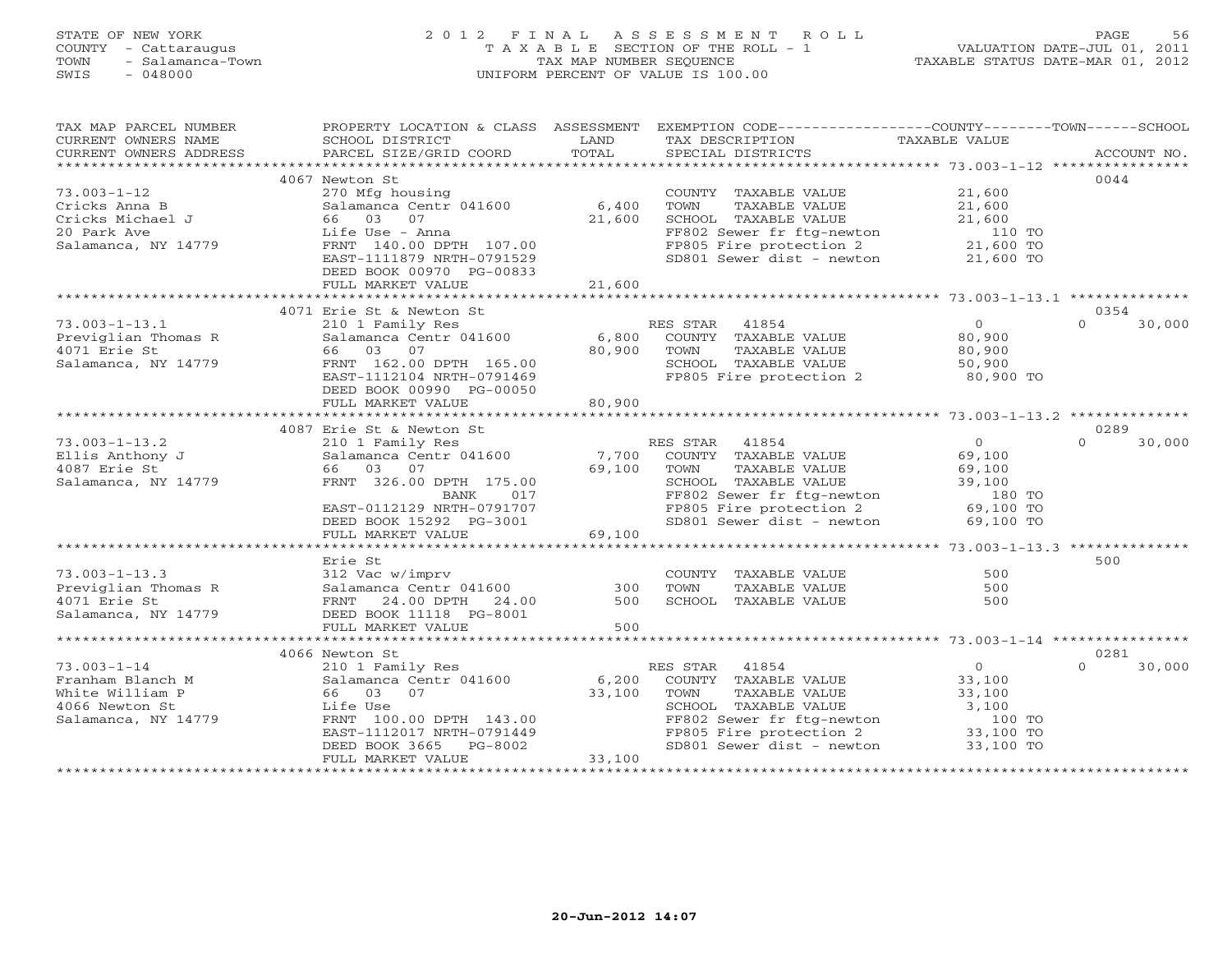# STATE OF NEW YORK 2 0 1 2 F I N A L A S S E S S M E N T R O L L PAGE 57 COUNTY - Cattaraugus T A X A B L E SECTION OF THE ROLL - 1 VALUATION DATE-JUL 01, 2011 TOWN - Salamanca-Town TAX MAP NUMBER SEQUENCE TAXABLE STATUS DATE-MAR 01, 2012 SWIS - 048000 UNIFORM PERCENT OF VALUE IS 100.00

| SCHOOL DISTRICT                                                                                                                                                                  | LAND                                                                                                                                                                                 | TAX DESCRIPTION                                                                                           | TAXABLE VALUE                                                      | ACCOUNT NO.                                                                                                                                                                                                                                                                                                                   |
|----------------------------------------------------------------------------------------------------------------------------------------------------------------------------------|--------------------------------------------------------------------------------------------------------------------------------------------------------------------------------------|-----------------------------------------------------------------------------------------------------------|--------------------------------------------------------------------|-------------------------------------------------------------------------------------------------------------------------------------------------------------------------------------------------------------------------------------------------------------------------------------------------------------------------------|
|                                                                                                                                                                                  |                                                                                                                                                                                      |                                                                                                           |                                                                    |                                                                                                                                                                                                                                                                                                                               |
|                                                                                                                                                                                  |                                                                                                                                                                                      |                                                                                                           |                                                                    | 0036                                                                                                                                                                                                                                                                                                                          |
| 270 Mfg housing<br>Salamanca Centr 041600<br>66 03 07<br>L/p 792-779<br>FRNT 200.00 DPTH 140.00<br>EAST-1111897 NRTH-0791331                                                     | 6,900<br>50,000                                                                                                                                                                      | COUNTY TAXABLE VALUE<br>TOWN<br>TAXABLE VALUE<br>SCHOOL TAXABLE VALUE                                     | 50,000<br>50,000<br>50,000<br>100 TO<br>50,000 TO<br>50,000 TO     |                                                                                                                                                                                                                                                                                                                               |
| FULL MARKET VALUE                                                                                                                                                                | 50,000                                                                                                                                                                               |                                                                                                           |                                                                    |                                                                                                                                                                                                                                                                                                                               |
|                                                                                                                                                                                  |                                                                                                                                                                                      |                                                                                                           |                                                                    |                                                                                                                                                                                                                                                                                                                               |
| 210 1 Family Res<br>Salamanca Centr 041600<br>66 03 07<br>FRNT 200.00 DPTH 185.00<br>EAST-1112052 NRTH-0791267<br>DEED BOOK 906<br>PG-00642                                      | 6,900<br>51,300                                                                                                                                                                      | COUNTY TAXABLE VALUE<br>TOWN<br>TAXABLE VALUE<br>SCHOOL TAXABLE VALUE<br>FP805 Fire protection 2          | 51,300<br>51,300<br>51,300<br>51,300 TO                            | 0148                                                                                                                                                                                                                                                                                                                          |
|                                                                                                                                                                                  |                                                                                                                                                                                      |                                                                                                           |                                                                    |                                                                                                                                                                                                                                                                                                                               |
|                                                                                                                                                                                  |                                                                                                                                                                                      |                                                                                                           |                                                                    | 0071                                                                                                                                                                                                                                                                                                                          |
| 210 1 Family Res<br>Salamanca Centr 041600<br>66 03<br>07<br>FRNT 394.00 DPTH 137.00<br>EAST-1111965 NRTH-0791007<br>DEED BOOK 1013 PG-72                                        | 63,300                                                                                                                                                                               | 41854<br>COUNTY TAXABLE VALUE<br>TOWN<br>TAXABLE VALUE<br>SCHOOL TAXABLE VALUE                            | $0 \qquad \qquad$<br>63,300<br>63,300<br>33,300<br>63,300 TO       | $\Omega$<br>30,000                                                                                                                                                                                                                                                                                                            |
|                                                                                                                                                                                  |                                                                                                                                                                                      |                                                                                                           |                                                                    |                                                                                                                                                                                                                                                                                                                               |
|                                                                                                                                                                                  |                                                                                                                                                                                      |                                                                                                           |                                                                    | 0379                                                                                                                                                                                                                                                                                                                          |
| 210 1 Family Res<br>Salamanca Centr 041600<br>66 03<br>07<br>Ff 369.00<br>1.92<br>ACRES<br>DEED BOOK 00929 PG-00612                                                              | 8,400<br>127,500                                                                                                                                                                     | COUNTY TAXABLE VALUE<br>TAXABLE VALUE<br>TOWN<br>SCHOOL TAXABLE VALUE                                     | 127,500<br>127,500<br>97,500<br>122 TO<br>127,500 TO<br>127,500 TO | $\Omega$<br>30,000                                                                                                                                                                                                                                                                                                            |
| *******************                                                                                                                                                              |                                                                                                                                                                                      |                                                                                                           |                                                                    |                                                                                                                                                                                                                                                                                                                               |
| Erie St<br>312 Vac w/imprv<br>Salamanca Centr 041600<br>03<br>07<br>66<br>FRNT 100.00 DPTH 175.00<br>EAST-1111829 NRTH-0790779<br>DEED BOOK 867<br>PG-00147<br>FULL MARKET VALUE | 300<br>9,300<br>9,300                                                                                                                                                                | COUNTY TAXABLE VALUE<br>TOWN<br>TAXABLE VALUE<br>SCHOOL TAXABLE VALUE<br>FP805 Fire protection 2          | 9,300<br>9,300<br>9,300<br>9,300 TO                                | 0154                                                                                                                                                                                                                                                                                                                          |
|                                                                                                                                                                                  | PARCEL SIZE/GRID COORD<br>4058 Newton St<br>DEED BOOK 17307 PG-7001<br>4057 Erie St<br>FULL MARKET VALUE<br>4047 Erie St<br>FULL MARKET VALUE<br>4048 Newton St<br>FULL MARKET VALUE | PROPERTY LOCATION & CLASS ASSESSMENT<br>TOTAL<br>51,300<br>63,300<br>EAST-1111804 NRTH-0791026<br>127,500 | SPECIAL DISTRICTS<br>RES STAR<br>7,400<br>RES STAR 41854           | EXEMPTION CODE----------------COUNTY-------TOWN------SCHOOL<br>FF802 Sewer fr ftg-newton<br>FP805 Fire protection 2<br>SD801 Sewer dist - newton<br>FP805 Fire protection 2<br>$\circ$<br>FF802 Sewer fr ftg-newton<br>FP805 Fire protection 2<br>SD801 Sewer dist - newton<br>***************** 73.003-1-19.1 ************** |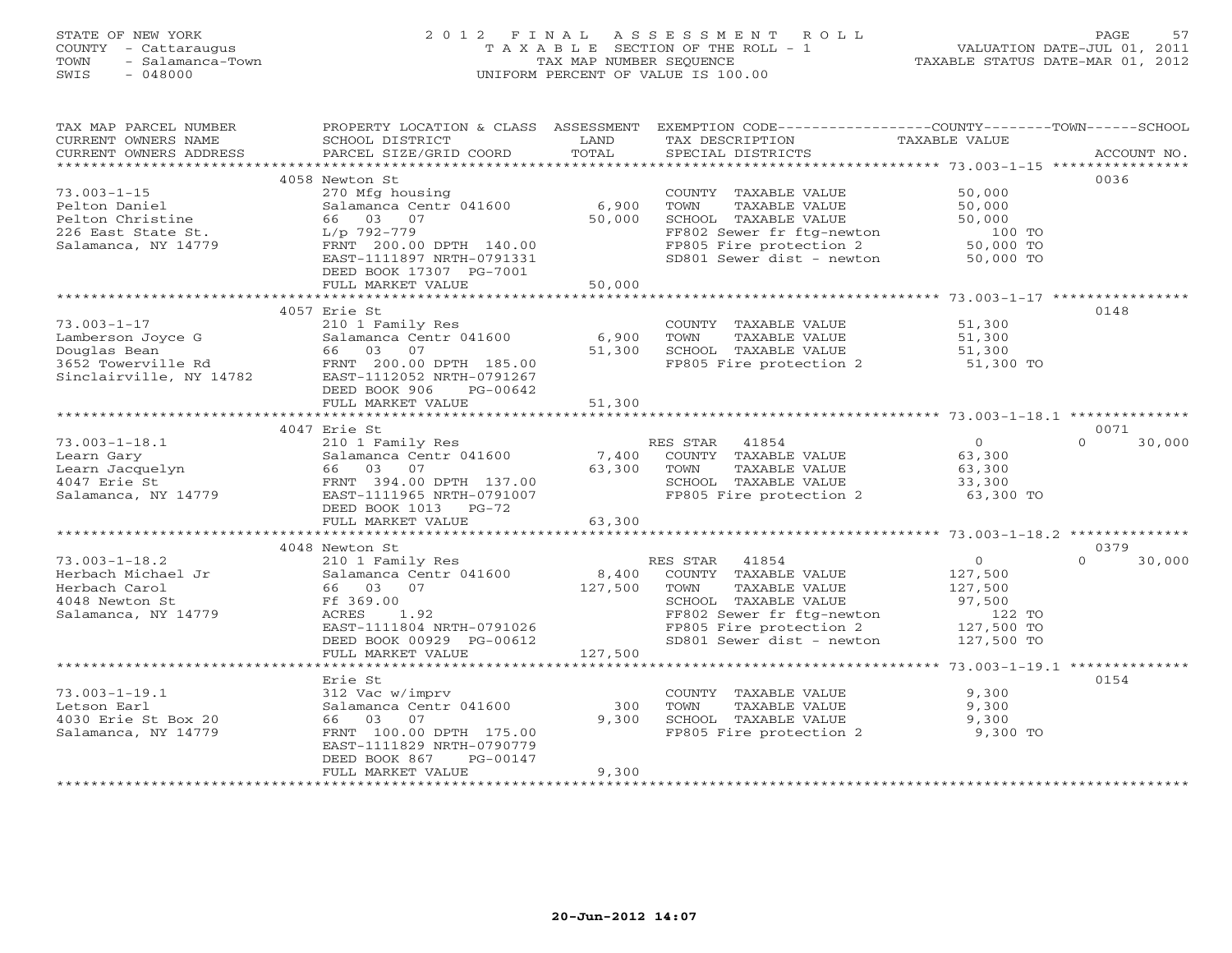#### STATE OF NEW YORK 2 0 1 2 F I N A L A S S E S S M E N T R O L L PAGE 58 COUNTY - Cattaraugus T A X A B L E SECTION OF THE ROLL - 1 VALUATION DATE-JUL 01, 2011 TOWN - Salamanca-Town TAX MAP NUMBER SEQUENCE TAXABLE STATUS DATE-MAR 01, 2012 SWIS - 048000 UNIFORM PERCENT OF VALUE IS 100.00

| TAX MAP PARCEL NUMBER<br>CURRENT OWNERS NAME<br>CURRENT OWNERS ADDRESS                             | PROPERTY LOCATION & CLASS ASSESSMENT<br>SCHOOL DISTRICT<br>PARCEL SIZE/GRID COORD                                                                                                     | LAND<br>TOTAL             | EXEMPTION CODE-----------------COUNTY-------TOWN------SCHOOL<br>TAX DESCRIPTION<br>SPECIAL DISTRICTS                                                                            | TAXABLE VALUE                                                                    | ACCOUNT NO.                    |
|----------------------------------------------------------------------------------------------------|---------------------------------------------------------------------------------------------------------------------------------------------------------------------------------------|---------------------------|---------------------------------------------------------------------------------------------------------------------------------------------------------------------------------|----------------------------------------------------------------------------------|--------------------------------|
| ***********************                                                                            |                                                                                                                                                                                       |                           |                                                                                                                                                                                 |                                                                                  |                                |
|                                                                                                    | 4032 Newton St                                                                                                                                                                        |                           |                                                                                                                                                                                 |                                                                                  | 0448                           |
| $73.003 - 1 - 19.2$<br>Letson Merritt J<br>Letson Debra J<br>$Cr$ 07                               | 210 1 Family Res<br>Salamanca Centr 041600<br>66 03 07                                                                                                                                | 73,600                    | WVET C/T 41121<br>6,400 RES STAR<br>41854<br>COUNTY TAXABLE VALUE                                                                                                               | 11,040<br>11,040<br>$\circ$<br>62,560                                            | $\Omega$<br>30,000<br>$\Omega$ |
| 4032 Newton St<br>Salamanca, NY 14779                                                              | FRNT 100.00 DPTH 185.00<br>EAST-1111670 NRTH-0790840<br>DEED BOOK 00919 PG-00144<br>FULL MARKET VALUE                                                                                 |                           | TAXABLE VALUE<br>TOWN<br>SCHOOL TAXABLE VALUE<br>FF802 Sewer fr ftg-newton<br>73,600 FP805 Fire protection 2                                                                    | 62,560<br>43,600<br>100 TO<br>73,600 TO                                          |                                |
|                                                                                                    |                                                                                                                                                                                       |                           | SD801 Sewer dist - newton                                                                                                                                                       | 73,600 TO                                                                        |                                |
|                                                                                                    |                                                                                                                                                                                       |                           |                                                                                                                                                                                 |                                                                                  |                                |
| $73.003 - 1 - 20$<br>Moore Suzanne M<br>4030 Newton St<br>Salamanca, NY 14779                      | 4030 Newton St<br>210 1 Family Res<br>Salamanca Centr 041600<br>66 03<br>07<br>FRNT 100.00 DPTH 360.00<br>EAST-1111697 NRTH-0790720<br>DEED BOOK 851<br>PG-00289<br>FULL MARKET VALUE | 6,900<br>60,400<br>60,400 | RES STAR<br>41854<br>COUNTY TAXABLE VALUE<br>TOWN<br>TAXABLE VALUE<br>SCHOOL TAXABLE VALUE<br>FF802 Sewer fr ftg-newton<br>FP805 Fire protection 2<br>SD801 Sewer dist - newton | $\overline{O}$<br>60,400<br>60,400<br>30,400<br>100 TO<br>60,400 TO<br>60,400 TO | 0215<br>$\Omega$<br>30,000     |
|                                                                                                    |                                                                                                                                                                                       |                           |                                                                                                                                                                                 |                                                                                  |                                |
| $73.003 - 1 - 21.1$<br>Wilson Myron L<br>Wilson Carolyn G<br>4026 Newton St<br>Salamanca, NY 14779 | Erie St<br>311 Res vac land<br>Salamanca Centr 041600<br>66 03 07<br>FRNT 100.00 DPTH 175.00<br>EAST-1111753 NRTH-0790590<br>DEED BOOK 00935 PG-00453<br>FULL MARKET VALUE            | 300<br>300<br>300         | COUNTY TAXABLE VALUE<br>TOWN<br>TAXABLE VALUE<br>SCHOOL TAXABLE VALUE<br>FP805 Fire protection 2                                                                                | 300<br>300<br>300<br>300 TO                                                      | 0284                           |
|                                                                                                    |                                                                                                                                                                                       |                           |                                                                                                                                                                                 |                                                                                  |                                |
| $73.003 - 1 - 21.2$<br>Wilson Myron L<br>Wilson Carolyn G<br>4026 Newton St<br>Salamanca, NY 14779 | 4026 Newton St<br>270 Mfg housing<br>Salamanca Centr 041600<br>66 03 07<br>FRNT 100.00 DPTH 210.00<br>EAST-1111584 NRTH-0790652                                                       | 6,600<br>30,500           | SR STAR<br>41834<br>COUNTY TAXABLE VALUE<br>TAXABLE VALUE<br>TOWN<br>SCHOOL TAXABLE VALUE<br>FF802 Sewer fr ftg-newton                                                          | $\overline{0}$<br>30,500<br>30,500<br>$\overline{0}$<br>100 TO                   | 0347<br>30,500<br>$\Omega$     |
|                                                                                                    | PG-01165<br>DEED BOOK 763<br>FULL MARKET VALUE                                                                                                                                        | 30,500                    | FP805 Fire protection 2<br>SD801 Sewer dist - newton                                                                                                                            | 30,500 TO<br>30,500 TO                                                           |                                |
|                                                                                                    | 4019 Newton St                                                                                                                                                                        |                           |                                                                                                                                                                                 |                                                                                  | 0219                           |
| $73.003 - 1 - 22.1$<br>Quattrone Peter R Jr<br>4020 Newton St<br>Salamanca, NY 14779               | 311 Res vac land<br>Salamanca Centr 041600<br>66 03<br>07<br>FRNT 150.00 DPTH 300.00<br>EAST-1111447 NRTH-0790416<br>DEED BOOK 10922 PG-6001<br>FULL MARKET VALUE                     | 7,100<br>7,100<br>7,100   | COUNTY TAXABLE VALUE<br>TOWN<br>TAXABLE VALUE<br>SCHOOL TAXABLE VALUE<br>FP805 Fire protection 2                                                                                | 7,100<br>7,100<br>7,100<br>7,100 TO                                              |                                |
|                                                                                                    |                                                                                                                                                                                       |                           |                                                                                                                                                                                 |                                                                                  |                                |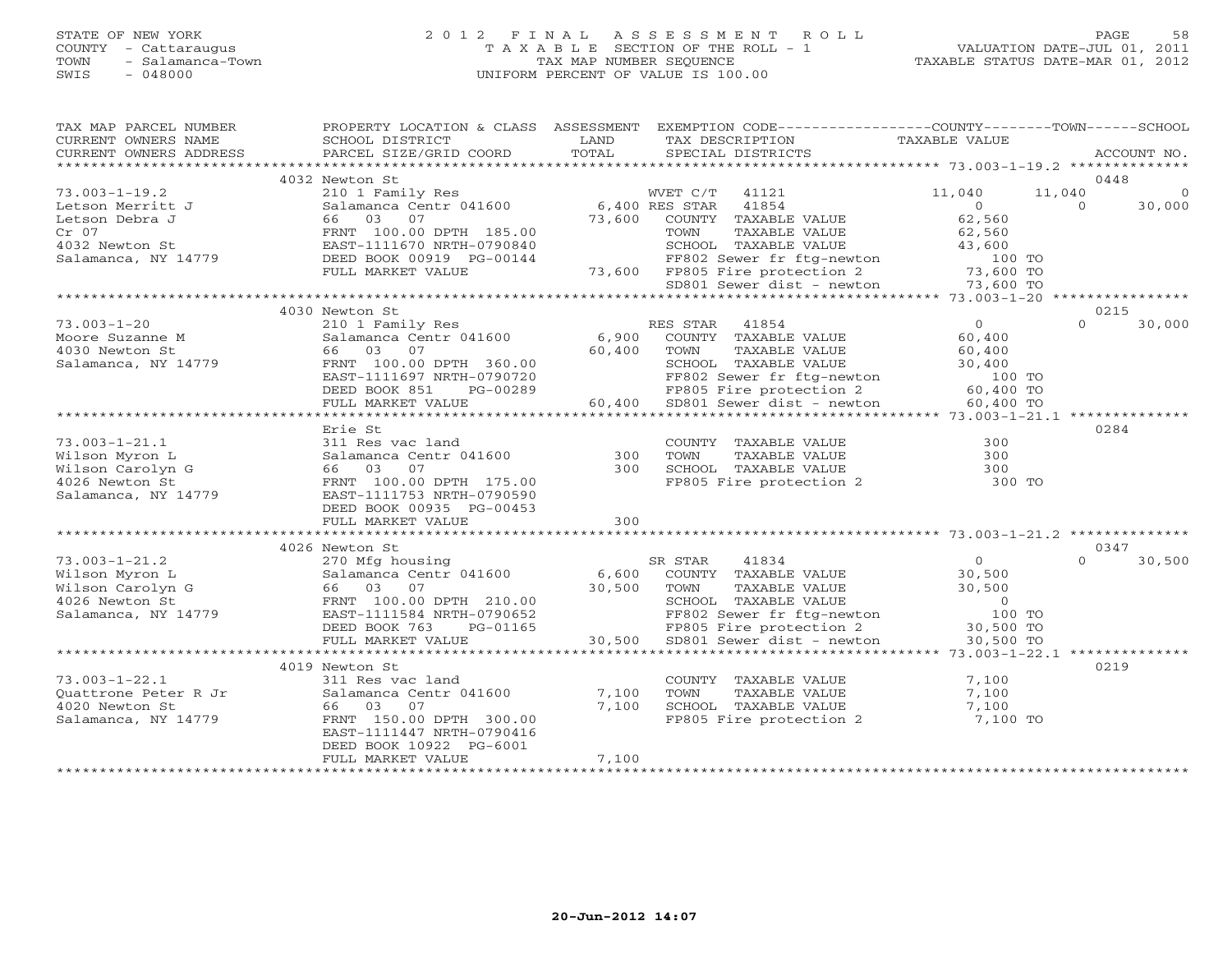# STATE OF NEW YORK 2 0 1 2 F I N A L A S S E S S M E N T R O L L PAGE 59 COUNTY - Cattaraugus T A X A B L E SECTION OF THE ROLL - 1 VALUATION DATE-JUL 01, 2011 TOWN - Salamanca-Town TAX MAP NUMBER SEQUENCE TAXABLE STATUS DATE-MAR 01, 2012 SWIS - 048000 UNIFORM PERCENT OF VALUE IS 100.00

| TAX MAP PARCEL NUMBER  | PROPERTY LOCATION & CLASS ASSESSMENT EXEMPTION CODE---------------COUNTY-------TOWN------SCHOOL |               |                         |               |                            |
|------------------------|-------------------------------------------------------------------------------------------------|---------------|-------------------------|---------------|----------------------------|
| CURRENT OWNERS NAME    | SCHOOL DISTRICT                                                                                 | LAND<br>TOTAL | TAX DESCRIPTION         | TAXABLE VALUE |                            |
| CURRENT OWNERS ADDRESS | PARCEL SIZE/GRID COORD                                                                          |               | SPECIAL DISTRICTS       |               | ACCOUNT NO.                |
|                        | 4020 Newton St                                                                                  |               |                         |               | 0366                       |
| $73.003 - 1 - 22.2$    | 210 1 Family Res                                                                                |               | RES STAR<br>41854       | $\circ$       | $\Omega$<br>30,000         |
| Quattrone Peter R Jr   | Salamanca Centr 041600                                                                          | 6,900         | COUNTY TAXABLE VALUE    | 61,600        |                            |
| Ouattrone Karen F      | 66 03 07                                                                                        | 61,600        | TAXABLE VALUE<br>TOWN   | 61,600        |                            |
| 4020 Newton St         | FRNT 150.00 DPTH 250.00                                                                         |               | SCHOOL TAXABLE VALUE    | 31,600        |                            |
| Salamanca, NY 14779    | EAST-1111512 NRTH-0790552                                                                       |               | FP805 Fire protection 2 | 61,600 TO     |                            |
|                        | DEED BOOK 3655 PG-4001                                                                          |               |                         |               |                            |
|                        | FULL MARKET VALUE                                                                               | 61,600        |                         |               |                            |
|                        |                                                                                                 |               |                         |               |                            |
| $73.003 - 1 - 23$      | 4003 Erie St<br>270 Mfg housing                                                                 |               | RES STAR 41854          | $\Omega$      | 0129<br>$\Omega$<br>30,000 |
| Gayton Karen L         | Salamanca Centr 041600                                                                          | 7,200         | COUNTY TAXABLE VALUE    | 32,900        |                            |
| 4003 Erie St           | 06 03 07                                                                                        | 32,900        | TOWN<br>TAXABLE VALUE   | 32,900        |                            |
| Salamanca, NY 14779    | FRNT 300.00 DPTH                                                                                |               | SCHOOL TAXABLE VALUE    | 2,900         |                            |
|                        | 1.12<br>ACRES                                                                                   |               | FP805 Fire protection 2 | 32,900 TO     |                            |
|                        | EAST-1111662 NRTH-0790419                                                                       |               |                         |               |                            |
|                        | DEED BOOK 11607 PG-8001                                                                         |               |                         |               |                            |
|                        | FULL MARKET VALUE                                                                               | 32,900        |                         |               |                            |
|                        |                                                                                                 |               |                         |               |                            |
|                        | 4002 Erie St                                                                                    |               |                         |               | 0202                       |
| $73.003 - 1 - 24$      | 210 1 Family Res                                                                                |               | COUNTY TAXABLE VALUE    | 32,600        |                            |
| Pascarella Jolien      | Salamanca Centr 041600                                                                          | 6,500         | TAXABLE VALUE<br>TOWN   | 32,600        |                            |
| 49 Washington St       | 03<br>66 —<br>07                                                                                | 32,600        | SCHOOL TAXABLE VALUE    | 32,600        |                            |
| Salamanca, NY 14779    | FRNT<br>50.00 DPTH 410.00<br>EAST-1111928 NRTH-0790188                                          |               | FP805 Fire protection 2 | 32,600 TO     |                            |
|                        | DEED BOOK 1022<br>$PG-205$                                                                      |               |                         |               |                            |
|                        | FULL MARKET VALUE                                                                               | 32,600        |                         |               |                            |
|                        | **************************************                                                          | ************  |                         |               |                            |
|                        | 4004 Erie St                                                                                    |               |                         |               | 0290                       |
| $73.003 - 1 - 25$      | 210 1 Family Res                                                                                |               | COUNTY TAXABLE VALUE    | 28,000        |                            |
| Vaughn Heather         | Salamanca Centr 041600                                                                          | 6,500         | TOWN<br>TAXABLE VALUE   | 28,000        |                            |
| 815 Seneca Ave         | 66 03 07                                                                                        | 28,000        | SCHOOL TAXABLE VALUE    | 28,000        |                            |
| Olean, NY 14760        | Fire Ii 4006                                                                                    |               | FP805 Fire protection 2 | 28,000 TO     |                            |
|                        | FRNT<br>50.00 DPTH 410.00                                                                       |               |                         |               |                            |
|                        | EAST-1111950 NRTH-0790230                                                                       |               |                         |               |                            |
|                        | DEED BOOK 15755 PG-3001                                                                         |               |                         |               |                            |
|                        | FULL MARKET VALUE                                                                               | 28,000        |                         |               |                            |
|                        | 4012 Erie St                                                                                    |               |                         |               | 0155                       |
| $73.003 - 1 - 26$      | 210 1 Family Res                                                                                |               | COUNTY TAXABLE VALUE    | 33,100        |                            |
| Hunt William J         | Salamanca Centr 041600                                                                          | 13,400        | TOWN<br>TAXABLE VALUE   | 33,100        |                            |
| Hunt Laurie A          | 07<br>66 03                                                                                     | 33,100        | SCHOOL TAXABLE VALUE    | 33,100        |                            |
| 110 Erie St            | 100' Ff                                                                                         |               | FP805 Fire protection 2 | 33,100 TO     |                            |
| Salamanca, NY 14779    | ACRES<br>5.42                                                                                   |               |                         |               |                            |
|                        | EAST-1112737 NRTH-0790014                                                                       |               |                         |               |                            |
|                        | DEED BOOK 17151 PG-8001                                                                         |               |                         |               |                            |
|                        | FULL MARKET VALUE                                                                               | 33,100        |                         |               |                            |
|                        |                                                                                                 |               |                         |               |                            |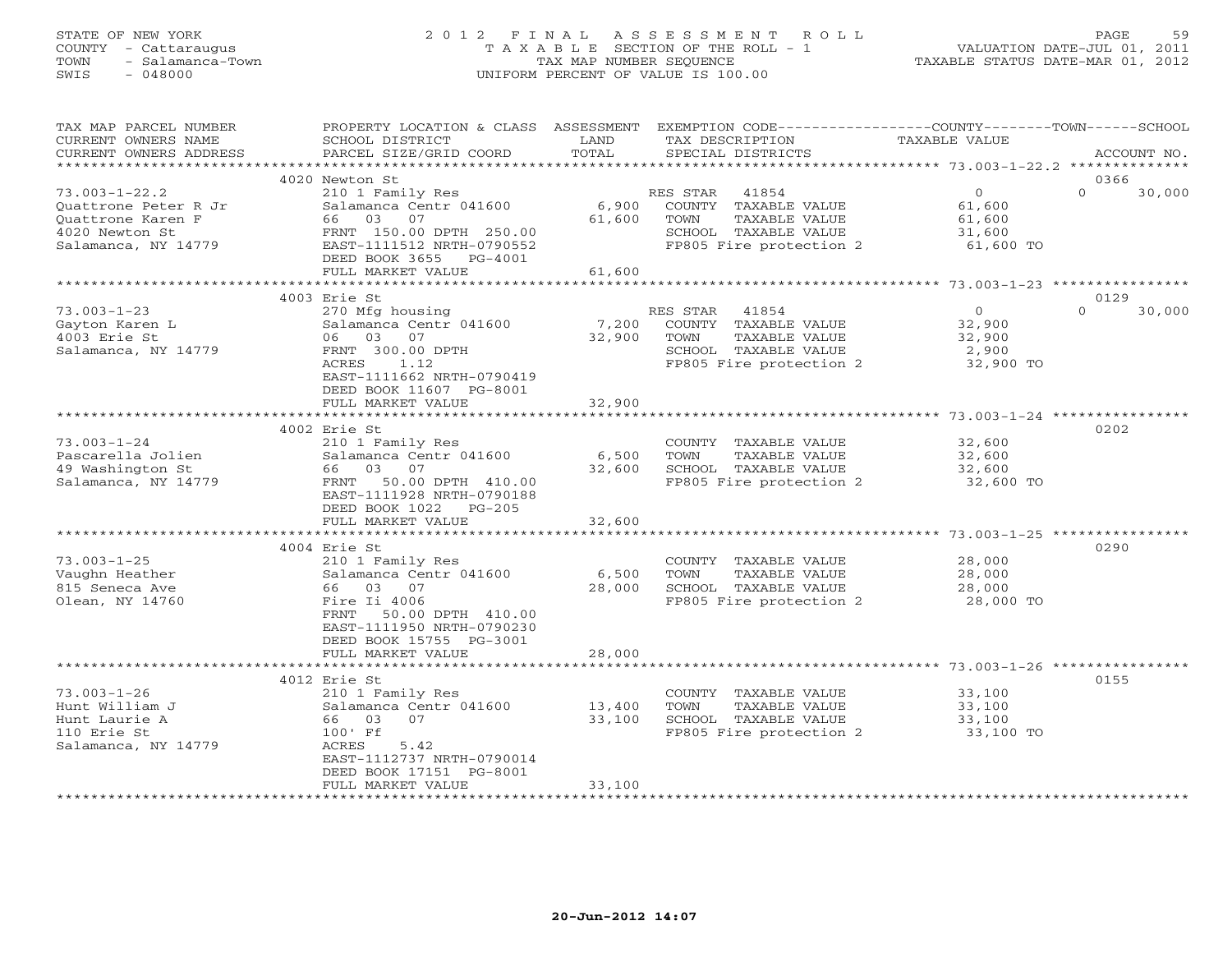#### STATE OF NEW YORK 2 0 1 2 F I N A L A S S E S S M E N T R O L L PAGE 60 COUNTY - Cattaraugus T A X A B L E SECTION OF THE ROLL - 1 VALUATION DATE-JUL 01, 2011 TOWN - Salamanca-Town TAX MAP NUMBER SEQUENCE TAXABLE STATUS DATE-MAR 01, 2012 SWIS - 048000 UNIFORM PERCENT OF VALUE IS 100.00

| **********************<br>0200<br>4014 Erie St<br>$73.003 - 1 - 27$<br>5,775<br>5,775<br>210 1 Family Res<br>WVET C/T<br>41121<br>$\circ$<br>12,400 AGED C/T<br>41801<br>$\Omega$<br>Painter Viola<br>Salamanca Centr 041600<br>16,363<br>16,363<br>66 03<br>38,500 SR STAR<br>41834<br>$\overline{0}$<br>38,500<br>Painter James E<br>07<br>$\Omega$<br>4014 Erie St<br>L/u - Viola Painter<br>16,362<br>COUNTY TAXABLE VALUE<br>Salamanca, NY 14779<br>Ff 100.00<br>16,362<br>TOWN<br>TAXABLE VALUE<br>4.61<br>ACRES<br>SCHOOL TAXABLE VALUE<br>$\circ$<br>FP805 Fire protection 2<br>38,500 TO<br>EAST-1112762 NRTH-0790109<br>DEED BOOK 00995 PG-00986<br>38,500<br>FULL MARKET VALUE<br>4022 Erie St<br>0283<br>$73.003 - 1 - 28$<br>$\Omega$<br>$\Omega$<br>210 1 Family Res<br>RES STAR 41854<br>30,000<br>Salamanca Centr 041600 11,900<br>COUNTY TAXABLE VALUE<br>47,700<br>Wilson Cindy L<br>47,700<br>Anderson Emelie J<br>66 03 07<br>TOWN<br>TAXABLE VALUE<br>47,700<br>4022 Erie St<br>Ff 100.00<br>SCHOOL TAXABLE VALUE<br>17,700<br>Salamanca, NY 14779<br>4.24<br>FP805 Fire protection 2<br>47,700 TO<br>ACRES<br>EAST-1112757 NRTH-0790211<br>DEED BOOK 763<br>PG-8002<br>47,700<br>FULL MARKET VALUE |
|--------------------------------------------------------------------------------------------------------------------------------------------------------------------------------------------------------------------------------------------------------------------------------------------------------------------------------------------------------------------------------------------------------------------------------------------------------------------------------------------------------------------------------------------------------------------------------------------------------------------------------------------------------------------------------------------------------------------------------------------------------------------------------------------------------------------------------------------------------------------------------------------------------------------------------------------------------------------------------------------------------------------------------------------------------------------------------------------------------------------------------------------------------------------------------------------------------------------------|
|                                                                                                                                                                                                                                                                                                                                                                                                                                                                                                                                                                                                                                                                                                                                                                                                                                                                                                                                                                                                                                                                                                                                                                                                                          |
|                                                                                                                                                                                                                                                                                                                                                                                                                                                                                                                                                                                                                                                                                                                                                                                                                                                                                                                                                                                                                                                                                                                                                                                                                          |
|                                                                                                                                                                                                                                                                                                                                                                                                                                                                                                                                                                                                                                                                                                                                                                                                                                                                                                                                                                                                                                                                                                                                                                                                                          |
|                                                                                                                                                                                                                                                                                                                                                                                                                                                                                                                                                                                                                                                                                                                                                                                                                                                                                                                                                                                                                                                                                                                                                                                                                          |
|                                                                                                                                                                                                                                                                                                                                                                                                                                                                                                                                                                                                                                                                                                                                                                                                                                                                                                                                                                                                                                                                                                                                                                                                                          |
|                                                                                                                                                                                                                                                                                                                                                                                                                                                                                                                                                                                                                                                                                                                                                                                                                                                                                                                                                                                                                                                                                                                                                                                                                          |
|                                                                                                                                                                                                                                                                                                                                                                                                                                                                                                                                                                                                                                                                                                                                                                                                                                                                                                                                                                                                                                                                                                                                                                                                                          |
|                                                                                                                                                                                                                                                                                                                                                                                                                                                                                                                                                                                                                                                                                                                                                                                                                                                                                                                                                                                                                                                                                                                                                                                                                          |
|                                                                                                                                                                                                                                                                                                                                                                                                                                                                                                                                                                                                                                                                                                                                                                                                                                                                                                                                                                                                                                                                                                                                                                                                                          |
|                                                                                                                                                                                                                                                                                                                                                                                                                                                                                                                                                                                                                                                                                                                                                                                                                                                                                                                                                                                                                                                                                                                                                                                                                          |
|                                                                                                                                                                                                                                                                                                                                                                                                                                                                                                                                                                                                                                                                                                                                                                                                                                                                                                                                                                                                                                                                                                                                                                                                                          |
|                                                                                                                                                                                                                                                                                                                                                                                                                                                                                                                                                                                                                                                                                                                                                                                                                                                                                                                                                                                                                                                                                                                                                                                                                          |
|                                                                                                                                                                                                                                                                                                                                                                                                                                                                                                                                                                                                                                                                                                                                                                                                                                                                                                                                                                                                                                                                                                                                                                                                                          |
|                                                                                                                                                                                                                                                                                                                                                                                                                                                                                                                                                                                                                                                                                                                                                                                                                                                                                                                                                                                                                                                                                                                                                                                                                          |
|                                                                                                                                                                                                                                                                                                                                                                                                                                                                                                                                                                                                                                                                                                                                                                                                                                                                                                                                                                                                                                                                                                                                                                                                                          |
|                                                                                                                                                                                                                                                                                                                                                                                                                                                                                                                                                                                                                                                                                                                                                                                                                                                                                                                                                                                                                                                                                                                                                                                                                          |
|                                                                                                                                                                                                                                                                                                                                                                                                                                                                                                                                                                                                                                                                                                                                                                                                                                                                                                                                                                                                                                                                                                                                                                                                                          |
|                                                                                                                                                                                                                                                                                                                                                                                                                                                                                                                                                                                                                                                                                                                                                                                                                                                                                                                                                                                                                                                                                                                                                                                                                          |
|                                                                                                                                                                                                                                                                                                                                                                                                                                                                                                                                                                                                                                                                                                                                                                                                                                                                                                                                                                                                                                                                                                                                                                                                                          |
|                                                                                                                                                                                                                                                                                                                                                                                                                                                                                                                                                                                                                                                                                                                                                                                                                                                                                                                                                                                                                                                                                                                                                                                                                          |
|                                                                                                                                                                                                                                                                                                                                                                                                                                                                                                                                                                                                                                                                                                                                                                                                                                                                                                                                                                                                                                                                                                                                                                                                                          |
| 0184                                                                                                                                                                                                                                                                                                                                                                                                                                                                                                                                                                                                                                                                                                                                                                                                                                                                                                                                                                                                                                                                                                                                                                                                                     |
| 4028 Erie St<br>41854                                                                                                                                                                                                                                                                                                                                                                                                                                                                                                                                                                                                                                                                                                                                                                                                                                                                                                                                                                                                                                                                                                                                                                                                    |
| 30,000<br>$73.003 - 1 - 29$<br>210 1 Family Res<br>RES STAR<br>$\circ$<br>$\Omega$                                                                                                                                                                                                                                                                                                                                                                                                                                                                                                                                                                                                                                                                                                                                                                                                                                                                                                                                                                                                                                                                                                                                       |
| 12,400<br>Salamanca Centr 041600<br>COUNTY TAXABLE VALUE<br>34,800<br>Letson Earl                                                                                                                                                                                                                                                                                                                                                                                                                                                                                                                                                                                                                                                                                                                                                                                                                                                                                                                                                                                                                                                                                                                                        |
| 34,800<br>Homan Melissa M<br>66 03 07<br>TOWN<br>TAXABLE VALUE<br>34,800                                                                                                                                                                                                                                                                                                                                                                                                                                                                                                                                                                                                                                                                                                                                                                                                                                                                                                                                                                                                                                                                                                                                                 |
| SCHOOL TAXABLE VALUE<br>4030 Erie St<br>Ff 100.00<br>4,800                                                                                                                                                                                                                                                                                                                                                                                                                                                                                                                                                                                                                                                                                                                                                                                                                                                                                                                                                                                                                                                                                                                                                               |
| 4.70<br>FP805 Fire protection 2<br>Salamanca-Town, NY 14779<br>ACRES<br>34,800 TO                                                                                                                                                                                                                                                                                                                                                                                                                                                                                                                                                                                                                                                                                                                                                                                                                                                                                                                                                                                                                                                                                                                                        |
| EAST-1112806 NRTH-0790299                                                                                                                                                                                                                                                                                                                                                                                                                                                                                                                                                                                                                                                                                                                                                                                                                                                                                                                                                                                                                                                                                                                                                                                                |
| DEED BOOK 1018<br>$PG-897$                                                                                                                                                                                                                                                                                                                                                                                                                                                                                                                                                                                                                                                                                                                                                                                                                                                                                                                                                                                                                                                                                                                                                                                               |
| 34,800<br>FULL MARKET VALUE                                                                                                                                                                                                                                                                                                                                                                                                                                                                                                                                                                                                                                                                                                                                                                                                                                                                                                                                                                                                                                                                                                                                                                                              |
|                                                                                                                                                                                                                                                                                                                                                                                                                                                                                                                                                                                                                                                                                                                                                                                                                                                                                                                                                                                                                                                                                                                                                                                                                          |
| 0153<br>4030 Erie St                                                                                                                                                                                                                                                                                                                                                                                                                                                                                                                                                                                                                                                                                                                                                                                                                                                                                                                                                                                                                                                                                                                                                                                                     |
| $73.003 - 1 - 30$<br>WVET C/T<br>41121<br>8,490<br>8,490<br>210 1 Family Res<br>$\Omega$                                                                                                                                                                                                                                                                                                                                                                                                                                                                                                                                                                                                                                                                                                                                                                                                                                                                                                                                                                                                                                                                                                                                 |
| Letson Earl<br>12,200 SR STAR<br>41834<br>$\Omega$<br>56,600<br>Salamanca Centr 041600<br>$\Omega$                                                                                                                                                                                                                                                                                                                                                                                                                                                                                                                                                                                                                                                                                                                                                                                                                                                                                                                                                                                                                                                                                                                       |
| 4030 Erie St<br>66 03 07<br>56,600<br>COUNTY TAXABLE VALUE<br>48,110                                                                                                                                                                                                                                                                                                                                                                                                                                                                                                                                                                                                                                                                                                                                                                                                                                                                                                                                                                                                                                                                                                                                                     |
| Ff 100.00<br>Salamanca, NY 14779<br>TOWN<br>TAXABLE VALUE<br>48,110                                                                                                                                                                                                                                                                                                                                                                                                                                                                                                                                                                                                                                                                                                                                                                                                                                                                                                                                                                                                                                                                                                                                                      |
| 4.45<br>TAXABLE VALUE<br>$\circ$<br>ACRES<br>SCHOOL                                                                                                                                                                                                                                                                                                                                                                                                                                                                                                                                                                                                                                                                                                                                                                                                                                                                                                                                                                                                                                                                                                                                                                      |
| 56,600 TO<br>EAST-1112823 NRTH-0790402<br>FP805 Fire protection 2                                                                                                                                                                                                                                                                                                                                                                                                                                                                                                                                                                                                                                                                                                                                                                                                                                                                                                                                                                                                                                                                                                                                                        |
| DEED BOOK 877<br>PG-00417                                                                                                                                                                                                                                                                                                                                                                                                                                                                                                                                                                                                                                                                                                                                                                                                                                                                                                                                                                                                                                                                                                                                                                                                |
| 56,600<br>FULL MARKET VALUE                                                                                                                                                                                                                                                                                                                                                                                                                                                                                                                                                                                                                                                                                                                                                                                                                                                                                                                                                                                                                                                                                                                                                                                              |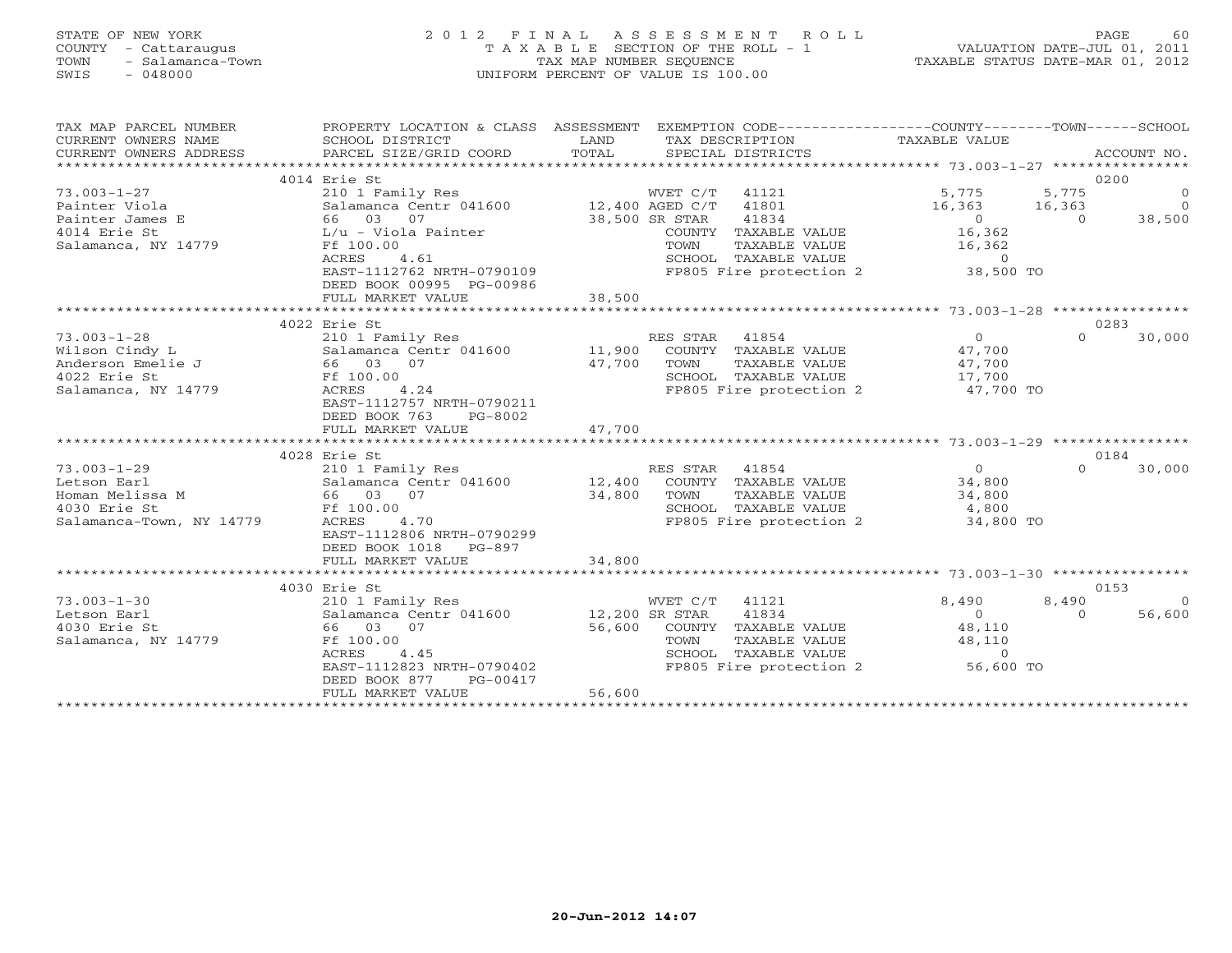#### STATE OF NEW YORK 2 0 1 2 F I N A L A S S E S S M E N T R O L L PAGE 61 COUNTY - Cattaraugus T A X A B L E SECTION OF THE ROLL - 1 VALUATION DATE-JUL 01, 2011 TOWN - Salamanca-Town TAX MAP NUMBER SEQUENCE TAXABLE STATUS DATE-MAR 01, 2012 SWIS - 048000 UNIFORM PERCENT OF VALUE IS 100.00

| TAX MAP PARCEL NUMBER<br>CURRENT OWNERS NAME<br>CURRENT OWNERS ADDRESS | PROPERTY LOCATION & CLASS ASSESSMENT<br>SCHOOL DISTRICT<br>PARCEL SIZE/GRID COORD | LAND<br>TOTAL                     | EXEMPTION CODE-----------------COUNTY-------TOWN------SCHOOL<br>TAX DESCRIPTION<br>SPECIAL DISTRICTS | <b>TAXABLE VALUE</b>                    | ACCOUNT NO.                    |
|------------------------------------------------------------------------|-----------------------------------------------------------------------------------|-----------------------------------|------------------------------------------------------------------------------------------------------|-----------------------------------------|--------------------------------|
|                                                                        |                                                                                   |                                   |                                                                                                      |                                         |                                |
|                                                                        | 4036 Erie St                                                                      |                                   |                                                                                                      |                                         | 0216                           |
| $73.003 - 1 - 31$                                                      | 210 1 Family Res                                                                  |                                   | RES STAR<br>41854                                                                                    | $\Omega$                                | $\Omega$<br>30,000             |
| Hanby James E                                                          | Salamanca Centr 041600                                                            | 16,800                            | COUNTY TAXABLE VALUE                                                                                 | 55,800                                  |                                |
| 4036 Erie St                                                           | 66 03<br>07                                                                       | 55,800                            | TOWN<br>TAXABLE VALUE                                                                                | 55,800                                  |                                |
| Salamanca, NY 14779                                                    | Life Use                                                                          |                                   | SCHOOL TAXABLE VALUE                                                                                 | 25,800                                  |                                |
|                                                                        | $200'$ Ff                                                                         |                                   | FP805 Fire protection 2                                                                              | 55,800 TO                               |                                |
|                                                                        | ACRES<br>8.77                                                                     |                                   |                                                                                                      |                                         |                                |
|                                                                        | EAST-1112859 NRTH-0790544<br>DEED BOOK 1016 PG-555                                |                                   |                                                                                                      |                                         |                                |
|                                                                        | FULL MARKET VALUE                                                                 | 55,800                            |                                                                                                      |                                         |                                |
|                                                                        |                                                                                   |                                   |                                                                                                      |                                         |                                |
|                                                                        | 4046 Erie St                                                                      |                                   |                                                                                                      |                                         | 0159                           |
| $73.003 - 1 - 32$                                                      | 210 1 Family Res                                                                  |                                   | VET C/T<br>41101                                                                                     | 900                                     | 900<br>$\overline{0}$          |
| Livak Wanda L                                                          | Salamanca Centr 041600                                                            |                                   | 11,900 AGED C/T/S 41800                                                                              | 40,400<br>40,400                        | 40,850                         |
| Livak Joh P                                                            | 66 03 07                                                                          |                                   | 81,700 SR STAR<br>41834                                                                              | $\overline{0}$                          | 40,850<br>$\Omega$             |
| 4046 Erie St                                                           | ACRES<br>4.44                                                                     |                                   | COUNTY TAXABLE VALUE                                                                                 | 40,400                                  |                                |
| Salamanca, NY 14779                                                    | EAST-1112900 NRTH-0790691                                                         |                                   | TOWN<br>TAXABLE VALUE                                                                                | 40,400                                  |                                |
|                                                                        | DEED BOOK 17019 PG-5002                                                           |                                   | SCHOOL TAXABLE VALUE                                                                                 | $\circ$                                 |                                |
|                                                                        | FULL MARKET VALUE                                                                 |                                   | 81,700 FP805 Fire protection 2                                                                       | 81,700 TO                               |                                |
|                                                                        |                                                                                   |                                   |                                                                                                      |                                         |                                |
|                                                                        | 4054 Erie St                                                                      |                                   |                                                                                                      |                                         | 0247                           |
| $73.003 - 1 - 33$                                                      | 210 1 Family Res                                                                  |                                   | CVET C/T<br>41131                                                                                    | 10,775<br>10,775                        | $\mathbf{0}$<br>$\overline{0}$ |
| Smith Keith L<br>Smith Alvonia D                                       | Salamanca Centr 041600<br>66 03<br>07                                             | 11,800 AGED C/T<br>43,100 SR STAR | 41801<br>41834                                                                                       | 16,163<br>16,163<br>$\overline{0}$      | 43,100<br>$\Omega$             |
| 4054 Erie St                                                           | Ff 100.00                                                                         |                                   | COUNTY TAXABLE VALUE                                                                                 | 16,162                                  |                                |
| Salamanca, NY 14779                                                    | ACRES<br>4.20                                                                     |                                   | TAXABLE VALUE<br>TOWN                                                                                | 16,162                                  |                                |
|                                                                        | EAST-1112922 NRTH-0790787                                                         |                                   | SCHOOL TAXABLE VALUE                                                                                 | $\overline{0}$                          |                                |
|                                                                        | DEED BOOK 698<br>PG-00613                                                         |                                   | FP805 Fire protection 2                                                                              | 43,100 TO                               |                                |
|                                                                        | FULL MARKET VALUE                                                                 | 43,100                            |                                                                                                      |                                         |                                |
|                                                                        | ************************                                                          | *******************               |                                                                                                      | ********** 73.003-1-34 **************** |                                |
|                                                                        | 4062 Erie St                                                                      |                                   |                                                                                                      |                                         | 0055                           |
| $73.003 - 1 - 34$                                                      | 210 1 Family Res                                                                  |                                   | COUNTY TAXABLE VALUE                                                                                 | 50,600                                  |                                |
| Deponceau Michael                                                      | Salamanca Centr 041600                                                            | 16,200                            | TOWN<br>TAXABLE VALUE                                                                                | 50,600                                  |                                |
| Deponceau Elaine                                                       | 66 03<br>07                                                                       | 50,600                            | SCHOOL TAXABLE VALUE                                                                                 | 50,600                                  |                                |
| 317 Wildwood Ave                                                       | $200'$ Ff                                                                         |                                   | FP805 Fire protection 2                                                                              | 50,600 TO                               |                                |
| Salamanca, NY 14779                                                    | ACRES<br>8.21 BANK<br>060                                                         |                                   |                                                                                                      |                                         |                                |
|                                                                        | EAST-1112948 NRTH-0790936<br>DEED BOOK 883<br>PG-00385                            |                                   |                                                                                                      |                                         |                                |
|                                                                        | FULL MARKET VALUE                                                                 | 50,600                            |                                                                                                      |                                         |                                |
|                                                                        |                                                                                   |                                   |                                                                                                      |                                         |                                |
|                                                                        | 4068 Erie St                                                                      |                                   |                                                                                                      |                                         | 0288                           |
| $73.003 - 1 - 35$                                                      | 210 1 Family Res                                                                  |                                   | RES STAR<br>41854                                                                                    | $\overline{0}$                          | $\Omega$<br>30,000             |
| Keenen Timothy C                                                       | Salamanca Centr 041600                                                            | 12,000                            | COUNTY TAXABLE VALUE                                                                                 | 51,700                                  |                                |
| 4068 Erie St                                                           | 66 03<br>07                                                                       | 51,700                            | TOWN<br>TAXABLE VALUE                                                                                | 51,700                                  |                                |
| Salamanca, NY 14779                                                    | 100' Ff                                                                           |                                   | SCHOOL TAXABLE VALUE                                                                                 | 21,700                                  |                                |
|                                                                        | ACRES<br>4.33                                                                     |                                   | FP805 Fire protection 2                                                                              | 51,700 TO                               |                                |
|                                                                        | EAST-1112966 NRTH-0791098                                                         |                                   |                                                                                                      |                                         |                                |
|                                                                        | DEED BOOK 857<br>PG-00099                                                         |                                   |                                                                                                      |                                         |                                |
|                                                                        | FULL MARKET VALUE                                                                 | 51,700                            |                                                                                                      |                                         |                                |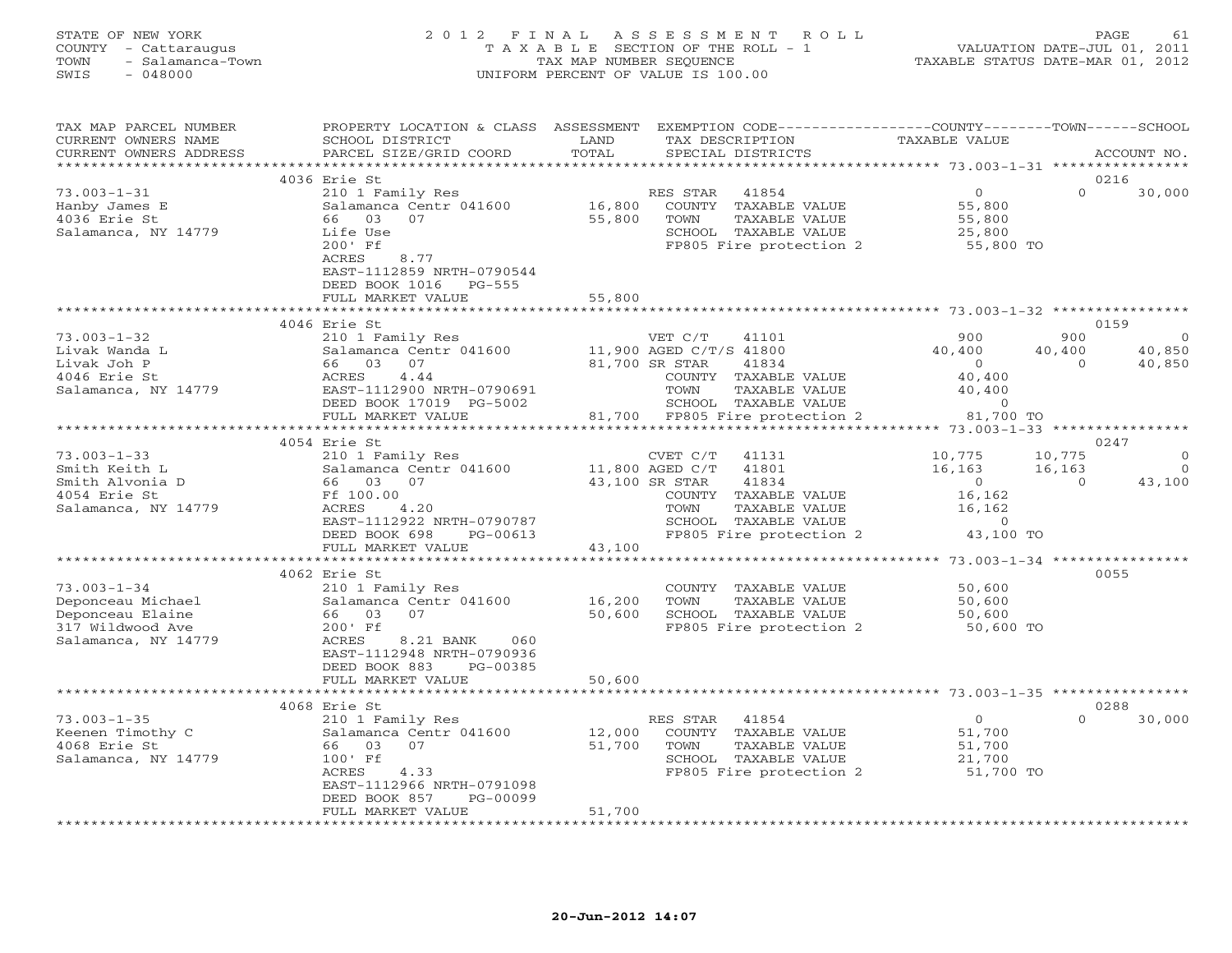#### STATE OF NEW YORK 2 0 1 2 F I N A L A S S E S S M E N T R O L L PAGE 62 COUNTY - Cattaraugus T A X A B L E SECTION OF THE ROLL - 1 VALUATION DATE-JUL 01, 2011 TOWN - Salamanca-Town TAX MAP NUMBER SEQUENCE TAXABLE STATUS DATE-MAR 01, 2012 SWIS - 048000 UNIFORM PERCENT OF VALUE IS 100.00

| TAX MAP PARCEL NUMBER<br>CURRENT OWNERS NAME<br>CURRENT OWNERS ADDRESS | PROPERTY LOCATION & CLASS ASSESSMENT<br>SCHOOL DISTRICT<br>PARCEL SIZE/GRID COORD | LAND<br>TOTAL        | EXEMPTION CODE-----------------COUNTY-------TOWN------SCHOOL<br>TAX DESCRIPTION<br>SPECIAL DISTRICTS | TAXABLE VALUE                                           |          | ACCOUNT NO. |
|------------------------------------------------------------------------|-----------------------------------------------------------------------------------|----------------------|------------------------------------------------------------------------------------------------------|---------------------------------------------------------|----------|-------------|
| *************************                                              |                                                                                   |                      |                                                                                                      |                                                         |          |             |
|                                                                        | 4074 Erie St                                                                      |                      |                                                                                                      |                                                         |          | 0158        |
| $73.003 - 1 - 36$                                                      | 210 1 Family Res                                                                  |                      | COUNTY TAXABLE VALUE                                                                                 | 47,100                                                  |          |             |
| Livak Stanley                                                          | Salamanca Centr 041600                                                            | 11,600               | TOWN<br>TAXABLE VALUE                                                                                | 47,100                                                  |          |             |
| 4074 Erie St                                                           | 66 03<br>07                                                                       | 47,100               | SCHOOL TAXABLE VALUE                                                                                 | 47,100                                                  |          |             |
| Salamanca, NY 14779                                                    | Ff 100.00                                                                         |                      | FP805 Fire protection 2                                                                              | 47,100 TO                                               |          |             |
|                                                                        | ACRES<br>4.06                                                                     |                      |                                                                                                      |                                                         |          |             |
|                                                                        | EAST-1112986 NRTH-0791203                                                         |                      |                                                                                                      |                                                         |          |             |
|                                                                        | FULL MARKET VALUE                                                                 | 47,100               |                                                                                                      |                                                         |          |             |
|                                                                        |                                                                                   | ******************** |                                                                                                      | ************************ 73.003-1-37 ************       |          |             |
|                                                                        | 4080 Erie St                                                                      |                      |                                                                                                      |                                                         |          | 0081        |
| $73.003 - 1 - 37$                                                      | 210 1 Family Res                                                                  |                      | CVET C/T<br>41131                                                                                    | 17,075                                                  | 17,075   | - ( )       |
| Pecora Karl                                                            | Salamanca Centr 041600                                                            | 13,200 SR STAR       | 41834                                                                                                | $\circ$                                                 | $\Omega$ | 62,200      |
| Pecora Diane                                                           | 66 03<br>07                                                                       | 68,300               | COUNTY TAXABLE VALUE                                                                                 | 51,225                                                  |          |             |
|                                                                        |                                                                                   |                      |                                                                                                      |                                                         |          |             |
| 4080 Erie St                                                           | 100' Ff                                                                           |                      | TOWN<br>TAXABLE VALUE                                                                                | 51,225                                                  |          |             |
| Salamanca, NY 14779                                                    | ACRES<br>5.17                                                                     |                      | SCHOOL TAXABLE VALUE                                                                                 | 6,100                                                   |          |             |
|                                                                        | EAST-1113072 NRTH-0791305                                                         |                      | FP805 Fire protection 2                                                                              | 68,300 TO                                               |          |             |
|                                                                        | DEED BOOK 903<br>PG-00865                                                         |                      |                                                                                                      |                                                         |          |             |
|                                                                        | FULL MARKET VALUE                                                                 | 68,300               |                                                                                                      |                                                         |          |             |
|                                                                        |                                                                                   |                      |                                                                                                      |                                                         |          |             |
|                                                                        | 4086 Erie St                                                                      |                      |                                                                                                      |                                                         |          | 0082        |
| $73.003 - 1 - 38$                                                      | 210 1 Family Res                                                                  |                      | WVET C/T<br>41121                                                                                    | 8,040                                                   | 8,040    | $\Omega$    |
| Galandio Ralph                                                         | Salamanca Centr 041600                                                            | 13,100 AGED C        | 41802                                                                                                | 13,668                                                  | $\circ$  | $\Omega$    |
| 4086 Erie St                                                           | 03<br>07<br>66                                                                    |                      | 53,600 SR STAR<br>41834                                                                              | $\overline{0}$                                          | $\Omega$ | 53,600      |
| Salamanca, NY 14779                                                    | 100' Ff                                                                           |                      | COUNTY TAXABLE VALUE                                                                                 | 31,892                                                  |          |             |
|                                                                        | ACRES<br>5.11                                                                     |                      | TOWN<br>TAXABLE VALUE                                                                                | 45,560                                                  |          |             |
|                                                                        | EAST-1113058 NRTH-0791464                                                         |                      | SCHOOL TAXABLE VALUE                                                                                 | $\Omega$                                                |          |             |
|                                                                        | DEED BOOK 604<br>PG-00418                                                         |                      | FP805 Fire protection 2                                                                              | 53,600 TO                                               |          |             |
|                                                                        | FULL MARKET VALUE                                                                 | 53,600               |                                                                                                      |                                                         |          |             |
|                                                                        |                                                                                   |                      |                                                                                                      |                                                         |          |             |
|                                                                        | 4096 Erie St                                                                      |                      |                                                                                                      |                                                         |          | 0056        |
| $73.003 - 1 - 39$                                                      | 210 1 Family Res                                                                  |                      | 41854<br>RES STAR                                                                                    | $\Omega$                                                | $\Omega$ | 30,000      |
| Collins Timothy G                                                      | Salamanca Centr 041600                                                            | 7,100                | COUNTY TAXABLE VALUE                                                                                 | 120,500                                                 |          |             |
| 4096 Newton St                                                         | 66 03 07                                                                          | 120,500              | TOWN<br>TAXABLE VALUE                                                                                | 120,500                                                 |          |             |
| Salamanca, NY 14779                                                    | Ff 140.80                                                                         |                      | SCHOOL TAXABLE VALUE                                                                                 | 90,500                                                  |          |             |
|                                                                        | 1.08<br>ACRES                                                                     |                      | FP805 Fire protection 2                                                                              | 120,500 TO                                              |          |             |
|                                                                        | EAST-1112395 NRTH-0792004                                                         |                      |                                                                                                      |                                                         |          |             |
|                                                                        | DEED BOOK 00930 PG-00987                                                          |                      |                                                                                                      |                                                         |          |             |
|                                                                        | FULL MARKET VALUE                                                                 | 120,500              |                                                                                                      |                                                         |          |             |
|                                                                        |                                                                                   | ***********          |                                                                                                      | ************************* 73.003-1-40 ***************** |          |             |
|                                                                        | 4100 Newton St                                                                    |                      |                                                                                                      |                                                         |          | 0160        |
| $73.003 - 1 - 40$                                                      | 210 1 Family Res                                                                  |                      | CVET C/T<br>41131                                                                                    | 20,000                                                  | 20,000   | $\Omega$    |
| Livak Anne M                                                           | Salamanca Centr 041600                                                            | 11,100 AGED C/T      | 41801                                                                                                | 33,750                                                  | 33,750   | $\circ$     |
| Livak Thomas M                                                         | 66 03 07                                                                          |                      | 87,500 SR STAR<br>41834                                                                              | $\circ$                                                 | $\Omega$ | 62,200      |
| 4100 Newton Run                                                        | $L/u$ - Charles-Ann Livak                                                         |                      | COUNTY TAXABLE VALUE                                                                                 | 33,750                                                  |          |             |
| Salamanca, NY 14779                                                    | Ff 480.00                                                                         |                      | TAXABLE VALUE<br>TOWN                                                                                | 33,750                                                  |          |             |
|                                                                        | ACRES<br>3.75                                                                     |                      | SCHOOL TAXABLE VALUE                                                                                 | 25,300                                                  |          |             |
|                                                                        | EAST-1112477 NRTH-0792247                                                         |                      | FP805 Fire protection 2                                                                              | 87,500 TO                                               |          |             |
|                                                                        | DEED BOOK 00978 PG-00096                                                          |                      |                                                                                                      |                                                         |          |             |
|                                                                        | FULL MARKET VALUE                                                                 | 87,500               |                                                                                                      |                                                         |          |             |
|                                                                        | *******************                                                               |                      |                                                                                                      |                                                         |          |             |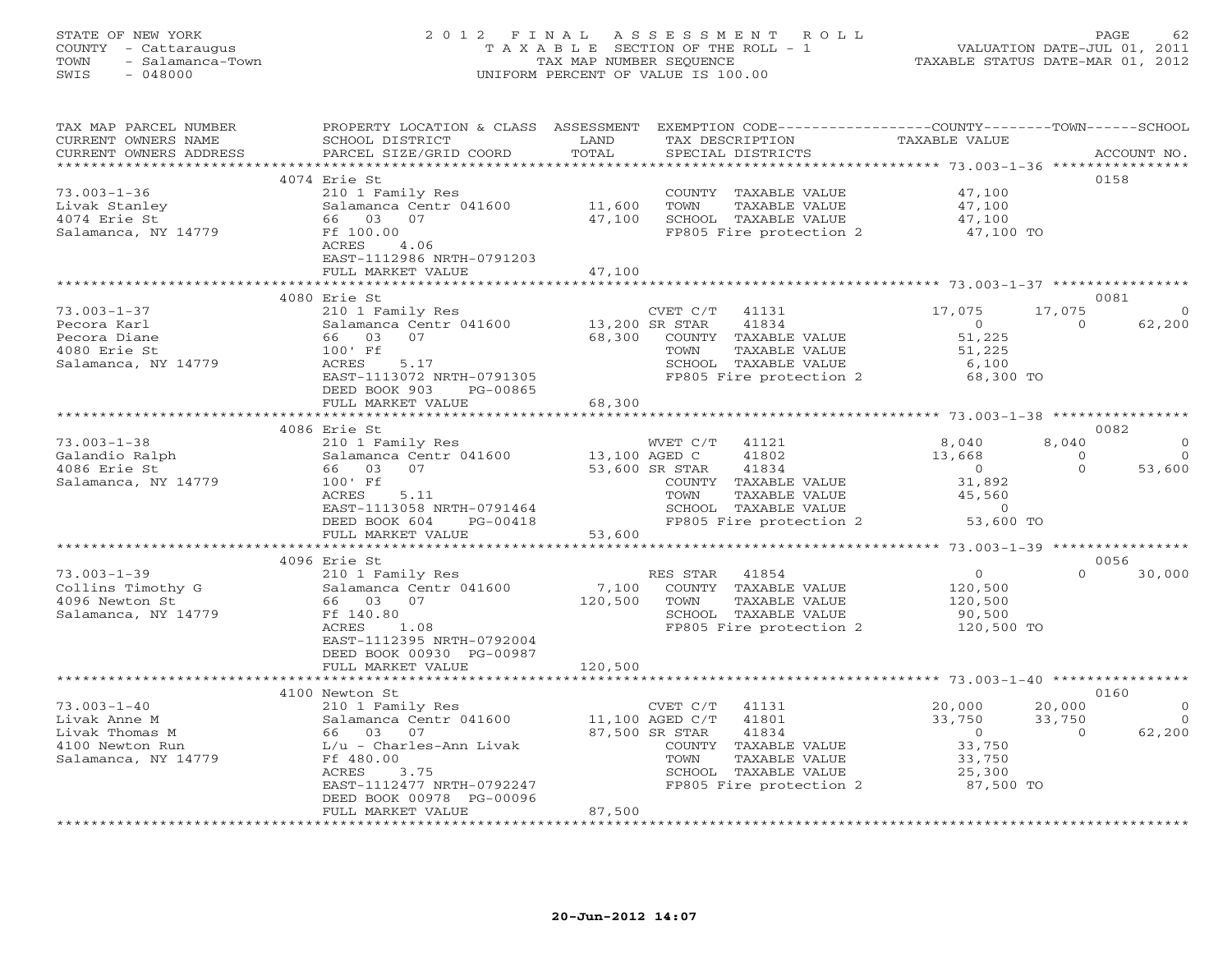# STATE OF NEW YORK 2 0 1 2 F I N A L A S S E S S M E N T R O L L PAGE 63 COUNTY - Cattaraugus T A X A B L E SECTION OF THE ROLL - 1 VALUATION DATE-JUL 01, 2011 TOWN - Salamanca-Town TAX MAP NUMBER SEQUENCE TAXABLE STATUS DATE-MAR 01, 2012 SWIS - 048000 UNIFORM PERCENT OF VALUE IS 100.00

| TAX MAP PARCEL NUMBER<br>CURRENT OWNERS NAME<br>CURRENT OWNERS ADDRESS | PROPERTY LOCATION & CLASS ASSESSMENT<br>SCHOOL DISTRICT<br>PARCEL SIZE/GRID COORD | LAND<br>TOTAL | TAX DESCRIPTION<br>SPECIAL DISTRICTS            | EXEMPTION CODE-----------------COUNTY-------TOWN------SCHOOL<br>TAXABLE VALUE<br>ACCOUNT NO. |
|------------------------------------------------------------------------|-----------------------------------------------------------------------------------|---------------|-------------------------------------------------|----------------------------------------------------------------------------------------------|
| *************************                                              |                                                                                   |               |                                                 |                                                                                              |
|                                                                        | 4092 Erie St                                                                      |               |                                                 | 0450                                                                                         |
| $73.003 - 1 - 41.2$                                                    | 311 Res vac land                                                                  |               | COUNTY TAXABLE VALUE                            | 54,500                                                                                       |
| Livak James A                                                          | Salamanca Centr 041600                                                            | 54,500        | TOWN<br>TAXABLE VALUE                           | 54,500                                                                                       |
| Livak Jay S<br>PO Box 86                                               | 03 07<br>66/74<br>96' Ff                                                          | 54,500        | SCHOOL TAXABLE VALUE<br>FP805 Fire protection 2 | 54,500<br>54,500 TO                                                                          |
| Dewittville, NY 14728                                                  | ACRES 110.10<br>EAST-1111114 NRTH-0792307<br>DEED BOOK 3721<br>PG-5001            |               |                                                 |                                                                                              |
|                                                                        | FULL MARKET VALUE                                                                 | 54,500        |                                                 |                                                                                              |
|                                                                        | Highland Ave (Off)                                                                |               |                                                 | 0213                                                                                         |
| $73.003 - 1 - 43$                                                      | 910 Priv forest                                                                   |               | COUNTY TAXABLE VALUE                            | 31,500                                                                                       |
| Danzer Forestland Inc                                                  | Salamanca Centr 041600                                                            | 31,500        | TAXABLE VALUE<br>TOWN                           | 31,500                                                                                       |
| 119 A.I.D. Drive                                                       | 74 03 07                                                                          | 31,500        | SCHOOL TAXABLE VALUE                            | 31,500                                                                                       |
| Darlington, PA 16115                                                   | ACRES 45.00                                                                       |               | FP805 Fire protection 2                         | 31,500 TO                                                                                    |
|                                                                        | EAST-1117001 NRTH-0790299                                                         |               |                                                 |                                                                                              |
|                                                                        | DEED BOOK 9327<br>PG-3001                                                         |               |                                                 |                                                                                              |
|                                                                        | FULL MARKET VALUE                                                                 | 31,500        |                                                 |                                                                                              |
|                                                                        | off Highland Ave                                                                  |               |                                                 | 0119                                                                                         |
| $73.003 - 1 - 44.1$                                                    | 314 Rural vac<10                                                                  |               | COUNTY TAXABLE VALUE                            | 2,900                                                                                        |
| Beattie Steven S                                                       | Salamanca Centr 041600                                                            | 2,900         | TOWN<br>TAXABLE VALUE                           | 2,900                                                                                        |
| Beattie Jody L                                                         | 74 03 07                                                                          | 2,900         | SCHOOL TAXABLE VALUE                            | 2,900                                                                                        |
| 6156 Fairview Ln                                                       | 1.93<br>ACRES                                                                     |               | FP805 Fire protection 2                         | 2,900 TO                                                                                     |
| Great Valley, NY 14741                                                 | EAST-1116992 NRTH-0789183                                                         |               |                                                 |                                                                                              |
|                                                                        | DEED BOOK 1400<br>PG-5001                                                         |               |                                                 |                                                                                              |
|                                                                        | FULL MARKET VALUE                                                                 | 2,900         |                                                 |                                                                                              |
|                                                                        | Monroe St (Off)                                                                   |               |                                                 | 0443                                                                                         |
| $73.003 - 1 - 44.2$                                                    | 323 Vacant rural                                                                  |               | COUNTY TAXABLE VALUE                            | 1,700                                                                                        |
| Lee Won Yub                                                            | Salamanca Centr 041600                                                            | 1,700         | TOWN<br>TAXABLE VALUE                           | 1,700                                                                                        |
| Lee Hyon Ja                                                            | 07<br>74 03                                                                       | 1,700         | SCHOOL TAXABLE VALUE                            | 1,700                                                                                        |
| 110 Monroe St                                                          | 1.10<br>ACRES                                                                     |               | FP805 Fire protection 2                         | 1,700 TO                                                                                     |
| Salamanca, NY 14779                                                    | EAST-1116795 NRTH-0788870                                                         |               |                                                 |                                                                                              |
|                                                                        | DEED BOOK 00799 PG-00988<br>FULL MARKET VALUE                                     |               |                                                 |                                                                                              |
|                                                                        |                                                                                   | 1,700         |                                                 |                                                                                              |
|                                                                        | Murray Ave                                                                        |               |                                                 | 0221                                                                                         |
| $73.003 - 1 - 45$                                                      | 322 Rural vac>10                                                                  |               | COUNTY TAXABLE VALUE                            | 7,400                                                                                        |
| Livak James A                                                          | Salamanca Centr 041600                                                            | 7,400         | TOWN<br>TAXABLE VALUE                           | 7,400                                                                                        |
| Livak Jay S                                                            | 74 03 07                                                                          | 7,400         | SCHOOL TAXABLE VALUE                            | 7,400                                                                                        |
| PO Box 86                                                              | ACRES<br>26.03                                                                    |               | FP805 Fire protection 2                         | 7,400 TO                                                                                     |
| Dewittville, NY 14728                                                  | EAST-1115861 NRTH-0789033<br>DEED BOOK 00926 PG-00416                             |               |                                                 |                                                                                              |
|                                                                        | FULL MARKET VALUE                                                                 | 7,400         |                                                 |                                                                                              |
|                                                                        |                                                                                   |               |                                                 |                                                                                              |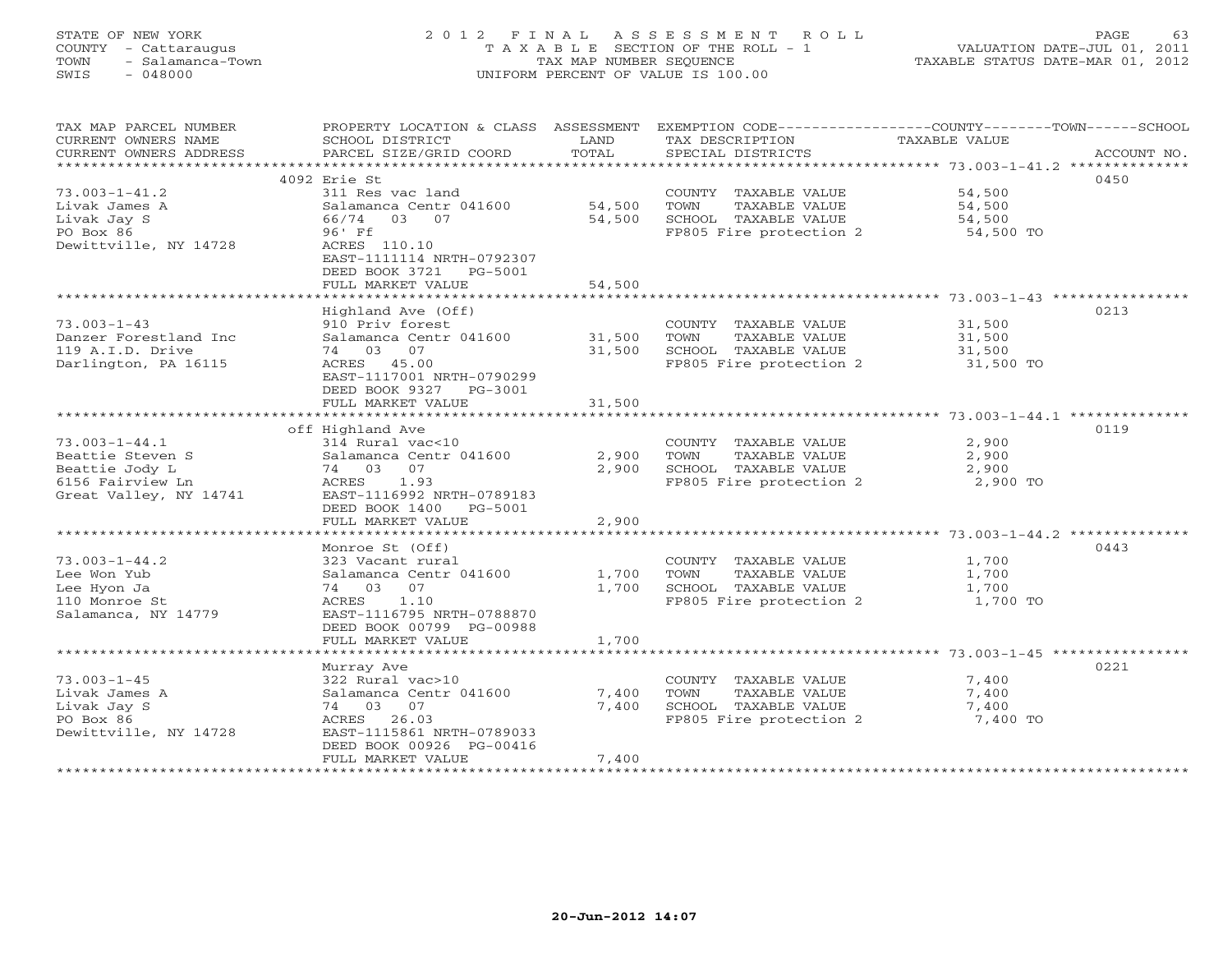# STATE OF NEW YORK 2 0 1 2 F I N A L A S S E S S M E N T R O L L PAGE 64 COUNTY - Cattaraugus T A X A B L E SECTION OF THE ROLL - 1 VALUATION DATE-JUL 01, 2011 TOWN - Salamanca-Town TAX MAP NUMBER SEQUENCE TAXABLE STATUS DATE-MAR 01, 2012 SWIS - 048000 UNIFORM PERCENT OF VALUE IS 100.00

| TAX MAP PARCEL NUMBER<br>CURRENT OWNERS NAME                    | PROPERTY LOCATION & CLASS ASSESSMENT<br>SCHOOL DISTRICT                 | LAND                    | EXEMPTION CODE-----------------COUNTY-------TOWN------SCHOOL<br>TAX DESCRIPTION | TAXABLE VALUE      |             |
|-----------------------------------------------------------------|-------------------------------------------------------------------------|-------------------------|---------------------------------------------------------------------------------|--------------------|-------------|
| CURRENT OWNERS ADDRESS<br>***********************               | PARCEL SIZE/GRID COORD                                                  | TOTAL                   | SPECIAL DISTRICTS                                                               |                    | ACCOUNT NO. |
|                                                                 | Linden St (Off)                                                         |                         |                                                                                 |                    | 0458        |
| $73.003 - 1 - 46$                                               | 323 Vacant rural                                                        |                         | COUNTY TAXABLE VALUE                                                            | 33,800             |             |
| Livak James A                                                   | Salamanca Centr 041600                                                  | 33,800                  | TOWN<br>TAXABLE VALUE                                                           | 33,800             |             |
| PO Box 86                                                       | 74 03 07                                                                | 33,800                  | SCHOOL TAXABLE VALUE                                                            | 33,800             |             |
| Dewittville, NY 14728                                           | ACRES 100.00<br>EAST-7300314 NRTH-0790418<br>DEED BOOK 1000<br>$PG-465$ |                         | FP805 Fire protection 2                                                         | 33,800 TO          |             |
|                                                                 | FULL MARKET VALUE<br>***************************                        | 33,800<br>************* | ************************************* 73.003-1-48 *****************             |                    |             |
|                                                                 | Erie St (Off)                                                           |                         |                                                                                 |                    | 0146        |
| $73.003 - 1 - 48$                                               | 323 Vacant rural                                                        |                         | COUNTY TAXABLE VALUE                                                            | 35,900             |             |
| Emerling Patrick                                                | Salamanca Centr 041600                                                  | 35,900                  | TOWN<br>TAXABLE VALUE                                                           | 35,900             |             |
| PO Box 204                                                      | 74 03<br>07                                                             | 35,900                  | SCHOOL TAXABLE VALUE                                                            | 35,900             |             |
| Boston, NY 14025                                                | ACRES 85.00                                                             |                         | FP805 Fire protection 2                                                         | 35,900 TO          |             |
|                                                                 | EAST-1114673 NRTH-0790403<br>DEED BOOK 1011<br>$PG-434$                 | 35,900                  |                                                                                 |                    |             |
|                                                                 | FULL MARKET VALUE                                                       |                         |                                                                                 |                    |             |
|                                                                 | Erie St                                                                 |                         |                                                                                 |                    | 0121        |
| $73.003 - 1 - 49$                                               | 312 Vac w/imprv                                                         |                         | COUNTY TAXABLE VALUE                                                            | 7,500              |             |
| Hunt William J                                                  | Salamanca Centr 041600                                                  | 6,400                   | TOWN<br>TAXABLE VALUE                                                           | 7,500              |             |
| Hunt Laurie A                                                   | 66 03<br>07                                                             | 7,500                   | SCHOOL TAXABLE VALUE                                                            | 7,500              |             |
| 110 Erie St                                                     | 4.40<br>ACRES                                                           |                         | FP805 Fire protection 2                                                         | 7,500 TO           |             |
| Salamanca, NY 14779                                             | EAST-1112912 NRTH-0789847                                               |                         |                                                                                 |                    |             |
|                                                                 | DEED BOOK 17151 PG-8001                                                 |                         |                                                                                 |                    |             |
|                                                                 | FULL MARKET VALUE                                                       | 7,500                   |                                                                                 |                    |             |
|                                                                 | Nys Rte $353$ (Off)                                                     |                         |                                                                                 |                    | 0428        |
| $73.003 - 1 - 50$                                               | 323 Vacant rural                                                        |                         | COUNTY TAXABLE VALUE                                                            | 7,000              |             |
| Bartoszek Margaret                                              | Salamanca Centr 041600                                                  | 7,000                   | TOWN<br>TAXABLE VALUE                                                           | 7,000              |             |
| 24 Penn Ave                                                     | 07<br>01 03                                                             | 7,000                   | SCHOOL TAXABLE VALUE                                                            | 7,000              |             |
| Salamanca, NY 14779                                             | 5.00<br>ACRES                                                           |                         | FP804 Fire protection 1                                                         | 7,000 TO           |             |
|                                                                 | EAST-1107001 NRTH-0791476<br>DEED BOOK 00919 PG-00881                   |                         |                                                                                 |                    |             |
|                                                                 | FULL MARKET VALUE                                                       | 7,000                   |                                                                                 |                    |             |
|                                                                 |                                                                         |                         |                                                                                 |                    |             |
|                                                                 | Sunfish Run Rd (Off)                                                    |                         |                                                                                 |                    | 0109        |
| $81.001 - 1 - 1$                                                | 910 Priv forest                                                         |                         | COUNTY TAXABLE VALUE<br>TOWN                                                    | 153,200            |             |
| Manulife Insurance Co<br>John Hancock Varible Life Ins 55 03 07 | Salamanca Centr 041600                                                  | 153,200<br>153,200      | TAXABLE VALUE<br>SCHOOL TAXABLE VALUE                                           | 153,200<br>153,200 |             |
| Hancock Forest Manament                                         | ACRES 235.23                                                            |                         | FP804 Fire protection 1                                                         | 153,200 TO         |             |
| 13950 Ballantyne Corp PlaceSte EAST-1084572 NRTH-0782113        |                                                                         |                         |                                                                                 |                    |             |
| Charlotte, NC 28277                                             | DEED BOOK 4366<br>$PG-6004$                                             |                         |                                                                                 |                    |             |
|                                                                 | FULL MARKET VALUE                                                       | 153,200                 |                                                                                 |                    |             |
|                                                                 |                                                                         |                         |                                                                                 |                    |             |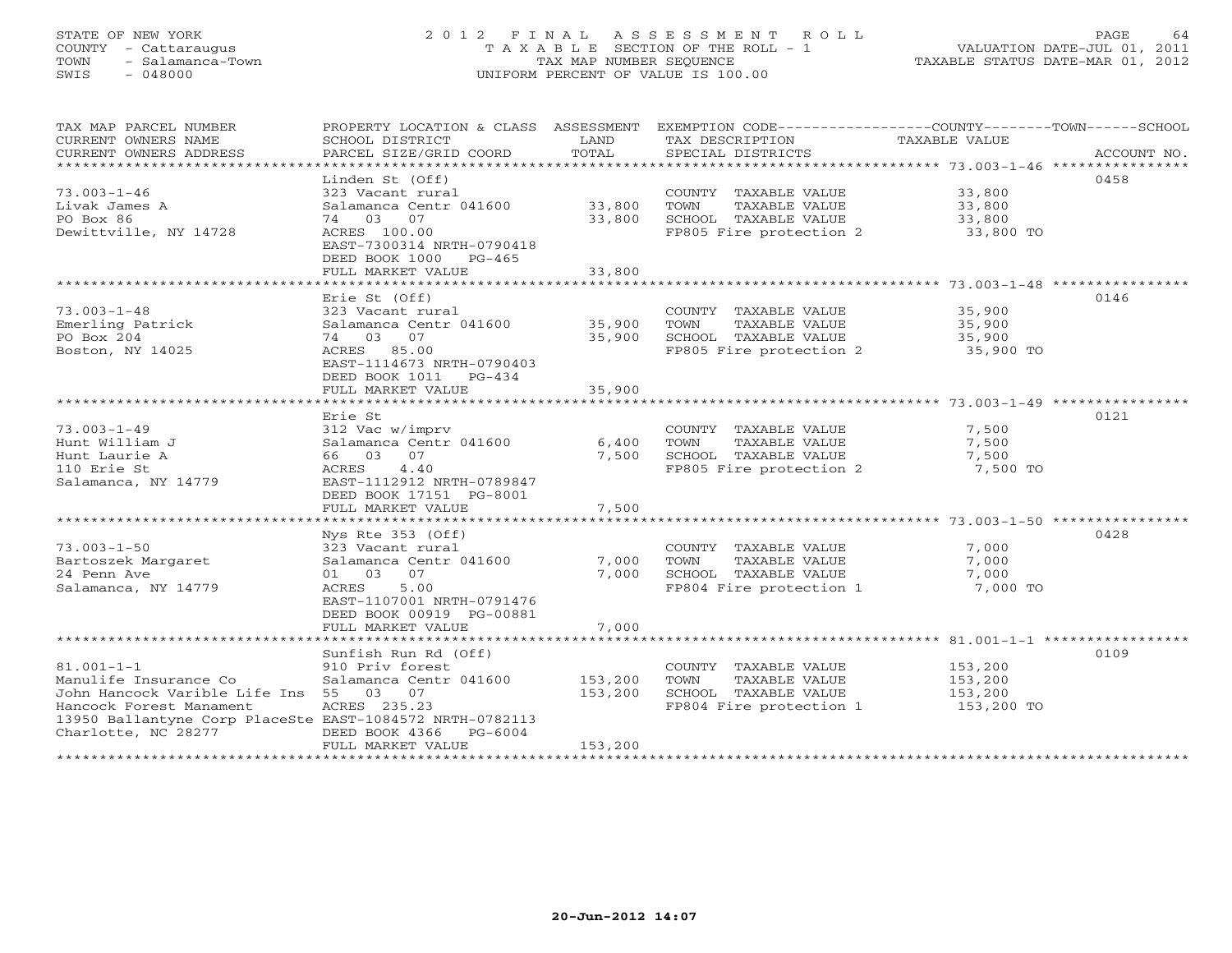#### STATE OF NEW YORK 2 0 1 2 F I N A L A S S E S S M E N T R O L L PAGE 65COUNTY - Cattaraugus T A X A B L E SECTION OF THE ROLL - 1<br>
TOWN - Salamanca-Town TAX MAP NUMBER SEQUENCE<br>
SWIS - 048000 SWIS - 048000 UNIFORM PERCENT OF VALUE IS 100.00

| TAX MAP PARCEL NUMBER<br>CURRENT OWNERS NAME<br>CURRENT OWNERS ADDRESS | PROPERTY LOCATION & CLASS ASSESSMENT<br>SCHOOL DISTRICT<br>PARCEL SIZE/GRID COORD | LAND<br>TOTAL  | TAX DESCRIPTION<br>SPECIAL DISTRICTS            | EXEMPTION CODE-----------------COUNTY-------TOWN------SCHOOL<br>TAXABLE VALUE<br>ACCOUNT NO. |
|------------------------------------------------------------------------|-----------------------------------------------------------------------------------|----------------|-------------------------------------------------|----------------------------------------------------------------------------------------------|
|                                                                        |                                                                                   |                |                                                 |                                                                                              |
|                                                                        | Sawmill Run Rd (Off)                                                              |                |                                                 | 0091                                                                                         |
| $81.001 - 1 - 2$                                                       | 910 Priv forest                                                                   |                | COUNTY TAXABLE VALUE                            | 156,200                                                                                      |
| Manulife Insurance Co                                                  | Salamanca Centr 041600                                                            | 156,200        | TOWN<br>TAXABLE VALUE                           | 156,200                                                                                      |
| John Hancock Varible Life Ins 43 03 07                                 |                                                                                   | 156,200        | SCHOOL TAXABLE VALUE                            | 156,200                                                                                      |
| 13950 Ballantyne Corp PlaceSte ACRES 240.05<br>Charlotte, NC 28277     | EAST-1087914 NRTH-0781860                                                         |                | FP804 Fire protection 1                         | 156,200 TO                                                                                   |
|                                                                        | DEED BOOK 4366<br>$PG-6004$                                                       |                |                                                 |                                                                                              |
|                                                                        | FULL MARKET VALUE                                                                 | 156,200        |                                                 |                                                                                              |
|                                                                        |                                                                                   |                |                                                 |                                                                                              |
|                                                                        | Sawmill Run Rd                                                                    |                |                                                 | 0205                                                                                         |
| $81.001 - 1 - 3$                                                       | 910 Priv forest                                                                   |                | COUNTY TAXABLE VALUE                            | 19,500                                                                                       |
| Tome Steven                                                            | Salamanca Centr 041600                                                            | 19,500         | TOWN<br>TAXABLE VALUE                           | 19,500                                                                                       |
| PO Box 653                                                             | 43 03 07                                                                          | 19,500         | SCHOOL TAXABLE VALUE                            | 19,500                                                                                       |
| Salamanca, NY 14779                                                    | ACRES 30.06                                                                       |                | FP804 Fire protection 1                         | 19,500 TO                                                                                    |
|                                                                        | EAST-1086935 NRTH-0780094                                                         |                |                                                 |                                                                                              |
|                                                                        | DEED BOOK 17588 PG-9001                                                           |                |                                                 |                                                                                              |
|                                                                        | FULL MARKET VALUE                                                                 | 19,500         |                                                 |                                                                                              |
|                                                                        | ********************                                                              | ************** |                                                 |                                                                                              |
|                                                                        | Sunfish Run Rd (Off)                                                              |                |                                                 | 0114                                                                                         |
| $81.001 - 1 - 4$                                                       | 910 Priv forest                                                                   |                | COUNTY TAXABLE VALUE                            | 93,100                                                                                       |
| Manulife Insurance Co                                                  | Salamanca Centr 041600                                                            | 93,100         | TOWN<br>TAXABLE VALUE                           | 93,100                                                                                       |
| John Hancock Varible Life Ins 55 03 07                                 |                                                                                   | 93,100         | SCHOOL TAXABLE VALUE                            | 93,100                                                                                       |
| 13950 Ballantyne Corp PlaceSte ACRES 143.04                            |                                                                                   |                | FP805 Fire protection 2                         | 93,100 TO                                                                                    |
| Charlotte, NC 28277                                                    | EAST-1083669 NRTH-0780588                                                         |                |                                                 |                                                                                              |
|                                                                        | DEED BOOK 4366<br>$PG-6004$                                                       |                |                                                 |                                                                                              |
|                                                                        | FULL MARKET VALUE                                                                 | 93,100         |                                                 |                                                                                              |
|                                                                        |                                                                                   |                |                                                 |                                                                                              |
|                                                                        | Breed Run Rd (Off)                                                                |                |                                                 | 0192                                                                                         |
| $81.002 - 1 - 3$                                                       | 323 Vacant rural                                                                  |                | COUNTY TAXABLE VALUE                            | 1,500                                                                                        |
| Vesneski Kelly Marie                                                   | Salamanca Centr 041600                                                            | 1,500          | TOWN<br>TAXABLE VALUE                           | 1,500                                                                                        |
| Dry Laurie Vesneski                                                    | 21 02<br>07                                                                       | 1,500          | SCHOOL TAXABLE VALUE<br>FP805 Fire protection 2 | 1,500                                                                                        |
| Winsor Tracy Vesneski<br>48 Merden St                                  | FRNT 208.17 DPTH 208.17<br>EAST-1102810 NRTH-0776496                              |                |                                                 | 1,500 TO                                                                                     |
| Salamanca, NY 14779                                                    | DEED BOOK 00938 PG-00971                                                          |                |                                                 |                                                                                              |
|                                                                        | FULL MARKET VALUE                                                                 | 1,500          |                                                 |                                                                                              |
|                                                                        |                                                                                   |                |                                                 |                                                                                              |
|                                                                        | Breed Run Rd                                                                      |                |                                                 | 0031                                                                                         |
| $81.002 - 1 - 4$                                                       | 312 Vac w/imprv                                                                   |                | COUNTY TAXABLE VALUE                            | 18,400                                                                                       |
| Vesneski Kelly Marie                                                   | Salamanca Centr 041600                                                            | 7,000          | TAXABLE VALUE<br>TOWN                           | 18,400                                                                                       |
| Dry Laurie Vesneski                                                    | 21 02<br>07                                                                       | 18,400         | SCHOOL TAXABLE VALUE                            | 18,400                                                                                       |
| Winsor Tracy Vesneski                                                  | FRNT 208.17 DPTH 208.17                                                           |                | FP805 Fire protection 2                         | 18,400 TO                                                                                    |
| 48 Merden St                                                           | EAST-1102811 NRTH-0776704                                                         |                |                                                 |                                                                                              |
| Salamanca, NY 14779                                                    | DEED BOOK 00938 PG-00973                                                          |                |                                                 |                                                                                              |
|                                                                        | FULL MARKET VALUE                                                                 | 18,400         |                                                 |                                                                                              |
|                                                                        |                                                                                   |                |                                                 |                                                                                              |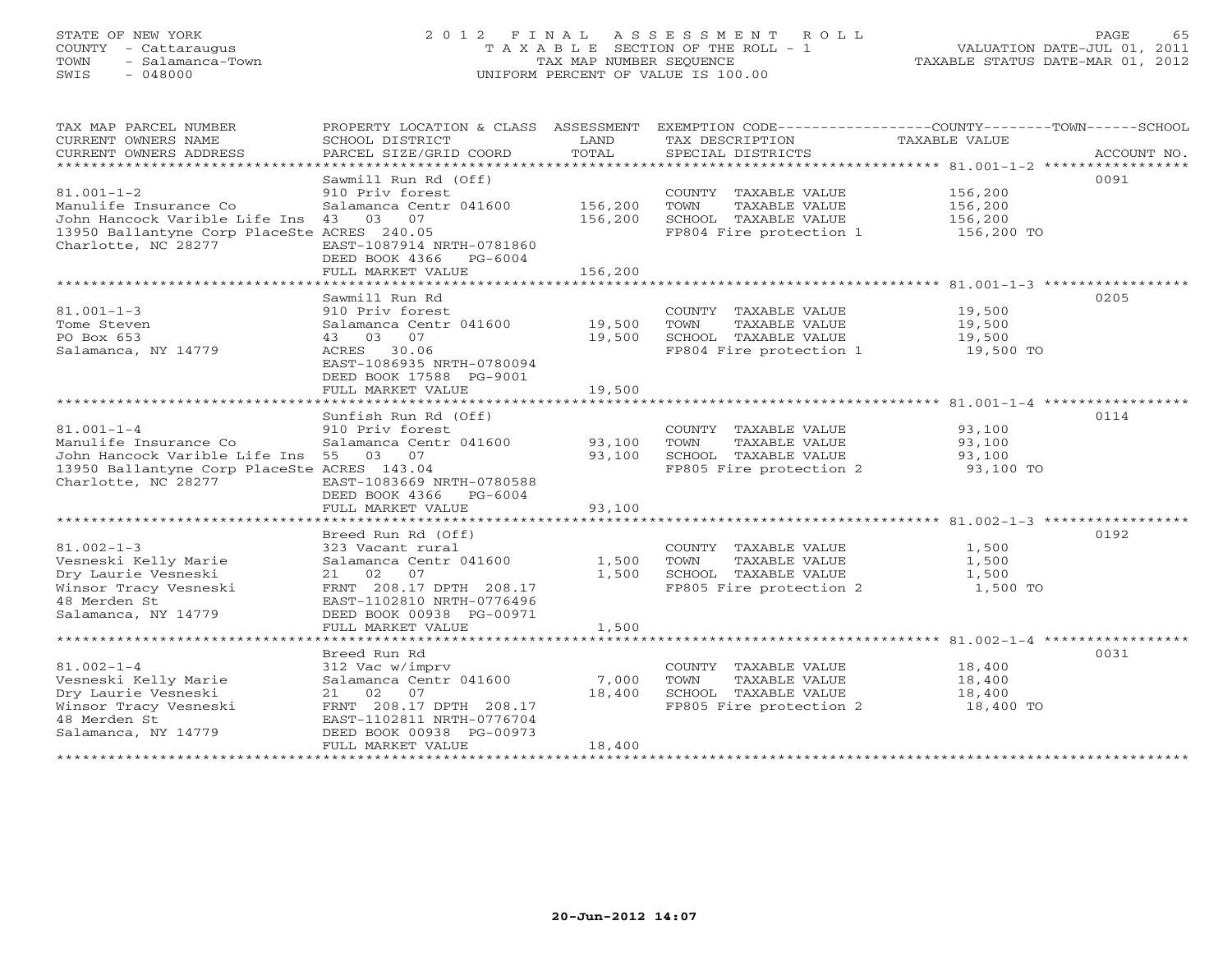#### STATE OF NEW YORK 2 0 1 2 F I N A L A S S E S S M E N T R O L L PAGE 66COUNTY - Cattaraugus T A X A B L E SECTION OF THE ROLL - 1 VALUATION DATE-JUL 01, 2011 TOWN - Salamanca-Town TAX MAP NUMBER SEQUENCE TAXABLE STATUS DATE-MAR 01, 2012<br>SWIS - 048000 - TAXABLE STATUS DATE-MAR 01, 2012 SWIS - 048000 UNIFORM PERCENT OF VALUE IS 100.00

| TAX MAP PARCEL NUMBER<br>CURRENT OWNERS NAME<br>CURRENT OWNERS ADDRESS                         | PROPERTY LOCATION & CLASS ASSESSMENT<br>SCHOOL DISTRICT<br>PARCEL SIZE/GRID COORD                                                                                                           | LAND<br>TOTAL                | EXEMPTION CODE----------------COUNTY-------TOWN------SCHOOL<br>TAX DESCRIPTION<br>SPECIAL DISTRICTS                   | <b>TAXABLE VALUE</b>                                       | ACCOUNT NO.            |
|------------------------------------------------------------------------------------------------|---------------------------------------------------------------------------------------------------------------------------------------------------------------------------------------------|------------------------------|-----------------------------------------------------------------------------------------------------------------------|------------------------------------------------------------|------------------------|
|                                                                                                |                                                                                                                                                                                             |                              |                                                                                                                       | ***************** 81.002-1-5.1 *********                   |                        |
| $81.002 - 1 - 5.1$<br>Ruda Paul T<br>Surdej Ronald A<br>181 Crocker St<br>Sloan, NY 14212      | 8000 Breed Run Rd<br>312 Vac w/imprv<br>Salamanca Centr 041600<br>02<br>07<br>21<br>Ff 475.00<br>ACRES 34.75<br>EAST-1102105 NRTH-0776721<br>DEED BOOK 4886<br>PG-8001                      | 33,500<br>107,600            | SILO T/C/S 42100<br>COUNTY TAXABLE VALUE<br>TOWN<br>TAXABLE VALUE<br>SCHOOL TAXABLE VALUE<br>FP805 Fire protection 2  | 9,000<br>98,600<br>98,600<br>98,600<br>107,600 TO          | 0270<br>9,000<br>9,000 |
|                                                                                                | FULL MARKET VALUE                                                                                                                                                                           | 107,600                      |                                                                                                                       |                                                            |                        |
|                                                                                                | ********************                                                                                                                                                                        | * * * * * * * * * * *        |                                                                                                                       | ************************ 81.002-1-6 ************           |                        |
| $81.002 - 1 - 6$<br>Martin Thomas K<br>Martin Lois<br>6940 Ranch Ridge Cove<br>Walls, MS 38680 | 8004 Breed Run Rd<br>240 Rural res<br>Salamanca Centr 041600<br>02<br>07<br>21<br>200' Ff<br>ACRES 17.80 BANK<br>032<br>EAST-1101268 NRTH-0778090<br>DEED BOOK 10220 PG-6001                | 23,300<br>93,900             | COUNTY TAXABLE VALUE<br>TOWN<br>TAXABLE VALUE<br>SCHOOL TAXABLE VALUE<br>FP805 Fire protection 2                      | 93,900<br>93,900<br>93,900<br>93,900 TO                    | 0346                   |
|                                                                                                | FULL MARKET VALUE                                                                                                                                                                           | 93,900                       |                                                                                                                       |                                                            |                        |
|                                                                                                |                                                                                                                                                                                             |                              |                                                                                                                       |                                                            |                        |
|                                                                                                | 8016 Breed Run Rd                                                                                                                                                                           |                              |                                                                                                                       |                                                            | 0054                   |
| $81.002 - 1 - 7$<br>Matecki Sandra<br>8016 Breed Run Rd<br>Salamanca, NY 14779                 | 210 1 Family Res<br>Salamanca Centr 041600<br>21 02<br>07<br>Ff 306.50<br>ACRES<br>2.93<br>EAST-1101061 NRTH-0776461<br>DEED BOOK 845<br>PG-00488<br>FULL MARKET VALUE                      | 9,800<br>146,500<br>146,500  | SR STAR<br>41834<br>COUNTY TAXABLE VALUE<br>TOWN<br>TAXABLE VALUE<br>SCHOOL TAXABLE VALUE<br>FP805 Fire protection 2  | $\mathbf{0}$<br>146,500<br>146,500<br>84,300<br>146,500 TO | 62,200<br>$\Omega$     |
|                                                                                                |                                                                                                                                                                                             |                              |                                                                                                                       |                                                            |                        |
|                                                                                                | 8032 Breed Run Rd                                                                                                                                                                           |                              |                                                                                                                       |                                                            | 0276                   |
| $81.002 - 1 - 8$<br>Gimbrone Karen<br>8032 Breed Run Rd<br>Salamanca, NY 14779                 | 210 1 Family Res<br>Salamanca Centr 041600<br>21 02<br>07<br>Ff 306.50<br>ACRES<br>3.29<br>EAST-1100853 NRTH-0776436<br>DEED BOOK 3956<br>PG-2002                                           | 10,600<br>88,200             | RES STAR<br>41854<br>COUNTY TAXABLE VALUE<br>TOWN<br>TAXABLE VALUE<br>SCHOOL TAXABLE VALUE<br>FP805 Fire protection 2 | $\circ$<br>88,200<br>88,200<br>58,200<br>88,200 TO         | $\Omega$<br>30,000     |
|                                                                                                | FULL MARKET VALUE                                                                                                                                                                           | 88,200                       |                                                                                                                       |                                                            |                        |
|                                                                                                | ******************                                                                                                                                                                          |                              |                                                                                                                       | ******** 81.002-1-9 ***********                            |                        |
| $81.002 - 1 - 9$<br>Brown Gordon<br>Brown Tracie<br>493 Broad St<br>Salamanca, NY 14779        | 8038 Breed Run Rd<br>210 1 Family Res<br>Salamanca Centr 041600<br>02 07<br>21<br>Ff 350.00<br>ACRES<br>5.30<br>EAST-1100596 NRTH-0776512<br>DEED BOOK 4381<br>PG-9002<br>FULL MARKET VALUE | 13,300<br>229,000<br>229,000 | COUNTY TAXABLE VALUE<br>TOWN<br>TAXABLE VALUE<br>SCHOOL TAXABLE VALUE<br>FP805 Fire protection 2                      | 229,000<br>229,000<br>229,000<br>229,000 TO                | 0016                   |
|                                                                                                |                                                                                                                                                                                             |                              |                                                                                                                       |                                                            |                        |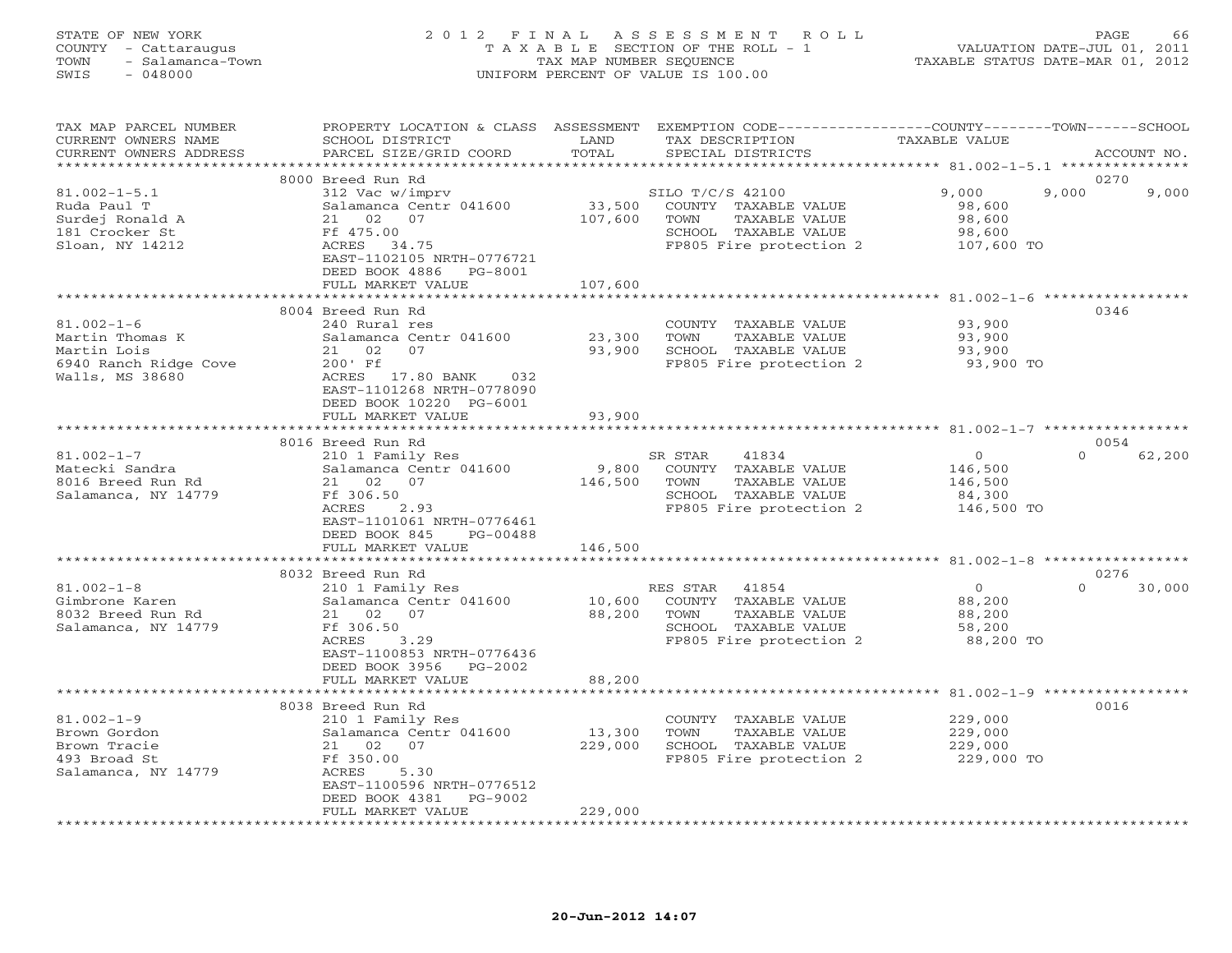#### STATE OF NEW YORK 2 0 1 2 F I N A L A S S E S S M E N T R O L L PAGE 67 COUNTY - Cattaraugus T A X A B L E SECTION OF THE ROLL - 1 VALUATION DATE-JUL 01, 2011 TOWN - Salamanca-Town TAX MAP NUMBER SEQUENCE TAXABLE STATUS DATE-MAR 01, 2012 SWIS - 048000 UNIFORM PERCENT OF VALUE IS 100.00

| TAX MAP PARCEL NUMBER  | PROPERTY LOCATION & CLASS ASSESSMENT |        | EXEMPTION CODE-----------------COUNTY-------TOWN------SCHOOL |                |                    |
|------------------------|--------------------------------------|--------|--------------------------------------------------------------|----------------|--------------------|
| CURRENT OWNERS NAME    | SCHOOL DISTRICT                      | LAND   | TAX DESCRIPTION                                              | TAXABLE VALUE  |                    |
| CURRENT OWNERS ADDRESS | PARCEL SIZE/GRID COORD               | TOTAL  | SPECIAL DISTRICTS                                            |                | ACCOUNT NO.        |
| *******************    |                                      |        |                                                              |                |                    |
|                        | 8062 Breed Run Rd                    |        |                                                              |                | 0188               |
| $81.002 - 1 - 10$      | 312 Vac w/imprv                      |        | COUNTY TAXABLE VALUE                                         | 91,300         |                    |
| Vecchiarella Carmen A  | Salamanca Centr 041600               | 58,700 | TOWN<br>TAXABLE VALUE                                        | 91,300         |                    |
| PO Box 296             | 21 02 07                             | 91,300 | SCHOOL TAXABLE VALUE                                         | 91,300         |                    |
| Salamanca, NY 14779    | FRNT 1025.00 DPTH                    |        | FP805 Fire protection 2                                      | 91,300 TO      |                    |
|                        | ACRES 91.91                          |        |                                                              |                |                    |
|                        | EAST-1100235 NRTH-0777494            |        |                                                              |                |                    |
|                        | DEED BOOK 00979 PG-00980             |        |                                                              |                |                    |
|                        | FULL MARKET VALUE                    | 91,300 |                                                              |                |                    |
|                        |                                      |        |                                                              |                |                    |
|                        | off State Park Ave                   |        |                                                              |                | 0214               |
| $82.001 - 1 - 1$       | 311 Res vac land                     |        | COUNTY TAXABLE VALUE                                         | 4,400          |                    |
| Oyer Eugene R          | Salamanca Centr 041600               | 4,400  | TAXABLE VALUE<br>TOWN                                        | 4,400          |                    |
| Oyer Mary A            | 16 02 07                             | 4,400  | SCHOOL TAXABLE VALUE                                         | 4,400          |                    |
| 315 State Park Ave     | 2.90<br>ACRES                        |        | FP805 Fire protection 2                                      | 4,400 TO       |                    |
| Salamanca, NY 14779    | EAST-1109618 NRTH-0782394            |        |                                                              |                |                    |
|                        | DEED BOOK 772<br>PG-00336            |        |                                                              |                |                    |
|                        | FULL MARKET VALUE                    | 4,400  |                                                              |                |                    |
|                        |                                      |        |                                                              |                |                    |
|                        | State Park Ave                       |        |                                                              |                | 0201               |
| $82.001 - 1 - 2$       | 311 Res vac land                     |        | COUNTY TAXABLE VALUE                                         | 8,300          |                    |
| Parker Elizabeth       | Salamanca Centr 041600               | 8,300  | TOWN<br>TAXABLE VALUE                                        | 8,300          |                    |
| 359 State Park Ave     | 16 02<br>07                          | 8,300  | SCHOOL TAXABLE VALUE                                         | 8,300          |                    |
| Salamanca, NY 14779    | ACRES<br>6.30                        |        | FP805 Fire protection 2                                      | 8,300 TO       |                    |
|                        | EAST-1109899 NRTH-0782201            |        |                                                              |                |                    |
|                        | DEED BOOK 1009<br>$PG-430$           |        |                                                              |                |                    |
|                        | FULL MARKET VALUE                    | 8,300  |                                                              |                |                    |
|                        |                                      |        |                                                              |                |                    |
|                        | 3462 State Park Ave                  |        |                                                              |                | 0227               |
| $82.001 - 1 - 3$       | 210 1 Family Res                     |        | RES STAR 41854                                               | $\overline{0}$ | $\Omega$<br>30,000 |
| Letson Daniel J        | Salamanca Centr 041600               | 6,400  | COUNTY TAXABLE VALUE                                         | 59,900         |                    |
| Letson Carie L         | 16 02 07                             | 59,900 | TOWN<br>TAXABLE VALUE                                        | 59,900         |                    |
| 3462 State Park Ave    | FRNT 107.50 DPTH 175.50              |        | SCHOOL TAXABLE VALUE                                         | 29,900         |                    |
| Salamanca, NY 14779    | EAST-1108782 NRTH-0781494            |        | FP805 Fire protection 2                                      | 59,900 TO      |                    |
|                        | DEED BOOK 1219<br>$PG-2001$          |        |                                                              |                |                    |
|                        | FULL MARKET VALUE                    | 59,900 |                                                              |                |                    |
|                        | *************************            |        |                                                              |                |                    |
|                        | 3456 State Park Ave                  |        |                                                              |                | 0236               |
| $82.001 - 1 - 4$       | 210 1 Family Res                     |        | RES STAR<br>41854                                            | $\overline{0}$ | $\Omega$<br>30,000 |
| Dodge Stephen M        | Salamanca Centr 041600               | 6,800  | COUNTY TAXABLE VALUE                                         | 77,200         |                    |
| Larson Cheryl          | 02<br>07<br>16                       | 77,200 | TAXABLE VALUE<br>TOWN                                        | 77,200         |                    |
| 3456 State Park Ave    | FRNT 175.00 DPTH 175.00              |        | SCHOOL TAXABLE VALUE                                         | 47,200         |                    |
| Salamanca, NY 14779    | BANK<br>023                          |        | FP805 Fire protection 2                                      | 77,200 TO      |                    |
|                        | EAST-1108795 NRTH-0781355            |        |                                                              |                |                    |
|                        | DEED BOOK 1002<br>$PG-259$           |        |                                                              |                |                    |
|                        | FULL MARKET VALUE                    | 77,200 |                                                              |                |                    |
|                        |                                      |        |                                                              |                |                    |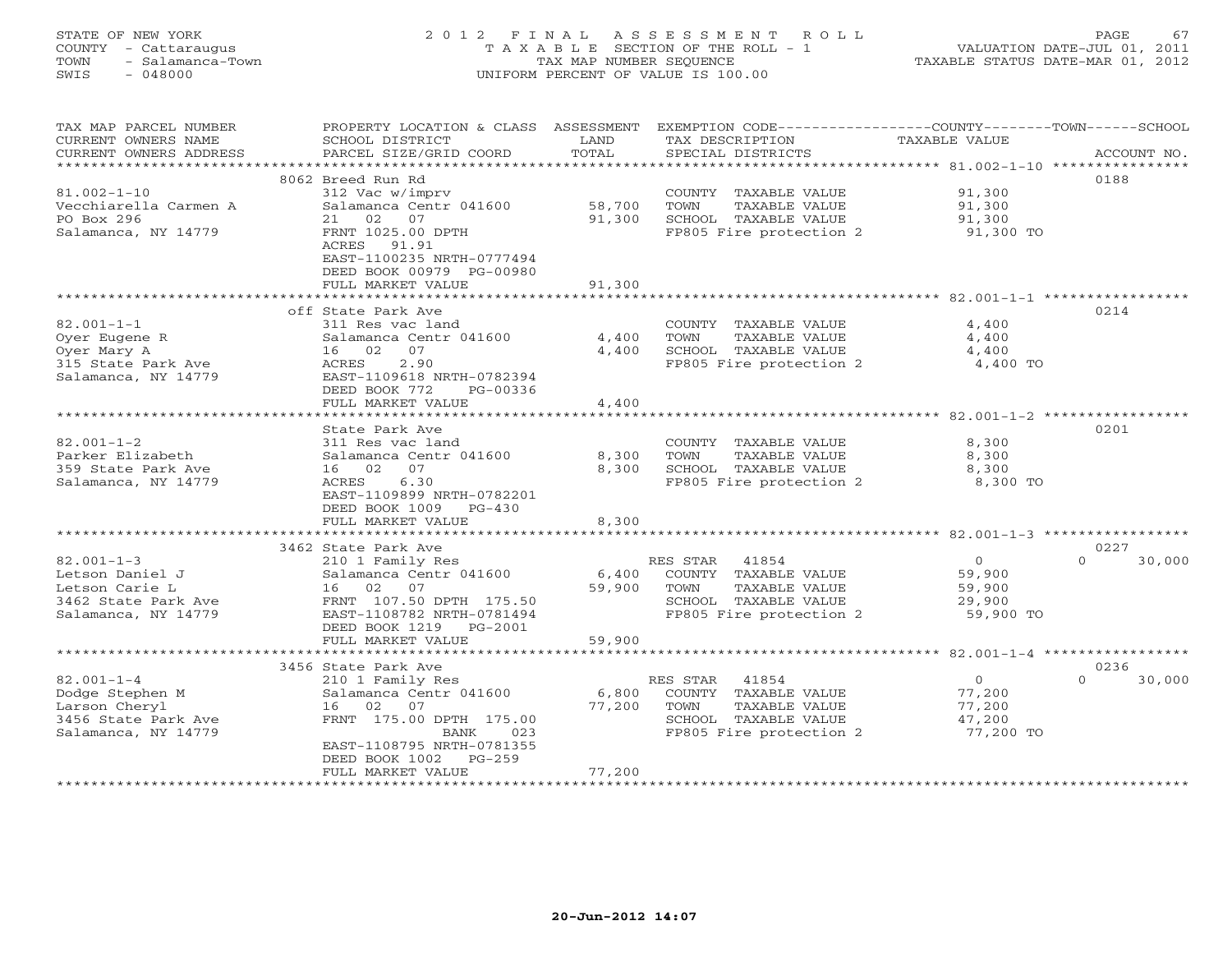#### STATE OF NEW YORK 2 0 1 2 F I N A L A S S E S S M E N T R O L L PAGE 68 COUNTY - Cattaraugus T A X A B L E SECTION OF THE ROLL - 1 VALUATION DATE-JUL 01, 2011 TOWN - Salamanca-Town TAX MAP NUMBER SEQUENCE TAXABLE STATUS DATE-MAR 01, 2012 SWIS - 048000 UNIFORM PERCENT OF VALUE IS 100.00

| TAX MAP PARCEL NUMBER<br>CURRENT OWNERS NAME<br>CURRENT OWNERS ADDRESS | PROPERTY LOCATION & CLASS ASSESSMENT EXEMPTION CODE----------------COUNTY-------TOWN------SCHOOL<br>SCHOOL DISTRICT<br>PARCEL SIZE/GRID COORD | LAND<br>TOTAL | TAX DESCRIPTION            | SPECIAL DISTRICTS                               | TAXABLE VALUE                                          |                      | ACCOUNT NO.          |
|------------------------------------------------------------------------|-----------------------------------------------------------------------------------------------------------------------------------------------|---------------|----------------------------|-------------------------------------------------|--------------------------------------------------------|----------------------|----------------------|
| * * * * * * * * * * * * * * * * * * *                                  |                                                                                                                                               |               |                            |                                                 |                                                        |                      |                      |
|                                                                        | 3386 State Park Ave                                                                                                                           |               |                            | 50 PCT OF VALUE USED FOR EXEMPTION PURPOSES     |                                                        |                      | 0069                 |
| $82.001 - 1 - 5.1$                                                     | 280 Res Multiple                                                                                                                              |               | CVET C/T                   | 41131                                           | 11,200                                                 | 11,200               | $\overline{0}$       |
| Emborski Charles                                                       | Salamanca Centr 041600                                                                                                                        |               | 20,300 AGED C/T/S 41800    |                                                 | 16,800                                                 | 16,800               | 22,400               |
| Emborski Mariann                                                       | 16<br>02<br>07                                                                                                                                |               | 89,600 SR STAR             | 41834                                           | $\Omega$                                               | $\Omega$<br>$\Omega$ | 62,200               |
| 3386 State Park Ave<br>Salamanca, NY 14779                             | Life Use<br>ACRES 10.00                                                                                                                       |               | RES ST MH 41864            | COUNTY TAXABLE VALUE                            | $\overline{0}$<br>61,600                               |                      | 5,000                |
|                                                                        | EAST-1109803 NRTH-0780262                                                                                                                     |               | TOWN                       | TAXABLE VALUE                                   | 61,600                                                 |                      |                      |
|                                                                        | DEED BOOK 905<br>PG-00772                                                                                                                     |               |                            | SCHOOL TAXABLE VALUE                            | $\circ$                                                |                      |                      |
|                                                                        | FULL MARKET VALUE                                                                                                                             |               |                            | 89,600 FP805 Fire protection 2                  | 89,600 TO                                              |                      |                      |
|                                                                        |                                                                                                                                               |               |                            |                                                 | ****** 82.001-1-5.2 *************                      |                      |                      |
|                                                                        | 3364 State Park Ave                                                                                                                           |               |                            |                                                 |                                                        |                      | 0351                 |
| $82.001 - 1 - 5.2$<br>Oakes Janet                                      | 270 Mfg housing<br>Salamanca Centr 041600                                                                                                     | 6,700         | TOWN                       | COUNTY TAXABLE VALUE<br>TAXABLE VALUE           | 22,400                                                 |                      |                      |
| Emborsky Leo                                                           | 16 02 07                                                                                                                                      | 22,400        |                            | SCHOOL TAXABLE VALUE                            | 22,400<br>22,400                                       |                      |                      |
| 336 N 10th St                                                          | FRNT 132.00 DPTH 200.00                                                                                                                       |               |                            | FP805 Fire protection 2                         | 22,400 TO                                              |                      |                      |
| Olean, NY 14760                                                        | EAST-1109219 NRTH-0780147                                                                                                                     |               |                            |                                                 |                                                        |                      |                      |
|                                                                        | DEED BOOK 16421 PG-8001                                                                                                                       |               |                            |                                                 |                                                        |                      |                      |
|                                                                        | FULL MARKET VALUE                                                                                                                             | 22,400        |                            |                                                 |                                                        |                      |                      |
|                                                                        | *********************                                                                                                                         | ***********   |                            |                                                 | ·************************ 82.001-1-5.3 *************** |                      |                      |
|                                                                        | 3374 State Park Ave                                                                                                                           |               |                            |                                                 |                                                        |                      | 0398                 |
| $82.001 - 1 - 5.3$<br>Nordlund Sherry L                                | 270 Mfg housing<br>Salamanca Centr 041600                                                                                                     |               | CVET C/T<br>7,000 DVET C/T | 41131<br>41141                                  | 6,775<br>9,485                                         | 6,775<br>9,485       | $\Omega$<br>$\Omega$ |
| Nordlund Gordon G                                                      | 16 02<br>07                                                                                                                                   |               | 27,100 RES STAR            | 41854                                           | $\overline{O}$                                         | $\Omega$             | 27,100               |
| 3374 State Park Ave                                                    | FRNT 198.00 DPTH 200.00                                                                                                                       |               |                            | COUNTY TAXABLE VALUE                            | 10,840                                                 |                      |                      |
| Salamanca, NY 14779                                                    | EAST-1109104 NRTH-0780248                                                                                                                     |               | TOWN                       | TAXABLE VALUE                                   | 10,840                                                 |                      |                      |
|                                                                        | DEED BOOK 3804<br>PG-5001                                                                                                                     |               |                            | SCHOOL TAXABLE VALUE                            | $\circ$                                                |                      |                      |
|                                                                        | FULL MARKET VALUE<br>******************                                                                                                       |               |                            | 27,100 FP805 Fire protection 2                  | 27,100 TO                                              |                      |                      |
|                                                                        |                                                                                                                                               |               |                            |                                                 | **** 82.001-1-6 ******************                     |                      | 0239                 |
| $82.001 - 1 - 6$                                                       | 3356 State Park Ave<br>210 1 Family Res                                                                                                       |               | RES STAR                   | 41854                                           | $\overline{0}$                                         | $\Omega$             | 30,000               |
| Dineen Bruce J                                                         | Salamanca Centr 041600                                                                                                                        | 10,800        |                            | COUNTY TAXABLE VALUE                            | 62,700                                                 |                      |                      |
| 3356 State Park Ave                                                    | 15<br>02<br>07                                                                                                                                | 62,700        | TOWN                       | TAXABLE VALUE                                   | 62,700                                                 |                      |                      |
| Salamanca, NY 14779                                                    | 185' Ff                                                                                                                                       |               |                            | SCHOOL TAXABLE VALUE                            | 32,700                                                 |                      |                      |
|                                                                        | ACRES<br>3.50                                                                                                                                 |               |                            | FP805 Fire protection 2                         | 62,700 TO                                              |                      |                      |
|                                                                        | EAST-1109836 NRTH-0780035                                                                                                                     |               |                            |                                                 |                                                        |                      |                      |
|                                                                        | DEED BOOK 1015<br>PG-659                                                                                                                      |               |                            |                                                 |                                                        |                      |                      |
|                                                                        | FULL MARKET VALUE<br>*************************                                                                                                | 62,700        |                            |                                                 |                                                        |                      |                      |
|                                                                        | 3340 State Park Ave                                                                                                                           |               |                            |                                                 |                                                        |                      | 0067                 |
| $82.001 - 1 - 7$                                                       | 210 1 Family Res                                                                                                                              |               | CVET C/T                   | 41131                                           | 20,000                                                 | 20,000               | $\Omega$             |
| Schultz Gordon L                                                       | Salamanca Centr 041600                                                                                                                        |               | 16,300 RES STAR            | 41854                                           | $\overline{0}$                                         | $\Omega$             | 30,000               |
| Schultz Mark                                                           | 15 02 07                                                                                                                                      | 94,600        |                            | COUNTY TAXABLE VALUE                            | 74,600                                                 |                      |                      |
| 3340 State Park Ave                                                    | FRNT 405.00 DPTH                                                                                                                              |               | TOWN                       | TAXABLE VALUE                                   | 74,600                                                 |                      |                      |
| Salamanca, NY 14779                                                    | ACRES<br>9.40<br>EAST-1109943 NRTH-0779807                                                                                                    |               |                            | SCHOOL TAXABLE VALUE<br>FP805 Fire protection 2 | 64,600<br>94,600 TO                                    |                      |                      |
|                                                                        | DEED BOOK 10384 PG-2001                                                                                                                       |               |                            |                                                 |                                                        |                      |                      |
|                                                                        | FULL MARKET VALUE                                                                                                                             | 94,600        |                            |                                                 |                                                        |                      |                      |
|                                                                        |                                                                                                                                               |               |                            |                                                 |                                                        |                      |                      |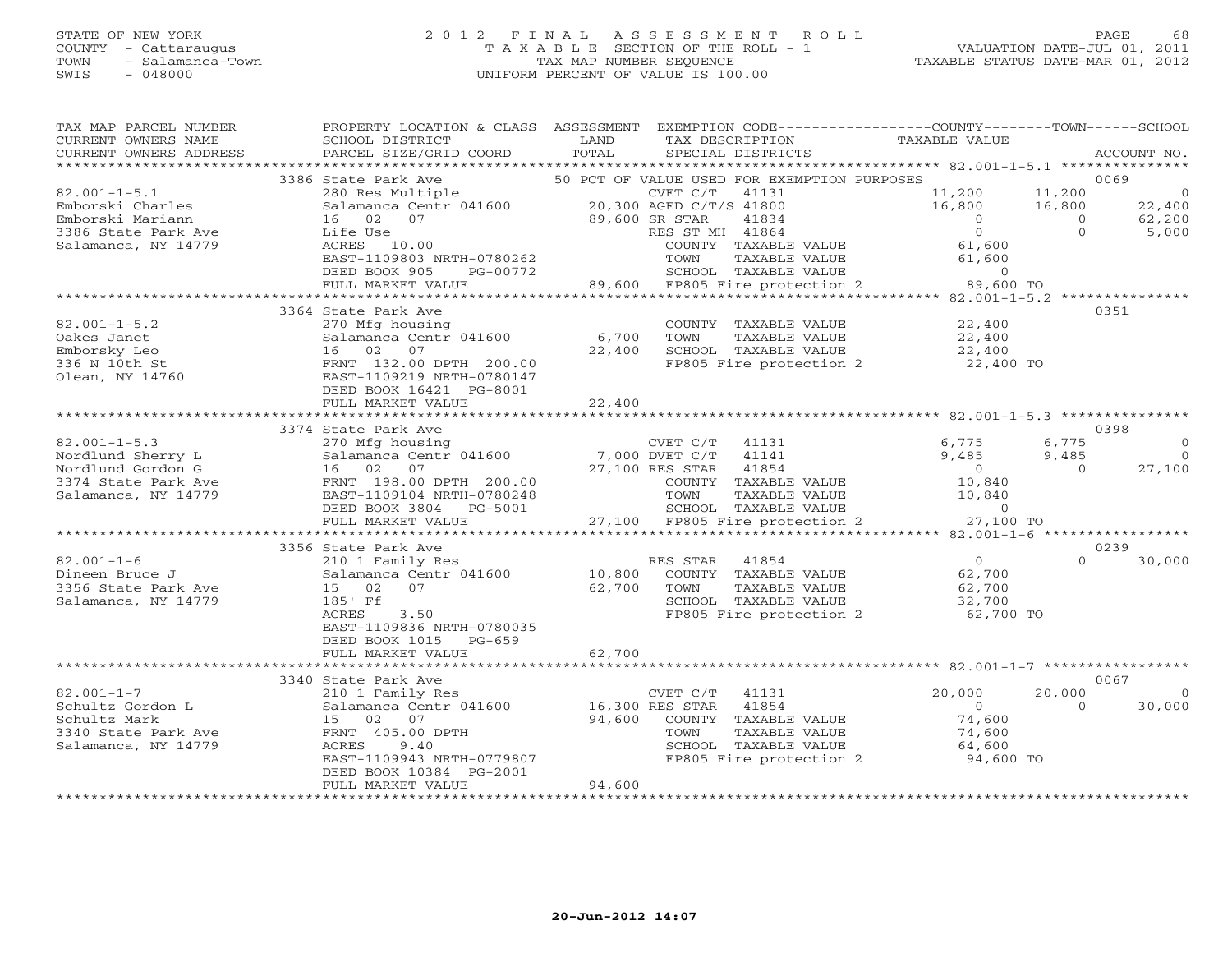#### STATE OF NEW YORK 2 0 1 2 F I N A L A S S E S S M E N T R O L L PAGE 69 COUNTY - Cattaraugus T A X A B L E SECTION OF THE ROLL - 1 VALUATION DATE-JUL 01, 2011 TOWN - Salamanca-Town TAX MAP NUMBER SEQUENCE TAXABLE STATUS DATE-MAR 01, 2012 SWIS - 048000 UNIFORM PERCENT OF VALUE IS 100.00

| TAX MAP PARCEL NUMBER<br>CURRENT OWNERS NAME<br>CURRENT OWNERS ADDRESS                                      | PROPERTY LOCATION & CLASS ASSESSMENT<br>SCHOOL DISTRICT<br>PARCEL SIZE/GRID COORD                                                            | LAND<br>TOTAL   | EXEMPTION CODE----------------COUNTY-------TOWN-----SCHOOL<br>TAX DESCRIPTION<br>SPECIAL DISTRICTS                         | TAXABLE VALUE                                   | ACCOUNT NO.                                    |
|-------------------------------------------------------------------------------------------------------------|----------------------------------------------------------------------------------------------------------------------------------------------|-----------------|----------------------------------------------------------------------------------------------------------------------------|-------------------------------------------------|------------------------------------------------|
|                                                                                                             |                                                                                                                                              |                 |                                                                                                                            |                                                 |                                                |
| $82.001 - 1 - 9$                                                                                            | 3312 State Park Ave<br>210 1 Family Res                                                                                                      |                 | AGED C/T/S 41800                                                                                                           | 43,450<br>$\circ$                               | 0285<br>43,450<br>43,450<br>43,450<br>$\Omega$ |
| Winship Marlene J<br>3312 State Park Ave<br>Salamanca, NY 14779                                             | Salamanca Centr 041600<br>15<br>02<br>07<br>270.00 DPTH 320.00<br>FRNT<br>026<br><b>BANK</b><br>EAST-1109769 NRTH-0779543                    | 86,900          | 8,600 SR STAR<br>41834<br>COUNTY TAXABLE VALUE<br>TOWN<br>TAXABLE VALUE<br>SCHOOL TAXABLE VALUE<br>FP805 Fire protection 2 | 43,450<br>43,450<br>$\overline{0}$<br>86,900 TO |                                                |
|                                                                                                             | DEED BOOK 00565 PG-00196<br>FULL MARKET VALUE                                                                                                | 86,900          |                                                                                                                            |                                                 |                                                |
|                                                                                                             | 3282 State Park Ave                                                                                                                          |                 |                                                                                                                            |                                                 | 0293                                           |
| $82.001 - 1 - 10.1$<br>Burger Dennis W (L/U)                                                                | 210 1 Family Res<br>Salamanca Centr 041600<br>07                                                                                             | 13,000 SR STAR  | WVET C/T<br>41121<br>41834                                                                                                 | 11,340<br>$\Omega$<br>64,260                    | 11,340<br>$\Omega$<br>62,200<br>$\Omega$       |
| Burger Erdena L (L/U)<br>3284 State Park Ave<br>Salamanca, NY 14779                                         | 15 02<br>5.00<br>ACRES<br>EAST-1110250 NRTH-0779271<br>DEED BOOK 17587 PG-6001                                                               | 75,600          | COUNTY TAXABLE VALUE<br>TOWN<br>TAXABLE VALUE<br>SCHOOL TAXABLE VALUE<br>FP805 Fire protection 2                           | 64,260<br>13,400<br>75,600 TO                   |                                                |
|                                                                                                             | FULL MARKET VALUE                                                                                                                            | 75,600          |                                                                                                                            |                                                 |                                                |
|                                                                                                             |                                                                                                                                              |                 |                                                                                                                            |                                                 |                                                |
| $82.001 - 1 - 10.2$                                                                                         | 3284 State Park Rd<br>210 1 Family Res                                                                                                       |                 | RES STAR<br>41854                                                                                                          | $\overline{0}$                                  | 0473<br>$\Omega$<br>30,000                     |
| Rockwell Gayle<br>3484 State Park Ave                                                                       | Salamanca Centr 041600<br>02<br>07<br>15                                                                                                     | 7,300<br>58,900 | COUNTY TAXABLE VALUE<br>TAXABLE VALUE<br>TOWN                                                                              | 58,900<br>58,900                                |                                                |
| Salamanca, NY 14779                                                                                         | FRNT 200.00 DPTH 255.00<br>BANK<br>065<br>EAST-1110391 NRTH-0778850<br>DEED BOOK 00977 PG-00473                                              |                 | SCHOOL TAXABLE VALUE<br>FP805 Fire protection 2                                                                            | 28,900<br>58,900 TO                             |                                                |
|                                                                                                             | FULL MARKET VALUE                                                                                                                            | 58,900          |                                                                                                                            |                                                 |                                                |
|                                                                                                             | State Park Ave                                                                                                                               |                 |                                                                                                                            |                                                 | 0502                                           |
| $82.001 - 1 - 10.3$<br>Dry Sean T<br>Dry Tammy<br>600 Thrope Hollow Rd<br>Killbuck, NY 14748                | 311 Res vac land<br>Salamanca Centr 041600<br>ACRES<br>1.45<br>EAST-1109926 NRTH-0779433<br>DEED BOOK 5615<br>PG-9001                        | 7,700<br>7,700  | COUNTY TAXABLE VALUE<br>TOWN<br>TAXABLE VALUE<br>SCHOOL TAXABLE VALUE<br>FP805 Fire protection 2                           | 7,700<br>7,700<br>7,700<br>7,700 TO             |                                                |
|                                                                                                             | FULL MARKET VALUE                                                                                                                            | 7,700           |                                                                                                                            |                                                 |                                                |
|                                                                                                             |                                                                                                                                              |                 |                                                                                                                            |                                                 |                                                |
| $82.001 - 1 - 10.4$<br>Rockwell Gayle<br>Rockwell Christopher<br>3284 State Park Ave<br>Salamanca, NY 14779 | 3284 State Park Ave<br>311 Res vac land<br>Salamanca Centr 041600<br>ACRES<br>2.30<br>EAST-1110325 NRTH-0779082<br>DEED BOOK 8524<br>PG-5001 | 9,000<br>9,000  | COUNTY TAXABLE VALUE<br>TOWN<br>TAXABLE VALUE<br>SCHOOL TAXABLE VALUE                                                      | 9,000<br>9,000<br>9,000                         | 0412                                           |
|                                                                                                             | FULL MARKET VALUE                                                                                                                            | 9,000           |                                                                                                                            |                                                 |                                                |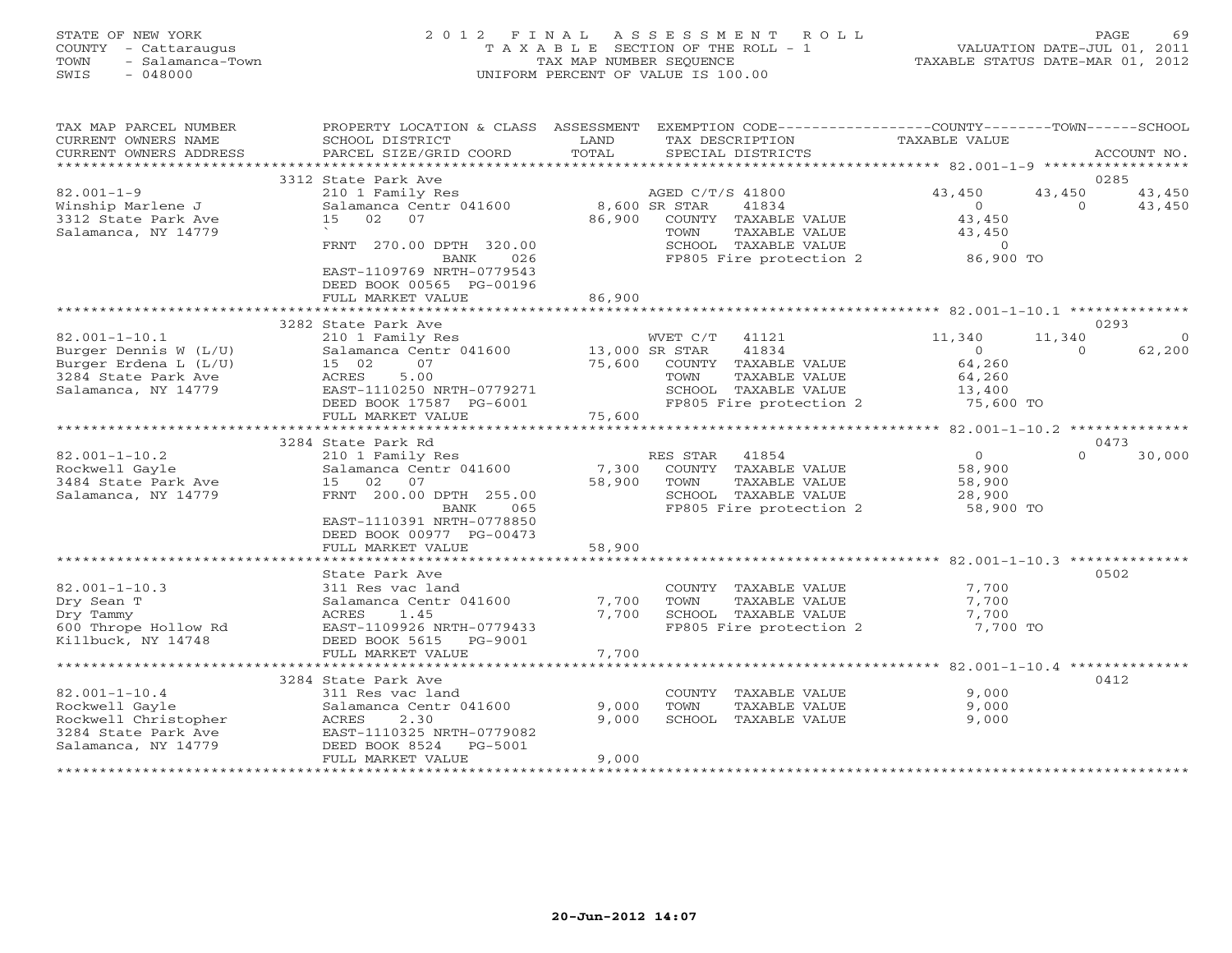#### STATE OF NEW YORK 2 0 1 2 F I N A L A S S E S S M E N T R O L L PAGE 70 COUNTY - Cattaraugus T A X A B L E SECTION OF THE ROLL - 1 VALUATION DATE-JUL 01, 2011 TOWN - Salamanca-Town TAX MAP NUMBER SEQUENCE TAXABLE STATUS DATE-MAR 01, 2012 SWIS - 048000 UNIFORM PERCENT OF VALUE IS 100.00

| TAX MAP PARCEL NUMBER     |                               |         | PROPERTY LOCATION & CLASS ASSESSMENT EXEMPTION CODE----------------COUNTY-------TOWN------SCHOOL |                               |                |
|---------------------------|-------------------------------|---------|--------------------------------------------------------------------------------------------------|-------------------------------|----------------|
| CURRENT OWNERS NAME       | SCHOOL DISTRICT               | LAND    | TAX DESCRIPTION                                                                                  | TAXABLE VALUE                 |                |
| CURRENT OWNERS ADDRESS    | PARCEL SIZE/GRID COORD        | TOTAL   | SPECIAL DISTRICTS                                                                                |                               | ACCOUNT NO.    |
| ************************* |                               |         |                                                                                                  |                               |                |
|                           | 3202 State Park Ave           |         |                                                                                                  |                               | 0174           |
| $82.001 - 1 - 11.1$       | 210 1 Family Res              |         | RES STAR 41854                                                                                   | $0 \qquad \qquad$<br>$\Omega$ | 30,000         |
| Hill Aaron                | Salamanca Centr 041600 11,100 |         | COUNTY TAXABLE VALUE                                                                             | 43,400                        |                |
| Hill Ronald               | 10 02 07                      | 43,400  | TOWN<br>TAXABLE VALUE                                                                            | 43,400                        |                |
| 3202 State Park Ave       | FRNT 560.00 DPTH              |         | SCHOOL TAXABLE VALUE                                                                             | 13,400                        |                |
| Salamanca, NY 14779       | ACRES<br>3.45 BANK<br>032     |         | FP805 Fire protection 2                                                                          | 43,400 TO                     |                |
|                           | EAST-1111132 NRTH-0778532     |         |                                                                                                  |                               |                |
|                           | DEED BOOK 15153 PG-7002       |         |                                                                                                  |                               |                |
|                           | FULL MARKET VALUE             | 43,400  |                                                                                                  |                               |                |
|                           |                               |         |                                                                                                  |                               |                |
|                           |                               |         |                                                                                                  |                               | 0176           |
|                           | State Park Ave                |         |                                                                                                  |                               |                |
| $82.001 - 1 - 11.2$       | 314 Rural vac<10              |         | COUNTY TAXABLE VALUE                                                                             | 16,400                        |                |
| Winship Bruce E           | Salamanca Centr 041600 16,400 |         | TOWN<br>TAXABLE VALUE                                                                            | 16,400                        |                |
| 3235 State Park Ave       | 10 02<br>07                   | 16,400  | SCHOOL TAXABLE VALUE                                                                             | 16,400<br>$16,400$ TO         |                |
| Salamanca, NY 14779       | 420' Ff                       |         | FP805 Fire protection 2                                                                          |                               |                |
|                           | FRNT 420.00 DPTH              |         |                                                                                                  |                               |                |
|                           | 8.43<br>ACRES                 |         |                                                                                                  |                               |                |
|                           | EAST-1110875 NRTH-0778835     |         |                                                                                                  |                               |                |
|                           | DEED BOOK 15476 PG-3001       |         |                                                                                                  |                               |                |
|                           | FULL MARKET VALUE             | 16,400  |                                                                                                  |                               |                |
|                           |                               |         |                                                                                                  |                               |                |
|                           | 3160 State Park Ave           |         |                                                                                                  |                               | 0034           |
| $82.001 - 1 - 12$         | 210 1 Family Res              |         | $CVEI$ $C/I$ $-$<br>22,600 SR STAR $41834$<br>$CCTNIPV$ TAXABLI                                  | 20,000<br>20,000              | $\overline{0}$ |
| Bozard Family Trust       | Salamanca Centr 041600        |         |                                                                                                  | $\overline{0}$<br>$\Omega$    | 62,200         |
| Bozard Paul E Jr          | 10 02 07                      |         | 101,100 COUNTY TAXABLE VALUE                                                                     | 81,100                        |                |
| 3160 State Park Ave       | 650' Ff                       |         | TOWN<br>TAXABLE VALUE                                                                            | 81,100                        |                |
| Salamanca, NY 14779       | ACRES 16.76                   |         | SCHOOL TAXABLE VALUE                                                                             | 38,900                        |                |
|                           | EAST-1111929 NRTH-0778544     |         | FP805 Fire protection 2                                                                          | 101,100 TO                    |                |
|                           | DEED BOOK 835<br>PG-4001      |         |                                                                                                  |                               |                |
|                           | FULL MARKET VALUE             | 101,100 |                                                                                                  |                               |                |
|                           |                               |         |                                                                                                  |                               |                |
|                           | State Park Ave                |         |                                                                                                  |                               | 0127           |
| $82.001 - 1 - 13$         | 322 Rural vac>10              |         | COUNTY TAXABLE VALUE                                                                             | 30,600                        |                |
| Horton Warren G           | Salamanca Centr 041600 30,600 |         | TOWN<br>TAXABLE VALUE                                                                            | 30,600                        |                |
| Attn: Sidney Horton       | 10 02 07                      | 30,600  | SCHOOL TAXABLE VALUE                                                                             | 30,600                        |                |
| 52 Swan St                | Ff 400.00                     |         | FP805 Fire protection 2                                                                          | 30,600 TO                     |                |
|                           |                               |         |                                                                                                  |                               |                |
| Salamanca, NY 14779       | ACRES 29.50                   |         |                                                                                                  |                               |                |
|                           | EAST-1112658 NRTH-0777928     |         |                                                                                                  |                               |                |
|                           | DEED BOOK 739<br>PG-00845     |         |                                                                                                  |                               |                |
|                           | FULL MARKET VALUE             | 30,600  |                                                                                                  |                               |                |
|                           |                               |         |                                                                                                  |                               |                |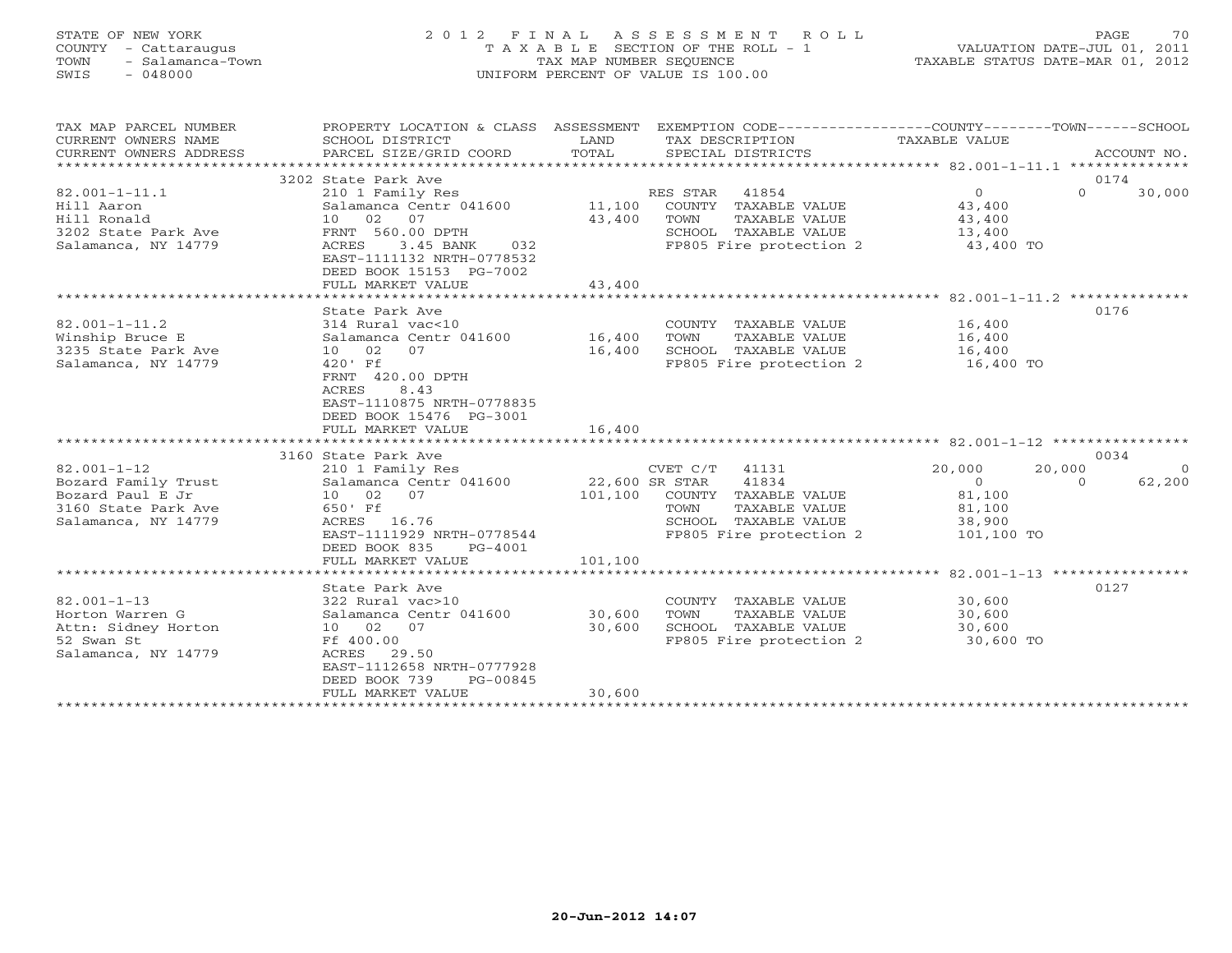## STATE OF NEW YORK 2 0 1 2 F I N A L A S S E S S M E N T R O L L PAGE 71 COUNTY - Cattaraugus T A X A B L E SECTION OF THE ROLL - 1 VALUATION DATE-JUL 01, 2011 TOWN - Salamanca-Town TAX MAP NUMBER SEQUENCE TAXABLE STATUS DATE-MAR 01, 2012 SWIS - 048000 UNIFORM PERCENT OF VALUE IS 100.00

| TAX MAP PARCEL NUMBER<br>CURRENT OWNERS NAME<br>CURRENT OWNERS ADDRESS                                 | PROPERTY LOCATION & CLASS ASSESSMENT EXEMPTION CODE---------------COUNTY-------TOWN-----SCHOOL<br>SCHOOL DISTRICT<br>PARCEL SIZE/GRID COORD                                                               | LAND<br>TOTAL                | TAX DESCRIPTION<br>SPECIAL DISTRICTS                                                                                                                   | <b>TAXABLE VALUE</b>                                                   | ACCOUNT NO.                                                                          |
|--------------------------------------------------------------------------------------------------------|-----------------------------------------------------------------------------------------------------------------------------------------------------------------------------------------------------------|------------------------------|--------------------------------------------------------------------------------------------------------------------------------------------------------|------------------------------------------------------------------------|--------------------------------------------------------------------------------------|
| *******************                                                                                    |                                                                                                                                                                                                           |                              |                                                                                                                                                        |                                                                        |                                                                                      |
| $82.001 - 1 - 16$<br>Horton Sidney J<br>52 Swan St<br>Salamanca, NY 14779                              | 3086 State Park Ave<br>280 Res Multiple<br>Salamanca Centr 041600<br>10 02 07<br>ACRES 13.80 BANK<br>026<br>EAST-1112435 NRTH-0777160<br>DEED BOOK 782<br>PG-00510<br>FULL MARKET VALUE                   | 24,100<br>127,600<br>127,600 | RES STAR<br>41854<br>COUNTY TAXABLE VALUE<br>TOWN<br>TAXABLE VALUE<br>SCHOOL TAXABLE VALUE<br>FP805 Fire protection 2                                  | $\overline{0}$<br>127,600<br>127,600<br>97,600<br>127,600 TO           | 0126<br>$\Omega$<br>30,000                                                           |
|                                                                                                        |                                                                                                                                                                                                           |                              |                                                                                                                                                        |                                                                        |                                                                                      |
| $82.001 - 1 - 17.2$<br>Biscup David J<br>Biscup Marsha G<br>3131 State Park Ave<br>Salamanca, NY 14779 | 3131 State Park Ave<br>210 1 Family Res<br>Salamanca Centr 041600<br>10 02 07<br>6.40<br>ACRES<br>EAST-1111744 NRTH-0777739<br>DEED BOOK 00913 PG-00929<br>FULL MARKET VALUE                              | 14,400 SR STAR<br>102,000    | CW_15_VET/ 41162<br>41834<br>102,000 COUNTY TAXABLE VALUE<br>TOWN<br>TAXABLE VALUE<br>SCHOOL TAXABLE VALUE<br>FP805 Fire protection 2                  | 12,000<br>$\overline{0}$<br>90,000<br>102,000<br>39,800<br>102,000 TO  | 0446<br>$\Omega$<br>$\circ$<br>62,200<br>$\Omega$                                    |
|                                                                                                        | **********************************                                                                                                                                                                        |                              | ********************************                                                                                                                       | *********** 82.001-1-18 *****************                              |                                                                                      |
| $82.001 - 1 - 18$<br>Lebryk Leon<br>Attn: Regina Lebryk<br>632 Lake Miram Dr<br>Lakeland, FL 33803     | State Park Ave<br>311 Res vac land<br>Salamanca Centr 041600<br>10  02  07<br>$234.3'$ Ff<br>ACRES<br>2.50<br>EAST-1111394 NRTH-0778022<br>DEED BOOK 00703 PG-00429<br>FULL MARKET VALUE                  | 9,300<br>9,300<br>9,300      | COUNTY TAXABLE VALUE<br>TAXABLE VALUE<br>TOWN<br>SCHOOL TAXABLE VALUE<br>FP805 Fire protection 2                                                       | 9,300<br>9,300<br>9,300<br>9,300 TO                                    | 0150                                                                                 |
|                                                                                                        |                                                                                                                                                                                                           |                              |                                                                                                                                                        |                                                                        |                                                                                      |
| $82.001 - 1 - 19$<br>Jackson Howard<br>Jackson Betty<br>3185 State Park Ave<br>Salamanca, NY 14779     | 3185 State Park Ave<br>210 1 Family Res<br>Salamanca Centr 041600<br>10 02 07<br>Ff 127.00<br>ACRES<br>1.12<br>EAST-1111209 NRTH-0778078<br>DEED BOOK 484<br>PG-00129<br>FULL MARKET VALUE                | 7,200 AGED C<br>67,500       | CVET C/T 41131<br>41802<br>67,500 SR STAR<br>41834<br>COUNTY TAXABLE VALUE<br>TAXABLE VALUE<br>TOWN<br>SCHOOL TAXABLE VALUE<br>FP805 Fire protection 2 | 16,875<br>15,188<br>$\sim$ 0<br>35,437<br>50,625<br>5,300<br>67,500 TO | 0136<br>16,875<br>$\overline{0}$<br>$\Omega$<br>$\overline{0}$<br>$\Omega$<br>62,200 |
|                                                                                                        |                                                                                                                                                                                                           |                              |                                                                                                                                                        |                                                                        |                                                                                      |
| $82.001 - 1 - 20.1$<br>Jackson Betty L<br>3185 State Park Ave<br>Salamanca, NY 14779                   | State Park Ave<br>323 Vacant rural<br>Salamanca Centr 041600<br>10 02 07<br>30' Ff<br>FRNT<br>30.00 DPTH<br>13.52<br>ACRES<br>EAST-1111282 NRTH-0777460<br>DEED BOOK 793<br>PG-00262<br>FULL MARKET VALUE | 14,200<br>14,200<br>14,200   | COUNTY TAXABLE VALUE<br>TOWN<br>TAXABLE VALUE<br>SCHOOL TAXABLE VALUE<br>FP805 Fire protection 2 14,200 TO                                             | 14,200<br>14,200<br>14,200                                             | 0373                                                                                 |
|                                                                                                        |                                                                                                                                                                                                           |                              |                                                                                                                                                        |                                                                        |                                                                                      |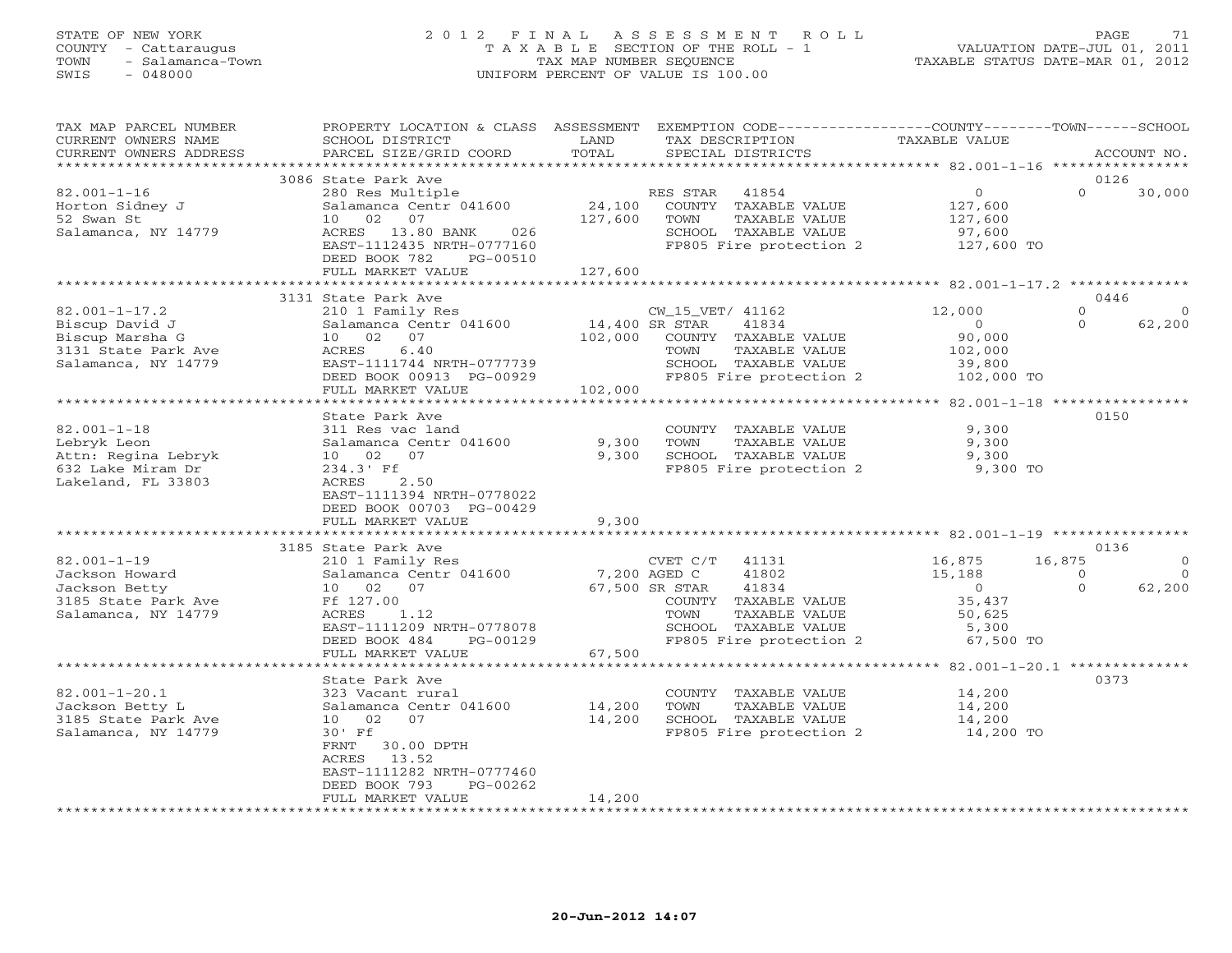# STATE OF NEW YORK 2 0 1 2 F I N A L A S S E S S M E N T R O L L PAGE 72 COUNTY - Cattaraugus T A X A B L E SECTION OF THE ROLL - 1 VALUATION DATE-JUL 01, 2011 TOWN - Salamanca-Town TAX MAP NUMBER SEQUENCE TAXABLE STATUS DATE-MAR 01, 2012 SWIS - 048000 UNIFORM PERCENT OF VALUE IS 100.00

| TAX MAP PARCEL NUMBER<br>CURRENT OWNERS NAME<br>CURRENT OWNERS ADDRESS                                                     | PROPERTY LOCATION & CLASS ASSESSMENT<br>SCHOOL DISTRICT<br>PARCEL SIZE/GRID COORD                                                                                                           | LAND<br>TOTAL                | EXEMPTION CODE-----------------COUNTY-------TOWN------SCHOOL<br>TAX DESCRIPTION<br>SPECIAL DISTRICTS                         | TAXABLE VALUE                                             | ACCOUNT NO.                |
|----------------------------------------------------------------------------------------------------------------------------|---------------------------------------------------------------------------------------------------------------------------------------------------------------------------------------------|------------------------------|------------------------------------------------------------------------------------------------------------------------------|-----------------------------------------------------------|----------------------------|
| *********************                                                                                                      |                                                                                                                                                                                             |                              |                                                                                                                              |                                                           |                            |
| $82.001 - 1 - 20.2$<br>Jadlowski Andrew<br>Jadlowski Tilmothy A<br>4347 Arrowwood Dr<br>Hambaurg, NY 14075                 | 3195 State Park Ave<br>210 1 Family Res<br>Salamanca Centr 041600<br>10 02<br>07<br>181.9' Ff<br>2.19<br>ACRES<br>EAST-1110977 NRTH-0778031<br>DEED BOOK 40359 PG-8001<br>FULL MARKET VALUE | 8,800<br>69,500<br>69,500    | RES STAR<br>41854<br>COUNTY<br>TAXABLE VALUE<br>TOWN<br>TAXABLE VALUE<br>SCHOOL TAXABLE VALUE<br>FP805 Fire protection 2     | $\overline{0}$<br>69,500<br>69,500<br>39,500<br>69,500 TO | 0149<br>$\Omega$<br>30,000 |
| $82.001 - 1 - 21.1$ ******<br>0278<br>3041 State Park Ave                                                                  |                                                                                                                                                                                             |                              |                                                                                                                              |                                                           |                            |
| $82.001 - 1 - 21.1$<br>Weitzel Bill L<br>Weitzel Judith A<br>3041 Upper State Park Ave Apt 1310' Ff<br>Salamanca, NY 14779 | 210 1 Family Res<br>Salamanca Centr 041600<br>07<br>10 02<br>34.80<br>ACRES<br>EAST-1110984 NRTH-0777121<br>DEED BOOK 660<br>PG-00596<br>FULL MARKET VALUE                                  | 30,000<br>120,300<br>120,300 | SR STAR<br>41834<br>COUNTY TAXABLE VALUE<br>TOWN<br>TAXABLE VALUE<br>SCHOOL TAXABLE VALUE<br>FP805 Fire protection 2         | $\circ$<br>120,300<br>120,300<br>58,100<br>120,300 TO     | $\Omega$<br>62,200         |
| ** 82.001-1-21.2 ******                                                                                                    |                                                                                                                                                                                             |                              |                                                                                                                              |                                                           |                            |
|                                                                                                                            | 3207 State Park Ave                                                                                                                                                                         |                              |                                                                                                                              |                                                           | 0430                       |
| $82.001 - 1 - 21.2$<br>Bek Lawrence<br>Bek Mary Ellen<br>PO Box 162<br>Salamanca, NY 14779                                 | 210 1 Family Res<br>Salamanca Centr 041600<br>02<br>07<br>10<br>320' Ff<br>4.80<br>ACRES<br>EAST-1110715 NRTH-0778245<br>DEED BOOK 872<br>PG-00507<br>FULL MARKET VALUE                     | 12,700<br>60,100<br>60,100   | 41854<br>RES STAR<br>COUNTY TAXABLE VALUE<br>TOWN<br>TAXABLE VALUE<br>SCHOOL TAXABLE VALUE<br>FP805 Fire protection 2        | $\circ$<br>60,100<br>60,100<br>30,100<br>60,100 TO        | $\Omega$<br>30,000         |
|                                                                                                                            |                                                                                                                                                                                             |                              |                                                                                                                              |                                                           |                            |
|                                                                                                                            | 3235 State Park Ave                                                                                                                                                                         |                              |                                                                                                                              |                                                           | 0287                       |
| $82.001 - 1 - 22.2$<br>Winship Bruce E<br>3235 State Park Ave<br>Salamanca, NY 14779                                       | 210 1 Family Res<br>Salamanca Centr 041600<br>07<br>10<br>02<br>ACRES<br>1.00<br>EAST-1110599 NRTH-0778493<br>DEED BOOK 15476 PG-3001                                                       | 7,000<br>90,200              | 41854<br>RES STAR<br>COUNTY TAXABLE VALUE<br>TAXABLE VALUE<br>TOWN<br>SCHOOL TAXABLE VALUE<br>FP805 Fire protection 2        | $\circ$<br>90,200<br>90,200<br>60,200<br>90,200 TO        | $\Omega$<br>30,000         |
|                                                                                                                            | FULL MARKET VALUE                                                                                                                                                                           | 90,200                       |                                                                                                                              |                                                           |                            |
| ********** 82.001-1-23.1 **************                                                                                    |                                                                                                                                                                                             |                              |                                                                                                                              |                                                           |                            |
|                                                                                                                            | 3253 State Park Ave                                                                                                                                                                         |                              |                                                                                                                              |                                                           | 0177                       |
| $82.001 - 1 - 23.1$<br>Bartlett Jimmie<br>3253 State Park Ave<br>Salamanca, NY 14779                                       | 210 1 Family Res<br>Salamanca Centr 041600<br>02<br>07<br>10<br>370' Ff<br>ACRES<br>18.80<br>EAST-1110273 NRTH-0777669                                                                      | 23,900<br>56,900             | 41854<br>RES STAR<br>COUNTY TAXABLE VALUE<br>TOWN<br><b>TAXABLE VALUE</b><br>SCHOOL TAXABLE VALUE<br>FP805 Fire protection 2 | $\Omega$<br>56,900<br>56,900<br>26,900<br>56,900 TO       | $\Omega$<br>30,000         |
|                                                                                                                            | DEED BOOK 908<br>$PG-00489$<br>FULL MARKET VALUE<br>************************                                                                                                                | 56,900                       |                                                                                                                              |                                                           |                            |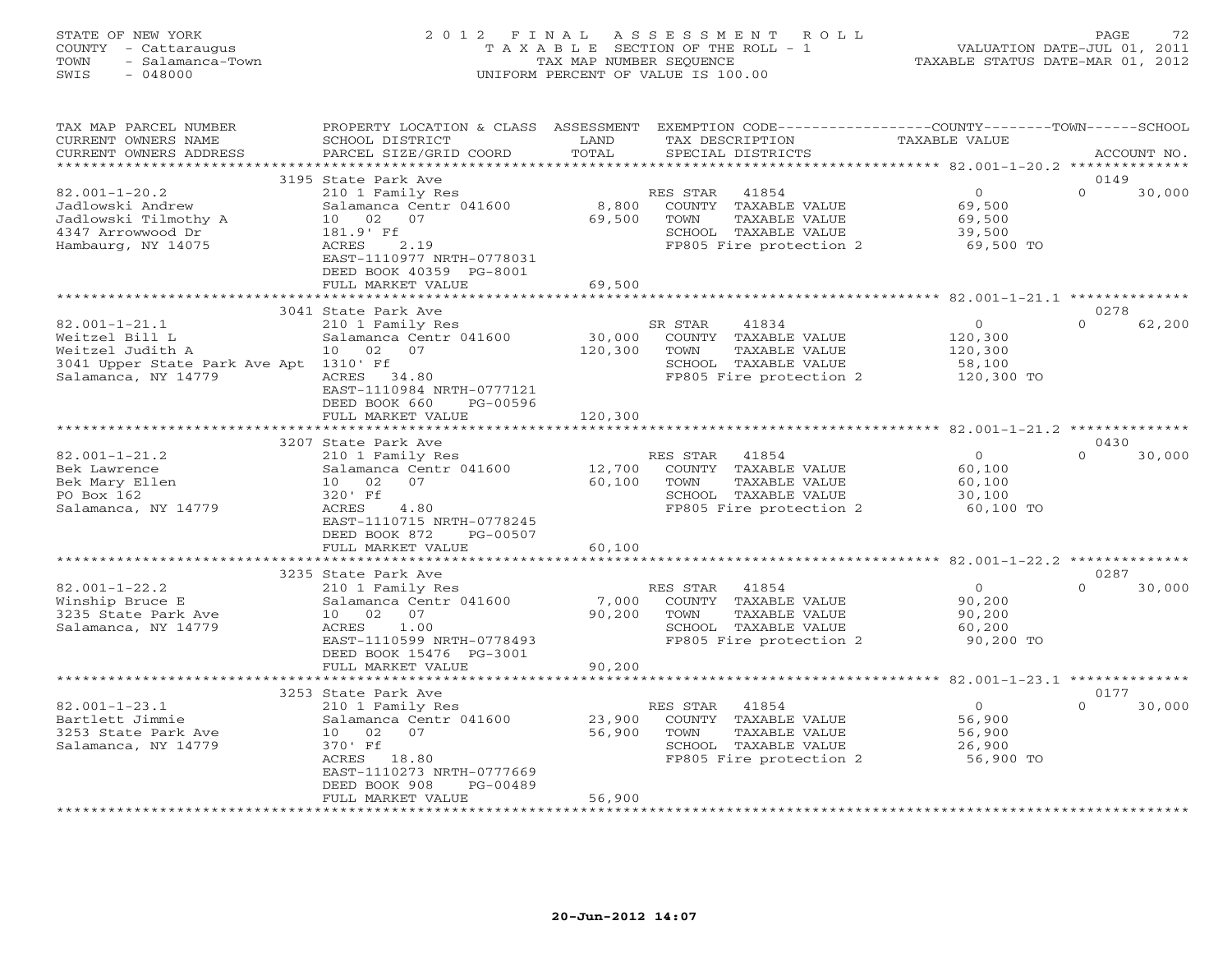## STATE OF NEW YORK 2 0 1 2 F I N A L A S S E S S M E N T R O L L PAGE 73 COUNTY - Cattaraugus T A X A B L E SECTION OF THE ROLL - 1 VALUATION DATE-JUL 01, 2011 TOWN - Salamanca-Town TAX MAP NUMBER SEQUENCE TAXABLE STATUS DATE-MAR 01, 2012 SWIS - 048000 UNIFORM PERCENT OF VALUE IS 100.00

| TAX MAP PARCEL NUMBER<br>CURRENT OWNERS NAME<br>CURRENT OWNERS ADDRESS | PROPERTY LOCATION & CLASS ASSESSMENT<br>SCHOOL DISTRICT<br>PARCEL SIZE/GRID COORD | LAND<br>TOTAL      | TAX DESCRIPTION<br>SPECIAL DISTRICTS | EXEMPTION CODE----------------COUNTY-------TOWN------SCHOOL<br>TAXABLE VALUE | ACCOUNT NO. |
|------------------------------------------------------------------------|-----------------------------------------------------------------------------------|--------------------|--------------------------------------|------------------------------------------------------------------------------|-------------|
|                                                                        |                                                                                   |                    |                                      |                                                                              |             |
|                                                                        | 3267 State Park Ave                                                               |                    |                                      |                                                                              | 0206        |
| $82.001 - 1 - 24$                                                      | 210 1 Family Res                                                                  |                    | COUNTY TAXABLE VALUE                 | 173,000                                                                      |             |
| Perreault Suzanne                                                      | Salamanca Centr 041600                                                            | 27,400             | TOWN<br>TAXABLE VALUE                | 173,000                                                                      |             |
| 14 Rembrandt Dr                                                        | 07<br>15<br>02                                                                    | 173,000            | SCHOOL TAXABLE VALUE                 | 173,000                                                                      |             |
| Niskayuna, NY 12309                                                    | 435' Ff                                                                           |                    | FP805 Fire protection 2              | 173,000 TO                                                                   |             |
|                                                                        | ACRES 24.45                                                                       |                    |                                      |                                                                              |             |
|                                                                        | EAST-1109883 NRTH-0777501                                                         |                    |                                      |                                                                              |             |
|                                                                        | DEED BOOK 856<br>PG-00777                                                         |                    |                                      |                                                                              |             |
|                                                                        | FULL MARKET VALUE                                                                 | 173,000            |                                      |                                                                              |             |
|                                                                        |                                                                                   |                    |                                      |                                                                              |             |
|                                                                        | State Park Ave                                                                    |                    |                                      |                                                                              | 0207        |
| $82.001 - 1 - 25.1$                                                    | 311 Res vac land                                                                  |                    | COUNTY TAXABLE VALUE                 | 61,800                                                                       |             |
| Perreault Suzanne                                                      | Salamanca Centr 041600                                                            | 61,800             | TAXABLE VALUE<br>TOWN                | 61,800                                                                       |             |
| 14 Rembrandt Dr                                                        | 15 02<br>07                                                                       | 61,800             | SCHOOL TAXABLE VALUE                 | 61,800                                                                       |             |
| Niskayuna, NY 12309                                                    | 245FF                                                                             |                    | FP805 Fire protection 2              | 61,800 TO                                                                    |             |
|                                                                        | ACRES<br>97.60                                                                    |                    |                                      |                                                                              |             |
|                                                                        | EAST-1109219 NRTH-0077965                                                         |                    |                                      |                                                                              |             |
|                                                                        | DEED BOOK 856<br>PG-00777                                                         |                    |                                      |                                                                              |             |
|                                                                        | FULL MARKET VALUE                                                                 | 61,800             |                                      |                                                                              |             |
|                                                                        |                                                                                   |                    |                                      |                                                                              |             |
|                                                                        | 3313 State Park Ave                                                               |                    |                                      |                                                                              | 0501        |
| $82.001 - 1 - 25.2$                                                    | 210 1 Family Res                                                                  |                    | COUNTY<br>TAXABLE VALUE              | 151,000                                                                      |             |
| Hoag Lance R                                                           | Salamanca Centr 041600                                                            | 7,000              | <b>TOWN</b><br>TAXABLE VALUE         | 151,000                                                                      |             |
| PO Box 293                                                             | <b>ACRES</b><br>1.00                                                              | 151,000            | SCHOOL TAXABLE VALUE                 | 151,000                                                                      |             |
| Salamanca, NY 14779                                                    | EAST-1109571 NRTH-0779350                                                         |                    |                                      |                                                                              |             |
|                                                                        | DEED BOOK 3563<br>PG-2001                                                         |                    |                                      |                                                                              |             |
|                                                                        | FULL MARKET VALUE<br>******************                                           | 151,000<br>******* |                                      |                                                                              |             |
|                                                                        |                                                                                   |                    |                                      | ********** 82.001-1-25.3 **********                                          |             |
|                                                                        | State Park Ave                                                                    |                    |                                      |                                                                              | 0506        |
| $82.001 - 1 - 25.3$                                                    | 311 Res vac land                                                                  |                    | COUNTY TAXABLE VALUE                 | 7,100                                                                        |             |
| Hoag Lance R                                                           | Salamanca Centr 041600                                                            | 7,100              | TOWN<br>TAXABLE VALUE                | 7,100                                                                        |             |
| PO Box 293                                                             | ACRES<br>1.05                                                                     | 7,100              | SCHOOL TAXABLE VALUE                 | 7,100                                                                        |             |
| Salamanca, NY 14779                                                    | EAST-1109455 NRTH-0779444                                                         |                    |                                      |                                                                              |             |
|                                                                        | DEED BOOK 8098<br>PG-6001                                                         |                    |                                      |                                                                              |             |
|                                                                        | FULL MARKET VALUE                                                                 | 7,100              |                                      |                                                                              |             |
|                                                                        | 3295 State Park Ave                                                               |                    |                                      |                                                                              | 0077        |
| $82.001 - 1 - 27$                                                      | 240 Rural res                                                                     |                    | 41121<br>WVET C/T                    | 12,000<br>12,000                                                             | $\Omega$    |
| Staley Donald L                                                        | Salamanca Centr 041600                                                            |                    | 42,000 DVET C/T<br>41141             | 19,040<br>19,040                                                             | $\Omega$    |
| 3295 Upper State Park Ave                                              | 15 02 07                                                                          |                    | 95,200 SR STAR<br>41834              | $\Omega$<br>$\Omega$                                                         | 62,200      |
| Salamanca, NY 14779                                                    | Ff 270.00                                                                         |                    | COUNTY TAXABLE VALUE                 | 64,160                                                                       |             |
|                                                                        | ACRES<br>51.00                                                                    |                    | TOWN<br>TAXABLE VALUE                | 64,160                                                                       |             |
|                                                                        | EAST-1107586 NRTH-0779638                                                         |                    | SCHOOL TAXABLE VALUE                 | 33,000                                                                       |             |
|                                                                        | DEED BOOK 773<br>PG-00340                                                         |                    | FP805 Fire protection 2              | 95,200 TO                                                                    |             |
|                                                                        | FULL MARKET VALUE                                                                 | 95,200             |                                      |                                                                              |             |
|                                                                        |                                                                                   |                    |                                      |                                                                              |             |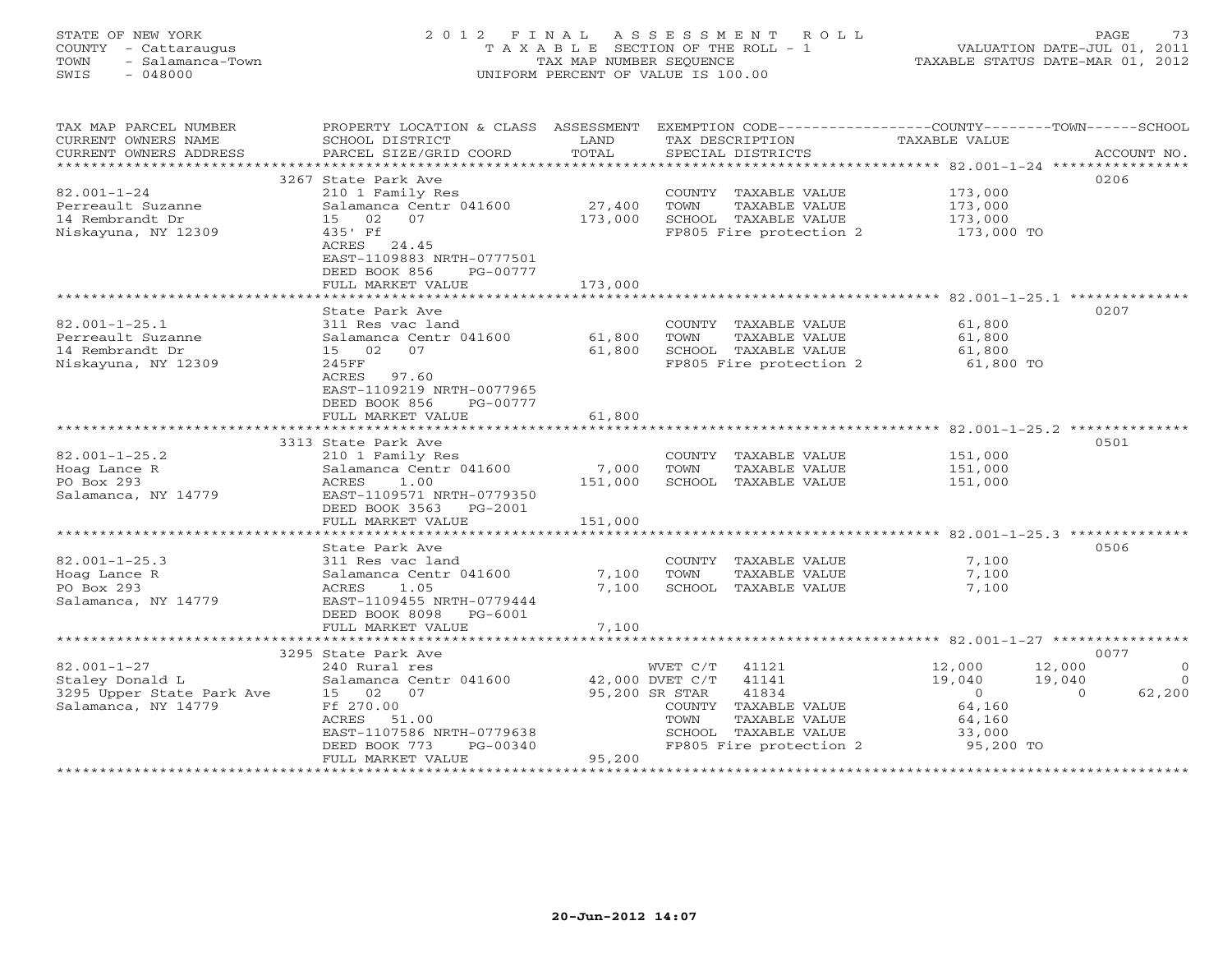## STATE OF NEW YORK 2 0 1 2 F I N A L A S S E S S M E N T R O L L PAGE 74 COUNTY - Cattaraugus T A X A B L E SECTION OF THE ROLL - 1 VALUATION DATE-JUL 01, 2011 TOWN - Salamanca-Town TAX MAP NUMBER SEQUENCE TAXABLE STATUS DATE-MAR 01, 2012 SWIS - 048000 UNIFORM PERCENT OF VALUE IS 100.00

| TAX MAP PARCEL NUMBER<br>CURRENT OWNERS NAME         | PROPERTY LOCATION & CLASS ASSESSMENT EXEMPTION CODE---------------COUNTY-------TOWN------SCHOOL<br>SCHOOL DISTRICT | LAND             | TAX DESCRIPTION                               | TAXABLE VALUE                                       |                        |
|------------------------------------------------------|--------------------------------------------------------------------------------------------------------------------|------------------|-----------------------------------------------|-----------------------------------------------------|------------------------|
| CURRENT OWNERS ADDRESS<br>************************** | PARCEL SIZE/GRID COORD                                                                                             | TOTAL            | SPECIAL DISTRICTS                             |                                                     | ACCOUNT NO.            |
|                                                      | State Park Ave                                                                                                     |                  |                                               |                                                     | 0385                   |
| $82.001 - 1 - 29.1$                                  | 311 Res vac land                                                                                                   |                  | COUNTY TAXABLE VALUE                          | 3,100                                               |                        |
| Fisher Leo F                                         | Salamanca Centr 041600                                                                                             | 3,100            | TOWN<br>TAXABLE VALUE                         | 3,100                                               |                        |
| %Roseanne Fisher Davis                               | 16 02<br>07                                                                                                        | 3,100            | SCHOOL TAXABLE VALUE                          | 3,100                                               |                        |
| RD#3                                                 | FRNT 193.00 DPTH 80.00                                                                                             |                  | FP805 Fire protection 2                       | 3,100 TO                                            |                        |
| 3159 Burton Rd RD3                                   | EAST-1108775 NRTH-0780406                                                                                          |                  |                                               |                                                     |                        |
| Jamestown, NY 14701                                  | DEED BOOK 808<br>PG-00848                                                                                          |                  |                                               |                                                     |                        |
|                                                      | FULL MARKET VALUE                                                                                                  | 3,100            |                                               |                                                     |                        |
|                                                      |                                                                                                                    |                  |                                               |                                                     |                        |
|                                                      | 3395 State Park Ave                                                                                                |                  |                                               |                                                     | 0073                   |
| $82.001 - 1 - 29.2$                                  | 210 1 Family Res                                                                                                   |                  | RES STAR 41854                                | $\overline{O}$                                      | $\Omega$<br>30,000     |
| Fisher Russell J                                     | Salamanca Centr 041600                                                                                             | 9,800            | COUNTY TAXABLE VALUE                          | 56,900                                              |                        |
| Fisher Erin D                                        | 16 02 07                                                                                                           | 56,900           | TOWN<br>TAXABLE VALUE                         | 56,900                                              |                        |
| 3395 State Park Ave                                  | 2.85<br>ACRES                                                                                                      |                  | SCHOOL TAXABLE VALUE                          | 26,900                                              |                        |
| Salamanca, NY 14779                                  | EAST-1108587 NRTH-0780257                                                                                          |                  | FP805 Fire protection 2 56,900 TO             |                                                     |                        |
|                                                      | DEED BOOK 808<br>PG-00850                                                                                          |                  |                                               |                                                     |                        |
|                                                      | FULL MARKET VALUE                                                                                                  | 56,900           |                                               |                                                     |                        |
|                                                      | ***********************                                                                                            | ************     |                                               | ********************** 82.001-1-30 **************** |                        |
|                                                      | 3411 State Park Ave                                                                                                |                  |                                               |                                                     | 0072                   |
| $82.001 - 1 - 30$                                    | 210 1 Family Res                                                                                                   |                  | WVET C/T 41121                                | 10,650                                              | 10,650<br>$\circ$      |
| Fisher Frank J                                       | Salamanca Centr 041600                                                                                             |                  | 8,500 AGED C<br>41802                         | 27,158                                              | $\Omega$<br>$\bigcirc$ |
| Fisher Alma                                          | 16 02<br>07                                                                                                        |                  | 71,000 SR STAR<br>41834                       | $\overline{0}$<br>33,192                            | $\Omega$<br>62,200     |
| 3411 State Park Ave                                  | 190' Ff<br>ACRES<br>2.00                                                                                           |                  | COUNTY TAXABLE VALUE<br>TOWN<br>TAXABLE VALUE | 60,350                                              |                        |
| Salamanca, NY 14779                                  | EAST-1108516 NRTH-0780515                                                                                          |                  | SCHOOL TAXABLE VALUE                          |                                                     |                        |
|                                                      | DEED BOOK 685<br>PG-00294                                                                                          |                  | FP805 Fire protection 2                       | 8,800<br>71,000 TO                                  |                        |
|                                                      | FULL MARKET VALUE                                                                                                  | 71,000           |                                               |                                                     |                        |
|                                                      |                                                                                                                    |                  |                                               |                                                     |                        |
|                                                      | 3497 State Park Ave                                                                                                |                  |                                               |                                                     | 0084                   |
| $82.001 - 1 - 31$                                    | 210 1 Family Res                                                                                                   |                  | WVET C/T 41121                                | 9,300                                               | 9,300<br>$\Omega$      |
| Zaprowski Frederick M                                | Salamanca Centr 041600                                                                                             | 7,300 SR STAR    | 41834                                         | $\overline{0}$                                      | 62,000<br>$\Omega$     |
| 3497 State Park Ave                                  | 07<br>16 02                                                                                                        |                  | 62,000 COUNTY TAXABLE VALUE                   | 52,700                                              |                        |
| Salamanca, NY 14779                                  | 187 Ff                                                                                                             |                  | TAXABLE VALUE<br>TOWN                         | 52,700                                              |                        |
|                                                      | ACRES<br>1.20                                                                                                      |                  | SCHOOL TAXABLE VALUE                          | $\sim$ 0                                            |                        |
|                                                      | EAST-1108325 NRTH-0782034                                                                                          |                  | FP805 Fire protection 2                       | 62,000 TO                                           |                        |
|                                                      | DEED BOOK 864<br>PG-00800                                                                                          |                  |                                               |                                                     |                        |
|                                                      | FULL MARKET VALUE                                                                                                  | 62,000           |                                               |                                                     |                        |
|                                                      | **************************                                                                                         |                  |                                               |                                                     |                        |
|                                                      | State Park Ave                                                                                                     |                  |                                               |                                                     | 0271                   |
| $82.001 - 1 - 33$                                    | 105 Vac farmland                                                                                                   |                  | COUNTY TAXABLE VALUE                          | 86,100                                              |                        |
| City of Salamanca<br>225 Wildwood Ave                | Salamanca Centr 041600<br>16 02 07                                                                                 | 86,100<br>86,100 | TOWN<br>TAXABLE VALUE<br>SCHOOL TAXABLE VALUE | 86,100<br>86,100                                    |                        |
| Salamanca, NY 14779                                  | 1320' Ff                                                                                                           |                  | FP805 Fire protection 2 86,100 TO             |                                                     |                        |
|                                                      | ACRES 151.36                                                                                                       |                  |                                               |                                                     |                        |
|                                                      | EAST-1108193 NRTH-0781212                                                                                          |                  |                                               |                                                     |                        |
|                                                      | DEED BOOK 6535<br>PG-4004                                                                                          |                  |                                               |                                                     |                        |
|                                                      | FULL MARKET VALUE                                                                                                  | 86,100           |                                               |                                                     |                        |
|                                                      |                                                                                                                    |                  | ****************************                  |                                                     |                        |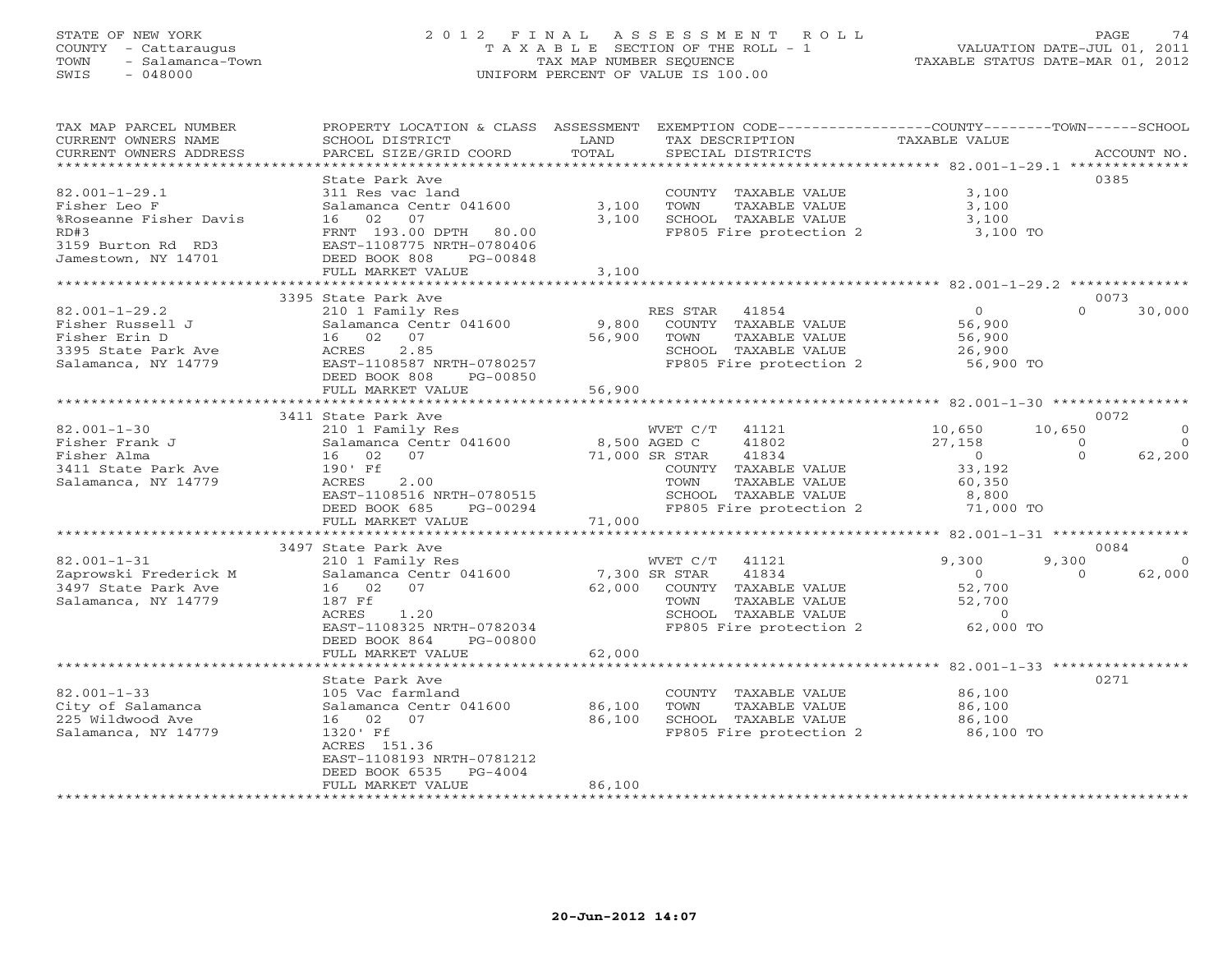| STATE OF NEW YORK<br>COUNTY<br>- Cattaraugus<br>- Salamanca-Town<br>TOWN<br>$-048000$<br>SWIS | 2012 FINAL<br>T A X A B L E SECTION OF THE ROLL - 1<br>TAX MAP NUMBER SEQUENCE<br>UNIFORM PERCENT OF VALUE IS 100.00 | VALUATION DATE-JUL 01,<br>TAXABLE STATUS DATE-MAR 01, 2012 | 75<br>PAGE<br>2011      |                                                |                  |
|-----------------------------------------------------------------------------------------------|----------------------------------------------------------------------------------------------------------------------|------------------------------------------------------------|-------------------------|------------------------------------------------|------------------|
| TAX MAP PARCEL NUMBER                                                                         | PROPERTY LOCATION & CLASS                                                                                            | ASSESSMENT                                                 | EXEMPTION CODE---       | ---------------COUNTY--------TOWN-------SCHOOL |                  |
| CURRENT OWNERS NAME                                                                           | SCHOOL DISTRICT                                                                                                      | LAND                                                       | TAX DESCRIPTION         | TAXABLE VALUE                                  |                  |
| CURRENT OWNERS ADDRESS                                                                        | PARCEL SIZE/GRID COORD                                                                                               | TOTAL                                                      | SPECIAL DISTRICTS       |                                                | ACCOUNT NO.      |
|                                                                                               |                                                                                                                      |                                                            |                         |                                                | **************** |
|                                                                                               | State Park Ave & Breed Run                                                                                           |                                                            |                         |                                                | 0189             |
| $82.001 - 1 - 34$                                                                             | 105 Vac farmland                                                                                                     |                                                            | COUNTY<br>TAXABLE VALUE | 27,900                                         |                  |
| City of Salamanca                                                                             | Salamanca Centr 041600                                                                                               | 27,900                                                     | TOWN<br>TAXABLE VALUE   | 27,900                                         |                  |
| 225 Wildwood Ave                                                                              | 16 02<br>07                                                                                                          | 27,900                                                     | SCHOOL<br>TAXABLE VALUE | 27,900                                         |                  |
| Salamanca, NY 14779                                                                           | 25.16<br>ACRES                                                                                                       |                                                            | FP805 Fire protection 2 | 27,900 TO                                      |                  |
|                                                                                               | EAST-1107010 NRTH-0782673                                                                                            |                                                            |                         |                                                |                  |
|                                                                                               | DEED BOOK 6535<br>PG-4004                                                                                            |                                                            |                         |                                                |                  |
|                                                                                               | FULL MARKET VALUE                                                                                                    | 27,900                                                     |                         |                                                |                  |
|                                                                                               |                                                                                                                      |                                                            |                         |                                                |                  |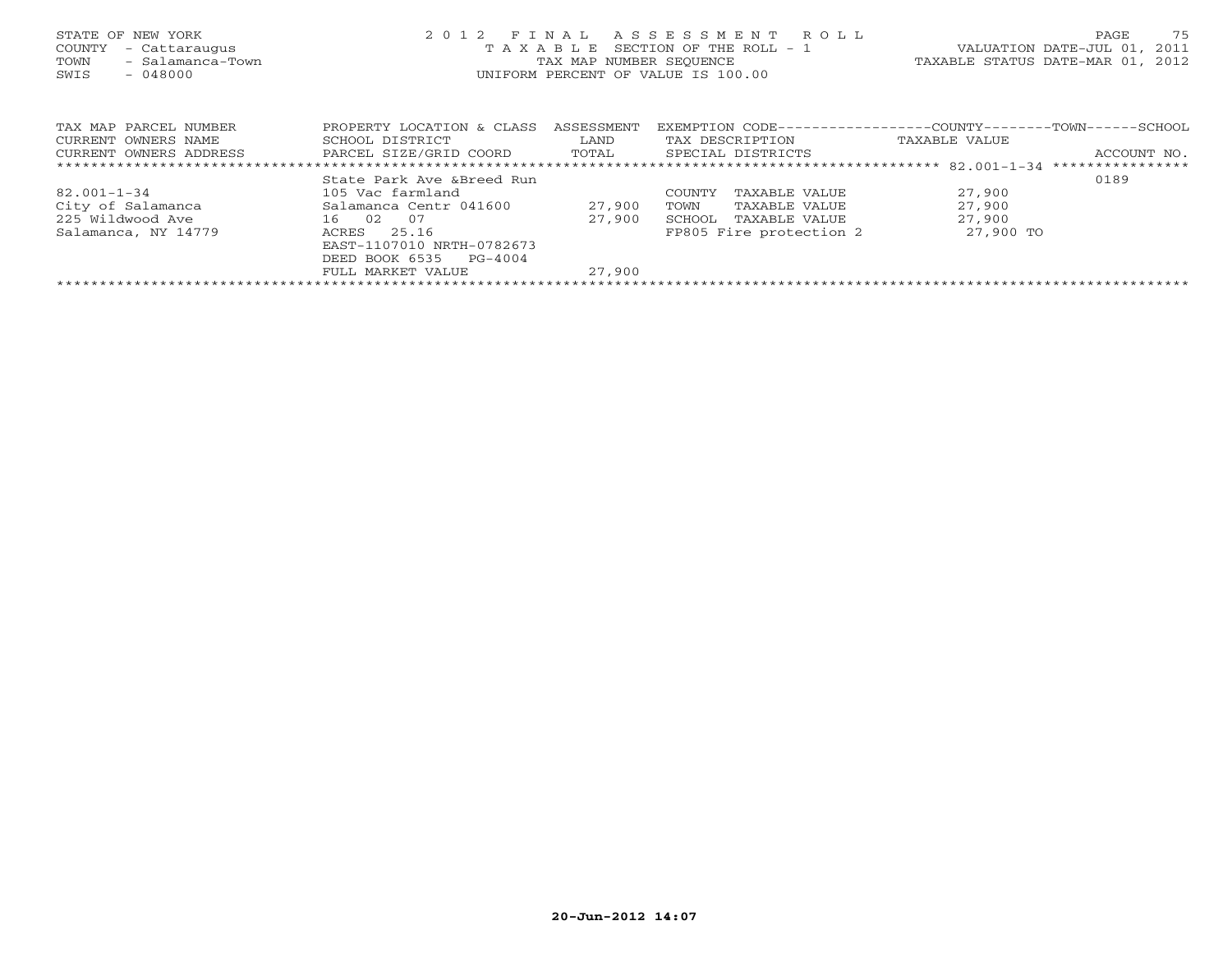| STATE OF NEW YORK |                      | 2012 FINAL ASSESSMENT ROLL            |                                  | <b>PAGE</b>            | 76 |
|-------------------|----------------------|---------------------------------------|----------------------------------|------------------------|----|
|                   | COUNTY - Cattaraugus | T A X A B L E SECTION OF THE ROLL - 1 | VALUATION DATE-JUL 01, 2011      |                        |    |
| TOWN              | - Salamanca-Town     |                                       | TAXABLE STATUS DATE-MAR 01, 2012 |                        |    |
| SWIS              | - 048000             |                                       |                                  | RPS150/V04/L015        |    |
|                   |                      | UNIFORM PERCENT OF VALUE IS 100.00    |                                  | CURRENT DATE 6/20/2012 |    |
|                   |                      |                                       |                                  |                        |    |

#### R O L L S U B S E C T I O N - - T O T A L S

#### \*\*\* S P E C I A L D I S T R I C T S U M M A R Y \*\*\*

|      |                      | TOTAL   | EXTENSION | EXTENSION | AD VALOREM | <b>EXEMPT</b> | TAXABLE   |
|------|----------------------|---------|-----------|-----------|------------|---------------|-----------|
| CODE | DISTRICT NAME        | PARCELS | TYPE      | VALUE     | VALUE      | AMOUNT        | VALUE     |
|      |                      |         |           |           |            |               |           |
|      | FF802 Sewer fr ftg-n |         | 10 TOTAL  |           | 1,193      |               | 1,193     |
|      | FP804 Fire protectio |         | 179 TOTAL |           | 10924,764  |               | 10924,764 |
|      | FP805 Fire protectio |         | 183 TOTAL |           | 12626,380  |               | 12626,380 |
|      | SD801 Sewer dist - n |         | 10 TOTAL  |           | 549,600    |               | 549,600   |

## \*\*\* S C H O O L D I S T R I C T S U M M A R Y \*\*\*

| CODE   | DISTRICT NAME     | TOTAL<br>PARCELS | ASSESSED<br>LAND | ASSESSED<br>TOTAL | EXEMPT<br>AMOUNT | TOTAL<br>TAXABLE | STAR<br>AMOUNT | STAR<br>TAXABLE |
|--------|-------------------|------------------|------------------|-------------------|------------------|------------------|----------------|-----------------|
| 041600 | Salamanca Central | 369              | 7766,064         | 23922,744         | 450,272          | 23472,472        | 6764,940       | 16707,532       |
|        | SUB-TOTAL         | 369              | 7766,064         | 23922,744         | 450,272          | 23472,472        | 6764,940       | 16707,532       |
|        | TOTAL             | 369              | 7766,064         | 23922,744         | 450,272          | 23472,472        | 6764,940       | 16707,532       |

## \*\*\* S Y S T E M C O D E S S U M M A R Y \*\*\*

#### NO SYSTEM EXEMPTIONS AT THIS LEVEL

#### \*\*\* E X E M P T I O N S U M M A R Y \*\*\*

| CODE  | DESCRIPTION | TOTAL<br>PARCELS | COUNTY  | TOWN    | SCHOOL   |
|-------|-------------|------------------|---------|---------|----------|
| 41101 | VET C/T     |                  | 900     | 900     |          |
| 41121 | WVET C/T    | 21               | 220,680 | 220,680 |          |
| 41131 | CVET C/T    | 32               | 549,074 | 549,074 |          |
| 41141 | DVET C/T    | 8                | 153,316 | 153,316 |          |
| 41162 | CW 15 VET/  | 4                | 41,925  |         |          |
| 41700 | AG BLDG     |                  | 17,000  | 17,000  | 17,000   |
| 41730 | AG DISTOUT  |                  | 40,724  | 40,724  | 40,724   |
| 41800 | AGED C/T/S  |                  | 266,352 | 266,352 | 305,755  |
| 41801 | AGED C/T    | Q                | 220,059 | 220,059 |          |
| 41802 | AGED C      |                  | 118,921 |         |          |
| 41834 | SR STAR     | 57               |         |         | 3199,340 |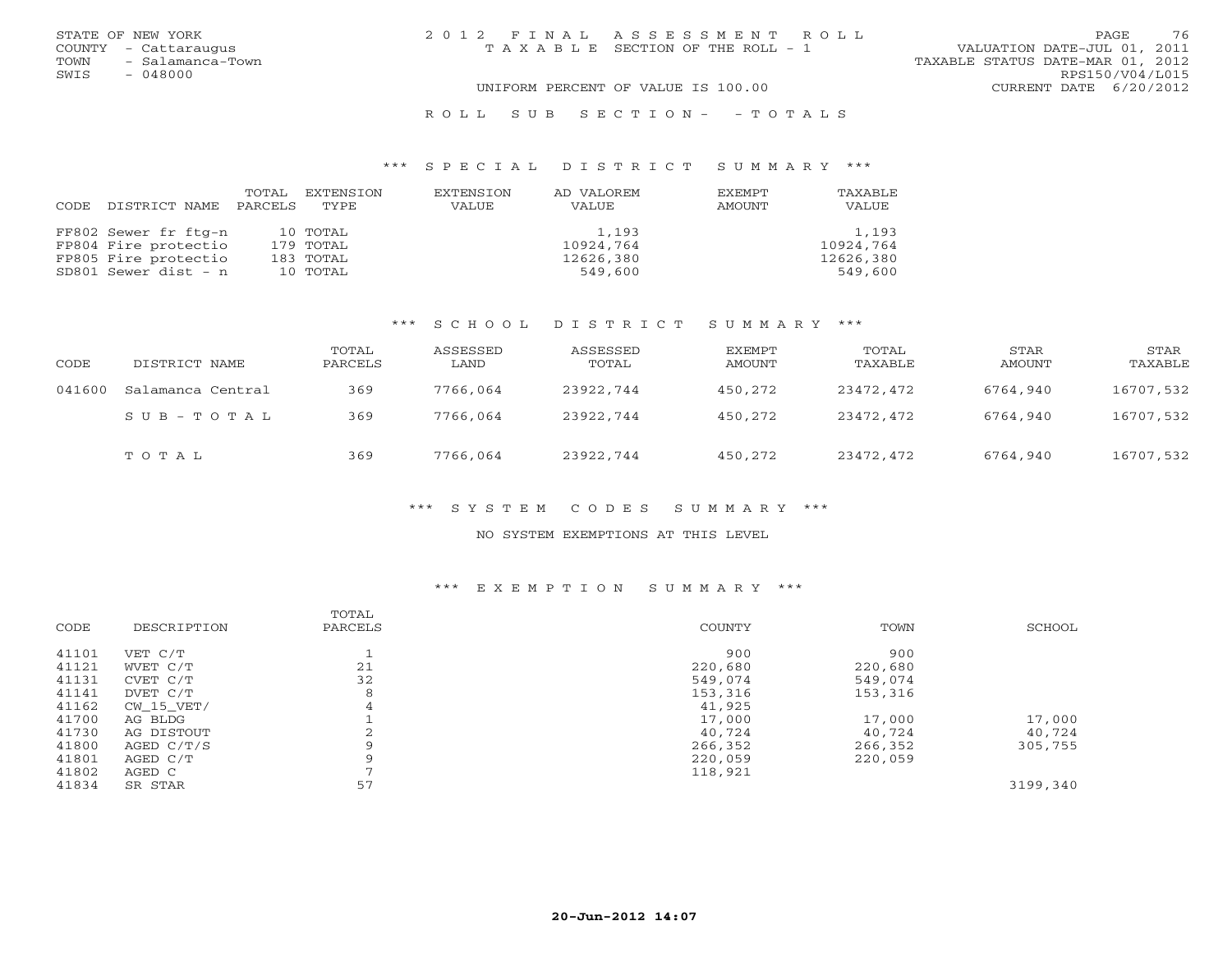|      | STATE OF NEW YORK    | 2012 FINAL ASSESSMENT ROLL |                                       |                                  | PAGE.           | 77 |
|------|----------------------|----------------------------|---------------------------------------|----------------------------------|-----------------|----|
|      | COUNTY - Cattaraugus |                            | T A X A B L E SECTION OF THE ROLL - 1 | VALUATION DATE-JUL 01, 2011      |                 |    |
| TOWN | - Salamanca-Town     |                            |                                       | TAXABLE STATUS DATE-MAR 01, 2012 |                 |    |
| SWIS | $-048000$            |                            |                                       |                                  | RPS150/V04/L015 |    |
|      |                      |                            | UNIFORM PERCENT OF VALUE IS 100.00    | CURRENT DATE 6/20/2012           |                 |    |
|      |                      |                            |                                       |                                  |                 |    |

| CODE  | DESCRIPTION | TOTAL<br>PARCELS | COUNTY   | TOWN     | SCHOOL   |
|-------|-------------|------------------|----------|----------|----------|
| 41854 | RES STAR    | 119              |          |          | 3545,600 |
| 41864 | RES ST MH   | ▵                |          |          | 20,000   |
| 42100 | SILO T/C/S  |                  | 9,000    | 9,000    | 9,000    |
| 47610 | BUS C/T/S   |                  | 77,793   | 77.793   | 77.793   |
|       | TOTAL       | 276              | 1715,744 | 1554,898 | 7215,212 |

R O L L S U B S E C T I O N - - T O T A L S

\*\*\* E X E M P T I O N S U M M A R Y \*\*\*

| ROLL |             | <b>TOTAI</b> | ASSESSED    | ASSESSED  | TAXABLE   | TAXABLE   | TAXABLE   | STAR      |
|------|-------------|--------------|-------------|-----------|-----------|-----------|-----------|-----------|
| SEC  | DESCRIPTION | PARCELS      | <b>LAND</b> | TOTAL     | COUNTY    | TOWN      | SCHOOL    | TAXABLE   |
|      |             |              |             |           |           |           |           |           |
|      | TAXABLE     | 369          | 7766,064    | 23922.744 | 22207,000 | 22367,846 | 23472.472 | 16707,532 |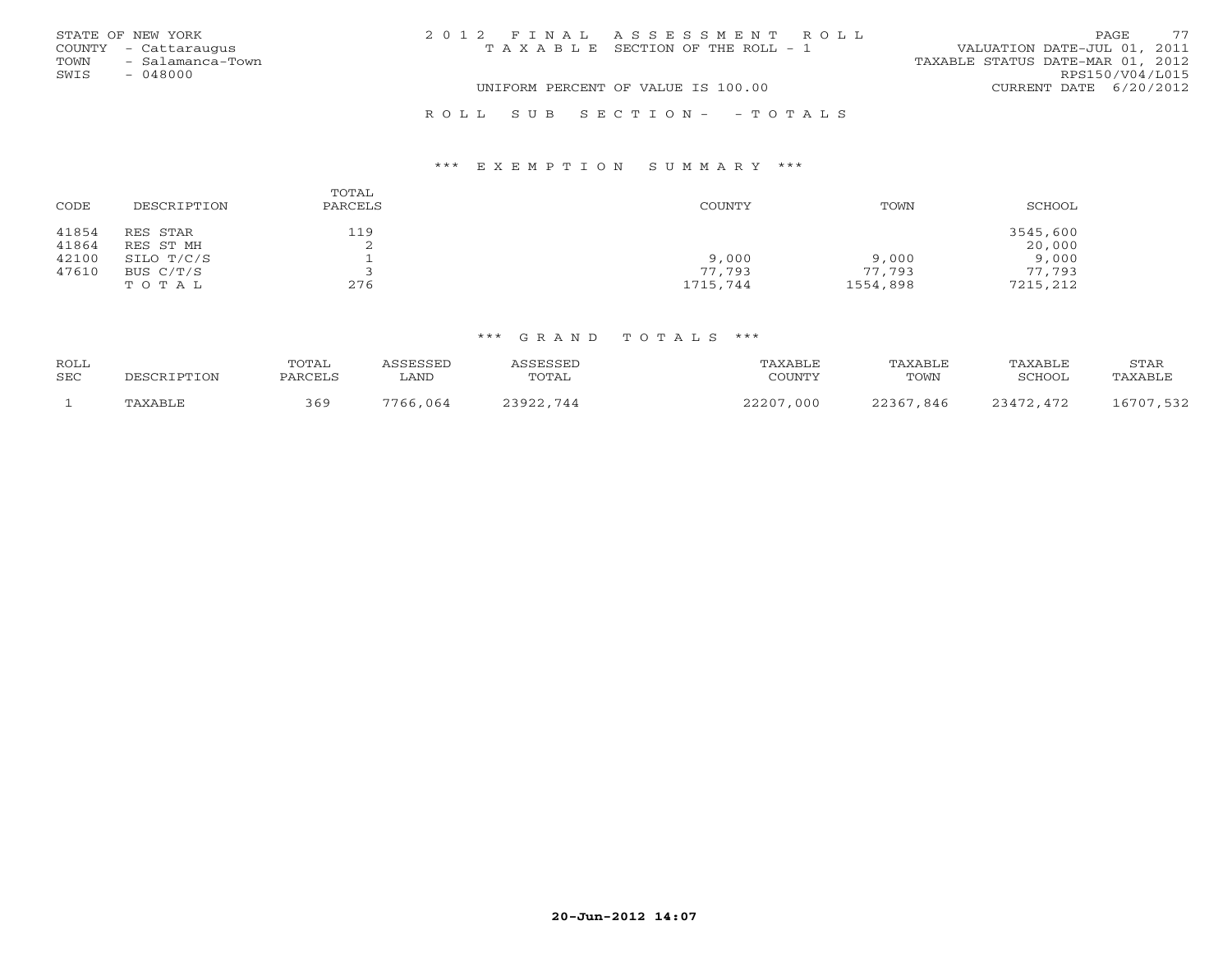| STATE OF NEW YORK<br>- Cattaraugus<br>COUNTY<br>- Salamanca-Town<br>TOWN<br>- 048000<br>SWIS |                                                |            | 2012 FINAL ASSESSMENT ROLL<br>T A X A B L E SECTION OF THE ROLL - 1 SUB-SECT - 3 VALUATION DATE-JUL 01, 2011<br>TAX MAP NUMBER SEQUENCE TAN TAXABLE STATUS DATE-MAR 01, 2012<br>UNIFORM PERCENT OF VALUE IS 100.00 |               | 78<br>PAGE           |
|----------------------------------------------------------------------------------------------|------------------------------------------------|------------|--------------------------------------------------------------------------------------------------------------------------------------------------------------------------------------------------------------------|---------------|----------------------|
| TAX MAP PARCEL NUMBER                                                                        | PROPERTY LOCATION & CLASS                      | ASSESSMENT | EXEMPTION CODE-----------------COUNTY--------TOWN------SCHOOL                                                                                                                                                      |               |                      |
| CURRENT OWNERS NAME                                                                          | SCHOOL DISTRICT                                | LAND       | TAX DESCRIPTION                                                                                                                                                                                                    | TAXABLE VALUE |                      |
| CURRENT OWNERS ADDRESS                                                                       | PARCEL SIZE/GRID COORD TOTAL SPECIAL DISTRICTS |            |                                                                                                                                                                                                                    |               | ACCOUNT NO.          |
|                                                                                              |                                                |            |                                                                                                                                                                                                                    |               |                      |
|                                                                                              | Newton St (Off)                                |            |                                                                                                                                                                                                                    |               | 0317                 |
| $73.001 - 1 - 3$                                                                             | 942 Co. reforest                               |            | 33302<br>XMPT CTY                                                                                                                                                                                                  | 119,900       | $\Omega$<br>$\Omega$ |
| Catt Co Forest                                                                               | Salamanca Centr 041600                         | 119,900    | COUNTY<br>TAXABLE VALUE                                                                                                                                                                                            |               |                      |
| 75 03 07<br>303 Court St                                                                     |                                                | 119,900    | TOWN<br>TAXABLE VALUE                                                                                                                                                                                              | 119,900       |                      |
| Little Valley, NY 14755                                                                      | ACRES 171.28 BANK<br>-B                        |            | TAXABLE VALUE<br>SCHOOL                                                                                                                                                                                            | 119,900       |                      |
|                                                                                              | EAST-1115702 NRTH-0798425                      |            | FP805 Fire protection 2                                                                                                                                                                                            | 119,900 TO    |                      |
|                                                                                              | DEED BOOK 321 PG-00051                         |            |                                                                                                                                                                                                                    |               |                      |
|                                                                                              | FULL MARKET VALUE                              | 119,900    |                                                                                                                                                                                                                    |               |                      |
|                                                                                              |                                                |            |                                                                                                                                                                                                                    |               |                      |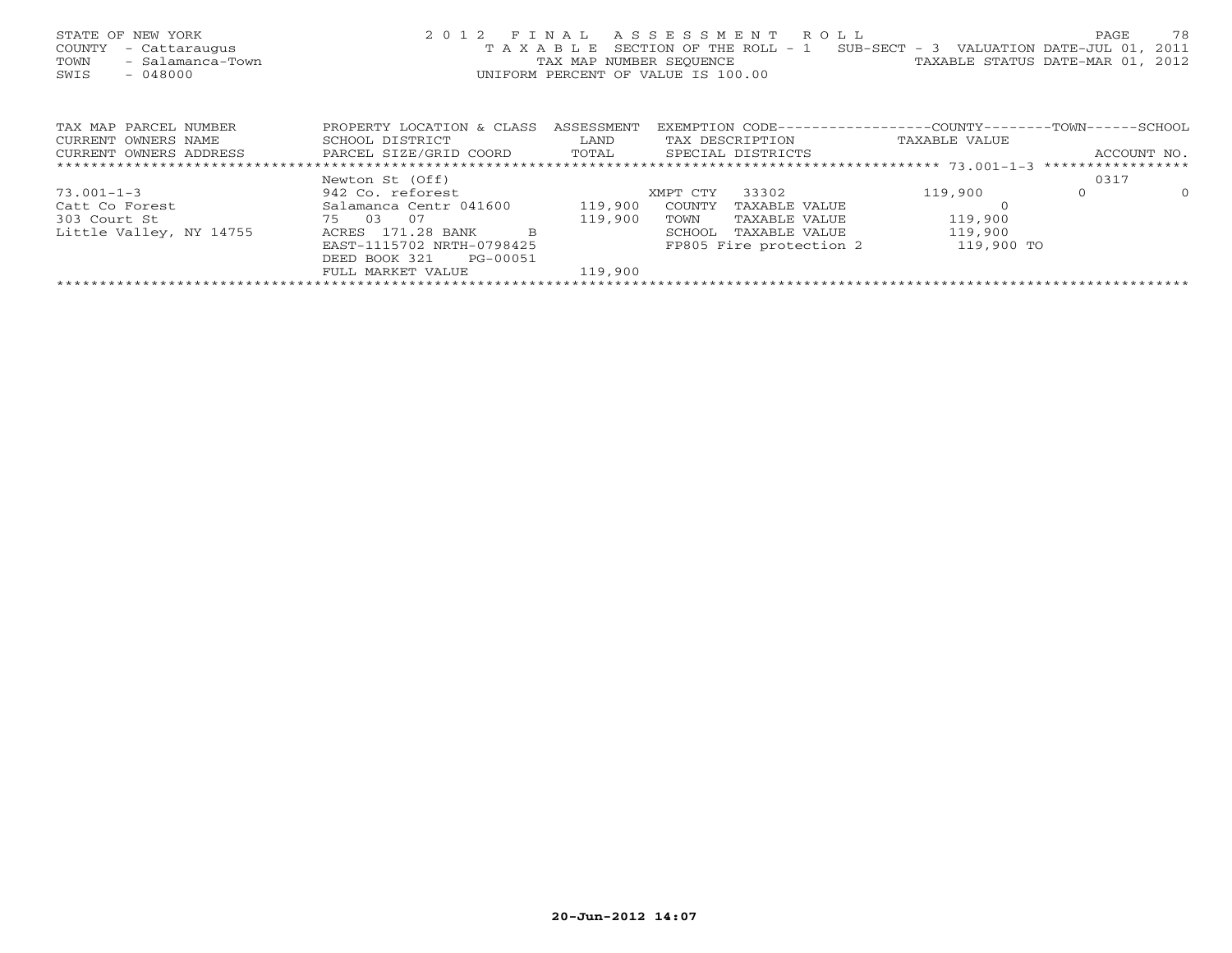|      | STATE OF NEW YORK    | 2012 FINAL ASSESSMENT ROLL |                                                                                |                                  |                        | <b>PAGE</b> | 79 |
|------|----------------------|----------------------------|--------------------------------------------------------------------------------|----------------------------------|------------------------|-------------|----|
|      | COUNTY - Cattaraugus |                            | T A X A B L E SECTION OF THE ROLL - 1 SUB-SECT - 3 VALUATION DATE-JUL 01, 2011 |                                  |                        |             |    |
| TOWN | - Salamanca-Town     |                            |                                                                                | TAXABLE STATUS DATE-MAR 01, 2012 |                        |             |    |
| SWIS | - 048000             |                            |                                                                                |                                  | RPS150/V04/L015        |             |    |
|      |                      |                            | UNIFORM PERCENT OF VALUE IS 100.00                                             |                                  | CURRENT DATE 6/20/2012 |             |    |
|      |                      |                            |                                                                                |                                  |                        |             |    |

#### R O L L S U B S E C T I O N - 3 - T O T A L S

#### \*\*\* S P E C I A L D I S T R I C T S U M M A R Y \*\*\*

|                      | TOTAL<br>PARCELS | EXTENSION<br>TYPE. | <b>EXTENSION</b><br>VALUE | AD VALOREM | <b>FXFMPT</b> | TAXABLE<br>VALUE |
|----------------------|------------------|--------------------|---------------------------|------------|---------------|------------------|
| CODE DISTRICT NAME   |                  |                    |                           | VALUE      | AMOUNT        |                  |
| FP805 Fire protectio |                  | ' TOTAL            |                           | 119,900    |               | 119,900          |

## \*\*\* S C H O O L D I S T R I C T S U M M A R Y \*\*\*

| CODE   | DISTRICT NAME     | TOTAL<br>PARCELS | ASSESSED<br>LAND | ASSESSED<br>TOTAL | EXEMPT<br>AMOUNT | TOTAL<br>TAXABLE | STAR<br><b>AMOUNT</b> | STAR<br>TAXABLE |
|--------|-------------------|------------------|------------------|-------------------|------------------|------------------|-----------------------|-----------------|
| 041600 | Salamanca Central |                  | 119,900          | 119,900           |                  | 119,900          |                       | 119,900         |
|        | SUB-TOTAL         |                  | 119,900          | 119,900           |                  | 119,900          |                       | 119,900         |
|        | TOTAL             |                  | 119,900          | 119,900           |                  | 119,900          |                       | 119,900         |

## \*\*\* S Y S T E M C O D E S S U M M A R Y \*\*\*

#### NO SYSTEM EXEMPTIONS AT THIS LEVEL

#### \*\*\* E X E M P T I O N S U M M A R Y \*\*\*

| CODE  | DESCRIPTION       | TOTAL<br>PARCELS | COUNTY             | TOWN | SCHOOL |
|-------|-------------------|------------------|--------------------|------|--------|
| 33302 | XMPT CTY<br>TOTAL |                  | 119,900<br>119,900 |      |        |

| ROLL<br>SEC | CRIPTION | TOTAL<br>PARCELS | ASSESSED<br>LAND | SSESSED<br>TOTAL | TAXABLE<br>$\gamma$ $\cap$ the true $\gamma$<br>. UUIN 1 | TAXABLE<br>TOWN | TAXABLE<br>SCHOOL | <b>STAR</b><br>'AXABLE |
|-------------|----------|------------------|------------------|------------------|----------------------------------------------------------|-----------------|-------------------|------------------------|
|             | PAXABLE  |                  | 110<br>,900      | ,900<br>110      |                                                          | 119,900         | 19,900            | 119,900                |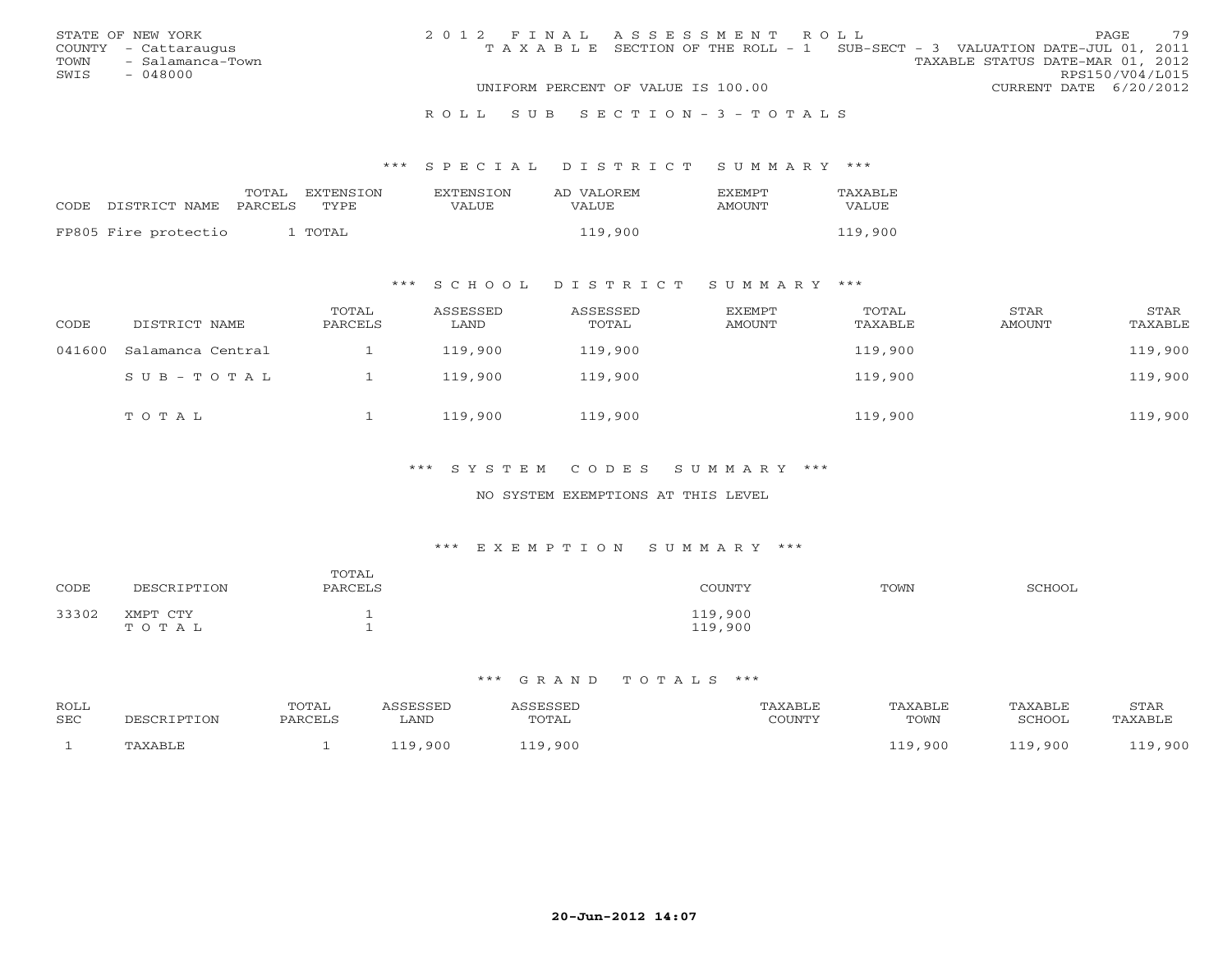| STATE OF NEW YORK    |                                                | 2012 FINAL ASSESSMENT ROLL            | 80<br>PAGE                       |
|----------------------|------------------------------------------------|---------------------------------------|----------------------------------|
| COUNTY - Cattaraugus |                                                | T A X A B L E SECTION OF THE ROLL - 1 | VALUATION DATE-JUL 01, 2011      |
| TOWN                 | - Salamanca-Town                               |                                       | TAXABLE STATUS DATE-MAR 01, 2012 |
| SWIS                 | - 048000<br>UNIFORM PERCENT OF VALUE IS 100.00 |                                       | RPS150/V04/L015                  |
|                      |                                                |                                       | CURRENT DATE 6/20/2012           |
|                      |                                                | ROLL SECTION TOTALS                   |                                  |

### \*\*\* S P E C I A L D I S T R I C T S U M M A R Y \*\*\*

| CODE. | DISTRICT NAME        | TOTAL<br>PARCELS | EXTENSION<br>TYPE | EXTENSION<br>VALUE | AD VALOREM<br>VALUE | EXEMPT<br>AMOUNT | TAXABLE<br>VALUE |
|-------|----------------------|------------------|-------------------|--------------------|---------------------|------------------|------------------|
|       | FF802 Sewer fr ftq-n |                  | 10 TOTAL          |                    | 1,193               |                  | 1,193            |
|       | FP804 Fire protectio |                  | 179 TOTAL         |                    | 10924,764           |                  | 10924,764        |
|       | FP805 Fire protectio |                  | 184 TOTAL         |                    | 12746,280           |                  | 12746,280        |
|       | SD801 Sewer dist - n |                  | 10 TOTAL          |                    | 549,600             |                  | 549,600          |

## \*\*\* S C H O O L D I S T R I C T S U M M A R Y \*\*\*

| CODE   | DISTRICT NAME     | TOTAL<br>PARCELS | ASSESSED<br>LAND | ASSESSED<br>TOTAL | EXEMPT<br>AMOUNT | TOTAL<br>TAXABLE | STAR<br>AMOUNT | STAR<br>TAXABLE |
|--------|-------------------|------------------|------------------|-------------------|------------------|------------------|----------------|-----------------|
| 041600 | Salamanca Central | 370              | 7885,964         | 24042,644         | 450,272          | 23592,372        | 6764,940       | 16827,432       |
|        | SUB-TOTAL         | 370              | 7885,964         | 24042,644         | 450,272          | 23592,372        | 6764,940       | 16827,432       |
|        | TOTAL             | 370              | 7885,964         | 24042,644         | 450,272          | 23592,372        | 6764,940       | 16827,432       |

## \*\*\* S Y S T E M C O D E S S U M M A R Y \*\*\*

#### NO SYSTEM EXEMPTIONS AT THIS LEVEL

## \*\*\* E X E M P T I O N S U M M A R Y \*\*\*

|             | TOTAL   |               |         |         |
|-------------|---------|---------------|---------|---------|
| DESCRIPTION | PARCELS | <b>COUNTY</b> | TOWN    | SCHOOL  |
| XMPT CTY    |         | 119,900       |         |         |
| VET C/T     |         | 900           | 900     |         |
| WVET C/T    | 21      | 220,680       | 220,680 |         |
| CVET C/T    | 32      | 549,074       | 549,074 |         |
| DVET C/T    | 8       | 153,316       | 153,316 |         |
| CW 15 VET/  | 4       | 41,925        |         |         |
| AG BLDG     |         | 17,000        | 17,000  | 17,000  |
| AG DISTOUT  |         | 40,724        | 40.724  | 40,724  |
| AGED C/T/S  | 9       | 266,352       | 266,352 | 305,755 |
| AGED C/T    | a       | 220,059       | 220,059 |         |
| AGED C      |         | 118,921       |         |         |
|             |         |               |         |         |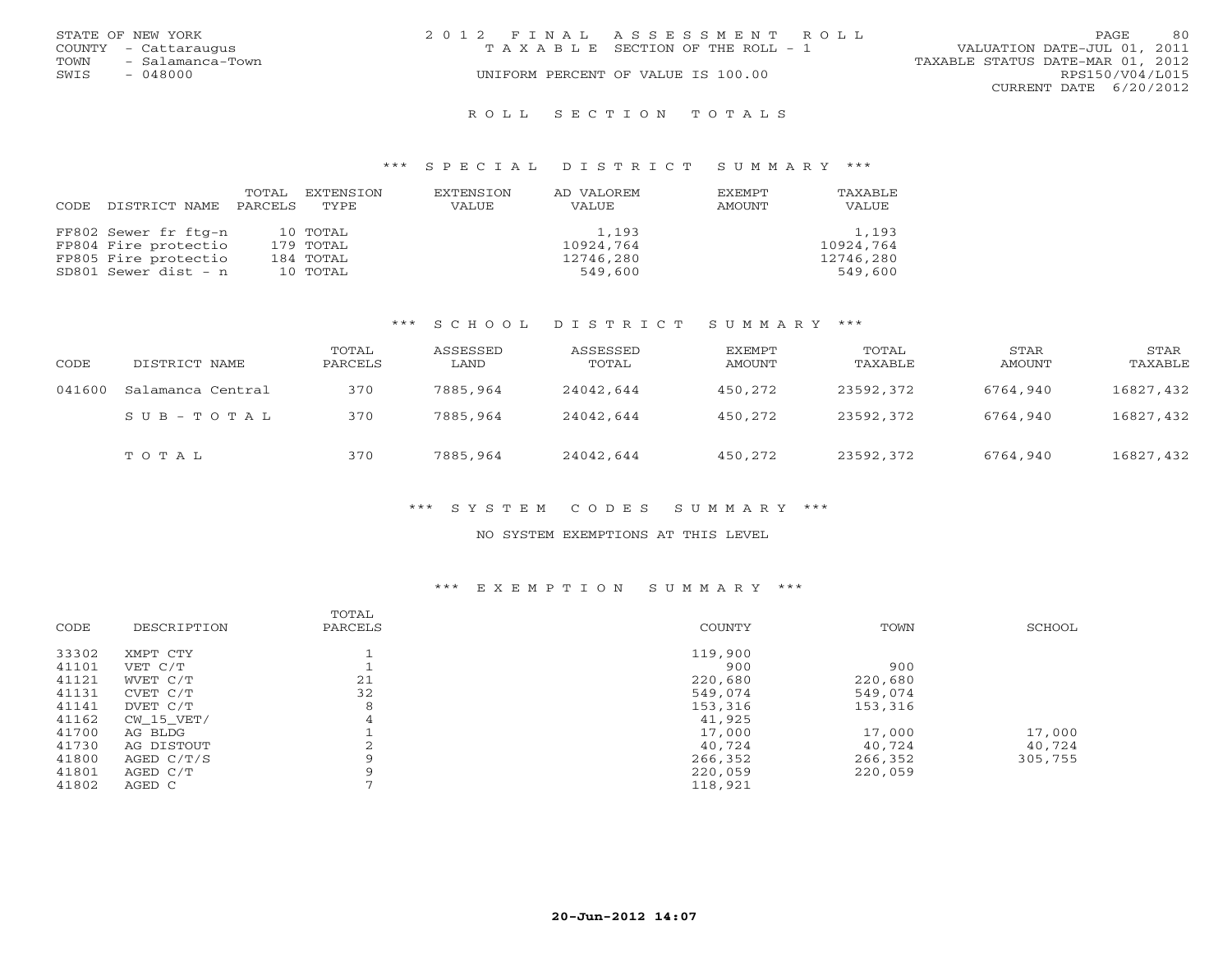|      | STATE OF NEW YORK    | 2012 FINAL ASSESSMENT ROLL            | 81<br>PAGE.                      |
|------|----------------------|---------------------------------------|----------------------------------|
|      | COUNTY - Cattaraugus | T A X A B L E SECTION OF THE ROLL - 1 | VALUATION DATE-JUL 01, 2011      |
| TOWN | - Salamanca-Town     |                                       | TAXABLE STATUS DATE-MAR 01, 2012 |
| SWIS | - 048000             | UNIFORM PERCENT OF VALUE IS 100.00    | RPS150/V04/L015                  |
|      |                      |                                       | CURRENT DATE 6/20/2012           |
|      |                      | ROLL SECTION TOTALS                   |                                  |

#### \*\*\* E X E M P T I O N S U M M A R Y \*\*\*

| CODE           | DESCRIPTION         | TOTAL<br>PARCELS | COUNTY   | TOWN     | SCHOOL               |
|----------------|---------------------|------------------|----------|----------|----------------------|
| 41834<br>41854 | SR STAR<br>RES STAR | 57<br>119        |          |          | 3199,340<br>3545,600 |
| 41864          | RES ST MH           | ∠                |          |          | 20,000               |
| 42100          | SILO T/C/S          |                  | 9,000    | 9,000    | 9,000                |
| 47610          | BUS $C/T/S$         |                  | 77,793   | 77,793   | 77,793               |
|                | TOTAL               | 277              | 1835,644 | 1554,898 | 7215,212             |

| ROLL<br><b>SEC</b> | DESCRIPTION | TOTAL<br>PARCELS | <i>CC</i> PCCPI<br>LAND | ASSESSED<br>TOTAL | 'AXABLE<br>COUNTY | TAXABLE<br>TOWN | TAXABLE<br>SCHOOL | STAR<br>TAXABLE            |
|--------------------|-------------|------------------|-------------------------|-------------------|-------------------|-----------------|-------------------|----------------------------|
|                    | TAXABLE     | 370              | 7885<br>964             | 24042.644         | つつつハワ<br>000      | 22487<br>-746   | つつちロつ<br>$\cap$   | 1682 <sup>7</sup><br>, 432 |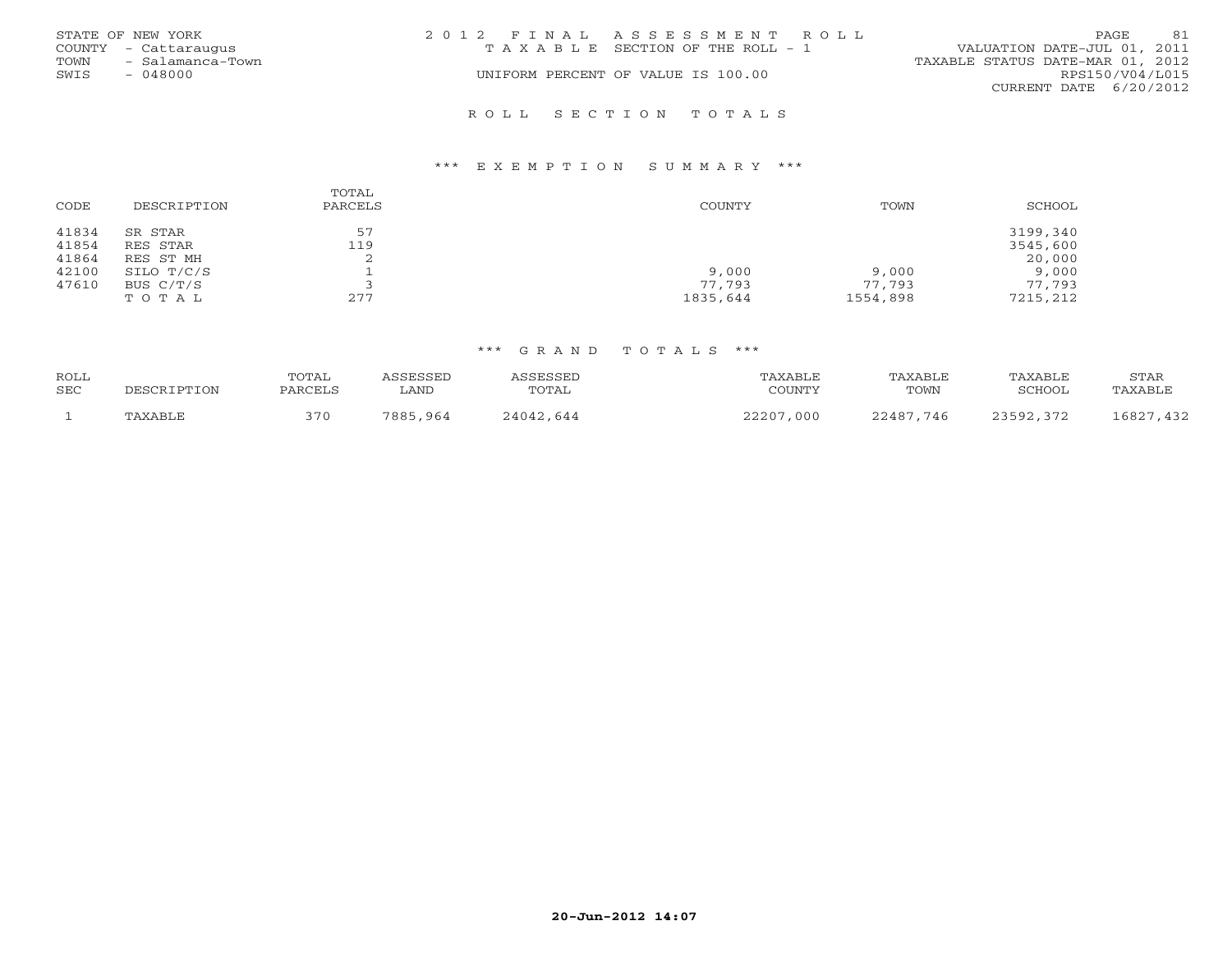| STATE OF NEW YORK        | 2012                                                                                           | FINAL                   | A S S E S S M E N T<br>R O L L                                                    |            | PAGE        |
|--------------------------|------------------------------------------------------------------------------------------------|-------------------------|-----------------------------------------------------------------------------------|------------|-------------|
| COUNTY - Cattaraugus     |                                                                                                |                         | STATE OWNED LAND SECTION OF THE ROLL - 3 SUB-SECT - C VALUATION DATE-JUL 01, 2011 |            |             |
| TOWN<br>- Salamanca-Town | ROLL SUB-SECT - C- SECTION 532-C RPTL ALLEGANY STATE PARK TAXABLE STATUS DATE-MAR 01, 2012     |                         |                                                                                   |            |             |
| SWIS<br>$-048000$        |                                                                                                | TAX MAP NUMBER SEQUENCE |                                                                                   |            |             |
|                          |                                                                                                |                         | UNIFORM PERCENT OF VALUE IS 100.00                                                |            |             |
|                          |                                                                                                |                         |                                                                                   |            |             |
|                          |                                                                                                |                         |                                                                                   |            |             |
| TAX MAP PARCEL NUMBER    | PROPERTY LOCATION & CLASS ASSESSMENT EXEMPTION CODE---------------COUNTY-------TOWN-----SCHOOL |                         |                                                                                   |            |             |
| CURRENT OWNERS NAME      | SCHOOL DISTRICT                                                                                | LAND                    | TAX DESCRIPTION TAXABLE VALUE                                                     |            |             |
| CURRENT OWNERS ADDRESS   | PARCEL SIZE/GRID COORD                                                                         | TOTAL                   | SPECIAL DISTRICTS                                                                 |            | ACCOUNT NO. |
|                          |                                                                                                |                         |                                                                                   |            |             |
|                          | 316 Breed Run Rd (Off)                                                                         |                         |                                                                                   |            | 0270001     |
| $81.002 - 1 - 1$         | 932 Forest s532b                                                                               |                         | COUNTY TAXABLE VALUE                                                              | 417,100    |             |
| State Of New York        | Salamanca Centr 041600                                                                         | 417,100                 | TOWN<br>TAXABLE VALUE                                                             | 417,100    |             |
| Attn: County Treasurer   | 22 02<br>07                                                                                    | 417,100                 | SCHOOL TAXABLE VALUE                                                              | 417,100    |             |
| Cattaraugus County       | Allegany St Park                                                                               |                         | FP805 Fire protection 2                                                           | 417,100 TO |             |
| 303 Court St             | ACRES 303.74 BANK<br>D                                                                         |                         |                                                                                   |            |             |
| Little Valley, NY 14755  | EAST-1104606 NRTH-0781611                                                                      |                         |                                                                                   |            |             |
|                          | DEED BOOK 544<br>PG-00382                                                                      |                         |                                                                                   |            |             |
|                          | FULL MARKET VALUE                                                                              | 417,100                 |                                                                                   |            |             |
|                          |                                                                                                |                         |                                                                                   |            |             |
|                          | 315 Breed Run Rd (Off)                                                                         |                         |                                                                                   |            | 0260001     |
| $81.002 - 1 - 2$         | 932 Forest s532b                                                                               |                         | COUNTY TAXABLE VALUE                                                              | 376,200    |             |
| State Of New York        | Salamanca Centr 041600                                                                         | 376,200                 | TOWN<br>TAXABLE VALUE                                                             | 376,200    |             |
| Attn: County Treasurer   | 21  02  07                                                                                     | 376,200                 | SCHOOL TAXABLE VALUE                                                              | 376,200    |             |
|                          |                                                                                                |                         |                                                                                   |            |             |
| Cattaraugus County       | Allegany St Park                                                                               |                         | FP805 Fire protection 2                                                           | 376,200 TO |             |
| 303 Court St             | ACRES 338.19 BANK<br>D                                                                         |                         |                                                                                   |            |             |
| Little Valley, NY 14755  | EAST-1104740 NRTH-0778173                                                                      |                         |                                                                                   |            |             |
|                          | DEED BOOK 302<br>PG-00054                                                                      |                         |                                                                                   |            |             |
|                          | FULL MARKET VALUE                                                                              | 376,200                 |                                                                                   |            |             |
|                          |                                                                                                |                         |                                                                                   |            |             |
|                          | 421 Breed Run Rd (Off)                                                                         |                         |                                                                                   |            | 0280001     |
| $81.002 - 1 - 5.2$       | 932 Forest s532b                                                                               |                         | COUNTY TAXABLE VALUE                                                              | 121,500    |             |
| State Of New York        | Salamanca Centr 041600                                                                         | 121,500                 | TOWN<br>TAXABLE VALUE                                                             | 121,500    |             |
| Attn: County Treasurer   | 21 02 07                                                                                       | 121,500                 | SCHOOL TAXABLE VALUE                                                              | 121,500    |             |
| Cattaraugus County       | #8120                                                                                          |                         | FP805 Fire protection 2                                                           | 121,500 TO |             |
| 303 Court St             | ACRES 106.00 BANK<br>D                                                                         |                         |                                                                                   |            |             |
| Little Valley, NY 14755  | EAST-1102141 NRTH-0778690                                                                      |                         |                                                                                   |            |             |
|                          | DEED BOOK 855<br>PG-00510                                                                      |                         |                                                                                   |            |             |
|                          | FULL MARKET VALUE                                                                              | 121,500                 |                                                                                   |            |             |
|                          |                                                                                                |                         |                                                                                   |            |             |
|                          | 306 State Park Rte #1                                                                          |                         |                                                                                   |            | 0160001     |
| $82.001 - 1 - 14.1$      | 932 Forest s532b                                                                               |                         | COUNTY TAXABLE VALUE                                                              | 90,700     |             |
| State Of New York        | Salamanca Centr 041600                                                                         | 90,700                  | TOWN<br>TAXABLE VALUE                                                             | 90,700     |             |
| Attn: County Treasurer   | 10 02 07                                                                                       | 90,700                  | SCHOOL TAXABLE VALUE                                                              | 90,700     |             |
| Cattaraugus County       | Property 41                                                                                    |                         | FP805 Fire protection 2                                                           | 90,700 TO  |             |
| 303 Court St             | Allegaay St Park                                                                               |                         |                                                                                   |            |             |
| Little Valley, NY 14755  | ACRES 46.50 BANK<br>D                                                                          |                         |                                                                                   |            |             |
|                          | EAST-1112129 NRTH-0780219                                                                      |                         |                                                                                   |            |             |
|                          | DEED BOOK 301<br>PG-00591                                                                      |                         |                                                                                   |            |             |
|                          | FULL MARKET VALUE                                                                              | 90,700                  |                                                                                   |            |             |
|                          | ********************                                                                           |                         |                                                                                   |            |             |
|                          | 300 State Park Rte #1                                                                          |                         |                                                                                   |            | 0190001     |
| $82.001 - 1 - 14.2$      | 932 Forest s532b                                                                               |                         |                                                                                   | 96,900     |             |
|                          |                                                                                                | 96,900                  | COUNTY TAXABLE VALUE<br>TOWN                                                      |            |             |
| State Of New York        | Salamanca Centr 041600                                                                         |                         | TAXABLE VALUE                                                                     | 96,900     |             |
| Attn: County Treasurer   | 10 02<br>07                                                                                    | 96,900                  | SCHOOL TAXABLE VALUE                                                              | 96,900     |             |
| Cattaraugus County       | Property 46                                                                                    |                         | FP805 Fire protection 2                                                           | 96,900 TO  |             |
| 303 Court St             | Allegaay St Park                                                                               |                         |                                                                                   |            |             |
| Little Valley, NY 14755  | ACRES 43.00 BANK<br>D                                                                          |                         |                                                                                   |            |             |
|                          | EAST-1111702 NRTH-0779337                                                                      |                         |                                                                                   |            |             |
|                          | DEED BOOK 304<br>PG-00410                                                                      |                         |                                                                                   |            |             |
|                          | FULL MARKET VALUE                                                                              | 96,900                  |                                                                                   |            |             |

\*\*\*\*\*\*\*\*\*\*\*\*\*\*\*\*\*\*\*\*\*\*\*\*\*\*\*\*\*\*\*\*\*\*\*\*\*\*\*\*\*\*\*\*\*\*\*\*\*\*\*\*\*\*\*\*\*\*\*\*\*\*\*\*\*\*\*\*\*\*\*\*\*\*\*\*\*\*\*\*\*\*\*\*\*\*\*\*\*\*\*\*\*\*\*\*\*\*\*\*\*\*\*\*\*\*\*\*\*\*\*\*\*\*\*\*\*\*\*\*\*\*\*\*\*\*\*\*\*\*\*\*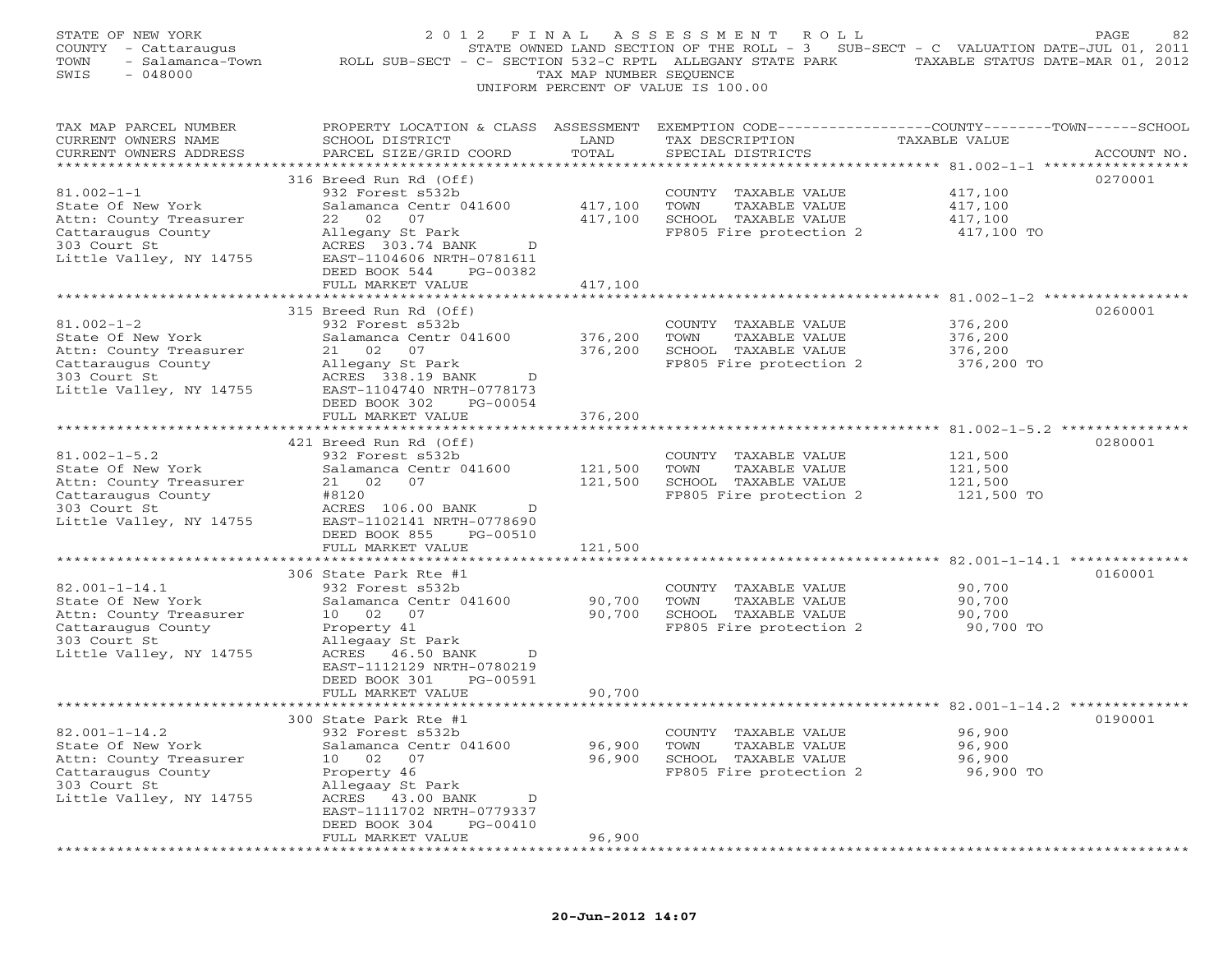| STATE OF NEW YORK<br>COUNTY - Cattaraugus<br>- Salamanca-Town<br>TOWN<br>$-048000$<br>SWIS | 2 0 1 2<br>ROLL SUB-SECT - C- SECTION 532-C RPTL ALLEGANY STATE PARK TAXABLE STATUS DATE-MAR 01, 2012    | F I N A L<br>TAX MAP NUMBER SEQUENCE | A S S E S S M E N T<br>ROLL<br>STATE OWNED LAND SECTION OF THE ROLL - 3 SUB-SECT - C VALUATION DATE-JUL 01, 2011<br>UNIFORM PERCENT OF VALUE IS 100.00 |                      | PAGE<br>83  |
|--------------------------------------------------------------------------------------------|----------------------------------------------------------------------------------------------------------|--------------------------------------|--------------------------------------------------------------------------------------------------------------------------------------------------------|----------------------|-------------|
| TAX MAP PARCEL NUMBER<br>CURRENT OWNERS NAME                                               | PROPERTY LOCATION & CLASS ASSESSMENT<br>SCHOOL DISTRICT                                                  | LAND                                 | EXEMPTION CODE----------------COUNTY-------TOWN------SCHOOL<br>TAX DESCRIPTION                                                                         | <b>TAXABLE VALUE</b> |             |
| CURRENT OWNERS ADDRESS                                                                     | PARCEL SIZE/GRID COORD                                                                                   | TOTAL                                | SPECIAL DISTRICTS                                                                                                                                      |                      | ACCOUNT NO. |
|                                                                                            |                                                                                                          |                                      |                                                                                                                                                        |                      |             |
| $82.001 - 1 - 14.3$                                                                        | 312 State Park Rte #1                                                                                    |                                      |                                                                                                                                                        |                      | 0230001     |
| State Of New York                                                                          | 932 Forest s532b<br>Salamanca Centr 041600                                                               | 21,100                               | COUNTY TAXABLE VALUE<br>TOWN<br>TAXABLE VALUE                                                                                                          | 21,100<br>21,100     |             |
| Attn: County Treasurer                                                                     | 10 02<br>07                                                                                              | 21,100                               | SCHOOL TAXABLE VALUE                                                                                                                                   | 21,100               |             |
| Cattaraugus County                                                                         | Property 203                                                                                             |                                      | FP805 Fire protection 2                                                                                                                                | 21,100 TO            |             |
| 303 Court St                                                                               | Allegany St Park                                                                                         |                                      |                                                                                                                                                        |                      |             |
| Little Valley, NY 14755                                                                    | ACRES<br>9.38 BANK<br>D<br>EAST-1110836 NRTH-0780411<br>DEED BOOK 577<br>$PG-00420$<br>FULL MARKET VALUE | 21,100                               |                                                                                                                                                        |                      |             |
|                                                                                            |                                                                                                          |                                      |                                                                                                                                                        |                      |             |
|                                                                                            | 314 State Park Rte #1                                                                                    |                                      |                                                                                                                                                        |                      | 0250001     |
| $82.001 - 1 - 14.4$                                                                        | 932 Forest s532b                                                                                         |                                      | COUNTY TAXABLE VALUE                                                                                                                                   | 28,900               |             |
| State Of New York                                                                          | Salamanca Centr 041600                                                                                   | 28,900                               | TOWN<br>TAXABLE VALUE                                                                                                                                  | 28,900               |             |
| Attn: County Treasurer                                                                     | 10/16 03 07                                                                                              | 28,900                               | SCHOOL TAXABLE VALUE                                                                                                                                   | 28,900               |             |
| Cattaraugus County<br>303 Court St                                                         | Property 203<br>ACRES<br>D                                                                               |                                      | FP805 Fire protection 2                                                                                                                                | 28,900 TO            |             |
| Little Valley, NY 14755                                                                    | 12.96 BANK<br>EAST-1109641 NRTH-0780595                                                                  |                                      |                                                                                                                                                        |                      |             |
|                                                                                            | DEED BOOK 577<br>PG-00420                                                                                |                                      |                                                                                                                                                        |                      |             |
|                                                                                            | FULL MARKET VALUE                                                                                        | 28,900                               |                                                                                                                                                        |                      |             |
| **********************                                                                     |                                                                                                          |                                      |                                                                                                                                                        |                      |             |
|                                                                                            | 307 State Park Rte #1                                                                                    |                                      |                                                                                                                                                        |                      | 0170001     |
| $82.001 - 1 - 14.5$                                                                        | 932 Forest s532b                                                                                         |                                      | COUNTY TAXABLE VALUE                                                                                                                                   | 91,500               |             |
| State Of New York                                                                          | Salamanca Centr 041600                                                                                   | 91,500                               | TOWN<br>TAXABLE VALUE                                                                                                                                  | 91,500               |             |
| Attn: County Treasurer                                                                     | 10 02<br>07                                                                                              | 91,500                               | SCHOOL TAXABLE VALUE                                                                                                                                   | 91,500               |             |
| Cattaraugus County                                                                         | Property 48                                                                                              |                                      | FP805 Fire protection 2                                                                                                                                | 91,500 TO            |             |
| 303 Court St                                                                               | Allegany St Park                                                                                         |                                      |                                                                                                                                                        |                      |             |
| Little Valley, NY 14755                                                                    | ACRES 45.75 BANK<br>D                                                                                    |                                      |                                                                                                                                                        |                      |             |
|                                                                                            | EAST-1110800 NRTH-0781541                                                                                |                                      |                                                                                                                                                        |                      |             |
|                                                                                            | DEED BOOK 302<br>PG-00015                                                                                |                                      |                                                                                                                                                        |                      |             |
|                                                                                            | FULL MARKET VALUE<br>**********************************                                                  | 91,500                               |                                                                                                                                                        |                      |             |
|                                                                                            | 308 State Park Rte #1                                                                                    |                                      |                                                                                                                                                        |                      | 0180001     |
| $82.001 - 1 - 14.6$                                                                        | 932 Forest s532b                                                                                         |                                      | COUNTY TAXABLE VALUE                                                                                                                                   | 92,800               |             |
| State Of New York                                                                          | Salamanca Centr 041600                                                                                   | 92,800                               | TOWN<br>TAXABLE VALUE                                                                                                                                  | 92,800               |             |
| Attn: County Treasurer                                                                     | 10 02 07                                                                                                 | 92,800                               | SCHOOL TAXABLE VALUE                                                                                                                                   | 92,800               |             |
| Cattaraugus County                                                                         | Property 40                                                                                              |                                      | FP805 Fire protection 2                                                                                                                                | 92,800 TO            |             |
| 303 Court St                                                                               | Allegany St Park                                                                                         |                                      |                                                                                                                                                        |                      |             |
| Little Valley, NY 14755                                                                    | ACRES<br>50.00 BANK<br>$\Box$                                                                            |                                      |                                                                                                                                                        |                      |             |
|                                                                                            | EAST-1112104 NRTH-0781376                                                                                |                                      |                                                                                                                                                        |                      |             |
|                                                                                            | DEED BOOK 302<br>PG-00053                                                                                |                                      |                                                                                                                                                        |                      |             |
|                                                                                            | FULL MARKET VALUE                                                                                        | 92,800                               |                                                                                                                                                        |                      |             |
| ***********************                                                                    |                                                                                                          |                                      |                                                                                                                                                        |                      |             |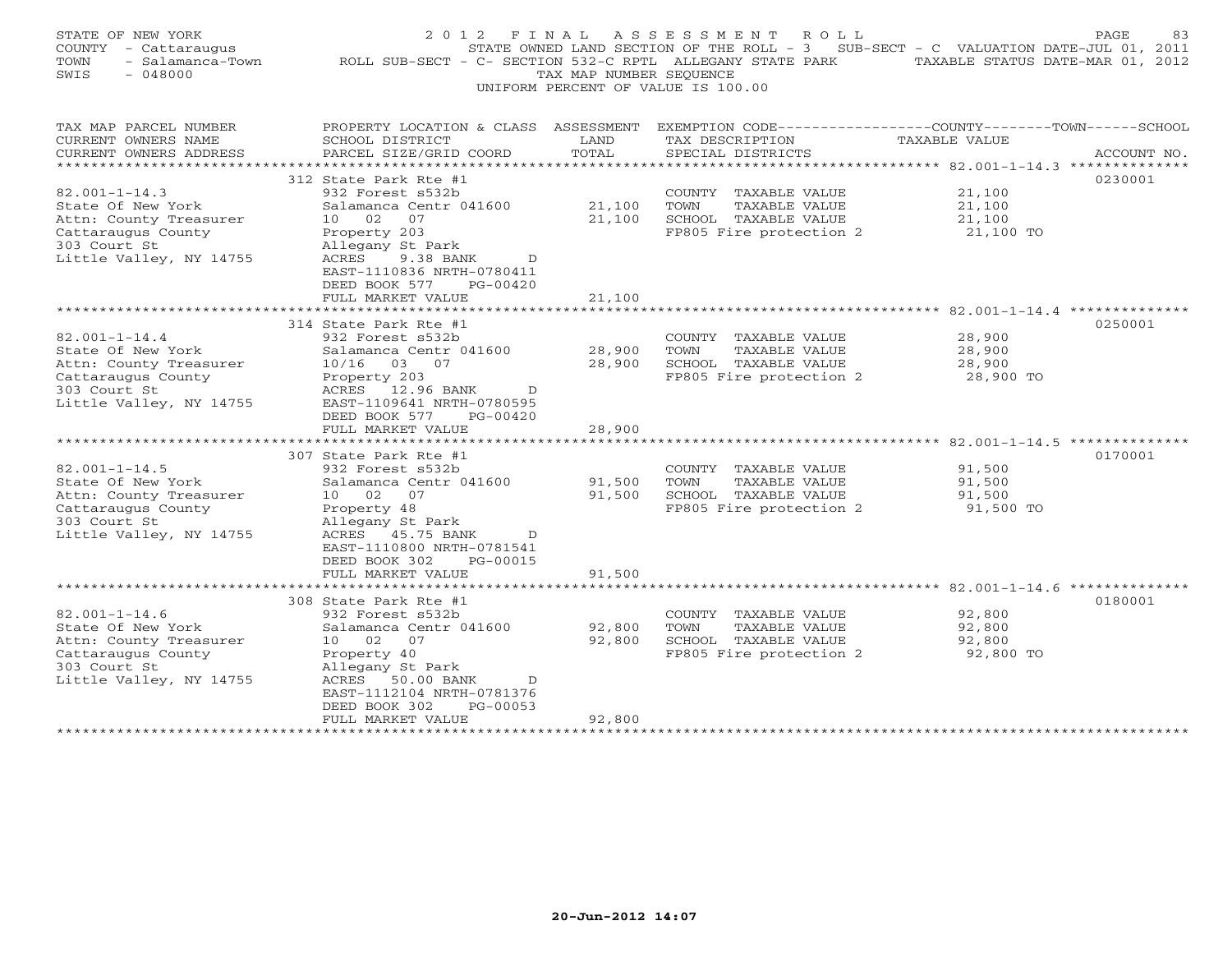| STATE OF NEW YORK<br>COUNTY - Cattaraugus<br>- Salamanca-Town<br>TOWN<br>$-048000$<br>SWIS                                           | 2012 FINAL<br>ROLL SUB-SECT - C- SECTION 532-C RPTL ALLEGANY STATE PARK TAXABLE STATUS DATE-MAR 01, 2012                                                                                                                   | TAX MAP NUMBER SEQUENCE    | ASSESSMENT ROLL<br>STATE OWNED LAND SECTION OF THE ROLL - $3$ SUB-SECT - C VALUATION DATE-JUL 01, 2011<br>UNIFORM PERCENT OF VALUE IS 100.00 |                                             | PAGE<br>84  |
|--------------------------------------------------------------------------------------------------------------------------------------|----------------------------------------------------------------------------------------------------------------------------------------------------------------------------------------------------------------------------|----------------------------|----------------------------------------------------------------------------------------------------------------------------------------------|---------------------------------------------|-------------|
| TAX MAP PARCEL NUMBER<br>CURRENT OWNERS NAME<br>CURRENT OWNERS ADDRESS<br>***********************                                    | PROPERTY LOCATION & CLASS ASSESSMENT<br>SCHOOL DISTRICT<br>PARCEL SIZE/GRID COORD                                                                                                                                          | LAND<br>TOTAL              | EXEMPTION CODE-----------------COUNTY-------TOWN------SCHOOL<br>TAX DESCRIPTION<br>SPECIAL DISTRICTS                                         | TAXABLE VALUE                               | ACCOUNT NO. |
| $82.001 - 1 - 14.7$<br>State Of New York<br>Attn: County Treasurer<br>Cattaraugus County<br>303 Court St<br>Little Valley, NY 14755  | 304 State Park Rte #1<br>932 Forest s532b<br>Salamanca Centr 041600<br>10 02 07<br>Property 41<br>Allegany St Park<br>ACRES 52.07 BANK<br>D<br>EAST-1113348 NRTH-0780531<br>DEED BOOK 301<br>PG-00591<br>FULL MARKET VALUE | 97,500<br>97,500<br>97,500 | COUNTY TAXABLE VALUE<br>TAXABLE VALUE<br>TOWN<br>SCHOOL TAXABLE VALUE<br>FP805 Fire protection 2                                             | 97,500<br>97,500<br>97,500<br>97,500 TO     | 0140001     |
|                                                                                                                                      | 305 State Park Rte #1                                                                                                                                                                                                      |                            |                                                                                                                                              |                                             | 0150001     |
| $82.001 - 1 - 14.8$<br>State Of New York<br>Attn: County Treasurer<br>Cattaraugus County<br>303 Court St<br>Little Valley, NY 14755  | 932 Forest s532b<br>Salamanca Centr 041600<br>10 02 07<br>Property 41<br>Allegany St Park<br>ACRES 16.50 BANK<br>$\mathcal{D}$<br>EAST-1113488 NRTH-0778963<br>DEED BOOK 301<br>PG-00591<br>FULL MARKET VALUE              | 31,900<br>31,900<br>31,900 | COUNTY TAXABLE VALUE<br>TOWN<br>TAXABLE VALUE<br>SCHOOL TAXABLE VALUE<br>FP805 Fire protection 2                                             | 31,900<br>31,900<br>31,900<br>31,900 TO     |             |
|                                                                                                                                      | *************************<br>302 State Park Rte #1                                                                                                                                                                         |                            |                                                                                                                                              |                                             | 0210001     |
| $82.001 - 1 - 14.9$<br>State Of New York<br>Attn: County Treasurer<br>Cattaraugus County<br>303 Court St<br>Little Valley, NY 14755  | 932 Forest s532b<br>Salamanca Centr 041600<br>10 02 07<br>Property 173<br>Allegany St Park<br>ACRES 71.73 BANK<br>D<br>EAST-1113123 NRTH-0776983<br>$PG-00444$<br>DEED BOOK 343                                            | 100,300<br>100,300         | COUNTY TAXABLE VALUE<br>TAXABLE VALUE<br>TOWN<br>SCHOOL TAXABLE VALUE<br>FP805 Fire protection 2                                             | 100,300<br>100,300<br>100,300<br>100,300 TO |             |
|                                                                                                                                      | FULL MARKET VALUE<br>********************                                                                                                                                                                                  | 100,300                    |                                                                                                                                              |                                             |             |
| $82.001 - 1 - 14.10$<br>State Of New York<br>Attn: County Treasurer<br>Cattaraugus County<br>303 Court St<br>Little Valley, NY 14755 | 303 State Park Ave<br>932 Forest s532b<br>Salamanca Centr 041600<br>10 02 07<br>Property 164<br>Allegany St Park<br>ACRES 10.50 BANK<br>D<br>EAST-1111456 NRTH-0776332<br>PG-00429<br>DEED BOOK 342<br>FULL MARKET VALUE   | 12,900<br>12,900<br>12,900 | COUNTY TAXABLE VALUE<br>TOWN<br>TAXABLE VALUE<br>SCHOOL TAXABLE VALUE<br>FP805 Fire protection 2                                             | 12,900<br>12,900<br>12,900<br>12,900 TO     | 0220001     |
| ***********************                                                                                                              | **********************                                                                                                                                                                                                     | * * * * * * * * * * * *    |                                                                                                                                              |                                             |             |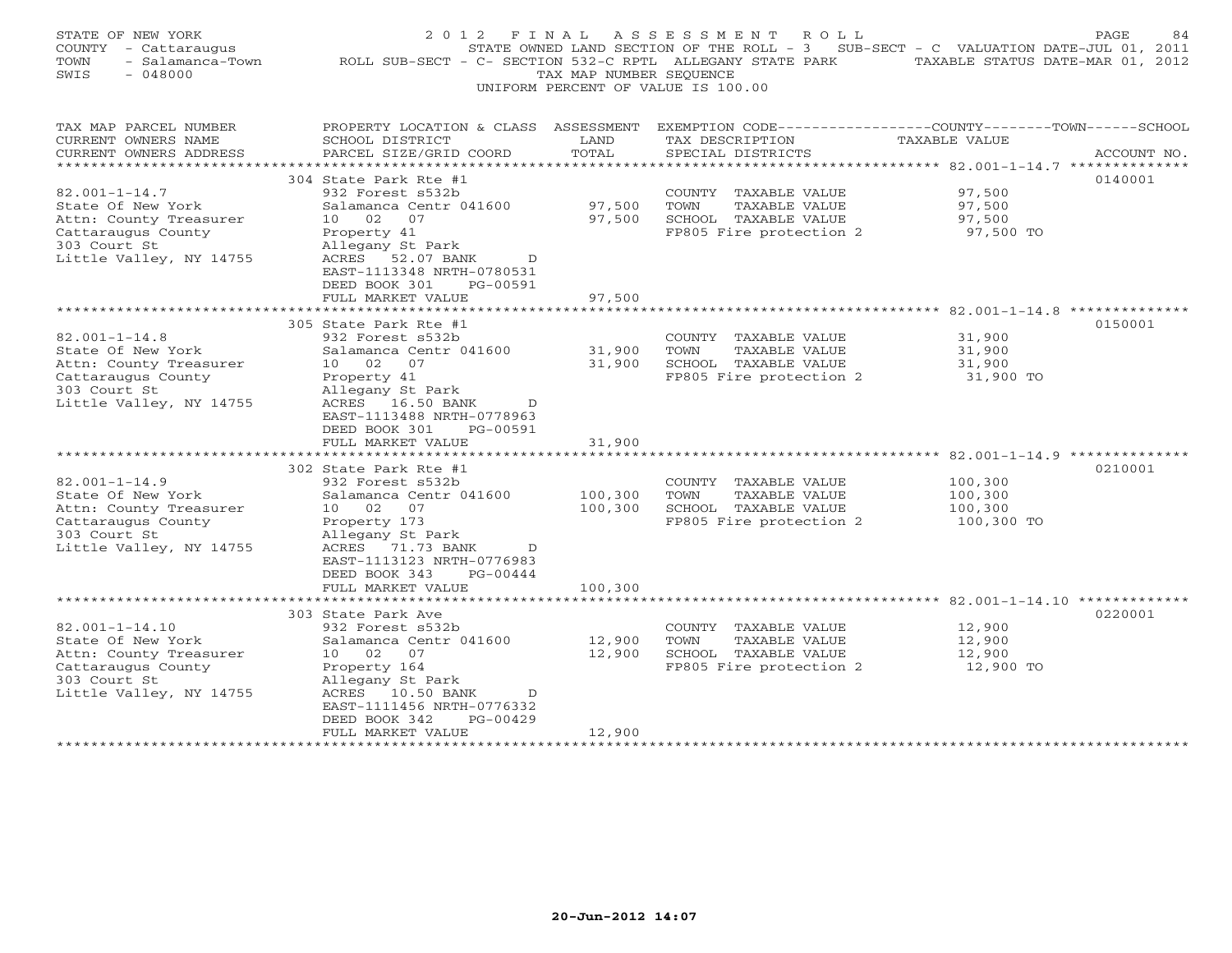| STATE OF NEW YORK<br>COUNTY - Cattaraugus<br>- Salamanca-Town<br>TOWN<br>SWIS<br>$-048000$                                           | 2 0 1 2<br>ROLL SUB-SECT - C- SECTION 532-C RPTL ALLEGANY STATE PARK                                                                                                                                                                                           | FINAL<br>TAX MAP NUMBER SEQUENCE         | ASSESSMENT<br>R O L L<br>STATE OWNED LAND SECTION OF THE ROLL - 3<br>UNIFORM PERCENT OF VALUE IS 100.00 | SUB-SECT - C VALUATION DATE-JUL 01, 2011<br>TAXABLE STATUS DATE-MAR 01, 2012                                              | PAGE<br>85  |
|--------------------------------------------------------------------------------------------------------------------------------------|----------------------------------------------------------------------------------------------------------------------------------------------------------------------------------------------------------------------------------------------------------------|------------------------------------------|---------------------------------------------------------------------------------------------------------|---------------------------------------------------------------------------------------------------------------------------|-------------|
| TAX MAP PARCEL NUMBER<br>CURRENT OWNERS NAME<br>CURRENT OWNERS ADDRESS<br>********************                                       | PROPERTY LOCATION & CLASS<br>SCHOOL DISTRICT<br>PARCEL SIZE/GRID COORD<br>******************                                                                                                                                                                   | ASSESSMENT<br>LAND<br>TOTAL<br>********* | TAX DESCRIPTION<br>SPECIAL DISTRICTS<br>*******************                                             | EXEMPTION CODE-----------------COUNTY-------TOWN------SCHOOL<br>TAXABLE VALUE<br>*********** 82.001-1-14.11 ************* | ACCOUNT NO. |
| $82.001 - 1 - 14.11$<br>State Of New York<br>Attn: County Treasurer<br>Cattaraugus County<br>303 Court St<br>Little Valley, NY 14755 | 301 State Park Ave<br>932 Forest s532b<br>Salamanca Centr 041600<br>1 O<br>02<br>07<br>Property 121<br>Allegany St Park<br>ACRES<br>$6.00$ BANK<br>D<br>EAST-1110667 NRTH-0776393<br>DEED BOOK 326<br>PG-00325<br>FULL MARKET VALUE                            | 4,800<br>4,800<br>4,800                  | COUNTY TAXABLE VALUE<br>TOWN<br>TAXABLE VALUE<br>SCHOOL TAXABLE VALUE<br>FP805 Fire protection 2        | 4,800<br>4,800<br>4,800<br>4,800 TO                                                                                       | 0200001     |
|                                                                                                                                      | *******************                                                                                                                                                                                                                                            | ****************                         |                                                                                                         |                                                                                                                           |             |
| $82.001 - 1 - 15.1$<br>State Of New York<br>Attn: County Treasurer<br>Cattaraugus County<br>303 Court St<br>Little Valley, NY 14755  | 298 State Park Rte #1 (Off)<br>932 Forest s532b<br>Salamanca Centr 041600<br>05 02 07<br>C. Nies-No 205<br>Allegany St Park<br>ACRES 129.65 BANK<br>D.<br>EAST-1114957 NRTH-0779043<br>DEED BOOK 577<br>PG-00212<br>FULL MARKET VALUE<br>********************* | 262,800<br>262,800<br>262,800            | COUNTY TAXABLE VALUE<br>TAXABLE VALUE<br>TOWN<br>SCHOOL TAXABLE VALUE<br>FP805 Fire protection 2        | 262,800<br>262,800<br>262,800<br>262,800 TO<br>82.001-1-15.2 ***************                                              | 0130001     |
| $82.001 - 1 - 15.2$<br>State Of New York<br>Attn: County Treasurer<br>Cattaraugus County<br>303 Court St<br>Little Valley, NY 14755  | 299 State Park Rte #1 (Off)<br>932 Forest s532b<br>Salamanca Centr 041600<br>05 02 07<br>Property 207<br>Allegany St Park<br>ACRES 144.49 BANK<br>D<br>EAST-1116360 NRTH-0778787                                                                               | 251,700<br>251,700                       | COUNTY TAXABLE VALUE<br>TOWN<br>TAXABLE VALUE<br>SCHOOL TAXABLE VALUE<br>FP805 Fire protection 2        | 251,700<br>251,700<br>251,700<br>251,700 TO                                                                               | 0135001     |
|                                                                                                                                      | FULL MARKET VALUE                                                                                                                                                                                                                                              | 251,700                                  |                                                                                                         |                                                                                                                           |             |
| $82.001 - 1 - 15.3$<br>State Of New York<br>Attn: County Treasurer<br>Cattaraugus County<br>303 Court St<br>Little Valley, NY 14755  | *******************<br>297 State Park Rte #1 (Off)<br>932 Forest s532b<br>Salamanca Centr 041600<br>05 02<br>07<br>Property 113<br>Allegany St Park<br>ACRES<br>50.00 BANK<br>D<br>EAST-1116836 NRTH-0779863                                                   | ***********<br>88,900<br>88,900          | COUNTY TAXABLE VALUE<br>TOWN<br>TAXABLE VALUE<br>SCHOOL TAXABLE VALUE<br>FP805 Fire protection 2        | ******************************** 82.001-1-15.3 **************<br>88,900<br>88,900<br>88,900<br>88,900 TO                  | 0120001     |
|                                                                                                                                      | DEED BOOK 325<br>PG-00094<br>FULL MARKET VALUE<br>********************                                                                                                                                                                                         | 88,900<br>* * * * * * * * * *            |                                                                                                         |                                                                                                                           |             |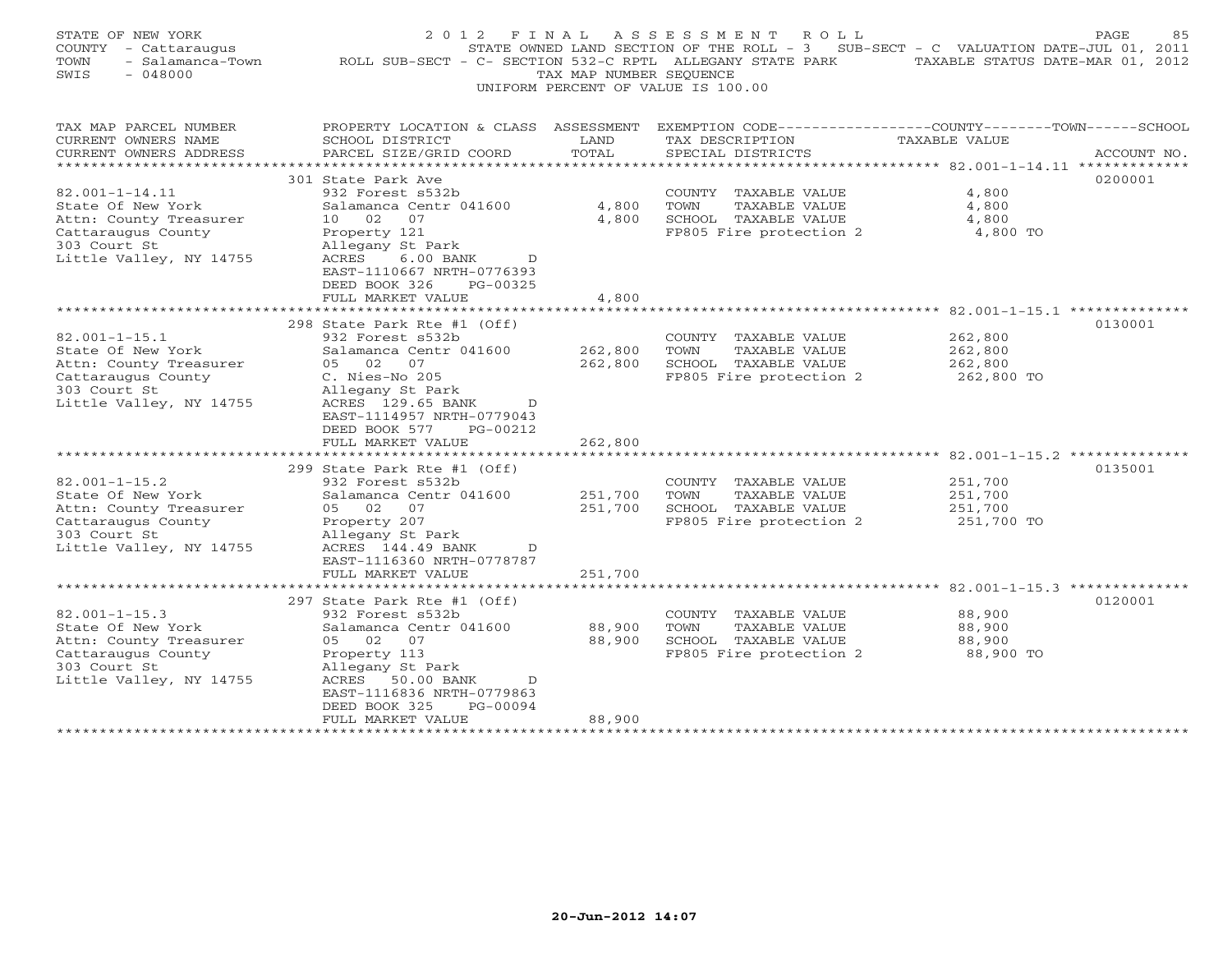| STATE OF NEW YORK<br>COUNTY<br>- Cattaraugus<br>TOWN<br>$-048000$<br>SWIS | 2 0 1 2<br>STATE OWNED LAND SECTION OF THE ROLL - 3 SUB-SECT - C VALUATION DATE-JUL 01, 2011 - Salamanca-Town - ROLL SUB-SECT - C- SECTION 532-C RPTL ALLEGANY STATE PARK TAXABLE STATUS DATE-MAR 01, 2012 | TAX MAP NUMBER SEQUENCE | FINAL ASSESSMENT ROLL<br>UNIFORM PERCENT OF VALUE IS 100.00 | STATE OWNED LAND SECTION OF THE ROLL - 3 SUB-SECT - C VALUATION DATE-JUL 01, 2011 | 86<br>PAGE  |
|---------------------------------------------------------------------------|------------------------------------------------------------------------------------------------------------------------------------------------------------------------------------------------------------|-------------------------|-------------------------------------------------------------|-----------------------------------------------------------------------------------|-------------|
| TAX MAP PARCEL NUMBER                                                     | PROPERTY LOCATION & CLASS ASSESSMENT                                                                                                                                                                       |                         |                                                             | EXEMPTION CODE-----------------COUNTY-------TOWN-----SCHOOL                       |             |
| CURRENT OWNERS NAME                                                       | SCHOOL DISTRICT                                                                                                                                                                                            | LAND                    | TAX DESCRIPTION TAXABLE VALUE                               |                                                                                   |             |
| CURRENT OWNERS ADDRESS                                                    | PARCEL SIZE/GRID COORD                                                                                                                                                                                     | TOTAL                   | SPECIAL DISTRICTS                                           |                                                                                   | ACCOUNT NO. |
|                                                                           | 296 State Park Rte #1                                                                                                                                                                                      |                         |                                                             |                                                                                   |             |
| $82.001 - 1 - 15.4$                                                       | 932 Forest s532b                                                                                                                                                                                           |                         | COUNTY TAXABLE VALUE                                        | 231,800                                                                           | 0110001     |
| State Of New York                                                         | Salamanca Centr 041600 231,800                                                                                                                                                                             |                         | TOWN<br>TAXABLE VALUE                                       |                                                                                   |             |
| Attn: County Treasurer                                                    | 05 02 07                                                                                                                                                                                                   | 231,800                 | SCHOOL TAXABLE VALUE                                        | 231,800<br>231,800                                                                |             |
| Cattaraugus County                                                        | Property 41                                                                                                                                                                                                |                         |                                                             | FP805 Fire protection 2 331,800 TO                                                |             |
| 303 Court St                                                              | Allegany St Park                                                                                                                                                                                           |                         |                                                             |                                                                                   |             |
| Little Valley, NY 14755                                                   | ACRES 110.32 BANK<br>$\Gamma$                                                                                                                                                                              |                         |                                                             |                                                                                   |             |
|                                                                           | EAST-1114974 NRTH-0777036                                                                                                                                                                                  |                         |                                                             |                                                                                   |             |
|                                                                           | DEED BOOK 301<br>PG-00591                                                                                                                                                                                  |                         |                                                             |                                                                                   |             |
|                                                                           | FULL MARKET VALUE                                                                                                                                                                                          | 231,800                 |                                                             |                                                                                   |             |
|                                                                           |                                                                                                                                                                                                            |                         |                                                             |                                                                                   |             |
|                                                                           | 313 State Park Ave                                                                                                                                                                                         |                         |                                                             |                                                                                   | 0240001     |
| $82.001 - 1 - 26$                                                         | 932 Forest s532b                                                                                                                                                                                           |                         | COUNTY TAXABLE VALUE                                        | 181,600                                                                           |             |
| State Of New York                                                         | Salamanca Centr 041600 181,600                                                                                                                                                                             |                         | TOWN<br>TAXABLE VALUE                                       | 181,600                                                                           |             |
| Attn: County Treasurer 15 02 07                                           |                                                                                                                                                                                                            | 181,600                 | SCHOOL TAXABLE VALUE                                        | 181,600                                                                           |             |
| Cattaraugus County                                                        | Property 190                                                                                                                                                                                               |                         | FP805 Fire protection 2                                     | 181,600 TO                                                                        |             |
| 303 Court St                                                              | Allegany St Park                                                                                                                                                                                           |                         |                                                             |                                                                                   |             |
| Little Valley, NY 14755                                                   | ACRES 129.00 BANK D                                                                                                                                                                                        |                         |                                                             |                                                                                   |             |
|                                                                           | EAST-1107741 NRTH-0778017                                                                                                                                                                                  |                         |                                                             |                                                                                   |             |
|                                                                           | DEED BOOK 351<br>PG-00145                                                                                                                                                                                  |                         |                                                             |                                                                                   |             |
|                                                                           | FULL MARKET VALUE                                                                                                                                                                                          | 181,600                 |                                                             |                                                                                   |             |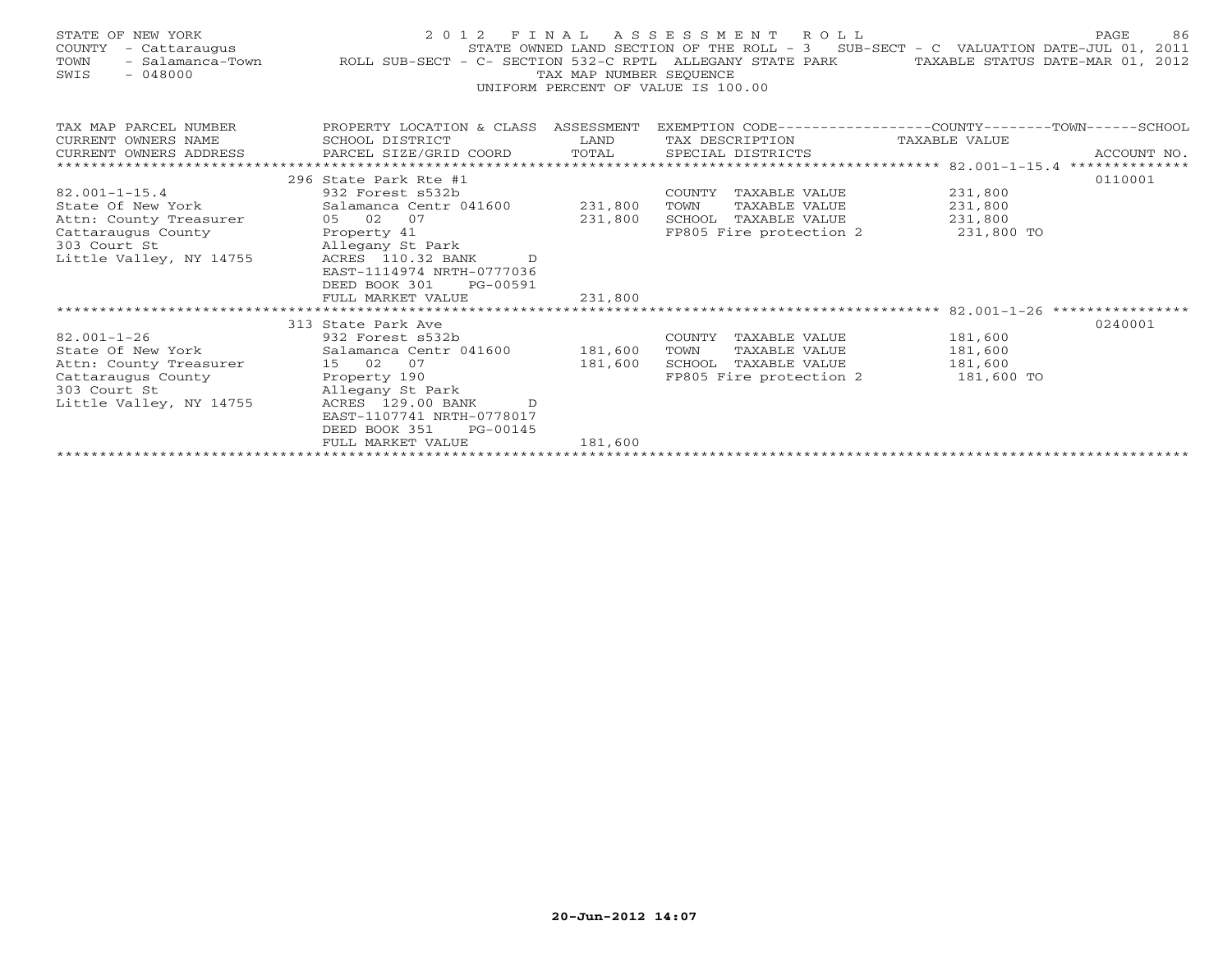|      | STATE OF NEW YORK    | 2012 FINAL ASSESSMENT ROLL                                                                    | <b>PAGE</b>            | 87 |
|------|----------------------|-----------------------------------------------------------------------------------------------|------------------------|----|
|      | COUNTY - Cattaraugus | STATE OWNED LAND SECTION OF THE ROLL - $3$ SUB-SECT - C VALUATION DATE-JUL 01, 2011           |                        |    |
| TOWN | - Salamanca-Town     | TAXABLE STATUS DATE-MAR 01, 2012<br>ROLL SUB-SECT - C- SECTION 532-C RPTL ALLEGANY STATE PARK |                        |    |
| SWIS | $-048000$            |                                                                                               | RPS150/V04/L015        |    |
|      |                      |                                                                                               | CURRENT DATE 6/20/2012 |    |
|      |                      | LINITRODM DRDORME OR 1731 UR IO 100 00                                                        |                        |    |

## UNIFORM PERCENT OF VALUE IS 100.00<br>R O L L S U B S E C T I O N - C - T O T A L S

#### \*\*\* S P E C I A L D I S T R I C T S U M M A R Y \*\*\*

|                                 | TOTAL. | <b>FXTENSTON</b> | <b>EXTENSION</b> | AD VALOREM   | <b>FXFMPT</b> | TAXABLE  |
|---------------------------------|--------|------------------|------------------|--------------|---------------|----------|
| CODE DISTRICT NAME PARCELS TYPE |        |                  | VALUE            | <b>VALUE</b> | AMOUNT        | VALUE    |
|                                 |        |                  |                  |              |               |          |
| FP805 Fire protectio            |        | 19 TOTAL         |                  | 2600,900     |               | 2600,900 |

## \*\*\* S C H O O L D I S T R I C T S U M M A R Y \*\*\*

| CODE   | DISTRICT NAME     | TOTAL<br>PARCELS | ASSESSED<br>LAND | ASSESSED<br>TOTAL | EXEMPT<br>AMOUNT | TOTAL<br>TAXABLE | STAR<br>AMOUNT | STAR<br>TAXABLE |
|--------|-------------------|------------------|------------------|-------------------|------------------|------------------|----------------|-----------------|
| 041600 | Salamanca Central | 19               | 2600,900         | 2600,900          |                  | 2600,900         |                | 2600,900        |
|        | SUB-TOTAL         | 19               | 2600,900         | 2600,900          |                  | 2600,900         |                | 2600,900        |
|        | TOTAL             | 19               | 2600,900         | 2600,900          |                  | 2600,900         |                | 2600,900        |

## \*\*\* S Y S T E M C O D E S S U M M A R Y \*\*\*

#### NO SYSTEM EXEMPTIONS AT THIS LEVEL

#### \*\*\* E X E M P T I O N S U M M A R Y \*\*\*

#### NO EXEMPTIONS AT THIS LEVEL

| <b>ROLL</b> |                  | TOTAL   | <i><b>\SSESSED</b></i> | ASSESSED | TAXABLE       | TAXABLE  | TAXABLE  | STAR     |
|-------------|------------------|---------|------------------------|----------|---------------|----------|----------|----------|
| <b>SEC</b>  | DESCRIPTION      | PARCELS | LAND                   | TOTAL    | COUNTY        | TOWN     | SCHOOL   | TAXABLE  |
|             | STATE OWNED LAND | ∣⊂      | 2600,900               | 2600,900 | 2600.<br>.900 | 2600,900 | 2600,900 | 2600,900 |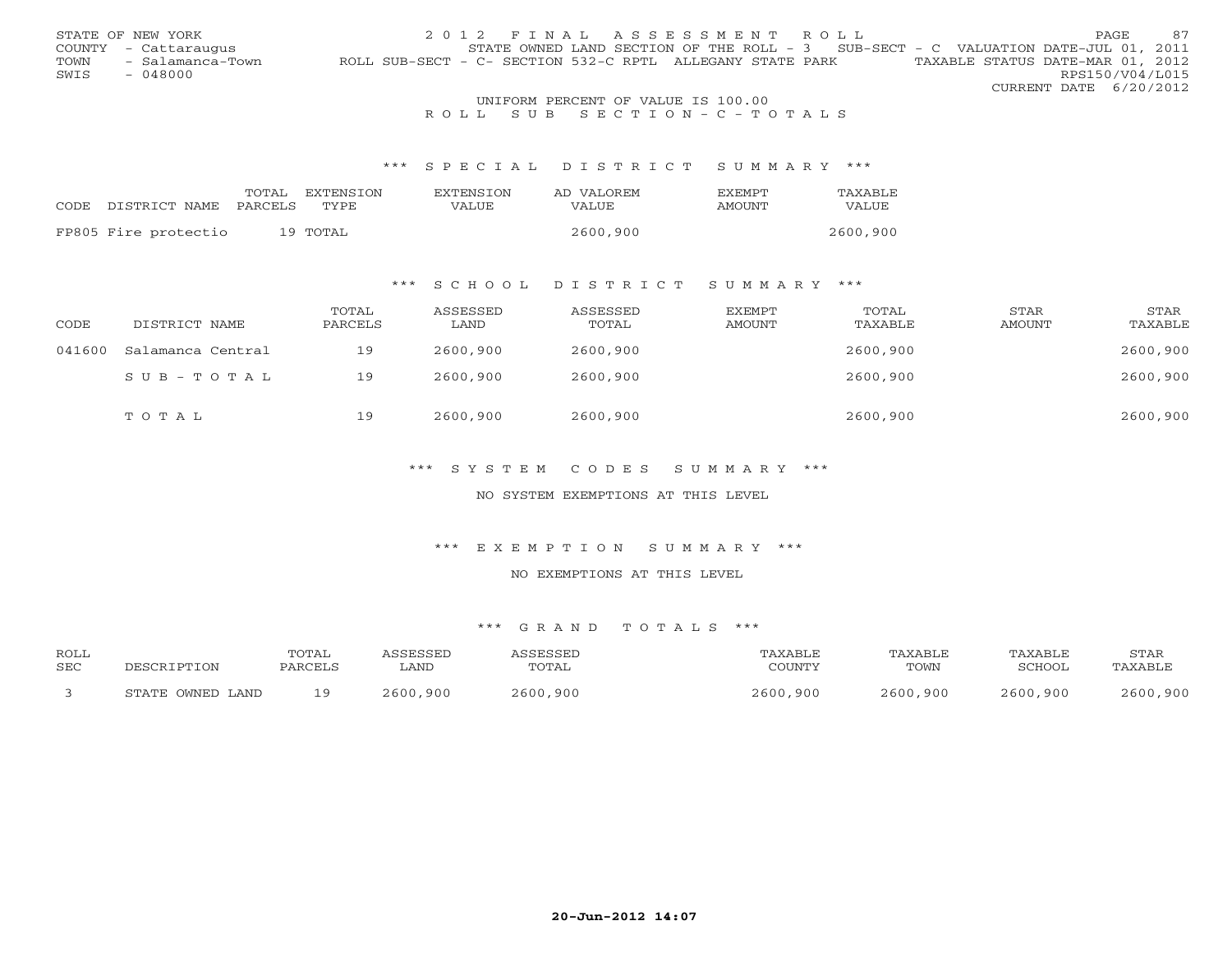| STATE OF NEW YORK<br>COUNTY - Cattaraugus<br>- Salamanca-Town<br>TOWN<br>SWIS<br>$-048000$                                          | 2012 FINAL<br>ROLL SUB-SECT - N- SECTION 534                                                                                                                                                                                                            | TAX MAP NUMBER SEQUENCE       | ASSESSMENT<br>R O L L<br>STATE OWNED LAND SECTION OF THE ROLL - 3<br>RPTL REFORESTATION<br>UNIFORM PERCENT OF VALUE IS 100.00<br>UNIFORM PERCENT OF VALUE IS 100.00 | SUB-SECT - N VALUATION DATE-JUL 01, 2011<br>TAXABLE STATUS DATE-MAR 01, 2012 | 88<br>PAGE                      |
|-------------------------------------------------------------------------------------------------------------------------------------|---------------------------------------------------------------------------------------------------------------------------------------------------------------------------------------------------------------------------------------------------------|-------------------------------|---------------------------------------------------------------------------------------------------------------------------------------------------------------------|------------------------------------------------------------------------------|---------------------------------|
| TAX MAP PARCEL NUMBER<br>CURRENT OWNERS NAME<br>CURRENT OWNERS ADDRESS                                                              | PROPERTY LOCATION & CLASS ASSESSMENT<br>SCHOOL DISTRICT<br>PARCEL SIZE/GRID COORD                                                                                                                                                                       | LAND<br>TOTAL                 | EXEMPTION CODE-----------------COUNTY-------TOWN------SCHOOL<br>TAX DESCRIPTION<br>SPECIAL DISTRICTS                                                                | TAXABLE VALUE                                                                | ACCOUNT NO.                     |
|                                                                                                                                     |                                                                                                                                                                                                                                                         |                               |                                                                                                                                                                     | *********** 72.001-1-2 ***********                                           |                                 |
| $72.001 - 1 - 2$<br>State Of New York<br>Attn: County Treasurer<br>Cattaraugus County<br>303 Court St<br>Little Valley, NY 14755    | 320 Bucktooth Run Rd W (Off)<br>932 Forest s532b<br>Salamanca Centr 041600<br>47/59 03 07<br>Catt Reforest<br>Area 17<br>ACRES 202.24 BANK<br>D<br>EAST-1085496 NRTH-0797223                                                                            | 540,600<br>540,600            | 32252<br>STATE C<br>COUNTY TAXABLE VALUE<br>TOWN<br>TAXABLE VALUE<br>SCHOOL TAXABLE VALUE<br>FP804 Fire protection 1                                                | 540,600<br>$\circ$<br>540,600<br>540,600<br>540,600 TO                       | 0310002<br>$\Omega$             |
|                                                                                                                                     | DEED BOOK 359<br>PG-00146<br>FULL MARKET VALUE<br>**********************                                                                                                                                                                                | 540,600                       |                                                                                                                                                                     |                                                                              |                                 |
|                                                                                                                                     | 318 Bucktooth Run Rd W (Off)                                                                                                                                                                                                                            |                               |                                                                                                                                                                     |                                                                              | 0290001                         |
| $72.001 - 1 - 34.1$<br>State Of New York<br>Attn: County Treasurer<br>Cattaraugus County<br>303 Court St<br>Little Valley, NY 14755 | 932 Forest s532b<br>Salamanca Centr 041600<br>03<br>58<br>07<br>Catt Reforest<br>Area 1 Prop. 'J'<br>ACRES 195.00 BANK<br>$\overline{D}$<br>EAST-1084424 NRTH-0793772<br>DEED BOOK 412<br>PG-00103<br>FULL MARKET VALUE<br>321 Bucktooth Run Rd W (Off) | 321,100<br>321,100<br>321,100 | 32252<br>STATE C<br>COUNTY TAXABLE VALUE<br>TOWN<br>TAXABLE VALUE<br>SCHOOL TAXABLE VALUE<br>FP804 Fire protection 1                                                | 321,100<br>$\overline{0}$<br>321,100<br>321,100<br>321,100 TO                | $\Omega$<br>$\Omega$<br>0320001 |
| $72.001 - 1 - 34.2$<br>State Of New York<br>Attn: County Treasurer<br>Cattaraugus County<br>303 Court St<br>Little Valley, NY 14755 | 932 Forest s532b<br>Salamanca Centr 041600<br>58 03 07<br>Catt Reforest<br>Area 17 Prop. 'E'<br>ACRES<br>50.00 BANK<br>$\mathbb D$<br>EAST-1084432 NRTH-0795179<br>DEED BOOK 431<br>PG-00221<br>FULL MARKET VALUE                                       | 24,100<br>24,100<br>24,100    | STATE C<br>32252<br>COUNTY TAXABLE VALUE<br>TOWN<br>TAXABLE VALUE<br>SCHOOL TAXABLE VALUE<br>FP804 Fire protection 1                                                | 24,100<br>$\circ$<br>24,100<br>24,100<br>24,100 TO                           | $\Omega$                        |
|                                                                                                                                     | ********************                                                                                                                                                                                                                                    |                               |                                                                                                                                                                     |                                                                              |                                 |
| $72.003 - 1 - 1$<br>State Of New York<br>Attn: County Treasurer<br>Cattaraugus County<br>303 Court St<br>Little Valley, NY 14755    | 319 Sawmill Run Rd (Off)<br>932 Forest s532b<br>Salamanca Centr 041600<br>57<br>03<br>07<br>Catt Reforest<br>Area 1<br>ACRES<br>36.04 BANK<br>$\Box$<br>EAST-1082900 NRTH-0790736<br>DEED BOOK 00481 PG-00085<br>FULL MARKET VALUE                      | 62,800<br>62,800<br>62,800    | 32252<br>STATE C<br>COUNTY TAXABLE VALUE<br>TOWN<br>TAXABLE VALUE<br>SCHOOL TAXABLE VALUE<br>FP804 Fire protection 1                                                | 62,800<br>$\circ$<br>62,800<br>62,800<br>62,800 TO                           | 0300001<br>$\Omega$             |
|                                                                                                                                     |                                                                                                                                                                                                                                                         |                               |                                                                                                                                                                     |                                                                              |                                 |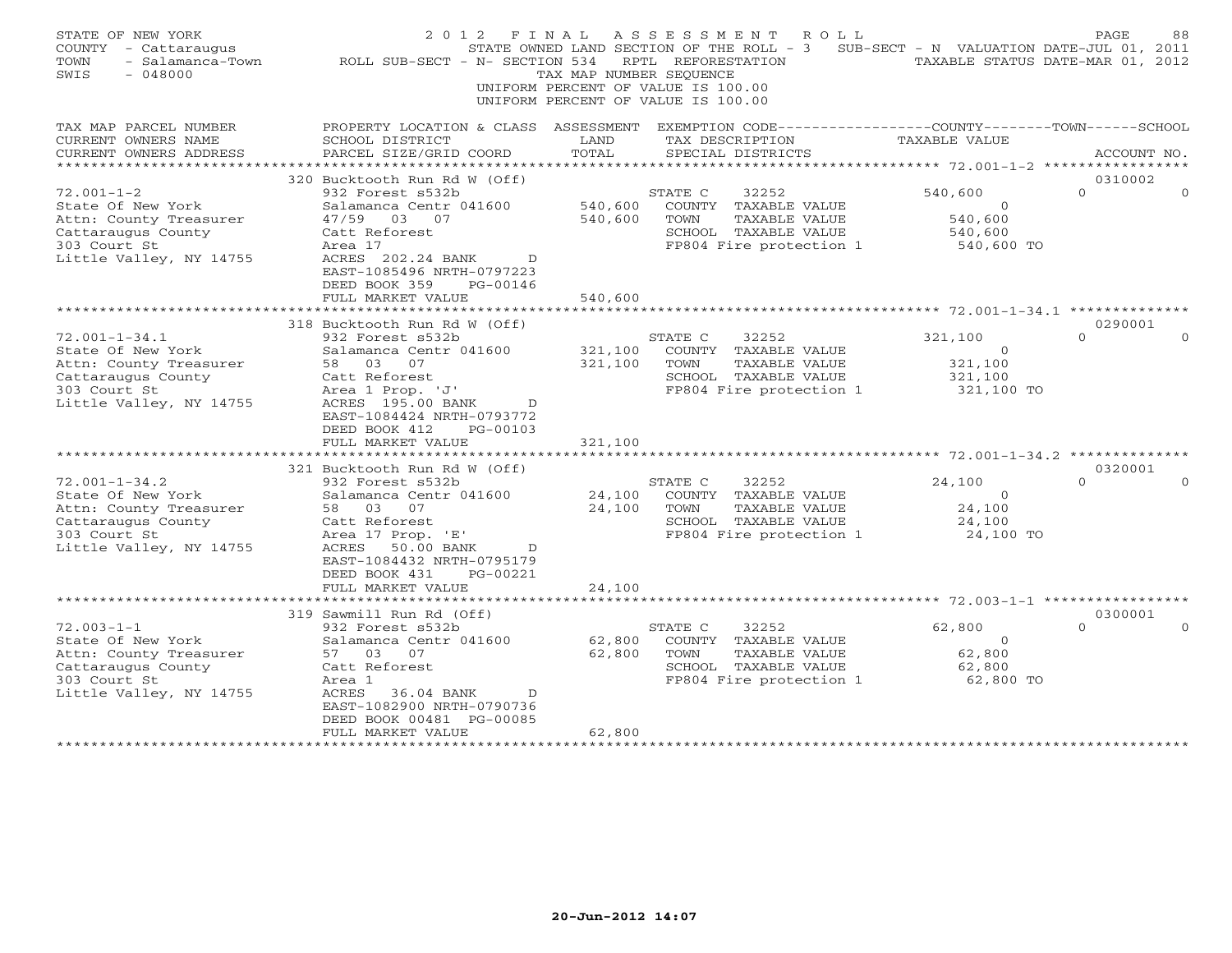|      | STATE OF NEW YORK    | 2012 FINAL ASSESSMENT ROLL                                                            | <b>PAGE</b>            | 89 |
|------|----------------------|---------------------------------------------------------------------------------------|------------------------|----|
|      | COUNTY - Cattaraugus | STATE OWNED LAND SECTION OF THE ROLL - 3 SUB-SECT - N VALUATION DATE-JUL 01, 2011     |                        |    |
| TOWN | - Salamanca-Town     | TAXABLE STATUS DATE-MAR 01, 2012<br>ROLL SUB-SECT - N- SECTION 534 RPTL REFORESTATION |                        |    |
| SWIS | $-048000$            |                                                                                       | RPS150/V04/L015        |    |
|      |                      |                                                                                       | CURRENT DATE 6/20/2012 |    |
|      |                      | UNIFORM PERCENT OF VALUE IS 100.00                                                    |                        |    |

## R O L L S U B S E C T I O N - N - T O T A L S

#### \*\*\* S P E C I A L D I S T R I C T S U M M A R Y \*\*\*

|                      | TOTAL   | EXTENSTON | EXTENSTON | AD VALOREM | <b>FXFMPT</b> | TAXABLE |
|----------------------|---------|-----------|-----------|------------|---------------|---------|
| CODE DISTRICT NAME   | PARCELS | TYPE.     | VALUE     | VALUE      | <b>AMOUNT</b> | VALUE   |
| FP804 Fire protectio |         | 4 TOTAL   |           | 948,600    |               | 948,600 |

## \*\*\* S C H O O L D I S T R I C T S U M M A R Y \*\*\*

| CODE   | DISTRICT NAME     | TOTAL<br>PARCELS | ASSESSED<br>LAND | ASSESSED<br>TOTAL | EXEMPT<br>AMOUNT | TOTAL<br>TAXABLE | STAR<br>AMOUNT | STAR<br>TAXABLE |
|--------|-------------------|------------------|------------------|-------------------|------------------|------------------|----------------|-----------------|
| 041600 | Salamanca Central |                  | 948,600          | 948,600           |                  | 948,600          |                | 948,600         |
|        | $SUB - TO T AL$   |                  | 948,600          | 948,600           |                  | 948,600          |                | 948,600         |
|        | TOTAL             | 4                | 948,600          | 948,600           |                  | 948,600          |                | 948,600         |

## \*\*\* S Y S T E M C O D E S S U M M A R Y \*\*\*

#### NO SYSTEM EXEMPTIONS AT THIS LEVEL

#### \*\*\* E X E M P T I O N S U M M A R Y \*\*\*

| CODE  | DESCRIPTION      | TOTAL<br>PARCELS | COUNTY             | TOWN | <b>SCHOOL</b> |
|-------|------------------|------------------|--------------------|------|---------------|
| 32252 | STATE C<br>TOTAL |                  | 948,600<br>948,600 |      |               |

| ROLL<br>SEC | IPTION           | <b>COTAL</b><br>PARCEL | SSEL<br>LAND | ESSED<br><b>TOTAL</b> | AXABLF<br>$\gamma$ of tatifies | <b>TAXABLE</b><br>TOWN | TAXABLE<br>SCHOOL | <b>STAR</b><br>√AXABL™ |
|-------------|------------------|------------------------|--------------|-----------------------|--------------------------------|------------------------|-------------------|------------------------|
|             | STATE OWNED LAND |                        | 010<br>. 600 | 948<br>,600           |                                | 600                    | . 600<br>919      | 600<br>948             |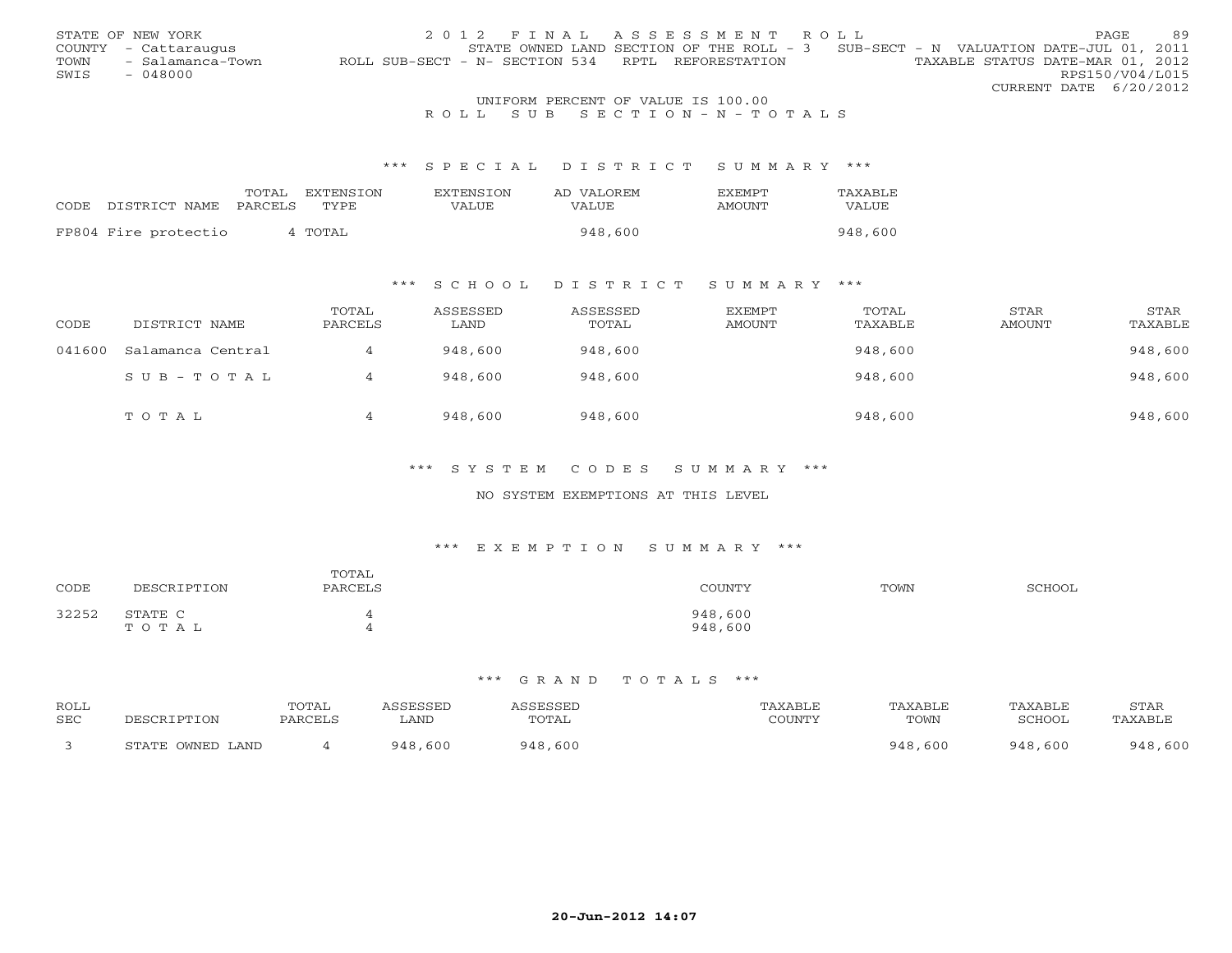| STATE OF NEW YORK<br>- Cattaraugus<br>COUNTY<br>TOWN<br>$-048000$<br>SWIS                       | - Salamanca-Town ROLL SUB-SECT - S- SECTION 536-B RPTL | TAX MAP NUMBER SEQUENCE | 2012 FINAL ASSESSMENT ROLL<br>STATE OWNED LAND SECTION OF THE ROLL - 3 SUB-SECT - S VALUATION DATE-JUL 01, 2011<br>SCHOOL TAXABLE ONLY<br>UNIFORM PERCENT OF VALUE IS 100.00<br>UNIFORM PERCENT OF VALUE IS 100.00 |        | 90<br>PAGE<br>TAXABLE STATUS DATE-MAR 01, 2012 |
|-------------------------------------------------------------------------------------------------|--------------------------------------------------------|-------------------------|--------------------------------------------------------------------------------------------------------------------------------------------------------------------------------------------------------------------|--------|------------------------------------------------|
| TAX MAP PARCEL NUMBER                                                                           | PROPERTY LOCATION & CLASS ASSESSMENT                   |                         | EXEMPTION CODE-----------------COUNTY-------TOWN------SCHOOL                                                                                                                                                       |        |                                                |
| CURRENT OWNERS NAME                                                                             | SCHOOL DISTRICT                                        | LAND                    | TAX DESCRIPTION TAXABLE VALUE                                                                                                                                                                                      |        |                                                |
| CURRENT OWNERS ADDRESS             PARCEL SIZE/GRID COORD         TOTAL       SPECIAL DISTRICTS |                                                        |                         |                                                                                                                                                                                                                    |        | ACCOUNT NO.                                    |
|                                                                                                 |                                                        |                         |                                                                                                                                                                                                                    |        |                                                |
|                                                                                                 | 322 Nys Rte 353                                        |                         |                                                                                                                                                                                                                    |        | 0340001                                        |
| $72.002 - 2 - 5.2$                                                                              | 330 Vacant comm                                        |                         | 33201<br>XMPT C/T                                                                                                                                                                                                  | 29,800 | 29,800<br>$\Omega$                             |
| State Of New York Salamanca Centr 041600 29,800                                                 |                                                        |                         | COUNTY<br>TAXABLE VALUE                                                                                                                                                                                            |        |                                                |
| Attn: County Treasurer 10 03 07                                                                 |                                                        | 29,800                  | TOWN<br>TAXABLE VALUE                                                                                                                                                                                              |        |                                                |
| Co Maintenance Facilities Catt Ff 700.00                                                        |                                                        |                         | SCHOOL<br>TAXABLE VALUE                                                                                                                                                                                            | 29,800 |                                                |
| 303 Court St                                                                                    | 11.93 BANK D<br>ACRES                                  |                         | FP805 Fire protection 2                                                                                                                                                                                            | $0$ TO |                                                |
| Little Valley, NY 14755                                                                         | EAST-1103986 NRTH-0798594                              |                         | 29,800 EX                                                                                                                                                                                                          |        |                                                |
|                                                                                                 | DEED BOOK 00616 PG-00570                               |                         |                                                                                                                                                                                                                    |        |                                                |
|                                                                                                 | FULL MARKET VALUE                                      | 29,800                  |                                                                                                                                                                                                                    |        |                                                |
|                                                                                                 |                                                        |                         |                                                                                                                                                                                                                    |        |                                                |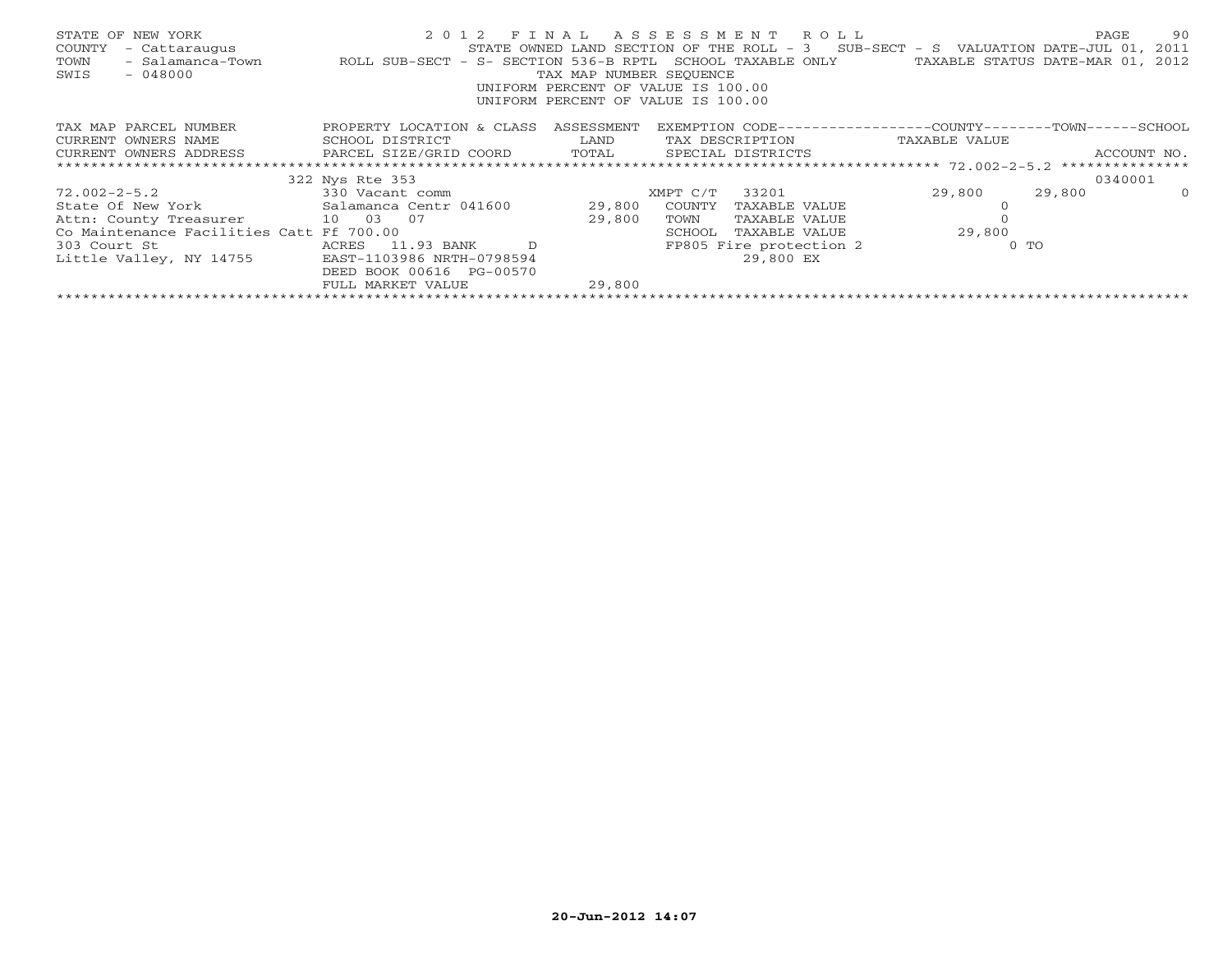|      | STATE OF NEW YORK                   | 2012 FINAL ASSESSMENT ROLL                                                                    | PAGE.           | 91 |  |  |  |  |
|------|-------------------------------------|-----------------------------------------------------------------------------------------------|-----------------|----|--|--|--|--|
|      | COUNTY - Cattaraugus                | STATE OWNED LAND SECTION OF THE ROLL - 3 SUB-SECT - S VALUATION DATE-JUL 01, 2011             |                 |    |  |  |  |  |
| TOWN | - Salamanca-Town                    | TAXABLE STATUS DATE-MAR 01, 2012<br>ROLL SUB-SECT - S- SECTION 536-B RPTL SCHOOL TAXABLE ONLY |                 |    |  |  |  |  |
| SWIS | $-048000$                           |                                                                                               | RPS150/V04/L015 |    |  |  |  |  |
|      |                                     | CURRENT DATE 6/20/2012                                                                        |                 |    |  |  |  |  |
|      | INITEOPM PEPCENT OF WAITE TO 100 00 |                                                                                               |                 |    |  |  |  |  |

## UNIFORM PERCENT OF VALUE IS 100.00<br>R O L L S U B S E C T I O N – S – T O T A L S

#### \*\*\* S P E C I A L D I S T R I C T S U M M A R Y \*\*\*

|                      | TOTAL   | EXTENSTON | <b>EXTENSION</b> | AD VALOREM | <b>FXFMPT</b> | <b>TAXABLE</b> |
|----------------------|---------|-----------|------------------|------------|---------------|----------------|
| CODE DISTRICT NAME   | PARCELS | TYPE      | <b>VALUE</b>     | VALUE      | AMOUNT        | VALUE          |
|                      |         |           |                  |            |               |                |
| FP805 Fire protectio |         | . TOTAL   |                  | 29,800     | 29,800        |                |

### \*\*\* S C H O O L D I S T R I C T S U M M A R Y \*\*\*

| CODE   | DISTRICT NAME     | TOTAL<br>PARCELS | ASSESSED<br>LAND | ASSESSED<br>TOTAL | EXEMPT<br>AMOUNT | TOTAL<br>TAXABLE | STAR<br>AMOUNT | STAR<br>TAXABLE |
|--------|-------------------|------------------|------------------|-------------------|------------------|------------------|----------------|-----------------|
| 041600 | Salamanca Central |                  | 29,800           | 29,800            |                  | 29,800           |                | 29,800          |
|        | $SUB - TO T AL$   |                  | 29,800           | 29,800            |                  | 29,800           |                | 29,800          |
|        | TOTAL             |                  | 29,800           | 29,800            |                  | 29,800           |                | 29,800          |

## \*\*\* S Y S T E M C O D E S S U M M A R Y \*\*\*

#### NO SYSTEM EXEMPTIONS AT THIS LEVEL

#### \*\*\* E X E M P T I O N S U M M A R Y \*\*\*

| CODE  | DESCRIPTION       | TOTAL<br>PARCELS | COUNTY           | TOWN             | SCHOOL |
|-------|-------------------|------------------|------------------|------------------|--------|
| 33201 | XMPT C/T<br>TOTAL |                  | 29,800<br>29,800 | 29,800<br>29,800 |        |

| ROLL |                  | TOTAL   | SSESSED | <b>CORCORT</b> |           | TAXABLE | TAXABLE | STAR                  |
|------|------------------|---------|---------|----------------|-----------|---------|---------|-----------------------|
| SEC  | DESCRIPTION      | PARCELL | LAND    | TOTAL          | $\bigcap$ | TOWN    | 'CHOOL  | TAXABLE               |
|      | STATE OWNED LAND |         | 29,800  | 29,800         |           |         | .800    | ,800<br>$\cap$ $\cap$ |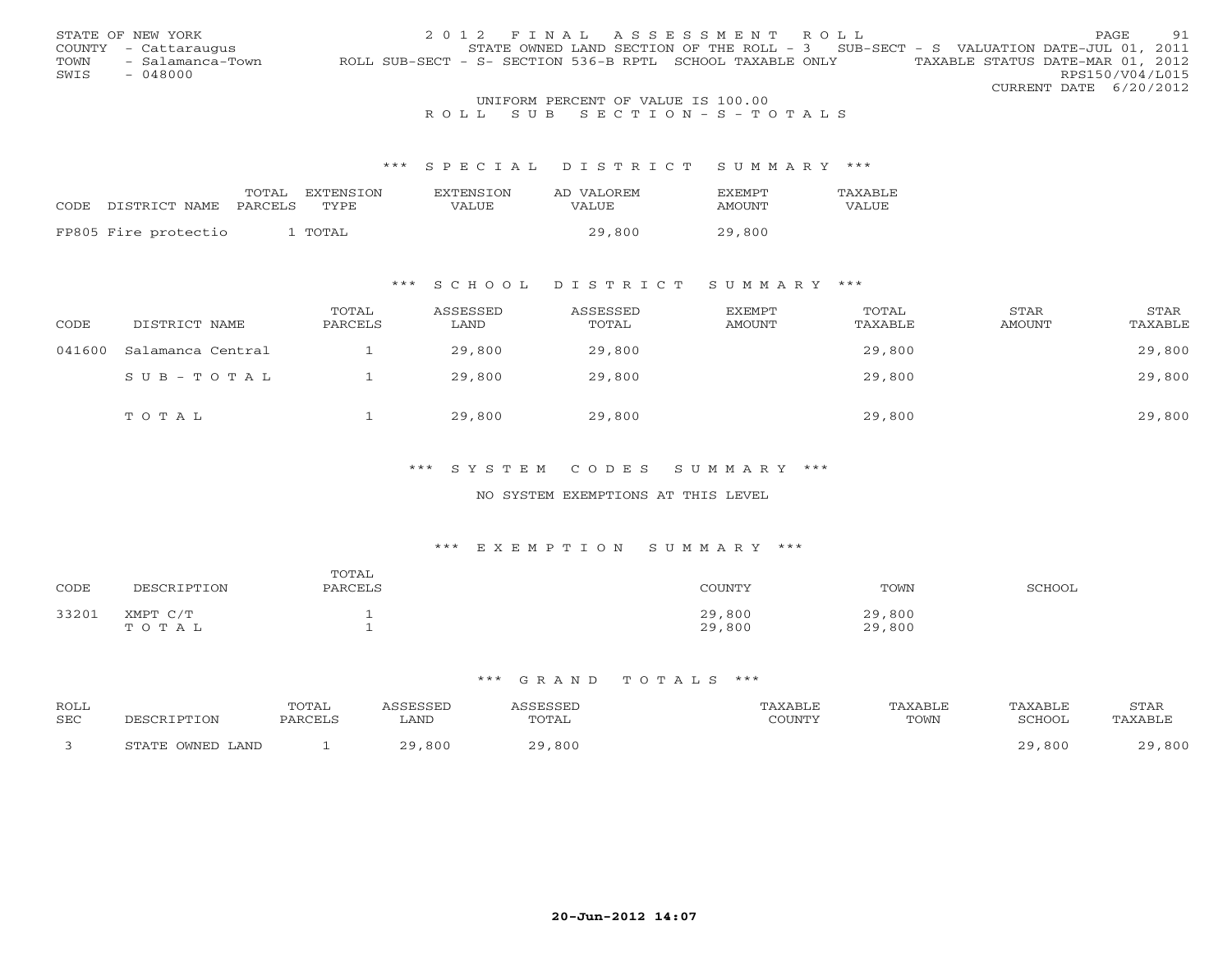| STATE OF NEW YORK<br>COUNTY<br>- Cattaraugus<br>TOWN<br>$-048000$<br>SWIS | - Salamanca-Town ROLL SUB-SECT - Y- SECTION 545 | TAX MAP NUMBER SEOUENCE<br>UNIFORM PERCENT OF VALUE IS 100.00<br>UNIFORM PERCENT OF VALUE IS 100.00 | 2012 FINAL ASSESSMENT ROLL<br>RPTL TRANSITION ASSESSMENTS | PAGE<br>STATE OWNED LAND SECTION OF THE ROLL - 3 SUB-SECT - Y VALUATION DATE-JUL 01, 2011<br>TAXABLE STATUS DATE-MAR 01, 2012 | 92 |
|---------------------------------------------------------------------------|-------------------------------------------------|-----------------------------------------------------------------------------------------------------|-----------------------------------------------------------|-------------------------------------------------------------------------------------------------------------------------------|----|
| TAX MAP PARCEL NUMBER                                                     | PROPERTY LOCATION & CLASS ASSESSMENT            |                                                                                                     |                                                           | EXEMPTION CODE-----------------COUNTY-------TOWN------SCHOOL                                                                  |    |
| CURRENT OWNERS NAME                                                       | SCHOOL DISTRICT                                 | LAND                                                                                                | TAX DESCRIPTION                                           | TAXABLE VALUE                                                                                                                 |    |
| CURRENT OWNERS ADDRESS                                                    | PARCEL SIZE/GRID COORD                          | TOTAL                                                                                               | SPECIAL DISTRICTS                                         | ACCOUNT NO.                                                                                                                   |    |
|                                                                           |                                                 |                                                                                                     |                                                           |                                                                                                                               |    |
|                                                                           | County Transition                               |                                                                                                     |                                                           | 8000001                                                                                                                       |    |
| $333.000 - 80 - 1$                                                        | 993 Transition t                                |                                                                                                     | COUNTY TAXABLE VALUE                                      | $\circ$                                                                                                                       |    |
| State Of New York                                                         | Illegal School 040404                           | $\circ$                                                                                             | <b>TAXABLE VALUE</b><br>TOWN                              | $\circ$                                                                                                                       |    |
| Attn: County Treasurer                                                    | 0.01<br>ACRES                                   | $\circ$                                                                                             | SCHOOL TAXABLE VALUE                                      | $\Omega$                                                                                                                      |    |
| Cattaraugus County<br>303 Court St                                        | FULL MARKET VALUE                               | $\Omega$                                                                                            |                                                           |                                                                                                                               |    |
| Little Valley, NY 14755                                                   |                                                 |                                                                                                     |                                                           |                                                                                                                               |    |
|                                                                           |                                                 |                                                                                                     |                                                           |                                                                                                                               |    |
|                                                                           | Town Transition                                 |                                                                                                     |                                                           | 8000002                                                                                                                       |    |
| $333.000 - 80 - 2$                                                        | 993 Transition t                                |                                                                                                     | COUNTY TAXABLE VALUE                                      | $\circ$                                                                                                                       |    |
| State Of New York                                                         | Illegal School 040404                           | $\circ$                                                                                             | TOWN<br>TAXABLE VALUE                                     | $\circ$                                                                                                                       |    |
| Attn: County Treasurer                                                    | $0.01$ BANK<br>ACRES                            | $\overline{O}$<br>D                                                                                 | SCHOOL TAXABLE VALUE                                      | $\Omega$                                                                                                                      |    |
| Cattaraugus County                                                        | FULL MARKET VALUE                               | $\Omega$                                                                                            | FP804 Fire protection 1                                   | 760 TO                                                                                                                        |    |
| 303 Court St                                                              |                                                 |                                                                                                     | FP805 Fire protection 2                                   | 1,920 TO                                                                                                                      |    |
| Little Valley, NY 14755                                                   |                                                 |                                                                                                     |                                                           |                                                                                                                               |    |
|                                                                           |                                                 |                                                                                                     |                                                           |                                                                                                                               |    |
|                                                                           | School Transition                               |                                                                                                     |                                                           | 8041600                                                                                                                       |    |
| $333.000 - 80 - 3$                                                        | 993 Transition t                                |                                                                                                     | COUNTY TAXABLE VALUE                                      | $\circ$                                                                                                                       |    |
| State Of New York                                                         | Salamanca Centr 041600                          | $\Omega$                                                                                            | TOWN<br>TAXABLE VALUE                                     | $\Omega$                                                                                                                      |    |
| Attn: County Treasurer                                                    | $0.01$ BANK<br>ACRES                            | $\circ$<br>D                                                                                        | SCHOOL<br>TAXABLE VALUE                                   | $\Omega$                                                                                                                      |    |
| Cattaraugus County                                                        | FULL MARKET VALUE                               | $\Omega$                                                                                            |                                                           |                                                                                                                               |    |
| 303 Court St                                                              |                                                 |                                                                                                     |                                                           |                                                                                                                               |    |
| Little Valley, NY 14755                                                   |                                                 |                                                                                                     |                                                           |                                                                                                                               |    |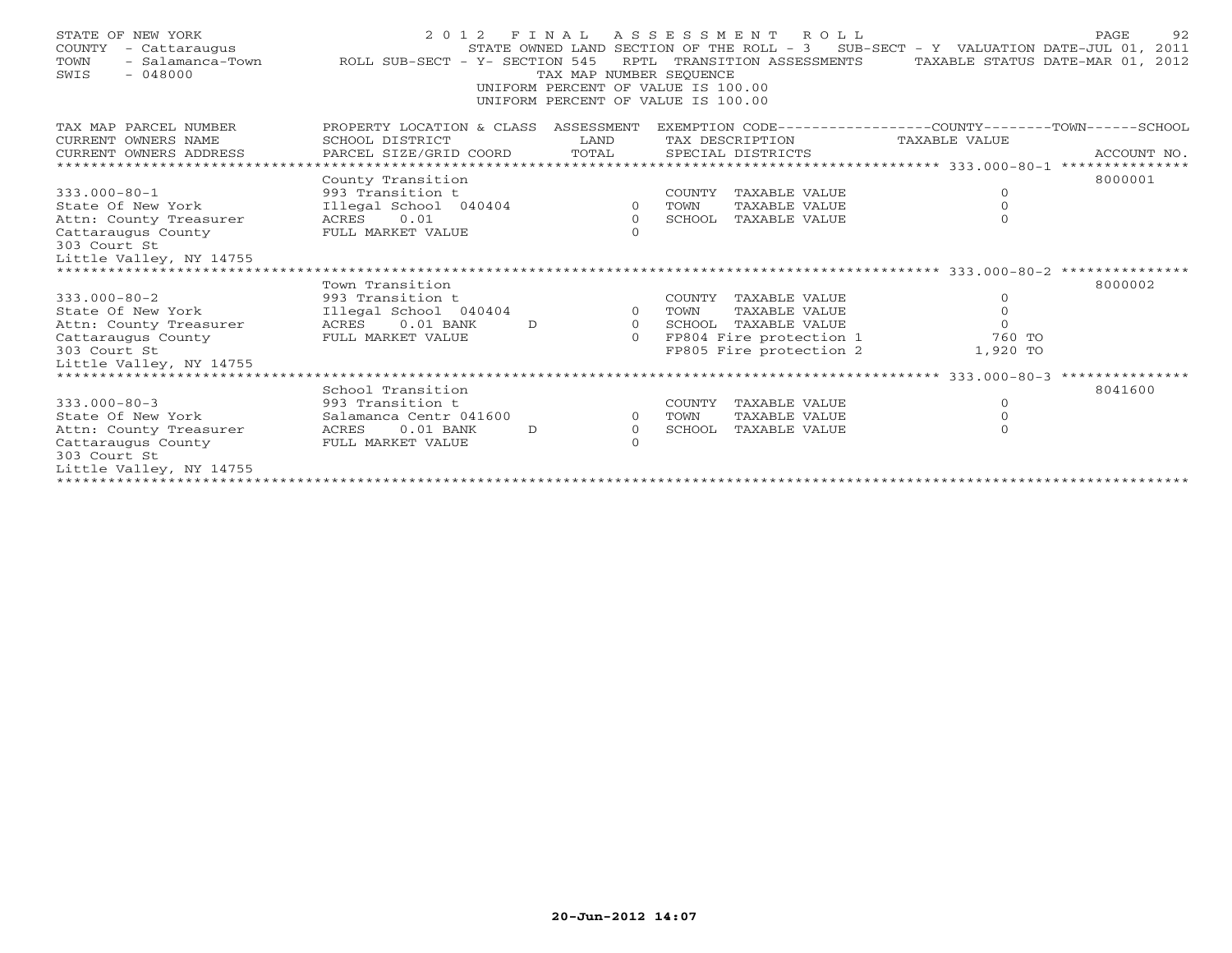|      | STATE OF NEW YORK                  | 2012 FINAL ASSESSMENT ROLL                                                                     | <b>PAGE</b>            | 93 |  |  |  |  |
|------|------------------------------------|------------------------------------------------------------------------------------------------|------------------------|----|--|--|--|--|
|      | COUNTY - Cattaraugus               | STATE OWNED LAND SECTION OF THE ROLL - 3 SUB-SECT - Y VALUATION DATE-JUL 01, 2011              |                        |    |  |  |  |  |
| TOWN | - Salamanca-Town                   | TAXABLE STATUS DATE-MAR 01, 2012<br>ROLL SUB-SECT - Y- SECTION 545 RPTL TRANSITION ASSESSMENTS |                        |    |  |  |  |  |
| SWIS | $-048000$                          |                                                                                                | RPS150/V04/L015        |    |  |  |  |  |
|      |                                    |                                                                                                | CURRENT DATE 6/20/2012 |    |  |  |  |  |
|      | UNIFORM PERCENT OF VALUE IS 100.00 |                                                                                                |                        |    |  |  |  |  |

## R O L L S U B S E C T I O N - Y - T O T A L S

#### \*\*\* S P E C I A L D I S T R I C T S U M M A R Y \*\*\*

| CODE. | DISTRICT NAME PARCELS | TOTAL | EXTENSTON<br>TYPE. | <b>EXTENSION</b><br>VALUE | AD VALOREM<br>VALUE | <b>FXEMPT</b><br>AMOUNT | TAXABLE<br>VALUE. |
|-------|-----------------------|-------|--------------------|---------------------------|---------------------|-------------------------|-------------------|
|       | FP804 Fire protectio  |       | 1 TOTAL            |                           | 760                 |                         | 760               |
|       | FP805 Fire protectio  |       | 1 TOTAL            |                           | 1,920               |                         | 1,920             |

#### \*\*\* S C H O O L D I S T R I C T S U M M A R Y \*\*\*

| CODE | DISTRICT NAME                                     | TOTAL<br>PARCELS | ASSESSED<br>LAND | ASSESSED<br>TOTAL | EXEMPT<br>AMOUNT | TOTAL<br>TAXABLE | STAR<br>AMOUNT | STAR<br>TAXABLE |
|------|---------------------------------------------------|------------------|------------------|-------------------|------------------|------------------|----------------|-----------------|
|      | 040404 Illegal School<br>041600 Salamanca Central | 2                |                  |                   |                  |                  |                |                 |
|      | SUB-TOTAL                                         |                  |                  |                   |                  |                  |                |                 |
|      | TOTAL                                             |                  |                  |                   |                  |                  |                |                 |

\*\*\* S Y S T E M C O D E S S U M M A R Y \*\*\*

NO SYSTEM EXEMPTIONS AT THIS LEVEL

#### \*\*\* E X E M P T I O N S U M M A R Y \*\*\*

## NO EXEMPTIONS AT THIS LEVEL

| ROLL |                                     | TOTAL    |      |       |        | 'AXABLE | <b>XART</b> | STAR |
|------|-------------------------------------|----------|------|-------|--------|---------|-------------|------|
| SEC  |                                     | יחי∩ת גם | LAND | TOTAL | COUNTY | TOWN    | SCHOOT      | 7 TR |
|      | OWNED LAND<br>$C$ m $\lambda$ m $D$ |          |      |       |        |         |             |      |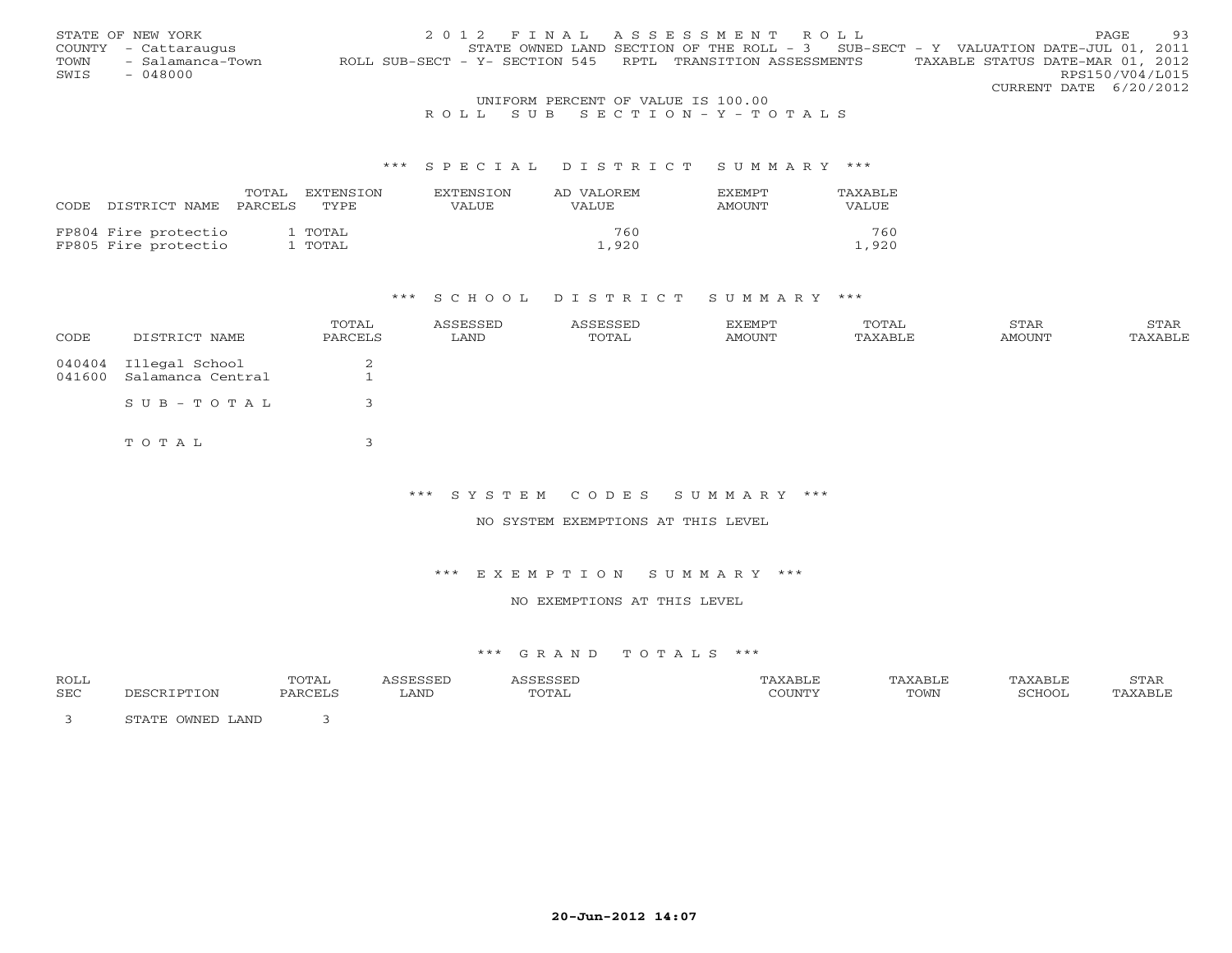|      | STATE OF NEW YORK     | 2012 FINAL ASSESSMENT ROLL                                                | PAGE.                  | 94 |
|------|-----------------------|---------------------------------------------------------------------------|------------------------|----|
|      | COUNTY - Cattaraugus  | VALUATION DATE-JUL 01, 2011<br>STATE OWNED LAND SECTION OF THE ROLL $-$ 3 |                        |    |
|      | TOWN - Salamanca-Town | TAXABLE STATUS DATE-MAR 01, 2012                                          |                        |    |
| SWIS | - 048000              |                                                                           | RPS150/V04/L015        |    |
|      |                       | UNIFORM PERCENT OF VALUE IS 100.00                                        | CURRENT DATE 6/20/2012 |    |
|      |                       | ROLL SECTION TOTALS                                                       |                        |    |

#### \*\*\* S P E C I A L D I S T R I C T S U M M A R Y \*\*\*

| CODE | DISTRICT NAME                                | TOTAL<br>PARCELS | EXTENSTON<br>TYPE.  | <b>EXTENSION</b><br>VALUE | AD VALOREM<br>VALUE | <b>EXEMPT</b><br>AMOUNT | TAXABLE<br><b>VALUE</b> |
|------|----------------------------------------------|------------------|---------------------|---------------------------|---------------------|-------------------------|-------------------------|
|      | FP804 Fire protectio<br>FP805 Fire protectio |                  | 5 TOTAL<br>21 TOTAL |                           | 949,360<br>2632,620 | 29,800                  | 949,360<br>2602,820     |

#### \*\*\* S C H O O L D I S T R I C T S U M M A R Y \*\*\*

| CODE             | DISTRICT NAME                       | TOTAL<br>PARCELS | ASSESSED<br>LAND | ASSESSED<br>TOTAL | EXEMPT<br>AMOUNT | TOTAL<br>TAXABLE | STAR<br>AMOUNT | STAR<br>TAXABLE |
|------------------|-------------------------------------|------------------|------------------|-------------------|------------------|------------------|----------------|-----------------|
| 040404<br>041600 | Illegal School<br>Salamanca Central | 25               | 3579,300         | 3579,300          |                  | 3579,300         |                | 3579,300        |
|                  | SUB-TOTAL                           | 27               | 3579,300         | 3579,300          |                  | 3579,300         |                | 3579,300        |
|                  | TOTAL                               | 27               | 3579,300         | 3579,300          |                  | 3579,300         |                | 3579,300        |

#### \*\*\* S Y S T E M C O D E S S U M M A R Y \*\*\*

### NO SYSTEM EXEMPTIONS AT THIS LEVEL

#### \*\*\* E X E M P T I O N S U M M A R Y \*\*\*

| CODE  | DESCRIPTION | TOTAL<br>PARCELS | COUNTY  | TOWN   | SCHOOL |
|-------|-------------|------------------|---------|--------|--------|
| 32252 | STATE C     |                  | 948,600 |        |        |
| 33201 | XMPT C/T    |                  | 29,800  | 29,800 |        |
|       | ТОТАЬ       |                  | 978,400 | 29,800 |        |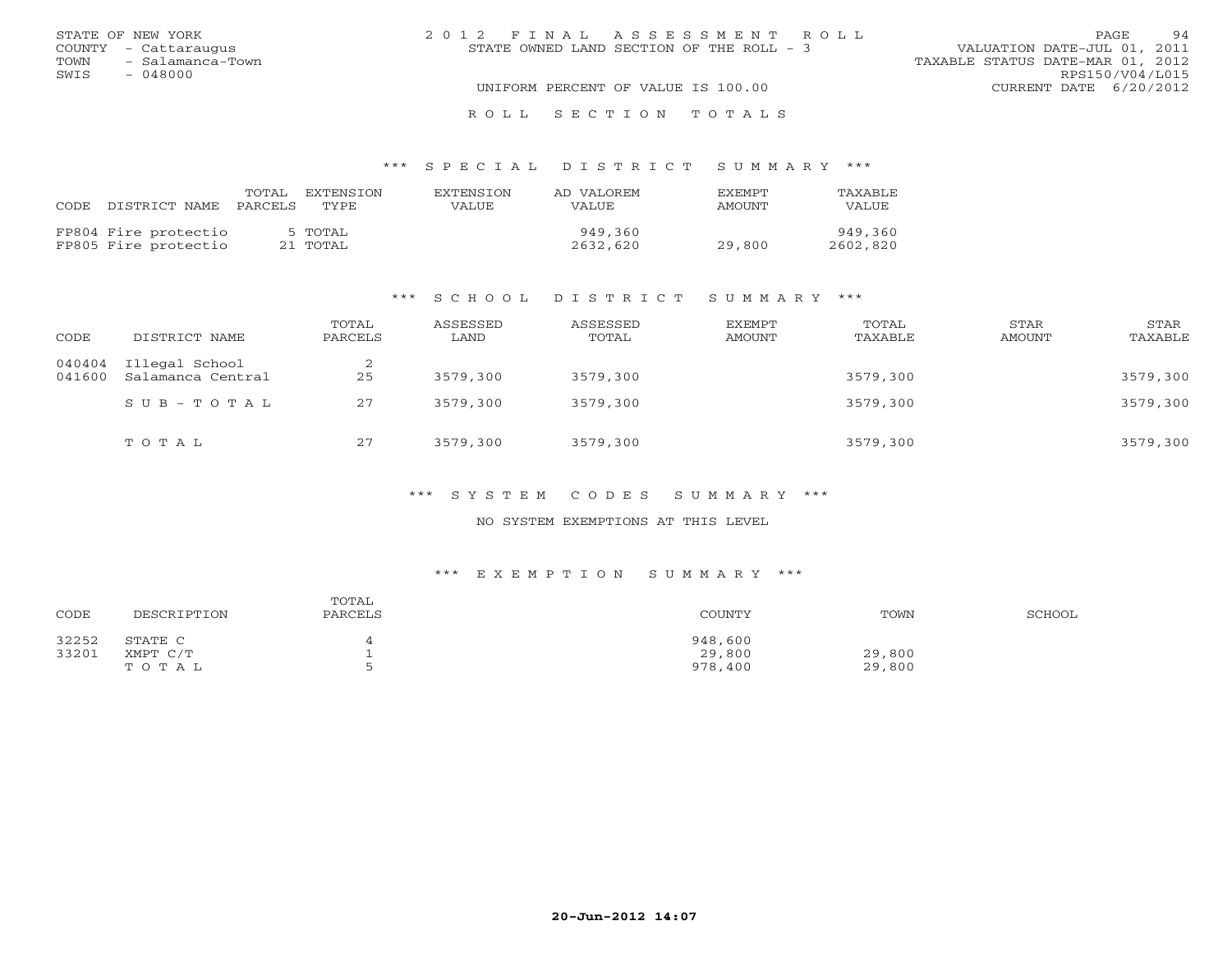|      | STATE OF NEW YORK    | 2012 FINAL ASSESSMENT ROLL                | 95<br><b>PAGE</b>                |
|------|----------------------|-------------------------------------------|----------------------------------|
|      | COUNTY - Cattaraugus | STATE OWNED LAND SECTION OF THE ROLL $-3$ | VALUATION DATE-JUL 01, 2011      |
| TOWN | - Salamanca-Town     |                                           | TAXABLE STATUS DATE-MAR 01, 2012 |
| SWIS | $-048000$            |                                           | RPS150/V04/L015                  |
|      |                      | UNIFORM PERCENT OF VALUE IS 100.00        | CURRENT DATE 6/20/2012           |
|      |                      | ROLL SECTION TOTALS                       |                                  |

| <b>ROLL</b> |                  | "OTAL                                     |             |       |             | Y∆RT.⊩   |        | STAR           |
|-------------|------------------|-------------------------------------------|-------------|-------|-------------|----------|--------|----------------|
| SEC         | ־ פרים הר        | <b>DARCET</b>                             | ∟AND        | TOTAL | COUNTY      | TOWN     | SCHOOL | <b>TAYARLE</b> |
|             | STATE OWNED LAND | $\sim$ $\sim$<br>$\overline{\phantom{a}}$ | ノビワハ<br>300 | 30C   | 2600<br>900 | 3549,500 | ,300   |                |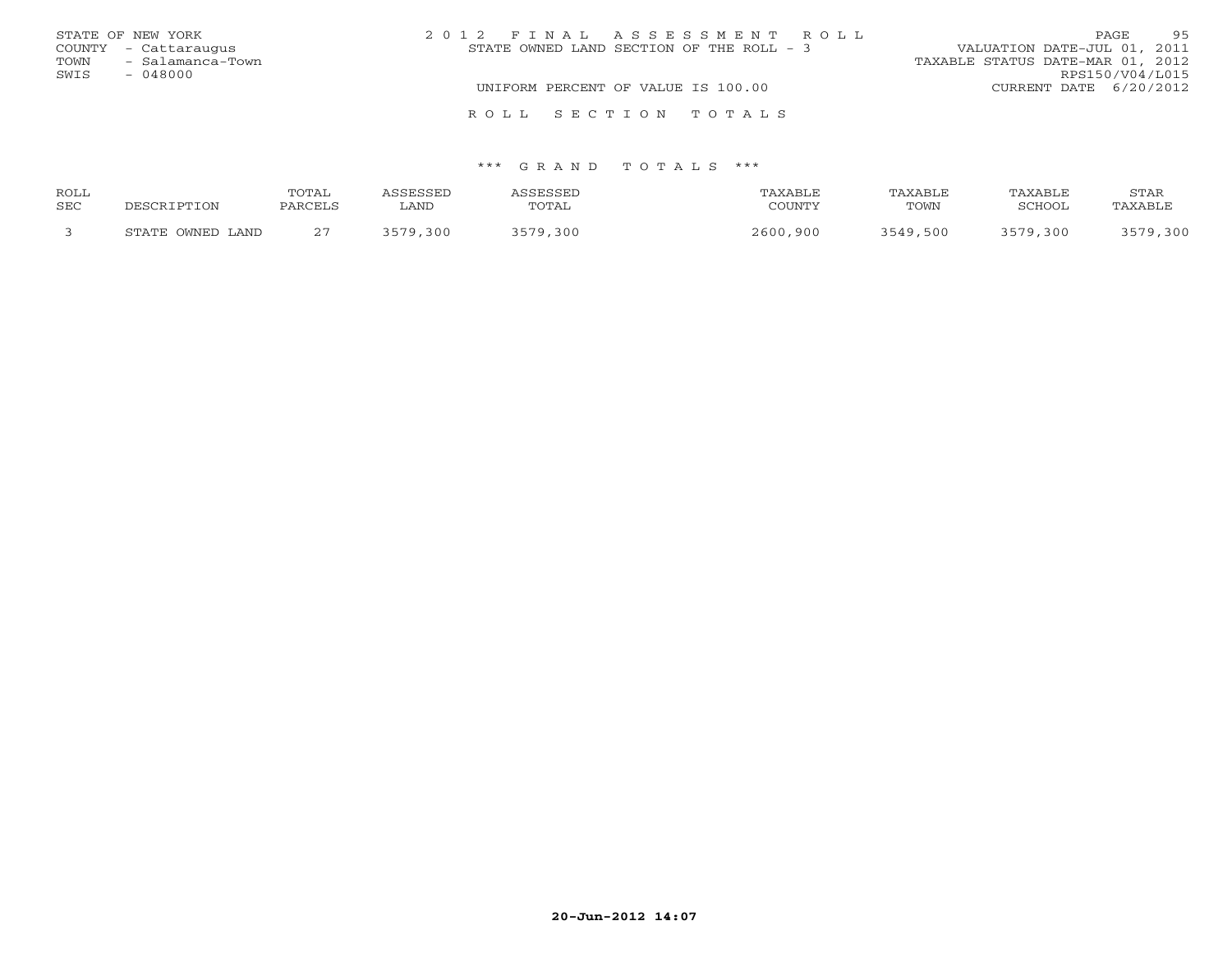# STATE OF NEW YORK 2 0 1 2 F I N A L A S S E S S M E N T R O L L PAGE 96 COUNTY - Cattaraugus SPECIAL FRANCHISE SECTION OF THE ROLL - 5 VALUATION DATE-JUL 01, 2011 TOWN - Salamanca-Town TAX MAP NUMBER SEQUENCE TAXABLE STATUS DATE-MAR 01, 2012 SWIS - 048000 UNIFORM PERCENT OF VALUE IS 100.00

| TAX MAP PARCEL NUMBER                                 | PROPERTY LOCATION & CLASS ASSESSMENT           |         | EXEMPTION CODE-----------------COUNTY-------TOWN------SCHOOL |            |             |
|-------------------------------------------------------|------------------------------------------------|---------|--------------------------------------------------------------|------------|-------------|
| CURRENT OWNERS NAME                                   | SCHOOL DISTRICT                                | LAND    | TAX DESCRIPTION TAXABLE VALUE                                |            |             |
| CURRENT OWNERS ADDRESS                                | PARCEL SIZE/GRID COORD TOTAL SPECIAL DISTRICTS |         |                                                              |            | ACCOUNT NO. |
|                                                       |                                                |         |                                                              |            |             |
|                                                       | Special Franchise                              |         |                                                              |            | 0340        |
| 580.000-9903-123.700/288                              | 861 Elec & gas                                 |         | COUNTY TAXABLE VALUE                                         | 231,406    |             |
| National Fuel Gas Dist Corp                           |                                                |         | TOWN<br>TAXABLE VALUE                                        | 231,406    |             |
| Attn: Real Property Tax Dept                          | Town Of Salamanca                              | 231,406 | SCHOOL TAXABLE VALUE 231,406                                 |            |             |
| 6363 Main St                                          | 1.0000 Salamanca                               |         | FP804 Fire protection 1 92,562 TO                            |            |             |
| Williamsville, NY 14221                               | ACRES 0.01                                     |         | FP805 Fire protection 2                                      | 138,844 TO |             |
|                                                       | FULL MARKET VALUE                              | 231,406 |                                                              |            |             |
|                                                       |                                                |         |                                                              |            |             |
|                                                       | Special Franchise                              |         |                                                              |            | 0341        |
| 580.000-9903-132.350/188                              | 861 Elec & gas                                 |         | COUNTY TAXABLE VALUE                                         | 161,631    |             |
| National Grid                                         |                                                |         | TAXABLE VALUE                                                | 161,631    |             |
| 300 Erie Blvd West                                    | Town Of Salamanca                              | 161,631 | SCHOOL TAXABLE VALUE 161,631                                 |            |             |
| Syracuse, NY 13202                                    | 1.0000 Salamanca                               |         | FP804 Fire protection 1 129,305 TO                           |            |             |
|                                                       | ACRES 0.01                                     |         | FP805 Fire protection 2 32,326 TO                            |            |             |
|                                                       | FULL MARKET VALUE 161,631                      |         |                                                              |            |             |
|                                                       |                                                |         |                                                              |            |             |
|                                                       | Special Franchise                              |         |                                                              |            | 0342        |
| 580.000-9903-631.900/188                              | 866 Telephone                                  |         | COUNTY TAXABLE VALUE                                         | 176,182    |             |
| Verizon New York Inc                                  | Salamanca Centr 041600                         | 0 TOWN  | TAXABLE VALUE                                                | 176,182    |             |
| Attn: Verizon Communications                          | Town Of Salamanca                              | 176,182 | SCHOOL TAXABLE VALUE 176,182                                 |            |             |
| PO Box 152206                                         | 1.0000 Salamanca                               |         | FP804 Fire protection 1 70,473 TO                            |            |             |
| Irving, TX 75015-2206                                 | ACRES 0.01                                     |         | FP805 Fire protection 2 105,709 TO                           |            |             |
|                                                       | FULL MARKET VALUE                              | 176,182 |                                                              |            |             |
|                                                       |                                                |         |                                                              |            |             |
|                                                       | Special Franchise                              |         |                                                              |            | 0339        |
| 580.000-9903-999.991/188 869 Television               |                                                |         | COUNTY TAXABLE VALUE                                         | 26,275     |             |
| Atlantic Broadband Finance, LL Salamanca Centr 041600 |                                                | 0 TOWN  | TAXABLE VALUE                                                | 26,275     |             |
| C/o Atlantic Broadband (Penn) LL Town Of Salamanca    |                                                | 26,275  | SCHOOL TAXABLE VALUE 26,275                                  |            |             |
| 120 Southmont Blvd 1.0000 Salamanca                   |                                                |         | FP805 Fire protection 2 26,275 TO                            |            |             |
| Johnstown, PA 15905                                   | 0.01<br>ACRES                                  |         |                                                              |            |             |
|                                                       | FULL MARKET VALUE                              | 26,275  |                                                              |            |             |
|                                                       |                                                |         |                                                              |            |             |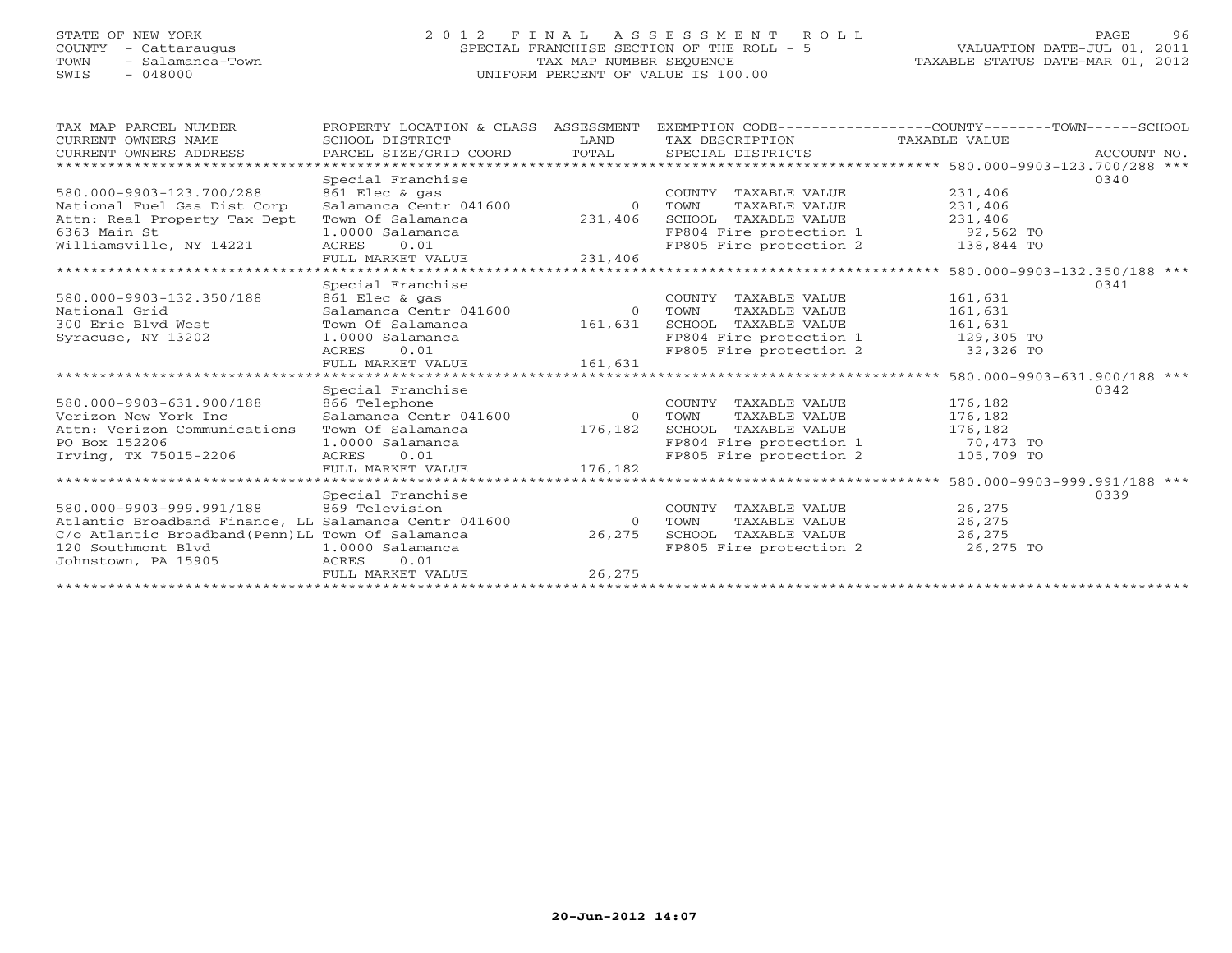|      | STATE OF NEW YORK    | 2012 FINAL ASSESSMENT ROLL                                               | PAGE            | 97 |
|------|----------------------|--------------------------------------------------------------------------|-----------------|----|
|      | COUNTY - Cattaraugus | VALUATION DATE-JUL 01, 2011<br>SPECIAL FRANCHISE SECTION OF THE ROLL - 5 |                 |    |
| TOWN | - Salamanca-Town     | TAXABLE STATUS DATE-MAR 01, 2012                                         |                 |    |
| SWIS | - 048000             |                                                                          | RPS150/V04/L015 |    |
|      |                      | UNIFORM PERCENT OF VALUE IS 100.00<br>CURRENT DATE 6/20/2012             |                 |    |
|      |                      |                                                                          |                 |    |

#### R O L L S U B S E C T I O N - - T O T A L S

#### \*\*\* S P E C I A L D I S T R I C T S U M M A R Y \*\*\*

| CODE | DISTRICT NAME                                | TOTAL<br>PARCELS | EXTENSTON<br>TYPE. | <b>EXTENSION</b><br>VALUE | AD VALOREM<br>VALUE | <b>EXEMPT</b><br>AMOUNT | <b>TAXABLE</b><br>VALUE |
|------|----------------------------------------------|------------------|--------------------|---------------------------|---------------------|-------------------------|-------------------------|
|      | FP804 Fire protectio<br>FP805 Fire protectio |                  | 3 TOTAL<br>4 TOTAL |                           | 292,340<br>303,154  |                         | 292,340<br>303,154      |

#### \*\*\* S C H O O L D I S T R I C T S U M M A R Y \*\*\*

| CODE   | DISTRICT NAME     | TOTAL<br>PARCELS | ASSESSED<br>LAND | ASSESSED<br>TOTAL | <b>EXEMPT</b><br>AMOUNT | TOTAL<br>TAXABLE | STAR<br>AMOUNT | STAR<br>TAXABLE |
|--------|-------------------|------------------|------------------|-------------------|-------------------------|------------------|----------------|-----------------|
| 041600 | Salamanca Central |                  |                  | 595,494           |                         | 595,494          |                | 595,494         |
|        | SUB-TOTAL         |                  |                  | 595,494           |                         | 595,494          |                | 595,494         |
|        | TOTAL             |                  |                  | 595,494           |                         | 595,494          |                | 595,494         |

\*\*\* S Y S T E M C O D E S S U M M A R Y \*\*\*

NO SYSTEM EXEMPTIONS AT THIS LEVEL

\*\*\* E X E M P T I O N S U M M A R Y \*\*\*

NO EXEMPTIONS AT THIS LEVEL

| ROLL |                   | TOTAL   | ASSESSED | ASSESSED | TAXABLE | TAXABLE | TAXABLE | STAR    |
|------|-------------------|---------|----------|----------|---------|---------|---------|---------|
| SEC  | DESCRIPTION       | PARCELS | LAND     | TOTAL    | COUNTY  | TOWN    | SCHOOL  | TAXABLE |
|      | SPECIAL FRANCHISE |         |          | 595,494  | 595,494 | 595,494 | 595,494 | 595,494 |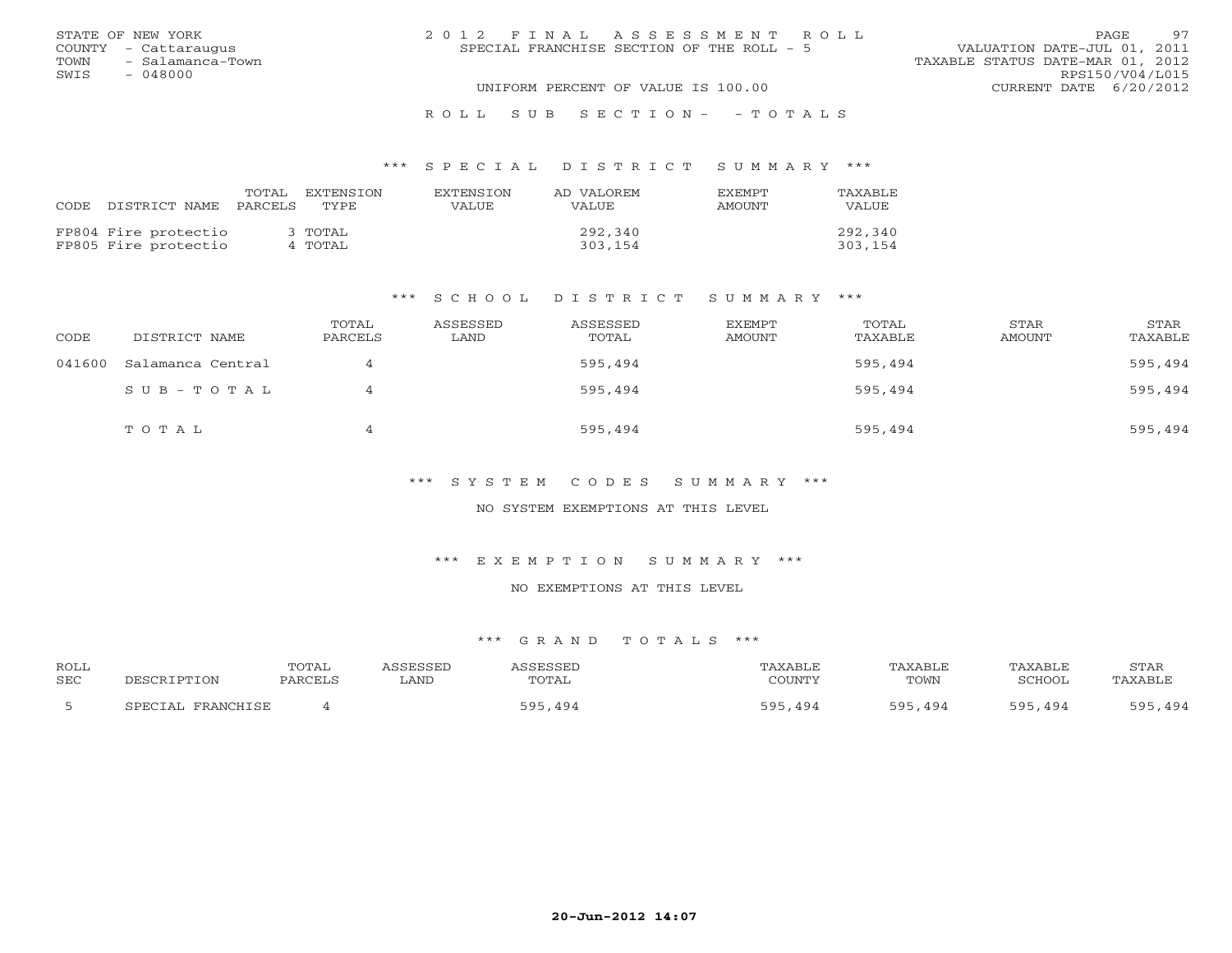|      | STATE OF NEW YORK    | 2012 FINAL ASSESSMENT ROLL                |  |                                  |                        | PAGE. | 98 |
|------|----------------------|-------------------------------------------|--|----------------------------------|------------------------|-------|----|
|      | COUNTY - Cattaraugus | SPECIAL FRANCHISE SECTION OF THE ROLL - 5 |  | VALUATION DATE-JUL 01, 2011      |                        |       |    |
| TOWN | - Salamanca-Town     |                                           |  | TAXABLE STATUS DATE-MAR 01, 2012 |                        |       |    |
| SWIS | $-048000$            | UNIFORM PERCENT OF VALUE IS 100.00        |  |                                  | RPS150/V04/L015        |       |    |
|      |                      |                                           |  |                                  | CURRENT DATE 6/20/2012 |       |    |
|      |                      |                                           |  |                                  |                        |       |    |

#### R O L L S E C T I O N T O T A L S

#### \*\*\* S P E C I A L D I S T R I C T S U M M A R Y \*\*\*

| CODE. | DISTRICT NAME                                | TOTAL<br>PARCELS | <b>EXTENSION</b><br>TYPE. | EXTENSION<br>VALUE | AD VALOREM<br><b>VALUE</b> | <b>FXFMPT</b><br>AMOUNT | TAXABLE<br><b>VALUE</b> |
|-------|----------------------------------------------|------------------|---------------------------|--------------------|----------------------------|-------------------------|-------------------------|
|       | FP804 Fire protectio<br>FP805 Fire protectio |                  | 3 TOTAL<br>4 TOTAL        |                    | 292,340<br>303,154         |                         | 292,340<br>303,154      |

#### \*\*\* S C H O O L D I S T R I C T S U M M A R Y \*\*\*

| CODE   | DISTRICT NAME     | TOTAL<br>PARCELS | ASSESSED<br>LAND | ASSESSED<br>TOTAL | EXEMPT<br>AMOUNT | TOTAL<br>TAXABLE | STAR<br>AMOUNT | STAR<br>TAXABLE |
|--------|-------------------|------------------|------------------|-------------------|------------------|------------------|----------------|-----------------|
| 041600 | Salamanca Central |                  |                  | 595,494           |                  | 595,494          |                | 595,494         |
|        | SUB-TOTAL         |                  |                  | 595,494           |                  | 595,494          |                | 595,494         |
|        | TOTAL             |                  |                  | 595,494           |                  | 595,494          |                | 595,494         |

\*\*\* S Y S T E M C O D E S S U M M A R Y \*\*\*

NO SYSTEM EXEMPTIONS AT THIS LEVEL

\*\*\* E X E M P T I O N S U M M A R Y \*\*\*

NO EXEMPTIONS AT THIS LEVEL

| ROLL       |                   | TOTAL   | ASSESSED | ASSESSED | TAXABLE       | TAXABLE | TAXABLE | STAR    |
|------------|-------------------|---------|----------|----------|---------------|---------|---------|---------|
| <b>SEC</b> | DESCRIPTION       | PARCELS | LAND     | TOTAL    | COUNTY        | TOWN    | SCHOOL  | TAXABLE |
|            | SPECIAL FRANCHISE |         |          | 595,494  | 595.<br>, 494 | 595,494 | 595,494 | 595,494 |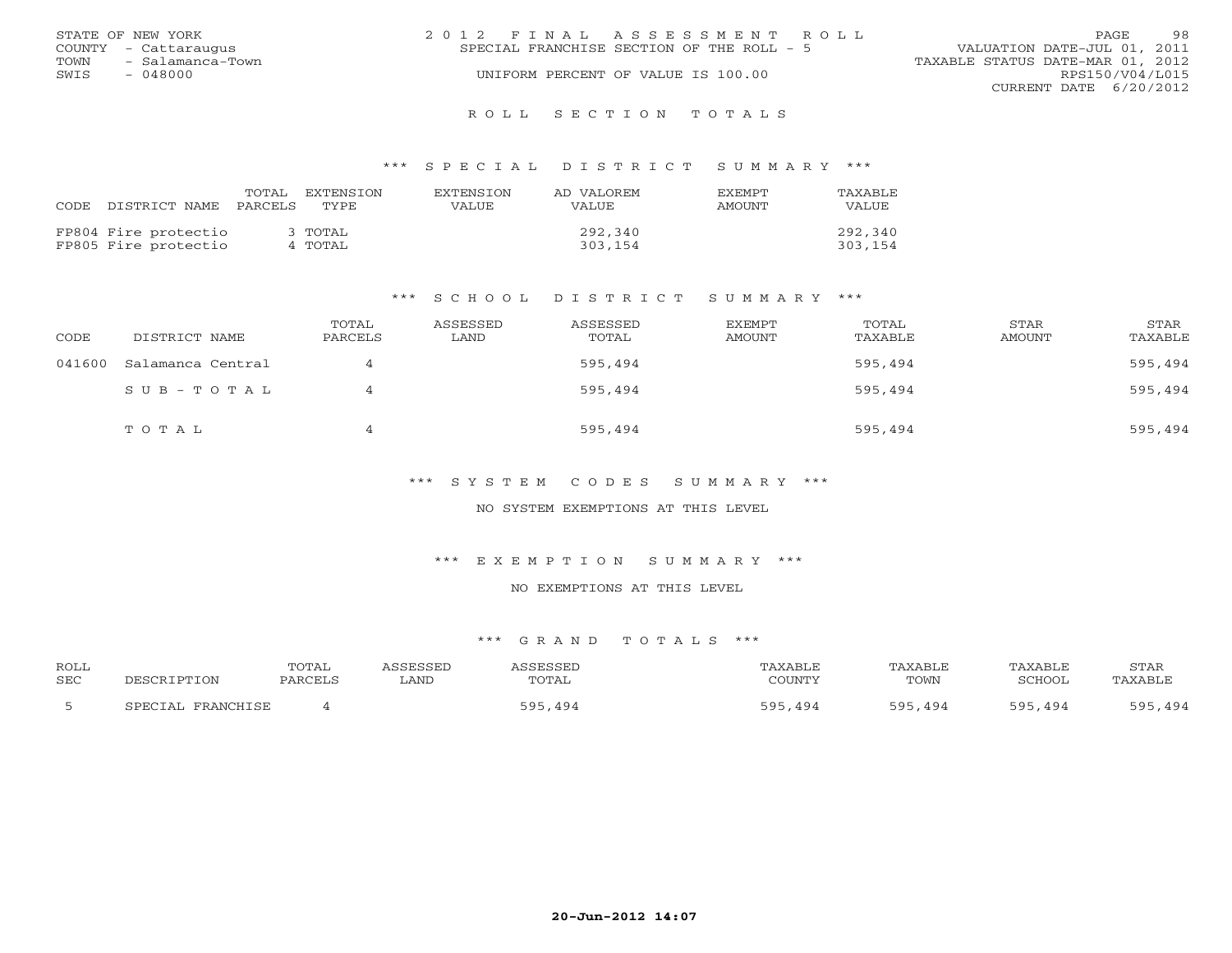## STATE OF NEW YORK 2 0 1 2 F I N A L A S S E S S M E N T R O L L PAGE 99 COUNTY - Cattaraugus UTILITY & R.R. SECTION OF THE ROLL - 6 VALUATION DATE-JUL 01, 2011 TOWN - Salamanca-Town TAX MAP NUMBER SEQUENCE TAXABLE STATUS DATE-MAR 01, 2012 SWIS - 048000 UNIFORM PERCENT OF VALUE IS 100.00

| TAX MAP PARCEL NUMBER<br>CURRENT OWNERS NAME<br>CURRENT OWNERS ADDRESS                                                   | PROPERTY LOCATION & CLASS ASSESSMENT<br>SCHOOL DISTRICT<br>PARCEL SIZE/GRID COORD                                                                                                                                                                                | LAND<br>TOTAL                | TAX DESCRIPTION<br>SPECIAL DISTRICTS                                                                                        | EXEMPTION CODE----------------COUNTY-------TOWN------SCHOOL<br>TAXABLE VALUE<br>ACCOUNT NO.                                                  |
|--------------------------------------------------------------------------------------------------------------------------|------------------------------------------------------------------------------------------------------------------------------------------------------------------------------------------------------------------------------------------------------------------|------------------------------|-----------------------------------------------------------------------------------------------------------------------------|----------------------------------------------------------------------------------------------------------------------------------------------|
| *********************                                                                                                    | * * * * * * * * * * * * * * * * *                                                                                                                                                                                                                                | *********                    |                                                                                                                             |                                                                                                                                              |
| $72.004 - 1 - 5$<br>National Fuel Gas Supply<br>Attn: Real Property Tax Dept<br>6363 Main St<br>Williamsville, NY 14221  | Nys Rte $353$ (Off)<br>380 Pub Util Vac<br>Salamanca Centr 041600<br>Land Only<br>1.0000 Salamanca<br>75.00 DPTH 410.00<br>FRNT<br>EAST-1102269 NRTH-0792150<br>DEED BOOK 00738 PG-00908                                                                         | 10,300<br>13,867             | COUNTY TAXABLE VALUE<br>TOWN<br>TAXABLE VALUE<br>SCHOOL TAXABLE VALUE<br>FP805 Fire protection 2                            | 0332<br>13,867<br>13,867<br>13,867<br>13,867 TO                                                                                              |
|                                                                                                                          | FULL MARKET VALUE                                                                                                                                                                                                                                                | 13,867                       |                                                                                                                             |                                                                                                                                              |
|                                                                                                                          |                                                                                                                                                                                                                                                                  |                              |                                                                                                                             |                                                                                                                                              |
| $72.004 - 1 - 10.2$<br>Crown Atlantic Co MPB 353<br>4017 Washington Rd<br>McMurray, PA 15317                             | 4111 Center St Ext<br>831 Tele Comm<br>Salamanca Centr 041600<br>FRNT 100.00 DPTH 100.00<br>EAST-1102942 NRTH-0792058<br>DEED BOOK 1003 PG-753<br>FULL MARKET VALUE                                                                                              | 5,500<br>151,500<br>151,500  | COUNTY TAXABLE VALUE<br>TOWN<br>TAXABLE VALUE<br>SCHOOL TAXABLE VALUE<br>FP805 Fire protection 2                            | 0483<br>151,500<br>151,500<br>151,500<br>151,500 TO                                                                                          |
|                                                                                                                          |                                                                                                                                                                                                                                                                  |                              |                                                                                                                             |                                                                                                                                              |
| $72.004 - 1 - 16.2$<br>Niagara Mohawk Power Corp<br>300 Erie Blvd West<br>Syracuse, NY 13202                             | N State St<br>872 Elec-Substation<br>Salamanca Centr 041600<br>Loc #713628<br>1.0000 Salamanca<br>W Sal Substation<br>ACRES<br>4.13<br>EAST-1104372 NRTH-0792841<br>DEED BOOK 623<br>$PG-352$<br>FULL MARKET VALUE<br>******************<br>State Park Ave (Off) | 15,200<br>386,163<br>386,163 | COUNTY TAXABLE VALUE<br>TOWN<br>TAXABLE VALUE<br>SCHOOL TAXABLE VALUE<br>FP804 Fire protection 1<br>FP805 Fire protection 2 | 0330<br>386,163<br>386,163<br>386,163<br>23,170 TO<br>362,993 TO<br>********************************** 82.001-1-23.2 ***************<br>0003 |
| $82.001 - 1 - 23.2$                                                                                                      | 835 Cable tv                                                                                                                                                                                                                                                     |                              | COUNTY TAXABLE VALUE                                                                                                        | 104,200                                                                                                                                      |
| Atlantic Broadband (Penn) LLC Salamanca Centr 041600<br>1 Batterymarch Park<br>Quiney, MA 02169                          | Loc #Unknown<br>1.0000 Salamanca<br>Inprovements & Land<br>ACRES<br>6.00<br>EAST-1110218 NRTH-0776425<br>DEED BOOK 988<br>PG-2001<br>FULL MARKET VALUE                                                                                                           | 14,000<br>104,200<br>104,200 | TOWN<br>TAXABLE VALUE<br>SCHOOL TAXABLE VALUE<br>FP805 Fire protection 2                                                    | 104,200<br>104,200<br>104,200 TO                                                                                                             |
|                                                                                                                          |                                                                                                                                                                                                                                                                  |                              |                                                                                                                             |                                                                                                                                              |
| $82.001 - 1 - 35$<br>National Fuel Gas Supply<br>Attn: Real Property Tax Dept<br>6363 Main St<br>Williamsville, NY 14221 | State Park Ave<br>380 Pub Util Vac<br>Salamanca Centr 041600<br>Land Only<br>1.0000 Salamanca<br>25.00 DPTH 110.00<br>FRNT<br>EAST-1108545 NRTH-0781975<br>DEED BOOK 312<br>$PG-432$<br>FULL MARKET VALUE                                                        | 2,200<br>16,884<br>16,884    | COUNTY TAXABLE VALUE<br>TOWN<br>TAXABLE VALUE<br>SCHOOL TAXABLE VALUE<br>FP805 Fire protection 2                            | 0465<br>16,884<br>16,884<br>16,884<br>16,884 TO                                                                                              |
|                                                                                                                          |                                                                                                                                                                                                                                                                  |                              |                                                                                                                             |                                                                                                                                              |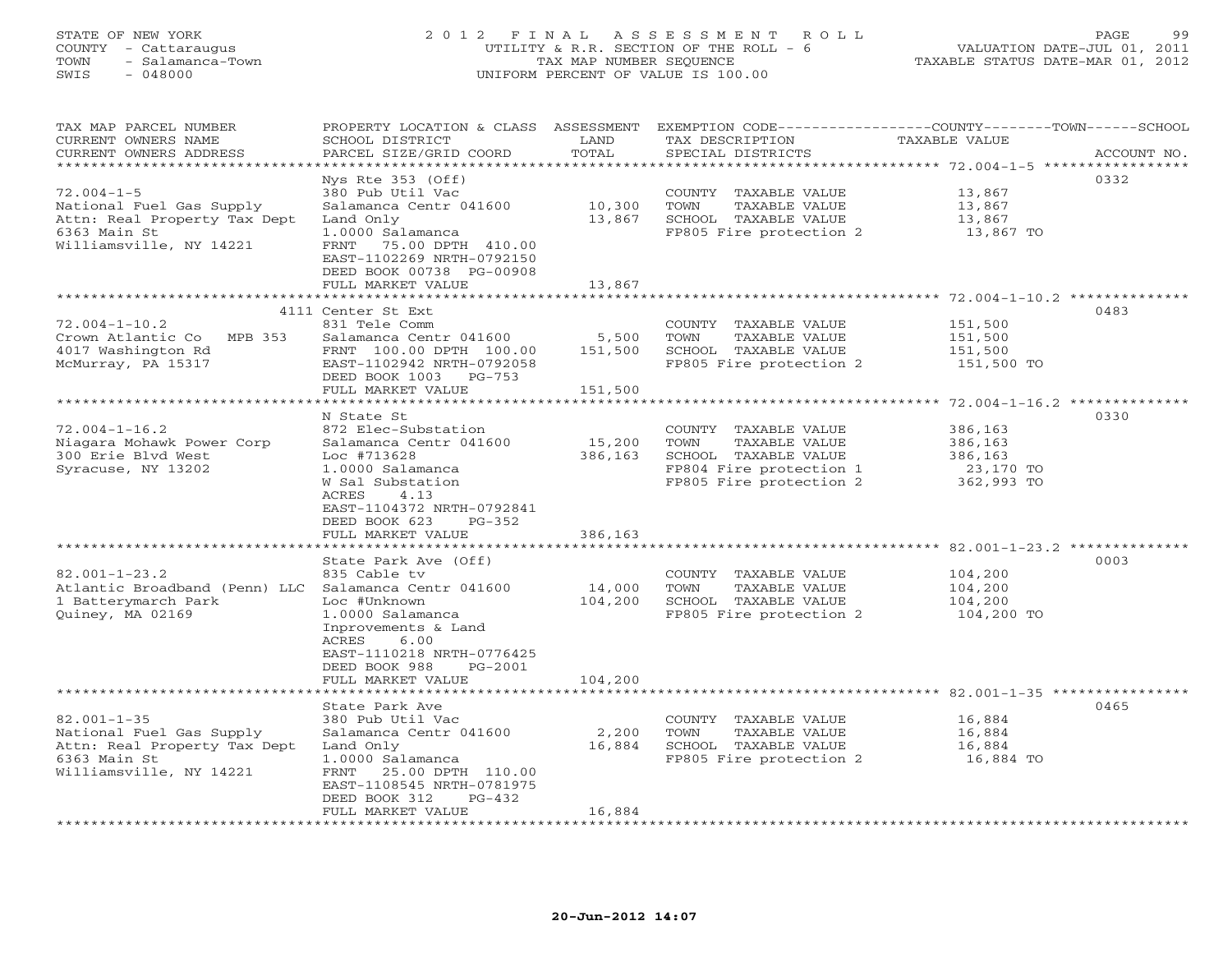## STATE OF NEW YORK 2 0 1 2 F I N A L A S S E S S M E N T R O L L PAGE 100 COUNTY - Cattaraugus UTILITY & R.R. SECTION OF THE ROLL - 6 VALUATION DATE-JUL 01, 2011 TOWN - Salamanca-Town TAX MAP NUMBER SEQUENCE TAXABLE STATUS DATE-MAR 01, 2012 SWIS - 048000 UNIFORM PERCENT OF VALUE IS 100.00

| TAX MAP PARCEL NUMBER        | PROPERTY LOCATION & CLASS ASSESSMENT EXEMPTION CODE----------------COUNTY-------TOWN------SCHOOL |                      |                                                    |                       |             |
|------------------------------|--------------------------------------------------------------------------------------------------|----------------------|----------------------------------------------------|-----------------------|-------------|
| CURRENT OWNERS NAME          | SCHOOL DISTRICT                                                                                  | LAND                 | TAX DESCRIPTION                                    | TAXABLE VALUE         |             |
| CURRENT OWNERS ADDRESS       | PARCEL SIZE/GRID COORD                                                                           | TOTAL                | SPECIAL DISTRICTS                                  |                       | ACCOUNT NO. |
| *************************    |                                                                                                  |                      |                                                    |                       |             |
|                              | Outside Plant                                                                                    |                      |                                                    |                       | 0388        |
| 680.000-9903-123.700/288     | 885 Gas Outside Pla                                                                              |                      | COUNTY TAXABLE VALUE                               | 183,218               |             |
| National Fuel Gas Dist Corp  | Salamanca Centr 041600                                                                           | $\overline{0}$       | TOWN<br>TAXABLE VALUE                              | 183,218               |             |
| Attn: Real Property Tax Dept | Loc #888888                                                                                      | 183,218              | SCHOOL TAXABLE VALUE                               | 183,218               |             |
| 6363 Main St                 | 1.0000 Salamanca                                                                                 |                      | FP805 Fire protection 2 183,218 TO                 |                       |             |
| Williamsville, NY 14221      | Gas Dist                                                                                         |                      |                                                    |                       |             |
|                              | 0.01<br>ACRES                                                                                    |                      |                                                    |                       |             |
| ************************     | FULL MARKET VALUE                                                                                | 183,218              |                                                    |                       |             |
|                              |                                                                                                  |                      |                                                    |                       |             |
|                              | Op & Mrs Equip                                                                                   |                      |                                                    |                       | 0476        |
| 680.000-9903-123.710/288     | 883 Gas Trans Impr                                                                               |                      | COUNTY TAXABLE VALUE                               | 367,680               |             |
| National Fuel Gas Supply     | Salamanca Centr 041600                                                                           | $\overline{0}$       | TOWN<br>TAXABLE VALUE                              | 367,680               |             |
| Attn: Real Property Tax Dept | Loc #888888, 191203, 367,680                                                                     |                      | SCHOOL TAXABLE VALUE                               | 367,680               |             |
| 6363 Main St                 | 1.0000 Salamanca                                                                                 |                      | FP805 Fire protection 2                            | 367,680 TO            |             |
| Williamsville, NY 14221      | Gas Trans (191255)                                                                               |                      |                                                    |                       |             |
|                              | ACRES<br>0.01                                                                                    |                      |                                                    |                       |             |
|                              | FULL MARKET VALUE                                                                                | 367,680              |                                                    |                       |             |
| *************************    |                                                                                                  |                      |                                                    |                       |             |
|                              | Outside Plant                                                                                    |                      |                                                    |                       | 0335        |
| 680.000-9903-126.810/188     | 884 Elec Dist Out                                                                                |                      | COUNTY TAXABLE VALUE                               | 160,528               |             |
| Village Of Little Valley     | Salamanca Centr 041600                                                                           | $\overline{0}$       | TOWN<br>TAXABLE VALUE                              | 160,528               |             |
| Municipal Bldg               | Loc #888888                                                                                      | 160,528              | SCHOOL TAXABLE VALUE                               | 160,528               |             |
| Little Valley, NY 14755      | 1.0000 Salamanca                                                                                 |                      | FP804 Fire protection 1                            | 160,528 TO            |             |
|                              | Elec Dist                                                                                        |                      |                                                    |                       |             |
|                              | 0.01<br>ACRES                                                                                    |                      |                                                    |                       |             |
|                              | FULL MARKET VALUE                                                                                | 160,528              |                                                    |                       |             |
|                              |                                                                                                  |                      |                                                    |                       |             |
|                              | Elec Trans Line                                                                                  |                      |                                                    |                       | 0477        |
| 680.000-9903-132.350/100     | 882 Elec Trans Imp                                                                               |                      | COUNTY TAXABLE VALUE                               | 89,584                |             |
| Niagara Mohawk Power Corp    | Salamanca Centr 041600<br>Loc #712132                                                            | $\bigcirc$<br>89,584 | TOWN<br>TAXABLE VALUE<br>SCHOOL TAXABLE VALUE      | 89,584                |             |
| 300 Erie Boulvard West       |                                                                                                  |                      |                                                    | 89,584                |             |
| Syracuse, NY 13202           | 1.0000 Salamanca<br>Fal-Homer Hill #153&154                                                      |                      | FP804 Fire protection 1<br>FP805 Fire protection 2 | 5,375 TO<br>84,209 TO |             |
|                              | 0.01                                                                                             |                      |                                                    |                       |             |
|                              | ACRES<br>FULL MARKET VALUE                                                                       | 89,584               |                                                    |                       |             |
|                              |                                                                                                  |                      |                                                    |                       |             |
|                              | Elec Trans Line                                                                                  |                      |                                                    |                       | 0478        |
| 680.000-9903-132.350/101     | 882 Elec Trans Imp                                                                               |                      | COUNTY TAXABLE VALUE                               | 60,877                |             |
| Niagara Mohawk Power Corp    | Salamanca Centr 041600                                                                           | $\Omega$             | TOWN<br>TAXABLE VALUE                              | 60,877                |             |
| 300 Erie Boulvard West       | Loc #712384                                                                                      | 60,877               | SCHOOL TAXABLE VALUE                               | 60,877                |             |
| Syracuse, NY 13202           | 1.0000 Salamanca                                                                                 |                      | FP804 Fire protection 1                            | 3,653 TO              |             |
|                              | Cold Springs-W Sal #804                                                                          |                      | FP805 Fire protection 2                            | 57,224 TO             |             |
|                              | ACRES<br>0.01                                                                                    |                      |                                                    |                       |             |
|                              | FULL MARKET VALUE                                                                                | 60,877               |                                                    |                       |             |
|                              |                                                                                                  |                      |                                                    |                       |             |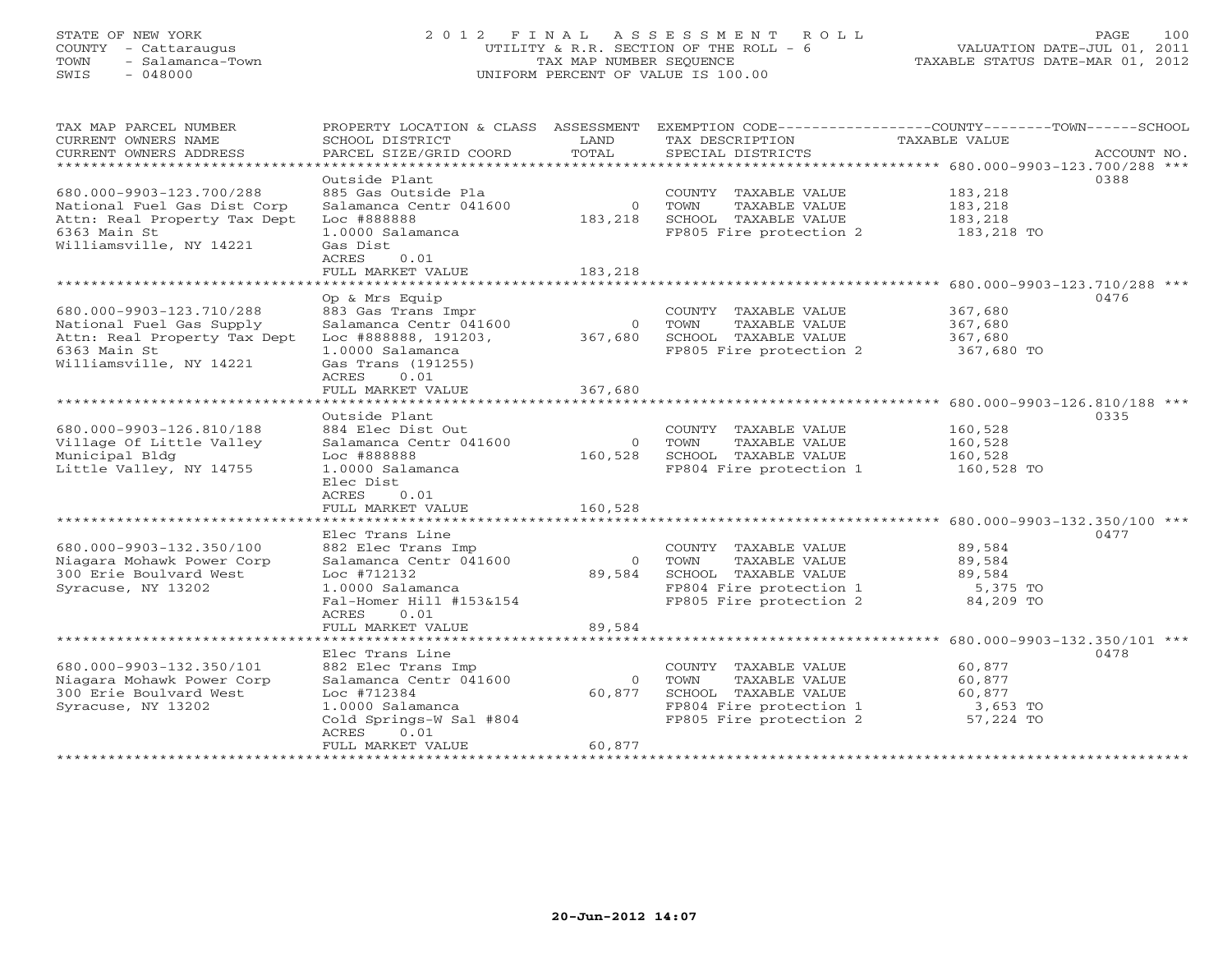## STATE OF NEW YORK 2 0 1 2 F I N A L A S S E S S M E N T R O L L PAGE 101 COUNTY - Cattaraugus UTILITY & R.R. SECTION OF THE ROLL - 6 VALUATION DATE-JUL 01, 2011 TOWN - Salamanca-Town TAX MAP NUMBER SEQUENCE TAXABLE STATUS DATE-MAR 01, 2012 SWIS - 048000 UNIFORM PERCENT OF VALUE IS 100.00UNIFORM PERCENT OF VALUE IS 100.00

| TAX MAP PARCEL NUMBER<br>CURRENT OWNERS NAME<br>CURRENT OWNERS ADDRESS                                                            | SCHOOL DISTRICT<br>PARCEL SIZE/GRID COORD                                                                                                                                                                                                                   | LAND<br>TOTAL                        | TAX DESCRIPTION TAXABLE VALUE<br>SPECIAL DISTRICTS                                                                                                                    | PROPERTY LOCATION & CLASS ASSESSMENT EXEMPTION CODE---------------COUNTY-------TOWN-----SCHOOL<br>ACCOUNT NO. |
|-----------------------------------------------------------------------------------------------------------------------------------|-------------------------------------------------------------------------------------------------------------------------------------------------------------------------------------------------------------------------------------------------------------|--------------------------------------|-----------------------------------------------------------------------------------------------------------------------------------------------------------------------|---------------------------------------------------------------------------------------------------------------|
| *************************                                                                                                         |                                                                                                                                                                                                                                                             |                                      |                                                                                                                                                                       |                                                                                                               |
| 680.000-9903-132.350/102<br>Niagara Mohawk Power Corp<br>300 Erie Boulvard West<br>Syracuse, NY 13202                             | Elec Trans Line<br>882 Elec Trans Imp<br>882 Elec Trans Imp<br>Salamanca Centr 041600<br>Loc #712389<br>1.0000 Salamanca                                                                                                                                    | $\overline{0}$<br>34,686             | COUNTY TAXABLE VALUE<br>TOWN<br>TAXABLE VALUE<br>SCHOOL TAXABLE VALUE<br>FP804 Fire protection $1$ 2,081 TO                                                           | 0479<br>34,686<br>34,686<br>34,686                                                                            |
|                                                                                                                                   | Dake Hill-W Sal #816<br>ACRES<br>0.01                                                                                                                                                                                                                       |                                      | FP805 Fire protection 2 32,605 TO                                                                                                                                     |                                                                                                               |
|                                                                                                                                   | FULL MARKET VALUE                                                                                                                                                                                                                                           | 34,686                               |                                                                                                                                                                       |                                                                                                               |
|                                                                                                                                   |                                                                                                                                                                                                                                                             |                                      |                                                                                                                                                                       |                                                                                                               |
| 680.000-9903-132.350/103<br>Niagara Mohawk Power Corp<br>300 Erie Boulvard West<br>Syracuse, NY 13202<br>680.000-9903-132.350/188 | Elec Trans Line<br>882 Elec Trans Imp<br>882 Elec Trans Imp<br>Salamanca Centr 041600                          0    TOWN<br>Loc #712513<br>1.0000 Salamanca<br>W Sal-Olean #805<br>0.01<br>ACRES<br>FULL MARKET VALUE<br>Outside Plant<br>884 Elec Dist Out | 19,045<br>19,045<br>**************** | COUNTY TAXABLE VALUE<br>TAXABLE VALUE<br>SCHOOL TAXABLE VALUE 19,045<br>FP804 Fire protection 1 1,143 TO<br>FP805 Fire protection 2 17,902 TO<br>COUNTY TAXABLE VALUE | 0480<br>19,045<br>19,045<br>******************* 680.000-9903-132.350/188 ***<br>0481<br>282,280               |
| Niagara Mohawk Power Corp<br>300 Erie Boulvard West<br>Syracuse, NY 13202                                                         | Salamanca Centr 041600<br>Loc #888888<br>1.0000 Salamanca<br>Elec Dist<br>ACRES<br>0.01<br>FULL MARKET VALUE                                                                                                                                                | 282,280<br>282,280                   | 0 TOWN<br>TAXABLE VALUE<br>SCHOOL TAXABLE VALUE<br>FP804 Fire protection 1 16,937 TO<br>FP805 Fire protection 2 265,343 TO                                            | 282,280<br>282,280                                                                                            |
|                                                                                                                                   |                                                                                                                                                                                                                                                             |                                      |                                                                                                                                                                       |                                                                                                               |
| 680.000-9903-631.900/188<br>Verizon New York Inc<br>Attn: Verizon Communications<br>PO Box 152206<br>Irving, TX 75015-2206        | Outside Plant<br>836 Telecom. eq.<br>Salamanca Centr 041600<br>Loc #888888<br>1.0000 Salamanca<br>Poles, Wire, Cable, Etc<br>0.01<br>ACRES<br>FULL MARKET VALUE                                                                                             | $\Omega$<br>170,121<br>170,121       | COUNTY TAXABLE VALUE<br>TOWN<br>TAXABLE VALUE<br>SCHOOL TAXABLE VALUE<br>FP804 Fire protection 1 56,140 TO<br>FP805 Fire protection 2 113,981 TO                      | 0334<br>170,121<br>170,121<br>170,121                                                                         |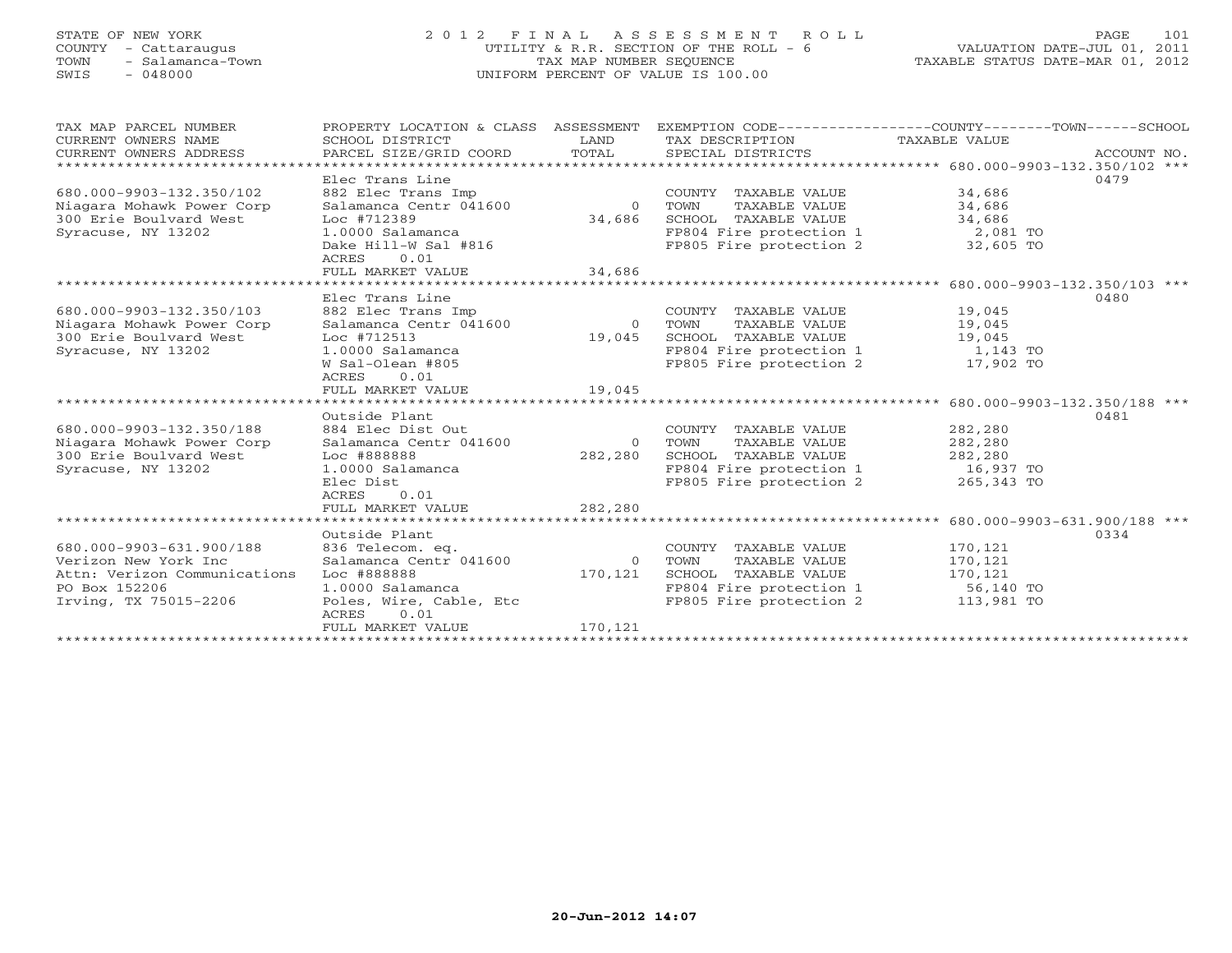|      | STATE OF NEW YORK    | 2012 FINAL ASSESSMENT ROLL                                            | <b>PAGE</b>            | 102 |
|------|----------------------|-----------------------------------------------------------------------|------------------------|-----|
|      | COUNTY - Cattaraugus | UTILITY & R.R. SECTION OF THE ROLL - 6<br>VALUATION DATE-JUL 01, 2011 |                        |     |
| TOWN | - Salamanca-Town     | TAXABLE STATUS DATE-MAR 01, 2012                                      |                        |     |
| SWIS | - 048000             |                                                                       | RPS150/V04/L015        |     |
|      |                      | UNIFORM PERCENT OF VALUE IS 100.00                                    | CURRENT DATE 6/20/2012 |     |
|      |                      |                                                                       |                        |     |

## R O L L S U B S E C T I O N - - T O T A L S

#### \*\*\* S P E C I A L D I S T R I C T S U M M A R Y \*\*\*

| CODE DISTRICT NAME                           | TOTAL<br>PARCELS | EXTENSTON<br>TYPE.  | <b>EXTENSION</b><br>VALUE. | AD VALOREM<br>VALUE. | <b>FXFMPT</b><br>AMOUNT | <b>TAXABLE</b><br>VALUE |
|----------------------------------------------|------------------|---------------------|----------------------------|----------------------|-------------------------|-------------------------|
| FP804 Fire protectio<br>FP805 Fire protectio |                  | 8 TOTAL<br>13 ТОТАL |                            | 269,027<br>1771,606  |                         | 269,027<br>1771,606     |

#### \*\*\* S C H O O L D I S T R I C T S U M M A R Y \*\*\*

| CODE   | DISTRICT NAME     | TOTAL<br>PARCELS | ASSESSED<br>LAND | ASSESSED<br>TOTAL | <b>EXEMPT</b><br><b>AMOUNT</b> | TOTAL<br>TAXABLE | STAR<br><b>AMOUNT</b> | STAR<br>TAXABLE |
|--------|-------------------|------------------|------------------|-------------------|--------------------------------|------------------|-----------------------|-----------------|
| 041600 | Salamanca Central | 14               | 47,200           | 2040,633          |                                | 2040,633         |                       | 2040,633        |
|        | $SUB - TO T AL$   | 14               | 47,200           | 2040,633          |                                | 2040,633         |                       | 2040,633        |
|        | TOTAL             | 14               | 47,200           | 2040,633          |                                | 2040,633         |                       | 2040,633        |

\*\*\* S Y S T E M C O D E S S U M M A R Y \*\*\*

NO SYSTEM EXEMPTIONS AT THIS LEVEL

\*\*\* E X E M P T I O N S U M M A R Y \*\*\*

NO EXEMPTIONS AT THIS LEVEL

| ROLL       |                       | <b>TOTAL</b> | <b>GGESSED</b> | <b>ACCECCEL</b> |           | TAXABLE          | TAXABLE    | STAR     |
|------------|-----------------------|--------------|----------------|-----------------|-----------|------------------|------------|----------|
| <b>SEC</b> | ־סים הדר              | PARCELL      | LAND           | TOTAL           | $\bigcap$ | TOWN             | SCHOOL     | TAXABLE  |
|            | יחידו דיחידום נ. או ר |              | , 200          | 2040,633        | 2040,633  | $2010 -$<br>,633 | $2040$ 633 | 2040,633 |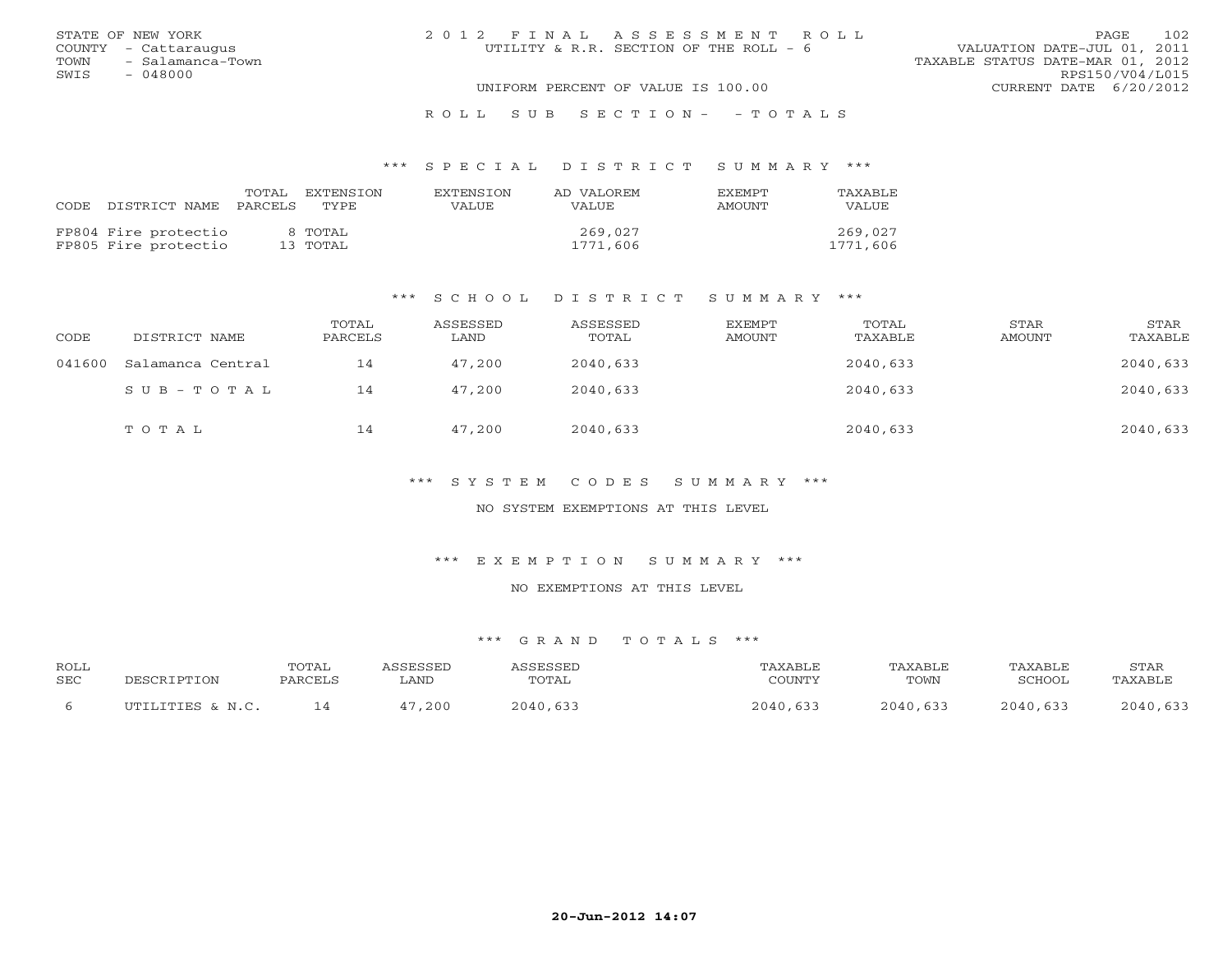|      | STATE OF NEW YORK    | 2012 FINAL ASSESSMENT ROLL             | PAGE.                            | 103 |
|------|----------------------|----------------------------------------|----------------------------------|-----|
|      | COUNTY - Cattaraugus | UTILITY & R.R. SECTION OF THE ROLL - 6 | VALUATION DATE-JUL 01, 2011      |     |
| TOWN | - Salamanca-Town     |                                        | TAXABLE STATUS DATE-MAR 01, 2012 |     |
| SWTS | - 048000             | UNIFORM PERCENT OF VALUE IS 100.00     | RPS150/V04/L015                  |     |
|      |                      |                                        | CURRENT DATE 6/20/2012           |     |
|      |                      |                                        |                                  |     |

#### R O L L S E C T I O N T O T A L S

#### \*\*\* S P E C I A L D I S T R I C T S U M M A R Y \*\*\*

| CODE. | DISTRICT NAME                                | TOTAL<br>PARCELS TYPE | <b>EXTENSION</b>    | EXTENSION<br><b>VALUE</b> | AD VALOREM<br>VALUE | <b>FXFMPT</b><br>AMOUNT | TAXABLE<br>VALUE.   |
|-------|----------------------------------------------|-----------------------|---------------------|---------------------------|---------------------|-------------------------|---------------------|
|       | FP804 Fire protectio<br>FP805 Fire protectio |                       | 8 TOTAL<br>13 TOTAL |                           | 269,027<br>1771,606 |                         | 269,027<br>1771,606 |

#### \*\*\* S C H O O L D I S T R I C T S U M M A R Y \*\*\*

| CODE   | DISTRICT NAME     | TOTAL<br>PARCELS | ASSESSED<br>LAND | ASSESSED<br>TOTAL | <b>EXEMPT</b><br>AMOUNT | TOTAL<br>TAXABLE | STAR<br>AMOUNT | STAR<br>TAXABLE |
|--------|-------------------|------------------|------------------|-------------------|-------------------------|------------------|----------------|-----------------|
| 041600 | Salamanca Central | 14               | 47,200           | 2040,633          |                         | 2040,633         |                | 2040,633        |
|        | SUB-TOTAL         | 14               | 47,200           | 2040,633          |                         | 2040,633         |                | 2040,633        |
|        | TOTAL             | 14               | 47,200           | 2040,633          |                         | 2040,633         |                | 2040,633        |

\*\*\* S Y S T E M C O D E S S U M M A R Y \*\*\*

NO SYSTEM EXEMPTIONS AT THIS LEVEL

\*\*\* E X E M P T I O N S U M M A R Y \*\*\*

NO EXEMPTIONS AT THIS LEVEL

| ROLL       |                       | <b>TOTAL</b> | <b>GGESSED</b> | <b>ACCECCEL</b> |           | TAXABLE          | TAXABLE    | STAR     |
|------------|-----------------------|--------------|----------------|-----------------|-----------|------------------|------------|----------|
| <b>SEC</b> | ־סים הדר              | PARCELL      | LAND           | TOTAL           | $\bigcap$ | TOWN             | SCHOOL     | TAXABLE  |
|            | יחידו דיחידום נ. או ר |              | , 200          | 2040,633        | 2040,633  | $2010 -$<br>,633 | $2040$ 633 | 2040,633 |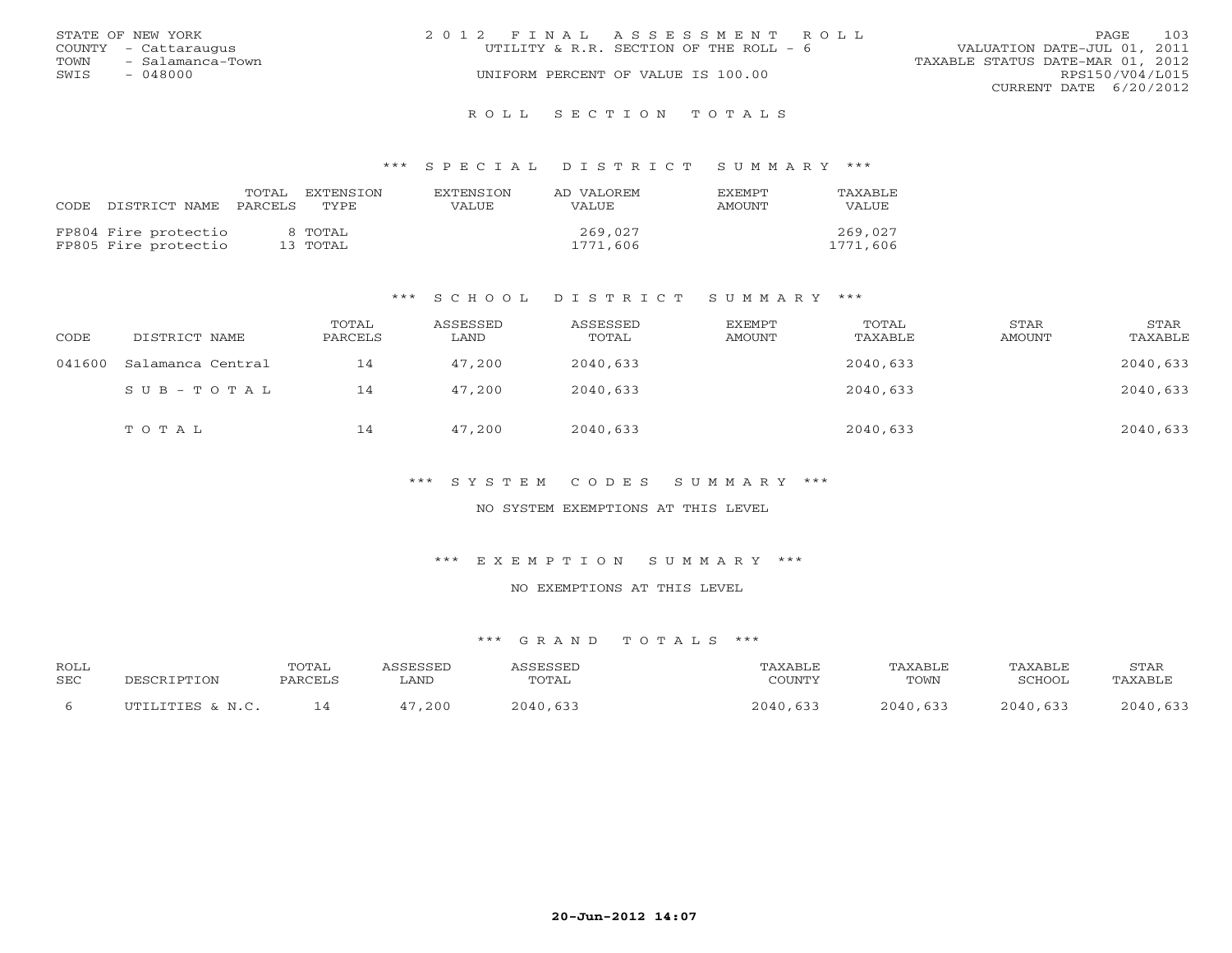## STATE OF NEW YORK 2 0 1 2 F I N A L A S S E S S M E N T R O L L PAGE 104 COUNTY - Cattaraugus WHOLLY EXEMPT SECTION OF THE ROLL - 8 VALUATION DATE-JUL 01, 2011 TOWN - Salamanca-Town TAX MAP NUMBER SEQUENCE TAXABLE STATUS DATE-MAR 01, 2012 SWIS - 048000 UNIFORM PERCENT OF VALUE IS 100.00

| TAX MAP PARCEL NUMBER                          | PROPERTY LOCATION & CLASS ASSESSMENT               |                             | EXEMPTION CODE-----------------COUNTY-------TOWN------SCHOOL |                                       |                |             |
|------------------------------------------------|----------------------------------------------------|-----------------------------|--------------------------------------------------------------|---------------------------------------|----------------|-------------|
| CURRENT OWNERS NAME                            | SCHOOL DISTRICT                                    | LAND                        | TAX DESCRIPTION                                              | TAXABLE VALUE                         |                |             |
| CURRENT OWNERS ADDRESS                         | PARCEL SIZE/GRID COORD                             | TOTAL                       | SPECIAL DISTRICTS                                            |                                       |                | ACCOUNT NO. |
| ************************                       |                                                    |                             |                                                              |                                       |                |             |
|                                                | Ceiling Railroad                                   |                             |                                                              |                                       | 0331           |             |
| $70.000 - 1 - .331$<br>Southern Tier Rail Auth | 843 Non-ceil. rr<br>Salamanca Centr 041600         |                             | Local Auth 14000                                             | 1584,000                              | 1584,000       | 1584,000    |
| Attn: %WNYP Railroad LLC                       | Town Of Salamanca                                  | $\overline{0}$<br>1584,000  | COUNTY TAXABLE VALUE<br>TOWN<br><b>TAXABLE VALUE</b>         | $\circ$<br>$\Omega$                   |                |             |
| PO Box 190-B                                   | 1.0000 Salamanca                                   |                             | SCHOOL TAXABLE VALUE                                         | $\Omega$                              |                |             |
| Lakeville, NY 14480                            | 0.01<br>ACRES                                      |                             | FP804 Fire protection 1                                      |                                       | $0$ TO         |             |
|                                                | DEED BOOK 1000 PG-959                              |                             | 1108,800 EX                                                  |                                       |                |             |
|                                                | FULL MARKET VALUE                                  | 1584,000                    | FP805 Fire protection 2                                      |                                       | $0$ TO         |             |
|                                                |                                                    |                             | 475,200 EX                                                   |                                       |                |             |
|                                                | ********************                               |                             |                                                              |                                       |                |             |
|                                                | Indian Reservation                                 |                             |                                                              |                                       | 5000           |             |
| $72.000 - 1 - 500$                             | 693 Indian resry                                   |                             | INDIAN-RES 14300                                             | 4,800                                 | 4,800          | 4,800       |
| Seneca Nation Of Indians                       | Salamanca Centr 041600                             | 4,800                       | COUNTY TAXABLE VALUE                                         | $\Omega$                              |                |             |
| RD 1                                           | 0.01<br>ACRES                                      | 4,800                       | <b>TAXABLE VALUE</b><br>TOWN                                 | $\Omega$                              |                |             |
| Salamanca, NY 14779                            | EAST-1104360 NRTH-0784035                          |                             | SCHOOL TAXABLE VALUE                                         | $\Omega$                              |                |             |
|                                                | FULL MARKET VALUE                                  | 4,800                       | FP805 Fire protection 2                                      | $0$ TO                                |                |             |
|                                                |                                                    |                             | 4,800 EX                                                     |                                       |                |             |
|                                                | ************************                           |                             |                                                              | ******** 72.002-2-5.2/1 ************* |                |             |
|                                                | NYS Rte 353                                        |                             |                                                              |                                       | 0500           |             |
| $72.002 - 2 - 5.2/1$                           | 651 Highway gar                                    |                             | NYS OWNED 12100                                              | 1264,100                              | 1264,100       | 1264,100    |
| State of New York                              | Salamanca Centr 041600                             | $\overline{0}$              | COUNTY TAXABLE VALUE                                         | $\Omega$                              |                |             |
| NYS Rte 353                                    | ACRES<br>0.01                                      | 1264,100                    | TOWN<br>TAXABLE VALUE                                        | $\Omega$                              |                |             |
| Salamanca-Town, NY                             | FULL MARKET VALUE<br>***************************** | 1264,100                    | SCHOOL TAXABLE VALUE                                         |                                       |                |             |
|                                                | 4295 Center St Ext                                 |                             |                                                              |                                       | 5001           |             |
| $72.002 - 2 - 12.2$                            | 652 Govt bldgs                                     |                             | TOWN-PROP 13500                                              | 57,000                                | 57,000         | 57,000      |
| Town Of Salamanca                              | Salamanca Centr 041600                             | 9,100                       | COUNTY TAXABLE VALUE                                         | $\circ$                               |                |             |
| Salamanca, NY 14779                            | 10 03 07                                           | 57,000                      | TOWN<br><b>TAXABLE VALUE</b>                                 | $\Omega$                              |                |             |
|                                                | 98.00 DPTH 415.00<br>FRNT                          |                             | SCHOOL TAXABLE VALUE                                         | $\Omega$                              |                |             |
|                                                | EAST-1103657 NRTH-0795211                          |                             | FP805 Fire protection 2                                      |                                       | 0 <sub>T</sub> |             |
|                                                | DEED BOOK 00221 PG-00162                           |                             | 57,000 EX                                                    |                                       |                |             |
|                                                | FULL MARKET VALUE                                  | 57,000                      |                                                              |                                       |                |             |
|                                                |                                                    |                             |                                                              |                                       |                |             |
|                                                | 4282 Center St Ext                                 |                             |                                                              |                                       | 0152           |             |
| $72.002 - 2 - 31$                              | 418 Inn/lodge                                      |                             | NON-PROFIT 25130                                             | 175,900                               | 175,900        | 175,900     |
| Cattaraugus Community Action                   | Salamanca Centr 041600                             | 11,000                      | COUNTY TAXABLE VALUE                                         | $\circ$                               |                |             |
| 25 Jefferson St                                | 09 03<br>07                                        | 175,900                     | <b>TAXABLE VALUE</b><br><b>TOWN</b>                          | $\Omega$                              |                |             |
| Salamanca, NY 14779                            | 1.35<br>ACRES                                      |                             | SCHOOL TAXABLE VALUE                                         | $\cap$                                |                |             |
|                                                | EAST-1103948 NRTH-0794868                          |                             | FP805 Fire protection 2                                      |                                       | $0$ TO         |             |
|                                                | DEED BOOK 1005<br>PG-732                           |                             | 175,900 EX                                                   |                                       |                |             |
|                                                | FULL MARKET VALUE                                  | 175,900<br>**************** |                                                              |                                       |                |             |
|                                                |                                                    |                             |                                                              |                                       |                |             |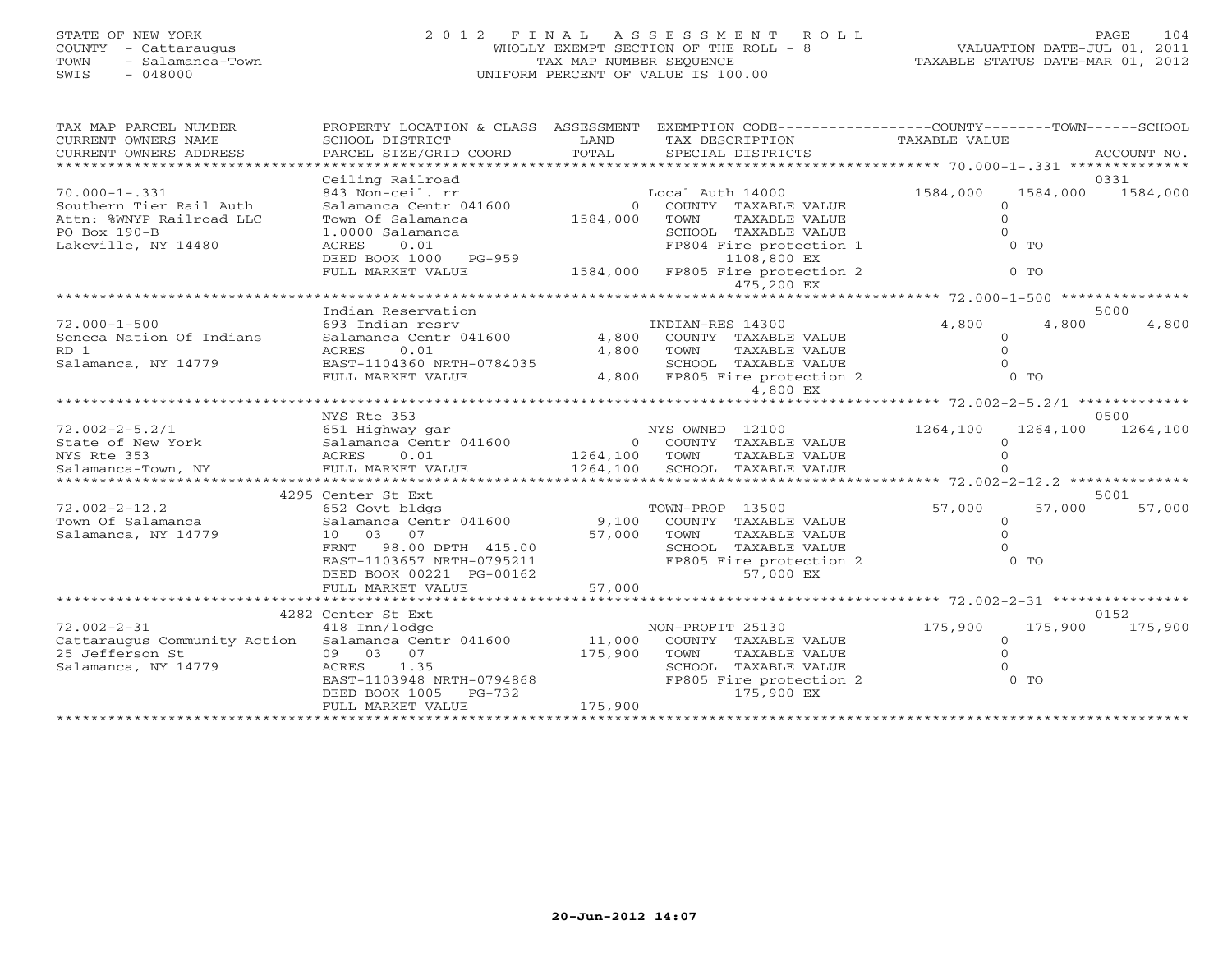## STATE OF NEW YORK 2 0 1 2 F I N A L A S S E S S M E N T R O L L PAGE 105 COUNTY - Cattaraugus WHOLLY EXEMPT SECTION OF THE ROLL - 8 VALUATION DATE-JUL 01, 2011 TOWN - Salamanca-Town TAX MAP NUMBER SEQUENCE TAXABLE STATUS DATE-MAR 01, 2012 SWIS - 048000 UNIFORM PERCENT OF VALUE IS 100.00

| TAX MAP PARCEL NUMBER<br>CURRENT OWNERS NAME   | SCHOOL DISTRICT                              | LAND<br>TOTAL | PROPERTY LOCATION & CLASS ASSESSMENT EXEMPTION CODE---------------COUNTY-------TOWN------SCHOOL<br>TAX DESCRIPTION | TAXABLE VALUE  |         |             |
|------------------------------------------------|----------------------------------------------|---------------|--------------------------------------------------------------------------------------------------------------------|----------------|---------|-------------|
| CURRENT OWNERS ADDRESS<br>******************** | PARCEL SIZE/GRID COORD                       |               | SPECIAL DISTRICTS                                                                                                  |                |         | ACCOUNT NO. |
|                                                | Center St Ext                                |               |                                                                                                                    |                |         | 0381        |
| $72.002 - 2 - 32.2$                            | 652 Govt bldgs                               |               | TOWN-PROP 13500                                                                                                    | 103,600        | 103,600 | 103,600     |
| Town Of Salamanca                              | Salamanca Centr 041600                       | 10,000        | COUNTY TAXABLE VALUE                                                                                               | $\Omega$       |         |             |
| 4295 Center St Ext                             | 09 07 03                                     | 103,600       | TOWN<br>TAXABLE VALUE                                                                                              | $\Omega$       |         |             |
| Salamanca, NY 14779                            | FRNT 101.00 DPTH 244.00                      |               | SCHOOL TAXABLE VALUE                                                                                               |                |         |             |
|                                                | EAST-1103710 NRTH-0794972                    |               | FP805 Fire protection 2                                                                                            | $0$ TO         |         |             |
|                                                | DEED BOOK 802<br>PG-00422                    |               | 103,600 EX                                                                                                         |                |         |             |
|                                                | FULL MARKET VALUE                            | 103,600       |                                                                                                                    |                |         |             |
|                                                |                                              |               |                                                                                                                    |                |         |             |
|                                                | Center St Ext                                |               |                                                                                                                    |                |         | 5004        |
| $72.004 - 1 - 9$                               | 695 Cemetery                                 |               | CEMETERY<br>27350                                                                                                  | 36,400         | 36,400  | 36,400      |
| Crawford Cemetery Assn                         | Salamanca Centr 041600 13,000                |               | COUNTY<br>TAXABLE VALUE                                                                                            | $\circ$        |         |             |
| Attn: R Scharf                                 | 09 03 07                                     | 36,400        | TOWN<br>TAXABLE VALUE                                                                                              | $\circ$        |         |             |
|                                                |                                              |               | SCHOOL TAXABLE VALUE                                                                                               |                |         |             |
|                                                |                                              |               | FP805 Fire protection 2                                                                                            | $0$ TO         |         |             |
|                                                | FULL MARKET VALUE                            | 36,400        | 36,400 EX                                                                                                          |                |         |             |
|                                                |                                              |               |                                                                                                                    |                |         |             |
|                                                | 16 Forest Ave                                |               |                                                                                                                    |                |         | 0212        |
| $72.004 - 1 - 26$                              | 210 1 Family Res                             |               | RELIGIOUS 25110                                                                                                    | 54,300         | 54,300  | 54,300      |
| Salamanca Church of Christ                     | Salamanca Centr 041600 6,600                 |               | COUNTY TAXABLE VALUE                                                                                               | $\overline{0}$ |         |             |
| 28 Pike St                                     | 09 03<br>07                                  | 54,300        | TOWN<br>TAXABLE VALUE                                                                                              | $\Omega$       |         |             |
| Salamanca, NY 14779                            | Life Use - Pontaski                          |               | SCHOOL<br>TAXABLE VALUE                                                                                            |                |         |             |
|                                                | FRNT 169.30 DPTH 135.00                      |               | FP805 Fire protection 2                                                                                            | $0$ TO         |         |             |
|                                                | EAST-1103600 NRTH-0790890                    |               | 54,300 EX                                                                                                          |                |         |             |
|                                                | DEED BOOK 15020 PG-3003<br>FULL MARKET VALUE | 54,300        |                                                                                                                    |                |         |             |
|                                                | **************************                   |               |                                                                                                                    |                |         |             |
|                                                | Nys Rte 353                                  |               |                                                                                                                    |                |         | 0382        |
| $72.004 - 1 - 48$                              | 322 Rural vac>10                             |               | NON-PROFIT 25130                                                                                                   | 24,000         | 24,000  | 24,000      |
| Cattaraugus Local Dev Corp                     | Salamanca Centr 041600                       | 24,000        | COUNTY TAXABLE VALUE                                                                                               | $\overline{O}$ |         |             |
| PO Box 1                                       | Former E-L Rr Dunkirk Br                     | 24,000        | TOWN<br>TAXABLE VALUE                                                                                              | $\Omega$       |         |             |
| Cattaraugus, NY 14719                          | 2.4 Miles                                    |               | SCHOOL TAXABLE VALUE                                                                                               |                |         |             |
|                                                | 19.00<br>ACRES                               |               | FP805 Fire protection 2                                                                                            | $0$ TO         |         |             |
|                                                | EAST-1103439 NRTH-0795046                    |               | 24,000 EX                                                                                                          |                |         |             |
|                                                | DEED BOOK 136<br>$PG-4009$                   |               |                                                                                                                    |                |         |             |
|                                                | FULL MARKET VALUE                            | 24,000        |                                                                                                                    |                |         |             |
|                                                | ************************************         |               |                                                                                                                    |                |         |             |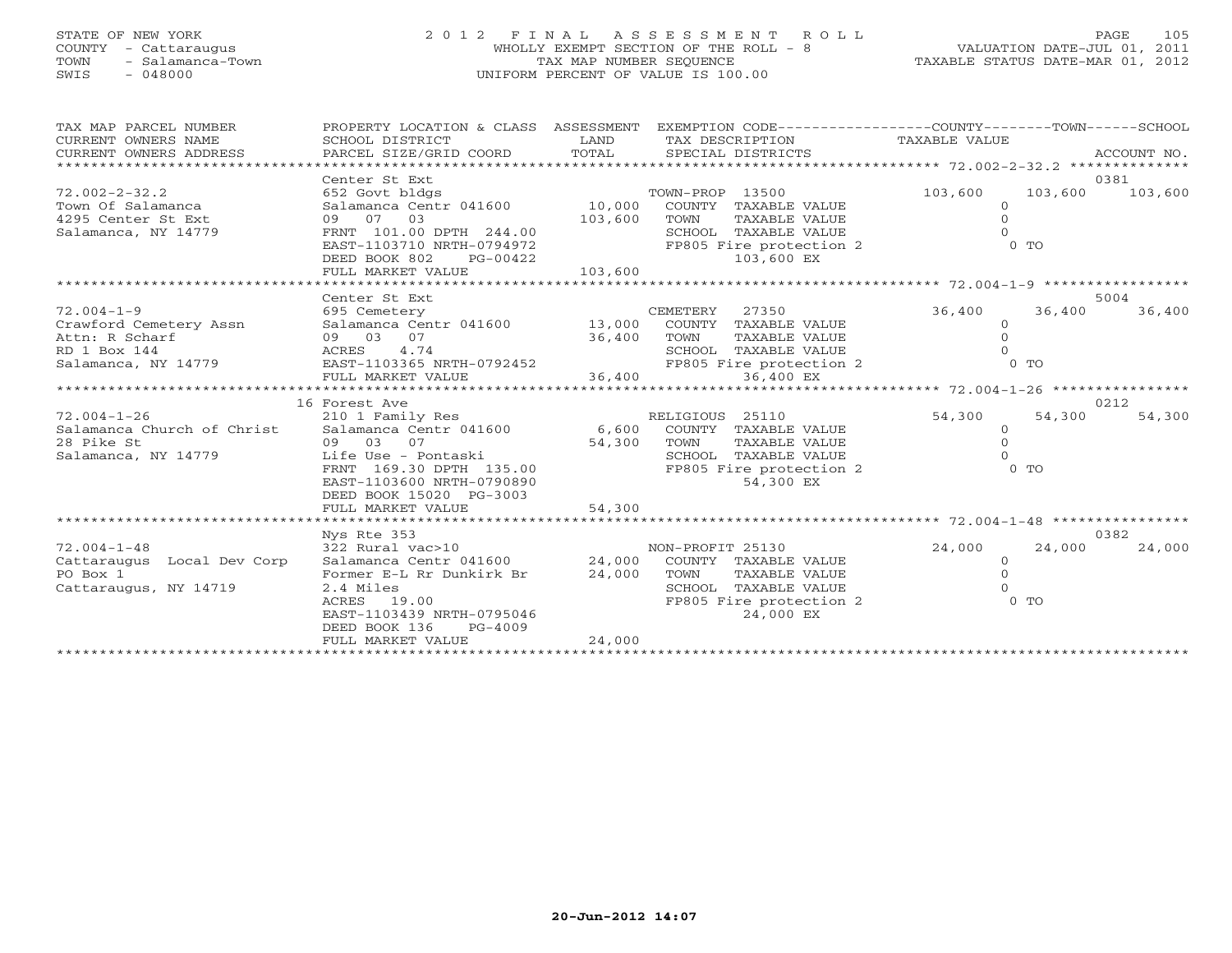|      | STATE OF NEW YORK    | 2012 FINAL ASSESSMENT ROLL            |                                  | PAGE.           | 106 |
|------|----------------------|---------------------------------------|----------------------------------|-----------------|-----|
|      | COUNTY - Cattaraugus | WHOLLY EXEMPT SECTION OF THE ROLL - 8 | VALUATION DATE-JUL 01, 2011      |                 |     |
| TOWN | - Salamanca-Town     |                                       | TAXABLE STATUS DATE-MAR 01, 2012 |                 |     |
| SWIS | $-048000$            |                                       |                                  | RPS150/V04/L015 |     |
|      |                      | UNIFORM PERCENT OF VALUE IS 100.00    | CURRENT DATE 6/20/2012           |                 |     |
|      |                      |                                       |                                  |                 |     |

### R O L L S U B S E C T I O N - - T O T A L S

#### \*\*\* S P E C I A L D I S T R I C T S U M M A R Y \*\*\*

| CODE DISTRICT NAME PARCELS                   | TOTAL EXTENSION<br>TYPE. | EXTENSION<br>VALUE | AD VALOREM<br>VALUE | <b>FXEMPT</b><br><b>AMOUNT</b> | TAXABLE<br>VALUE |
|----------------------------------------------|--------------------------|--------------------|---------------------|--------------------------------|------------------|
| FP804 Fire protectio<br>FP805 Fire protectio | L TOTAL<br>8 TOTAL       |                    | 1108,800<br>931,200 | 1108,800<br>931,200            |                  |

#### \*\*\* S C H O O L D I S T R I C T S U M M A R Y \*\*\*

| CODE   | DISTRICT NAME     | TOTAL<br>PARCELS | ASSESSED<br>LAND | ASSESSED<br>TOTAL | EXEMPT<br>AMOUNT | TOTAL<br>TAXABLE | STAR<br>AMOUNT | STAR<br>TAXABLE |
|--------|-------------------|------------------|------------------|-------------------|------------------|------------------|----------------|-----------------|
| 041600 | Salamanca Central | Q                | 78,500           | 3304,100          | 3304,100         |                  |                |                 |
|        | SUB-TOTAL         | 9                | 78,500           | 3304,100          | 3304,100         |                  |                |                 |
|        | TOTAL             | a                | 78,500           | 3304,100          | 3304,100         |                  |                |                 |

#### \*\*\* S Y S T E M C O D E S S U M M A R Y \*\*\*

### NO SYSTEM EXEMPTIONS AT THIS LEVEL

## \*\*\* E X E M P T I O N S U M M A R Y \*\*\*

| 12100<br>1264,100<br>1264,100<br>NYS OWNED  | 1264,100 |
|---------------------------------------------|----------|
| 13500<br>160,600<br>160,600<br>TOWN-PROP    | 160,600  |
| 14000<br>1584,000<br>1584,000<br>Local Auth | 1584,000 |
| 14300<br>4,800<br>4,800<br>INDIAN-RES       | 4,800    |
| 25110<br>54,300<br>54,300<br>RELIGIOUS      | 54,300   |
| 25130<br>199,900<br>199,900<br>NON-PROFIT   | 199,900  |
| 27350<br>36,400<br>36,400<br>CEMETERY       | 36,400   |
| 3304,100<br>3304,100<br>TOTAL               | 3304,100 |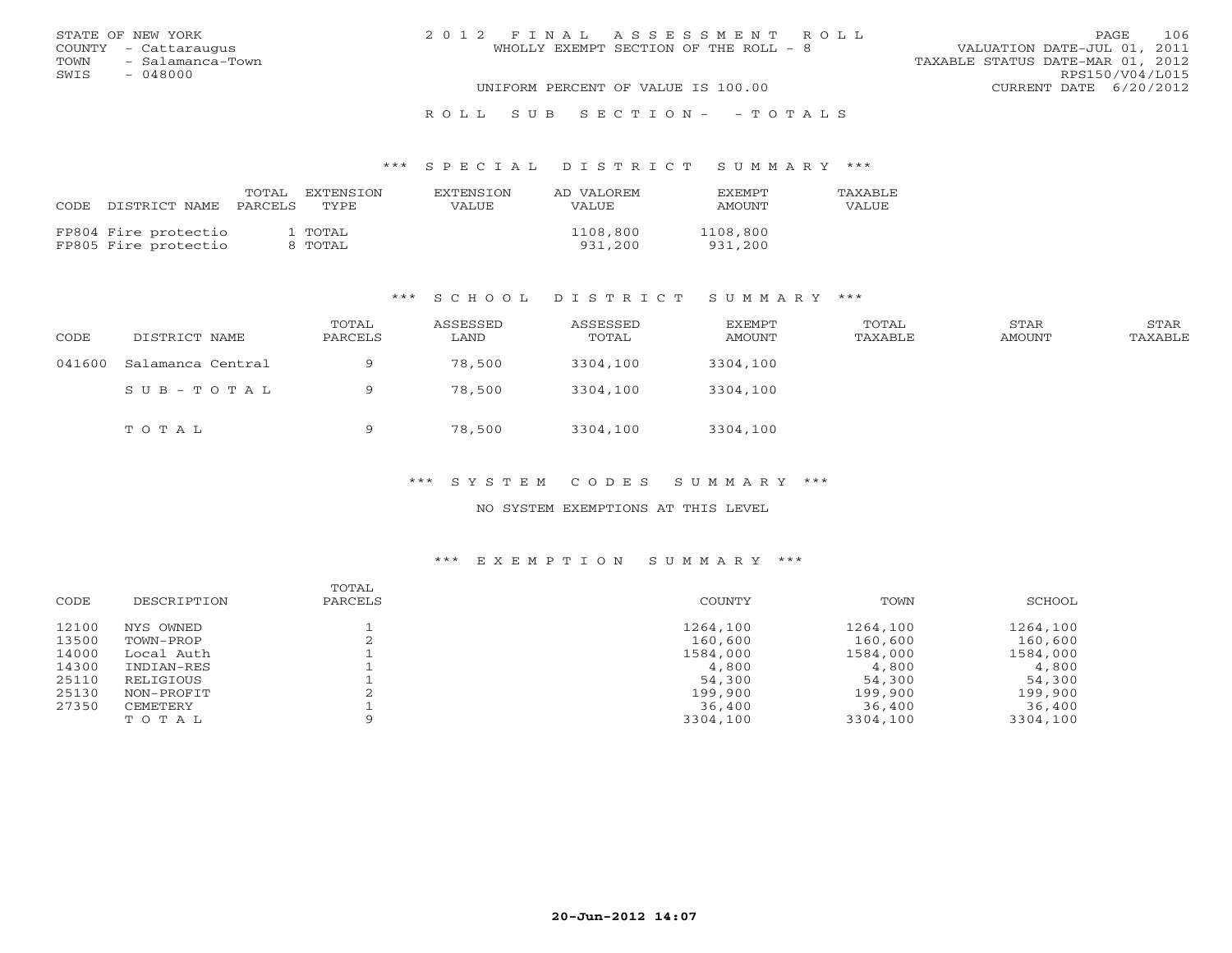|      | STATE OF NEW YORK    | 2012 FINAL ASSESSMENT ROLL            | 107<br>PAGE.                     |
|------|----------------------|---------------------------------------|----------------------------------|
|      | COUNTY - Cattaraugus | WHOLLY EXEMPT SECTION OF THE ROLL - 8 | VALUATION DATE-JUL 01, 2011      |
| TOWN | - Salamanca-Town     |                                       | TAXABLE STATUS DATE-MAR 01, 2012 |
| SWIS | - 048000             |                                       | RPS150/V04/L015                  |
|      |                      | UNIFORM PERCENT OF VALUE IS 100.00    | CURRENT DATE 6/20/2012           |
|      |                      |                                       |                                  |

#### \*\*\* G R A N D T O T A L S \*\*\*

R O L L S U B S E C T I O N - - T O T A L S

| <b>ROLL</b> |       | ጥሰጥ A1  |           |            | <b>XABLF</b> | AXABLE | TAXABLE | <b>CHLAT</b><br>י בתיכו |
|-------------|-------|---------|-----------|------------|--------------|--------|---------|-------------------------|
| <b>SEC</b>  | DTION | PARCELS | LAND      | utal       | COUNTY       | TOWN   | COHOOT  |                         |
|             |       |         | 500<br>70 | 100<br>201 |              |        |         |                         |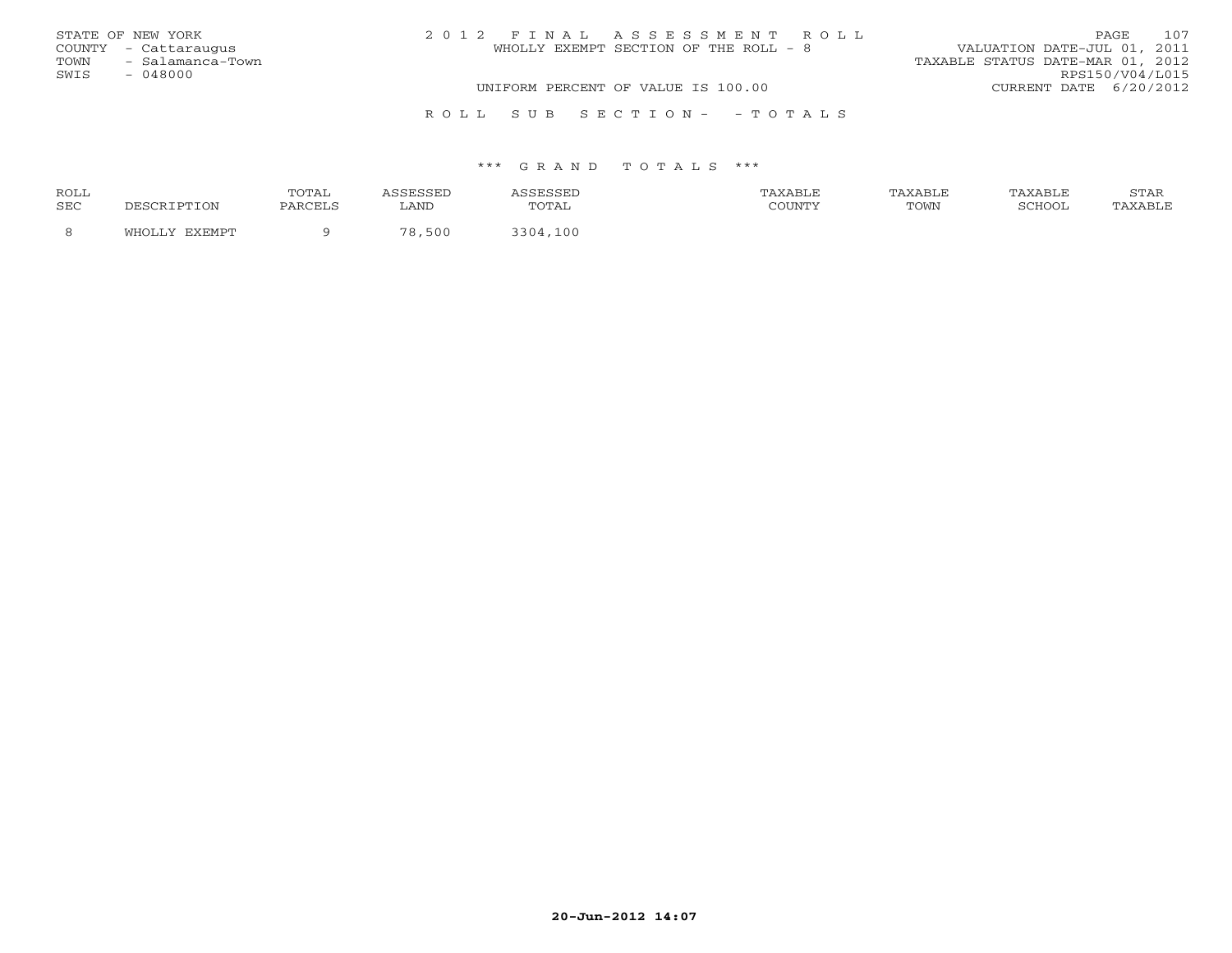|      | STATE OF NEW YORK    | 2012 FINAL ASSESSMENT ROLL |                                       |                                  |                        | <b>PAGE</b> | 108 |
|------|----------------------|----------------------------|---------------------------------------|----------------------------------|------------------------|-------------|-----|
|      | COUNTY - Cattaraugus |                            | WHOLLY EXEMPT SECTION OF THE ROLL - 8 | VALUATION DATE-JUL 01, 2011      |                        |             |     |
| TOWN | - Salamanca-Town     |                            |                                       | TAXABLE STATUS DATE-MAR 01, 2012 |                        |             |     |
| SWIS | - 048000             |                            | UNIFORM PERCENT OF VALUE IS 100.00    |                                  | RPS150/V04/L015        |             |     |
|      |                      |                            |                                       |                                  | CURRENT DATE 6/20/2012 |             |     |
|      |                      |                            |                                       |                                  |                        |             |     |

R O L L S E C T I O N T O T A L S

#### \*\*\* S P E C I A L D I S T R I C T S U M M A R Y \*\*\*

| CODE | DISTRICT NAME                                | TOTAL<br>PARCELS | EXTENSION<br>TYPE. | EXTENSION<br>VALUE | AD VALOREM<br>VALUE | <b>EXEMPT</b><br>AMOUNT | <b>TAXABLF</b><br>VALUE |
|------|----------------------------------------------|------------------|--------------------|--------------------|---------------------|-------------------------|-------------------------|
|      | FP804 Fire protectio<br>FP805 Fire protectio |                  | 1 TOTAL<br>8 TOTAL |                    | 1108,800<br>931,200 | 1108,800<br>931,200     |                         |

#### \*\*\* S C H O O L D I S T R I C T S U M M A R Y \*\*\*

| CODE   | DISTRICT NAME     | TOTAL<br>PARCELS | ASSESSED<br>LAND | ASSESSED<br>TOTAL | EXEMPT<br>AMOUNT | TOTAL<br>TAXABLE | STAR<br>AMOUNT | STAR<br>TAXABLE |
|--------|-------------------|------------------|------------------|-------------------|------------------|------------------|----------------|-----------------|
| 041600 | Salamanca Central | Q                | 78,500           | 3304,100          | 3304,100         |                  |                |                 |
|        | SUB-TOTAL         |                  | 78,500           | 3304,100          | 3304,100         |                  |                |                 |
|        | TOTAL             | Q                | 78,500           | 3304,100          | 3304,100         |                  |                |                 |

\*\*\* S Y S T E M C O D E S S U M M A R Y \*\*\*

NO SYSTEM EXEMPTIONS AT THIS LEVEL

## \*\*\* E X E M P T I O N S U M M A R Y \*\*\*

| CODE  | DESCRIPTION | TOTAL<br>PARCELS | COUNTY   | TOWN     | SCHOOL   |
|-------|-------------|------------------|----------|----------|----------|
| 12100 | NYS OWNED   |                  | 1264,100 | 1264,100 | 1264,100 |
| 13500 | TOWN-PROP   |                  | 160,600  | 160,600  | 160,600  |
| 14000 | Local Auth  |                  | 1584,000 | 1584,000 | 1584,000 |
| 14300 | INDIAN-RES  |                  | 4,800    | 4,800    | 4,800    |
| 25110 | RELIGIOUS   |                  | 54,300   | 54,300   | 54,300   |
| 25130 | NON-PROFIT  |                  | 199,900  | 199,900  | 199,900  |
| 27350 | CEMETERY    |                  | 36,400   | 36,400   | 36,400   |
|       | TOTAL       | $\Omega$         | 3304,100 | 3304,100 | 3304,100 |
|       |             |                  |          |          |          |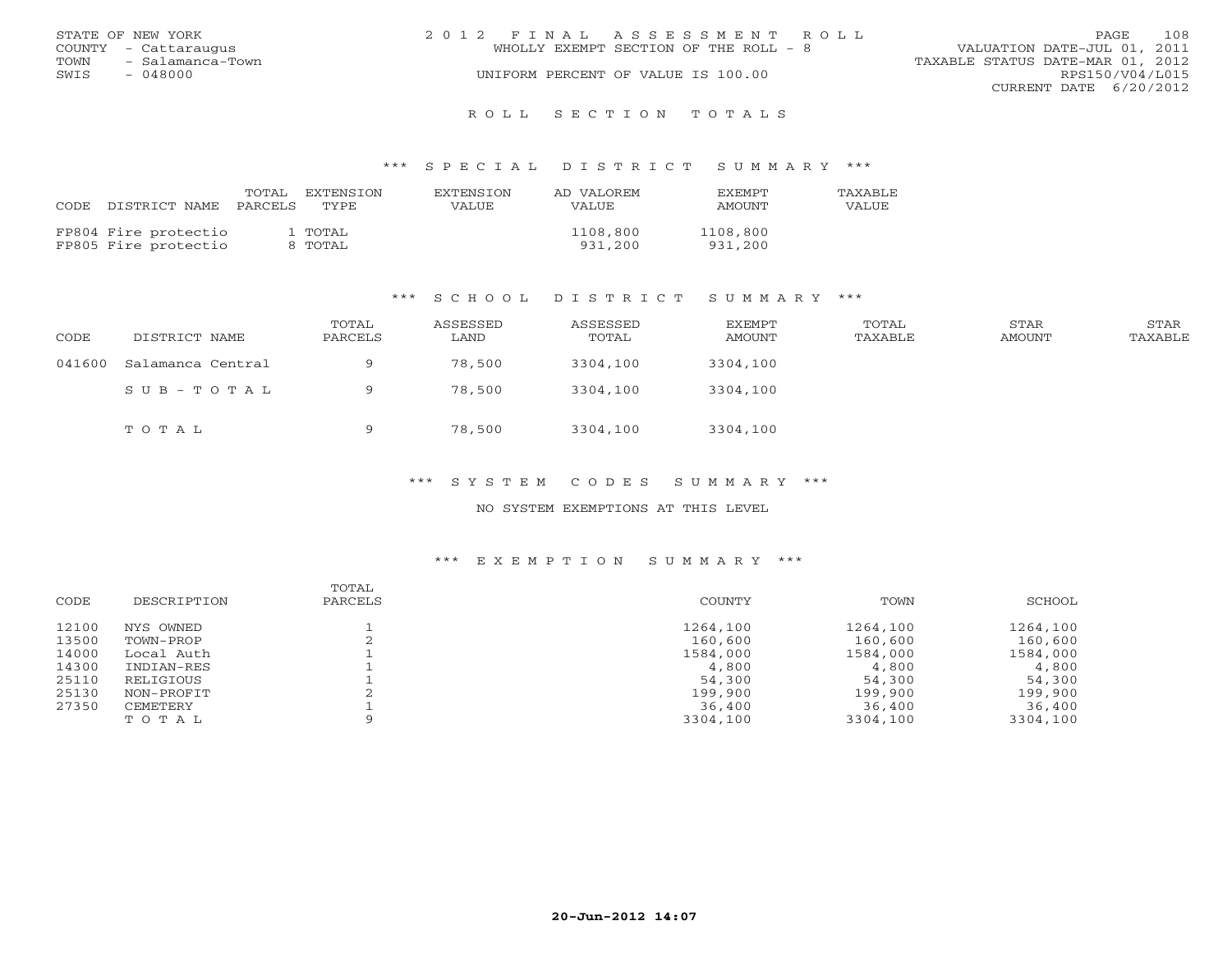|      | STATE OF NEW YORK    | 2012 FINAL ASSESSMENT ROLL            | PAGE                        | 109 |
|------|----------------------|---------------------------------------|-----------------------------|-----|
|      | COUNTY - Cattaraugus | WHOLLY EXEMPT SECTION OF THE ROLL - 8 | VALUATION DATE-JUL 01, 2011 |     |
| TOWN | - Salamanca-Town     | TAXABLE STATUS DATE-MAR 01, 2012      |                             |     |
| SWIS | - 048000             | UNIFORM PERCENT OF VALUE IS 100.00    | RPS150/V04/L015             |     |
|      |                      |                                       | CURRENT DATE $6/20/2012$    |     |
|      |                      | ROLL SECTION TOTALS                   |                             |     |

#### \*\*\* G R A N D T O T A L S \*\*\*

| <b>ROLL</b> |       | <b>TOTA</b> |           |            | <b>XABLF</b> | AXABLE | TAXABLE | <b>CERT</b><br>י בתיכו |
|-------------|-------|-------------|-----------|------------|--------------|--------|---------|------------------------|
| <b>SEC</b>  | DTION | PARCELS     | LAND      | utal       | COUNTY       | TOWN   | COHOOT  |                        |
|             |       |             | 500<br>70 | 100<br>201 |              |        |         |                        |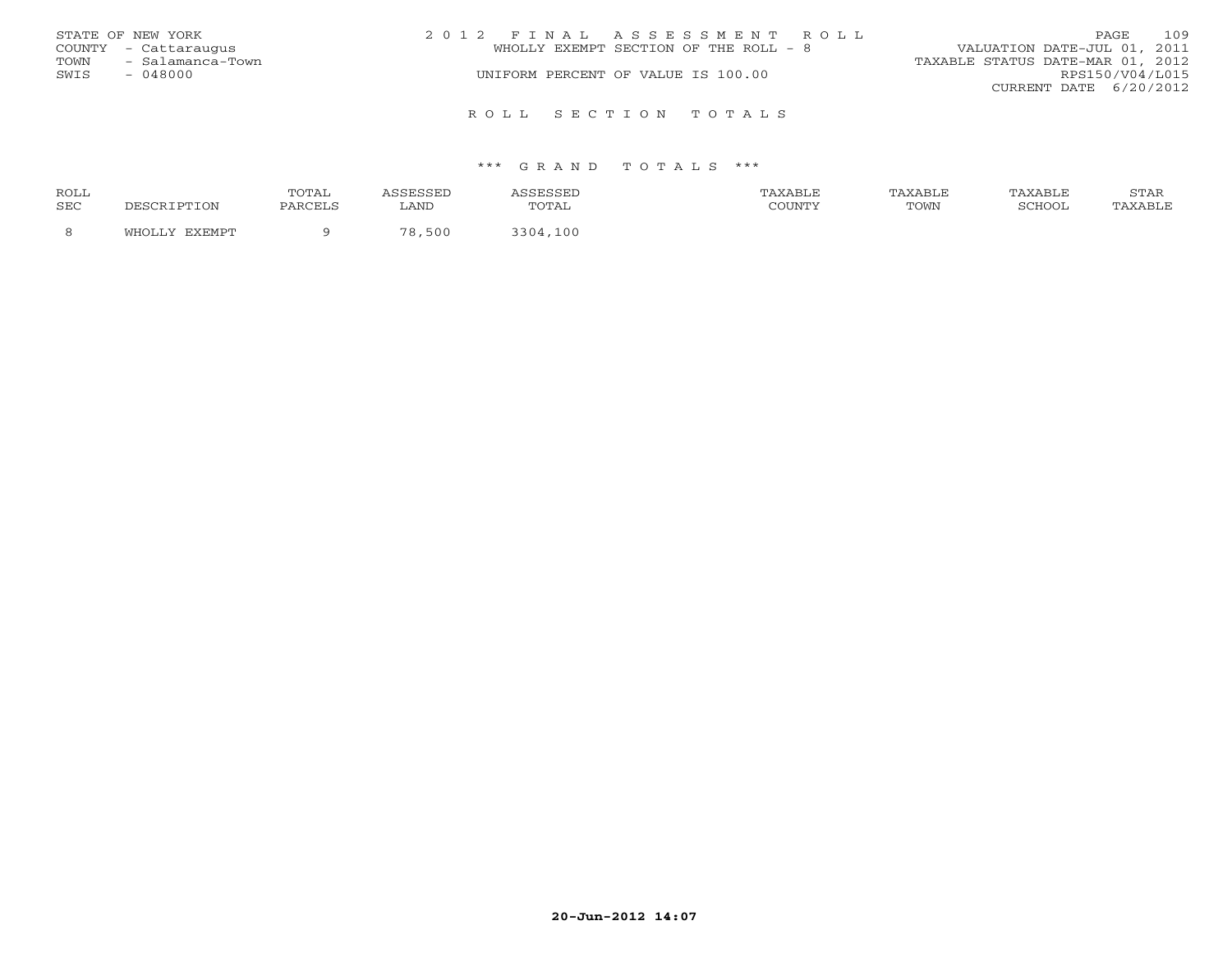|      | STATE OF NEW YORK    | 2012 FINAL ASSESSMENT ROLL         | 110<br>PAGE                      |
|------|----------------------|------------------------------------|----------------------------------|
|      | COUNTY - Cattaraugus |                                    | VALUATION DATE-JUL 01, 2011      |
| TOWN | - Salamanca-Town     | SWIS TOTALS                        | TAXABLE STATUS DATE-MAR 01, 2012 |
| SWIS | 048000               | UNIFORM PERCENT OF VALUE IS 100.00 | RPS150/V04/L015                  |
|      |                      |                                    | CURRENT DATE 6/20/2012           |

### \*\*\* S P E C I A L D I S T R I C T S U M M A R Y \*\*\*

| CODE | DISTRICT NAME        | TOTAL<br>PARCELS | EXTENSION<br>TYPE | EXTENSION<br>VALUE | AD VALOREM<br>VALUE | <b>EXEMPT</b><br>AMOUNT | TAXABLE<br>VALUE |
|------|----------------------|------------------|-------------------|--------------------|---------------------|-------------------------|------------------|
|      |                      |                  |                   |                    |                     |                         |                  |
|      | FF802 Sewer fr ftg-n |                  | 10 TOTAL          |                    | 1,193               |                         | 1,193            |
|      | FP804 Fire protectio |                  | 196 TOTAL         |                    | 13544,291           | 1108,800                | 12435,491        |
|      | FP805 Fire protectio |                  | 230 TOTAL         |                    | 18384,860           | 961,000                 | 17423,860        |
|      | SD801 Sewer dist - n |                  | 10 TOTAL          |                    | 549,600             |                         | 549,600          |

## \*\*\* S C H O O L D I S T R I C T S U M M A R Y \*\*\*

| CODE             | DISTRICT NAME                       | TOTAL<br>PARCELS | ASSESSED<br>LAND | ASSESSED<br>TOTAL | EXEMPT<br>AMOUNT | TOTAL<br>TAXABLE | STAR<br>AMOUNT | STAR<br>TAXABLE |
|------------------|-------------------------------------|------------------|------------------|-------------------|------------------|------------------|----------------|-----------------|
| 040404<br>041600 | Illegal School<br>Salamanca Central | 422              | 11590,964        | 33562,171         | 3754,372         | 29807,799        | 6764,940       | 23042,859       |
|                  | $SUB - TO T AL$                     | 424              | 11590,964        | 33562,171         | 3754,372         | 29807,799        | 6764,940       | 23042,859       |
|                  | TOTAL                               | 424              | 11590,964        | 33562,171         | 3754,372         | 29807,799        | 6764,940       | 23042,859       |

## \*\*\* S Y S T E M C O D E S S U M M A R Y \*\*\*

#### NO SYSTEM EXEMPTIONS AT THIS LEVEL

#### \*\*\* E X E M P T I O N S U M M A R Y \*\*\*

|       |             | TOTAL   |          |          |          |
|-------|-------------|---------|----------|----------|----------|
| CODE  | DESCRIPTION | PARCELS | COUNTY   | TOWN     | SCHOOL   |
| 12100 | NYS OWNED   |         | 1264,100 | 1264,100 | 1264,100 |
| 13500 | TOWN-PROP   |         | 160,600  | 160,600  | 160,600  |
| 14000 | Local Auth  |         | 1584,000 | 1584,000 | 1584,000 |
| 14300 | INDIAN-RES  |         | 4,800    | 4,800    | 4,800    |
| 25110 | RELIGIOUS   |         | 54,300   | 54,300   | 54,300   |
| 25130 | NON-PROFIT  |         | 199,900  | 199,900  | 199,900  |
| 27350 | CEMETERY    |         | 36,400   | 36,400   | 36,400   |
| 32252 | STATE C     |         | 948,600  |          |          |
| 33201 | XMPT C/T    |         | 29,800   | 29,800   |          |
| 33302 | XMPT CTY    |         | 119,900  |          |          |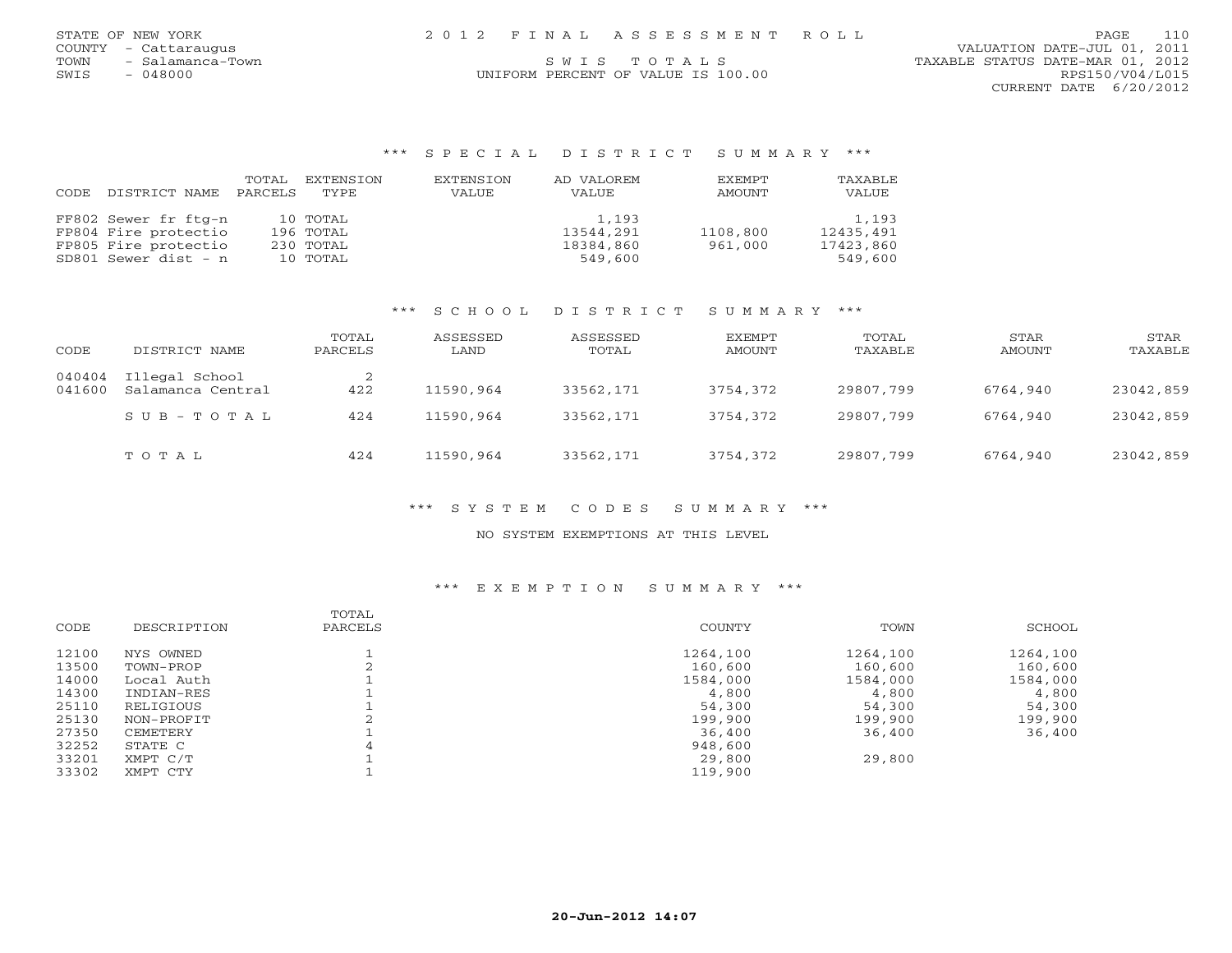| 2012 FINAL ASSESSMENT ROLL<br>STATE OF NEW YORK | PAGE 111 |  |
|-------------------------------------------------|----------|--|
|-------------------------------------------------|----------|--|

|    |           | ATE OF NEW YORK    |
|----|-----------|--------------------|
|    |           | UNTY - Cattarauqus |
| WМ |           | - Salamanca-Town   |
| ΊS | $-048000$ |                    |

## \*\*\* E X E M P T I O N S U M M A R Y \*\*\*

|       |              | TOTAL   |          |          |           |
|-------|--------------|---------|----------|----------|-----------|
| CODE  | DESCRIPTION  | PARCELS | COUNTY   | TOWN     | SCHOOL    |
| 41101 | VET C/T      |         | 900      | 900      |           |
| 41121 | WVET C/T     | 21      | 220,680  | 220,680  |           |
| 41131 | CVET C/T     | 32      | 549,074  | 549,074  |           |
| 41141 | DVET C/T     | 8       | 153,316  | 153,316  |           |
| 41162 | $CW_15_VET/$ | 4       | 41,925   |          |           |
| 41700 | AG BLDG      |         | 17,000   | 17,000   | 17,000    |
| 41730 | AG DISTOUT   |         | 40,724   | 40,724   | 40,724    |
| 41800 | AGED $C/T/S$ |         | 266,352  | 266,352  | 305,755   |
| 41801 | AGED C/T     |         | 220,059  | 220,059  |           |
| 41802 | AGED C       |         | 118,921  |          |           |
| 41834 | SR STAR      | 57      |          |          | 3199,340  |
| 41854 | RES STAR     | 119     |          |          | 3545,600  |
| 41864 | RES ST MH    | 2       |          |          | 20,000    |
| 42100 | SILO T/C/S   |         | 9,000    | 9,000    | 9,000     |
| 47610 | BUS C/T/S    |         | 77,793   | 77,793   | 77,793    |
|       | TOTAL        | 291     | 6118,144 | 4888,798 | 10519,312 |

# \*\*\* G R A N D T O T A L S \*\*\*

| ROLL<br>SEC  | DESCRIPTION       | TOTAL<br>PARCELS | ASSESSED<br>LAND | ASSESSED<br>TOTAL | TAXABLE<br><b>COUNTY</b> | TAXABLE<br>TOWN | TAXABLE<br>SCHOOL | STAR<br>TAXABLE |
|--------------|-------------------|------------------|------------------|-------------------|--------------------------|-----------------|-------------------|-----------------|
| $\mathbf{1}$ | TAXABLE           | 370              | 7885,964         | 24042,644         | 22207,000                | 22487,746       | 23592,372         | 16827,432       |
| 3            | STATE OWNED LAND  | 27               | 3579,300         | 3579,300          | 2600,900                 | 3549,500        | 3579,300          | 3579,300        |
| 5            | SPECIAL FRANCHISE | 4                |                  | 595,494           | 595,494                  | 595,494         | 595,494           | 595,494         |
| 6            | UTILITIES & N.C.  | 14               | 47,200           | 2040,633          | 2040,633                 | 2040,633        | 2040,633          | 2040,633        |
| 8            | WHOLLY EXEMPT     | 9                | 78,500           | 3304,100          |                          |                 |                   |                 |
| $\star$      | TOTAL<br>SUB      | 424              | 11590,964        | 33562,171         | 27444,027                | 28673,373       | 29807,799         | 23042,859       |
| $***$        | GRAND TOTAL       | 424              | 11590,964        | 33562,171         | 27444,027                | 28673,373       | 29807,799         | 23042,859       |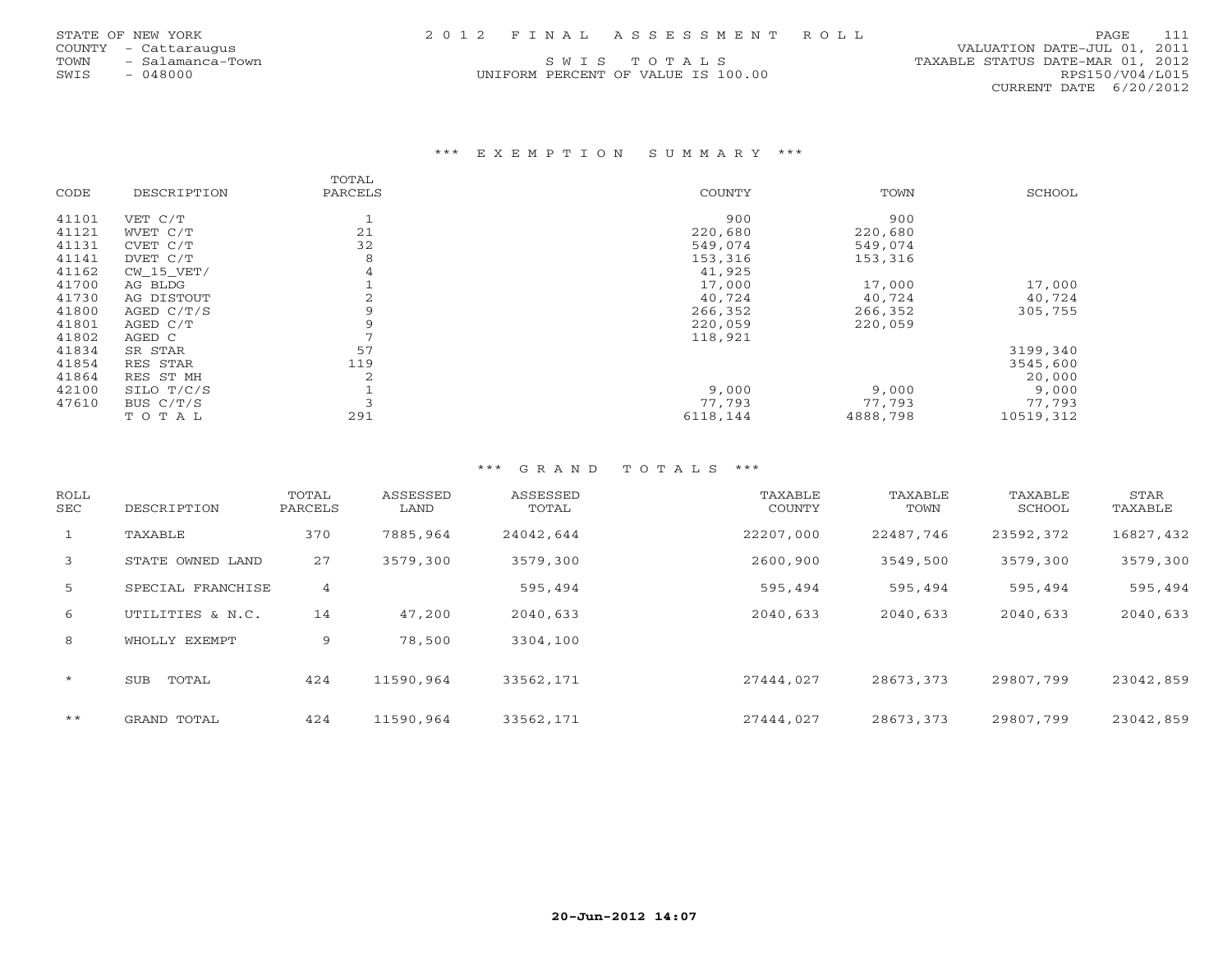| STATE OF NEW YORK    |                  | 2012 FINAL ASSESSMENT ROLL         |                                  | PAGE            | 112 |
|----------------------|------------------|------------------------------------|----------------------------------|-----------------|-----|
| COUNTY - Cattaraugus |                  | TOWN TOTALS                        | VALUATION DATE-JUL 01, 2011      |                 |     |
| TOWN                 | - Salamanca-Town |                                    | TAXABLE STATUS DATE-MAR 01, 2012 |                 |     |
| $-0480$<br>SWIS      |                  | UNIFORM PERCENT OF VALUE IS 100.00 |                                  | RPS150/V04/L015 |     |
|                      |                  |                                    | CURRENT DATE 6/20/2012           |                 |     |

#### \*\*\* S P E C I A L D I S T R I C T S U M M A R Y \*\*\*

|       |                      | TOTAL   | EXTENSION | EXTENSION | AD VALOREM | EXEMPT   | TAXABLE   |
|-------|----------------------|---------|-----------|-----------|------------|----------|-----------|
| CODE. | DISTRICT NAME        | PARCELS | TYPE.     | VALUE     | VALUE      | AMOUNT   | VALUE     |
|       |                      |         |           |           |            |          |           |
|       | FF802 Sewer fr ftg-n |         | 10 TOTAL  |           | 1,193      |          | 1,193     |
|       | FP804 Fire protectio |         | 196 TOTAL |           | 13544,291  | 1108,800 | 12435,491 |
|       | FP805 Fire protectio |         | 230 TOTAL |           | 18384,860  | 961,000  | 17423,860 |
|       | SD801 Sewer dist - n |         | 10 TOTAL  |           | 549,600    |          | 549,600   |

## \*\*\* S C H O O L D I S T R I C T S U M M A R Y \*\*\*

| CODE             | DISTRICT NAME                       | TOTAL<br>PARCELS | ASSESSED<br>LAND | ASSESSED<br>TOTAL | EXEMPT<br>AMOUNT | TOTAL<br>TAXABLE | STAR<br>AMOUNT | STAR<br>TAXABLE |
|------------------|-------------------------------------|------------------|------------------|-------------------|------------------|------------------|----------------|-----------------|
| 040404<br>041600 | Illegal School<br>Salamanca Central | 422              | 11590,964        | 33562,171         | 3754,372         | 29807,799        | 6764,940       | 23042,859       |
|                  | SUB-TOTAL                           | 424              | 11590,964        | 33562,171         | 3754,372         | 29807,799        | 6764,940       | 23042,859       |
|                  | TOTAL                               | 424              | 11590,964        | 33562,171         | 3754,372         | 29807,799        | 6764,940       | 23042,859       |

## \*\*\* S Y S T E M C O D E S S U M M A R Y \*\*\*

### NO SYSTEM EXEMPTIONS AT THIS LEVEL

## \*\*\* E X E M P T I O N S U M M A R Y \*\*\*

| CODE  | DESCRIPTION | TOTAL<br>PARCELS | COUNTY   | TOWN     | SCHOOL   |
|-------|-------------|------------------|----------|----------|----------|
|       |             |                  |          |          |          |
| 12100 | NYS OWNED   |                  | 1264,100 | 1264,100 | 1264,100 |
| 13500 | TOWN-PROP   |                  | 160,600  | 160,600  | 160,600  |
| 14000 | Local Auth  |                  | 1584,000 | 1584,000 | 1584,000 |
| 14300 | INDIAN-RES  |                  | 4,800    | 4,800    | 4,800    |
| 25110 | RELIGIOUS   |                  | 54,300   | 54,300   | 54,300   |
| 25130 | NON-PROFIT  |                  | 199,900  | 199,900  | 199,900  |
| 27350 | CEMETERY    |                  | 36,400   | 36,400   | 36,400   |
| 32252 | STATE C     |                  | 948,600  |          |          |
| 33201 | XMPT C/T    |                  | 29,800   | 29,800   |          |
| 33302 | XMPT CTY    |                  | 119,900  |          |          |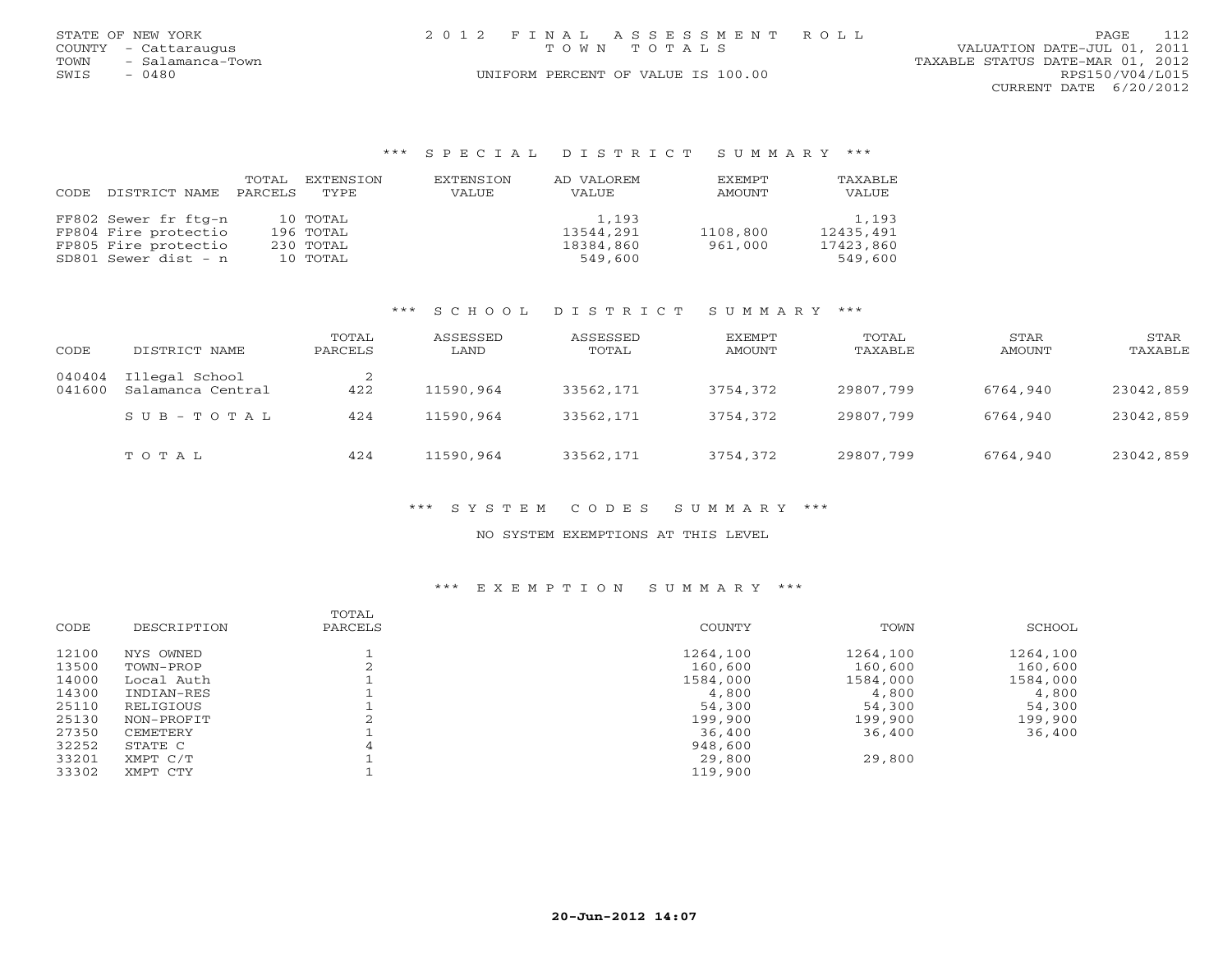| STATE OF NEW YORK    |                  |  | 2012 FINAL ASSESSMENT ROLL         |                                  |                        | PAGE. | 113 |
|----------------------|------------------|--|------------------------------------|----------------------------------|------------------------|-------|-----|
| COUNTY - Cattaraugus |                  |  | TOWN TOTALS                        | VALUATION DATE-JUL 01, 2011      |                        |       |     |
| TOWN                 | - Salamanca-Town |  |                                    | TAXABLE STATUS DATE-MAR 01, 2012 |                        |       |     |
| SWIS<br>0480         |                  |  | UNIFORM PERCENT OF VALUE IS 100.00 |                                  | RPS150/V04/L015        |       |     |
|                      |                  |  |                                    |                                  | CURRENT DATE 6/20/2012 |       |     |

### \*\*\* E X E M P T I O N S U M M A R Y \*\*\*

|       |             | TOTAL   |          |          |           |
|-------|-------------|---------|----------|----------|-----------|
| CODE  | DESCRIPTION | PARCELS | COUNTY   | TOWN     | SCHOOL    |
| 41101 | VET C/T     |         | 900      | 900      |           |
| 41121 | WVET C/T    | 21      | 220,680  | 220,680  |           |
| 41131 | CVET C/T    | 32      | 549,074  | 549,074  |           |
| 41141 | DVET C/T    | 8       | 153,316  | 153,316  |           |
| 41162 | CW 15 VET/  | 4       | 41,925   |          |           |
| 41700 | AG BLDG     |         | 17,000   | 17,000   | 17,000    |
| 41730 | AG DISTOUT  |         | 40,724   | 40,724   | 40,724    |
| 41800 | AGED C/T/S  |         | 266,352  | 266,352  | 305,755   |
| 41801 | AGED C/T    |         | 220,059  | 220,059  |           |
| 41802 | AGED C      |         | 118,921  |          |           |
| 41834 | SR STAR     | 57      |          |          | 3199,340  |
| 41854 | RES STAR    | 119     |          |          | 3545,600  |
| 41864 | RES ST MH   | 2       |          |          | 20,000    |
| 42100 | SILO T/C/S  |         | 9,000    | 9,000    | 9,000     |
| 47610 | BUS $C/T/S$ |         | 77,793   | 77,793   | 77,793    |
|       | TOTAL       | 291     | 6118,144 | 4888,798 | 10519,312 |

# \*\*\* G R A N D T O T A L S \*\*\*

| ROLL<br>SEC | DESCRIPTION       | TOTAL<br>PARCELS | ASSESSED<br>LAND | ASSESSED<br>TOTAL | TAXABLE<br>COUNTY | TAXABLE<br>TOWN | TAXABLE<br>SCHOOL | STAR<br>TAXABLE |
|-------------|-------------------|------------------|------------------|-------------------|-------------------|-----------------|-------------------|-----------------|
| 1           | TAXABLE           | 370              | 7885,964         | 24042,644         | 22207,000         | 22487,746       | 23592,372         | 16827,432       |
| 3           | STATE OWNED LAND  | 27               | 3579,300         | 3579,300          | 2600,900          | 3549,500        | 3579,300          | 3579,300        |
| 5           | SPECIAL FRANCHISE | 4                |                  | 595,494           | 595,494           | 595,494         | 595,494           | 595,494         |
| 6           | UTILITIES & N.C.  | 14               | 47,200           | 2040,633          | 2040,633          | 2040,633        | 2040,633          | 2040,633        |
| 8           | WHOLLY EXEMPT     | 9                | 78,500           | 3304,100          |                   |                 |                   |                 |
| $\star$     | TOTAL<br>SUB      | 424              | 11590,964        | 33562,171         | 27444,027         | 28673,373       | 29807,799         | 23042,859       |
| $* *$       | GRAND TOTAL       | 424              | 11590,964        | 33562,171         | 27444,027         | 28673,373       | 29807,799         | 23042,859       |

|         |  |  |  |  |  |  | *COPYRIGHT * * * * * * * * * * * * NEW YORK STATE REAL PROPERTY SYSTEM* * * * * * * * * * * * * * * * * * * |  |  |  |  |  |  |  |         |
|---------|--|--|--|--|--|--|-------------------------------------------------------------------------------------------------------------|--|--|--|--|--|--|--|---------|
| $\star$ |  |  |  |  |  |  |                                                                                                             |  |  |  |  |  |  |  |         |
| $\star$ |  |  |  |  |  |  | PROPRIETARY PROGRAM MATERIAL                                                                                |  |  |  |  |  |  |  |         |
| $\star$ |  |  |  |  |  |  |                                                                                                             |  |  |  |  |  |  |  |         |
| $\star$ |  |  |  |  |  |  | THIS MATERIAL IS PROPRIETARY TO THE NEW YORK STATE OFFICE OF REAL PROPERTY SERVICES (OFFICE)                |  |  |  |  |  |  |  | $\star$ |
| $\star$ |  |  |  |  |  |  | AND IS NOT TO BE REPRODUCED, USED OR DISCLOSED EXCEPT IN ACCORDANCE WITH PROGRAM LICENSE OR                 |  |  |  |  |  |  |  | $\star$ |
| $\star$ |  |  |  |  |  |  | UPON WRITTEN AUTHORIZATION OF THE NEW YORK STATE REAL PROPERTY INFORMATION SYSTEM SECTION OF                |  |  |  |  |  |  |  | $\star$ |
| $\star$ |  |  |  |  |  |  | THE OFFICE, SHERIDAN HOLLOW PLAZA, 16 SHERIDAN AVENUE, ALBANY, NEW YORK 12210-2714.                         |  |  |  |  |  |  |  |         |
| $\star$ |  |  |  |  |  |  |                                                                                                             |  |  |  |  |  |  |  | $\star$ |

# **20-Jun-2012 14:07**